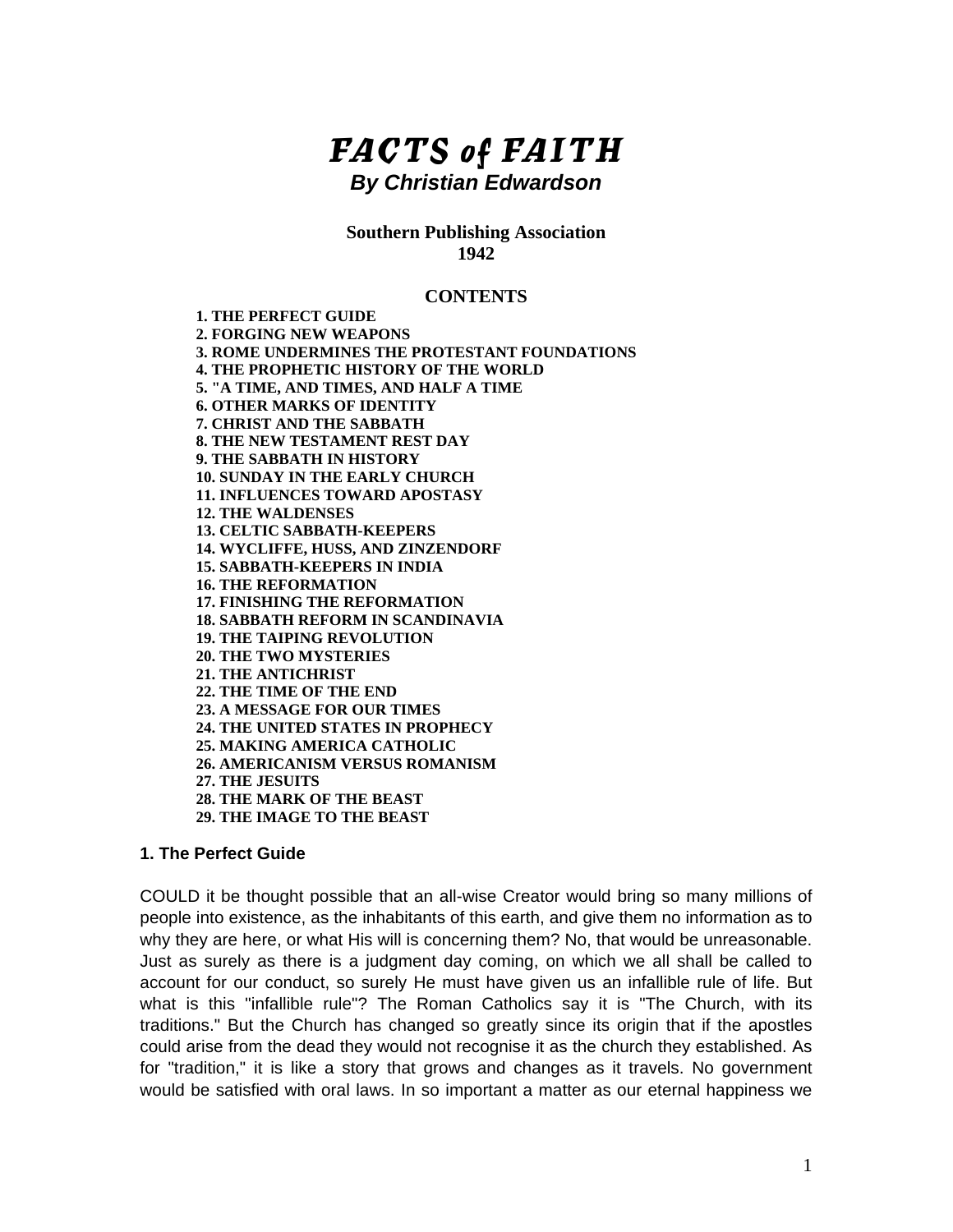need a rule that is more stable and unchangeable, and this we have in God's infallible word, the Bible.

# **The Inspiration Of The Bible**

The Bible is not the product of man's thought and planning. "For the prophecy came not in old time by the will of man: but holy men of God spake as they were moved by the Holy Ghost." 2 Peter 1:21. (Compare Isaiah 55:8,9; 2 Corinthians 3:5) Peter says: "The Holy Ghost by the mouth of David spake," and David himself declares: "The Spirit of the Lord spake by me." Acts 1:16; 2 Samuel 23:2. Of Jeremiah we read: "Then the Lord put forth His hand, and touched my mouth. And the Lord said unto me, Behold, I have put My words in thy mouth." Jeremiah 1:9. Thus the whole Bible is God's word spoken through human instrumentality, for "God hath spoken by the mouth of all His holy prophets since the world began" (Acts 3:21), and His hand guided them while they wrote. "All this," said David, "the Lord made me understand in writing by His hand upon me." 1 Chronicles 28:19. And so, the prophets, after writing of Christ's coming, were "searching" their own writings to find out "what, or what manner of time the Spirit of Christ which was in them did signify, when it testified beforehand the sufferings of Christ, and the glory that should follow." 1 Peter 1:11.

We have now presented the testimony of the Bible itself to the fact that "all Scripture is given by inspiration of God." 2 Timothy 3:16. No consistent person can, therefore, receive one portion of it while he rejects another. Jesus says: "The Scripture cannot be broken." John 10:35. He, the author of the Scriptures, displayed such implicit confidence in them, that even the devil did not dare to question their authority, when Christ faced him with the words: "It is written." Matthew 4:4, 7, 10. Yes, "devils also believe, and tremble" (James 2:19), for they know the Bible is true, while critics today doubt and ridicule (Jude 10). What has caused such terrible unbelief among men? We shall now briefly review the causes and the history of modern "Higher Criticism."

# **Rome Versus The Bible**

After the Church had fallen from its apostolic purity of life and doctrine, it found that, where the Bible was read by the common people, they lost faith in the Church and opposed her worship as a species of idolatry. This was particularly true of the Waldenses, who had retained the Bible in their native language hundreds of years before the Reformation, and had copied and spread its pages over Catholic Christendom, wherever their missionaries travelled. It was natural, therefore, that the Roman church, instead of supplying the common people with the Scriptures in their native tongue, should oppose this. Cardinal Merry del Val says that on account of the activity of the Waldenses, and later of the Protestants, in spreading the Scriptures in the native language of the people, "the Pontiffs and the Councils were obliged on more than one occasion to control and sometimes even forbid the use of the Bible in the vernacular." He also says: "Those who would put the Scriptures indiscriminately into the hands of the people are the believers always in private interpretation - a fallacy both absurd in itself and pregnant with disastrous consequences. These counterfeit champions of the inspired book hold the Bible to be the sole source of Divine Revelation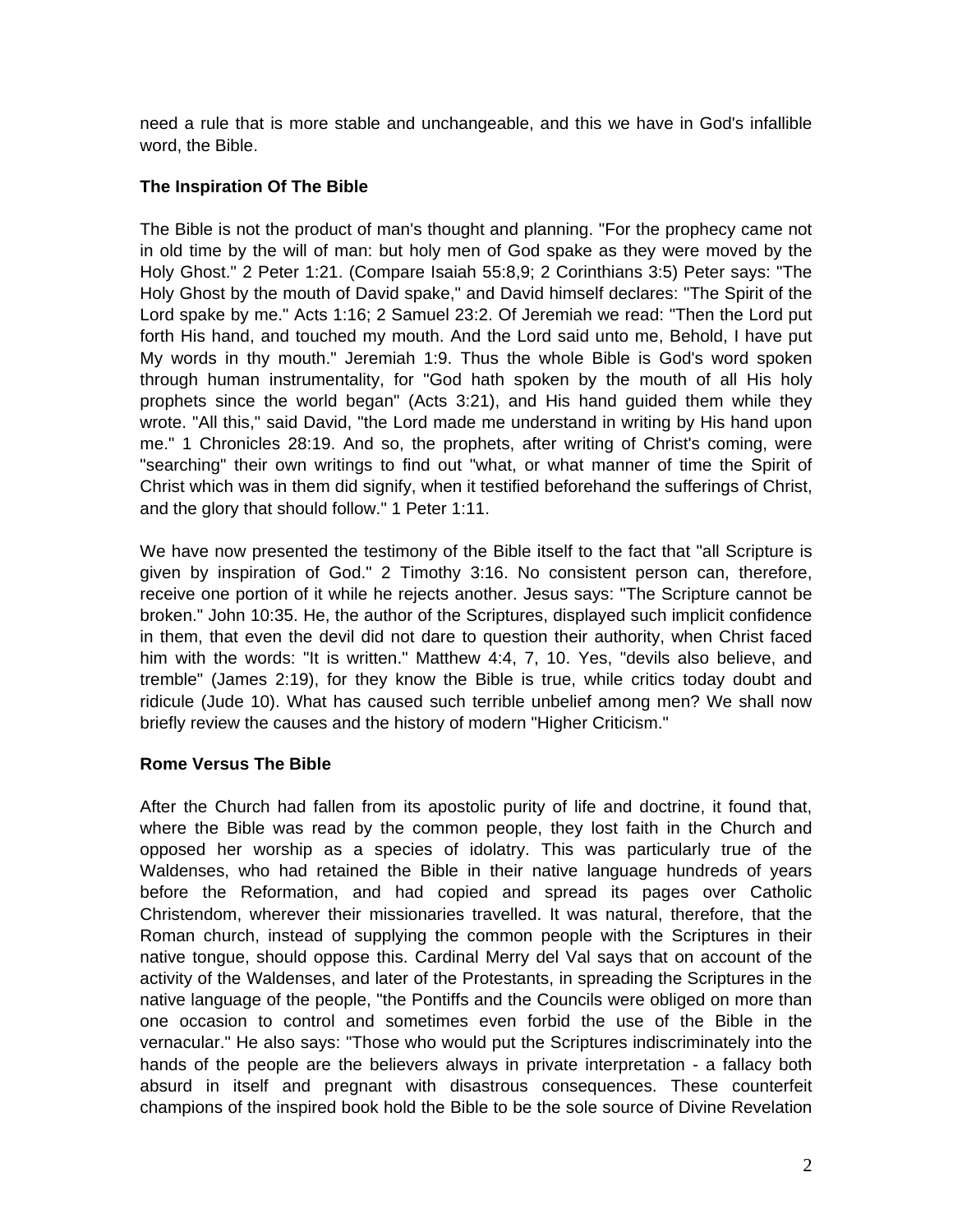and cover with abuse and irite sarcasm the Catholic and Roman Church!"- *"Index of Prohibited Books, revised and published by order of His Holiness Pope Pius XI," "Foreword" by Cardinal Merry del Val, pp. x, xi. Vatican Polyglot Press, 1930.* 

These plain words from such an authentic source need no comment. Ever since the first "Index of Prohibited Books " was issued by Pope Paul IV, in 1599, the Bible has had a prominent place in these lists of forbidden books. And, before the invention of printing, it was comparatively easy for the Roman church to control what the people should, or should not, read; but shortly before the Reformation started, the Lord prepared the way for its rapid progress by the discovery of the art of printing. The name of Laurence Coster, of Holland, is often mentioned in connection with the story of the first production in Europe, in 1423, of movable type. In 1450 to 1455 John Gutenberg printed the Latin Bible at Mentz (Mainz), Germany. He endeavoured for a time to keep his invention a secret, but Samuel Smiles relates:

"In the meanwhile, the printing establishments of Gutenberg and Schoeffer were for a time broken up by the sack and plunder of Mentz by the Archbishop Adolphus in 1462, when, their workmen becoming dispersed, and being no longer bound to secrecy, they shortly after carried with them the invention of the new art into nearly every country in Europe"-*"The Huguenots," p. 7. London: John Murray, 1868.* 

There being so few books to print, and there being a ready sale for Bibles, the printers risked all hazards from the opposition of the Church, and printed Bibles in Latin, Italian, Bohemian, Dutch, French, Spanish, and German. While these were so expensive that only the wealthy could afford to buy them, and their language was not adapted to the minds of the common people, yet they "seriously alarmed the Church; and in 1486 the Archbishop of Mentz placed the printers of that city, which had been the cradle of the printing-press, under strict censorship. Twenty five years later, Pope Alexander VI issued a bull prohibiting the printers of Cologne, Mentz, Treves, and Magdeburg, from publishing any books without the express license of their archbishops. Although these measures were directed against the printing of religious works generally, they were more particularly directed against the publication of the Scriptures in the vulgar tongue."- *Id., p. 8.* 

# **The Reformation And The Bible**

The time had now come for the light to shine, and God's word could no longer be kept from the people. Prophecy states that in spite of captivity, fire, and sword, "they shall be holpen with a liltle help." Daniel 11:33, 34. But the people had been kept in darkness so long that they could not endure the glaring light of all the Bible truths at once. They had to come gradually, and the hour had struck for the Reformation to begin.

In preparing for the Reformation, the Lord had worked in marvelous ways to provide protection for the Reformers. The night before Martin Luther nailed his ninety-five theses on the door of the castle church at Wittenberg, the Elector Frederick of Saxony had a remarkable dream. In relating it to Duke John the next morning he said: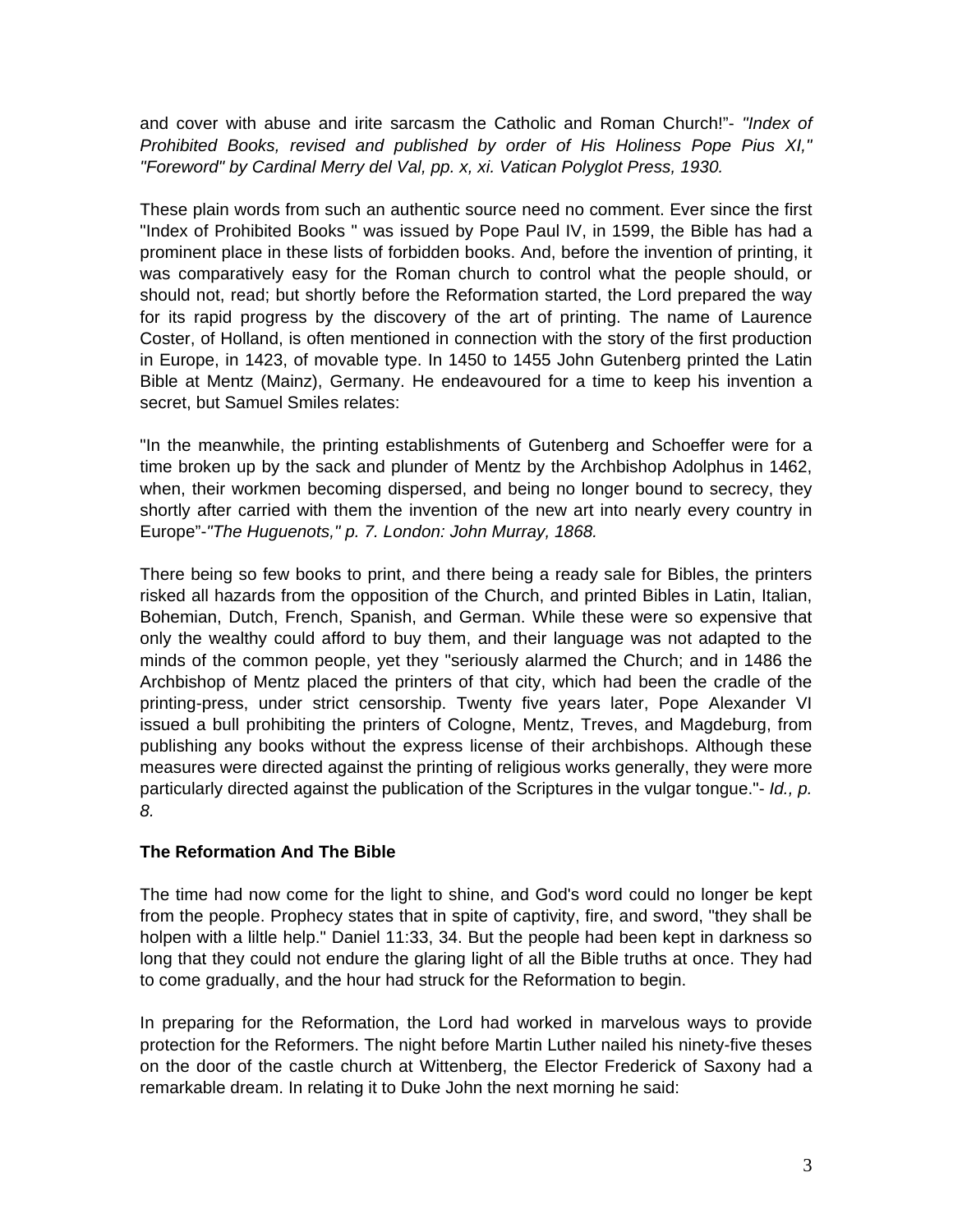" 'I must tell you a dream which I had last night.... For I dreamed it thrice, and each time with new circumstances. . . . I fell asleep, . . . I then awoke. . . . I prayed . . . God to guide me, my counsels, and my people according to truth. I again fell asleep, and then dreamed that Almighty God sent me a monk. . . . All the saints accompanied him by order of God, in order to bear testimony before me, and to declare that he did not come to contrive any plot. . . . They asked me to have the goodness graciously to permit him to write something on the door of the church of the Castle of Wittenberg. This I granted through my chancellor. Thereupon the monk went to the church, and began to write in such large characters that I could read the writing at Schweinitz. The pen which he used was so large that its end reached as far as Rome, where it pierced the ears of a lion that was crouching there, and caused the triple crown upon the head of the Pope to shake. All the cardinals and princes, running hastily up, tried to prevent it from falling. . . . I awoke, . . . it was only a dream. [Again he fell asleep.]

" 'Then I dreamed that all the princes of the Empire, and we among them, hastened to Rome, and strove, one after another, to break the pen; but the more we tried the stiffer it became, sounding as if it had been made of iron. We at length desisted. . . . Suddenly 1 heard a loud noise - a large number of other pens had sprung out of the long pen of the monk. I awoke a third time: it was daylight.' . . .

"So passed the morning of the 31st October, 1517, in the royal castle of Schweinitz. . . . The elector has hardly made an end of telling his dream when the monk comes with the hammer to interpret it." -

*"History of Protestantism," J. A. Wylie, LL.D., Vol. I, pp. 263-266.* 

One can hardly wonder that the Elector of Saxony became Luther's protector during his long struggle with the Papacy. The greatest work that was accomplished by these "pens" of the Reformation was the translation of the Bible into the language of the common people. True, there had been some attempts made before this time to produce the Scriptures in the vernacular, but without much success, as the language was almost unintelligible to the common people, and the price prohibitive.

After Martin Luther had spent much time in the homes and company of the people that he might acquire their language, he, with his co-workers, translated the Bible into a language that, while it was dignified and beautiful, was so natural and easy to be understood by the ordinary mind that it made the Bible at once "the people's book." The New Testament was translated in 1521, and fifty-eight editions of it were printed between 1522 and 1533: seventeen editions at Wittenberg, thirteen at Augsburg, twelve at Basel, one at Erfurt, one at Grimma, one at Leipzig, and thirteen at Strassburg. The Old Testament was first printed in four parts, 1523 to 1533, and finally the entire Bible was published in one volume in 1534.

In 1522, Jacques Lefevre translated the New Testament into French, and Collin, at Meaux, printed it in 1524. In 1525, William Tyndale translated the New Testament into English. All these New Testaments were translated from the original Greek, and not from the imperfect Latin Vulgate, used by the papal church.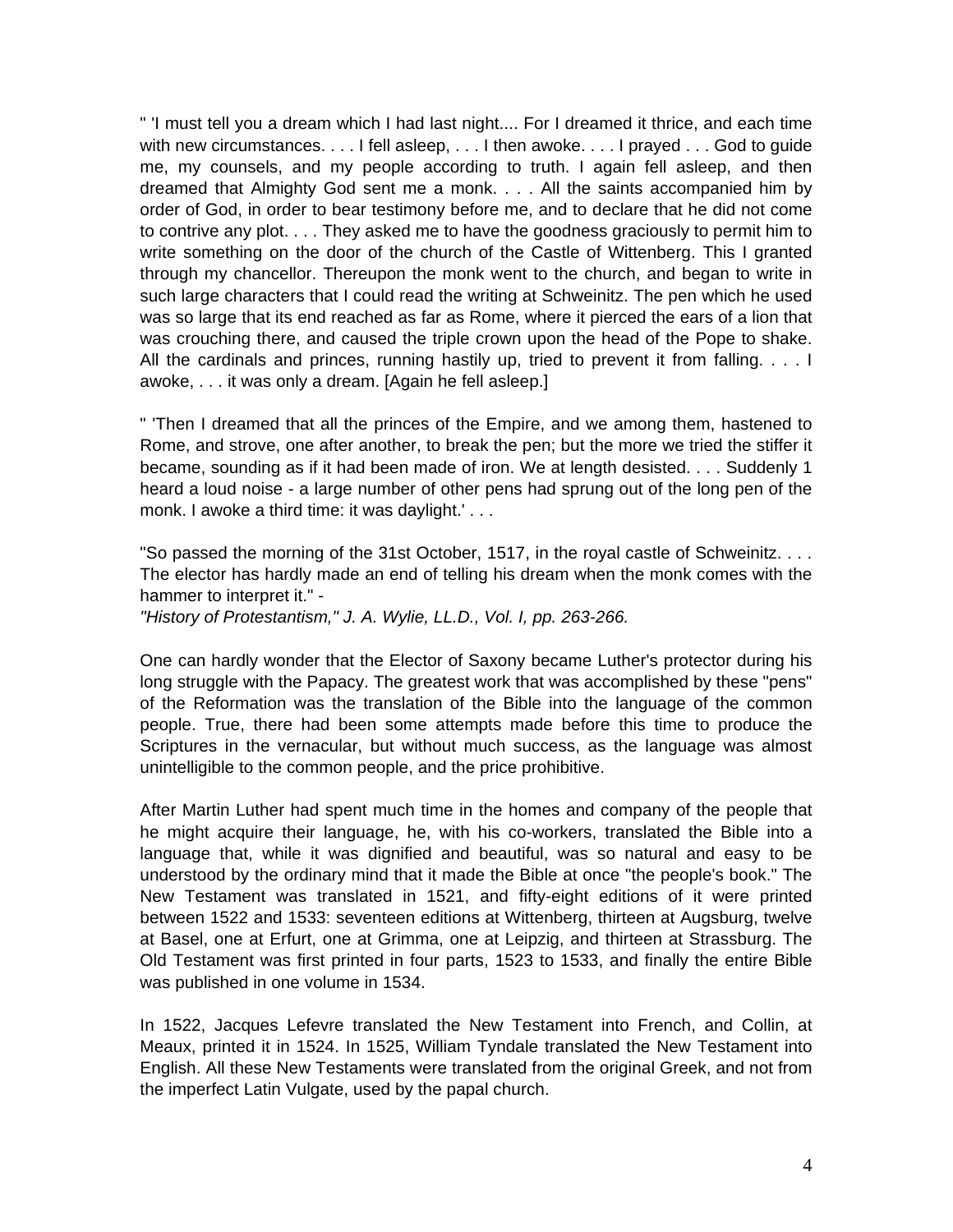Printing presses were kept busy printing the Scriptures, while colporteurs and booksellers sold them to the eager public. The effect was tremendous.

"Every honest intellect was at once struck with the strange discrepancy between the teaching of the Sacred Volume and that of the church of Rome." - *"Historical Studies," Eugene Lawrence, p. 255. New York: Harper Brothers., 1876.* 

In the Book of God there were found no purgatory, no infallible pope, no masses for the dead, no sale of indulgences, no relics working miracles, no prayers for the dead, no worship of the Virgin Mary or of saints! But there the people found a loving Saviour with open arms welcoming the poorest and vilest of sinners to come and receive forgiveness full and free. Love filled their hearts and broke the shackles of sin and superstition. Profanity, coarse jests, drunkenness, vice, and disorder disappeared. The blessed Book was read by young and old, and became the talk in home and shop, while the Church with its Latin mass lost its attraction.

# **Rome's Fight**

Rome was awake to the inevitable result of allowing the common people to read the Bible, and the Vicar of Croydon declared in a speech at St. Paul's Cross, London: "We must destroy the printing press, or it will destroy us."-*" The Printing Press and the Gospel," by E. R. Palmer, p. 24.* The papal machinery was therefore set in motion for the destruction of the Bible.

"There now began a remarkable contest between the Romish Church and the Bible between the printers and the popes. . . .

"To the Bible the popes at once declared a deathless hostility. To read the Scriptures was in their eyes the grossest of crimes. . . . The Inquisition was invested with new terrors, and was forced upon France and Holland by papal armies. The Jesuits were everywhere distinguished by their hatred for the Bible. In the Netherlands they led the persecutions of Alva and Philip II; they rejoiced with a dreadful joy when Antwerp, Bruges, and Ghent, the fairest cities of the working men, were reduced to pauperism and ruin by the Spanish arms; for the Bible had perished with its defenders. . . .

"To burn Bibles was the favorite employment of zealous Catholics. Wherever they were found the heretical volumes were destroyed by active Inquisitors, and thousands of Bibles and Testaments perished in every part of France" -*"Historical Studies," Eugene Lawrence, pp. 254-257.* 

In Spain, not only were the common people forbidden to read the Bible, but also university professors were forbidden by the "Supreme Council" of the Inquisition to possess their valuable Bible manuscripts.

"The council, in consequence, decreed that those theologians in the university who had studied the original language, should be obliged, as well as other persons, to give up their Hebrew and Greek Bibles to the commissaries of the holy office, on pain of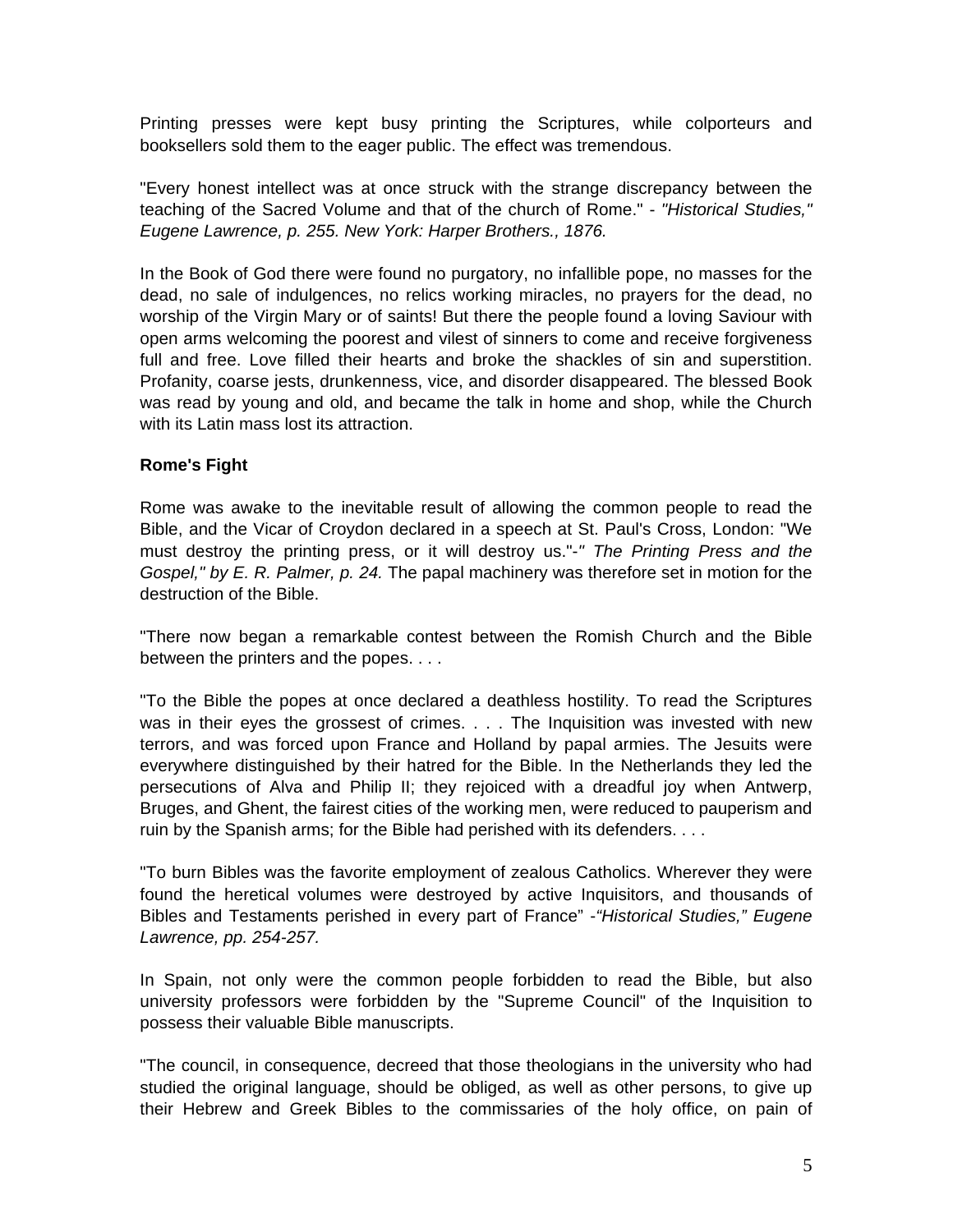excommunication." - *"History of the Inquisition of Spain," D. J. A. Llorente, Secretary of the Inquisition, p. 105. London, 1827.* 

"In 1490, Torquemada [the Inquisitor-General] caused many Hebrew Bibles and more than six thousand volumes to be burnt in an *Auto da fe* at Salamanca." - *"Literary Policy of the Church of Rome," Joseph Mendham, M. A., p. 97. London, 1830.* 

How many thousands of invaluable manuscripts thus perished in the flames of the Inquisition, eternity alone will reveal. It is exceedingly difficult for a Protestant in our days to fathom the extent of this fear of and enmity against the Bible, manifested by the Roman church. With her it was actually a life or death struggle! A person must read the history of the Inquisition, and examine the Roman Indexes of Forbidden Books, to understand her viewpoint. Inquisitor General Perez del Prado gave expression to her feelings and her bitter lament when he declared in horror `that some individuals had carried their audacity to the execrable extremity of demanding permission to read the Holy Scriptures in the vulgar tongue, without fearing to encounter mortal poison therein.'" - *"History of the Inquisition of Spain," D. Juan Antonio Llorente, p. 111.* 

The funeral piles were lit all over Europe. Samuel Smiles says of France:

"Bibles and New Testaments were seized wherever found, and burnt; but more Bibles and Testaments seemed to rise, as if by magic, from their ashes. The printers who were convicted of printing Bibles were next seized and burnt. The *Bourgeois de Paris* [a Roman Catholic paper] gives a detailed account of the human sacrifices offered up to ignorance and intolerance in that city during the six months ending June, 1534, from which it appears that twenty men and one woman were burnt alive. . . . In the beginning of the following year, the Sorbonne obtained from the king an ordinance, which was promulgated on the 26th of February, 1535, for the suppression of printing! *"The Huguenots," Samuel Smiles, pp. 20, 21, and first footnote.* 

"Further attempts continued to be made by Rome to check the progress of printing. In 1599 [1559] Pope Paul IV issued the first *Index Expurgalorius*, containing a list of the books expressly prohibited by the Church. It included all Bibles printed in modern languages, of which forty-eight editions were enumerated; while sixty-one printers were put under a general ban." *Ibid., p. 23.* 

"Paul IV, in 1559, put it [Sully's name] in the first papal *Index Expurgatorium*.*"History of the Inquisition of the Middle Ages," Henry Charles Lea, Vol. III, p. 587.* 

"The first Roman 'Index of Prohibited Books' *(Index librorum prohibitorum),* published in 1559 under Paul IV, was very severe and was therefore mitigated under that pontiff by decree of the Holy Office of 14 June of the same year. *"Catholic Encyclopedia, Vol. VII, p. 722, art. "Index."* 

Persecution raged more or less all over Europe: "In 1545, the massacre of the Vaudois of Province was perpetrated"; the 24th of August, 1572, the St. Bartholomew Massacre commenced, and continued until between 70,000 and 100,000 innocent and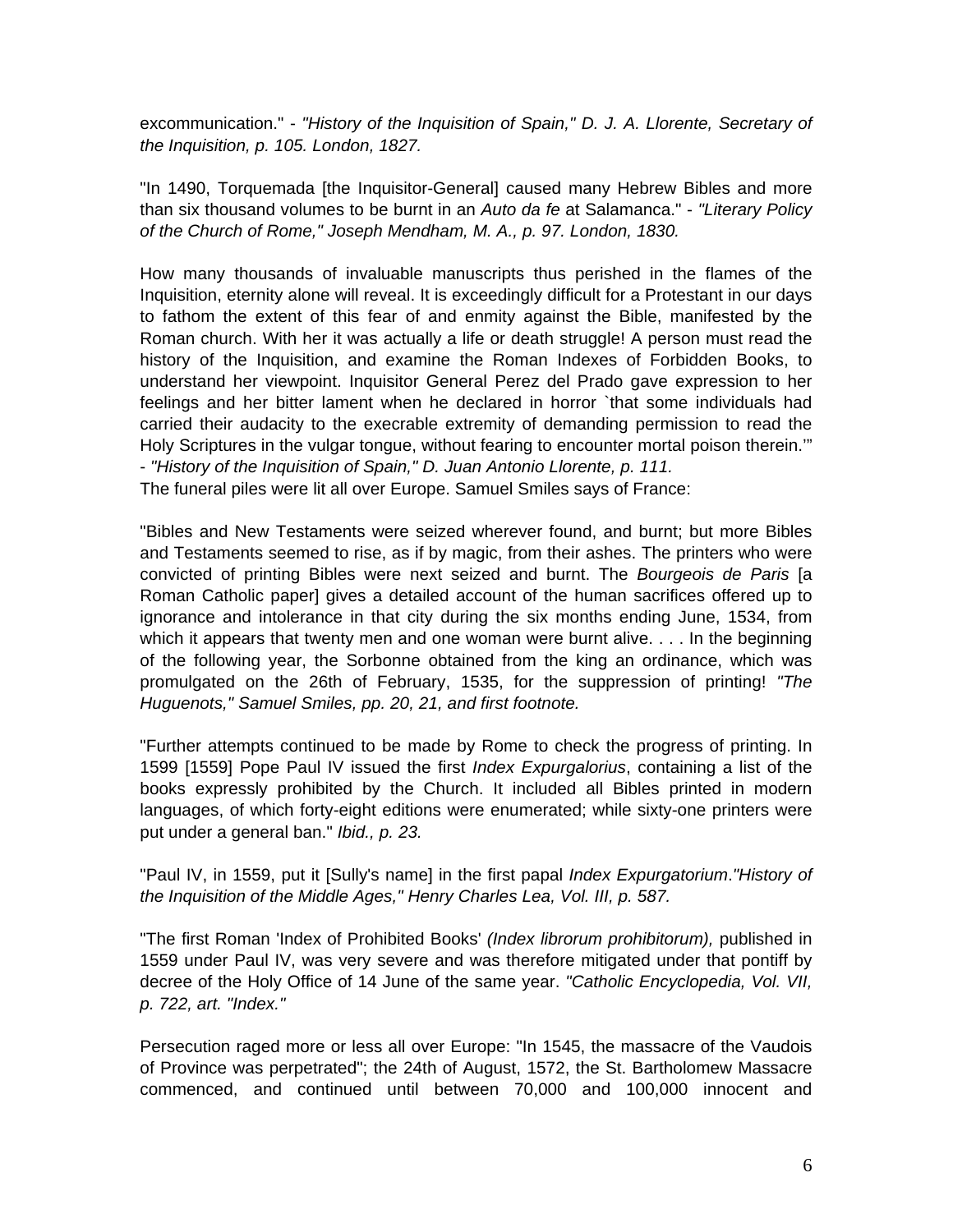unsuspecting persons were murdered in cold blood for being Protestants. The massacre was secretly planned by the leaders of the Roman church.

"Sully says 70,000 were slain, though other writers estimate the victims at 100,000." *'The Huguenots," Samuel Smiles, pp. 71, 72.* 

"Catherine de Medicis wrote in triumph to Alva, to Philip II, and to the Pope. . . . Rome was thrown into a delirium of joy at the news. The cannon were fired at St. Angelo; Gregory XIII and his cardinals went in procession from sanctuary to sanctuary to give God thanks for the massacre. The subject was ordered to be painted, and a medal was struck, with the Pope's image on one side, and the destroying angel on the other immolating the Huguenots. "-*1d., 71, 72.* 

# **New Lines Of Attack**

Finally, however, the papal church discovered that her opposition to the Bible only betrayed the sad fact that, instead of being the divinely instituted church of the Bible, she and the Scriptures were deadly enemies, and that her open fight was furnishing the world with the clearest evidences to justify the Reformation. Her relentless persecution was making martyrs, but not loyal Catholics. She must halt her course and forge new weapons against Protestantism, if she ever hoped to win the battle. But what were these weapons to be? These we shall consider in the next two chapters.

#### **2. Forging New Weapons**

THE Roman church had discovered that the root of her troubles lay in the reading of the Bible by the laity, and had opposed it with all the power at her command. But she finally realized that her open war on the Scriptures had aroused suspicion that her life and doctrines were out of harmony with God's word, and could not endure the light of an open Bible.

To allay such feelings she must make it appear that she was not opposed to the Scriptures, but only to the "erroneous Protestant Bible." But how could such an impression be made, when that Bible was a faithful translation of the Hebrew and Greek texts, in which the Scriptures were originally written? Then, too, the Protestants had, at that time, some of the most able Hebrew and Greek scholars in all Christendom.

Providence had brought the Reformers in contact with some of the best sources of Bible manuscripts:

(1) When the Turks captured Constantinople in 1453, many of the Greek scholars fled to the West, bringing with them their valuable manuscripts from the East where Christianity

originated, and then Greek and Hebrew learning revived in the West. 1 (2) With this influx from the East came also the Syrian Bible, used by the early church at Antioch in Syria (Acts 11:26), which was translated directly from the Hebrew and Greek manuscripts long before the Massoretic (O.T.) text, and is the oldest known Bible manuscript (unless it

should be the one lately discovered by Chester Beatty.  $\overline{\hspace{0.1cm}}^{2}$  (3) During their severe persecutions the Waldenses came into contact with the Reformers at Geneva, and thus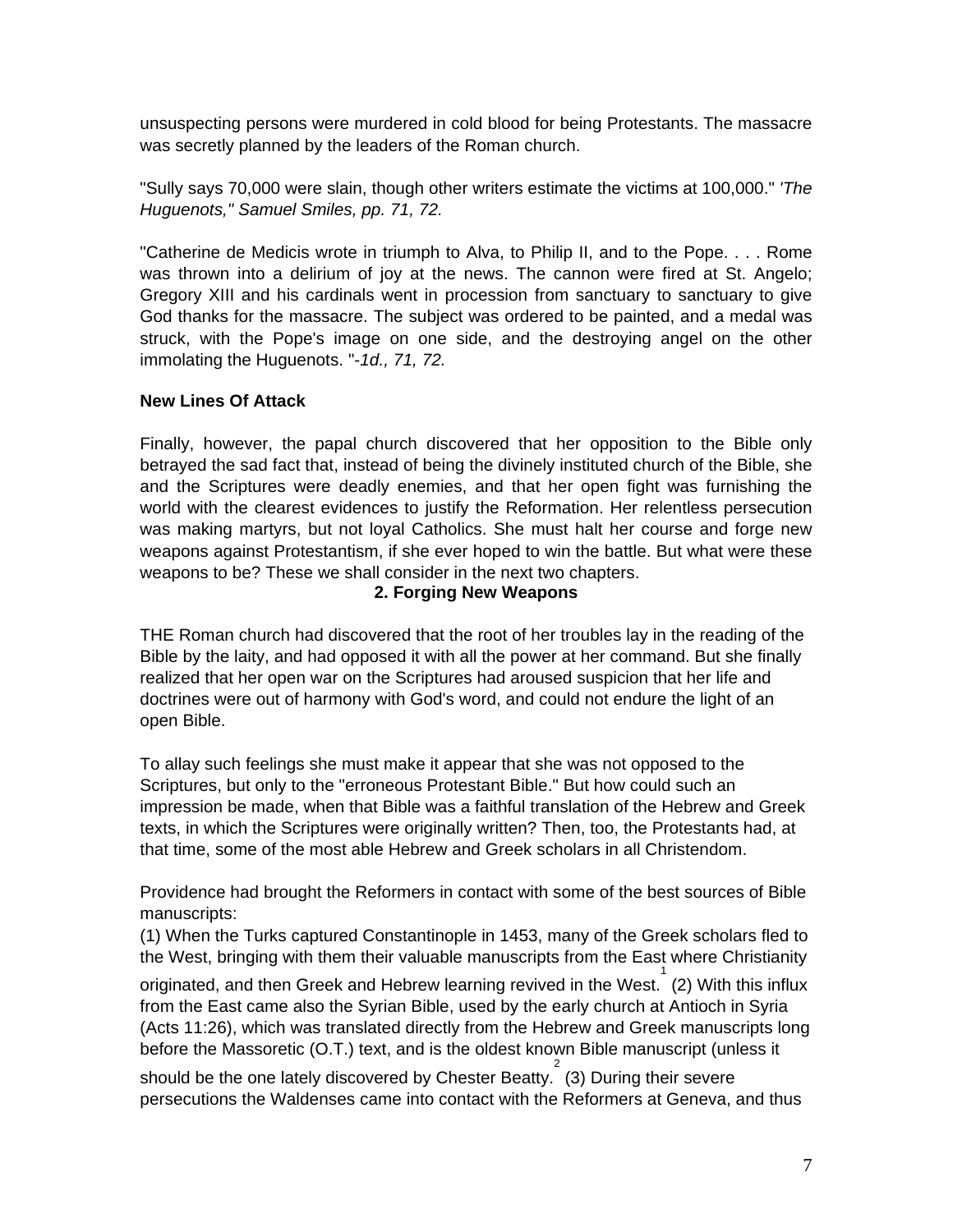their Bible, which had been preserved in its apostolic purity, was brought to the Reformers. 3

Translations direct from the original languages in which the Holy Scriptures were written, and comparisons with ancient sources, by men of high scholarly ability and sterling integrity, gave the Protestants a perfectly reliable Bible. In spite of these plain facts, the Catholic authorities had to do something to turn the minds of their people away from the Protestant Bible, so widely distributed. They therefore advanced the claim that Jerome's Latin Vulgate translation was more correct than any copy we now have of the original Hebrew and Greek texts. We shall now examine this claim.

# **The Latin Vulgate Bible**

At the Council of Trent (1545-1563), in the fourth session, the second Decree, in 1546, they decided that the Latin Vulgate should be the standard Bible for the Roman church. But then they discovered a curious fact, that during the 1050 years from the time Jerome brought out his Latin Vulgate Bible in

 $^{1}$  See "History of the English Bible," by W. F. Moulton. pp. 34-36.

2 Copies of the Syriac Bible were later found among the Syrian Christians at Malabar. South India, with all the earmarks of the old Syrian

manuscripts. See "The Old Documents and the New Bible." by J. P. Smyth, pp. 166, 167; "Indian Church History.--by Thomas Yates, p.

167, "Christian Researches in Asia," by Claudius Buchannan, pp. 80, 143.

3 An illustration of how some learned Roman Catholics have estimated the Protestant Greek New Testament can be seen when we read of

the Catholic legislation on forbidden books. A commentator says:

"In diocesan seminaries the textbook prescribed in Greek was very often some portion of the original text of the New Testament, and

Protestant editions were selected as they contained a more ample vocabulary, and, perhaps, better grammatical annotations than Catholic

editions. Such an act would appear quite pardonable and excusable as the text was entire and pure. . . . But according to the present rule . .

. bishops have no power to select such works.' *"A Commentary an the Present Index Legislation,- Rev. T. Hurley. D. D.. p. 70.. New York: Benziger Brothers. 1908.* 

With their feelings against Protestant books, such permits could not have been given, unless the superiority of the book demanded it.

405 A.D., until John Gutenberg printed it in 1455, it had been copied so many times, mostly by monks, and so many errors had crept in, that no one knew just what was the actual rendering of the original Vulgate. The learned Roman Catholic professor, Dr. Johann Jahn says of it:

"The universal admission of this version throughout the vast extent of the Latin church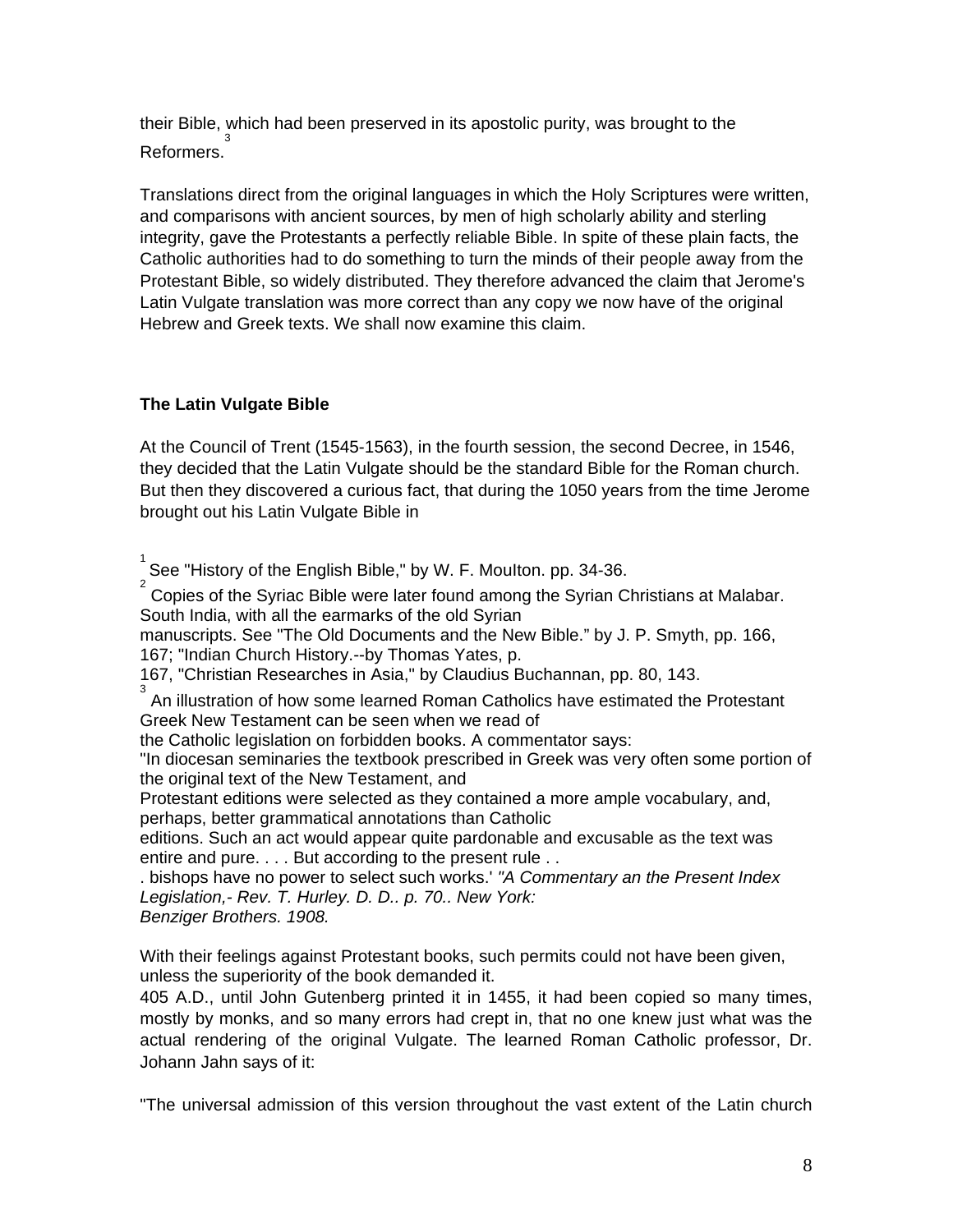multiplied the copies of it, in the transcription of which it became corrupted with many errors. . . . Cardinal Nicholas, about the middle of the twelfth century, found 'tot exemplaria quot codices' (as many copies as manuscripts)." *"introduction to the 0ld Testament." Sec. 62,63. (Quoted in "History of Romanism," Dr. John Dowling, ed. of 1871, P. 486.)* 

The Catholic Encyclopedia says of the Latin Vulgate:

"From an early day the text of the Vulgate began to suffer corruptions, mostly through the copyists who introduced familiar readings of the Old Latin or inserted the marginal glosses of MSS. which they were transcribing." - *Vol. XV, p. 370, art. "Versions" "The Vulgate."* 

The Council of Trent having made Jerome's Latin "Vulgate the standard text," it must now determine which of the hundreds of copies (all differing) was the correct " Vulgate." A commission was therefore appointed to gather materials so as to "restore St. Jerome's text," but its members were "not to amend it by any new translations of their own from the original Hebrew and Greek." 5 They "were merely to collect manuscripts and prepare the evidence for and against certain readings in the text, after which the Pope himself, by reason not of his scholarship, but of his gift of infallibility, decided straight off which were the genuine words!" -*"The Old Documents and the New Bible," J. Paterson S7nyth, B.D., LLA, pp. 17-1f, 175. London and New York: 1907.* 

Pope Sixtus V undertook this work of revision, and to make sure of its being correct, he read the proofs himself. This edition was printed at Rome in 1590, accompanied by a bull forbidding the least alteration in this infallible text. "But alas! . . . The book was full of mistakes. The scholarship of Sixtus was by no means great, and his infallibility somehow failed to make up for this defect." - *Id., p. 175.* 

The Catholic Encyclopedia comments:

"But Sixtus V, though unskilled in this branch of criticism, had introduced alterations of his own, all for the worse. . . . His immediate successors at once proceeded to remove the blunders and call ill the defective impression." -*Vol. II, p. 412.* 

All available copies of the Bible of Pope Sixtus were called in and burnt as were the heretics. Pope Clement VIII, in 1592, ordered a better edition to be made, accompanying it with a similar bull. Dr. James, keeper of the Bodleian Library at Oxford, where one of Pope Sixtus's Bibles remained, compared it with that of Pope Clement, and found two thousand glaring variations in them. He published his findings in a book called: "Bellum Papale, i.e. the Papal War." *("History of Romanism," Dr. J. Dowling, p. 487. New York: 1871)* 

Dr. Thomas James, in the following statement, gives valuable information on the Vulgate Bible: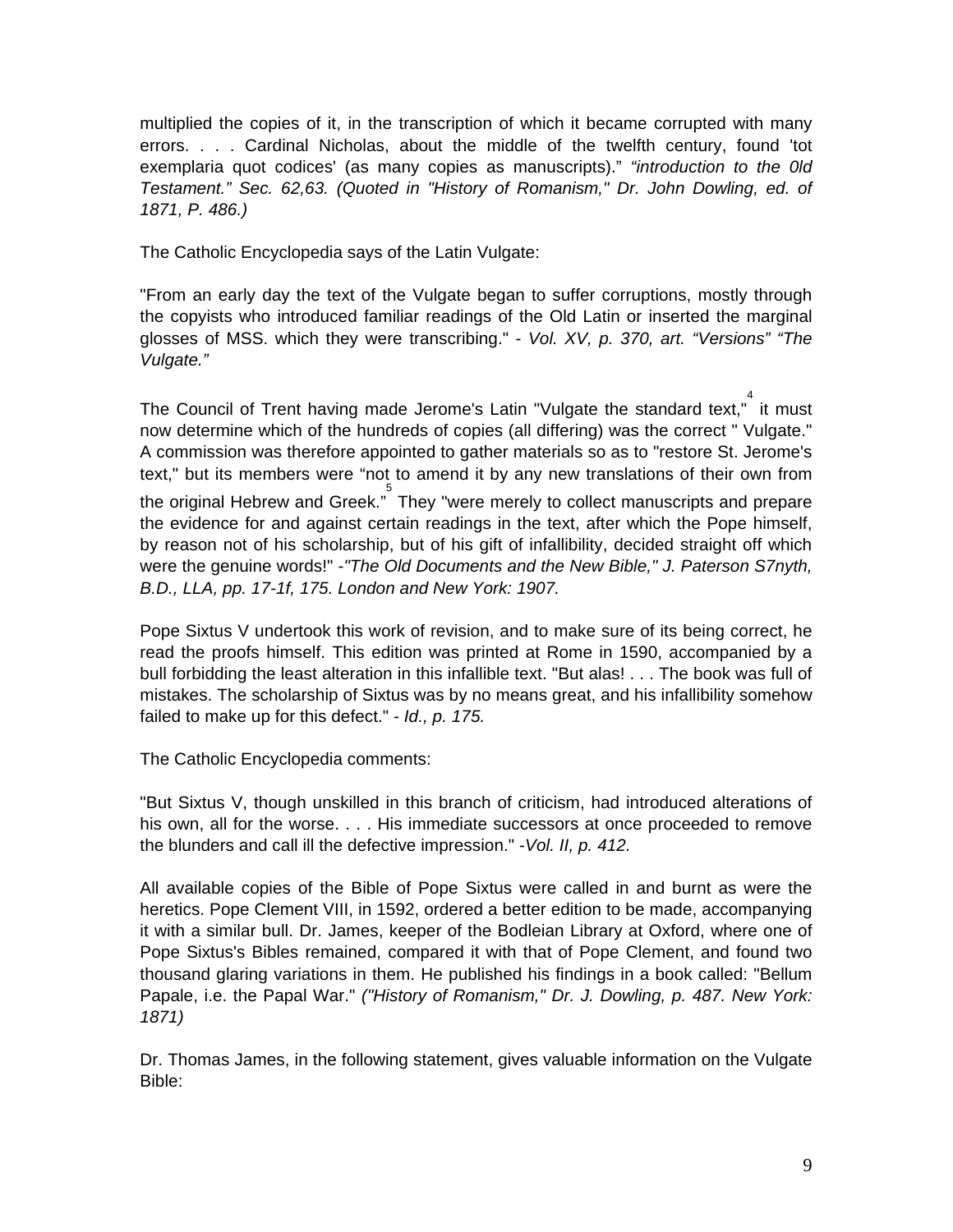"Isidorus Clarius hath noted eight thousand places erroneous in the vulgar bible, the divines of

 $^\mathrm{4}$  See Cardinal Gasquet's article in the Forum for August, 1926, p. 203<sup>5</sup> "History of the Council of Trent,- T. A. Buckley, Part II. chap. 16, p. 127.

Louvaine, and Joannes Benedictus have observed above twice as many differences, from the original Hebrew and Greek fountains. If Paulus V., the now pope, will take the pains to reform these also; in my judgment, he shall do a work very acceptable unto the whole Christian world, both Protestant and papist." *-"A Treatise of the Corruptions of Scripture, Councils, and Fathers," p. 208. London: 1843.* 

The Catholic Encyclopedia says of the latest revision of the Vulgate by Pope Clement:

"This revision is now the officially recognised version of the Latin Rite and contains the only authorised text of the Vulgate. That it has numerous defects has never been denied." *- Vol. XV, p. 370.* 

That the Roman church is not satisfied with the present Vulgate text is seen by the fact that in 1907 Pope Pius X, according to the Forum, commissioned H. E. Francis Aidan Cardinal Gasquet, with his Benedictine Order, to reproduce the true Latin text of St. Jerome by a new revision. Cardinal Gasquet says of the former attempt made by Pope Clement VIII, in 1592:

"The commission laboured for some forty years, and strange to say, many of the changes proposed by them were never inserted in the final revision. From the notes of this commission it may be safely said that had they been accepted we should have had a much better critical text than we now possess." - *"Forum," August, 1926, p. 203.* 

The Catholic Encyclopedia points out a fact often overlooked by scholars today, that "the Hebrew text used by St. Jerome was comparatively late, being practically that of the Masoretes. For this reason his version, for textual criticism, has less value than the Peshito and the Septuagint. As a translation it holds a place between these two." -*Vol. XV, p. 370.* 

E. S. Buchanan, M. A., B. Sc., says of Jerome's translation:

"Jerome, to the great loss of posterity, did not dig deep into the history of the text. He did not revise on the Latin and Greek texts of the second century but solely on the Greek text of the fourth century, and that was a text too late and too limited in range and attestation on which to base an enduring fabric. . . . He was not bidden to search for the earliest MSS. He was not bidden to bring together the versions of the East and the West. He was not bidden to make inquiry for the lost autographs with a view to the reconstruction of the Apostolic text. He was only bidden to prepare a suitable text for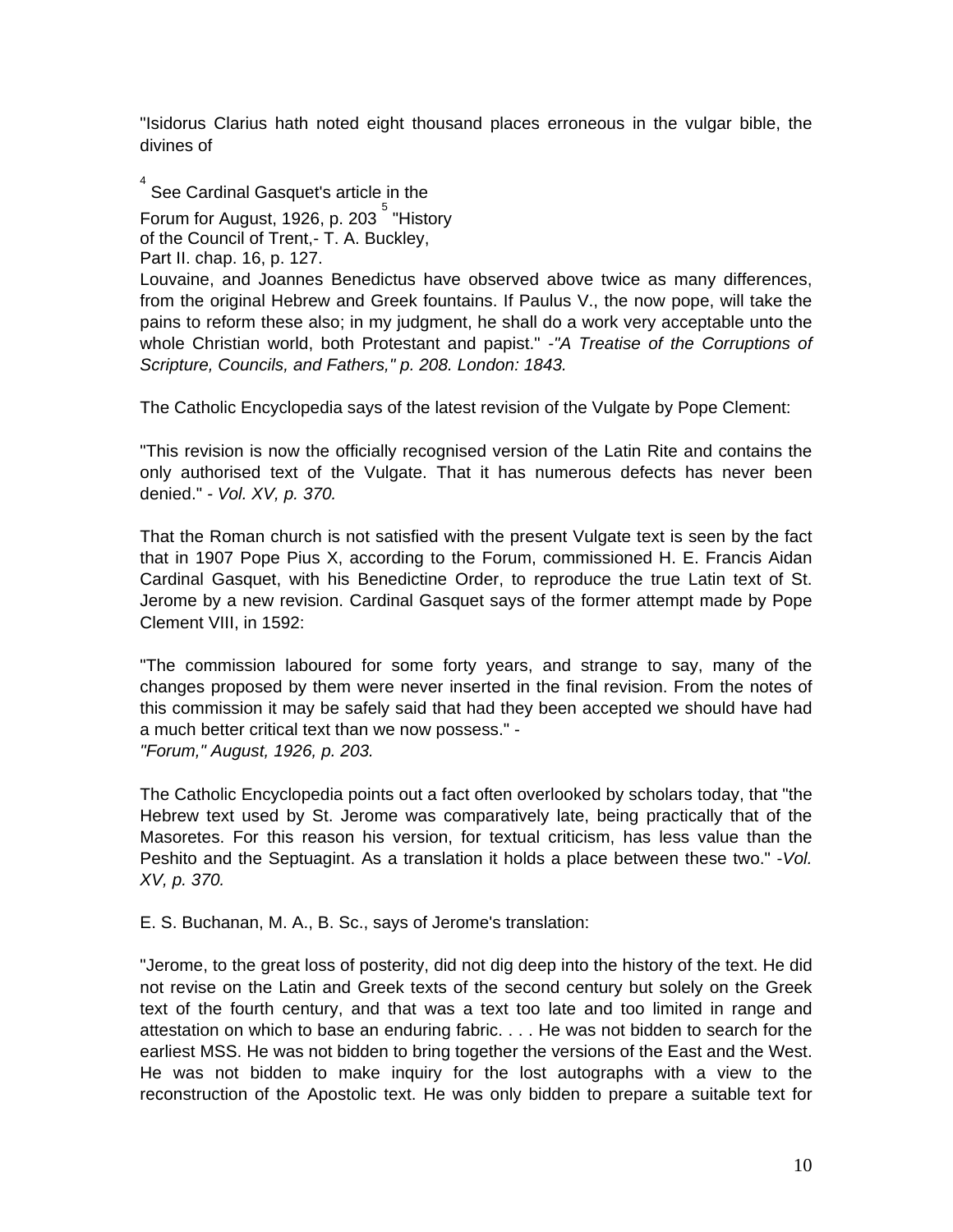ecclesiastical usage. And this he has done; but it is painful to think of all he left undone, that with his position of vantage he might have done." *- "The Records Unrolled," p. 20. London: John Ouseley, Ltd.* 

From these considerations we see, that, even if the original text of Jerome's translation could be reconstructed, it would not be of as much textual value as is sometimes supposed. We are not depreciating the Catholic Bible. We wish Catholics would read it more than they do. All we are here aiming at is this: When leading Catholic authorities admit that their Bible is of so little value as a "Standard Text," then why do they so relentlessly oppose the circulation of the authorised Protestant Bible, which is translated from the best original sources? Henry Guppy, M. A., D. Ph. et Litt., Librarian of the John Rylands Library, England, says:

"The Church of Rome has always bitterly opposed any attempt to circulate the Bible in the language of the people, and license to read the Scriptures, even when truly and catholicly translated, was but sparingly granted. "In spite, however, of the denunciations uttered by the Roman Catholic priests against what they were pleased to term the incorrect and untruthful translations which were in circulation, the Bible continued to be read by increasing numbers of people. Indeed, the attempts to suppress it created a prejudice against the Roman Catholic Church; and, as time wore on, it was felt by many Catholics that something more must be done than a mere denunciation of the corrupt translations in the direction of providing a new version which the Roman Church could warrant to be authentic and genuine. *"A Brief Sketch of History of the Translation of the Bible," p. 54. London: University Press, 1926.* 

After the Jesuits had been expelled from England in 1579, they settled at Rheims, France, where they translated the New Testament from the Latin Vulgate into English. This was printed in 1582. Later they moved to Douay, where they printed the Old Testament in 1609. We have seen that the learned Catholic doctors, Johann Jahn and Isidor Clarius, acknowledged that there were 8,000 errors in the Vulgate Bible, and as a stream cannot be expected to rise higher than its fountain, we must conclude that the errors are carried over into the Douay Version. We shall take the space to mention only two of them:

1. 1. The Douay Bible uses the word "adore" where the Protestant Bible has "worship." (Compare Matthew 4: 10 in both Bibles.) While the Protestant Bible says that Jacob "worshipped, leaning upon the top of his staff," the Douay Version says that he "adored the top of his rod." Hebrews 11: 21. "The Approved Holy Catholic Bible," with "Annotations by the Rev. Dr. Challoner," and approved by Pius VI, says: "Jacob . . . worshipped the top of his rod." Thus Catholics have proof for worshipping relics. 2. 2. Our Protestant Bible more correctly translates 2 Timothy 3: 16 to read, "All Scripture is given by inspiration of God," but the Douay version reads: " All scripture, inspired of God, is profitable." As can he readily seen, this latter rendering gives no assurance that the Bible is inspired, but simply makes the superfluous statement that

what is inspired is profitable. And so it is left with the church to say what is inspired.  $\degree$ 

In full view of all the foregoing facts, how can Roman Catholic authors shut their eyes to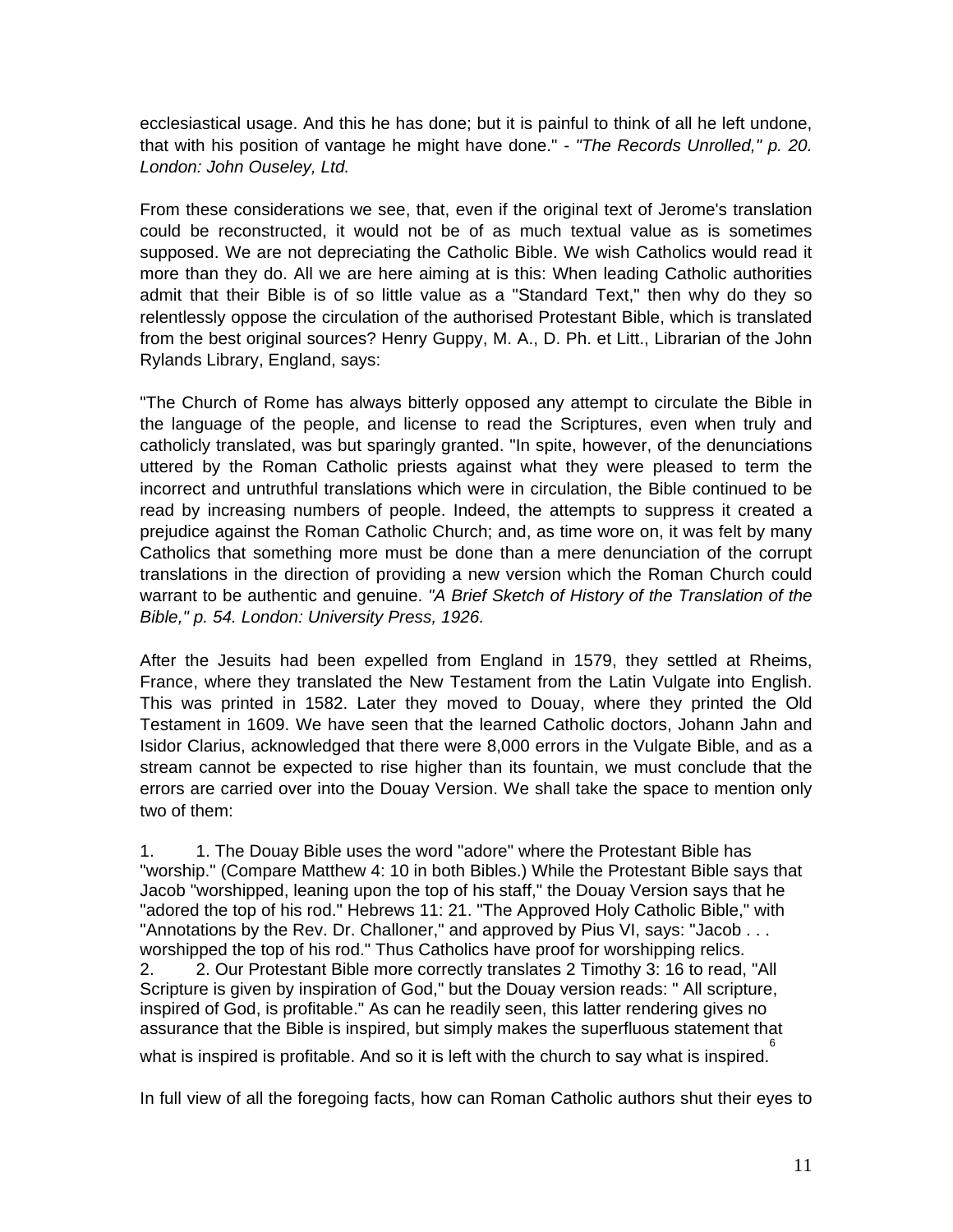it all, and brazenly declare that their church alone has the true and correct Bible? They say:

"She alone possesses the true Bible and the whole Bible, and the copies of the Scriptures existing outside of her pale, are partly incorrect and partly defective.

"This Bible was the celebrated Vulgate, the official text in the Catholic Church, the value of which all scholars admit to be simply inestimable. . . . The Council of Trent in 1546 issued a decree, stamping it as the only recognized and authoritative Version allowed to Catholics. . . . It was revised under Pope Sixtus V in 1590, and again under Pope Clement VIII in 1593, who is responsible for the present standard text. It is from the Vulgate that our English Douai Version comes." *"Where We Got the Bible," Right Rev. Henry G. Graham, pp. 7, 16, 17. London: Eighth Impression, 1936.* 

Do these men actually believe that Protestants have no access to the facts of history, but are dependent on such misstatements! Or are they vainly hoping that the public will have no opportunity to read the Protestant side of the story?

The interesting part of it all is the fact that the Catholic Church, after proclaiming so loudly since 1546 that the Latin Vulgate is "the only recognized and authoritative version," and crying out against the Protestant Bibles (translated from the original Hebrew and Greek text) as "heretical," is herself at last

 $\degree$  The new Catholic version of 1941 renders it: 'All Scripture is inspired by God.' driven, by facts long known within her own circle, to translate the Bible "from the original text," Hebrew and Greek. What a complete somersault! This late Catholic version is called "The Westminster Version" (printed by Longmans, Green and Co., London). But, as the work is intrusted mostly to the Jesuits, we can expect very little change from their former Douay Version, except that it will be more carefully written to conform to the Roman viewpoint judging from the portions that have already been published). For instance, the correct note under Revelation 13:18 is entirely changed, but Revelation 22:14 reads the same as in the Douay Version: "Blessed are they that wash their robes." In our Authorized Protestant Version (King James) it reads: "Blessed are they that do His commandments."

Inspired by Revelation 22:14, P. P. Bliss, musician assisting D. L. Moody, wrote the hymn:

"Hear the words our Saviour hath spoken, Words of life unfailing and true: Careless one, prayerless one, hear and remember, Jesus says, 'Blessed are they that do.' Blessed are they that do His commandments, Blessed, blessed, blessed are they."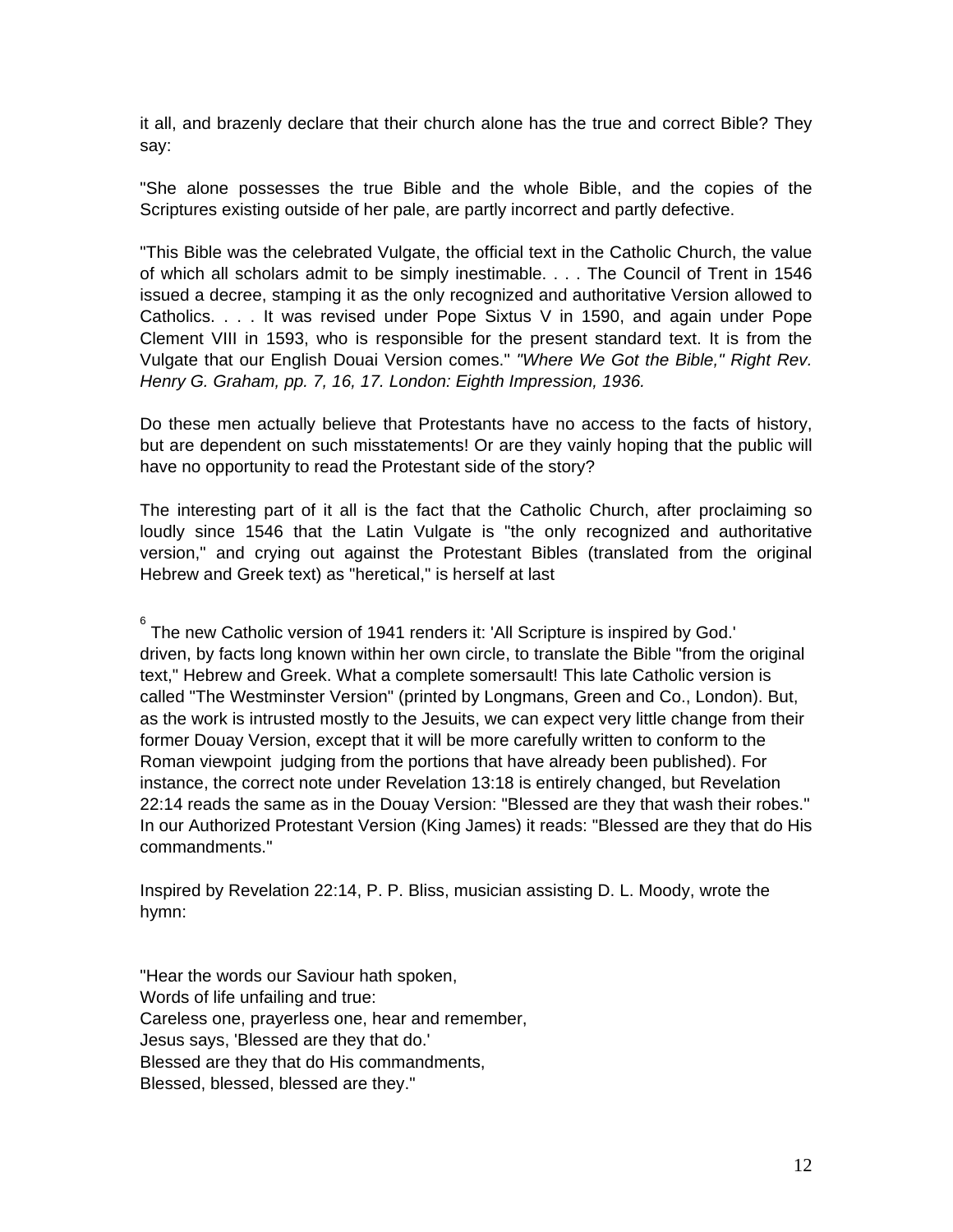Later Mr. Bliss went to Rome, where he learned that "Blessed are they that wash their robes," "must be

the correct" rendering. And "during his last week in Rome," he told his brother-in-law that he was sorry

he had written that hymn. He declared: " I see so clearly its contradiction of the gospel that I have no

liberty in singing it." Then he wrote the hymn: "Free from the law, oh, happy condition." - *"Memories* 

*of Philip P. Bliss," D. W. Whittle, pp. 131, 132. New York: A. S. Barnes and Co., 1877.* It is deplorable

that this good Christian man should get such impressions at Rome. But, sad to say, P. P. Bliss is not the

only beloved Protestant that has been in touch with Rome, and lost his desire and liberty to teach the

good old truths of the Protestant Bible.

Some follow the Roman Catholic translation of Revelation 22:14, because the Vatican possesses one of

the three oldest Bible manuscripts (Codex Vaticanus). But that manuscript ends with Hebrews 9:14, so

that it could not give Catholics the proper rendering of Revelation 22:14. 7

<del>,</del><br>「For further light on this point see "A Brief Sketch of the History of the Translation of the Bible," H. Guppy, p. 7, and "The Records Unrolled" by E. S. Buchanan, p. 50. **3. Rome Undermines the Protestant Foundations** 

THE second, and more effective, weapon Rome used against the Reformation was "higher criticism," in an effort to undermine the very foundation of Protestantism.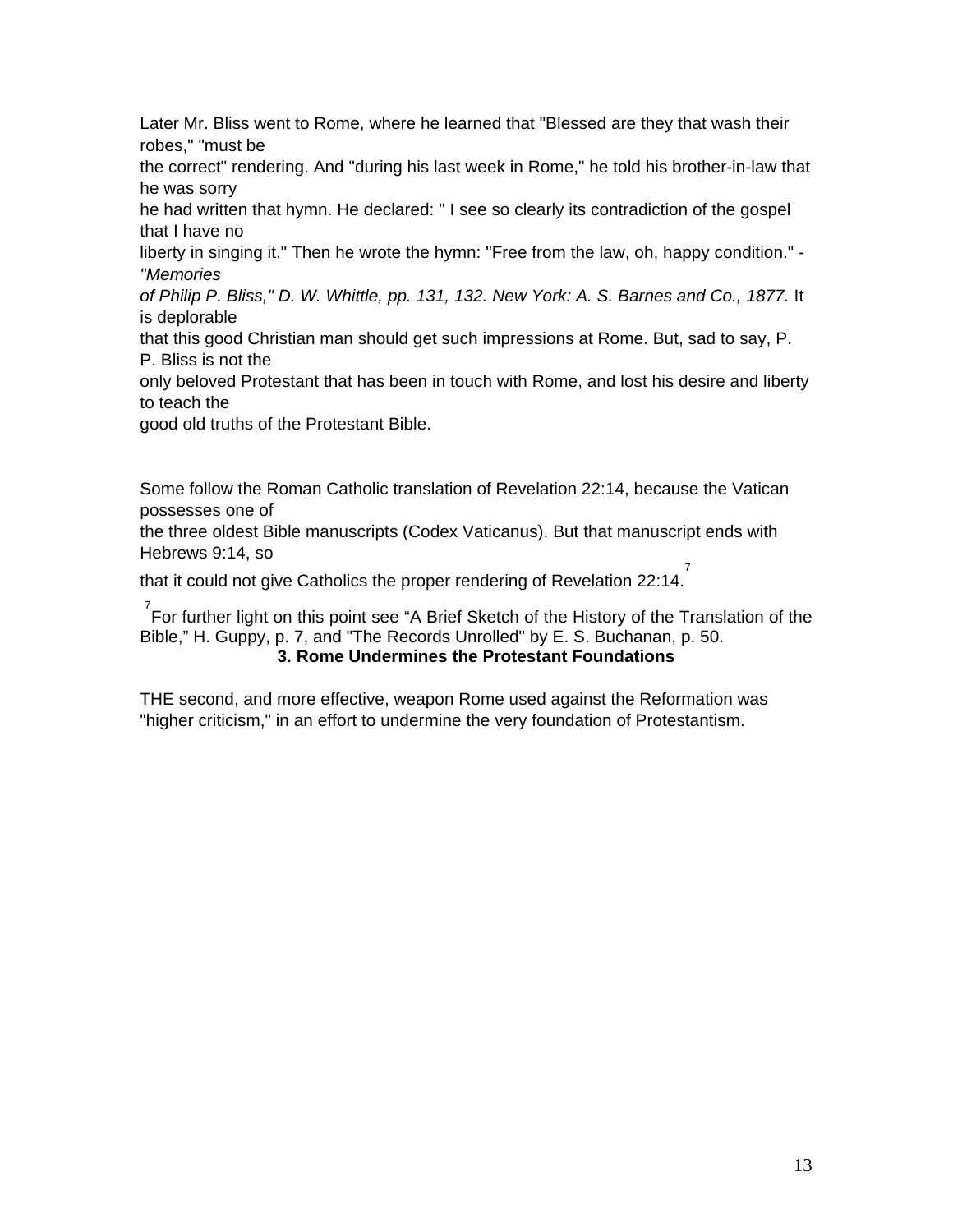The strongest appeal of the Roman Catholic Church lies in its claim to "apostolic succession," that is, that its popes descended in direct line from the apostles. Protestants, originating in the sixteenth century, have no such appeal. Their strong argument lies in their exact conformity with the Bible in faith and morals. "The Bible, and the Bible only" is their battle cry. The Bible reveals man's utter inability to attain justification by his own works, and offers it as a "free gift," obtained by faith in the merits of Jesus Christ alone. The Bible presents good works only as the natural fruit of genuine faith. On this foundation was Protestantism built. Before going further we shall let Catholics and Protestants state their foundations.

#### **Catholic Foundation**

"Like two sacred rivers flowing from paradise, the Bible and divine Tradition contain the Word of God, the precious gems of revealed truths. Though these two divine streams are in themselves, on account of their divine origin, of equal sacredness, and are both full of revealed truths, still, of the two, Tradition is to us more clear and safe." - *"Catholic Belief," Joseph Faa di Bruno, D.D., p. 88. New York: Benziger Brothers., 1912.* 

"But since Divine revelation is contained in the written books and the unwritten traditions (Vatican Council, I, II), the Bible and Divine tradition must be the rule of our faith; since, however, these are only silent witnesses, ... we must look for some proximate rule which shall be animate or living . . . . The Bible could not be left to interpret itself." Therefore Catholics declare the "Church to be its acknowledged interpreter." And under the heading: "The Catholic Doctrine Touching the Church as the Rule of Faith," we read: "Now the teaching Church is the Apostolic body continuing to the end of time." But of the teachers of this body, they say: "Unless they be united with the Vicar of Christ [the Pope], it is futile to appeal to the episcopate in general as the rule of faith." They then sum up their rule of faith thus: "'Hence we must stand rather by the decisions which the pope judicially pronounces than by the opinions of men, however learned they may be in Holy Scripture." - *"Catholic Encyclopedia," Vol. V, pp. 766-768, art. "Faith, Rule of."* The teaching Church, with the pope at its head, is therefore the Catholic "rule of faith."

Thus we see that the Roman Catholic Church places tradition above the Bible as more safe, and substitutes the pope for the Holy Spirit as the guide. Christ promised His followers: "Howbeit when He, the Spirit of truth, is come, He will guide you into all truth." "He shall teach you all things, and bring all things to your remembrance." John 16:13; 14:26. That these promises are not confined to the leaders of the church, is made plain by John, who applies them to all Christians: "But the anointing which ye have received of Him abideth in you, and ye need not that any man teach you: but as the same anointing teacheth you of all things, . . - ye shall abide in Him." 1 John 2:27. In answer to these Scriptures the Catholic writers say:

"Nor can it be said that being a divinely inspired book, its prime Author, the Holy Ghost, will guide the reader to the right meaning." - *"Things Catholics Are Asked About," M. J. Scott, S. J., p. 119. New York: 1927.* 

# **Protestant Foundation**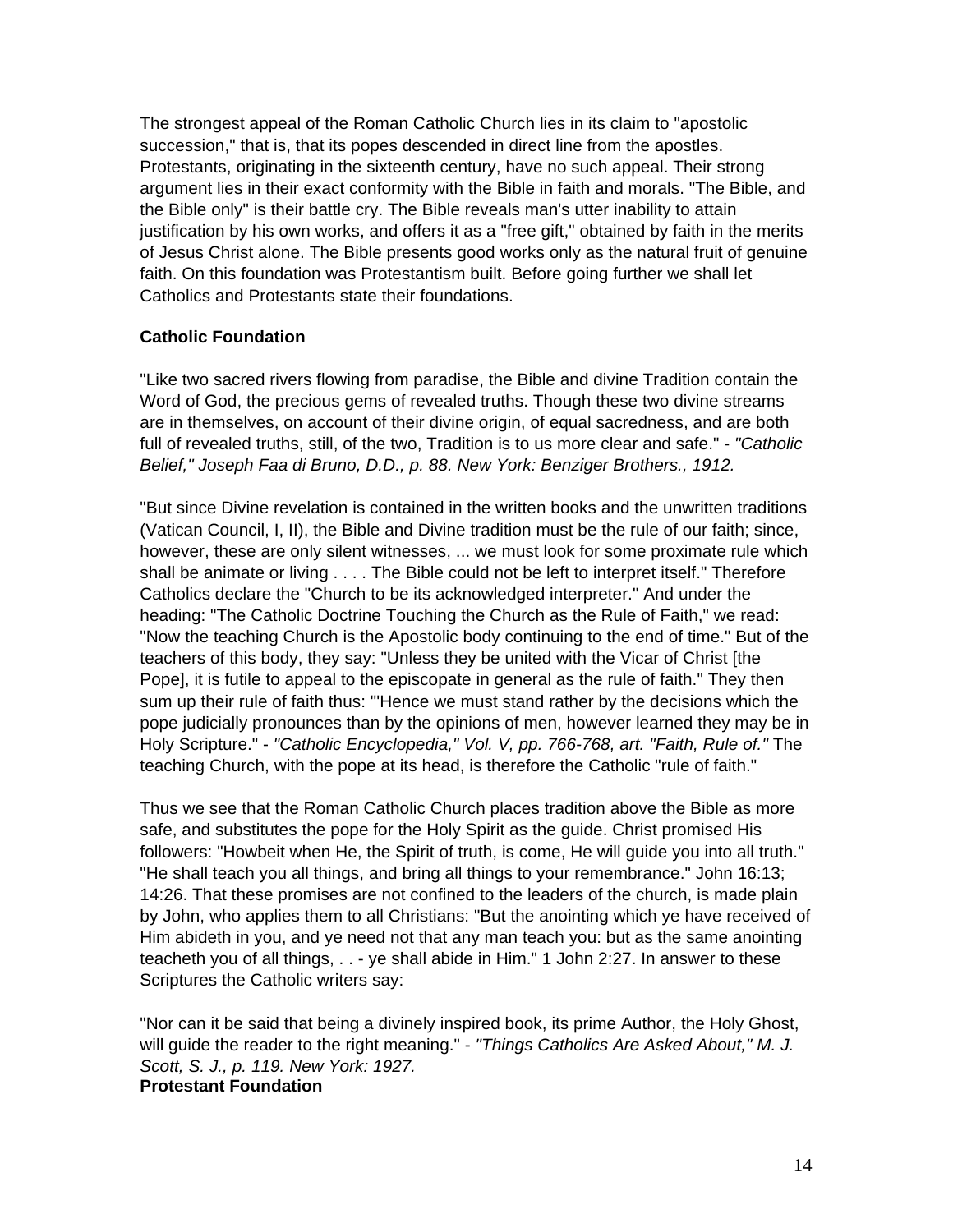Protestants have announced as their rule of faith: "The Bible, and the Bible only," with the Holy Spirit as its sole Interpreter. William Chillingworth, M. A., says:

"The Bible, I say, the Bible only, is the religion of Protestants! I for my part, after a long and (as I verily believe and hope) impartial search of 'the true way to eternal happiness,' do profess plainly that I cannot find any rest for the sole of my foot but upon this rock only. I see plainly and with my own eyes, that there are popes against popes, councils against councils, some fathers against others, the same fathers against themselves, a consent of fathers of one age against a consent of fathers of another age, the church of one age against the church of another age. . . . In a word, there is no sufficient certainty but of Scripture only for any considering man to build upon." - *"The Religion of Protestants," William Chillingworth, M. A., P. 463. London: 1866.* 

`The Bible, I say, the Bible only, is the religion of Protestants!' Nor is it of any account in the estimation of the genuine Protestant, how early a doctrine originated, if it is not found in the Bible. . . .

"He who receives a single doctrine upon the mere authority of tradition, let him be called by what name he will, by so doing, steps down from the Protestant rock, passes over the line which separates Protestantism from Popery, and can give no valid reason why he should not receive all the earlier doctrines and ceremonies of Romanism, upon the same authority." - *"History of Romanism," John Dowling, D. A, pp. 67,68. New York: 1871.* 

This childlike faith in the Bible as God's infallible word carried the Reformers above all opposition, and swept over Europe with an irresistible force which threatened to engulf the old, decaying structure of the Roman church. This unabated force could be broken only by robbing Protestants. of their implicit faith in the Bible. They would then lose their power as surely as did Samson, when he was shorn of his locks. (Judges 16:19, 20)

# **Rome Undermining Protestant Foundations**

Richard Simon, a Roman Catholic priest, called the " Father of Higher Criticisrn," in 1678 wrote "A Critical History of the Old Testament" in three books, laying down the rules for a more exact translation. He advanced the new theory that only the ordinances and commands of the books of Moses were written by him, while the historical parts were the product of various other writers. Simon's declared purpose was to show that the Protestants had no assured principle for their religion. (See edition of 1782) "This work led to a very extended controversy and the first edition was suppressed. So vigorous was the opposition of the learned, that his theory lay dormant for seventy-five years. The Catholic Encyclopedia says:

"A French priest, Richard Simon (1638-1712), was the first who subjected the general questions concerning the Bible to a treatment which was at once comprehensive in scope and scientific in method. Simon is the forerunner of modern Biblical criticism. . . . A reaction against the rigid view of the Bible [was one of] the factors which produced Simon's first great work, the *'Histoire critique du Vieux Testament'* ['Critical History of the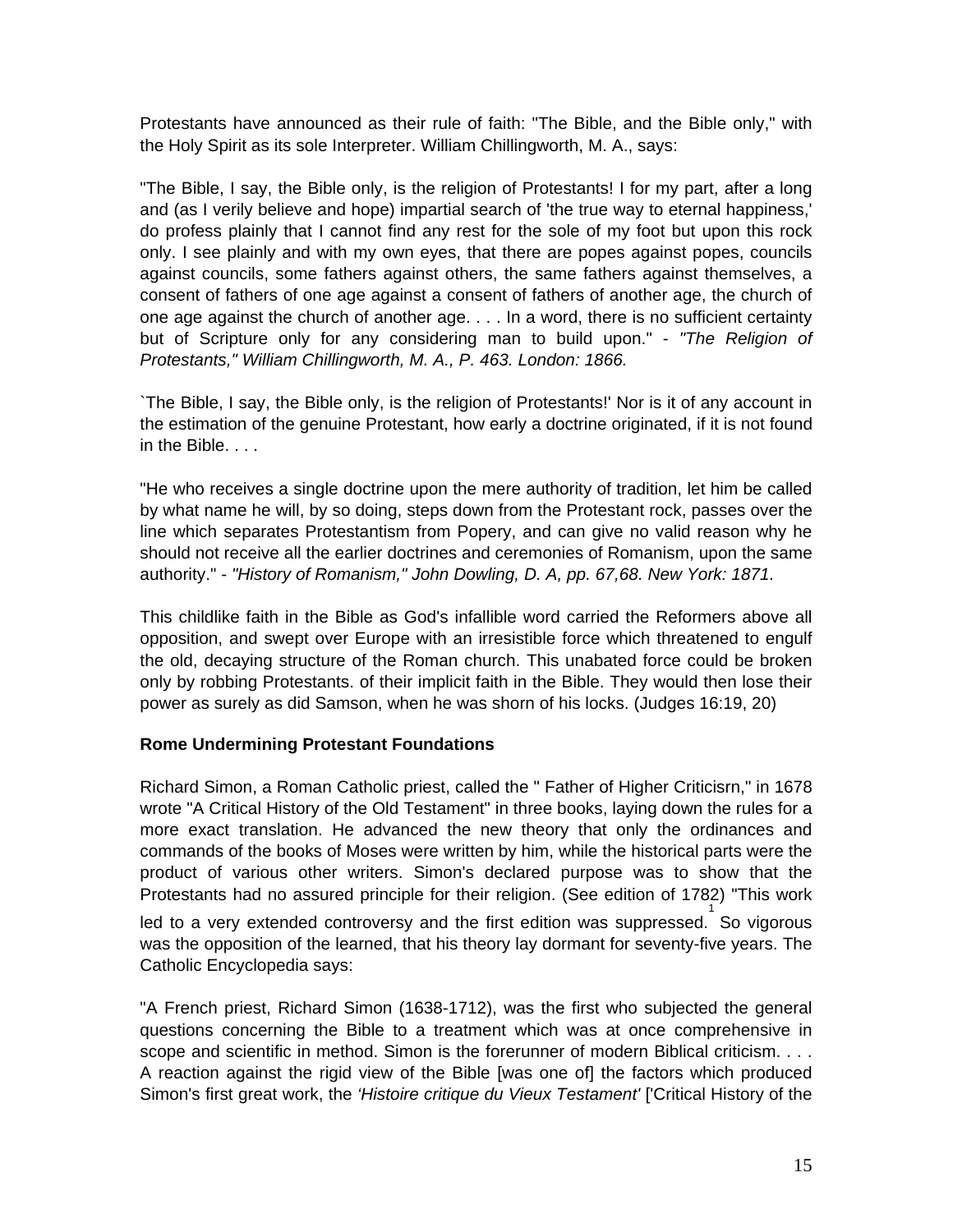Old Testament'] which was published in 1678. . . . It entitles him to be called the father of Biblical criticism." - *Vol. IV, P. 492* 

 $^{1}$  Catalogue of R. D. Dickinson. 1935. No. 462. p. 10, book No. 167.

"In 1753 Jean Astruc, a French Catholic physician of considerable note, published a little book,

*'Conjectures sur les memoires originaux dont il parail que Moyse s'est servi pour composer le livre de la Genese* (Conjectures on the original records from which it appears that Moses composed the book of Genesis)."' - *Id., same page. (See also New Schaff-Herzog Encyclopedia of Religious Knowledge, Vol. I, p. 336, art, "Jean Astruc. ")* 

His book is rightly named, for in it he conjectured that the book of Genesis must have been written by two different authors, because the Creator is there called "God" ("Elohim.") in some places, and "Lord " ("Jehovah") in other places. Such a line of reasoning would be as inconsistent as to claim that Paul's Epistle to the Philippians, for instance, must have been written by two different apostles, because our Saviour is there called "Jesus" in some places, and "Christ" in others. But what about the places where He is called "Jesus Christ"? And so in Genesis. Who wrote the five passages where He is called "Lord God" ("Jehovah Elohim")? In 1792, Dr. Alexander Geddes, a Roman Catholic priest of Scottish origin, carried this "fragmentary hypothesis" still further. Absurd as this theory was, the Protestants fell into the trap set for them, and Germany, the seat of the Reformation, became the seat of this destructive "higher criticism." Today this inconsistent criticism of the Bible has invaded the seminaries, colleges, and universities of practically all Protestant denominations, and few ministers are free from its blighting influence. Edwin Cone Bissell, Professor in McCormick Theological Seminary, Chicago, carried out this "fragmentary" theory in his book, "Genesis Printed in Colors, Showing the Original Sources from Which It Is Supposed to Have Been Compiled " (Hartford, 1892), displaying the seven colors of the rainbow in shorter or longer fragments, each representing a different author or editor.

Harold Bolce spent two years investigating American colleges from Maine to California, and wrote his astounding findings in the Cosmopolitan Magazine, May to August, 1909. Here are a few expressions culled from his report:

"In hundreds of classrooms it is being taught daily that the Decalogue is no more sacred than a syllabus; that the home as an institution is doomed; that there are no absolute evils; that immorality is simply an act in contravention of society's accepted standards; . . . and that the daring who defy the code [the moral law] do not offend any Deity, but simply arouse the venom of the majority - the majority that has not yet grasped the new idea; . . . and that the highest ethical life consists at all times in the breaking of rules which have grown too narrow for the actual case. . . .

" There can be and are holier alliances without the marriage bond than within it. . . . Anything tolerated by the world in general is right. . . . The notion. . . . that there is anything fundamentally correct implies the existence of a standard outside and above usage, and no such standard exists." - *Pp. 665, 666,674,675,676.*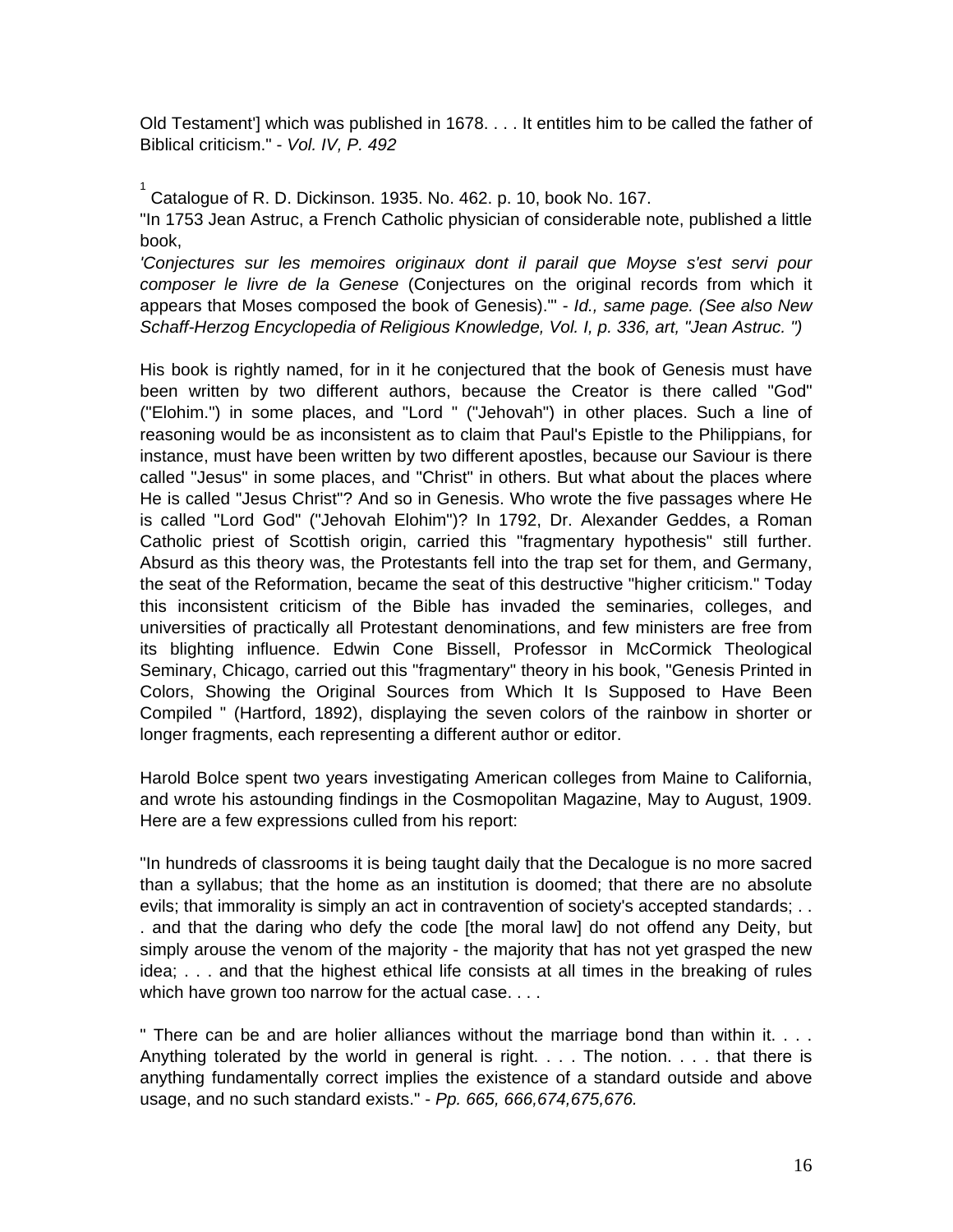Can anyone wonder at what Dr. Charles Jefferson declares? He says:

"A theological student at the end of the first year of his seminary course is the most demoralized individual to be found on this earth. His early conception of the Bible has been torn down all the way to the cellar, and he is obliged to build up a new conception from the foundations." - *"Things Funndamental," pp. 120, 121.* 

In regard to the inevitable result of teaching the rising generation such revolutionary ideas, and of undermining completely their moral standards, and their belief in God, the editor of the Cosmopolitan Magazine says in a note to Mr. Bolce's articles:

"These are some of the revolutionary and sensational teachings submitted with academic warrant to the minds of hundreds of thousands of students in the United States. It is time that the public realized what is being taught to the youth of this country. 'The social question of to-day,' said Disraeli. 'is only a zephyr which rustles the leaves, but will soon become a hurricane.' It is a dull ear that cannot hear the mutterings of the coming storm." - *"Cosmopolitan Magazine," - May, 1909, p. 665.* 

The Bible declares: "They have sown the wind, and they shall reap the whirlwind." "There is no truth, nor mercy, nor knowledge of God in the land. By swearing, and lying, and killing, and stealing, and committing adultery, they break out, and blood toucheth blood." Hosea 8:7; 4:1,2. (Compare 2 Timothy 3:1-5) Yes, the saying is true, that " whatsoever a man soweth, that shall he also reap." Galatians 6:7.

The Christian Register for June 18, 1891, page 389, commenting favorably on the work of higher criticism, says:

"Thomas Paine, though stigmatized and set aside as an infidel, finds reincarnation in the modern scientific Biblical critic. . . . He lived too far in advance of his age. The spirit of modern scientific criticism had not yet come. . . . And now it is interesting to find that, in a different spirit and with different tools, and bound by certain traditions. . . . the professors in our orthodox seminaries are doing again the work which Paine did."

As long as these men domineered over the Old Testament, most of the Christian teachers remained silent. But the work did not stop there. The Lutheran Pastor Storjolian of Oslo, Norway, says of Wellhausen:

"After they have permitted him to domineer over the Old Testament for more than twenty-five years, it is not more than reasonable, and a just punishment, that he in his presumption has now undertaken his war on the Gospels." *- "Bibelen paa Pinebaenk [The Bible on the Inquisitorial Rack]," p. 7. Christiania, 1907.* 

In closing let us briefly point out the road which higher criticism had to travel, after it had taken the first step: When critics had denied the historicity of the books of Moses (the Pentateuch), they discovered that the Psalms referred to them as acknowledged history. (Psalms 33:6,9; 29:10; 77:20; 103:7; 105:6-45; 106:7-33.) To be consistent, the Psalms had to be rejected. They also found that the books of Joshua, Samuel, Kings,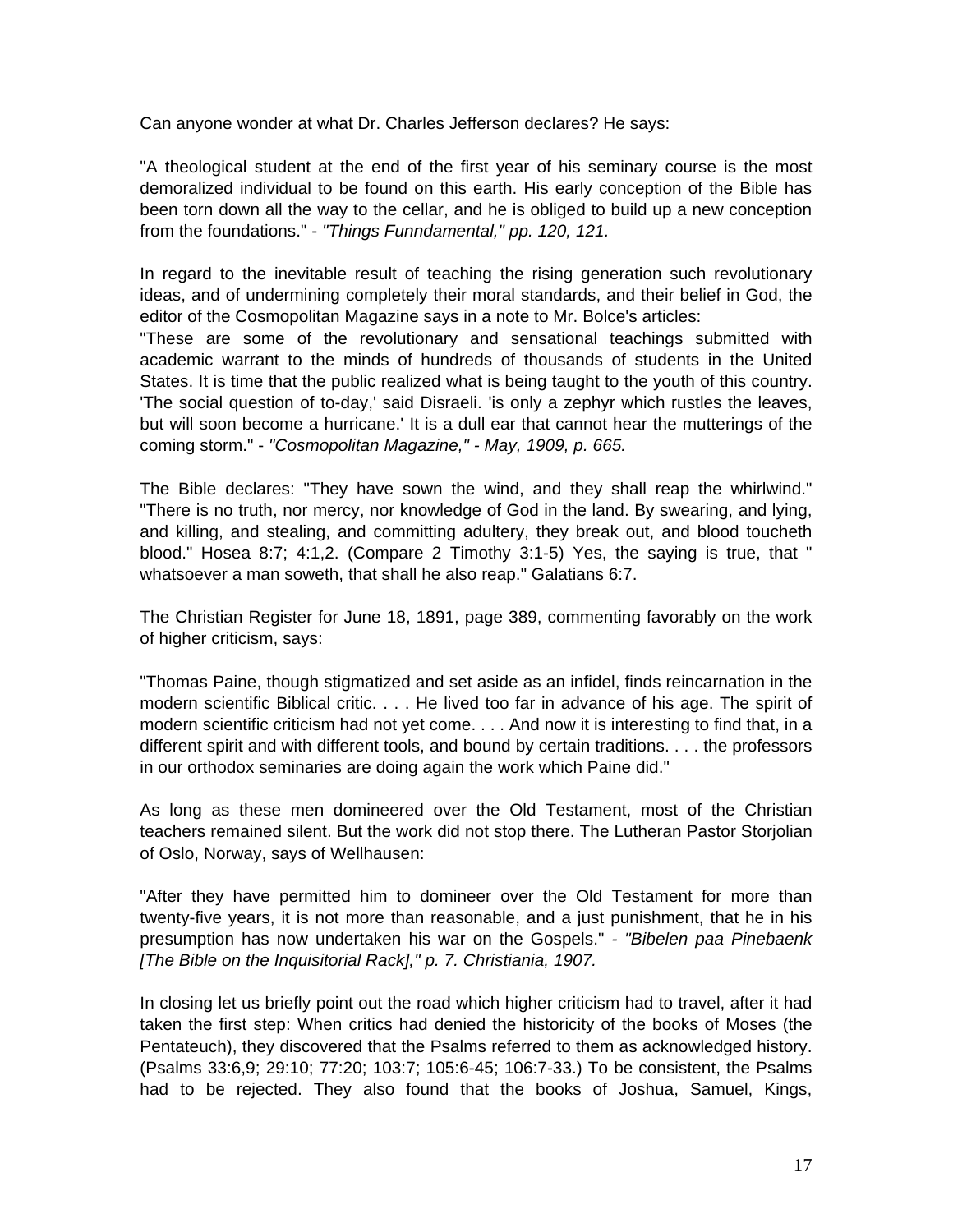Chronicles, and Nehemiah, and the prophets acknowledged the Pentateuch as the inspired work of Moses (Joshua 23:6; 1 Kings 2:3; 2 Chronicles 35:6, Nehemiah 8: 1, 8; Daniel 9:11,13; Malachi 4:4), so these books had to be rejected.

But then they found that the New Testament repeatedly referred to the Old Testament as inspired authority (about eight hundred twenty-four times), and to their consternation they discovered that Jesus declared the first five books in the Bible were written by Moses (Mark 12:26; Luke 24:25, 44, 45), and that He asked: "If ye believe not his [Moses'] writings, how shall ye believe My words?" John 5: 46,

47. The critics had declared that the account of the Flood was only a myth, which no intelligent person could believe. But Jesus said: "Noe entered into the ark," and "the Flood came, and took them all away." Matthew 24:33, 39. He even believed the truthfulness of the account of Jonah's being in the great fish for three days, and of his preaching in Nineveh afterwards - (Matthew 12:40,41.) There was, therefore, no way of reconciling Jesus to higher criticism, so they rejected Him as the divine Son of God.

For if Jesus did not know that those Old Testament stories were only myths, He was deceived. If He knew this, and yet taught them, He was a deceiver. In either case He could not be divine, they reasoned.

"If in the dawning of the fortieth century, it shall be found that the law and the prophets are obsolete, the Gospels and Epistles discarded, Moses forgotten, and Paul and his writings set aside to make room for the inerrant productions of [higher critics]. . . . if it shall then appear that the hunted prophets who wandered in sheepskins and goatskins, and were destitute, afflicted, and tormented, 'of whom the world was not worthy,' have gone down before the onslaught of the learned and well salaried professors of modern universities; if it shall appear that the word of the Lord which they uttered at the loss of all things and at the peril of life itself has paled its ineffectual fires before the rising radiance of oracular higher criticism; if it shall then be learned that God hath chosen the rich in this world, poor in faith, and heirs of the kingdom - who can tell how welcome this information may prove to those who suppose that gain is godliness, and that it is easier for a camel to go through the eye of a needle than for a poor man to enter the kingdom of heaven?" - *"The Anti-Infidel Library," H. L. Hastings, "More Bricks from the Babel of the Higher Critics," pp. 172, 173. Boston: Scriptural Tract Repository, 1895.* 

Some might properly ask how Romanists dared to start higher criticism. Would not this menace be equally dangerous to their church? Absolutely not! The Roman church rests on an entirely different foundation. The Church, and not the Bible, is her authority. She flourishes best where the Bible is least circulated, as history amply shows. But Protestantism that rejects the inspiration of the Bible, has abandoned its foundation, and stands helpless. It is like a ship that has lost its mooring, thrown away its chart and compass, and is drifting toward - Rome.

# **4. The Prophetic History of the World**

THE prophecies of the Bible are not difficult to understand, if we follow the rules laid down in Scripture for interpreting prophecy. These rules are few in number, and they are not complicated. When used in connection with prophetic symbols, "sea," or "waters," stand for "multitudes" of people (Revelation 17:15; Isaiah 8:7; 17: 12; Jeremiah 6:23);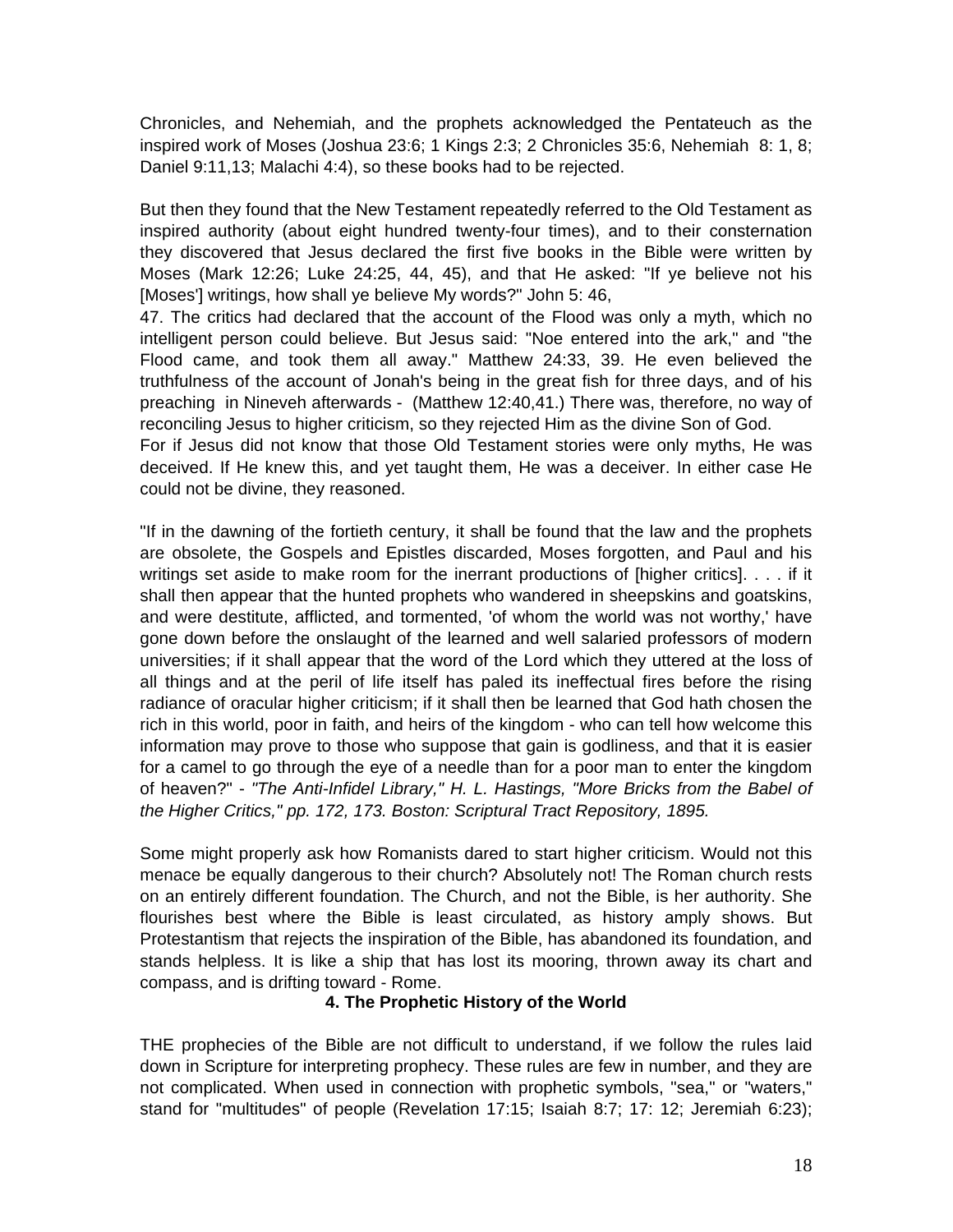"wind " stands for "war " (Jeremiah 4:12, 13; 25: 31, 32); "beasts" stand for "kingdoms" (Daniel 7:23); and "days" for "years" (Ezekiel 4:6).

The prophet Daniel saw in vision four winds of war, which strove upon the great sea of people, and four great beasts, or kingdoms, came up one after the other. "The first was like a lion, and had eagle's wings." Daniel 7:2-4. In Jeremiah 49:19, 22, 28, a lion is used to symbolize the kingdom of Babylon (606-538 B. c). The second beast was like a bear (Daniel 7: 5), and denoted Medo-Persia, the next world empire (538-331 B. C.). The " three ribs in the mouth of it " were the three chief countries which it conquered, Lydia, Babylon, and Egypt.

He next saw a leopard having four heads and four wings (v. 6), symbolizing the Grecian Empire (331168 B. C). A leopard is very alert, and adding to this symbol four wings would indicate that Grecia would make rapid conquest, which was true. Alexander the Great marched his army 5,100 miles in eight years and conquered the then known civilised world. The four heads on the leopard denote the four divisions into which that empire was split up after the death of Alexander.

"The fourth beast," the angel explained, "shall be the fourth kingdom upon earth." V. 23. The fourth empire from Babylon was Rome (168 B. c. to 476 A. D). The angel also informs us that "the ten horns out of this kingdom are ten kings that shall arise." V. 24. The Roman Empire was split up into just ten smaller kingdoms between the years 351 and 476 A. D. The following are their ancient and modern names:

1 . Alemanni - Germany. 2. Franks - France. 3. Anglo-Saxons - England. 4. Burgundians -Swiitzerland. 5. Visigoths - Spain. 6. Suevi - Portugal. 7. Lombards - Italy. 8. Heruli. 9. Vandals. 10. Ostrogoths.

This prophecy is so plain, and the explanation so natural and easy to understand, that all commentators, both Protestant and Catholic, fully agree on it. (See Sir Isaac Newton's "Observations upon the Prophecies," pp. 157-159; Bishop Thomas Newton, "Dissertations on the Prophecies," pp. 201-221; Joseph Tanner on "Daniel and the Revelation," pp. 165-174; Martin Luther's "Introduction," pp. 32, 33, Frederikshald, 1853)

The Douay, or Catholic, version of the Bible has the following notes on Daniel 7:3, 7, 8. *"Four great beasts.* Viz., the Chaldean, Persian, Grecian, and Roman empires." *"Ten horns*. That is, ten kingdoms, (as Apoc. 17. 12) among which the empire of the fourth beast shall be parcelled." *"Another little horn*. This is commonly understood of Antichrist."

In regard to these ten kingdoms, Sir Isaac Newton says: "Whatever was their number afterwards, they are still called the Ten Kings from their first number." *– "Daniel and the Apocalypse," p. 187; first printed, 1733; reprinted, London: 1922.*  **The Little Horn** 

"I considered the horns, and, behold, there came up among them another little horn." Daniel 7: 8. Let us now consider all the characteristics this prophecy gives to the little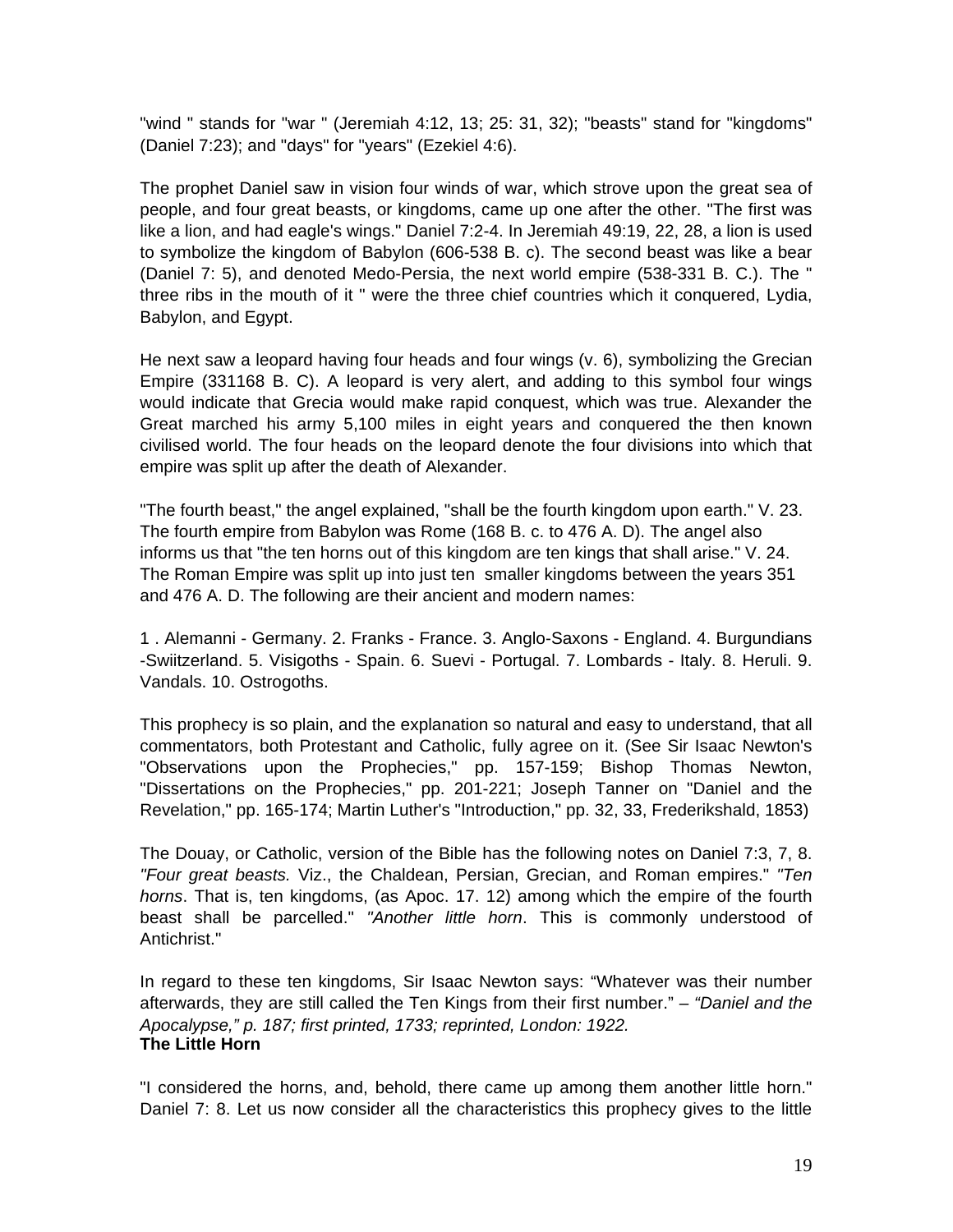horn, and we shall be forced by weight of evidence to settle on just one power as the fulfillment of these predictions.

(1) It was to come up "among" the ten European kingdoms into which the Roman Empire was split. (V. 8) (2) It "shall rise" to power *"after them."* (V. 24) (3) "And he shall be *diverse* from the first" ten kingdoms; that is, different from ordinary, secular kingdoms. (V. 24) Any one acquainted with history knows that the Papacy is the only power that answers to all these specifications. It rose "among" the kingdoms of Western Rome, "after" they were established in A. D. 476, and it differed from a purely civil power. But the angel gives still another mark of identity to the little horn. (4) Before it "there were *three of the first horns plucked up by the roots*." (V. 8.) That is, in coming up it pushed out before it three of the former horns by the roots. Thus three kingdoms were to be plucked up to give place for the Papacy. This prediction found its exact fulfillment in the destruction of the three Arian kingdoms: the Heruli, the Vandals, and the Ostrogoths, as we now shall see. Rev. E. B. Elliott, M.A., says:

"I might cite three that were eradicated from before the Pope out of the list first given; viz., the Heruli under Odoacer, the Vandals, and the Ostrogoths. *"Horae Apocalypticae," Vol. III, p. 168, Note 1. London: 1862.* 

In former days crowns of conquered kings were placed on the head of the conqueror. (2 Samuel 12: 30.) It is symbolically fitting, therefore, that the pope wears a triple crown. Bishop Thomas Newton, speaking of the power that destroyed the three horns, says: "And the pope hath in a manner pointed himself out for the person by wearing the triple crown. *"Dissertations on the Prophecies," p. 220. London.* 

A brief statement of the political and religious conditions in the Roman world is necessary here in order that the reader may better grasp the real situation in which these three Arian kingdoms found themselves. After Constantine had removed the seat of the empire from Rome to Constantinople, the Roman people were (at intervals) ruled from that Eastern capital, until the pope had grown to power in Rome. While the Papacy was gradually gaining control over the people of the West, the Eastern emperors were courting the good will of the popes in order to hold their Western subjects.

From the time of Constantine to that of Justinian there was a deadly struggle between the two largest factions of the Church, the Catholics and the Arians. Often there was terrible strife, and even bloodshed. "The streets of Alexandria and of Constantinople were deluged with blood by the partisans of rival bishops." -*"History of Christianity," H. H. Milman, Book III, chap. 5, par. 2, p. 410. New York: 2-vol. ed., 1881.* Most of the barbarian nations into which the Roman Empire was now split had accepted the Catholic faith. But the Heruli, the Vandals, and the Ostrogoths were Arians.

While the emperors courted the help of the popes for political reasons, the popes sought the assistance of the emperors to destroy the Arians. Theodosius, the Emperor of the East, had already (380-395 A. D.) given "fifteen stern edicts against heresy, one on the average for every year of his reign. . . . So began the campaign which ended in the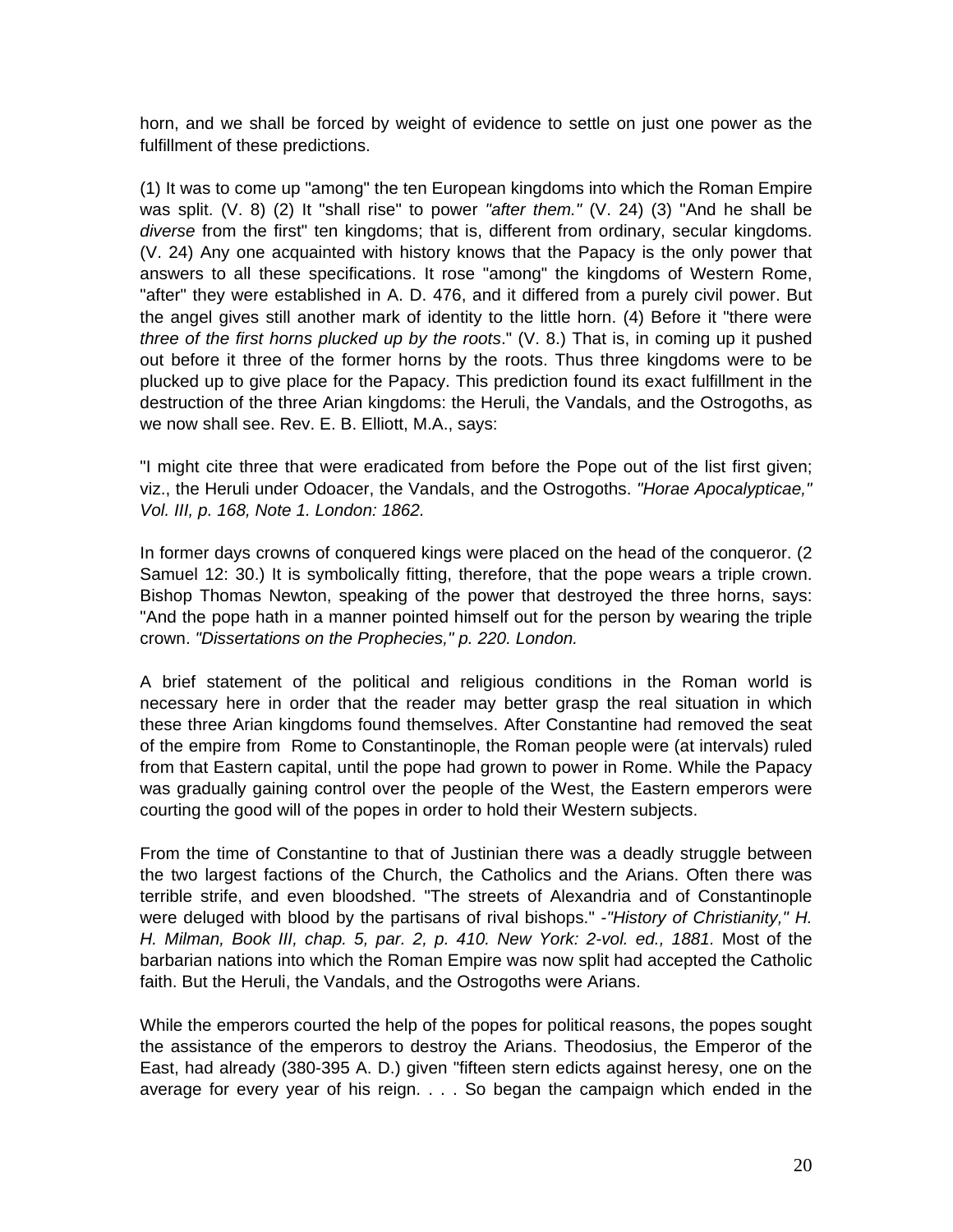virtual extinction of Arianism in the Roman world." *- "Italy and her Invaders," Thomas Hodgkin, Vol. I, pp. 368, 369. Oxford: Clarendon Press, 8-vol. ed. of 1899.* 

In A. D. 380, the Emperor Theodosius issued an edict which said: "We order those who follow this law to assume the name of Catholic Christians: we pronounce all others to be mad and foolish, and we order that they bear the ignominious name of heretics. . . . These are to be visited . . . by the stroke of our own authority." -*"Italy and her Invaders," T. Hodgkin, Vol. I, p. 183. Two-vol. ed. of 1880.* 

"Thus did the reign and legislation of Theodosius mark out the lines of future relationship between Pope and Emperor." *- Id., p. 187.* 

Embassies passed continually between the pope of Rome and the emperor of Constantinople, and in 381 A. D. Theodosius arranged for a general council of the clergy at Constantinople, which finally established the Catholic doctrine. "To him also, at least as much as to Constantine, must be attributed the permanent alliance between the Church and the State." *- Id., pp. 182, 183*.

# **The Heruli**

The Heruli under Odoacer had established themselves in Italy, 476 A. D.; and while this Arian king ruled all his subjects impartially, he endeavoured to shield his people from the persecution inaugurated by the combined efforts of the pope and the emperor. Pasquale Villari, writing of the period between 468 and 483A. D., says:

At that time the Pope was morally, and even more than morally speaking, the most powerful personage in Italy. If Odovacar [Odoacer], as an Arian, had openly opposed him, Simplicius [the Pope] could have easily roused the whole country against him, and made it impossible for him to maintain his position in Italy." -*"The Barbarian Invasion of Italy," Vol. I, pp. 145, 146. New York: Charles Scribner's Sons, 1902* 

And just such an opportunity soon presented itself:

"Pope Simplicius died on the 2nd of March, 483, whereupon Odovacar made a false move, of which he felt the consequences before long. Undoubtedly it was very important for him to control the choice of a new Pontiff. He sought not only to prevent the riots which had often caused bloodshed in the streets of Rome on similar occasions, but also desired a Pope well disposed to himself. Thus when the preliminary assembly failed to agree in the choice of a candidate, the Pretorian Prefect, Cecina Basilius, suddenly intervened in Odovacar's name, and declared that no election would be valid without the King's voice. . . . A decree was likewise issued prohibiting the alienation of Church property and threatening anathema on all who failed to respect it. After this the Assembly was summoned to sanction the decree and decide the election, which resulted in favor of Felix II (483-492), the candidate recommended by Odovacar." *- Id., p. 146.* 

"His interference in the Papal election has cast into the Roman Church the seed of a deep and threatening distrust towards him." *- Id., p. 147*.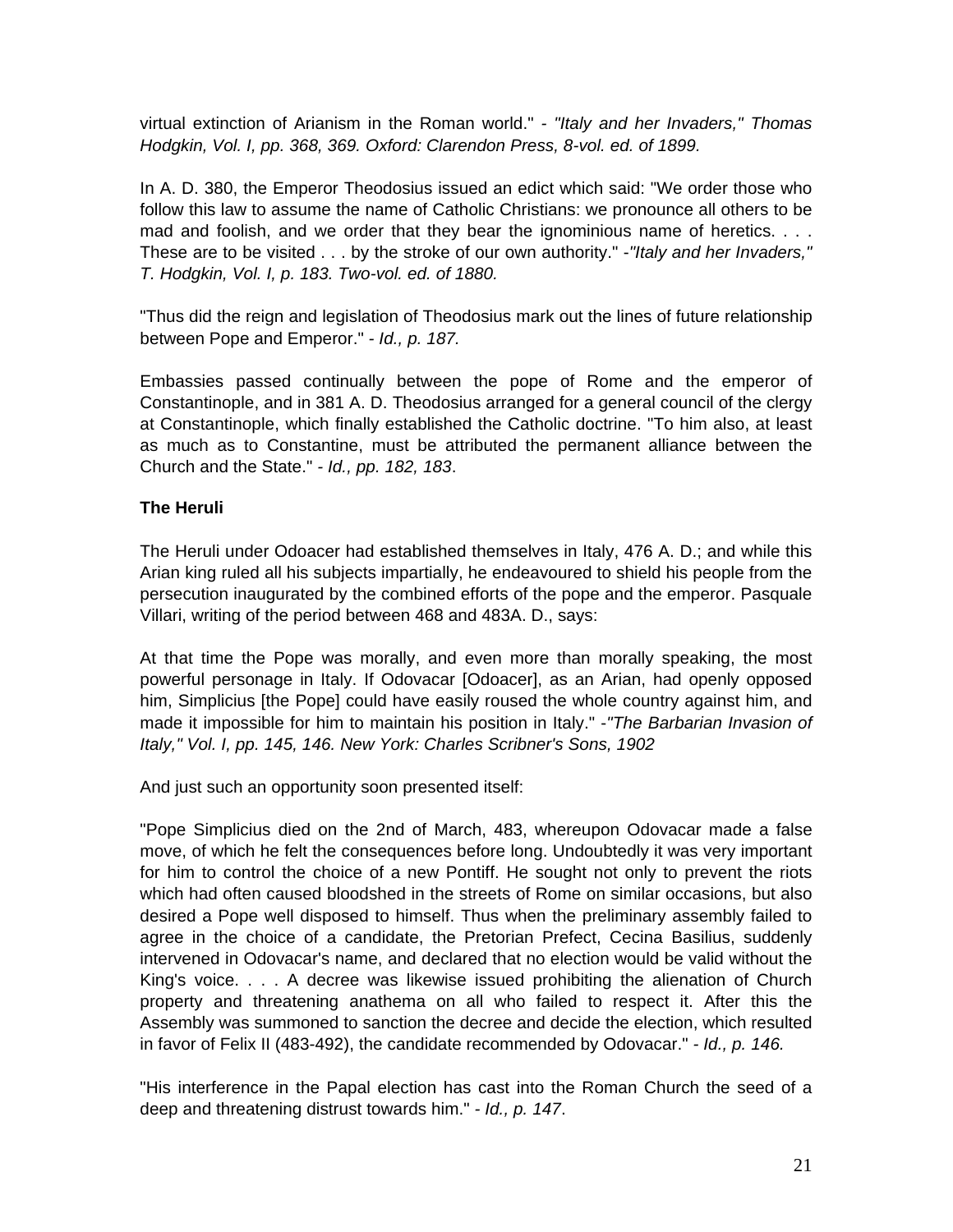Rome could never forgive such an affront, and through its faithful ally, the emperor, another barbarian nation, the Ostrogoths, were called in to destroy the hated Heruli. Niccolo Machiavelli relates how the popes used such a method. He says:

"Nearly all the wars which the northern barbarians carried on in Italy, it may be here remarked, were occasioned by the pontiffs; and the hordes, with which the country was inundated, were generally called in by them. The same mode of proceeding still continued, and kept Italy weak and unsettled." –

*"History of Florence," p. 13. Washington and London: Universal Classics Library, 1901.*  Villari says that Theodoric at the head of the Ostrogothic hordes entered Italy in the autumn of 488, backed by the authority of the emperor and the Church. Because the discord that had now broken out between Odovacar and the pope had weakened the former and consequently made him less formidable, after two disastrous battles he retreated toward the city of Rome for safety from the Ostrogoths, but "the gates of Rome were shut in his face, and the inhabitants of Italy began to show him marked hostility; partly on account of his recent conflict with the Church, partly for the increased deeds of spoliation. . . . The Church had taken advantage of all these causes of discontent in order to excite the populace against him; and before long it was openly said that the clergy had organized a general conspiracy against him somewhat, it would seem, in the style of the Sicilian Vespers." - *"The Barbarian Invasion of Italy," 2-vol. ed. of 1880. Vol. I, pp. 153-156.* 

John Henry Cardinal Newman, D. D., says:

"Odoacer was sinking before Theodoric, and the Pope was changing one Arian master for another." –

*"An Essay on the Development of Christian Doctrine," Part II, p. 320. London: 1878.* 

Villari continues: "On the 5th of March, 493, Theodoric entered Ravenna in triumph, all the clergy coming forth to meet him, chanting Psalms, and with the Archbishop at the head of the procession." – *"The Barbarian Invasion of Italy," Vol. I, p. 158*. Ten days later Odoacer was murdered in cold blood.

Hodgkin points out that this coming of the archbishop to meet the Ostrogoths was staged so as to "impress vividly on the minds both of Italians and Ostrogoths that Theodoric came as the friend of the Catholic Church." – *"Italy and Her Invaders," 8-vol. ed., Vol. III, book 4, pp. 234, 235*. Hodgkin further states that the Roman clergy were privy to a terrible secret plot of murdering the followers of Odovacar all over Italy. (Id., pp. 225, 226.)

The Heruli disappeared from history. Thus the first of the three horns of Daniel 7:8 was "plucked up by the roots," and history leaves no room for doubt but that the Papacy through its allies engineered this act because of its opposition to Arianism.

# **The Emperor Justinian**

Before passing to the next power destroyed by the Papacy we shall briefly state the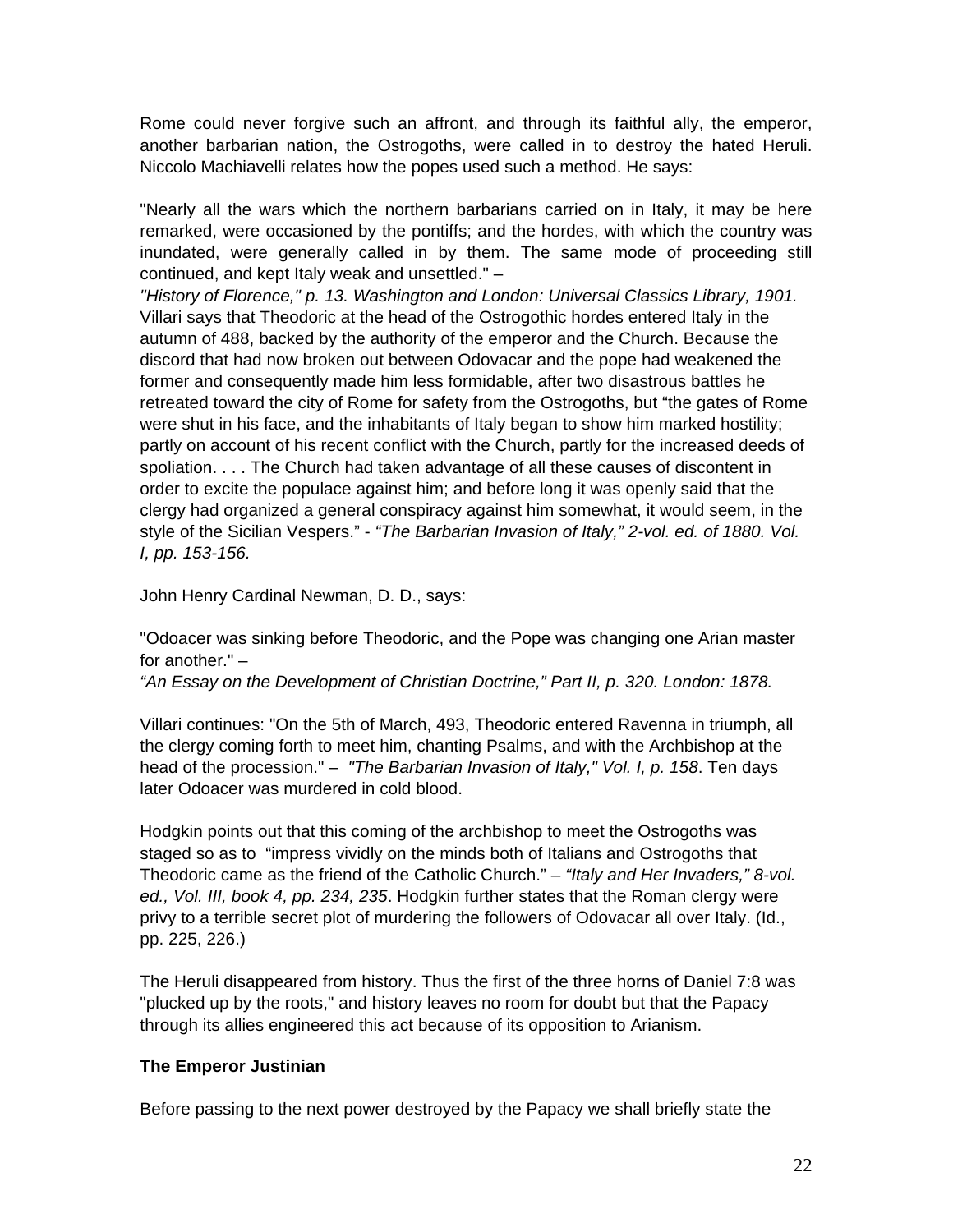condition of the Roman Empire at this time. Justinian had finally ascended the throne of Constantinople as the Emperor of the East, 527A. D. He was a shrewd politician, and in his effort to extend his rule over the whole of the Roman Empire he realized his need of securing the cooperation of the highly organized Catholic Church, for it was directed by a single head (the pope), and worked as a unit all over the empire, while the Arian nations stood separately, without any central organization, and hence they were weak. Then too, the Arians were very wealthy, and if Justinian could conquer them in the name of "the true Church," he could confiscate their property and thus secure means to carry on his many wars. We read:

"Justinian (527). . . already meditated . . . the conquest of Italy and Africa."- *"Decline and Fall," Edward Gibbon, chap. 89, par. 17.* 

"Justinian felt that the support of the Pope is as necessary in his reconquering of the West. *"History of Medieval Europe," L. Thorndike, Ph. D., p. 133. Cambridge, Mass.: 1918.* 

"Justinian spared nothing in his efforts to conciliate the Roman Church, and we find inserted with evident satisfaction in Justinian's Code pontifical letters, which praised his efforts to maintain 'the

peace of the church and the unity of religion.'" *- "Cambridge Medieval History," Bury, Gwatkin, and Whitney, Vol. II, p. 44. New York: 1913.* 

Procopius, the historian who followed Justinian's armies, says:

"In his zeal to gather all men into one Christian doctrine, he recklessly killed all who dissented, and this too he did in the name of piety. For he did not call it homicide, when those who perished happened to be of a belief that was different from his own." - *"Secret History of the Court of Justinian," pp. 188, 189. Chicago: P. Covici, 1927.* 

"Now the churches of these so-called heretics, especially those belonging to the Arian dissenters, were almost incredibly wealthy." - *Id., p. 121.* 

"Agents were sent everywhere to force whomever they chanced upon to renounce the faith of their fathers . . . . Thus many perished at the hands of the persecuting faction; . . . but most of them by far quitted the land of their fathers, and fled the country . . . and thenceforth the whole Roman Empire was a scene of massacre and flight." *- Id., p. 122.* 

Dom John Chapman (Roman Catholic) says of Justinian:

"He felt himself to be the Vicegerent of the Almighty to rule the world and bring it all to the service of Christ. His wars were holy wars. In later centuries a Byzantine battle began like a church ceremony. Even in the sixth century every enterprise was consecrated by religion.

"He was well aware that judicious persecution is a great help towards conversion! . . . He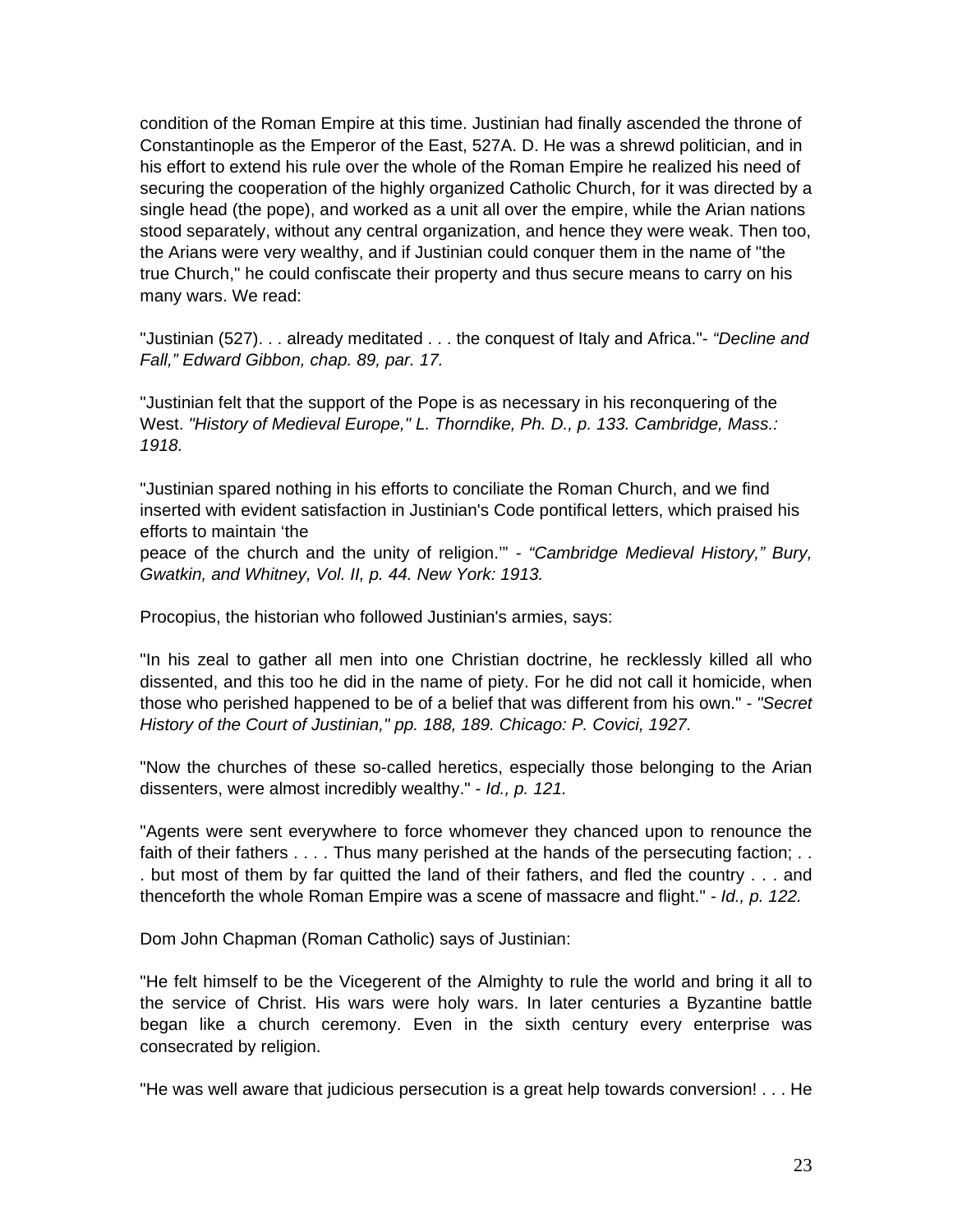strengthened the existing laws against pagans, Jews, and heretics. . . . Many were burnt at Constantinople after the Emperor had made vain attempts to convert them. John of Ephesus . . . was employed in this apostolate. He boasts that in 546 he gained 70,000 pagans in Asia Minor, including nobles and rhetoricians and physicians, and many in Constantinople. Tortures discovered these men, and scourgings and imprisonment induced them to accept instruction and baptism. A Patricius, named Phocus, hearing that he had been denounced, took poison. The Emperor ordered that he should be buried as an ass is buried. The pious Emperor paid all the expenses of this Christian mission, and gave to each of the 70,000 Asiatics the white garments for their baptism and a piece of money."

"Other heretics were given three months grace. All magistrates and soldiers had to swear that they were Catholics." - *"Studies in the Early Papacy," Dom John Chapman, p. 222. London: Sheed and Ward, 1928. New York: Benziger Brothers.* 

# **The Vandals**

"Justinian's cherished aim was the reconquest of Italy by the Empire; but in order to succeed in this it was necessary to secure his rear by overthrowing the Vandals and resuming possession of Africa." –

*"The Barbarian Invasion of Italy," P. Villari, Vol. I, p. 197.* 

A pretext for breaking his oath of peace with the Arian Vandals soon presented itself. The Vandal government had oppressed the Roman Catholics just as the emperor, under the influence of the Papacy, had oppressed the Arians. But when Hilderic came to the Vandal throne he, through the influence of his Catholic wife, had restored the Roman clergy to their ancient privileges, and this had so displeased the Vandal leaders that Gelimer, a zealous Arian, had dethroned and imprisoned him, and reigned in his place. "A strong appeal was thus made to the piety [?] of the Emperor to deliver the true Catholic Church of the West out of the hands of the barbarian heretics." - *"Medieval and Modern History," P. V.* 

*N. Myers, p. 62. Boston: 1897.* 

Justinian wavered for a time, fearing to attack these warlike Vandals, but a Catholic bishop assured him of victory, claiming "he had seen a vision, in which God commanded that the war should be immediately undertaken. 'It is the will of Heaven, 0 Emperor!' exclaimed the bishop." - *Id., p. 63.* 

Treachery, which with Rome and her allies has always been a justifiable weapon, was here used in the service of the church by her dutiful son. Justinian sent an army of 200,000 trained men under the leadership of Belisarius to conquer the Vandals, without declaring war, and unbeknown to Gelimer, their king. Villari says:

"Belisarius landed on the African coast, nine days march from Carthage [the Vandal capital]. He did not assume the attitude of a conqueror, but came, he said, as the deliverer of the Catholics and Romans, the clergy and lay proprietors, who were all equally oppressed by those foreign barbarians, the heretic Vandals." *– "The Barbarian*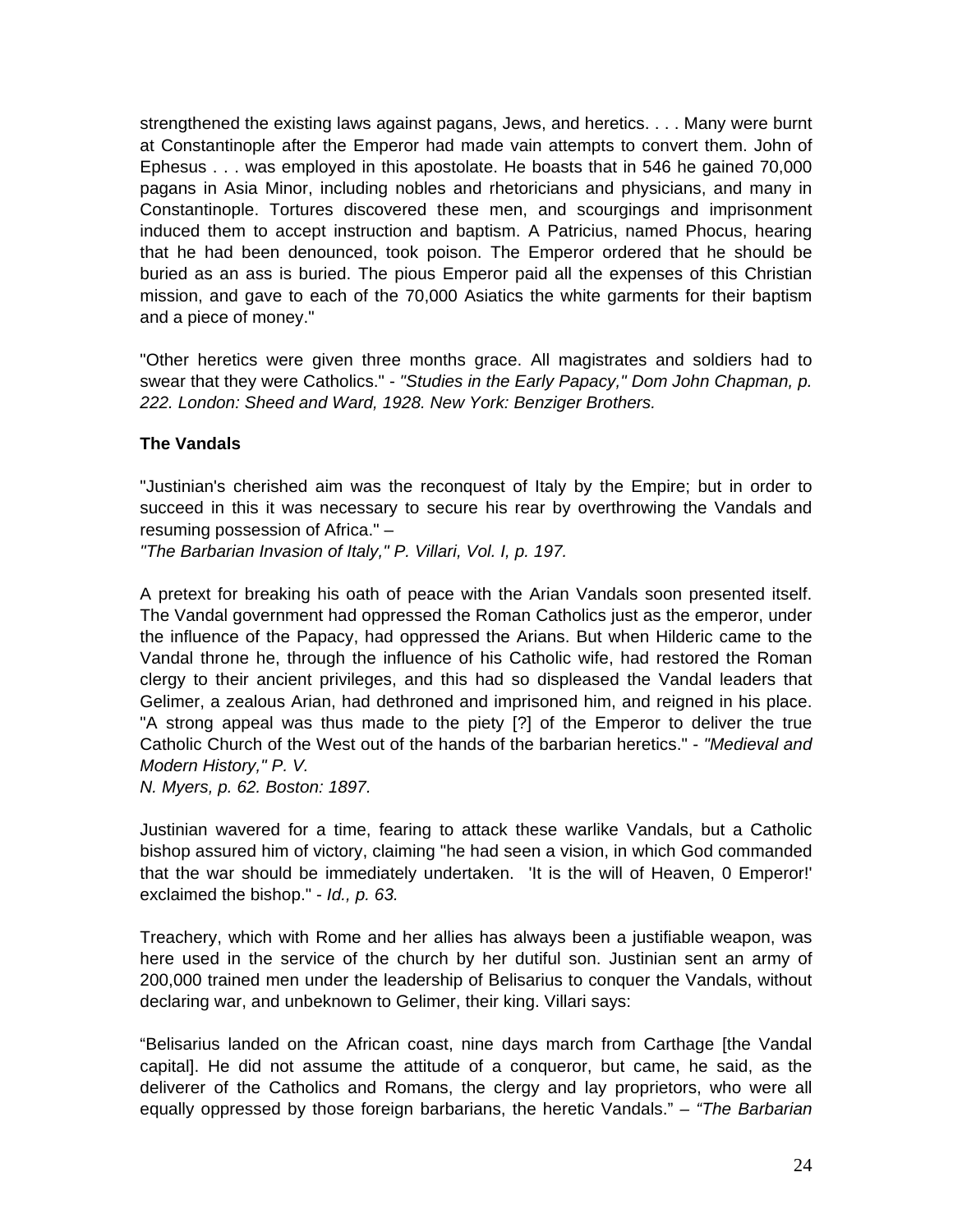*Invasion of Italy," Vol. I, p. 198.* 

Thus Belisarius won the enthusiastic support of a large part of the population. To undermine the zeal of the Vandal leaders for their king he sent the "leading men of the Vandals" a letter from Justinian, stating that he intended only to dethrone the usurping king, who was tyrannizing over them, and to give them back their liberty. The letter reads:

"'It is not our purpose to go to war with the Vandals, nor are we breaking our treaty with Gaiseric. We are only attempting to overthrow your tyrant, who making light of Gaiseric's testament keeps your king a prisoner. . . . Therefore join us in freeing yourselves from a tyranny so wicked, that you may enjoy peace and liberty. We give you pledge in the name of God that we will give you these blessings.' The overseer of the public post deserted and delivered all the horses to Belisarius." -*"History of the Later Roman Empire," J. B. Bury, Vol. II, p. 130. London: The Macmillan Co., 1925.* 

But Justinian never intended to keep his solemn oath to grant them liberty, and the people soon found Rome the severest of tyrants.

"In 533 the Byzantine general, Belisarius (q.v.) landed in Africa. The Vandals were several times defeated, and Carthage was entered on Sept. 15, 533. . . . In the next year Africa, Sardinia, and Corsica were restored to the Roman Empire. As a nation, the Vandals soon ceased to exist." - *Nelson's Encyclopedia, Vol, XII, art. " Vandals," pp. 380, 881. New York: 1907.* 

"Religious intolerance accompanied the imperial restoration in the West. In Africa, as in Italy, Arians were spoiled for the benefit of Catholics, their churches were destroyed or ruined, and their lands confiscated." - *"Cambridge Medieval History," Bury, Gwatkin, and Whitney, Vol. II, p. 44. New York: 1913.* 

''The Arian heresy was proscribed, and the race of these remarkable conquerors was in a short time exterminated. . . . There are few instances in history of a nation disappearing so rapidly and so completely as the Vandals of Africa." - *"A History of Greece Under the Romans," George Finlay, P. 234. London and New York: J. M. Dent, ed., 1856.* 

"Africa, subdued by the arms of Belisarius, returned at once under the dominion of the empire and of Catholicism. . . . One imperial edict was sufficient (A. D. 533) to restore all the churches to the Catholic worship." -*"Latin Christianity," H. H. Milman, Book 3, chap. 4, P. 455. New York. Crowell & Co., 1881*. Thus the second horn of Daniel 7: 8 was "plucked up by the roots."

Here we have one sample out of many in history as to what kind of religious liberty Rome grants wherever she obtains the power.

# **The Ostrogoths**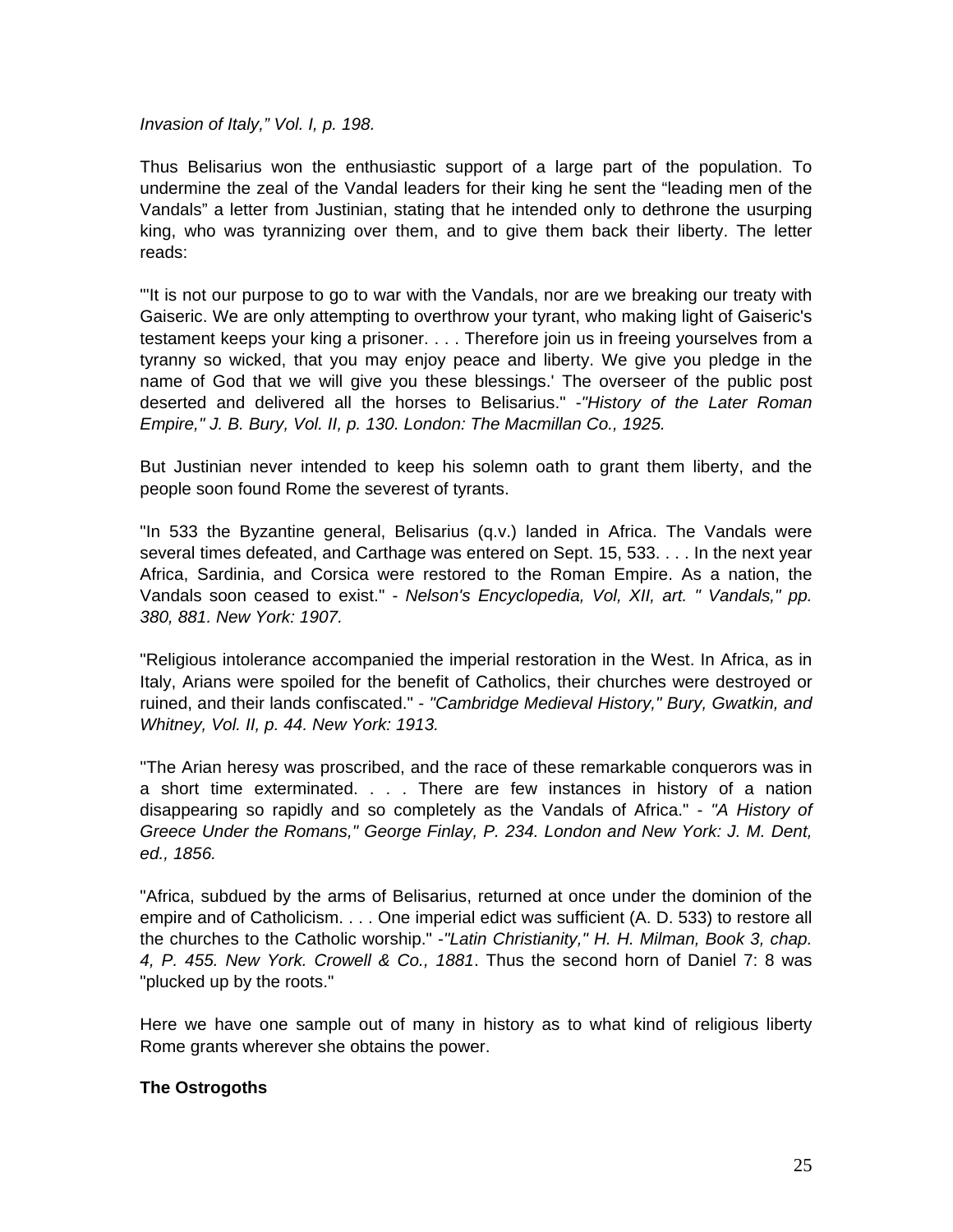Theodoric, king of the Ostrogothic nation of Italy, maintained complete religious liberty for all classes and creeds. He wrote to Justin, Emperor of the East, who was persecuting the Arians:

" 'To pretend to a domination over the conscience, is to usurp the prerogative of God; by the nature of things the power of sovereigns is confined to political government; they have no right of punishment but over those who disturb the public peace; the most dangerous heresy is that of a sovereign who separates himself from part of his subjects, because they believe not according to his belief.'" –

*"History of Latin Christianity," H. H. Milman, Vol. I, Book III, chap. 3, P. 439. New York: 1860.* 

The wars of the migrating barbarians on the one side, and the persecutions of heathen, Jews, and Arians by the Catholic Church on the other, had kept Italy in constant turmoil. Agricultural pursuits were neglected, people crowded into the cities, and want and starvation faced the population. But Theodorie's wise and firm rule, and the strict religious liberty he established in Italy, brought peace, prosperity, and happiness to all classes. J. G. Sheppard, D. D., says:

" 'Theodoric deserves the highest praise; for, during the thirty-eight years he reigned in Italy, he brought the country to such a state of greatness, that her previous sufferings were no longer recognizable.'. . What then prevented this man, with so great a genius for government, and so splendid an opportunity for its exercise, from organizing a Germanic empire, equal in extent and power to that which obeyed the sceptre of the old Roman Caesars? Or why did he fail, when Charlemagne, with a greater complication of interests to deal with, for a time at least, succeeded?

"The causes were mainly these; causes . . . very similar, at all times, in their operation. In the first place, Theodoric was an Arian, and there was a power antagonistic to Arianism growing up already on the banks of the Tiber, stronger than the statesmen's policy or the soldier's sword - the spiritual power of the church of Rome. . . . Such a power was necessarily altogether incompatible with the existence of an Arian empire. And it proved mightier than its rival. *"Fall of Rome," John G. Sheppard, D. D., pp. 301, 802. London: 1861.* 

In order to give the reader a better understanding of the means used by the Papacy to destroy these Arian kingdoms, we shall quote from Thomas Hodgkin a few brief statements. He states that Theodoric, the Ostrogothic king, endeavoured to have it a close league for mutual defence formed between the four great Arian and Teutonic monarchies, the Visigothic, the Burgundian, the Ostrogothic, and the Vandal." But "diplomatists were wanting [who could act] as their skillful and eloquent representatives, travelling like Epiphanius from court to court, and bringing the barbarian sovereigns to understand each other, to sink their petty grievances, and to work together harmoniously for one common end. Precisely these men were the Catholic prelates of the Mediterranean lands to whom it was all-important that no such Arian league should be formed. . . . All over the Roman world there was a serried array of Catholic bishops and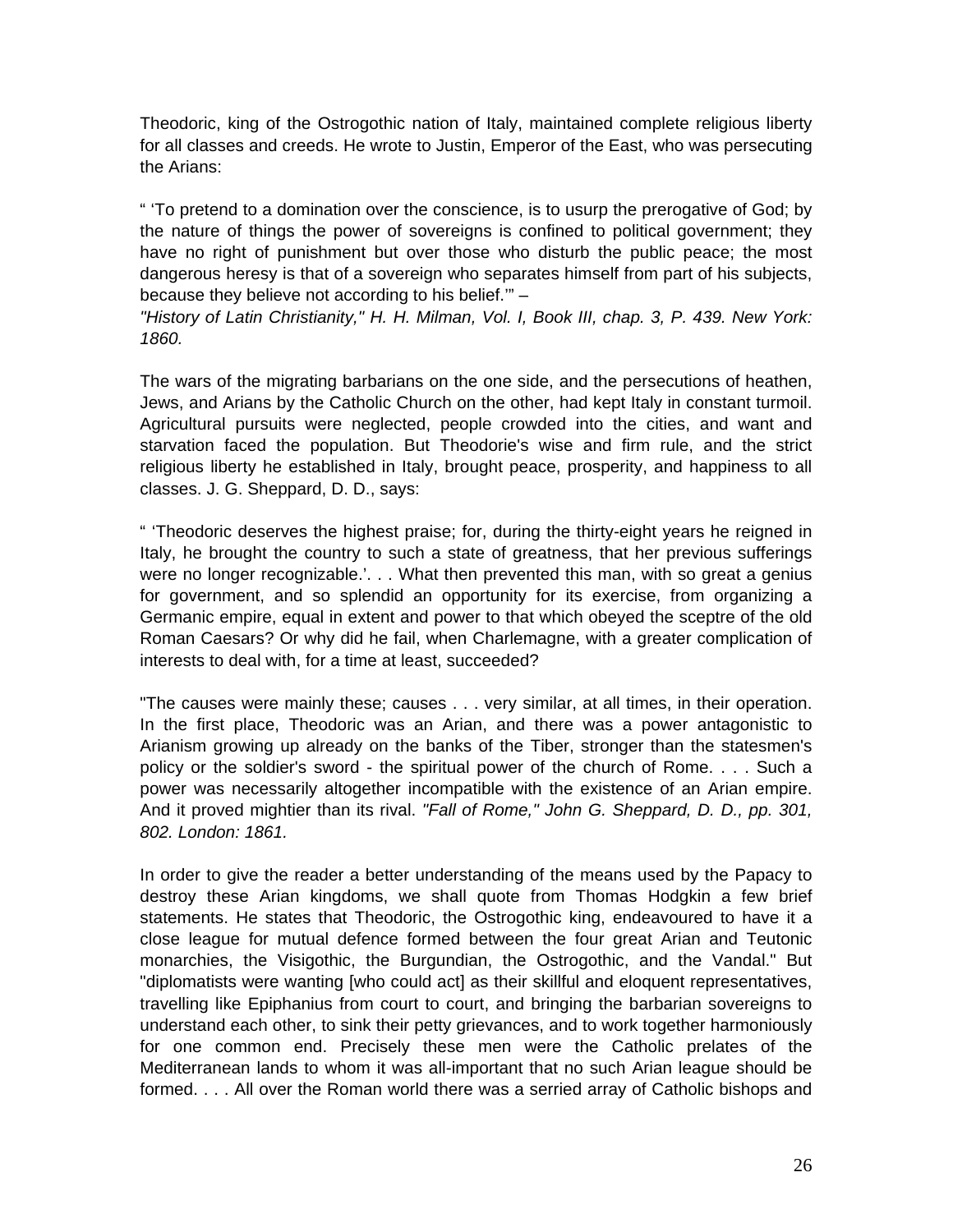presbyters, taking their orders from a single centre, Rome, feeling the interest of each one to be the interests of all, in lively and constant intercourse with one another, quick to discover, quick to disclose the slightest weak place in the organization of the new heretical kingdoms. Of all this there was not the slightest trace on the other side. The Arian bishops . . . stood apart from one another in stupid and ignorant isolation." - *"Italy and Her Invaders," Thomas Hodgkin, (8-vol. ed.) Vol. III, Book 4, PP. 381-383. Oxford: 1899.* 

This same principle was clearly stated by the Catholic bishop Avitus, when the Arian king Gundobad appealed to him not to allow the Catholic king Clovis to overrun his country. Avitus answered: "If Gundobad would reconcile himself to the Church, the Church would guarantee his safety from the attacks of Clovis." *- Id., p. 384.* 

The religious liberty, with its attendant blessings to the country, which Theodoric had inaugurated, did not satisfy the Catholic bishops; for Rome does not want religious liberty for other churches, but sole domination for herself.

"The religious toleration which Theodoric had the glory of introducing into the Christian world, was painful and offensive to the orthodox zeal of the Italian" *-"Decline and Fall," Edward Gibbon, chap. 39, par. 17.* 

"Theodoric, . . . being an Arian, could not long remain on harmonious terms with a Pope and [an] Emperor of the Orthodox creed, [who were] necessarily bound to combine against him sooner or later."

-"The Barbarian Invasion of Italy," *P. Villari, Vol. 1, p. 178. London: 1913; New York: Scribner, 1902.* 

This was only natural. The fundamental principles of the church of Rome are such that she can never concede to any other denomination the equal right to exist and to carry on its worship. Urged on by the pope and his bishops, Emperor Justin had enacted severe laws against Arians (524 A. D.), and Justinian began his reign in 527 by making laws still more severe.

"Theodoric, the King of Italy, at first maintained something of his usual calm moderation; he declined all retaliation, to which he had been incessantly urged, on the orthodox of the West." – *"Latin Christianity, " H. H. Milman, D. D., Vol. I, Book III, chap. 3, p. 440.* 

But the concerted efforts of pope and emperor, by fire, sword, and exile, to exterminate " Arianism " at last "awakened the just resentment of Theodoric, who claimed for his distressed brethren of the East the same indulgence which he had so long granted to the Catholics of his dominions. . . . And a mandate was prepared in Italy, to prohibit, after a stated day, the exercise of the Catholic worship. By the bigotry of his subjects and enemies, the most tolerant of princes was driven to the brink of persecution." -*"Decline and Fall," chap. 89, par. 17.* 

"In Italy, Theodorie's prolonged toleration had reconciled no one to him, and his ultimate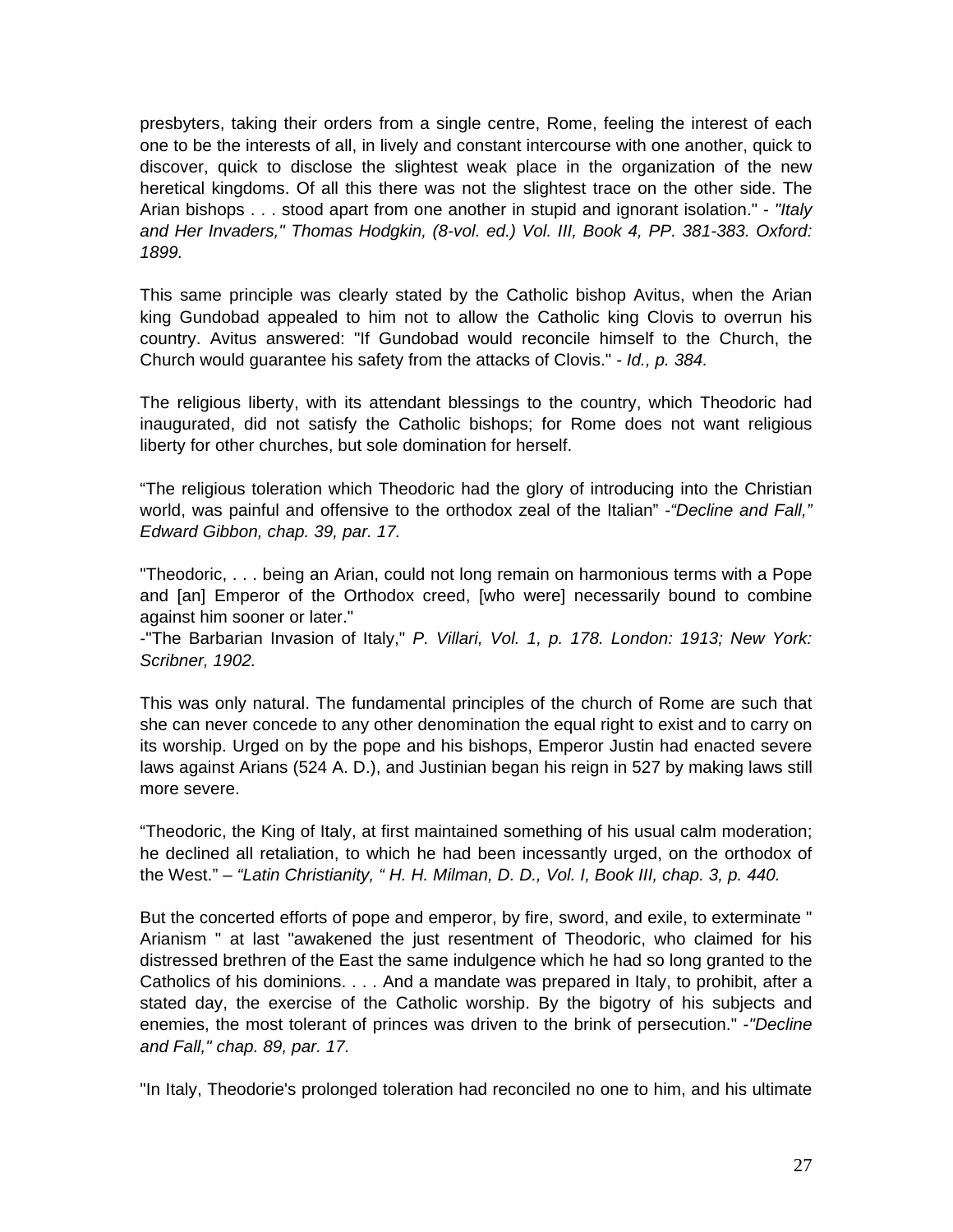severity exasperated his Roman subjects. A dumb agitation held sway in the West, and the coming of the Emperor's soldiers was eagerly awaited and desired." - *"Cambridge Medieval History," Bury, Gwatkin, and Whitney, Vol. II, p. 10. Chicago: The Macmillan Company, 1913.* 

"And truly the chief men of Rome were suspected, at this very time, of carrying on a treasonable correspondence with the Court of Constantinople, and machinating the ruin of the Gothic empire in Italy" – *"History of the Popes," A. Bower, Vol. II, p. 421. Dublin: 1749.* 

In the summer of 535 Belisarius started with 7,500 men besides his own guards to conquer Italy and destroy the Arian heretics. This he could do only by the assistance of the Roman Catholics.

"But with great shrewdness he had quickly won their good will, by announcing that he came to deliver them from the barbarian yoke, and from the Arian persecution, and also for the purpose of restoring Rome to her ancient grandeur." - *"The Barbarian Invasion of Italy," P. Villari, Vol. 1, p. 201.* 

Witigis [Vitiges] was now the king of the Ostrogoths, and Rome was continuing its usual policy. Professor J. B. Bury says:

"In the meantime Belisarius had left Naples and was marching northward. The Romans, warned by the experiences of Naples, and urged by the Pope, who had no scruples in breaking his oath with Witigis, sent a messenger inviting him to come. He . . . entered Rome on December 9, A. D. 536." - *"History of the Later Roman Empire," Vol. II, pp. 179, 180.* 

"Such, then, was the Pope Silverius . . . who, having sworn a solemn oath of fealty to Witigis, now, near the end of 536, sent messengers to Belisarius to offer the peaceful surrender of the city of Rome."

-"Italy and Her Invaders," *T. Hodgkin (8-vol. ed.), Vol. IV, Book 5, p. 93. 1885.* 

"Rome betrayed. The Catholics, on the first approach of the emperor's army, boldly raised the cry that the apostolic throne (!) should no longer be profaned by the triumph or toleration of Arianism, nor the tombs of the Caesars trampled by the savages of the North; and deputies of the pope and clergy, and of what is called the senate and people, waited upon the approaching army to whom they threw open the gates of the city; and the Catholics were rewarded for their treason by the apparent respect of Belisarius for the pope." *- "History of the Christian Church," N. Summerbell, page 340, third edition. Cincinnati: 1873.* 

Witigis then besieged the city of Rome from March, 537, to March, 538, when he raised the siege, after losing the flower of his army, and retired to Ravenna, his capital. T. Hodgkin says:

"With heavy hearts the barbarians must have thought, as they turned them northwards,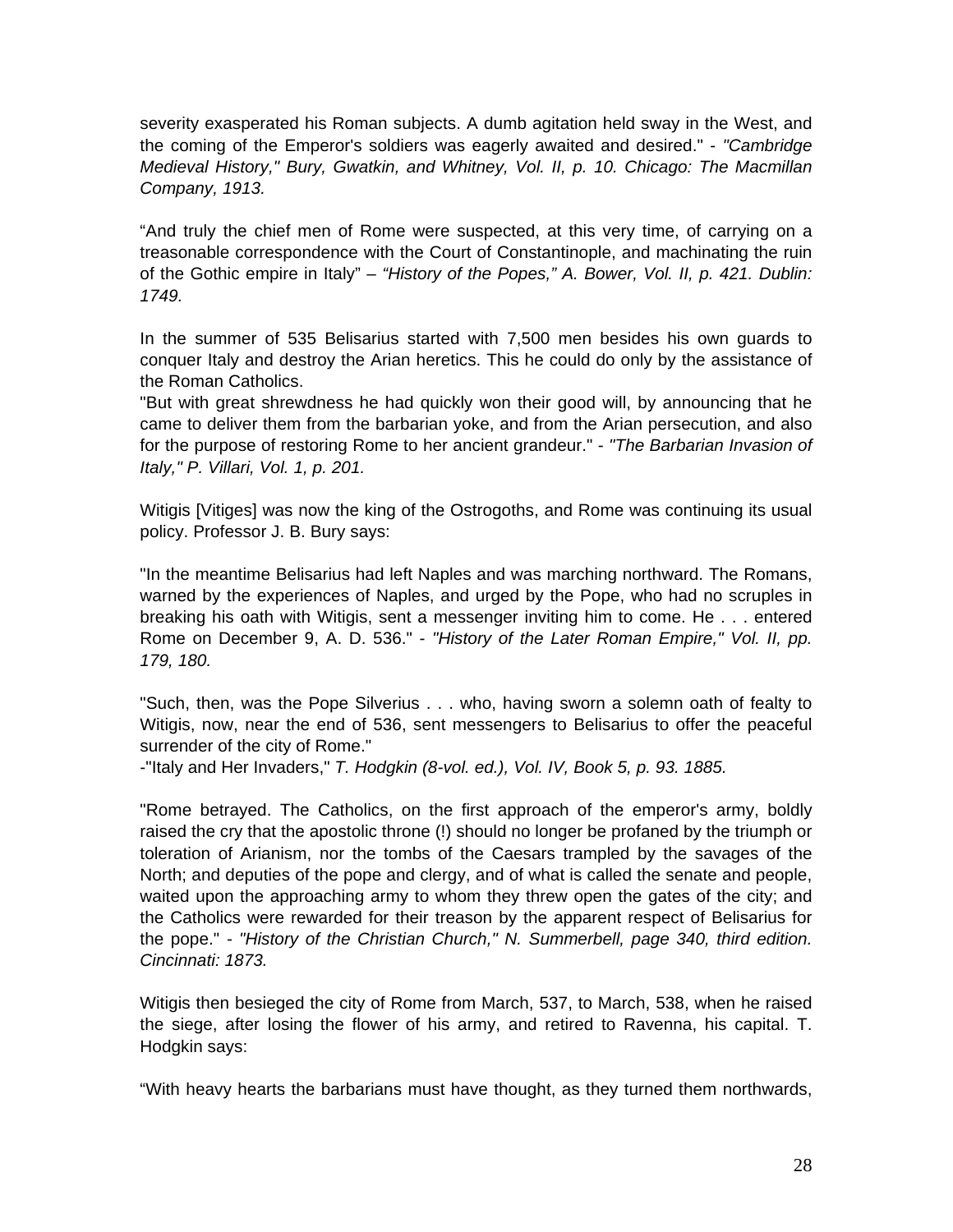upon the many graves of gallant men which they were leaving on that fatal plain. Some of them must have suspected the melancholy truth that they had dug one grave, deeper and wider than all, the grave of the Gothic monarchy in Italy" – *"Italy and Her Invaders," (8-vol. ed.) Vol. IV, p. 285.* 

A deathblow was thus given to the Ostrogoths in 538 A. D., and their attempts to reestablish themselves after this were but the last flicker of a lamp being extinguished. Belisarius followed them this same year to their "last stronghold of power. Ravenna was soon entered by the troops of the empire, and with it fell the great kingdom of the Ostrogoths." - *"Fall of Rome" J. G. Sheppard, p. 306. London: 1892.* 

"Then occurred a singular phenomenon, - the annihilation and disappearance of a great and powerful people from the world's history." *- Id., p. 307.* 

But let all remember, that "the success of Justinian's invasion was due to the clergy in the ruin they brought upon their country, and the relentless tyranny they drew upon themselves, they had their reward." - "History of the Intellectual Development of Europe," *J. W. Draper, M. D., LL. D., Vol. I, p. 355. New York: Harper Brothers., 1889.* 

The last of the three Arian "horns " of Daniel 7: 8 had passed away, and with it passed also the liberty of the common people. Dr. N. Summerbell truthfully says:

"The Dark Ages, introduced by the persecution of an enlightened Church in the sanguinary wars of Justinian to exalt the Catholics, continued up to the fourteenth century. It was a long, dark night, when ignorance, bigotry, and cruelty reigned, and truth, purity, and justice were crushed out." - *"History of the Christian Church," p. 342.* 

# **The Lombards**

It has been claimed by some that the Lombard nation was one of the three horns of Daniel 7: 8, which were rooted up by the Papacy. We shall therefore investigate this claim carefully before leaving this subject. It is true that the Lombards, who settled in Italy, 568 A. D., were at first Arians, but they soon became converted to the Roman Catholic faith (615 A. D). Professor J. B. Bury says:

"In the century which intervened between the death of Gregory 1 [604 A. D.] and the accession of Gregory II [715], the Lombards had been transformed from Arian heretics into devout Catholics, so that the religious difficulty which parted Roman from Lombard had disappeared." - *"The Cambridge Medieval History," Vol. II, p. 694. New York: The Macmillan Company, 1913.* 

That the Lombards were not subdued on account of any opposition to the papal church is also witnessed by the following quotation:

"Slowly however the light of faith made way among them and the Church won their respect and obedience. This meant protection for the conquered." - *The Catholic Encyclopedia, Vol. IX, art. "Lombards," p. 338.*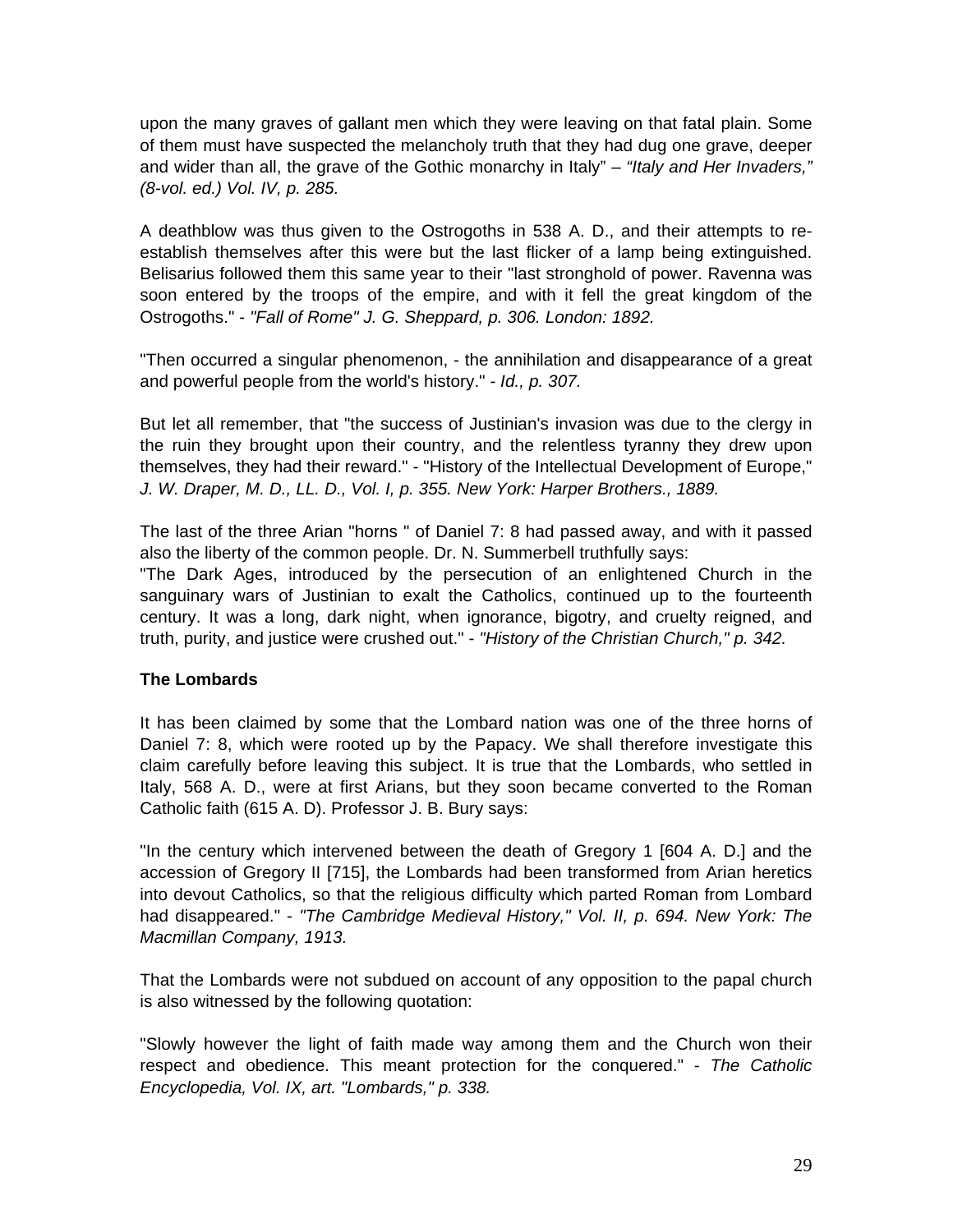Even though the Lombards were subdued by Pepin (755 A. D.), and later by Charlemagne (774), yet they were not destroyed. The Lombard kingdom in Italy had long been divided into smaller "duchies," and Charlemagne allowed several of these to continue, while they nominally recognised him as emperor (such an arrangement became common for centuries in Italy).

"The Lombards, having now been two hundred and thirty two years in the country, were strangers only in name; and Charles, wishing to reorganize the states of Italy, consented that they should occupy the places in which they had been brought up, and call the province after their own name, Lombardy. . . .

"In the meantime, the Emperor Charles died and was succeeded by Lewis, . . . [and] at the time of his grandchildren, the house of France lost the empire, which then came to the Germans. [During these changes] the Lombards [were] gathering strength." - *"The History of Florence," N.. Machiavelli, pp. 15, 16. Washington and London: Universal Classics Library, 1901.* 

In 1167 A. D., the different Lombard cities were organized into separate republics, and combined into the famous Lombard League. Being devoted to the pope they fought the excommunicated German emperor, Frederick Barbarossa, who would subjugate them, and who "endeavoured to force upon the church an anti-pope in the place of Alexander III."

Finally in 1176 A. D., the combined armies of the Lombard League met the emperor's forces in a decisive battle on the plains of Legnano.

"The imperial army was so utterly overthrown and dispersed, that for some time the fate of the emperor was uncertain. Three days after the battle he appeared in Pavia, alone, and in . . . disguise. . . . For twenty one years Frederick had been struggling against the independence of Lombardy. With seven armies he had swept their doomed territory, inflicting atrocities the recital of which sickens humanity. The fatal battle of Legnano left him for a time powerless, and he was compelled to assent to a truce for six years. At the expiration of this truce, in the year 1183, by the peace of Constance, the comparative independence of Lombardy was secured; a general supremacy of dignity rather that of power being conceded to the emperor." - *"Italy from the Earliest Period to The Present Day," John, S. C. Abbott, p.438, 439. New York: 1860.* 

Not only had the kingdom of Lombardy maintained its independence, but "the generous resistance of the Lombards, during a war of thirty years, had conquered from the emperors political liberty for all the in the kingdom of Italy. *"A History of the Italian Republics," J. C. S. de Sismondi, p. 61. New York: 1904.* 

If space permitted, we could trace the kingdorn of Lombardy for nearly two centuries more, but this will suffice to prove that the Lombards were not destroyed by Charlemagne, when subdued by him in 774, neither could they be one of the three powers plucked up by the roots to give place for the Papacy. (Daniel 7: 8.) A people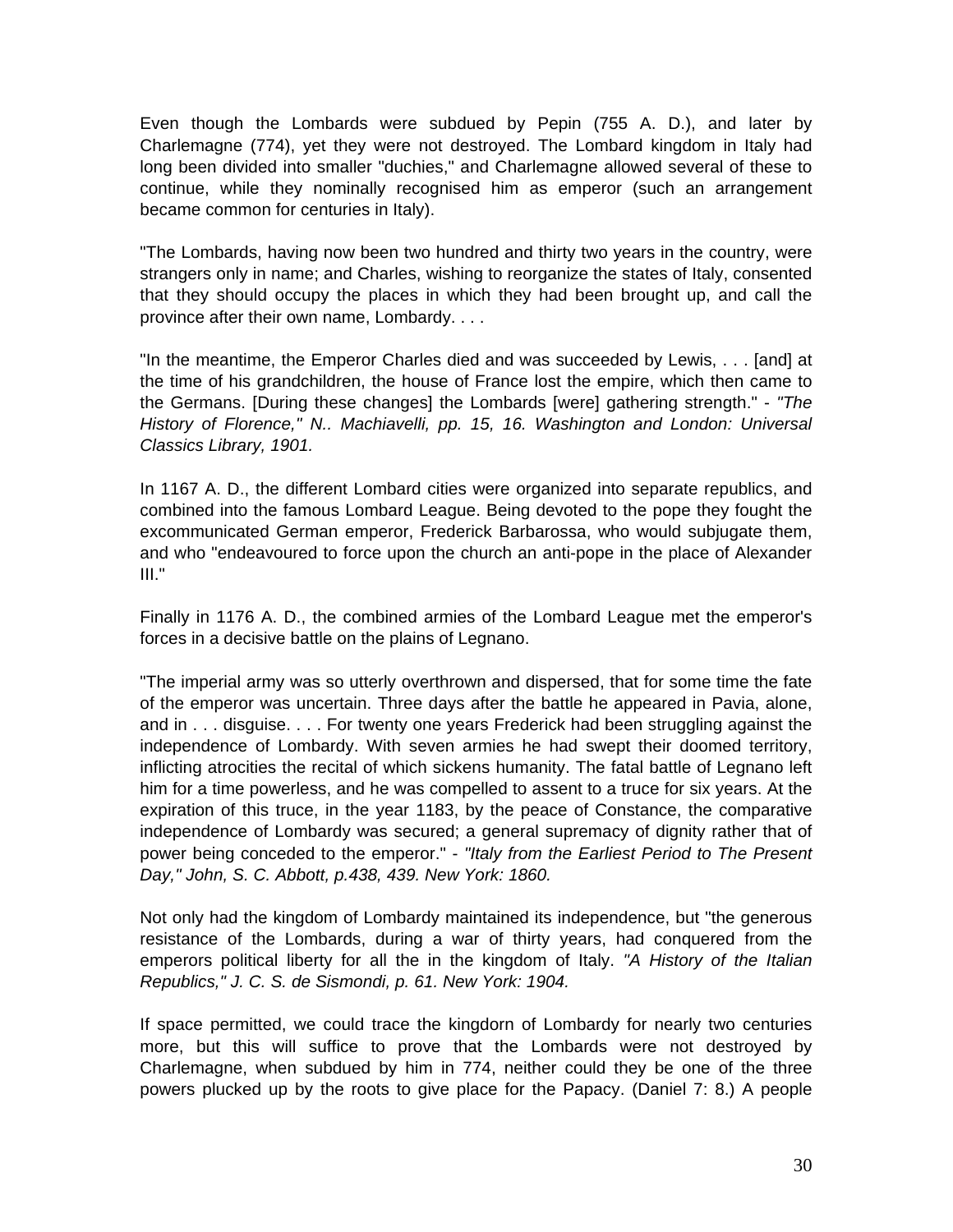plucked tip by the roots in 774 would hardly fight so heroically for four hundred years afterwards to maintain their independence till mighty emperors had to yield. But even if the Lombards had been destroyed by Charlemagne in 774, they could net be reckoned as one of the three nations plucked up to give place to the Papacy; for, if we reckon the 1260 years of papal supremacy from 774, they would end in 2034 A. D., which would entirely dislocate the prophetic reckoning, as we shall see in the next chapter.

**5. "A Time, and Times. And Half a Time"** 

THE little horn of Daniel 7: 8, 25, was to reign for "a time and times and the dividing of time." This same "time, and times, and half a time " is also mentioned in Revelation 12: 14, and in the sixth verse it is said to be "a thousand two hundred and threescore days." In prophecy a day always stands for a year. (Ezekiel 4:6) This prophetic period is therefore 1260 literal years. We shall now show that these 1260 years began in 538 A. D., and invite the reader to notice the four great changes that took place that year:

1. 1. We have already seen that the little horn symbolised the Papacy, and that three Arian kingdoms, which stood in its way, were plucked up by the roots, and that the last of these received its deathblow in 538 A. D. through the efforts of Justinian, the faithful son of the church of Rome.

2. 2. History states that the work of Justin and Justinian in elevating the Papacy to power brought on a new era, introducing the Middle Ages:

"Accordingly, the religious and political tendencies of the Empire now took so different a direction as to positively constitute the dawn of a new era. . . . Thus at last Rome had triumphed, after fighting so long with unflinching vigour and without yielding a single point. *"The Barbarian Invasion of Italy," P. Villari, Vol. I, pp. 177,178.* 

"The reign of Justinian is more remarkable as a portion of the history of mankind, than as a chapter in the annals of the Roman Empire or of the Greek nation. The changes of centuries pass in rapid succession before the eyes of one generation. . . .

"With the conquest of Rome by Belisarius, the history of the ancient city may be considered as terminating; and with his defence against Witigis [A. D. 538], commences the history of the Middle Ages*. "Greece Under the Romans," George Finlay, pp. 198, 240, Dent edition, revised by author, 1877.* 

3. Even the Papacy itself changed, so there was a new order of popes after 538 A. D. History relates:

"Down to the sixth century all popes are declared saints in the martyrologies. Vigillius (537-555) is the first of a series of popes who no longer bear this title, which is henceforth sparingly conferred. From this time on the popes, more and more enveloped in worldly events, no longer belong solely to the church; they are men of the state, and then rulers of the state." *"Medieval Europe," Belmont and Monod (revised by George Burton Adams), p. 120. New York: H. Holt & Co., 1902.*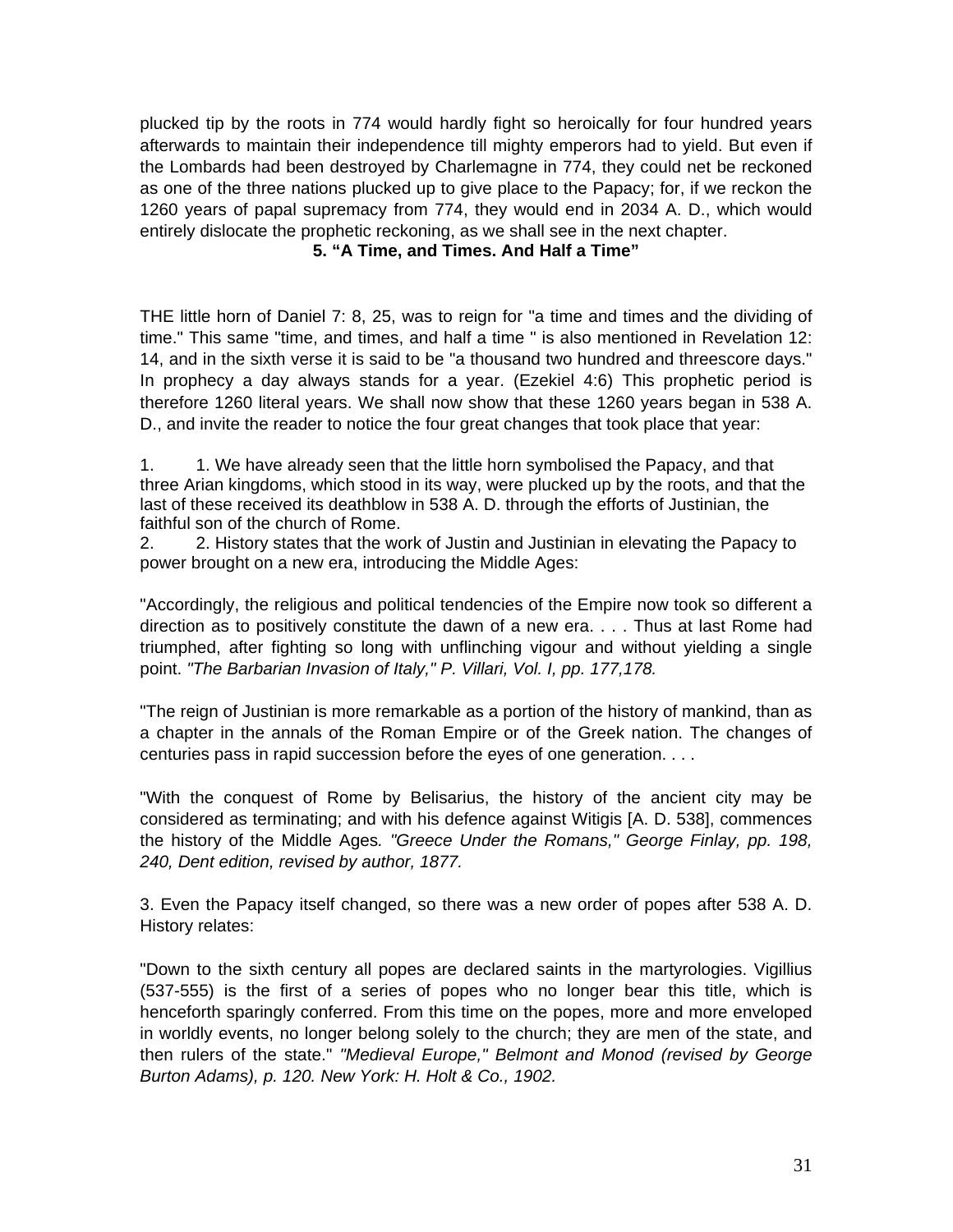In the foregoing quotation the date of Vigillius should be 538 instead of 537 for the following reason:

"Vigillius having been thus ordained in the year 537. . . . and the death of Silverius having been certainly not earlier than 20 June, A. D. 538, it is evident that for at least seven months his position was that of an unlawful anti-pope, his predecessor never having been canonically deposed." - *Dictionary of Christian Biography, Drs. Smith and Wace, Vol. IV, art. " Vigillius," P. 1144. London: 1887.*  For this reason A. Bower says:

"From the death of Silverlus the Roman Catholic writers date the Episcopacy of Vigillius, reckoning him thenceforth among the lawful popes." - *"History of the Popes," Vol. II, p. 488, under the year "538." Dublin: 1751.* 

"His [Silverius'] death happened on the 20th of June . . . 538." *- Id., p. 488.* 

Dr. Philip Schaff says:

"Vigillius, a pliant creature of Theodora, ascended the papal chair under the military protection of Belisarius (538-555)." *"History of the Christian Church" (7-vol. ed.), Vol. III, p. 827. New, York: Scribner's, 1893.* See also "General History of the Catholic Church," M. l'Abbe J. E. Darras, Vol. II, pp. 146, 147 (New York: 1866), and "The Official Catholic Directory " for 1933, " List of Roman Pontiffs " on page 7.

4. Dr. Summerbell gives still another reason why we should date the beginning of the papal supremacy from 538. He says: Justinian . . . enriched himself with the property of all 'heretics'- that is non-Catholics, and gave all their churches to the Catholics., published edicts in 538 compelling all to join the Catholic Church in ninety days or leave the empire, and confiscated all their goods. *"History of The Christian Church," pp. 310, 311. Cincinatti: 1873.* The same is stated by Samuel Chandler in 'History of Persecution," pp. 142, 143; and by Edward Gibbon, in "Decline and Fall," chap. 47, par. 24.

# **The State Religion**

Thus we see that Roman Catholicism was made the state religion in 538, and all other religions were forbidden. What gave special significance to these edicts of Justinian was the fact that he had already in 533 declared the bishop of Rome to be the head of the universal church, and had subjected all the priests even of the East under the see of Rome. This fact he wrote to Pope John II on March 15, 533, in the following language:

"With honor to the Apostolic See. . . . We hasten to bring to the knowledge of Your Holiness everything relating to the condition of the Church, as we have always had great desire to preserve the unity of your Apostolic See, amid the condition of the Holy Churches of God, as they exist at the present time, that they may remain without disturbance or opposition. Therefore, We have exerted Ourselves to unite all the priests of the East and subject them to the See of Your Holiness. . . . For we do not suffer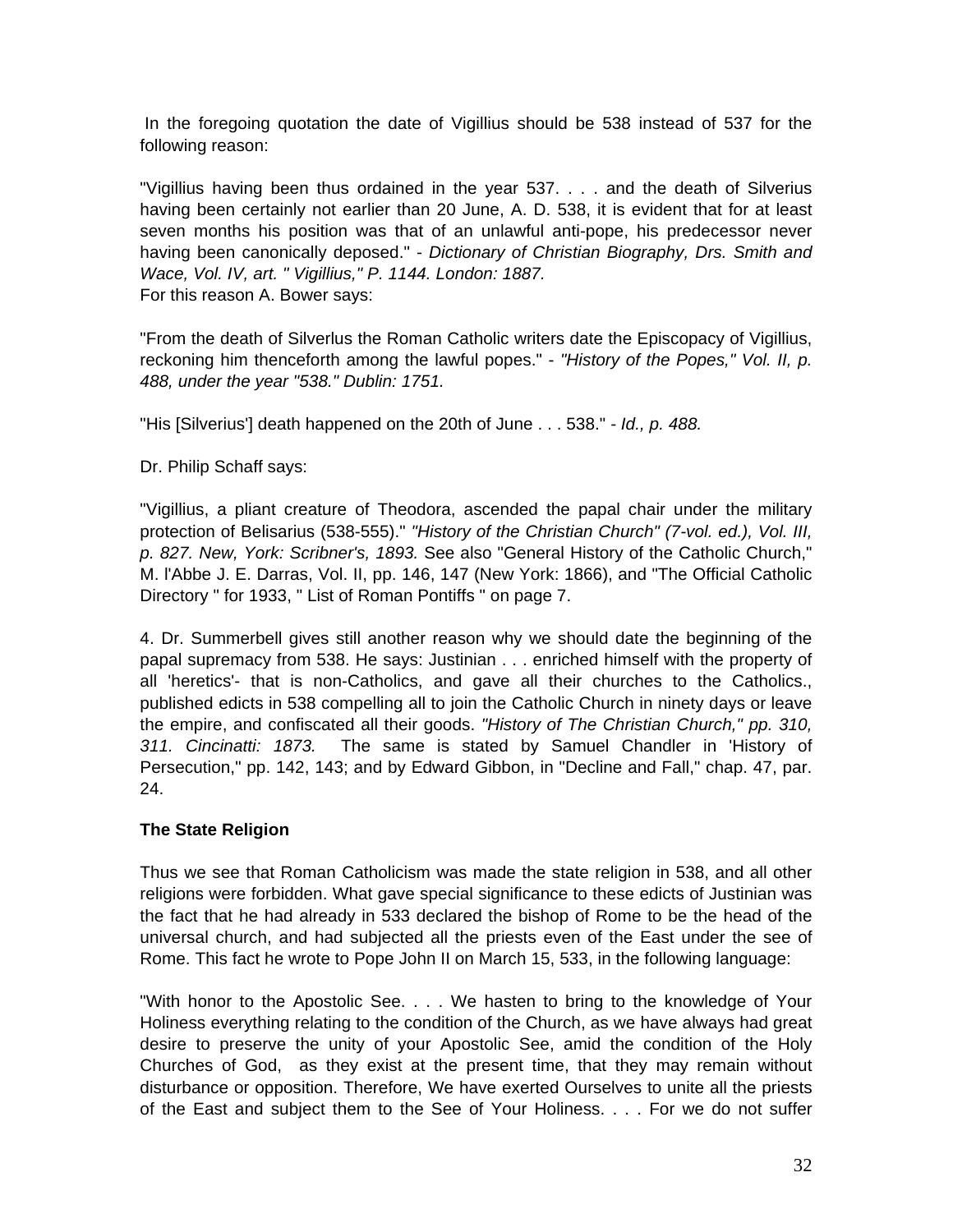anything which has reference to the state of the Church, even though what causes the difficulty may be clear and free from doubt, to he discussed without being brought to the notice of Your Holiness, because you are the head of all Holy Churches, for we shall exert Ourselves in every way (as has already been stated), to increase the honor and authority of your see. . . .

"Therefore we request your paternal affection, that you, by your letters, inform Us and the Most Holy Bishop of this Fair City, and your brother the Patriarch, who himself has written by the same messengers to Your Holiness, eager in all things to follow the Apostolic See of your Blessedness, in order that you may make it clear to Us that Your Holiness acknowledges all the matters which have been set forth above." -*"The Civil Law of Justinian," translated by S. P. Scott, A. M. (in 17 volumes), Book 12, pp. 11-13.* 

To this letter Pope John II answered: "John, Bishop of the City of Rome, to his most Illustrious and Merciful Son Justinian.

"Among the conspicuous reasons for praising your wisdom and gentleness, Most Christian of Emperors, and one which radiates light as a star, is the fact that through love of the Faith, and actuated by zeal for charity, you, learned in ecclesiastical discipline, have preserved reverence for the See of Rome, and have subjected all things to his authority, and have given it unity. . . .

"This See is indeed the head of all Churches, as the rules of the Fathers and the decrees of Emperors assert, and the words of your most reverent piety testify. . . .

"We have received with all due respect the evidences of your serenity, through Hypatius and Demetrius, most holy men, my brothers and fellow bishops, from whose statements we have learned that you have promulgated an Edict addressed to your faithful people, and dictated by your love of the faith, for the purpose of overthrowing the designs of heretics, which is in accordance with the evangelical tenets, and which we have confirmed by our authority with the consent of our brethren and fellow bishops, for the reason that it is in conformity with the apostolic doctrine. . . .

"Therefore, it is opportune to cry out with a prophetic voice, 'Heaven will rejoice with You, and pour out its blessing upon You, and the mountains will rejoice, and the hills be alad with exceeding joy.' . . .

"The favour of Our Lord remain forever with you, Most Pious Son, Amen. . . .

"Given at Rome, on the eighth of the Kalends of April, during the Consulate of Emperor Justinian, Consul for the fourth time." - *Id., pp. 10-15.* 

Both of these letters appear in the "Code of Justinian," as well as the following law:

"Concerning the Precedence of Patriarchs: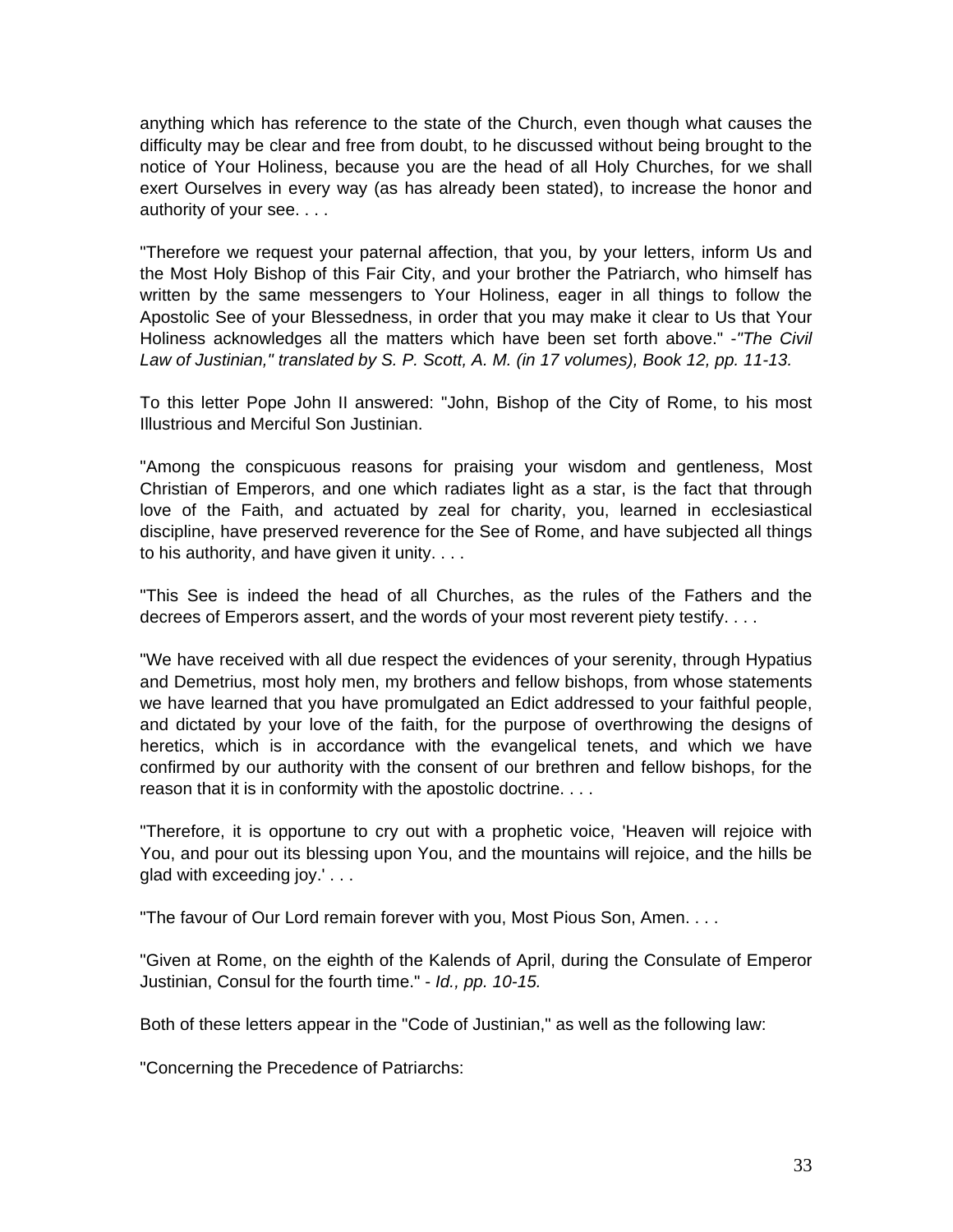"Hence, in accordance with the provisions of those Councils, we order that the Most Holy Pope of Ancient Rome shall hold the first rank of all the Pontiffs, but the Most Blessed Archbishop of Constantinople, or New Rome, shall occupy the second place after the Holy Apostolic See of Ancient Rome, which shall take precedence over all other sees." - *Id., Vol. XVII, p. 125. ("Constitutions of Justinian," Vol. XVII, 9th Collection, Title 14, chapter 2)* 

Under date of March 25, 533, Justinian, writing to Epiphanius, Patriarch of Constantinople, stating that he had written the above letter to the pope, "repeats his decision, that all affairs touching the Church shall be referred to the Pope, 'Head of all bishops, and the true and effective corrector of heretics."'

*"The Apocalypse of St. John," George Croly, A. M, p. 170, second edition. London: 1828.* 

"The epistle which was addressed to the Pope, and another to the Patriarch of Constantinople, were inserted in the volume of the civil law; thus the sentiments contained in them obtained the sanction of the supreme legislative authority of the empire. . . .

"The answer of the Pope to the imperial epistle was also published with the other documents; and it is equally important, inasmuch as it shows that he understood the reference that had been made to him, as being a formal recognition of the supremacy of the see of Rome." - *"A Dissertation on the Seals and Trumpets of the Apocalypse," William Cuninghame, pp. 185,186. London: 1848; cited in "Source Book," pp. 383, 384, ed. of 1922.* 

"The recognition of the Roman see as the highest ecclesiastical authority (cf. Novellae, cxxxi) remained the cornerstone of his [Justinian's] policy in relation to the West." - *New Schaff-Herzog Encyclopedia, Vol. VI, art. "Justinian," p. 286.* Thus we see that the way had been prepared in 533, in anticipation of the three final acts which were to occur in 538, when the Arian powers were destroyed, Catholicism made the state religion, and the Papacy placed under the protection of the state, which gave rise to the long struggle between church and state as to which should be supreme.

# **Close Of The 1260 Years**

Having now seen that the 1260 years of papal supremacy began in 538 A. D., it is an easy matter to find their close. Adding the 1260 years to 538 brings us to the year 1798. And if we have given the right application to this prophecy, history must record an event in 1798 that would appear like a death stroke to the Papacy. Turning to history we find just such an event recorded:

The official Swedish newspaper, Slockholms Postlidning, for March 29, 1798, has the following news item:

"Rome, the 21st of Feb. [1798], Pope Pins VI, has occupied the papal chair for all of twenty-eight years, but the 15th inst. his government in the Papal States was abolished,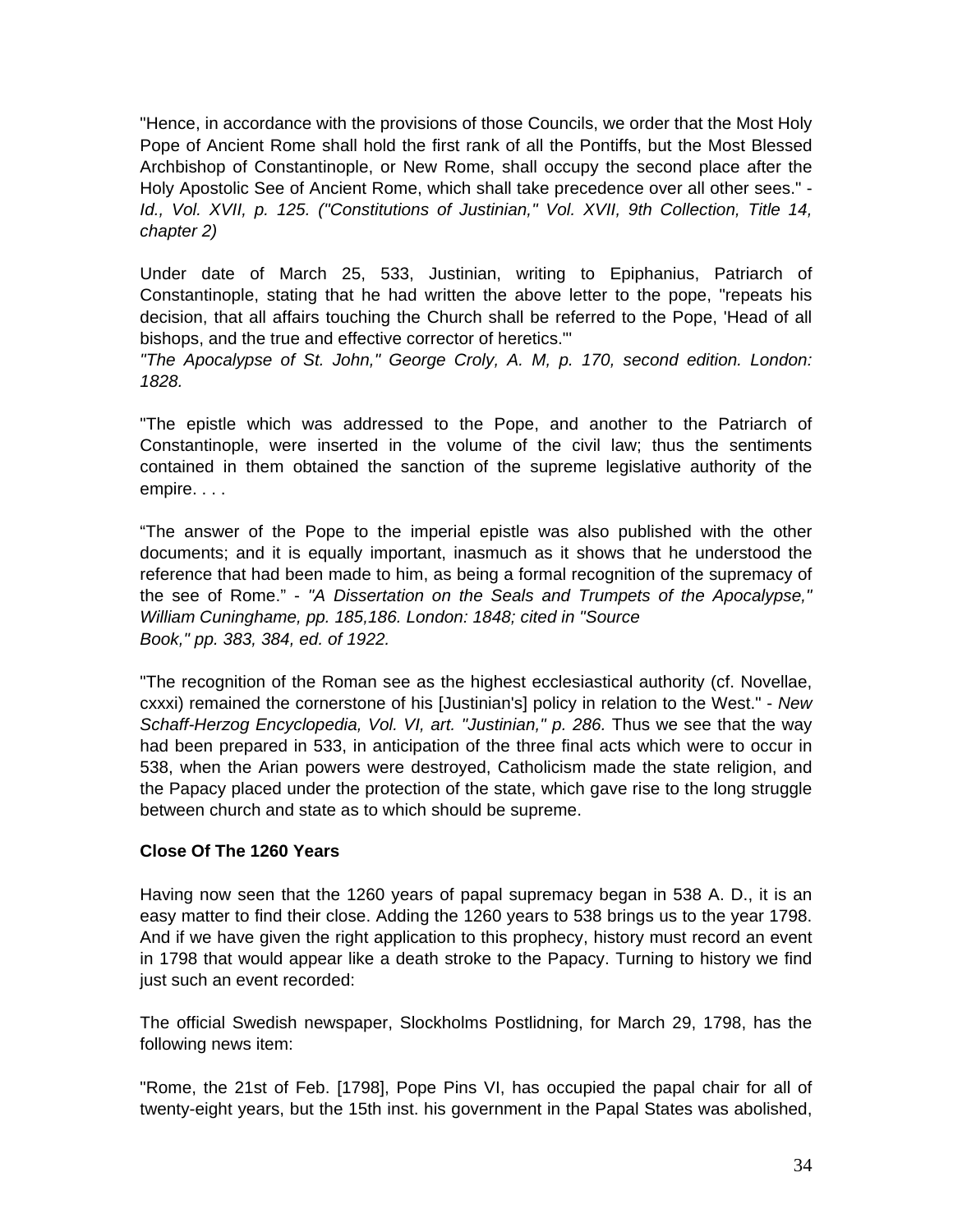and five days later, guarded by one hundred French soldiers, he was taken away from his palace and his capital. . . .

"His . . . property was sold by the French, and among it were seven hundred head of cattle, one hundred fifty horses, and eight hundred cords of wood. . . .

"Poor Pius! He must have felt very sad as he left Rome to go into captivity. When he departed his tear-filled eyes were turned heavenward."

Rev. E. B. Elliott, A. M., says of these events:

"In the years 1796, 1797, French dominion being established by Bonaparte's victories in *Northern Italy, ...* the French armies [urged] their march onward to the Papal Capital... . The aged Pope himself, now left mere nominal master of some few remaining shreds of the Patrimony of Peter, experienced soon after *in person* the bitterness of the prevailing anti-papal spirit. . . .

"On pretence of an insult to the French Ambassador there, a French corps d'armee under Berthier, having in February, 1798, crossed the Apennines from Ancona, and entered Rome, the tricolour flag was displayed from the Capitol, amidst the shouts of the populace, the Pope's temporal reign declared at an end, and the Roman Republic proclaimed, in strict alliance fraternization with the French. Then, in the Sistine Chapel of the Vatican, the ante-hall to which has a fresco painted by Papal order commemorative of the Protestant massacre on St. Bartholomew's day, (might not the scene have served as a memento of God's retributive justice?) there, while seated on his throne, and receiving the gratulations of his cardinals on the anniversary of his election to the Popedom, he was arrested by the French military, the ring of his marriage with the Church Catholic torn from his finger, his palace rifled, and himself carried prisoner into France, only to die there in exile shortly after." - *"Horae Apocalypticae," Rev. E. B. Elliott, A. M., Vol. III, pp. 400, 401. London: 1862.* 

Arthur R. Pennington, M. A., F. R. Hist. Soc., says of this event: "One day the Pope was sitting on his throne in a chapel of the Vatican, surrounded by his cardinals who had assembled for the purpose of offering him their congratulations on his elevation to his high dignity. On a sudden, the shouts of an angry multitude penetrated to the conclave, intermingled with the strokes of ares and hammers on the doors. Very soon a band of soldiers burst into the hall, who tore away from his finger his pontifical ring, and hurried him off, a prisoner, through a hall, the walls of which, were adorned with a fresco, representing the armed satellites of the Papacy, on St. Bartholomew's day, as bathing their swords in the blood of unoffending women and helpless children. Thus it might seem as if he were to be reminded that the same God who visits the iniquities of the fathers upon the children unto the third and fourth generation, had made him the victim of His retributive justice for a deed of atrocity which had long been crying aloud to Him for vengeance." - *"Epochs of the Papacy," pp. 449, 450. London: 1881.* 

Rev. Joseph Rickaby, an English Jesuit, writes: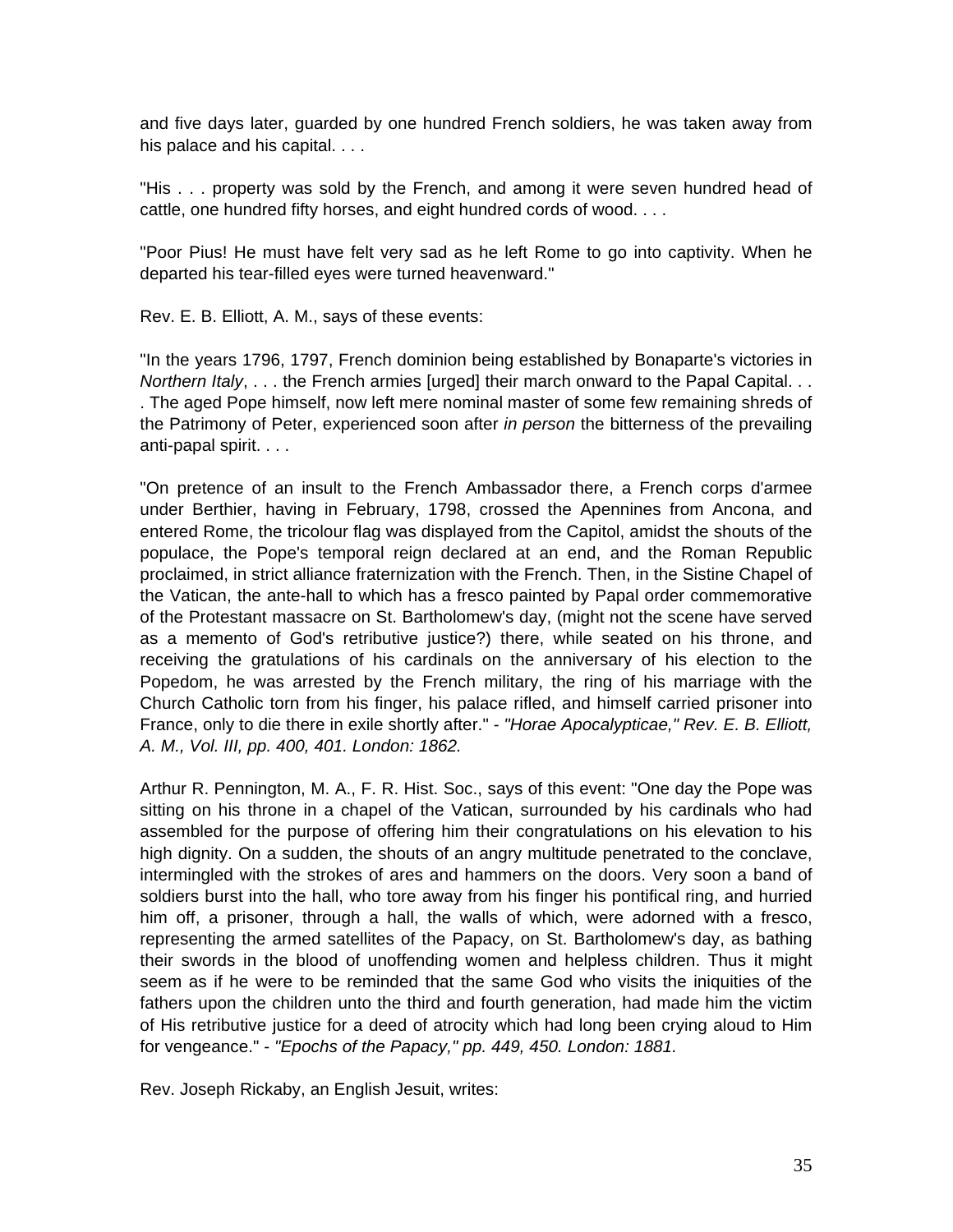"When, in 1797, Pope Pius V1 fell grievously ill, Napoleon gave orders that in the event of his death no successor should be elected to his office, and that the Papacy should be discontinued.

"But the Pope recovered. The peace was soon broken; Berthier entered Rome on the 10th February, 1798, and proclaimed a republic. The aged Pontiff refused to violate his oath by recognizing it, and was hurried from prison to prison in France. . . . 'No wonder that half Europe thought Napoleon's veto would be obeyed, and that with the Pope the Papacy was dead." – *"The Modern Papacy," p. 1. London: Catholic Truth Society.* 

Rev. George Trevor, Canon of York, writes of this eventful year:

"The object of the French Directory was the destruction of the pontifical government, as the irreconcilable enemy of the republic. . . . The aged pope was summoned to surrender the temporal government; on his refusal, he was dragged from the altar. . . . His rings were torn from his fingers, and finally, after declaring the temporal power abolished, the victors carried the pope prisoner into Tuscany, whence he never returned (1798).

"The Papal States, converted into the Roman Republic, were declared to be in perpetual alliance with France, but the French general was the real master of Rome. . . . The territorial possessions of the clergy and monks were declared national property, and their former owners cast into prison. The Papacy was extinct: not a vesticle of its existence remained; and among all the Roman Catholic powers not a finger was stirred in its defence. The Eternal City had no longer prince or pontiff; its bishop was a dying captive in foreign lands; and the decree was already announced that no successor would be allowed in his place." - *"Rome: From the Fall of the Western Empire," pp. 439, 440. London: 1868.* 

An English secular writer, John Adolphus, says of 1798:

"The downfall of the papal government, by whatever means effected, excited perhaps less sympathy than that of any other in Europe: the errors, the oppressions, the tyranny of Rome over the whole Christian world, were remembered with bitterness., many rejoiced, through religious antipathy, in the overthrow of a church which they considered as idolatrous, though attended with the immediate triumph of infidelity; and many saw in these events the accomplishment of prophecies, and the exhibition of signs promised in the most mystical parts of the Holy Scriptures*. "History of France from 1790-1802," Vol. II, p. 879. London: 1803.* 

God's prophetic clock had set the year 1798 as the end of the papal supremacy, and when that hour struck, the mighty ruler on the Tiber, before whose anathemas the kings and emperors of Europe had so long trembled, went "into captivity" (Revelation 13: 10), and his government in the Papal States was abolished. Thus the historical events fit exactly into the mold of prophecy, and establish the fact that "we have also a more sure word of prophecy; where unto ye do well that ye take heed, as unto a light that shineth in a dark place, until the day dawn." 2 Peter 1: 19. But prophecy foretells that this "deadly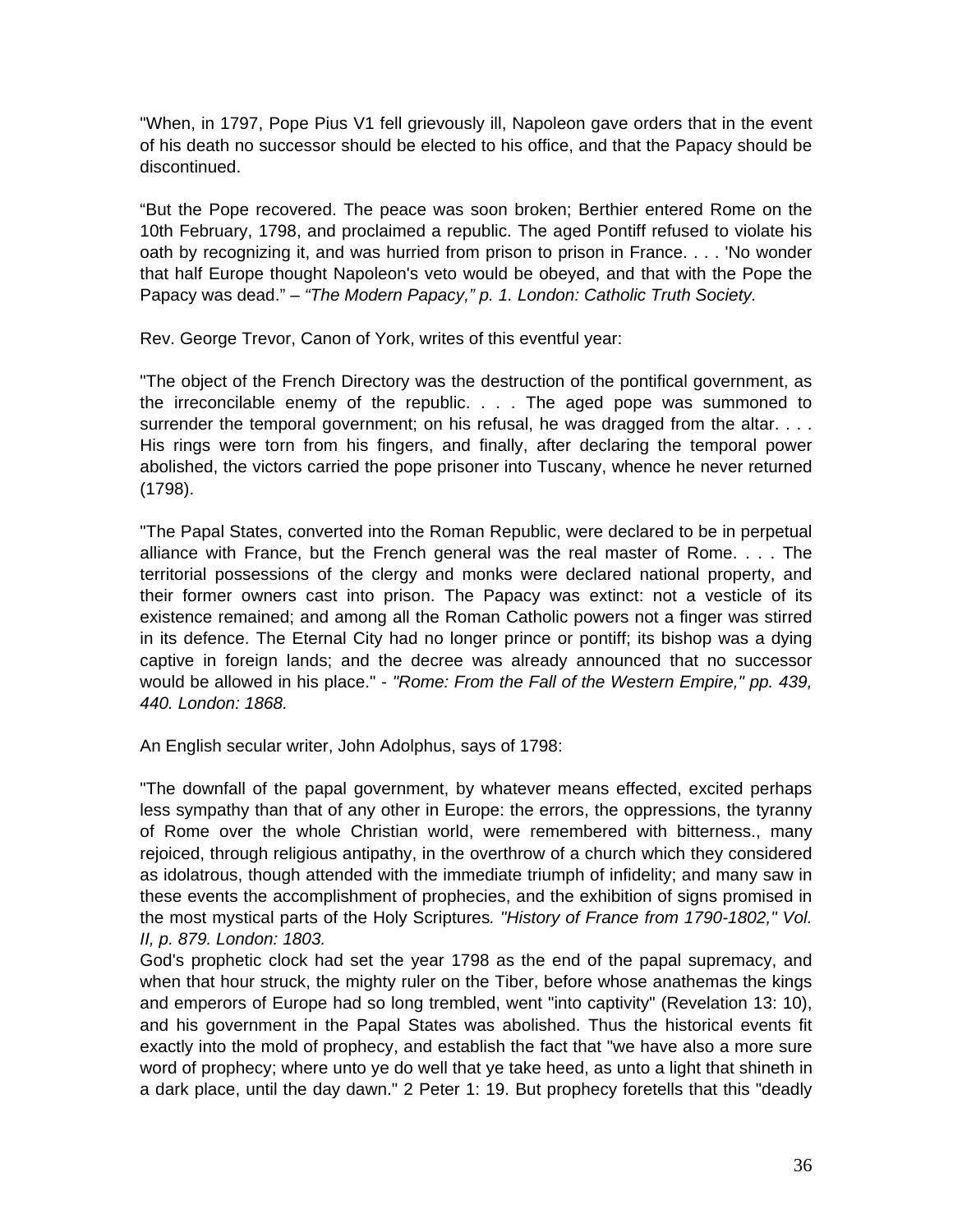wound" would be healed, and that the world once more, for a brief moment, would follow the papal power. (Revelation 13:3) In the following chapter we shall consider the other specifications of this remarkable prophecy.

# **6. Other Marks of Identity**

# **"He Shall Speak Great Words"**

THE little horn was to "speak great words against the Most High." Daniel 7: 25. We shall now quote a few extracts from authentic Roman Catholic sources showing the fulfillment of this prophetic utterance: Pope Leo XIII in his "Great Encyclical Letters" says: "We hold upon this earth the place of God Almighty." - p. 304. In this encyclical the pope has capitalized all pronouns referring to himself and to God.

In a large, authentic work by F. Lucii Ferraris, called "Prompta Bibliotheca Canonica Juridica Moralis Theologica," printed at Rome, 1890, and sanctioned by the Catholic Encyclopedia (Vol. VI, p. 48), we find the following statements regarding the power of the pope:

"The Pope is of so great dignity and so exalted that he is not a mere man, but as it were God, and the vicar of God. . . .

"Hence the Pope is crowned with a triple crown, as king of heaven and of earth and of the lower regions. . . .

"So that if it were possible that the angels might err in the faith, or might think contrary to the faith, they could be judged and excommunicated by the Pope. . . .

"The Pope is as it were God on earth, sole sovereign of the faithful of Christ, chief king of kings, having plenitude of power, to whom has been entrusted by the omnipotent God direction not only of the earthly but also of the heavenly kingdom." - *Quoted in "Source Book," (Revised Edition) pp. 409, 410. Washington, D. C.: 1927.* 

The Catholic Encyclopedia says of the pope:

"The sentences which he gives are to be forthwith ratified in heaven." - *Vol. XII, art. "Pope," p. 265.* 

Pope Leo XIII says:

"But the supreme teacher in the Church is the Roman Pontiff. Union of minds, therefore, requires, together with a perfect accord in the one faith, complete submission and obedience of will to the Church and to the Roman Pontiff, as to God Himself." - *"The Great Encyclical Letters," p. 193.* 

We leave it with the reader to decide whether or not these are "great words." St. Alphonstis de Liguori, a sainted doctor of the Roman church, claims the same power for the Roman priests. He says: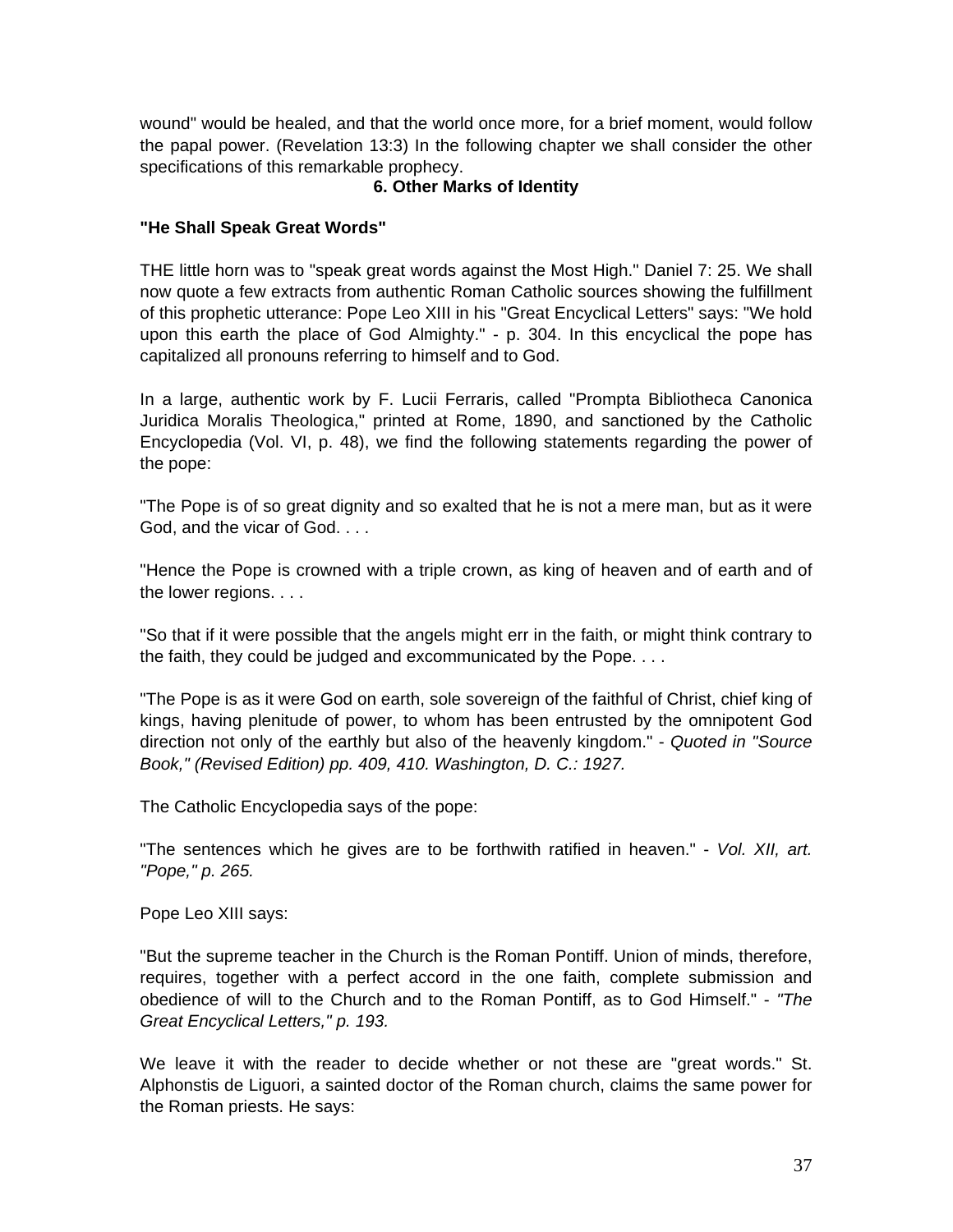"The priest has the power of the keys, or the power of delivering sinners from hell, of making them worthy of paradise, and of changing them from the slaves of Satan into the children of God. And God himself is obliged to abide by the judgment of his priests. . . . The Sovereign Master of the universe only follows the servant by confirming in heaven all that the latter decides upon earth. *"Dignity and* 

*Duties of the Priest," pp. 27, 28. New York: Benziger Brothers., Printers to the Holy Apostolic See, 1888.* 

"Innocent III has written: 'Indeed, it is not too much to say that in view of the sublimity of their offices the priests are so many gods." *- Id., p. 86*.

These must truly be called "great words

# **A Persecuting Power**

The little horn was also to "wear out the saints of the Most High." Daniel 7: 25. That is, it was to persecute them till they were literally worn out. Has the Papacy fulfilled this part of the prophecy'? In order to do Roman Catholics no injustice, we shall quote from unquestioned authorities among them. And, since they persecute people for "heresy," we must first let them define what they mean by "heresy." In the New Catholic Dictionary, published by the Universal Knowledge Foundation, a Roman Catholic institution, New York, 1929, we read:

"Heresy (Gr., *hairesis*, choice), deciding for oneself what one shall believe and practise." *Art. "Heresy," p. 440.* 

According to this definition any one who will not blindly submit to papal authority, but will read the Bible, deciding for himself what he shall believe, is a "heretic." What official stand has the Catholic Church taken in regard to such heretics? This we find stated in the Catholic Encyclopedia in the following words:

"In the Bull 'Ad exstirpanda' (1252) Innocent IV says: 'When those adjudged guilty of heresy have been given up to the civil power by the bishop or his representative, or the Inquisition, the podesta or chief magistrate of the city shall take them at once, and shall, within five days at the most, execute the laws made against them.' . . . Nor could any doubt remain as to what civil regulations were meant, for the passages which ordered the burning of impenitent heretics were inserted in the papal decretals from the imperial constitutions 'Commissis nobis' and 'Inconsutibilem tunicam.' The aforesaid Bull 'Ad exstirpanda' remained thenceforth a fundamental document of the Inquisition, renewed or reinforced by several popes, Alexander IV (1254-61), Clement IV (1265-68), Nicolas IV (1288-92), Boniface VIII (1294-1303), and others. The civil authorities, therefore, were enjoined by the popes, under pain of excommunication to execute the legal sentences that condemned impenitent heretics to the stake. It is to be noted that excommunication itself was no trifle, for, if the person excommunicated did not free himself from excommunication within a year, he was held by the legislation of that period to be a heretic, and incurred all the penalties that affected heresy." - *Vol. VIII, p. 34*. 1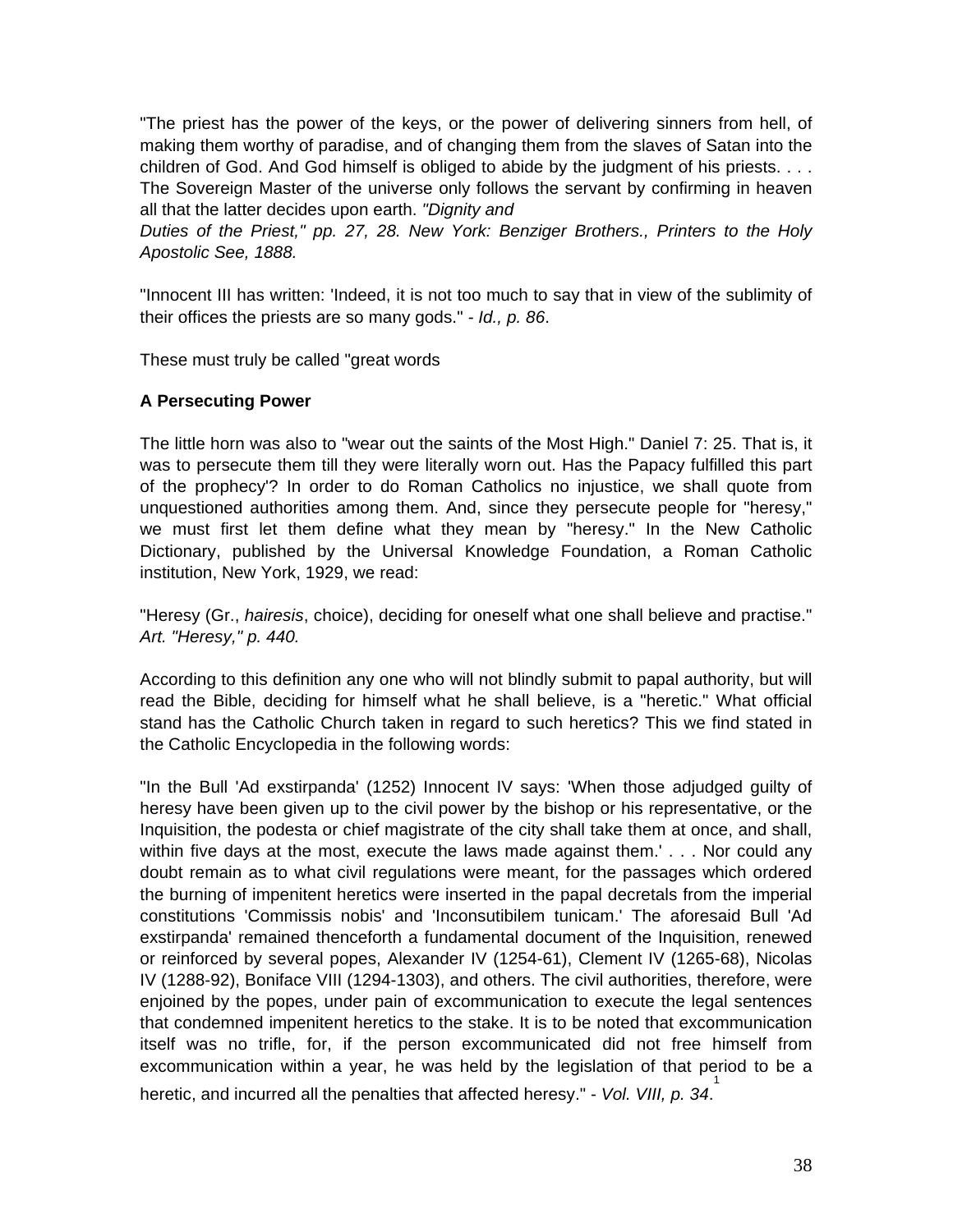This Encyclopedia was printed in 1910, and bears the sanction of the Catholic authorities, and of their "censor," so that here is up-to-date authority showing that the Roman church sanctions persecution. The Roman church here acknowledges, that, when she was in power, she forced the civil government to burn those whom she termed heretics, and the government officials who failed to execute her laws, became heretics by that neglect, and suffered the punishment of heretics. Professor Alfred Baudrillart, a Roman Catholic scholar in France, who is now a Catholic Cardinal, says:

1 See also "Dictionary of the Inquisition," in "Illustrations of Popery," J. P. Challender, pp. 377-386, New York, 1838; and "History of the Inquisition of the Middle Ages, H. C. Lea, Vol. 1. pp. 337 338, New York. 1888.

"The Catholic Church is a respecter of conscience and of liberty. . . . She has, and she *loudly proclaims that she has*, a 'horror of blood.' Nevertheless when confronted by heresy she does not content herself with persuasion; arguments of an intellectual and moral order appear to her insufficient, and she has recourse to force, to corporal punishment, to torture. She creates tribunals like those of the Inquisition, she calls the laws of the State to her aid, if necessary she encourages a crusade, or a religious war and all her 'horror of blood' practically culminates into urging the secular power to shed it, which proceeding is almost more odious - for it is less frank - than shedding it herself. Especially did she act thus in the sixteenth century with regard to Protestants. Not content to reform morally, to preach by example, to convert people by eloquent and holy missionaries, she lit in Italy, in the Low Countries, and above all in Spain, the funeral piles of the Inquisition. In France under Francis I and Henry II, in England under Mary Tudor, she tortured the heretics, whilst both in France and Germany during the second half of the sixteenth and the first half of the seventeenth century if she did not actually begin, at any rate she encouraged and actively aided, the religious wars. No one will deny that we have here a great scandal to our contemporaries. . . .

"Indeed, even among our friends and our brothers we find those who dare not look this problem in the face. They ask permission from the Church to ignore or even deny all those acts and institutions in the past which have made orthodoxy compulsory. 2 *"The Catholic Church, the Renaissance, and Protestantism," pp. 182-184. London: 1908.* This book bears the sanction of the Roman Catholic authorities, and of their "censor."

#### Andrew Steinmetz says:

"Catholics easily account for their devotion to the Holy See, in spite of its historical abominations, which, however, very few of them are aware of their accredited histories in common use, 'with permission of authority,' veiling the subject with painful dexterity." - *"History of the Jesuits," Vol. I, p. 13. London:1848.* 

Dr. C. H. Lea says:

"In view of the unvarying policy of the Church during the three centuries under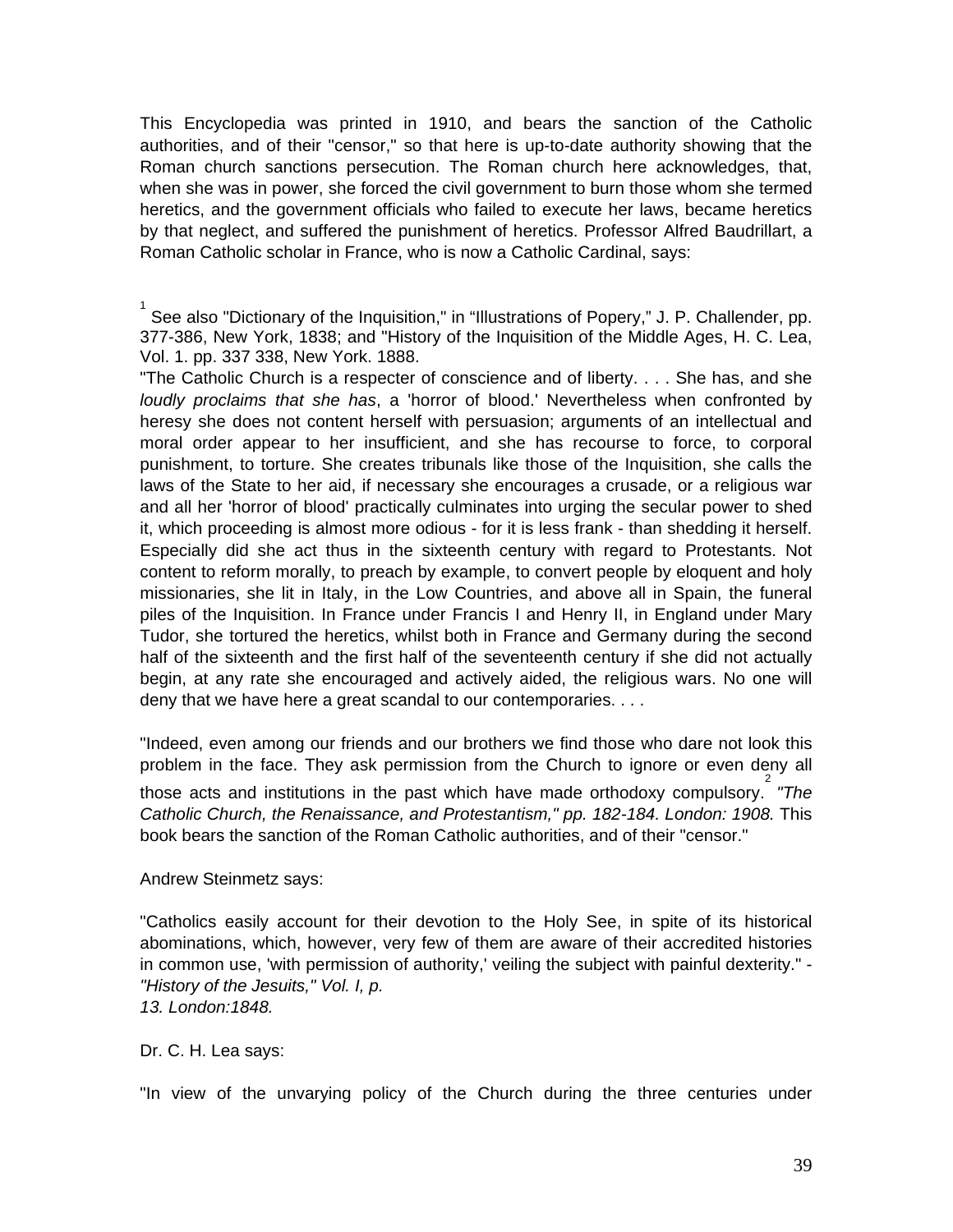consideration, and for a century and a half later, there is a typical instance of the manner in which history is written to order, in the quiet assertion of the latest Catholic historian of the Inquisition that 'the Church took no part in the corporal punishment of heretics."' - *"History of the Inquisition of the Middle Ages," Vol. I, p. 540. New York: Harper and Brothers, 1888.* 

Pope Gregory IX (1227-1241) made the following decree for the destruction of all heretics, which is binding on civil rulers:

"Temporal princes shall be reminded and exhorted, and if needs be, compelled by spiritual censures, to discharge every one of their functions: and that, as they desire to be reckoned and held faithful, so, for the defence of the faith, let them publicly make oath that they will endeavour, bona fide with all their might, to extirpate from their territories all heretics marked by the Church; so that when anyone is about to assume any authority, whether spiritual or temporal, he shall be held bound to confirm his title by this oath. And if a temporal prince, being required and admonished by the Church, shall neglect to purge his kingdom from this heretical pravity, the metropolitan and other provincial bishops shall bind

 $2^{2}$  This explains why some Catholic authors deny that their church ever persecuted. him in fetters of excommunication; and if he obstinately refuse to make satisfaction this shall be notified within a year to the Supreme Pontiff, that then he may declare his subjects absolved from their allegiance, and leave their lands to be occupied by Catholics, who, the heretics being exterminated, may possess them unchallenged, and preserve them in the purity of the faith."- "*Decretalium Gregorii Papae Noni Conpilatio;" Liber V, Titulus VII, Capitulum XIII, (A Collection of the Decretals of Gregory IX, Book 5, Title 7, Chapter 13), dated April 20, 1619.* 

The sainted Catholic doctor, Thornas Aquinas, says:

"If counterfeiters of money or other criminals are justly delivered over to death forthwith by the secular authorities, much more can heretics, after they are convicted of heresy, be not only forthwith excommunicated, but as surely put to death. *"Summa Theologica," 2a, 2ae, qu. xi, art. iii.* 

That this principle is sanctioned by modern Catholic priests, we can see from the following statement:

"The church has persecuted. Only a tyro in church history will deny that. . . . Protestants were persecuted in France and Spain with the full approval of the church authorities. We have always defended the persecution of the Huguenots, and the Spanish Inquisition." - *"Western Watchman," official organ of Father Phelan. St. Louis, Mo.: Dec. 24, 1908.* 

We have now seen from the "decretals" of popes, from sainted doctors of the Roman church, and from authentic Catholic books, that they sanction and defend persecution, and history amply bears out the fact. Dr. J. Dowling says: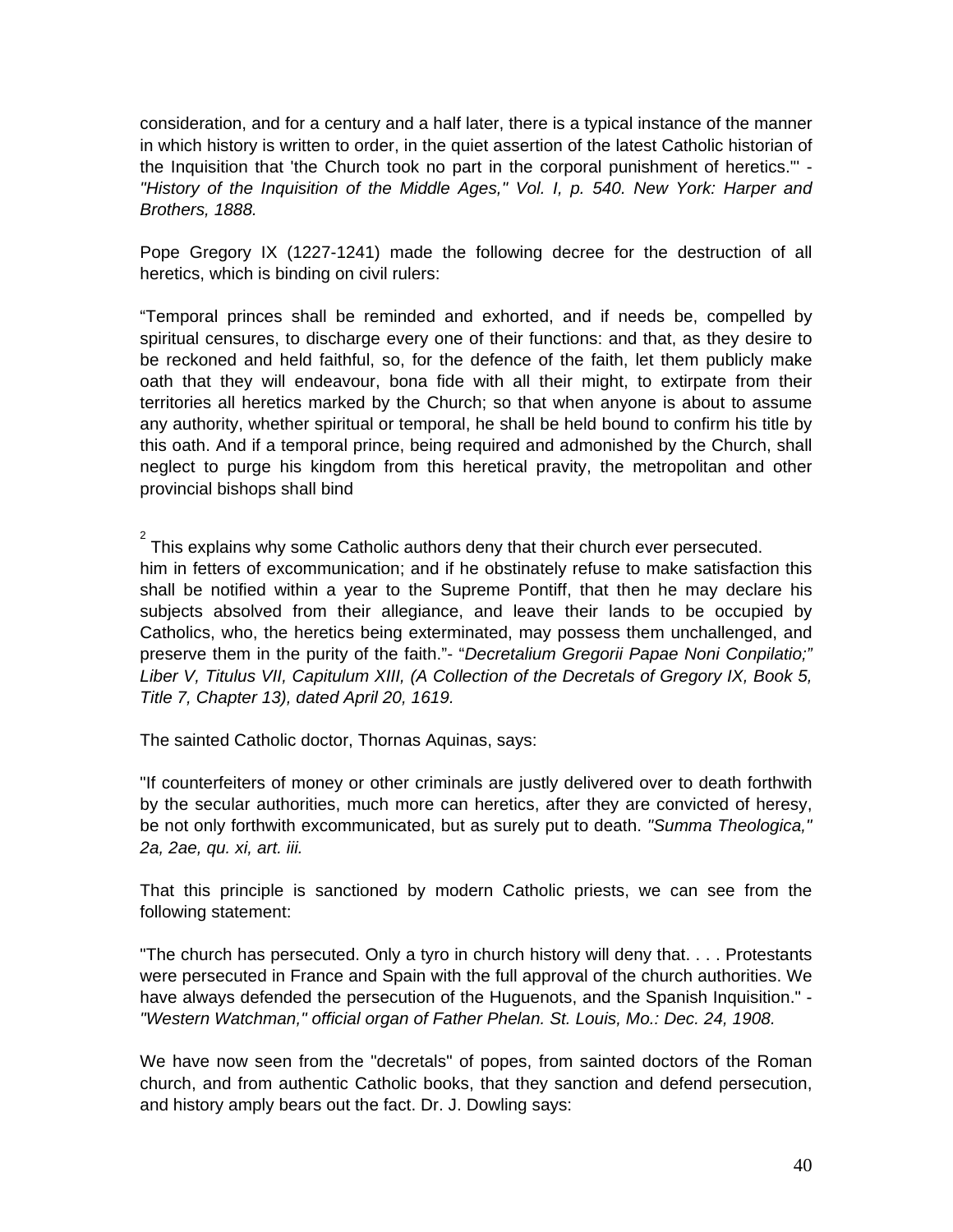"From the birth of Popery in 606, to the present time, it is estimated by careful and credible historians, that more than fifty millions of the human family, have been slaughtered for the crime of heresy by popish persecutors, an average of more than forty thousand religious murders for every year of the existence of Popery." -*"History of Romanism," pp. 541, 542. New York: 1871.* 

## W. E. H. Leeky says:

"That the Church of Rome has shed more innocent blood than any other institution that has ever existed among mankind, will be questioned by no Protestant who has a competent knowledge of history. The memorials, indeed, of many of her persecutions are now so scanty, that it is impossible to form a complete conception of the multitude of her victims, and it is quite certain that no power of imagination can adequately realize their sufferings." - *"History of the Rise and Influence of the Spirit of Rationalism in Europe," Vol. II, p. 32. London: Longmans, Green, and Co., 1910.* 

John Lothrop Motley, speaking of papal persecution in the Netherlands, says:

"Upon February 16, 1568, a sentence of the Holy Office [the Inquisition] condemned all the inhabitants of the Netherlands to death as heretics. . . . A proclamation of the king, dated ten days later, confirmed this decree of the Inquisition, and ordered it to be carried into instant execution. . . . This is probablythe most concise death warrant that was ever framed. Three millions of people, men, women, and children, were sentenced to the scaffold in three lines." *- "The Rise of the Dutch Republic," (2-vol. ed.) Vol. I, p. 626. New York.* 

Many Roman Catholic authors today have tried to prove that their church does not sanction persecution, but facts of history are too plain to be denied. Eternity alone will reveal what God's dear children suffered during the Dark Ages. Accordingly as the Papacy attained to power, the common people became more oppressed, until "the noon of the Papacy was the midnight of the world." -

*"History of Protestantism," J. A. Wylie, LL.D., Vol. I, p. 16. London.* 

# **"Think To Change Times And Law'**

But Daniel 7: 25 has still another prediction concerning the "little horn"; namely, that it should " think to change times and laws," or as the Revised Version has it: "times and the law." James Moffatt's translation reads: "He shall plan to alter the sacred seasons and the law." Now, as the two preceding statements in this verse depict what the Papacy should do against the Most High, we must conclude that it is also the "times and the law" of the Most High which the Papacy should attempt to change. This could not refer to the ceremonial laws of the Jews, which were abolished at the cross (Ephesians:2:15; Hebrews 9:9,10), but to the Ten Commandments, which are binding in the Christian era, to which dispensation this prophecy applies. (Matthew 5:17-19; 19:16-19; Luke 16:17; Romans 3:31; 7:7, 12, 14; James 2: 10, 11.) From the prophecy of Daniel 7: 25 it is therefore evident that the Papacy would attempt to make some changes in the moral law.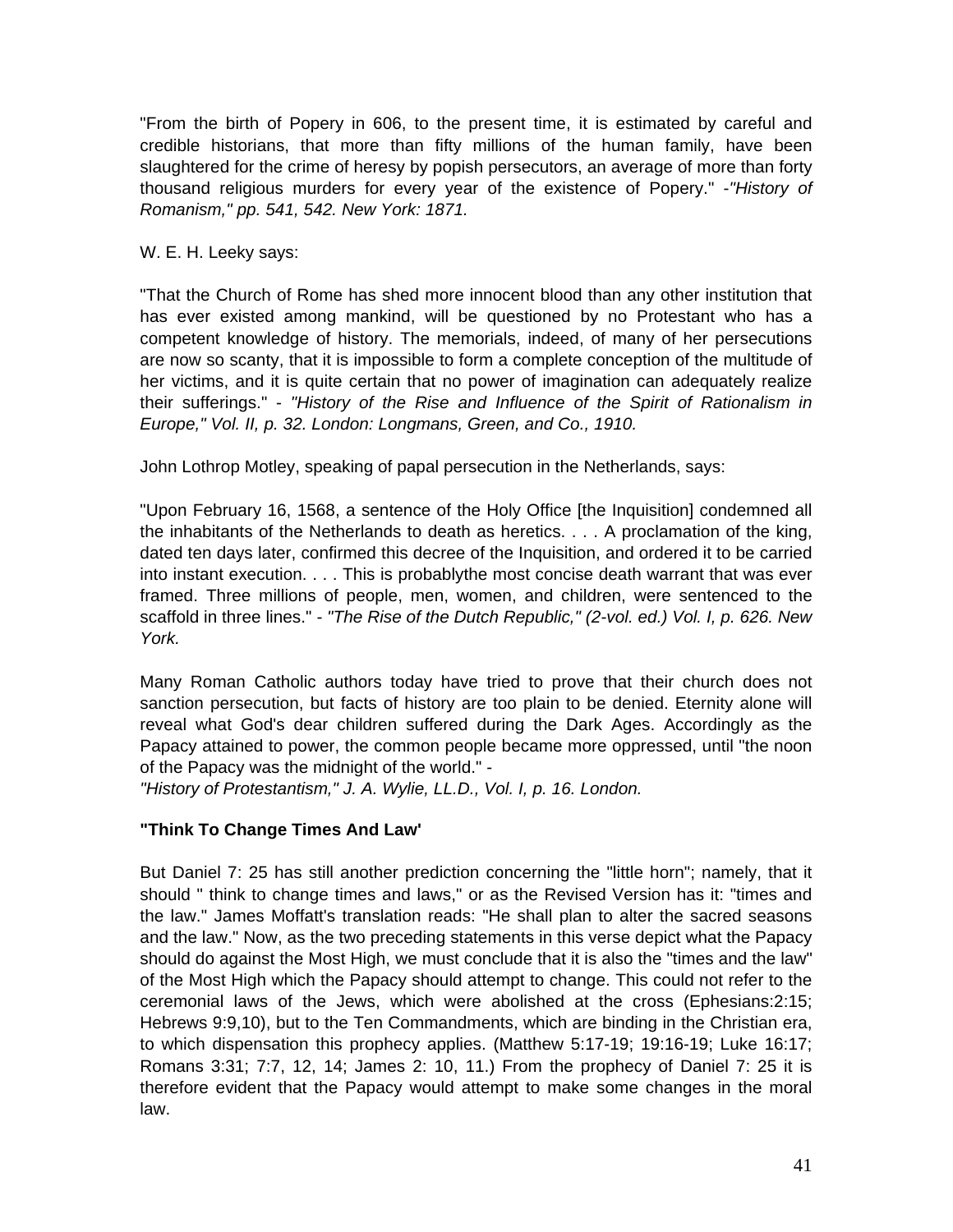After the worship of images had crept into the church during the fourth to the sixth centuries, its leaders finally removed the second commandment from their doctrinal books, because it forbids us to bow down to images (Exodus 20:4, 5), and they divided the tenth, so as to retain ten in number. Thus the Catholic Church has two commandments against coveting, while Paul six times speaks of it as only one "commandment." (Romans 7:7-13) Then, too, the Lord has purposely reversed the order of the supposed ninth and tenth commandments in Deuteronomy 5: 21 to what they are in Exodus 20: 17, so that the Catholics, following Deuteronomy 5: 21, have "Thou shalt not covet thy neighbor's wife" as their ninth commandment, while the Lutherans, following Exodus 20: 17, have it as part of their tenth commandment, and their ninth command is: "Thou shalt not covet thy neighbor's house." Thus we see how people get themselves into trouble when they attempt to change the law of God.

The Papacy was also to change times. But the only commandment of the ten that has to do with time is the fourth, which commands us to keep holy the seventh day, on which God rested at creation. (Exodus 20:10,11; Genesis 2:1-3) It is a remarkable fact that Christ, His apostles, and their followers kept the seventh day in common with the Jews (Mark 6:2,3; Luke 4:16, 3 1; 23: 52-56; Acts 13:42,44; 16:12,13; 17:2; 18:1-4), and that the New Testament is entirely silent in regard to any change of the Sabbath from the seventh to the first day of the week. This would be natural enough if the original Sabbath, which they were then keeping, should continue. But if a new day was to take its place in the Christian church, its Founder would certainly have given explicit directions for its observance. Yet not a word was spoken by Christ or His apostles, either before or after His resurrection, as to such a change. . It is another remarkable fact that Sunday is never called by any sacred title in the New Testament, but always referred to as a weekday, never as a holy day. It is classed as one of the weekdays, being called "the first day of the week."

And yet we find the Christian world generally keeping it. Who made this change, when it is not recorded in the Bible? When, how, and why was it made? Who dared to lay hands on Jehovah's law, and change His Holy Sabbath, without any warrant of Scripture?

All Protestant denominations disclaim any part in this crime. But the Roman Catholic Church boasts of having made this change, and even points to it as an evidence of its authority to act in Christ's stead upon earth. We shall therefore ask her two pointed questions: 1. Men did you change the Sabbath? 2. Why did you do it? Here are her answers:

"The first proposition needs little proof. The Catholic Church for over one thousand years before the existence of a Protestant, by virtue of her Divine mission changed the day from Saturday to Sunday." -

*"The Christian Sabbath," p. 29. Baltimore, Md.: "Catholic Mirror," Sept. 23, 1898.* 

"*Ques*. - Which is the Sabbath day? *Ans*. - Saturday is the Sabbath day.

"*Ques.* - Why do we observe Sunday instead of Saturday? *Ans*. - We observe Sunday instead of Saturday because the Catholic Church, in the council of Laodicea (A. D. 336),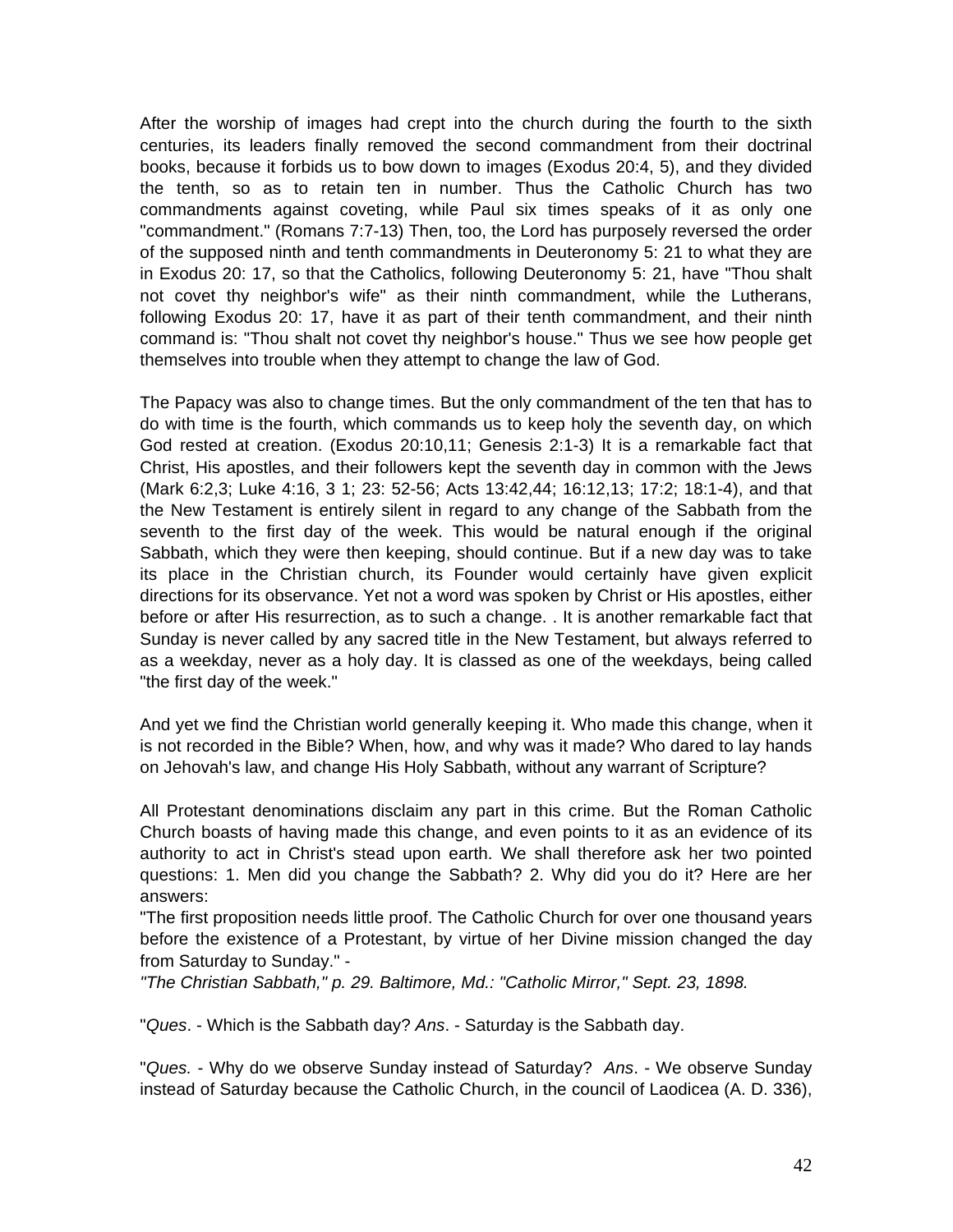transferred the solemnity from Saturday to Sunday. . . .

" The Church substituted Sunday for Saturday by the plenitude of that divine power which Jesus Christ bestowed upon her. *"The Convert's Catechism of Christian Doctrine," Rev. Peter Geiermann, C. SS. R.,* 

*p. 50. St. Louis, Mo.: 1934*. (This work received the "apostolic blessing" of Pope Pius X Jan. 25, 1910.)

"The Church . . . took the pagan Sunday and made it the Christian Sunday . . . . And thus the pagan Sunday, dedicated to Balder, became the Christian Sunday, sacred to Jesus." - *"Catholic World," (New York), March, 1894, p. 809.* 

We shall enter into this subject more thoroughly in the following chapters. **7. Christ and the Sabbath** 

THOSE who oppose the Bible Sabbath center their attack on three points, claiming (1) that the Sabbath was not instituted at creation, and hence is not an original law for the whole human family; (2) that the Sabbath commandment is not a moral command as the other nine, but was a part of the Jewish ceremonial law; (3) that Christ or the apostles abolished the Sabbath, and gradually substituted the first day of the week in its place. We shall now test these propositions one by one.

### **The Sabbath An Edenic Institution**

God the Father has always worked through His Son, both in creation and in redemption. (Genesis 1: 26; Hebrews 1: 1, 2, 8-10; John 3: 16) Therefore it was Christ who created the world in six days and rested on the seventh day. "All things were made by Him - and without Him was not any thing made that was made. . . . He was in the world, and the world was made by Him, and the world knew Him not." John 1: 3, 10. (Compare Colossians 1: 14-18) It is a great comfort to a poor, weak sinner to know that our Saviour is "the Mighty God" (Isaiah 9: 6) who spoke the worlds into existence (Psalm 33: 6, 9), and who is "upholding all things by the word of His power" (Hebrews 1: 3). His word has creative power, and if we receive it by faith, it will change our hearts and lives, and give us victory over sin. (John 1: 12; Genesis 1:3; 2 Corinthians 4: 5, 6; Matthew 5: 16; Isaiah 60: 1)

As the crowning act on the sixth day, the Lord made man in His own image, and then He "rested on the seventh day" from a "finished" work.. (Genesis 1: 27, 31; 2:1-3) Thus the seventh day stood as a memorial and reminder of a finished work in Christ. And when man lost the image of God through sin,

Christ came to restore in man that divine image by a new creation. (Colossians 3: 10; Ephesians 4: 24;

2: 10; 2 Corinthians 5: 17.) On the cross He cried out: "It is finished." John 19: 30. (See Hebrews 10:14.) This was on Friday evening, and He rested the Sabbath day from the work of redemption, just as He had originally rested on it from the work of creation. (Luke 23: 52-56.) Thus the seventh-day Sabbath is Christ's memorial of redemption as well as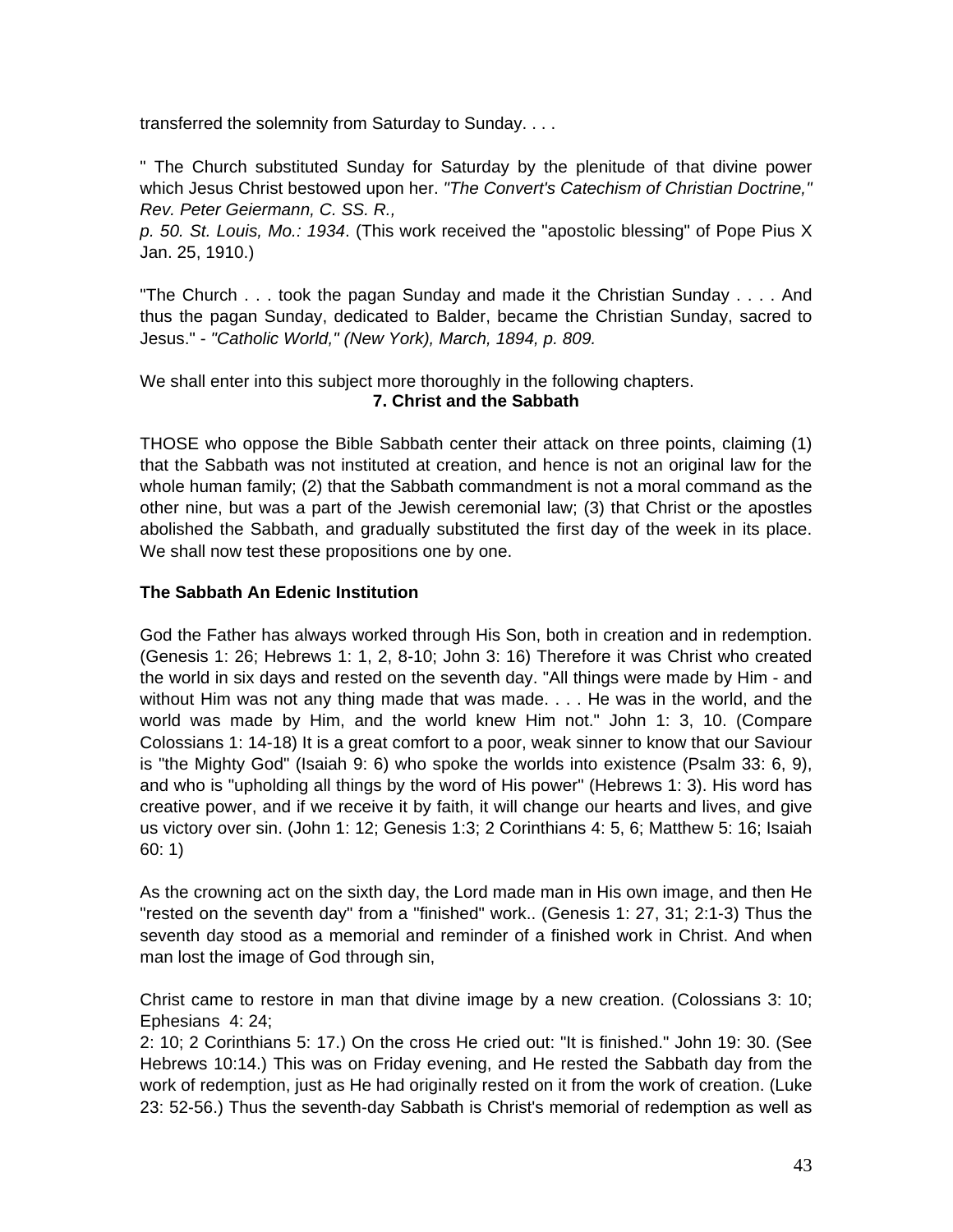of the creation. (Ezekiel 20: 12; Hebrews 13: 8. See "The Great Controversy," p. 769.) And both events were for the whole human race, and not for the Jews only.

Christ says: " The Sabbath was made for man." Mark 2: 27. And therefore it was made when man was created. "So God created man in His own image . . . . And the evening and the morning were the sixth day . . . . And He rested on the seventh day. . . . And God blessed the seventh day, and sanctified it." Genesis 1: 27, 31; 2: 2, 3. This was two thousand years before Abraham (the first Jew) was born, therefore the Sabbath could not be Jewish. But, as Christ says, it was," made for man," and the term "man" is not confined to any one race, but embraces all mankind.

We are not alone in believing that the Sabbath was instituted at creation, as the following quotations from leading men in different denominations show:

F. C. Cook, M. A., Canon of Exeter, says:

" 'And God blessed the seventh day.' The natural interpretation of these words is that the blessing of the Sabbath was immediately consequent on the first creation of man, for whom the Sabbath was made (Mark 2: 27). It has been urged from the silence concerning its observance by the patriarchs, that no Sabbatic ordinance was really given until the promulgation of the law, and that this passage in Genesis is not historical but anticipatory. There are several objections, which seem fatal to this theory." - *"The Holy Bible, with an Explanatory and Critical Commentary by Bishops and Clergy of the Anglican Church," Vol. I, p. 37. New York: 1875.* 

Thomas Hamilton, D. D., in his Five-Hundred-Dollar Prize Essay, meets this objection to the historicity of Genesis in the following forceful way:

" Palcy . . . says: 'The words [of Genesis 2: 1-3] do not assert that God then blessed and sanctified the seventh day.' . . . But such an interpretation really amounts to an interpolation. It alters the passage. . . . Once admit such a mode of dealing with Scripture, or of dealing with any other book, and we may bid farewell to certainty regarding any author's meaning. . . . No history could stand if subjected to such treatment. The plainest and most unvarnished statements might be so twisted and distorted as to bear a meaning the exact contrary to that intended by its author. . . .

"It is not only said God 'rested,' but He 'blessed,' the day and 'sanctified' it. . . . If all this do [sic.] not amount to the institution of a weekly Sabbath for man in all time coming. . . . we fail to see what intelligible meaning or purpose is to be extracted from the narrative." -*"Our Rest Day," pp. 10-15, New edition. Edinburgh: 1888.* 

Dr. Martin Luther says on this text:

"God blessed the Sabbath and sanctified it to Himself. It is moreover to be remarked that God did this to no other creature. God did not sanctify to Himself the heaven nor the earth nor any other creature. But God did sanctify to Himself the seventh day. This was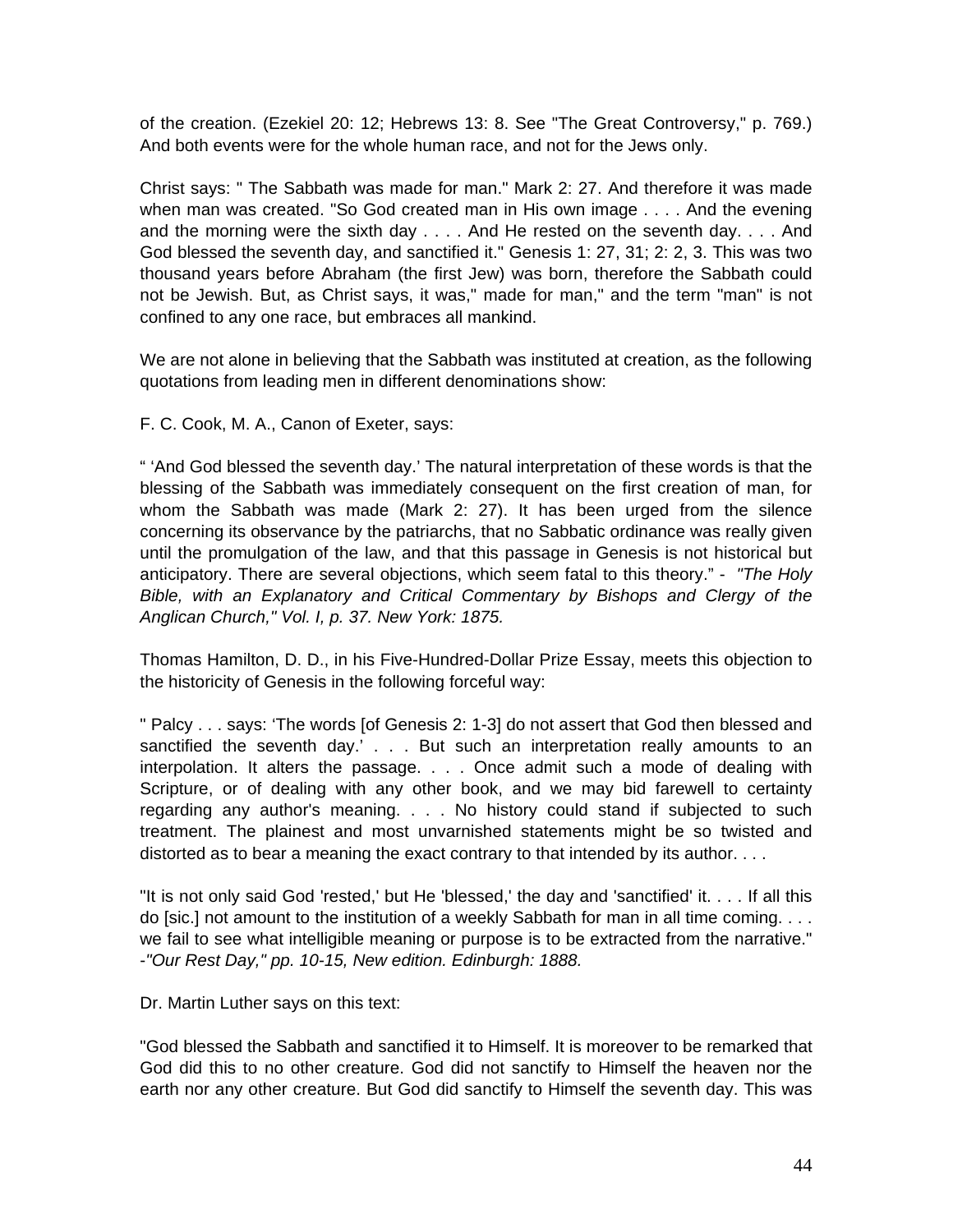especially designed of God, to cause us to understand that the 'seventh day' is to be especially devoted to divine worship. . . .

"it follows therefore from this passage, that if Adam had stood in his innocence and had not fallen he would yet have observed the 'seventh day' as sanctified, holy and sacred. . . . Nay, even after the fall he held the 'seventh day' sacred; that is, he taught on that day his own family. This is testified by the offerings made by his two sons, Cain and Abel. The Sabbath therefore has, from the beginning of the world, been set apart for the worship of God. . . . For all these things are implied and signified in the expression 'sanctified.'

"Although therefore man lost the knowledge of God by sin, yet God willed that this command concerning the sanctifying of the Sabbath should remain. He willed that on the seventh day both the word should be preached, and also those other parts of His worship performed which He Himself instituted." -*"Commentary on Genesis," Vol. I, pp. 138-140, translation by Professor J. N. Lenker, D. D., Minneapolis: 1901; and also "Copious Explanation of Genesis," Vol. I, pp. 62, 68. Christiania: 1863.* 

The following words from a distinguished Hebrew scholar are worthy of note here:

"'Finished.' To finish a work, in Hebrew conception, is to cease from it, to have done with it. On the seventh day. The seventh day is distinguished from all the preceding days by being itself the subject of the narrative. In the absence of any work on this day, the Eternal is occupied with the day itself, and does four things in reference to it. First, He ceased from His work which He had made. Secondly, He rested. . . . Thirdly, He blessed the seventh day. . . . In the fourth place, He hallowed it or set it apart to a holy rest. . . .

"The present record is a sufficient proof that the original institution was never forgotten by man. . . .

"Incidental traces of the keeping of the Sabbath are found in the record of the Deluge, when the sacred writer has occasion to notice short intervals of time. The measurement of time by weeks then appears (Genesis 8: 10, 12). The same division of time again comes up in the history of Jacob (Genesis 29: 27, 28). This unit of measure is traceable to nothing but the institution of the seventh-day rest. *"A Critical and Exegetical Commentary on the Book of Genesis with a New Translation," J. G. Murphy, D. D., T. C. D. (Professor of Hebrew, Belfast), pp. 70,71 . Andover: 1866.* 

Dr. J. P. Lange says: "The expression, He hallowed it, must be for man, for all men who were to be on the earth.

" If we had no other passage than this of Genesis 2: 3 there would be no difficulty in deducing from it a precept for the universal observance of a Sabbath, or the seventh day, to be devoted to God, as holy time, by all of that race for whom the earth and its nature were especially prepared. The first man must have known it. The words 'He hallowed it,' can have no meaning otherwise. They would be a blank unless in reference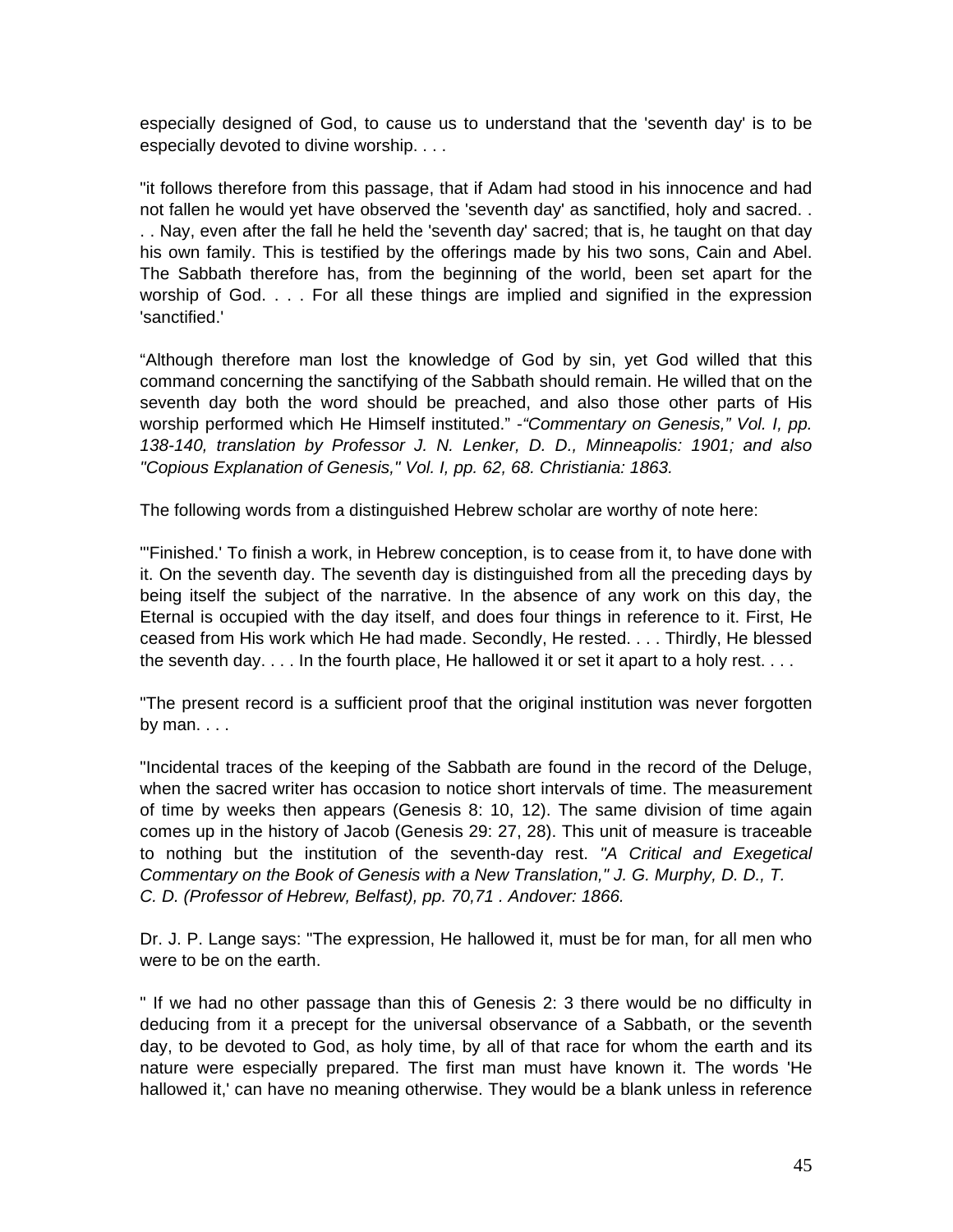to some who were required to keep it holy." - *Commentary on the Holy Scriptures, John Peter Lange, D. D., Vol. I, pp. 196, 197. New York: 1884.* 

Dr. M. W. Jacobus, Professor George Bush, and C. O. Rosenius, and others forcefully emphasize the same facts. The preceding statements taken from leading men in different denominations need no comment. They state the plain facts of the Bible narrative in their most natural setting.

Another remarkable thing in this connection is the fact that the heathen nations for centuries after the days of Noah retained the seventh-day Sabbath. The learned Dr. John Kitto says:

"We find from time immemorial the knowledge of a week of seven days among all nations - Egyptians, Arabians, Indians - in a word, all the nations of the East, have in all ages made use of this week of seven days, for which it is difficult to account without admitting that this knowledge was derived from the common ancestors of the human race." *- Encyclopedia of Biblical Literature, Vol. II, art. "Sabbath," p. 655.* 

Professor A. H. Sayce declares:

"The Sabbath-rest was a Babylonian, as well as a Hebrew, institution. Its origin went back to pre-Semitic days. . . . In the cuniform tablets the Sabattu is described as 'a day of rest for the soul,' . - it was derived by the Assyrian scribes from two Sumerian or pre-Semitic words, sa and bat, which meant respectively 'heart' and 'ceasing.' . . . The rest enjoined on the Sabbath was thus as complete as it was among the Jews." *- "Higher Criticism and the Monuments," pp. 74, 75.* 

During their servitude in Egypt, the majority of the Jews evidently worked on the Sabbath, just as the rank and file of the Jews do today, but the knowledge of it was retained then as now, and it was kept holy by a faithful few. Besides other evidences, we see this is from the fact that, thirty days after they left Egypt, and more than two weeks before the law was given on Sinai, God tested the people on Sabbath-keeping (Exodus 16: 4, 27, 28), which He certainly could not have done, if the Sabbath had not been known among them till the law was given on Sinai. Then, too, God speaks of it as a familiar institution. (Compare Exodus 16:28 with Genesis 26:5 and 2:3) The fourth commandment itself points back to creation and commands us to "remember the Sabbath day" on which He rested at the close of creation week. (Exodus 20:8,11) No human logic can therefore explain away the historical facts that the Sabbath was set apart for man at creation.

### **The Sabbath Moral Or Typical?**

Some claim that the Sabbath commandment does not enforce the observance of the seventh day of the week, but only the seventh part of our time, the particular day being left to our choice. But nothing could be more contradictory to the plain wording of the commandment. If God's commands and promises are to be so construed as to mean the very opposite of what they state, then we may bid farewell to all certainty and comfort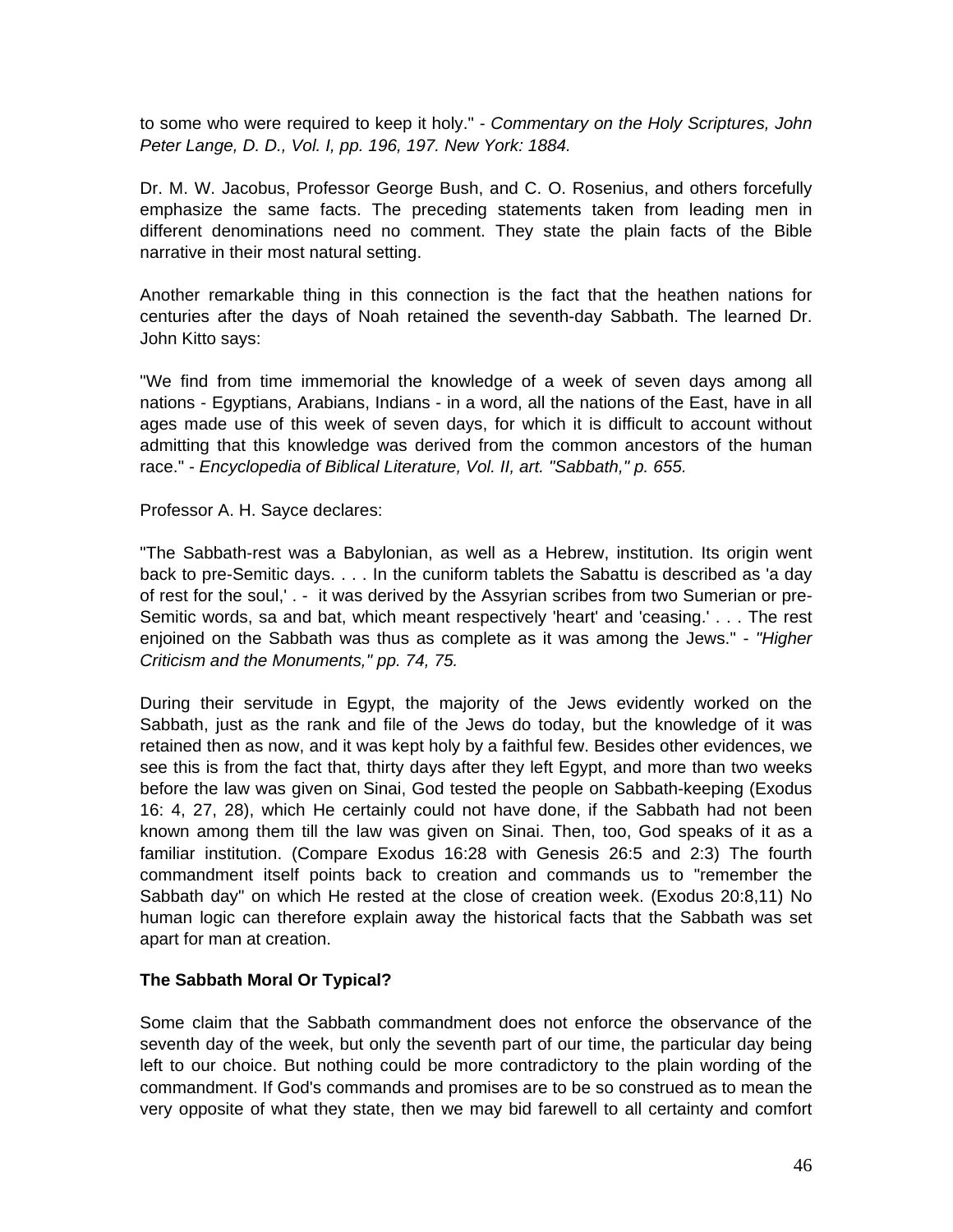derived from the Scriptures. God commands us to keep, not a seventh, but the seventh, day, on which He rested, the day He blessed and sanctified. (Exodus 20:10,11) The Sabbath rests on a historical event that cannot be changed to another day, any more than our birthday can be changed.

In regard to the claim that the Sabbath commandment is not moral as the other nine, but ceremonial, it needs only to be said that there is no statement to that effect in the whole Bible, and it would involve its advocates in the most serious difficulty. All through the Bible a clear distinction is maintained between the two laws, the moral and the ceremonial. God spoke the Ten Commandments to the people directly, "and He added no more" (Deuteronomy 5: 22); He engraved them on two tables of stone (Exodus 32:16; Deuteronomy 9: 10); and had them laid in the ark" (Deuteronomy 10:5; 1 Kings 8: 9). But the ceremonial law of ordinances was spoken to the people by Moses, was written by him "in a book," and laid beside the ark. (Exodus 21: 1; 24: 3, 4, 7; Deuteronomy 31: 24- 26. 1 ) Now we respectfully ask: Would any one claim that God did not understand the difference between moral and ceremonial laws, and hence wrote a ceremonial command

into the very bosom of His moral law, the Decalogue? Such an accusation of God would be preposterous, and yet, this is what the above claim necessarily implies! We must therefore conclude that all the Ten Commandments are moral, which practically all the leading religious denominations teach in their confessions of faith.

# **Did Christ Change The Sabbath?**

Christ came to lift people out of the degradation of sin, not to leave them in sin. He received the name "JESUS: for He shall save His people from their sins." Matthew 1: 21. And sin is the transgression of the law." 1 John 3: 4. The law here referred to is the moral law of the Ten Commandments. (Romans 7: 7, 12; James 2: 10, 1 L) Christ firmly refuted the idea that He was to abolish any part of God's law. He says: "Think not that I am come to destroy the law. . . . For verily I say unto you, Till heaven and earth pass, one jot or one tittle shall in no wise pass from the law." Matthew 5: 17, 18. Christ was to "magnify the law, and make it honorable." Isaiah 42: 21. And this He did, for He freed it from all the traditions and additions of men. (Matthew 15: 3, 6, 9, 13) The Pharisees had burdened down the Sabbath with hundreds of man-made regulations. All these Jesus swept away, and restored it to its original purpose, that it should be a blessing, a sacred " delight " to God's people. (Isaiah 58: 13) But He never made any change in the day. He kept it Himself, and taught His followers to do the same. (Luke 4: 16, 31; Matthew 24: 20; 12: 11, 12.)

<sup>1</sup> The English and American Revised Versions, the Jewish, Danish. Norwegian. And Swedish versions render Deuteronomy 31: 26, "by the side of the ark." Others render it "at the side of the ark," and "beside the ark."

The Lord gave His Sabbath to man as a weekly reminder of Christ's sanctifying and keeping power, because man needed this reminder. (Ezekiel 20: 12) But Satan has always tried to blot out all memory of the true God from the earth, and to draw man's allegiance and worship to himself through idolatry. (1 Corinthians 10:20) He has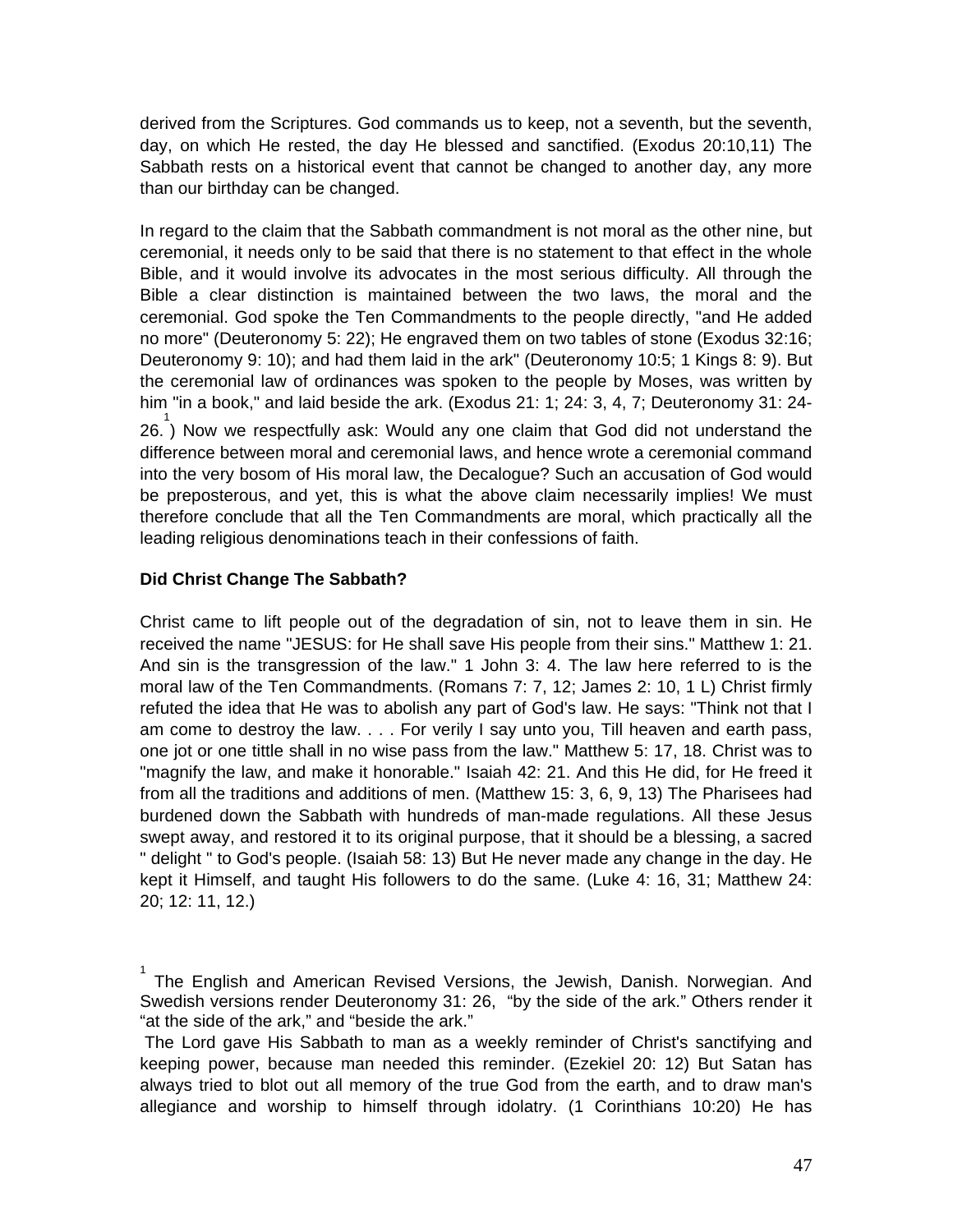therefore made relentless efforts to pull down God's Sabbatic flag, and to trample it in the mire. We have seen that for a long time after the descendants of Noah had dispersed over the earth they retained the knowledge of the Sabbath. This was true even after they went into idolatry. Egypt was the first among the heathen nations to attempt to suppress the seventh-day Sabbath, and influenced other nations to regard the first day as the weekly holiday of their sun-god. Truels Lund gives us the following information on this important and interesting subject of the week in Egypt, in his extensive work:

"According to the Assyrian-Babylonian conception, the particular stress lay necessarily upon the number seven. . . . The whole week pointed prominently towards the seventh day, the feast day, the rest day, in this day it collected, in this it also consummated. 'Sabbath' is derived from both 'rest' and 'seven.' With the Egyptians it was the reverse. . . . For themon the contrary the sun-god was the beginning and origin of all things. The day of the Sun, Sunday, therefore, became necessarily for them the feast day. . . . The holiday was transferred from the last to the first day of the week." - *"Daglige Liv i Norden," Vol. XIII, pp. 54, 55.* 

"The seven planetary names of the days were at the close of the second century A. D., prevailing everywhere in the Roman Empire. . . . This astrology originated in Egypt, where Alexandria now so loudly proclaimed it to all. . . . 'The day of the Sun' was the Lord's day, the chiefest and first of the week. The evil and fatal Saturn's day was the last of the week, on which none could celebrate a feast. . . .

"From Rome, through the Roman legionaries, the seven planetary days pressed farther north to Gaul, Britain, and Germany. Everywhere . . . people yielded respectfully to the astrology in its popular form: the doctrine concerning the Sun-day with its fortune, the Moon-day with its alternative play, and the filthy, unlucky Saturday. . . . As a concentrated troop the planetary appellations and names of heathen deities stood on guard, when later Christianity reached Europe, and attempted to displace them. . . .

"For the Christians the lot was cast by the reception of the . . . day of the sun. Not till they themselves had later gained power were they awakened to doubt. . . . And the heathen names of the days seemed at variance with Christian faith." *- Id., pp. 91, 92, 110.* 

The London Anglican rector, T. H. Morer, says of Sunday:

"It is not to be denied but we borrow the name of this day from the ancient Greeks and Romans, and we allow that the old Egyptians worshipped the sun, and as a standing memorial of their veneration, dedicated this day to him. And we find by the influence of their example, other nations, and among them the Jews themselves, doing him homage. *"Six Dialogues on the Lord's Day," p. 22. London: 1701.* 

Thus we see how Satan, through heathenism, tried to stigmatize the Sabbath of Jehovah and to elevate Sunday as a joyful day. The Egyptians worshipped their sun-god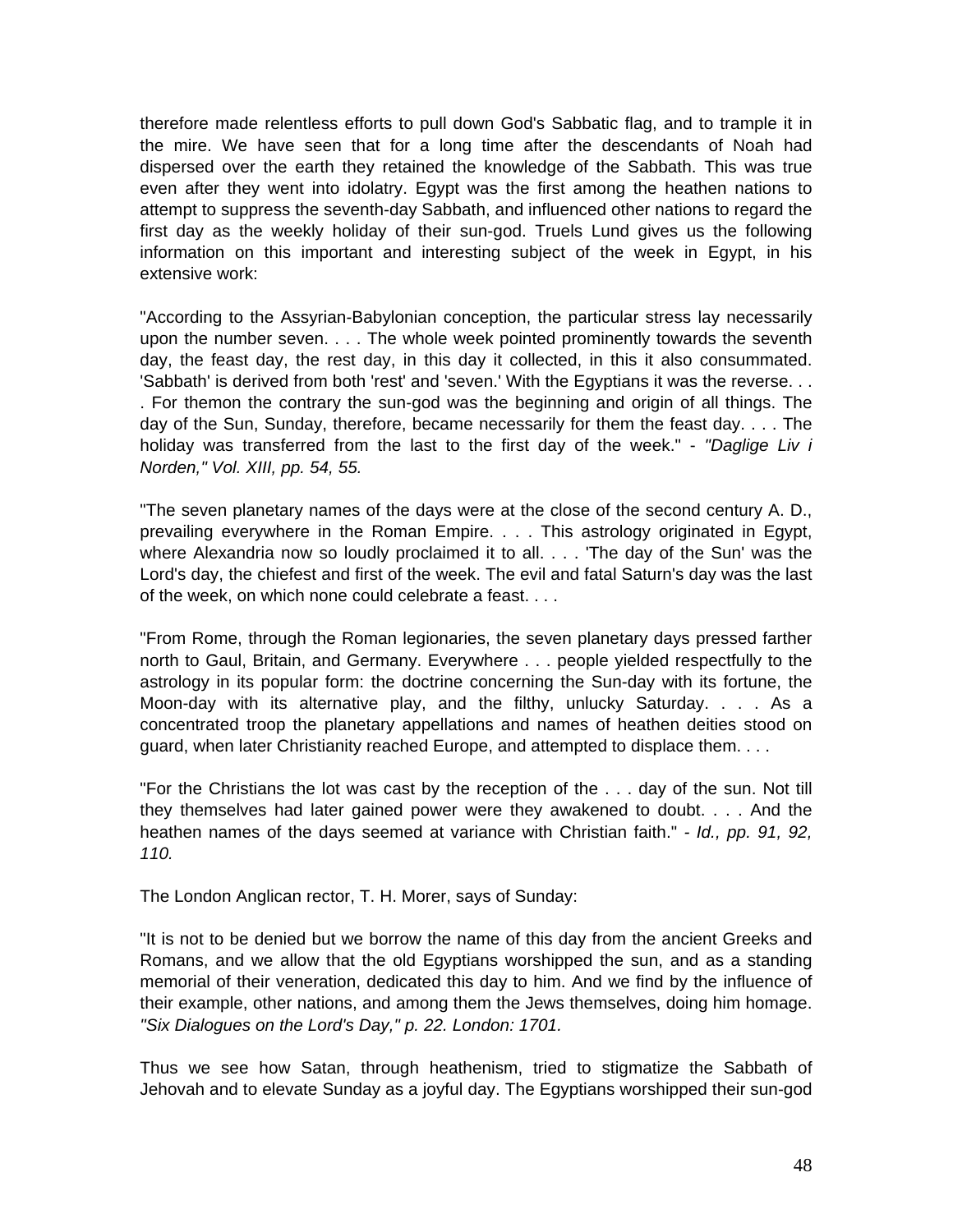under the name of Osiris, and the Apis bull (the golden calf made at Horeb) was a representation of him. This worship was conducted by turning to the rising sun. (Ezekiel 8: 16.) Therefore the Lord ordered the tabernacle always to be pitched with the front toward the east, so that the people, worshipping before it, had to turn their backs upon sun worship. (Numbers 3: 23. See also Exodus 26: 22; 36: 27, 32 in American Revised Version, and Jeremiah 32:33) Talbot W. Chambers, D. D., says that sun worship was "the oldest, the most widespread, and the most enduring of all forms of idolatry known to man!'

"The universality of this form of idolatry is something remarkable. It seems to have prevailed everywhere. The chief object of worship among the Syrians was Baal - the sun . . . In Egypt the sun was the kernel of the state religion." -*"The Old Testament Student," pp. 193,194. January, 1886.* 

In Babylon the sun-god was called Bel, in Phonecia and Palestine, Baal, and Sun-day was "the wild solar holiday of all pagan times." – *"North British Review," Vol. XVIII, P. 409.* 

Rev. W. H. Poole says:

"The first and principal idol was the sun - the glorious luminary of the day . . . Baal was the great sun-god of all the East. With our Israelitish ancestors the sun-god came west. His day is our Sunday. Every time you name our Sabbath-day Sunday you are reminded of our great, great, great grandfathers' principal deity." – *"Anglo-Israel in Nine Lectures," pp. 389, 890. Detroit, Mich.: 1889.* 

The Encyclopedia Britannica says of the worship of Baal:

"As the sun-god he is conceived in the male principle of life and reproduction in nature, and thus in some forms of his worship is the patron of the grossest sensuality, and even of systematic prostitution. An example of this is found in the worship of Baal-Peor (Numbers 25)." - *Vol. III, (New American ed., Werner Co.), art. "Baal," p. 175.* 

This sun worship was the greatest of all abominations to God (Ezekiel 8: 13-16), and the warnings to Israel have great significance to us today: "I will visit upon her the days of Baalim, wherein she burned incense to them, and she decked herself with her earrings and her jewels, and she went after her lovers, and forgat Me, saith the Lord." Hosea 2: 13. (See also 1 Corinthians 10: ll.)

When we remember that it was Christ who took Israel out of Egypt (Hebrews 11: 26, 27; 1 Corinthians

10: 4), and who labored so earnestly to turn them away from sun worship and Sunday keeping, and that it was Satan who always led them into this idolatry, we ask with all candor: Could any one suppose that Christ, in the New Testament, has exchanged places with Satan, so that He is now leading people to keep Sunday, while the devil is leading them to keep the Sabbath of Jehovah? Every thoughtful person must say with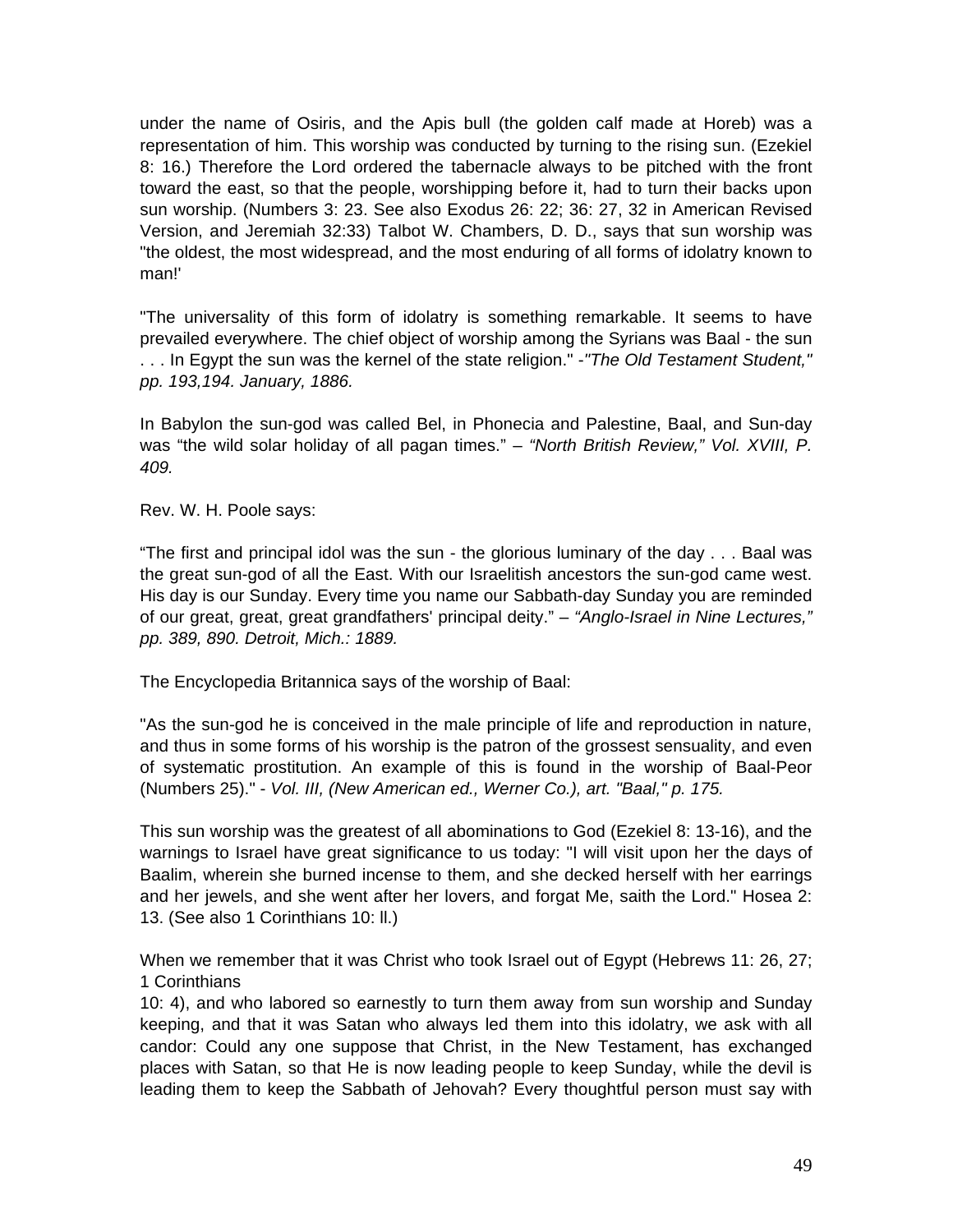## the Apostle Paul: "God forbid." Romans 3:31. **8. The New Testament Rest Day**

CHRIST is "the way, the truth, and the life." John 14: 6. He has gone all the way before us, "leaving us an example, that ye should follow His steps" (1 Peter 2:21), and "he that saith he abideth in Him ought himself also so to walk, even as He walked" (1 John 2: 6), and all will admit that the footsteps of Jesus cannot lead any one astray. Let us therefore agree to follow His steps in regard to Sabbath observance. He worked as a "carpenter" at Nazareth during "the six working days," but rested on the seventh-day Sabbath. (Mark 6:2,3; Ezekiel 46:1; Luke 4:16) And after He began His ministry, He faithfully continued His Sabbathkeeping. (V. 31)

While He taught His disciples that such necessary work as eating, healing the sick, or lifting a sheep out of a pit, was lawful to do on the Sabbath days (Matthew 12: 1-12), He thereby acknowledged the claims of the Sabbath law, which makes ordinary work not lawful on that day. It was "the Spirit of Christ" in the prophets (1 Peter 1: 10, 11) who instructed His people to "bear no burden on the Sabbath day" through the gates of Jerusalem (Jeremiah 17:21, 22, 27). And when foretelling the destruction of that city (which took place A. D. 70) Jesus warned His disciples saying: " But pray ye that your flight be not . . . on the Sabbath day." Matthew 24: 20. This warning was not, as some would have us believe, on account of the gates being closed on that day, for in the same connection Jesus says: "Let him which is on the housetop not come down." V. 17. But how could he flee without coming down from the housetop? There can be only one answer. There was an elevated road from one flat roof to another on which they could flee till they reached the wall, where they could be let down. (See Acts 9: 25; Joshua 2: 15; 1 Samuel 19: 12) In such a case closed gates could hardly come into consideration. This instruction shows Christ's sacred regard for the Sabbath, and His anxiety that His church should keep it properly. A Lutheran minister says:

"When God gave the third [fourth] commandment. . . . He designated definitely the seventh day, which already had been sanctified by Him at creation, as this rest day. And as Christ says that He had not come to destroy the law (Matthew 5: 17), so He has also in the words of His last prophetic speech (Matthew 24: 20), which has reference to the destruction of Jerusalem, and the flight of the Christian church from the doomed city, expressly emphasized the Sabbath, or Saturday, as the still valid rest day, by saying: 'Pray, that your flight be not on the Sabbath' (on which day ye according to the third [fourth] commandment should rest, and not undertake any long journey). For this reason many godly Christians have solemnly upbraided the Christian church for keeping Sunday instead of Saturday: it [the church] can have no right to change God's commandment, and, if in the catechism the whole commandment had been embodied verbatim in its entire wording from Exodus 20: 8-11, as has been done in the Heidelberg Catechism, then we should still keep the Saturday holy, and not the Sunday." - *"Opbyggelig Katekismus undervisning," ("Edifying Instruction in the Catechism,") K. A. Dachsel, pp. 23, 24. Bergen: 1887.* 

" 'Neither on the Sabbath day.' The Jewish Christians might entertain scruples against travelling on the Sabbath beyond the legal distance, which was about five furlongs" – *"A Commentary on the Gospels of Matthew and Mark," John J. Owen, D. D., LL. D., p. 314.*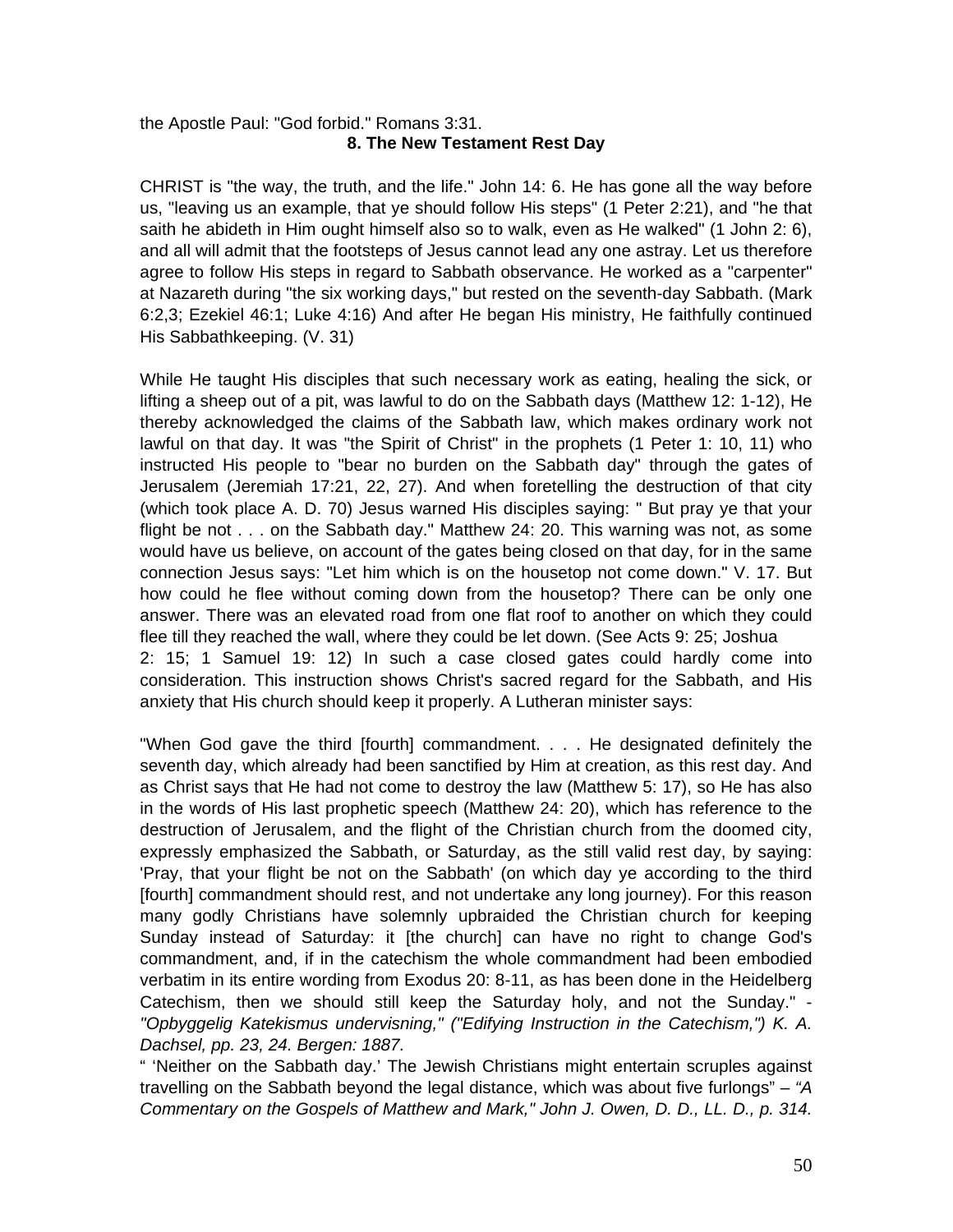*New York: Scribner and Co., 1868.* 

Christ had so carefully instructed His followers about proper Sabbath-keeping, that they would not even anoint His sacred body on the Sabbath. They "prepared spices and ointments" on Friday, "and rested the Sabbath day according to the commandment," but early the next morning, "the first day of the week," they came to the grave to anoint Him. (Luke 23: 52-53; 24: l.) They left their work unfinished from Friday evening until Sunday morning, because they "rested the Sabbath day according to the commandment." Luke wrote this thirty-five years after the resurrection. Some claim that the Sabbath was abolished at the cross, and that therefore the Sabbath commandment is not mentioned in the New Testament. But here we find the Sabbath commandment in the New Testament, and we find that it enjoins the keeping of the "Sabbath" which comes between Friday and the "first day of the week" and that Christ's followers were keeping it.

The apostles are entirely silent in regard to any change of the day of rest from the seventh to the first day of the week. Paul, while working among the Gentiles, knew of no change. At Antioch he preached on the Sabbath, and when asked by the Gentiles to preach the same sermon again, he did not suggest a meeting on Sunday, but waited till "the next Sabbath day." (Acts 13:14,42,44) He knew of no other weekly rest day than the Sabbath, for he worked at his trade as tent maker during the "six working days " (Ezekiel 46: 1), but " he reasoned in the synagogue every Sabbath, and persuaded the Jews and the Greeks " (Acts I8: 1-4). And this was his custom. (Acts 17:2) When he came where there were no Jewish synagogues, he did not stay in the hustling, bustling, heathen city on God's holy day, but the record says: "And on the Sabbath we went out of the city by a river side, where prayer was wont to be made." Acts 16: 12, 13. This shows it was a matter of conscience with him to keep the Sabbath. He says: " Do we then make void the law through faith? God forbid: yea, we establish the law." Romans 3: 31.

If Christ or the apostles had changed the Sabbath from the seventh to the first day of the week, does it not seem strange that they never informed us about it in the New Testament, which is the only record they left us? Could they have neglected to inform us regarding so important a matter? Paul declares emphatically: "I kept back nothing that was profitable unto you." Acts 20: 20. History reveals that most of the Christian church kept the seventh-day Sabbath till the seventh century.

### **9. The Sabbath in History**

AS WE continue our study of the Sabbath question, we shall first consult an eyewitness, who had travelled over the greater part of Christendom: Socrates, the Greek historian, who was born about 380

A. D. M'Clintock and Strong's Cyclopedia says of him: "He is generally considered the most exact and judicious of the three continuators of the history of Eusebius, being less fond in his style and more careful in his statements than Sozomen, and less credulous than Theodoret. 'His impartiality is so strikingly displayed,' says Waddington, 'as to make his orthodoxy questionable to Baronius, the celebrated Roman Catholic historian; but Valesius, in his life, has shown that there is no reason for such suspicion.'" *Vol. IX, art.*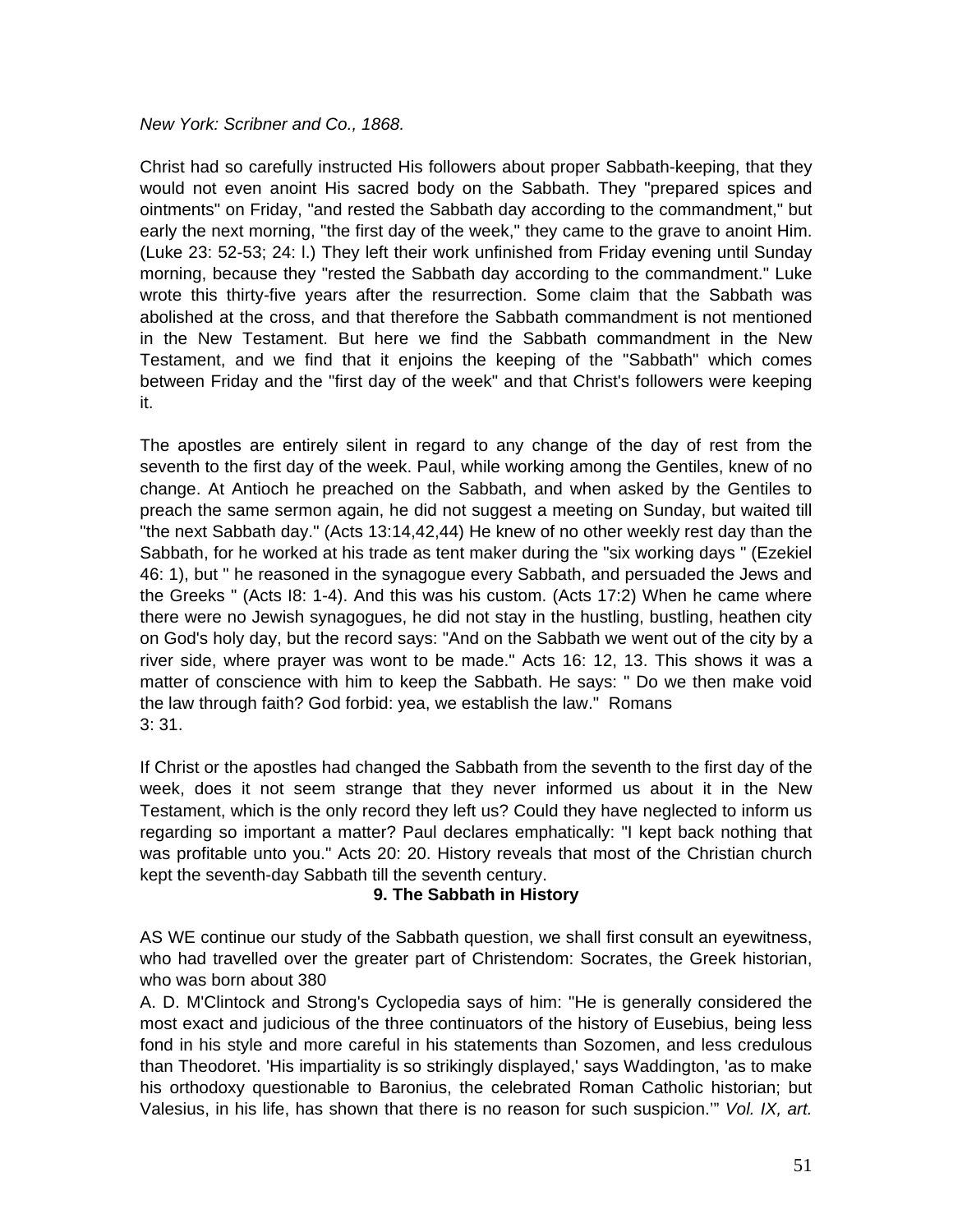*"Socrates" p. 854.* 

Socrates says of the year 391 A. D.:

"For although almost all Churches, throughout the world celebrate the sacred mysteries [the Lord's Supper on the Sabbath of every week, yet the Christians of Alexandria and at Rome, on account of some ancient tradition, refuse to do this. The Egyptians in the neighbourhood of Alexandria, and the inhabitants of Thebais, hold their religious meetings on the Sabbath, but do not participate of the mysteries in the manner usual among Christians in general: for in the evening . . . they partake of the mysteries. *"Ecclesiastical History," Book 5, chap. 22, page 289. London: G. Bell and Sons, 1892.* 

The footnote which accompanies the foregoing quotation explains the use of the word " Sabbath..." It says:

"That is, upon the Saturday. It should be observed, that Sunday is never called 'the Sabbath' by the ancient Fathers and historians. . . . The Latins kept the Sabbath as a fast, the Greeks as a feast; and the 64th of the Apostolical Canons forbids any of the clergy to fast on the Sabbath (Saturday) under pain of being deposed, and likewise a layman under the penalty of excommunication." - *Id., p. 289*.

This shows that all the churches throughout the world kept Saturday as the Sabbath in 391, but that some did not have the Lord's Supper till in the evening. There had sprung up a hot controversy in regard to fasting on the Sabbath. Who was it that urged this Sabbath fasting against the will of the churches in general? Pope Sylvester (314-335) was the first to order the churches to fast on Saturday, and Pope Innocent (402-417) made it a binding law in the churches that obeyed him.

Dr. Peter Heylyn says:

"Innocentius did ordaine the Saturday or Sabbath to be alwayes fasted. . . . It was by him intended for a binding law. [Most of the churches refused, however, to obey him.] And in this difference it stood a long time together, till in the end the *Roman Church* obtained the cause, and *Saturday* became a *fast*, almost through all the parts of the Westerne world. I say the *Westerne* world, and of that alone: The *Easterne* Churches being so farre from altering their ancient custome, that in the sixth Councell of *Constantinople*, *Anno* 692, they did admonish those of *Rome* to forbeare fasting on that day, upon pain of censures. Which 1 have noted here, in its proper place, that we might know the better how the matter stood betweene the *Lord's Day*, and the *Sabbath*; how hard a thing it was for one to get the mastery of the other." -*"History of the Sabbath," part 2, chap. 2, pp. 44, 45. London: 1636. (The original spelling is retained.)* 

This shows how the popes tried to get rid of the Sabbath. They knew that the churches generally would not give it up willingly, and as yet the popes did not have the power to force them to do it. But if the Sabbath was made a day of fasting, the children would soon tire of it, and after a few generations the majority would gladly give up the gloomy fast day. This effort continued from about A. D. 391 to 692, and even then it was hard for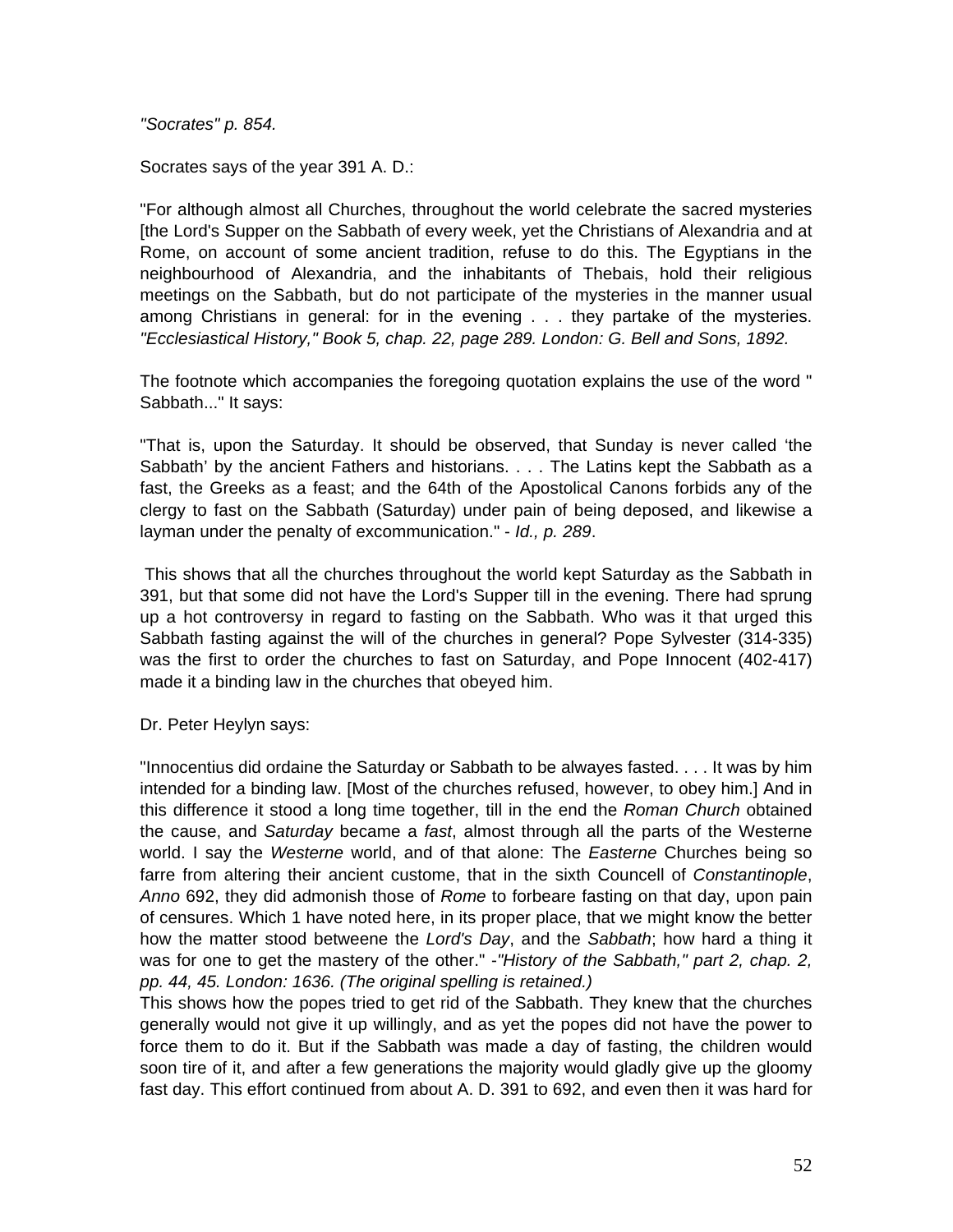the Sunday to get the mastery over the Sabbath, says Dr. Heylyn. Here we can readily see that it was not changed at the time of the apostles.

Rev. Joseph Bingham, M. A, says:

"The ancient Christians were very careful in the observation of Saturday, or the seventh day, which was the ancient Jewish Sabbath. Some observed it as a fast, others as a festival; but all unanimously agreed in keeping it as a more solemn day of religious worship and adoration. In the Eastern church it was ever observed as a festival, one only Sabbath excepted, which was called the Great Sabbath, between Good Friday and Easterday. . . . From hence it is plain, that all the Oriental churches, and the greatest part of the world, observed the Sabbath as a festival. . . . Athanasius likewise tells us, that they held religious assemblies on the Sabbath, not because they were infected with Judaism, but to worship Jesus, the Lord of the Sabbath, Epiphanius says the same." *- "Antiquities of the Christian Church," Vol. II, Book XX, chap. 3, See. 1, pp. 1137, 1138. London: 1852.* 

### **The Primitive Christians**

Bishop Jeremy Taylor says:

"Theprimitive Christians did keep the Sabbath of the Jews; . . . therefore the Christians, for a long time together, did keep their conventions upon the Sabbath, in which some portions of the law were read: and this continued till the time of the Laodicean council; which also took care that the reading of the Gospels should be mingled with their reading of the law." - *"The Whole Works" of Jeremy Taylor, Vol. IX, p. 416 (R. Heber's Edition, Vol. XII, P. 416). London: 1822.* 

The edict here mentioned is "Canon XVI, " which reads:

*"Canon XVI*. - The Gospels are to be read on the Sabbath Day, with the other Scriptures." – *"Index Canonum," - John Fulton, D. D., LL. D., p. 255. New York: 1883.* 

Dr. T. H. Morer (a Church of England divine) says:

"The primitive Christians had a great veneration for the Sabbath, and spent the day in devotion and sermons. And it is not to be doubted but they derived this practice from the apostles themselves, as appears by several Scriptures to that purpose." - *"Dialogues on the Lord's Day," p. 189. London: 1701.* 

Dr. Theodore Zahn (Lutheran Professor in Theology at the University of Erlangen) says:

"The Apostles could not have conceded to any other than one man the right to 'change the customs Moses had given:' the Son of Man, who had called Himself Lord also of the Sabbath day; but of Him they knew that He had neither transgressed nor abolished the Jewish Sabbath, but truly sanctified it. And they knew also, how He had threatened any of His disciples who might dare to abolish even one of the least of the commands of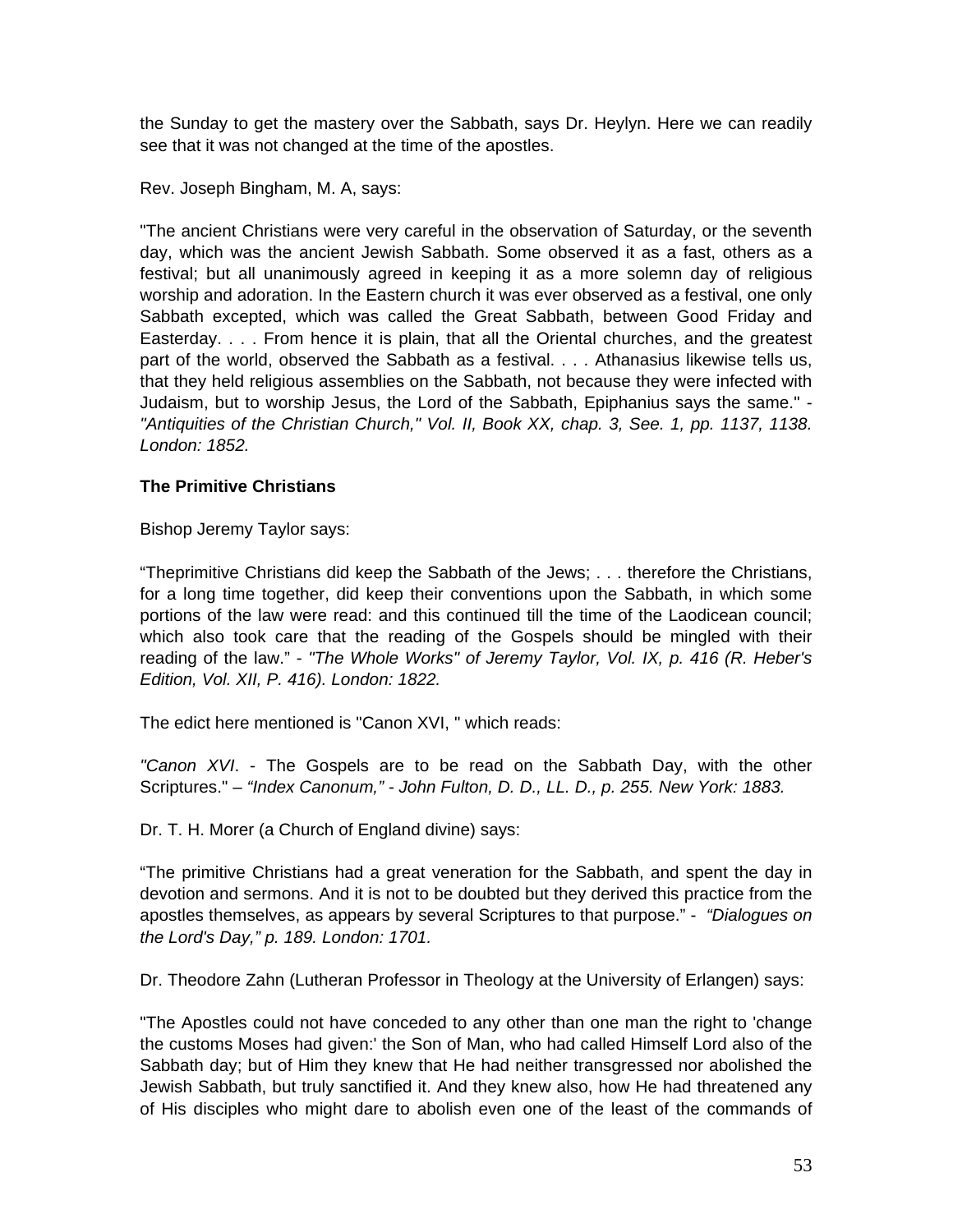Moses.

"But this has no one dared to do with the Sabbath commandment during the time of the Apostles. Certainly not within the territory of the Jewish Christendom; for they continued to keep the actual Sabbath. . . . Nor could any one have thought of such a thing within the Gentile Christian domain as far as Paul's influence reached." - *"Sondagens Historie" (History of Sunday), pp. 83, 84. Christiania: P. T. Mallings, 1879.* 

# **The Example And Command Of Jesus**

Dr. Zahn further says in regard to the early Christians:

"They observed the Sabbath in the most conscientious manner: otherwise, they would have been stoned. Instead of this, we learn from the book of the Acts that at times they were highly respected even by that part of their own nation that remained in unbelief. . . . That the observance of Sunday commenced among them would be a supposition which would have no seeming ground for it, and all probability against it. . . . The Sabbath was a strong tie which united them with the life of the whole people, and in keeping the Sabbath holy, they followed not only the example, but also the command of Jesus. *"Geschichte des Sonntags," pp. 13, 14.* 

Bishop Grimelund of Norway (Lutheran) says:

"The early Christians were of Jewish descent, and the first Christian church in Jerusalem was a Jewish- Christian church. It conformed, as could be expected, to the Jewish law and Sabbath-custom; it had no express instruction from the Lord to do otherwise." - *"Sondagens Historie," p. 13. Christiania, Norway: Den norske Lutherstiftelses Forlag, 1886.* 

After citing the fact that Christ arose on the first day, he continues:

"But, one could reason, that for all this it does not follow that one should give up and forsake the 'Sabbath' which God Himself has commanded, . . . nor that we should transfer this to another day of the week, even if that is such a memorable day. To do this would require an equally definite command from God, whereby the former command is abolished, but where can we find such a command? It is true, such a command is not to be found." -*Id., p. 18.* 

Dr. John C. L. Gieseler says:

"While the Jewish Christians of Palestine retained the entire Mosaic law, and consequently the Jewish festivals, the Gentile Christians observed also the Sabbath and the passover (1 Corinthians 5: 6-8), with reference to the last scenes of Jesus' life, but without Jewish superstition." - *"A Compendium of Ecclesiastical History," Vol. I, chap. 2, see. 30, p. 92. Edinburgh: 1846.* 

A little later we shall trace Christ's true followers from the days of the apostles to our own time, and show how they retained the Bible Sabbath with the other parts of the apostolic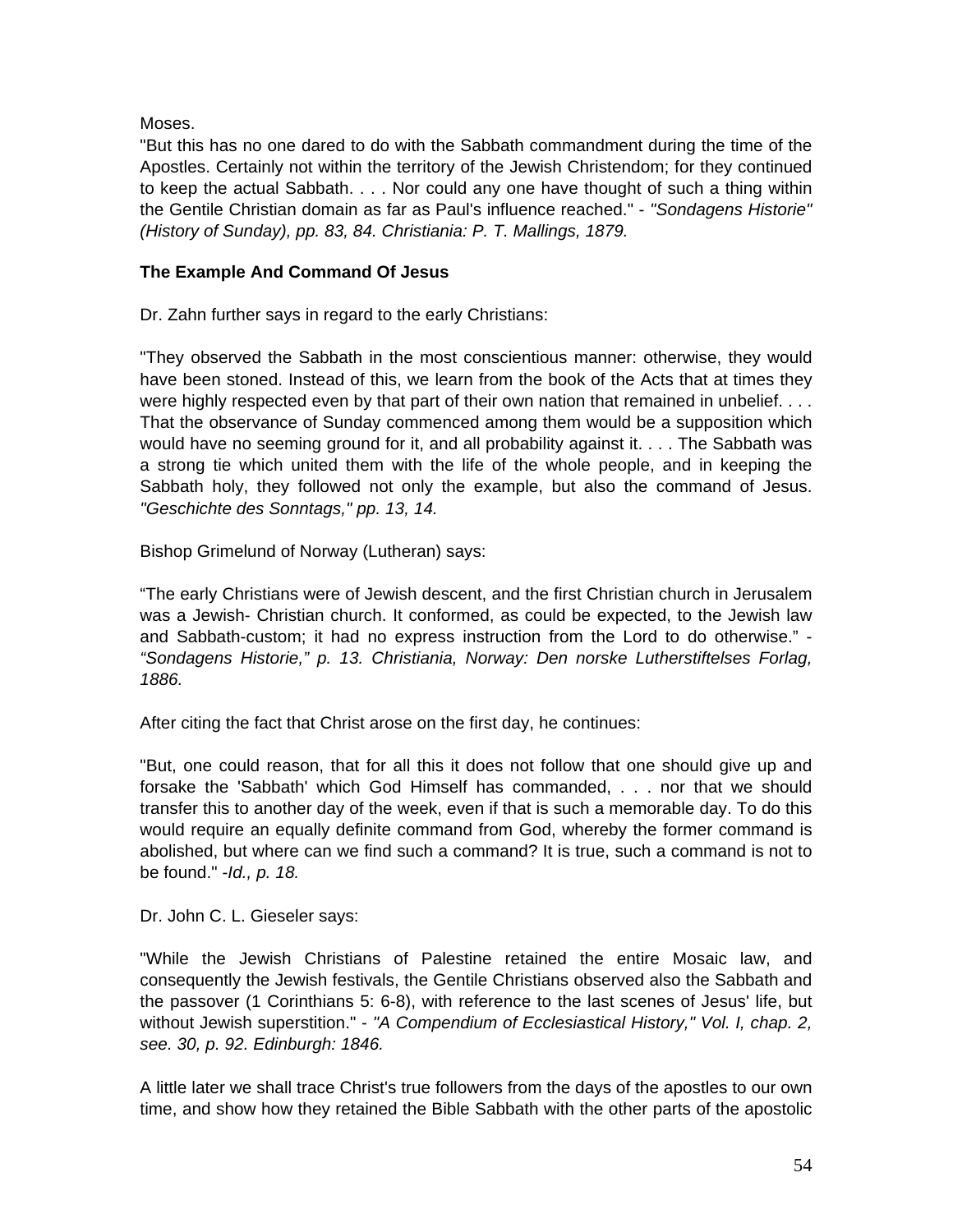faith. But we will here break off this narrative, and trace step by step how Sundaykeeping came into the popular church, and the influences which worked together to accomplish the change from the seventh to the first day of the week.

### **10. Sunday in the Early Church**

THE word "Sunday" is not found in the Bible, but the "first day" of the week is mentioned just nine times. Let us examine these nine texts.

1. 1. The first day of the week originated as a work day. This world was created on a Sunday, so that, wherever one goes, he is reminded of God's Sunday work. (Genesis 1: 1-5.)

2. 2. "In the end of the Sabbath, as it began to dawn toward the first day of the week, came Mary Magdalene." Matthew 28: 1. Here we notice that Sunday is an ordinary "week" day, not a holy day, and that the New Testament says the Sabbath is over when the first day begins.

3. 3. "When the Sabbath was past, Mary Magdalene, and Mary the mother of James, and Salome, had bought sweet spices, that they might come and anoint Him. And very early in the morning the first day of the week, they came unto the sepulcher at the rising of the sun. And they said among themselves, Who shall roll us away the stone." Mark 16:1-3. Here again we see that Sunday is a working day on which work was resumed.

(The fourth text we will examine a little later.)

1. 5. Christ was buried on Friday, "and that day was the preparation" for the Sabbath. After the burial, His followers returned home "and prepared spices and ointments; and rested the Sabbath day according to the commandment. Now, upon the first day of the week, very early in the morning, they came unto the sepulcher, bringing the spices." Luke 23: 54-56; 24: 1. Here three consecutive days are mentioned: They prepared the spices on Friday, rested on the Sabbath, and early Sunday morning they went to finish the work left over from Friday. So we see that Sunday is a working day, which follows immediately after the Sabbath of the New Testament.

2. 6. "The first day of the week cometh Mary Magdalene early, when it was yet dark, unto the supulcher." John 20: 1. This is simply a repetition of the other texts.

3. 7. "Then the same day at evening, being the first day of the week, when the doors were shut, where the disciples were assembled for fear of the Jews," Jesus appeared. John 20: 19. "Here," says some one, "you see the disciples were gathered to keep the new Sabbath in memory of the resurrection." But the text deos not say that they were gathered in honour of the day, but "for fear of the Jews." Let us now examine the fourth text.

1. 4. "Now when Jesus was risen early the first day of the week, He appeared first to Mary Magdalene. . . She went and told them that had been with Him, as they mourned and wept. And they, when they had heard that He was alive, and had been seen of her, believed not. After that He appeared" to the two who went to Emmaus. They returned and told the rest: "neither believed they them. Afterward He appeared unto the eleven as they sat at meat, and upbraided them with their unbelief and hardness of heart, because they believed not them which had seen Him after He was risen." Mark 16: 9-14. This is the same meeting which is recorded in John 20: 19. We ask: How could they be gathered to celebrate Sunday in honor of Christ's resurrection, when they did not believe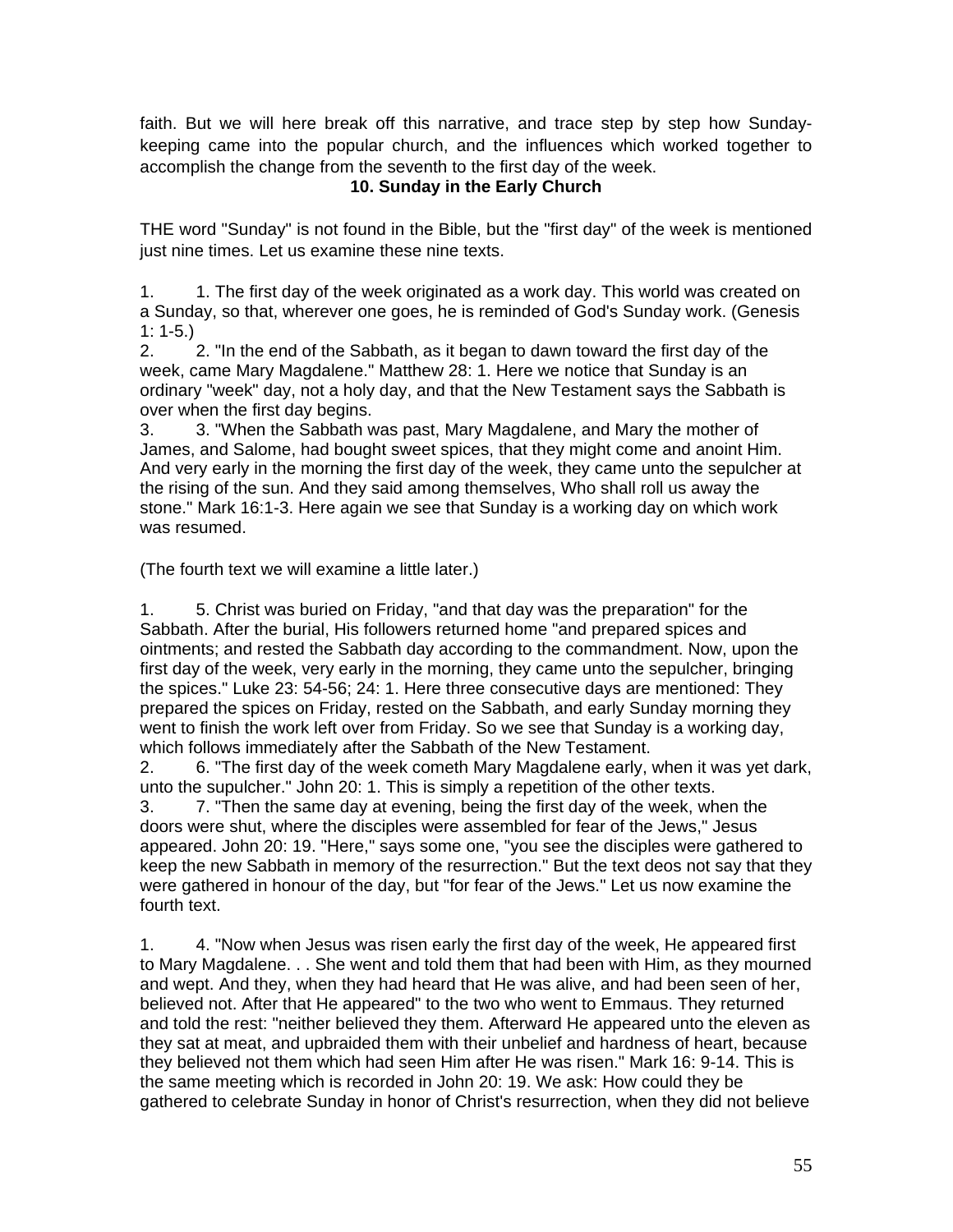He had risen? No, the disciples were simply in their common living quarters, and were having their evening meal when Jesus came, and they gave Him some fish and honey that was left. (Mark 16: 14; Luke 24: 36-43)

2. 8. In Acts 20: 7 we have the only place in the New Testament where a religious meeting is said to be held on the "first day of the week," and this was a farewell meeting, when, of course, it was natural to celebrate the Lord's supper in parting. (Vs. 7, 25) Besides this, the believers gathered "daily," "breaking bread" (Acts 2: 46), so there was nothing in the act to indicate that the day was holy. Then too, the meeting at Troas was held on Saturday night. In the Bible reckoning, every day begins and ends at sunset, because God began the work of creation with the dark part and ended the day with the light part. "The evening and the morning were the first day." Genesis 1: 1-5. "From even unto even, shall ye celebrate your Sabbath!' Leviticus 23: 32.

"And at even, when the sun did set, they brought unto Him all that were diseased." Mark 1: 32. They would not bring them until after the Sabbath; but "at even, when the sun did set," the first working day of the week began. Therefore the Sabbath began at sunset Friday, and ended at sunset Saturday, and the first day of the week began at sunset on our Saturday evening, and ended at sunset on our Sunday evening. The only dark part of the first day, was therefore the night that preceded it, as the night following it was part of the second day. The meeting at Troas was held at night, for "there were many lights in the upper chamber, where they were gathered together," and Paul "continued his speech until midnight." Being "the first day of the week," it must have been our Saturday night. (Acts 20:7,8) Having spent the Sabbath together, they simply had a farewell meeting in the evening. Professor McGarvey says:

"I conclude that the brethren met on the night after the Jewish Sabbath which was still observed as a day of rest by all of them who were Jews or Jewish proselytes; and considering this the beginning of the first day of the week, spent it in the manner above described. On Sunday morning Paul and his companions resumed their journey." - *Commentary on Acts", under Acts 20: 7.* 

Conybeare and Howson write:

"It was the evening which succeeded the Jewish Sabbath. . . . On the Sunday morning the vessel was about to sail. The Christians of Troas were gathered together at this solemn time. . . . The night was dark. . . . Many lamps were burning in the room where the congregation was assembled." - *"Life and Epistles of the Apostle Paul," pp. 520, 521. New York.* 

If Sunday was their holy day, why then would Paul stay with the brethren at Troas seven days, and leave them on Sunday morning to walk eighteen and one-half miles that day, "for so had he appointed." This was planning quite a work for Sunday! (Acts 20:6,13)

9. "Upon the first day of the week let every one of you lay by him in store." 1 Corinthians 16: 2. This text says that every one should "lay by him in store." The new Swedish and new Norwegian Bibles read, at "home by himself." Weymouth's reads: "Let each of you put on one side and store up at his home." Ballantine's translation reads: "Let each of you lay up at home." And the Syriac has it: "Let every one of you lay aside and preserve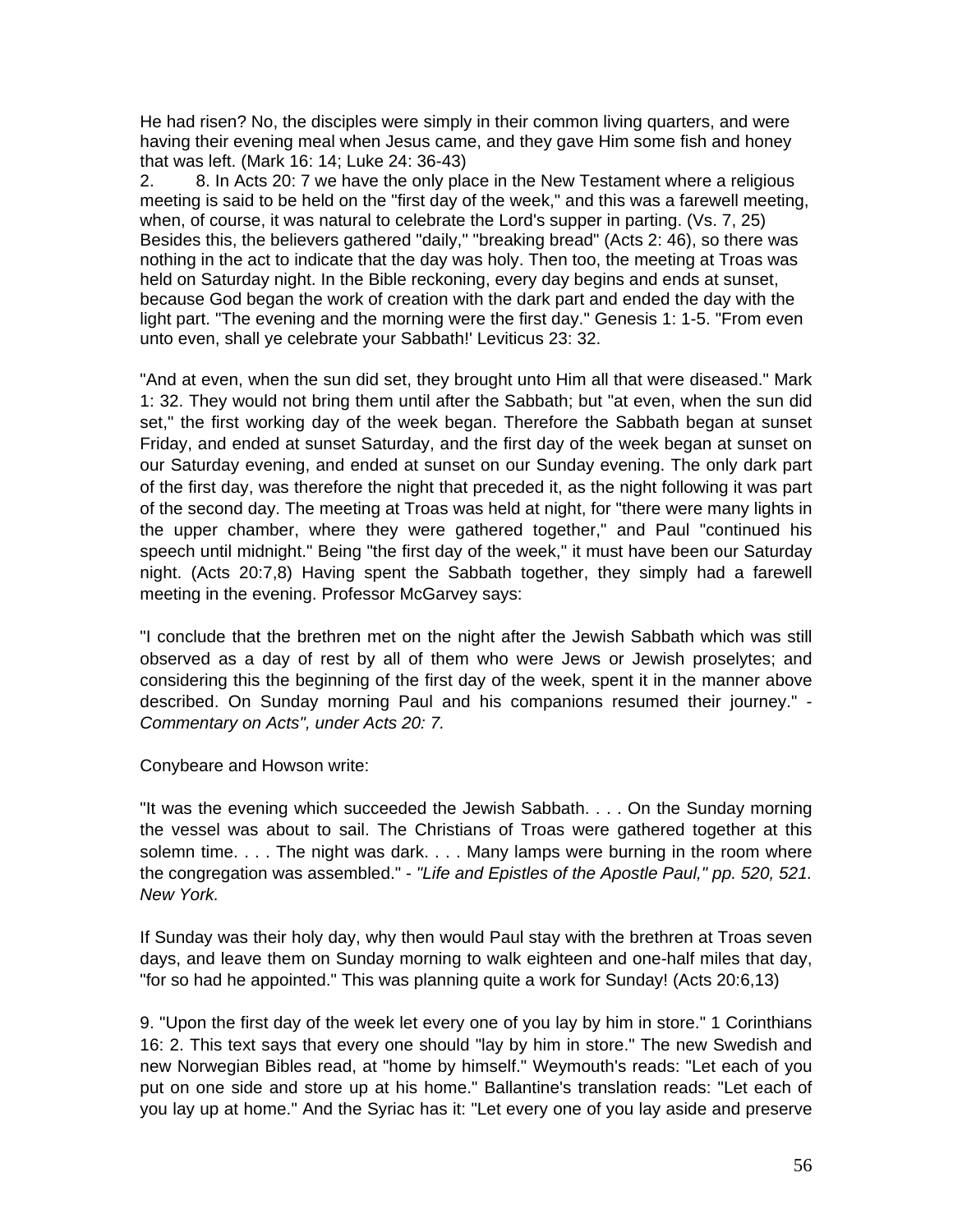at home." So the text proves the opposite of what is often claimed for it.

The apostle Paul was instructing the believers to take time on Sunday to lay aside at home from the wages received during the preceeding week, such an amount as they could afford to give for the relief of their poor brethren at Jerusalem. If we always remembered on Sunday to take something from our previous week's earnings and lay it up at home, we would find a larger ready offering at hand, when the call comes, than if we wait, and give what we happen to have on hand. The fact that they should sit down and figure up their accounts to see how "God bath prospered" them, and give accordingly, would indicate that the day was not considered a holy day. Then, too, Sunday is never given a sacred title in the New Testament.

# **THE LORD'S DAY**

Some claim that "the Lord's day" of Revelation 1: 10, refers to Sunday, but this text does not say which day is meant, and Sunday is not called the Lord's day in any other place in the New Testament. There is therefore no evidence that Sunday is meant here. It is generally agreed that John wrote his Gospel two years after he wrote Revelation. If the term "Lord's day" had become the designation for Sunday, when John wrote Revelation, then he would have used that name for it two years later when he wrote the Gospel, but he simply calls it "the first day of the week." John 20: 1. The only day which the Lord has designated as His day, is the seventh. (Exodus 20: 10; Isaiah 58: 13; Mark 2: 28.)

Dr. Summerbell says:

"Many suppose that they must denominate the first day of the week the 'Lord's day'; but we have no certain Scripture for this. The phrase 'Lord's day,' occurs but once in the Bible: 'I was in the spirit on the Lord's day,' and there probably refers to the day of which Christ said: 'The Son of man is Lord even of the Sabbath day,' as the whole book of Revelation has a strong Jewish bearing." - *"History of the Christian Church," p. 152. Cincinnati: 1873.* 

W. B. Taylor says:

"If a current day was intended, the only day bearing this definition, in either the Old or New Testaments, is Saturday, the seventh day of the week." – *"Obligation of the Sabbath," p. 296.* 

Dr. Peter Heylyn remarks:

"Take which you will, either of the Fathers, or the Modernes, and we shall find no *Lord's day* instituted by any *Apostolic Mandate*, no *Sabbath* set on foot by them upon the *first day of the weeke*, as some would have it: much lesse than any such *Ordinance* should be hence collected, out of the words of the apostle." -*"History of the Sabbath," (original spelling), Part 2, p. 27. London: 1686.*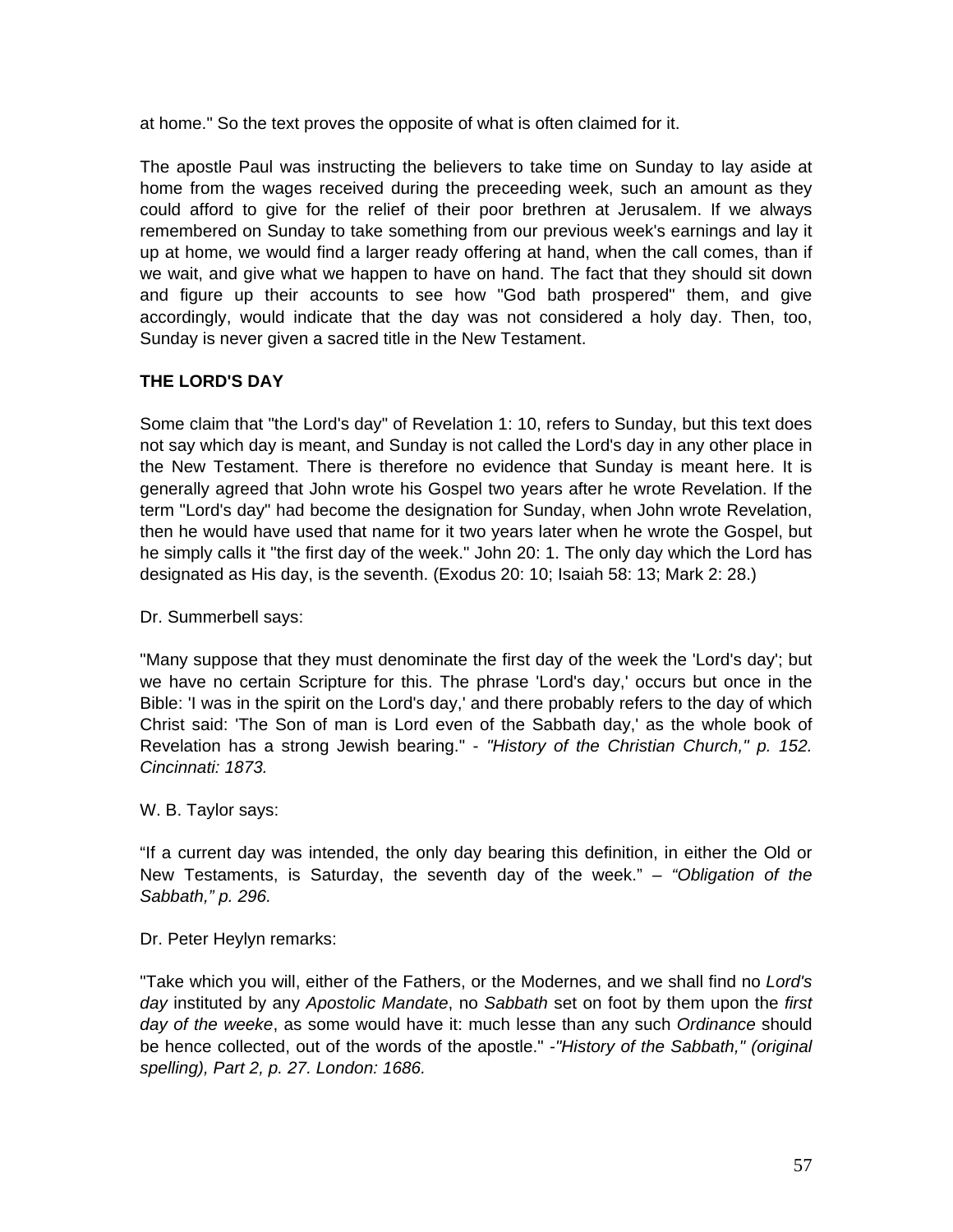# **THE CONCLUSION**

Dr. William Smith, LL.D., after carefully examining all the texts in the New Testament usually adduced in favour of the first day, comes to this conclusion:

"Taken separately, perhaps, and even all together, these passages seem scarcely adequate to prove that the dedication of the first day of the week to the purposes above mentioned was a matter of apostolic institution, or even of apostolic practice." - *A Dictionary of the Bible, art. "Lord's Day," p. 356. Hartford: Burr and Hyde, 1871.* 

The learned Dr. John Kitto sums up those texts in the following words:

"Thus far, then, we cannot say that the evidence for any particular observance of this day amounts to much; still less does it appear what purpose or object was referred to. We find no mention of any commemoration, whether of the resurrection or any other event in the Apostolic records." - *Cyclopedia of Biblical Literature (2-vol. ed.), Vol. II, art. "Lord's Day," p. 269. New York.* 

"'But,' say some, 'it was *changed* from the seventh to the first day.' Where? when? and by whom? No man can tell. No, it never was changed, nor could it be, unless creation was to be gone through again: for the reason assigned must be changed before the observance, or respect to the reason, can be changed!! It is all old wives' fables to talk of the change of the Sabbath from the seventh to the first day. If it be changed, it was that august personage changed it who changes times and laws *ex officio -*I think his name is DOCTOR ANTICHRIST." - *Alexander Campbell, in "The Christian Baptist," revised by D. S. Burnet, from the Second Edition, with Mr. Campbell's last corrections, page 44. Cincinnati:* 

*D. S. Burnet, 1835.* 

A tract widely circulated against those who keep the seventh day as the Sabbath has this to say in its fourteenth proposition:

"If Christians are to keep the Sabbath day, how do you account for the fact that the apostles preached the gospel in Jerusalem, Samaria, to Cornelius the Gentile, and to many others, without commanding a single individual to keep it? Did they under the inspiration of the Holy Spirit fail to properly instruct their converts? "

We answer: The Christians everywhere were keeping the seventh-day Sabbath, and there was an acknowledged law enforcing its observance. There was therefore no occasion for giving any commandment on this point. (Luke 23:52-56; 16:17; Matthew 5:17-19; Romans 3:31) And the apostles by their example and teaching had educated both Jewish and Gentile believers to keep the seventh-day Sabbath. (Acts 13:42-44; I8:14; 17:2; 16:12,13; 1 Corinthians 7:19; Romans 7:12; 3:31.) What more could they have done in this direction?

But if a new day (Sunday) was to be instituted among God's people, how can we account for the fact that the apostles preached the gospel in Jerusalem, Samaria, to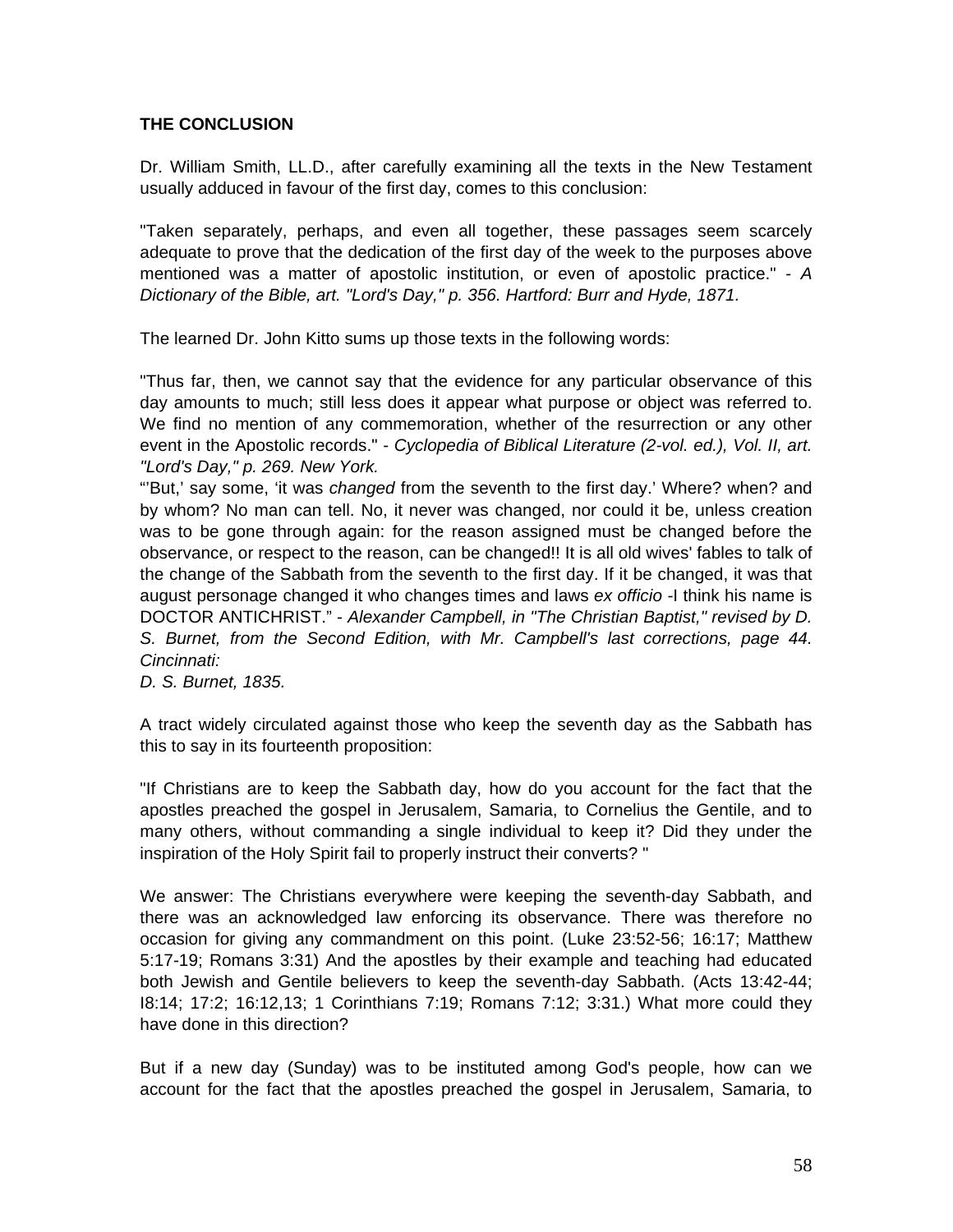Cornelius the Gentile and to many others, without ever mentioning the institution of Sunday in place of the Sabbath, or ever commanding any one to keep Sunday, the first day of the week? If the day of rest was changed from the seventh to the first day of the week, how can we account for the fact that the New Testament is entirely silent about any such change, and that the apostles wrote four Gospels, and twenty-one letters to instruct the churches, besides the Acts and the Revelation, and never instructed the Christians to keep Sunday, or even mentioned it with any sacred title, but always as a "week" day; that is, a work day? Did the apostles, under the inspiration of the Holy Spirit, fail to instruct their converts properly? (See Acts 20. 26, 27.)

The new Christian institutions of baptism and the Lord's supper are clearly taught in the New Testament. We can point to the chapter and verse where they are commanded. Then why should not so important an institution as a new Christian rest day be mentioned? To this there can be but one answer: The silence of the New Testament as to any change of the weekly rest day is an indisputable evidence that no such change was made till after the New Testament canon was closed.

### **SUNDAY A WORKING DAY**

Dr. Francis Mite, Lord Bishop of Ely, says:

"In S Hieromes days [420 A. D.], and in the very place where he was residing, the devoutest Christians did ordinary work upon the *Lord's day* 1 , when the service of the Church was ended." – *"Treatise of the Sabbath-Day." p. 219. London: 1636.* 

"The Catholic Church for more than six hundred yeares After Christ, permitted labour, and gave license to many Christian people, to worke upon the Lord's-day [Sunday], at such houres, as they were not commanded to bee present at the publike service, by the precept of the church. " - *Id., pp. 217, 218.* 

Bishop Jeremy Taylor says:

"St. Ignatius expressly affirms: 'The Christian is bound to labour, even upon that day.' . And the primitive Christians did all manner of works upon the Lord's day, even in the times of persecution, when they are the strictest observers of all the divine commandments: but in this they knew there was none." -*"Whole Works" of Jeremy Taylor, D. D. (R. Heber, ed.), Vol. XII, Book 2, chap. 2, rule 6, par. 59, p. 426. London: 1822*.

Dr. John Kitto, D. D., F. S. A., says:

"Chrysostom (A. D. 360) concludes one of his Homilies by dismissing his audience to their respective ordinary occupations. *"Cyclopedia of Biblical Literature, Vol. 2, art. "Lord's Day," p. 270.* 

Dr. Peter Heylyn quotes St. Jerome as telling us that, when the services were ended on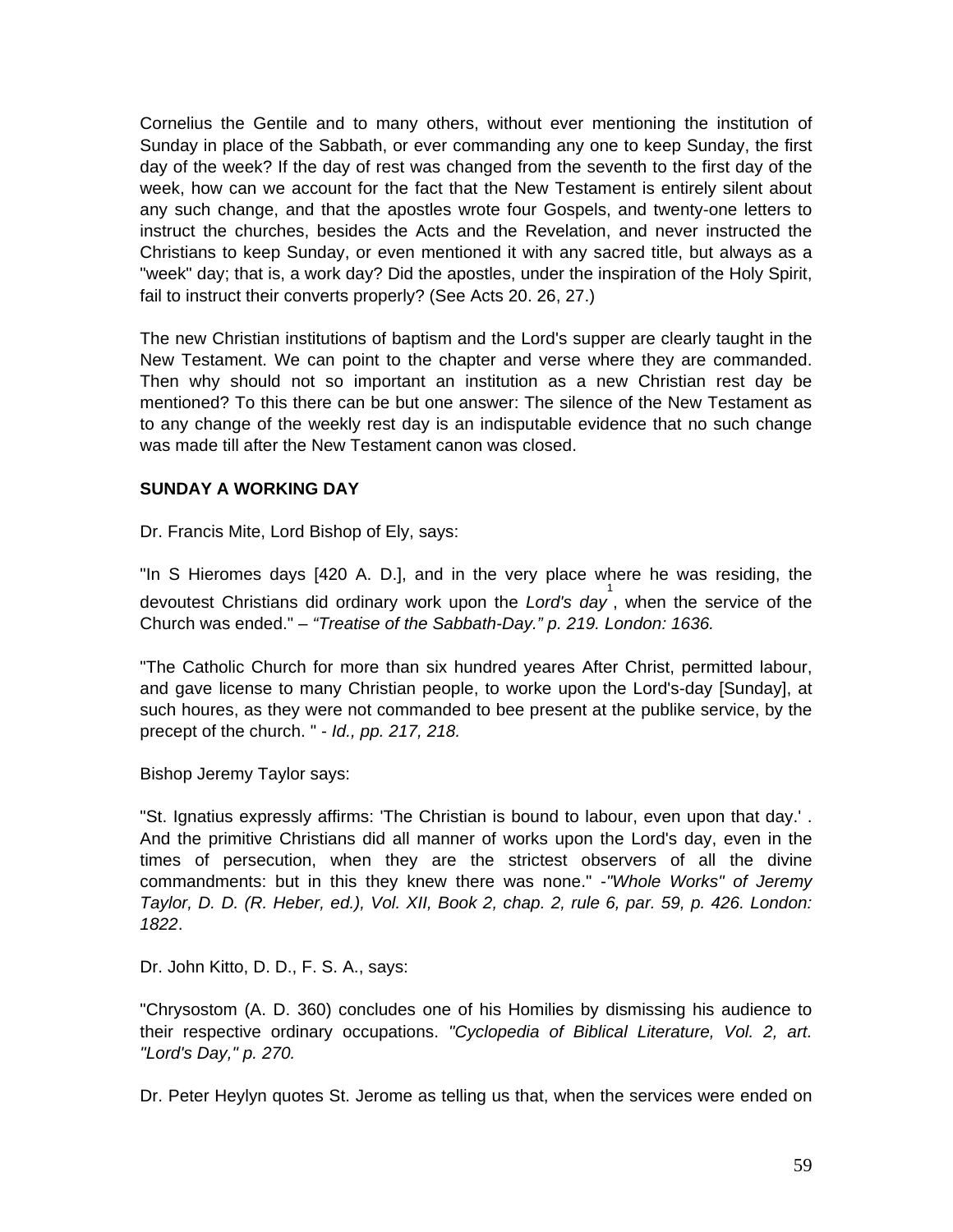Sunday morning, the holy women, "after their returne from thence. . . . set themselves unto their tasks which was the making garments for themselves or others: a thing which questionlesse so good a woman had not done, and much lesse ordered it to be done by others; had it beene then accounted an unlawful Act. And finally S. Chrysostome . . . confesseth. . . . that after the dismission of the Congregation, every man might apply himselfe to his lawfull businesse. . . . As for the time appointed to these publick exercises, it seemes not to be very long . . . an houre, or two at the most." - *"History of the Sabbath' (original spelling) Part 2, chap. 8, par. 7, 8, pp. 79, 80. London: 1636.* 

Dr. Heylyn says further that the people in the country worked freely on Sunday, and that those "in populous cities" "might lawfully apply themselves to their *severall businesses*, the exercises being ended" in the church. (Id., pp. 80, 8l.) And of the Christians of the East he says:

"It was neere 900 yeares from our Saviour's birth, if not quite so much, before restraint of husbandry on this day, had beene first thought of in the *East*: and probably being thus restrained, did finde no more obedience there, then it had done before in the *Westerne* parts." -*Id., chap. 5, par. 6, p. 140.* 

"The *Sunday* in the *Easterne* Churches had no great prerogative above other dayes, especially above the *Wednesday* and the *Friday*." -*Id., chap. 3, par. 4, p. 73.* 

Some may wonder why these early morning meetings were held on Sunday, when the Christians considered it only a working day. We shall see that there was a natural cause for it, when we learn that the heathen living around them were sun worshippers, who met at their temples Sunday morning, and prostrated themselves before the rising sun. Christians are a missionary people, and to win their neighbours they held a meeting at the time when their neighbours were used to worshipping their sun god. And, as it takes a crowd to draw a crowd, the church leaders requested their members to gather at

Sunday was called "Lord's Day" in England in the seventeenth century when Bishop Ely wrote this; he therefore uses this designation of the day. Jerome is here spelled Hierome.

this early morning hour, after which all went to their respective places of business. But this custom became a stepping stone toward eventually adopting the heathen Sunday, as we soon shall see. Other influences also led in the same direction.

#### **11. Influences Toward Apostasy**

MITHRAISM, an outwardly refined sun worship, invaded the Roman Empire in BC 67, and made way for itself by gathering under its wing all the gods of Rome, so that "in the middle of the third century

[A. D.] Mithraism seemed on the verge of becoming the universal religion. *"Encyclopedia Britannica, Vol. XVIII, art. "Mithras," p. 624, l l th edition, 1911.* 

That which made Mithraism so popular was the fact that the Roman Caesars adopted it,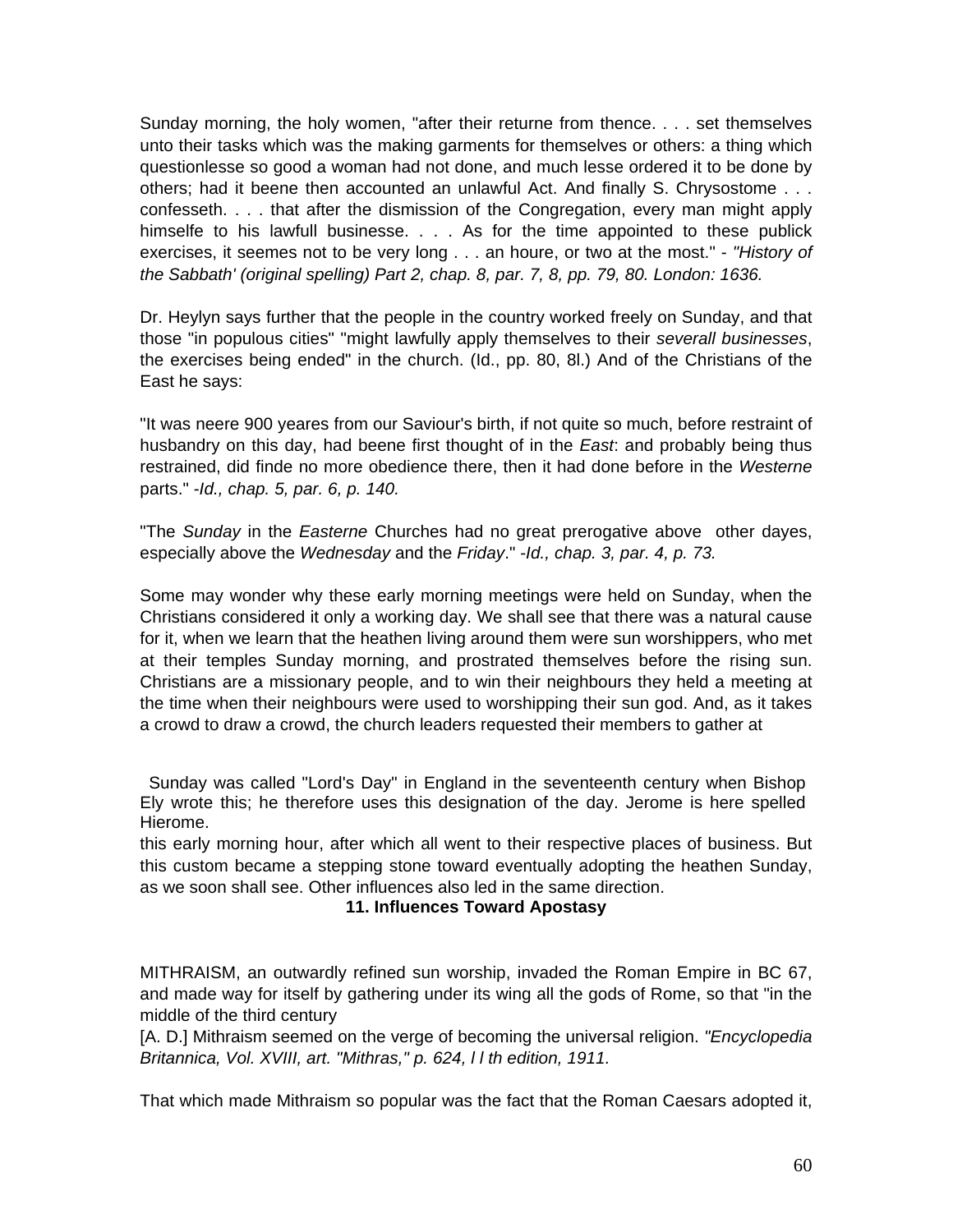and the soldiers planted its banner wherever they went. The higher schools of Greek learning also accepted it, as did also the nobility, or the better classes of society, which gave it great prestige. Its "Mysteries" had a bewitching and fascinating influence on the people. And Sunday, "the venerable day of the sun," was the popular holiday of Mithraism.

On the other hand, the primitive Christian religion appeared to the learned Greek scholastics and their followers of eminent nobility only as "foolishness" (see 1 Corinthians 1: 18-23), and the Romans looked down upon the Christians with disdain and utter contempt. After the Jews had rebelled against the Roman government (Jerusalem and its temple were destroyed by Titus, A. D. 70, and multitudes of the Jews were sold as slaves), hatred and contempt for them had become quite general among the Romans, and everything Jewish was despised. Thus Sunday, in the Roman world, stood for what was eminent and popular, while the Sabbath, kept by the Jews, stood for what was despised and looked down upon. The temptations placed before an aspiring man, therefore, lay all in one direction. Dr. J. L. Mosheim says:

"The profound respect that was paid to the Greek and Roman mysteries, and the extraordinary sanctity that was attributed to them, were additional circumstances that induced the Christians to give their religion a mystic air, in order to put it upon an equal footing, in point of dignity, with that of the Pagans. For this purpose, they gave the name of mysteries to the institutions of the Gospel, and decorated particularly the holy sacrament with that solemn title. They used in that sacred institution, as also in that of baptism, several of the terms employed in the Heathen mysteries, and proceeded so far, at length, as even to adopt some of the ceremonies of which those renowned mysteries consisted. . . . Agreat part, therefore, of the service of the Church, in this century, had a certain air of the Heathen mysteries, and resembled them considerably in many particulars." - "History of the Chucrh" (2-vol. ed.) Vol. I, Cent. 2, part 2, chap. 4, par. 5, p. *67. New York: 1871.* 

Gradually, as the church lowered its standards, many of the Greek scholars accepted Christianity (while they retained their heathen philosophy), and they carried with them into the church more or less of their former viewpoint and teaching. Then, as heathenism assailed the church, and the Roman government persecuted it, these men, such as Origen, Tertullian, Justin Martyr, et al., wrote "apologies" and "treatises" to vindicate Christianity. They, however, sadly mixed heathen sentiments with Christian doctrines, and the church gradually became permeated with the teachings of these men, who now had become the new leaders. Dr. Cummings says:

"The Fathers who were really most fitted to be the luminaries of the age in which they lived were too busy in preparing their flocks for martyrdom to commit anything to writing. . . . The most devoted and pious of the Fathers were busy teaching their flocks; the more vain and ambitious occupied their time in preparing treatises. If all the Fathers who signalized the age had committed their sentiments to writing, we might have had a fair representation of the theology of the church." - *"Lectures on Romanism," p. 203; quoted in "History of the Sabbath," J. N. Andrews, pp. 199, 200.*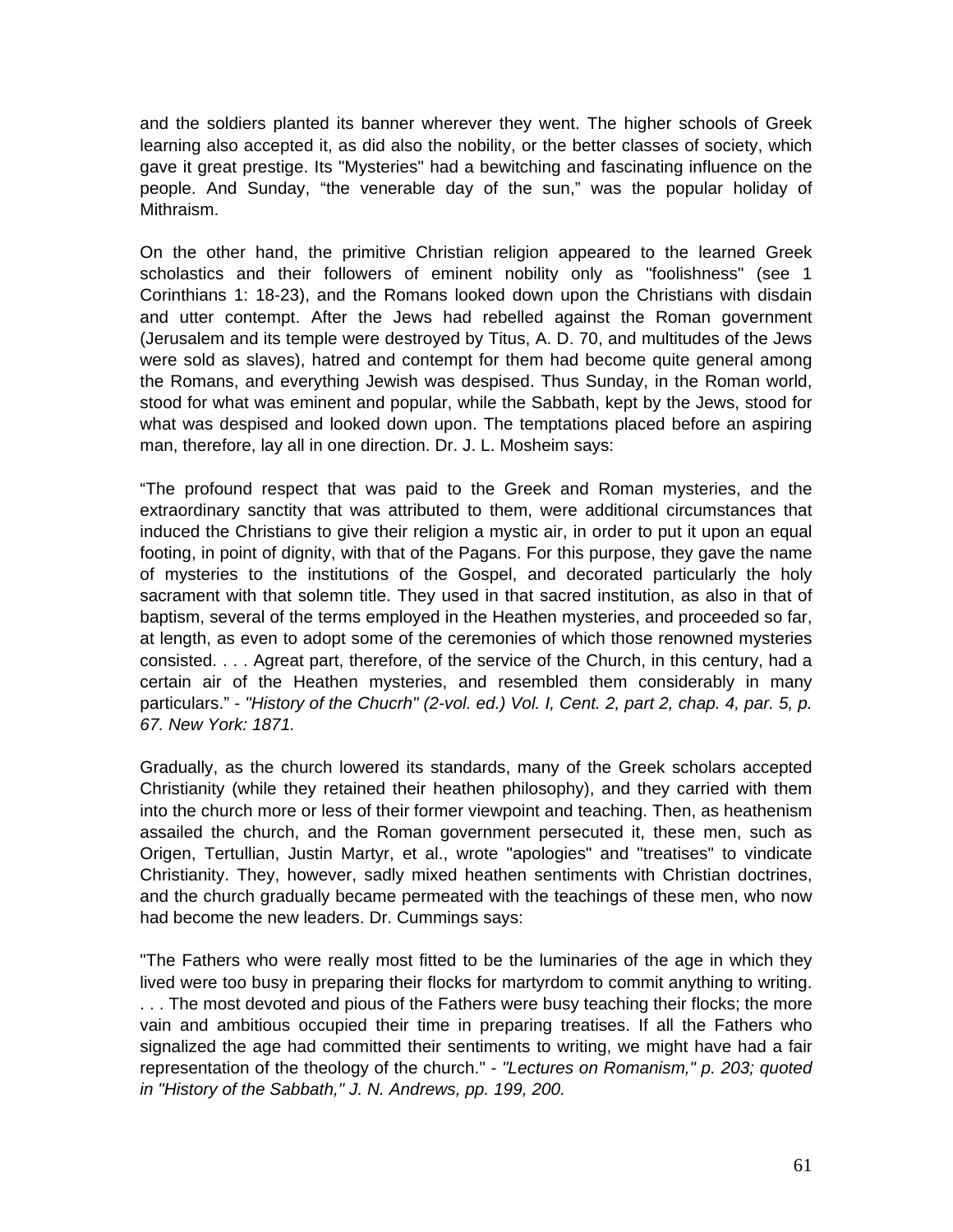In a very short time, the customs of Mithraism became incorporated into Christianity. John Dowling,

D. D., says: "There is scarcely anything which strikes the mind of the careful student of ancient ecclesiastical history with greater surprise, than the comparatively early period at which many of the corruptions of Christianity, which are embodied in the Romish system, took their rise." - *"History of Romanism," Book II, chap. 1, par. 1, p. 65.* 

Christianity soon became so much like Mithraism that there was only a step between them. Frantz Cumont (who is probably the best informed man of our age on the subject of Mithraism, says of Christianity and Mithraism:

"The two opposed creeds moved in the same intellectual and moral sphere, and one could actually pass from one to the other without shock or interruption. . . . The religious and mystical spirit of the Orient had slowly overcome the whole social organism and prepared all nations to unite in the bosom of a universal church." -*"Oriental Religions in Roman Paganism," pp. 210, 211. Chicago, Ill.: Open Court Pub. Co., 1911.* 

The Introductory Essay by Grant Showerman says:

"Nor did Christianity stop here. It took from its opponents their own weapons and used them; the better elements of paganism were transferred to the new religion." *- Id., pp xi, xii*.

It would be too long a story to trace the doctrines of Mithraism that were brought into the church. We must confine ourselves to our subject, Sunday-keeping. Mr. Cumont says further:

"The ecclesiastical authorities purified in some degree the customs which they could not abolish!"

"The pre-eminence assigned to the *dies Solis* [Sunday] by Mithraism also certainly contributed to the general recognition of Sunday as a holiday [among Christians]." - *"Astrology and Religion Among the Greeks and Romans," pp. 171, 162, 16.3. New York: 1912.* 

"Sunday, over which the Sun presided, was especially holy. . . ."[The worshipers of Mithra] held Sunday sacred, and celebrated the birth of the Sun on the twenty-fifth of December." *- "The Mysteries of Mithra," pp. 167, 191. Chicago: Open Court Pub. Co., 1911.* 

Professor Gilbert Murray, M.A., D. Litt., LL.D., F.B.A., Professor of Greek in Oxford University, says:

"Now, since Mithras was 'The Sun, the Unconquered,' and the Sun was 'The royal Star,' the religion looked for a King whom it could serve as the representative of Mithras upon earth: . . . The Roman Emperor seemed to be clearly indicated as the true King. In sharp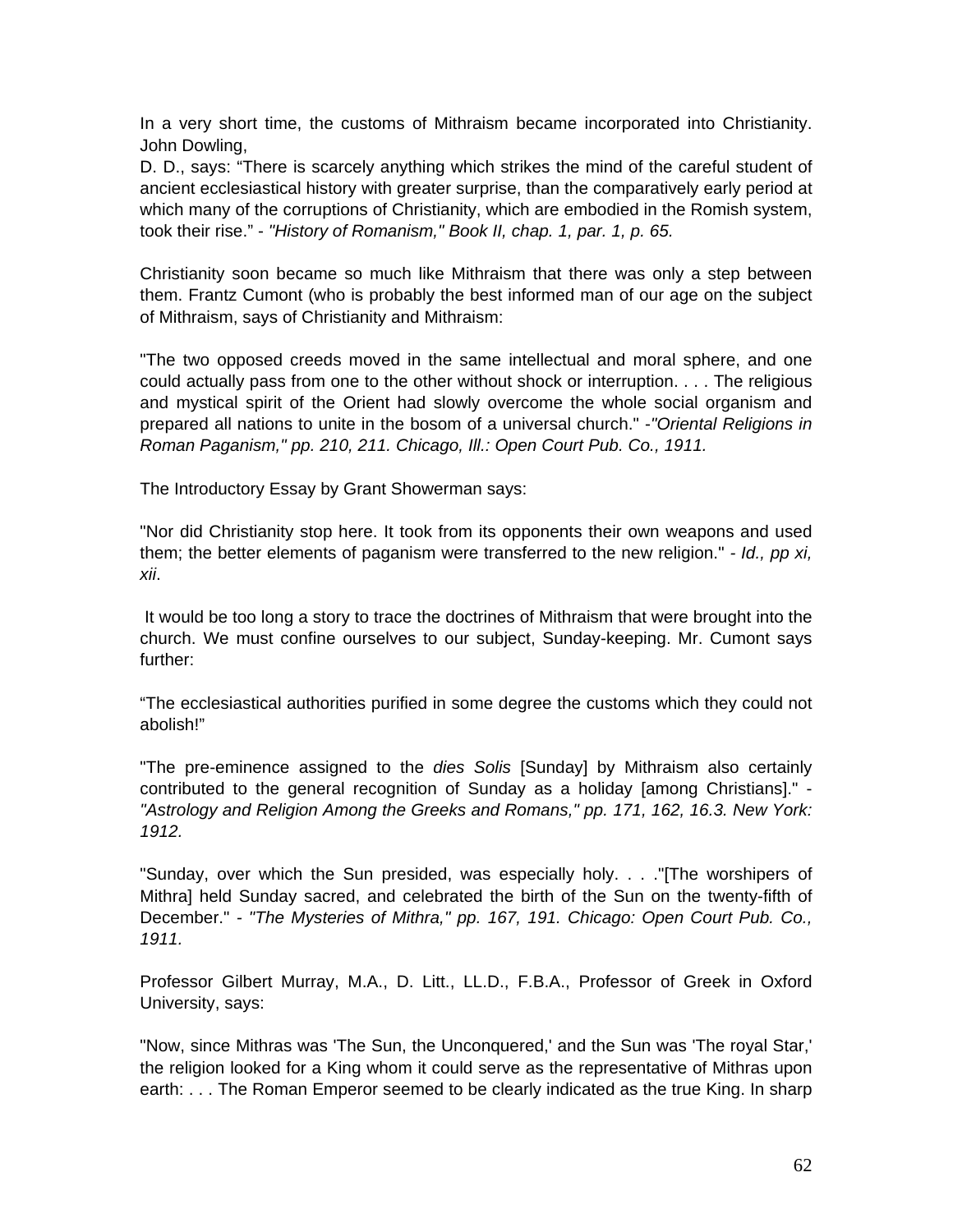contrast to Christianity, Mithraism recognized Caesar as the bearer of the divine Grace, and its votaries filled the legions and the civil service. . . .

"It had so much acceptance that it was able to impose on the Christian world its own Sun-Day in place of the Sabbath, its Sun's birthday, twenty-fifth December, as the birthday of Jesus." - *"History of Christianity in the Light of Modern Knowledge," Chap. III; cited in "Religion and Philosophy," pp. 73, 74. New York: 1929.* 

Rev. William Frederick likewise states the same historic fact:

"The Gentiles were an idolatrous people who worshipped the sun, and Sunday was their most sacred day. Now, in order to reach the people in this new field, it seems but natural, as well as necessary, to make Sunday the rest day of the church. At this time it was necessary for the church to either adopt the Gentiles' day or else have the Gentiles change their day. To change the Gentiles' day would have been an offence and stumbling block to them. The church could naturally reach them better by keeping their day. There was no need in causing an unnecessary offence by dishonouring their day." - "*Sunday and the Christian Sabbath," pp. 169, 170; quoted in Signs of the Times, Sept. 6, 1927.* 

Thomas H. Morer makes a similar acknowledgement. He says:

"Sunday being the day on which the Gentiles solemnly adored that planet, and called it Sunday. . . . the Christians thought fit to keep the same day and the same name of it, that they might not appear causelessly peevish, and by that means hinder the conversion of the Gentiles, and bring a greater prejudice than might be otherwise taken against the gospel." - *"Dialogues on the Lord's Day," p. 23. London: 1701.* 

The North British Review gives the following reasons for the Christians' adopting the heathen Sun-day:

"That very day was the Sunday of their heathen neighbours and respective countrymen, and patriotism gladly united with expediency in making it at once their Lord's day and their Sabbath. . . . That primitive church, in fact, was shut up to the adoption of the Sunday, until it became established and supreme, when it was too late to make another alteration." - *Vol. XVIII, p. 409. Edinburgh: Feb., 1853.* 

Thomas Chafie, a clergyman of the English Church, gives the following reasons why the early Christians could not continue to keep the Bible Sabbath among the heathen, nor change the heathen custom from Sunday to Saturday:

"Christians should not have done well in changing, or in endeavouring to have changed their [the heathen's] standing service-day, from Sunday to any other day of the week; and that for these reasons: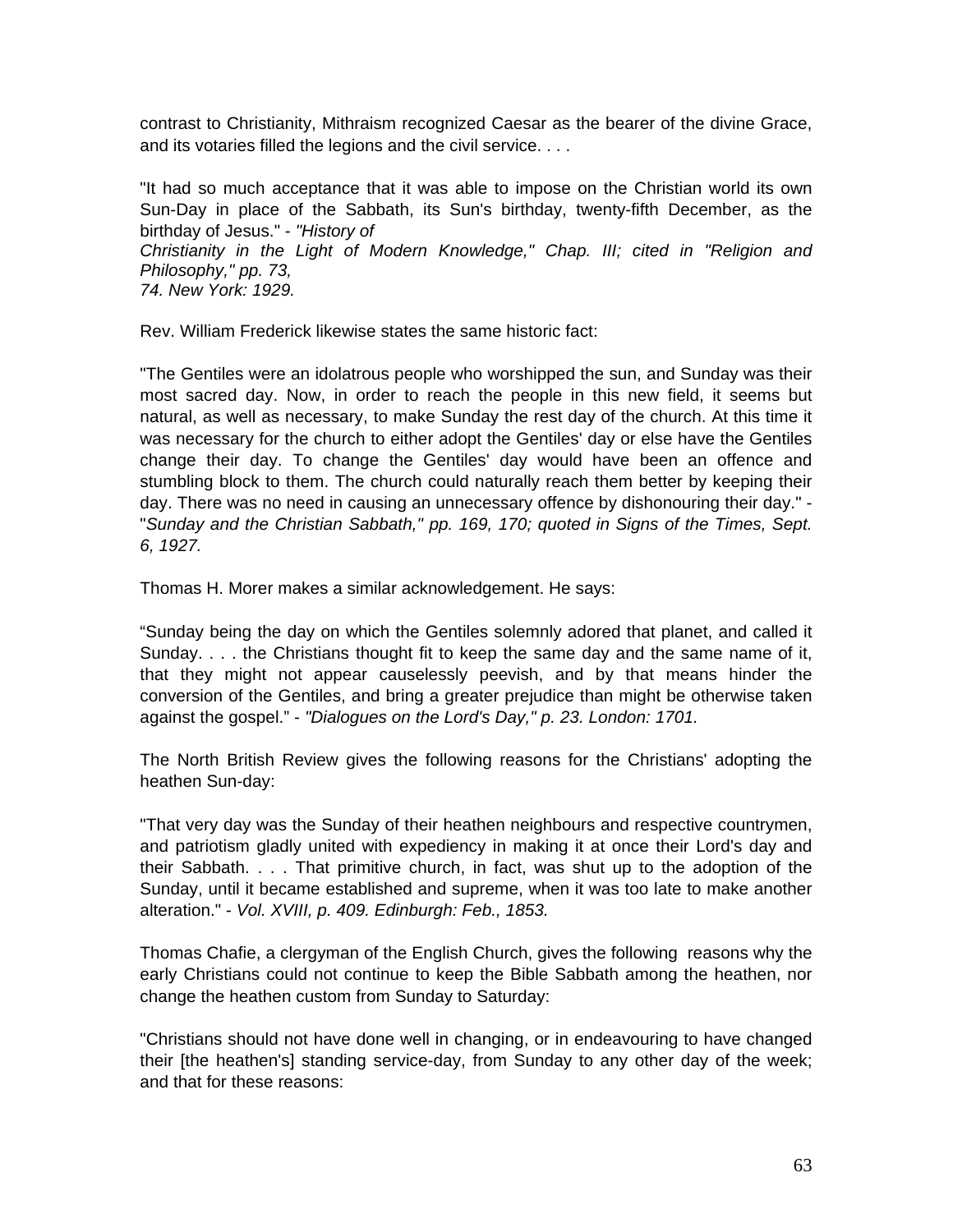"1. Because of the contempt, scorn and derision they thereby should be had in among all the Gentiles with whom they lived; and toward whom they ought by St. Paul's rule to live inoffensively, 1 Cor. 10: 32, in things indifferent. If the Gentiles thought hardly, and spoke evil of them, for that they ran not into the same excess of riot with them: 1 Pet. 4: 4, what would they have said of Christians for such an innovation as would have been made by their change of their standing service day? If long before this, the Jews were had in such disdain among the Gentiles for their Saturday-Sabbath. . . . how grievouswould be their taunts and reproaches against the poor Christians living with them, and under their power, for their new set Sacred day, had the Christians chosen any other than the Sunday?

"2. Most Christians then were either Servants or of the poorer sort of People: and the Gentiles (most probably) would not give their servants liberty to cease from working on any other set day constantly, except on their Sunday. . . .

"5. It would have been but labour in vain for them to have assayed the same, they could never have

brought it to pass." – *"A Brief Tract on the Fourth Commandment . . . About the Sabbath-Day," pp. 61,* 

*62. London: St. Paul's Church Yard, 1692.* 

Richard Verstegen, after much research, writes of the heathen nations:

"And it is also respectable, that the most ancient Germans being Pagans, and having appropriated their first Day of the Week to the peculiar adoration of the Sun, whereof that Day doth yet in our English Tongue retain the name of Sunday." - *"Restitution of Decayed Intelligence in Antiquities," p. 11. London: 1673.* 

Speaking of the Saxons, he says:

"First then unto the day dedicated unto the especial adoration of the Idol of the Sun, they gave the name of Sunday, as much as to say the Sun's-day, or the day of the Sun. This Idol was placed in a Temple, and there adored and sacrificed unto, for that they believed that the Sun in the Firmament did with or in this Idol correspond and co-operate. The manner and form whereof was according to this ensuing Picture." -*Id., p. 74. (Capitalization as given in this ancient book.)* 

It is hardly fair to accuse the Roman Catholic Church of exchanging God's holy Sabbath for a heathen festival without giving her the opportunity to deny or acknowledge this accusation; so we will now let her state the fact in her own words, frankly. She says:

"The Church took the pagan philosophy and made it the buckler of faith against the heathen. . . . She took the pagan Sunday and made it the Christian Sunday. . . . There is, in truth, something royal, kingly about the sun, making it a fit emblem of Jesus, the Sun of Justice. Hence the Church in these countries would seem to have said, 'Keep that old, pagan name. It shall remain consecrated, sanctified.' And thus the pagan Sunday, dedicated to Balder, became the Christian Sunday, sacred to Jesus." -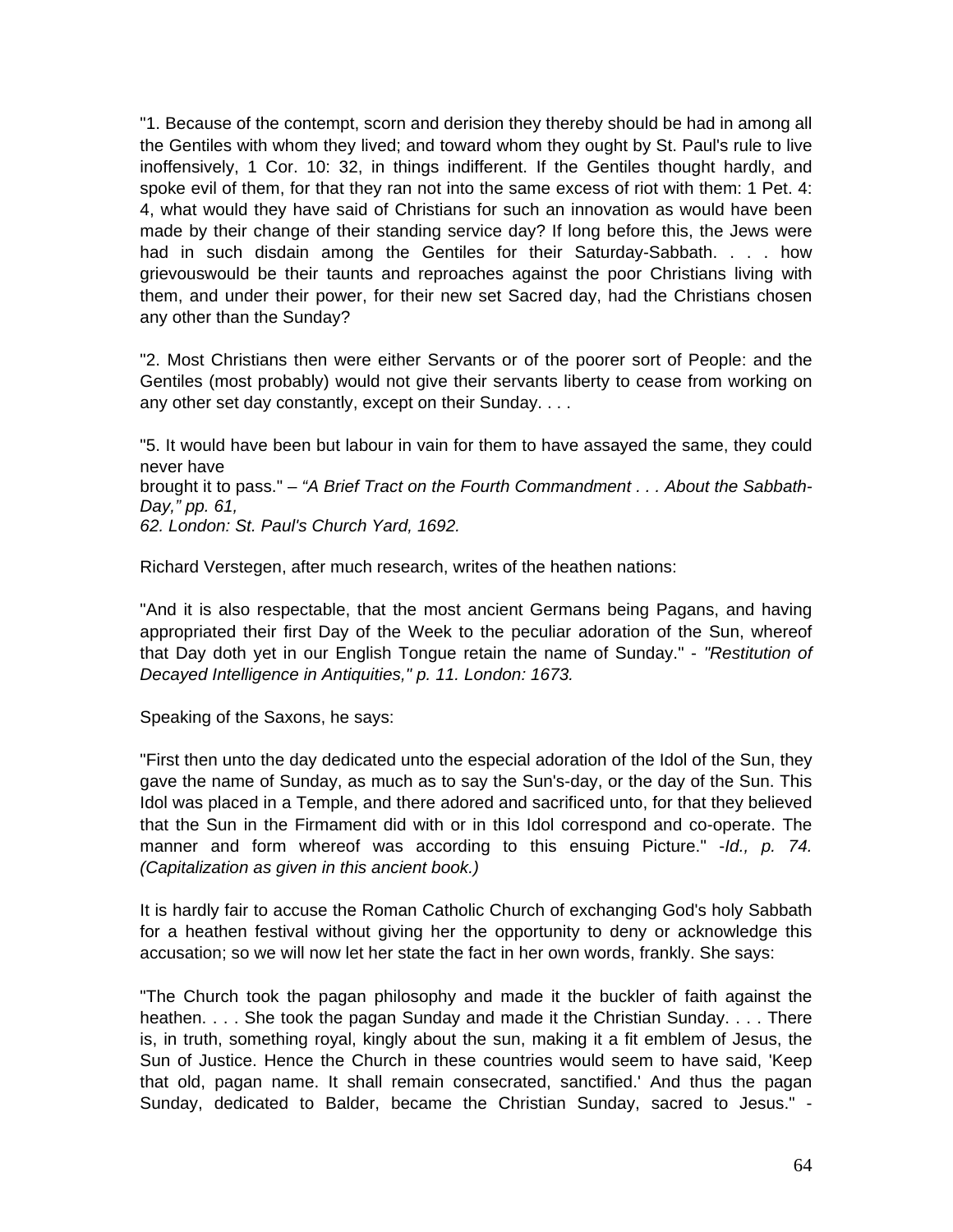*"Catholic World," March, 1894, P. 809.* 

So willing were church leaders to adopt the popular heathen festivals that even heathen authors reproached them for it. Faustus accused St. Augustine as follows:

"You celebrate the solemn festivals of the Gentiles, their calends and their solstices; and as to their manners, those you have retained without any alteration. Nothing distinguishes you from the pagans except that you hold your assemblies apart from them." - *Cited in "History of the Intellectual Development of Europe," Dr. J. W. Draper, Vol. I, p. 810. New York: 1876.* 

Similar reproaches had been made earlier, for Tertullian answers them, making the following admission:

"Others, hath greater regard to good manners, it must be confessed, suppose that the sun is the god of the Christians, because it is a well-known fact that we pray toward the east, or because we make Sunday a day of festivity. What then? Do you do less than this? . . . It is you, at all events, who have even admitted the sun into the calendar of the week; and you have selected its day, in preference to the preceding day. . . . You who reproach us with the sun and Sunday should consider your proximity to us." -*"Ad Nationes," Book I, chap. 13; in "Ante-Nicene Fathers," Vol. III, p. 123, ed. by Drs. Roberts and Donaldson. New York: 1896.* 

Tertullian had no other excuse for their Sunday-keeping than that they did not do worse than the heathen. Not only did the Church adopt heathen festivals, but Gregory Thaumaturgus allowed their celebration in the degrading manner of the heathen:

"When Gregory perceived that the ignorant multitude persisted in their idolatry, on account of the pleasures and sensual gratifications which they enjoyed at the pagan festivals, he granted them a permission to indulge themselves in the like pleasures, in celebrating the memory of the holy martyrs, hoping that, in process of time, they would return of their own accord, to a more virtuous and regular course of life." – *"Ecclesiastical History," J. L. Mosheim, D.D., Vol. I, Second Century, Part II, chap. 4, par. 2, footnote (Dr. A. Maclaine's 2-vol. ed., p. 66). New York: 1871.* 

#### Cardinal Newman says:

In Confiding then in the power of Christianity to resist the infection of evil, and to transmute the very instruments and appendages of demon-worship to an evangelical use. . . . the rulers of the Church from early times were prepared, should the occasion arise, to adopt, or imitate, or sanction the existing rites and customs of the populace, as well as the philosophy of the educated class. . . .

"The same reason, the need of holy days for the multitude, is assigned by Origen, St. Gregory's master, to explain the establishment of the Lord's Day. . . .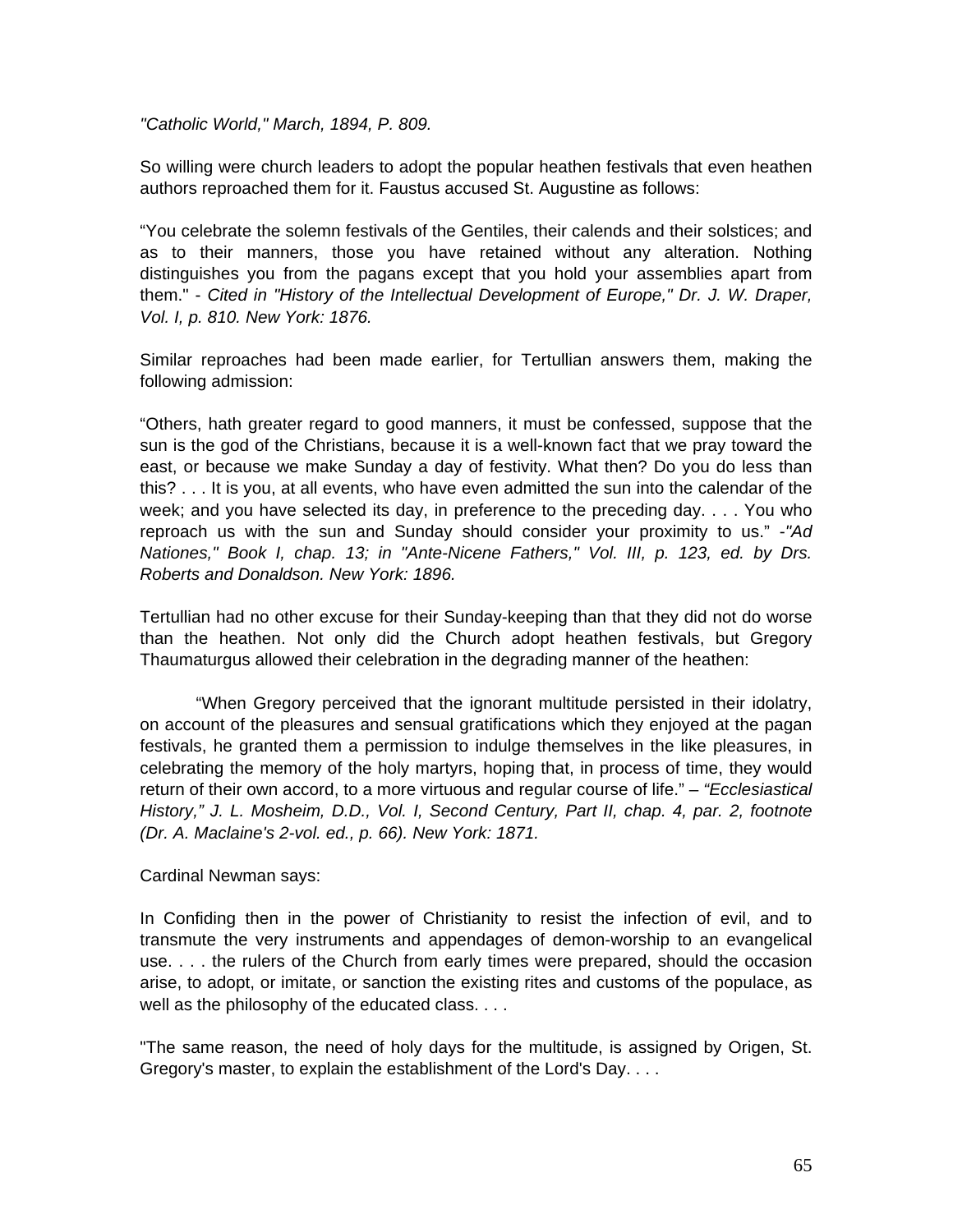"We are told in various ways by Eusebius, that Constantine, in order to recommend the new religion to the heathen, transferred into it the outward ornaments to which they had been accustomed in their own. . . . Incense, lamps, and candles; . . . holy water; asylums; holy days and seasons, . . . the ring in marriage, turning to the east, images . . . are all of pagan origin, and sanctified by their adoption into the Church." -*"Development of Christian Doctrine," pp. 871-373. London: 1878.* 

"Real superstitions have sometimes obtained in parts of Christendom from its intercourse with the heathen. . . . As philosophy has at times corrupted her divines, so has paganism corrupted her worshipers." *- Id., pp. 877, 378.* 

"The church . . . can convert heathen appointments into spiritual rites and usages. . . . Hence there has been from the first much variety and change, in the Sacramental acts and instruments which she has used." *- Id., p. 879.* 

Speaking of the immoral pagan feast he says:

"It certainly is possible that the consciousness of the sanctifying power in Christianity may have acted as a temptation to sins, whether of deceit or of violence; as if the habit or state of grace destroyed the sinfulness of certain acts, or as if the end justified the means." *- Id., p. 379.* 

Speaking of the immoral pagan feast he says:

"It certainly is possible that the consciousness of the sanctifying power in Christianity may have acted as a temptation to sins, whether or deceit or of violence; as if the habit or state of grace destroyed the sinfulness of certain acts, or as if the end justified the means." – *Id., p. 379.* 

The terrible nature of these sensual gratifications of the pagan festivals, in which the leaders of the Church now allowed its members to indulge, a person can hardly imagine till the sickening facts are spread before one's eyes by Livy. (Hist., lib. xxxix, chap. 9-17) The learned Englishman, George Smith, F.A.S., in his "Sacred Annals," Vol. III, on the "Gentile Nations," pp. 487-489, says that this "most revolting and abandoned villiany" was so general, that when the Roman Senate had to proceed against its worst features, "Rome was almost deserted, so many persons, feeling themselves implicated in the proceedings, sought safety in flight."

A church that will take in such members, without conversion, and then allow them to continue in the most putrid corruption, must have lost all respect for morality (not, to say true Christianity), and cannot he in possession of the divine power of the gospel; which changes the hearts and lives of people. (Romans 1:16; 2 Corinthians 5:17) The Apostle Paul had foretold this "falling away" of the church. (Acts 20: 28-30; 2 Thessalonians 2:1- 7) And it was during this fallen condition that the Church changed its weekly rest day from the Sabbath to the Sunday. Dr. N. Summerbell says: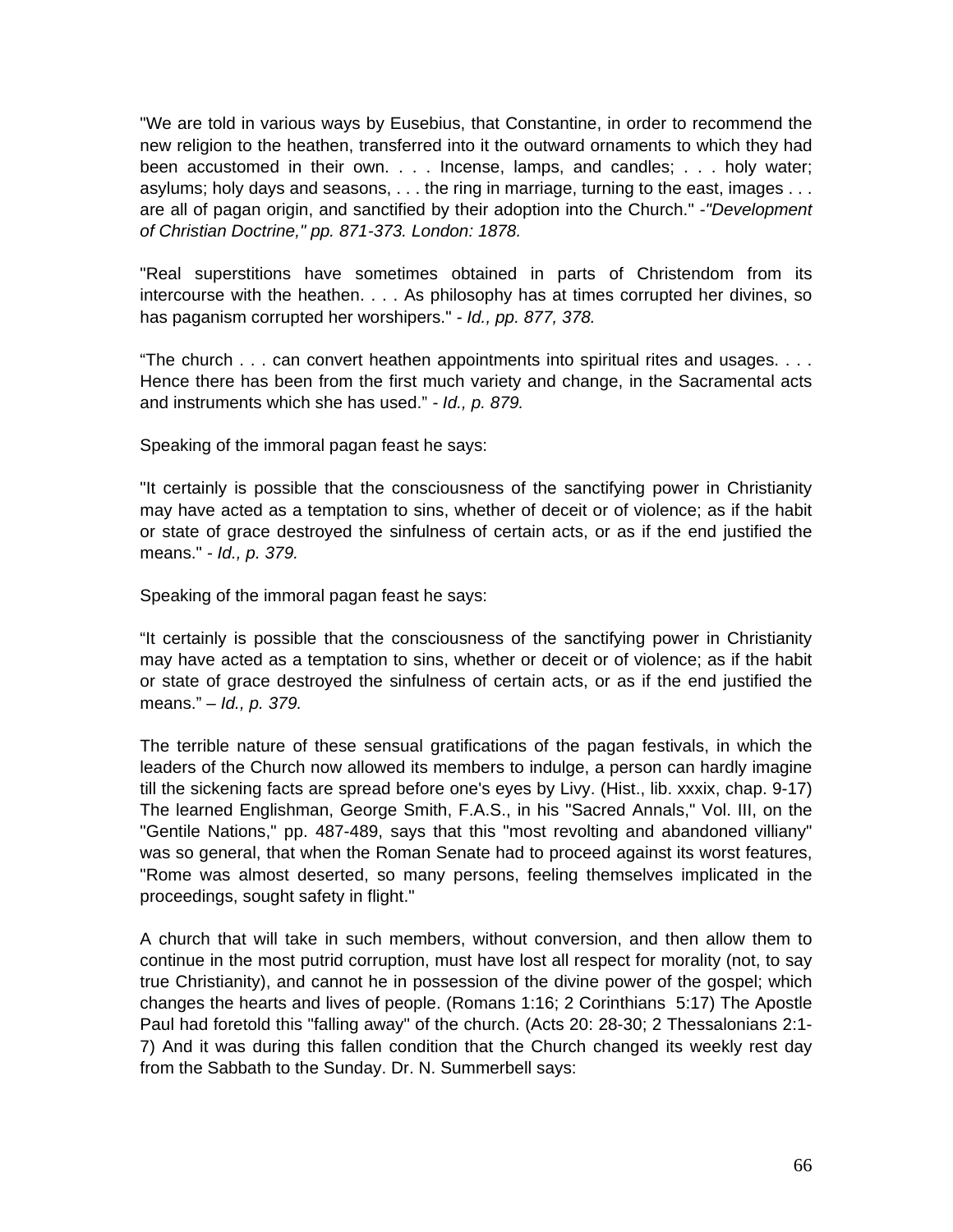"The Roman church had totally apostatized. . . . It reversed the Fourth Commandment by doing away with the Sabbath of God's word, and instituting Sunday as a holiday." - *"The Christian Church," p. 415. Cincinnati: 1873.* 

Now, long after the Sabbath has been changed, Protestants are at a loss to find authority in the Bible for this change. They have rejected the authority of the Roman church to legislate on Christian faith, and cannot accept tradition, therefore they know not where to turn. Professor George Sverdrup, a leading man in the Lutheran Church, gives expression to this predicament in the following words:

"For, when there could not be produced one solitary place in the Holy Scriptures which testified that either the Lord Himself or the apostles had ordered such a transfer of the Sabbath to Sunday, then it was not easy to answer the question: Who has transferred the Sabbath, and who has had the right to do it? -*"Samlede Skrifter i Udvalg," Andreas Helland, Vol. I, pp. 342, 343. Minneapolis, Minn.: 1909.* 

Walter Farquhar Hook, D.D., Vicar of Leeds, expresses the same thought:

"The question is, whether God has ordered us to keep holy the first day of the week. Baptism and the Lord's Supper are undoubted ordinances of God; we can quote the chapter and verse in which we read of their being ordained by God. But as to the Lord's Day [Sunday], we are not able to refer to a single passage in all the Scriptures of the New Testament in which the observance of it is enjoined by God. If we refer to tradition, tradition would not be of value to us on the point immediately under consideration. The Romanist regards the tradition of the Church as of authority equal to that of Scripture. But we are not Romanists. . . . But on this point there is not even tradition to support us. . . . There is no tradition that God ordained the first day of the week to be a Sabbath. . . . The change of the Sabbath from Saturday to Sunday was never mentioned, or, as far as I can discover, thought of by the early Christians. The Sabbath, that is to say, the observance of Saturday as a day to be devoted to God's service, to rest of body and repose of mind, was an ordinance of God. This ordinance relating to Saturday could be changed by God and by God only. We, as Protestants, must appeal to the Bible, and the Bible only, to ascertain the fact that God has changed the day - that God has Himself substituted Sunday for Saturday. . . . It is no answer to this to say that the apostles seem to have sanctioned the assembly of Christians for public worship on the Lord's Day, or that St. John in the Apocalypse speaks of the Lord's Day and may possibly allude to the Sunday festival. For this is one of those arguments which prove too much. We ourselves keep Easter Day; this is no proof that we do not keep Christmas Day, or that Easter has been substituted for Christmas. And if we have instances of the first day of the week being kept holy by the apostle, we have more instances of their observing the Jewish Sabbath." -

*"Lord's Day," p. 94. London: 1856; quoted in "The Literature of the Sabbath Question," Robert Cox, Vol. II, pp. 369,370.* 

Dr. Edward T. Hiscox, author of the "Baptist Manual," says:

"There was and is a commandment to keep holy the Sabbath day, but that Sabbath day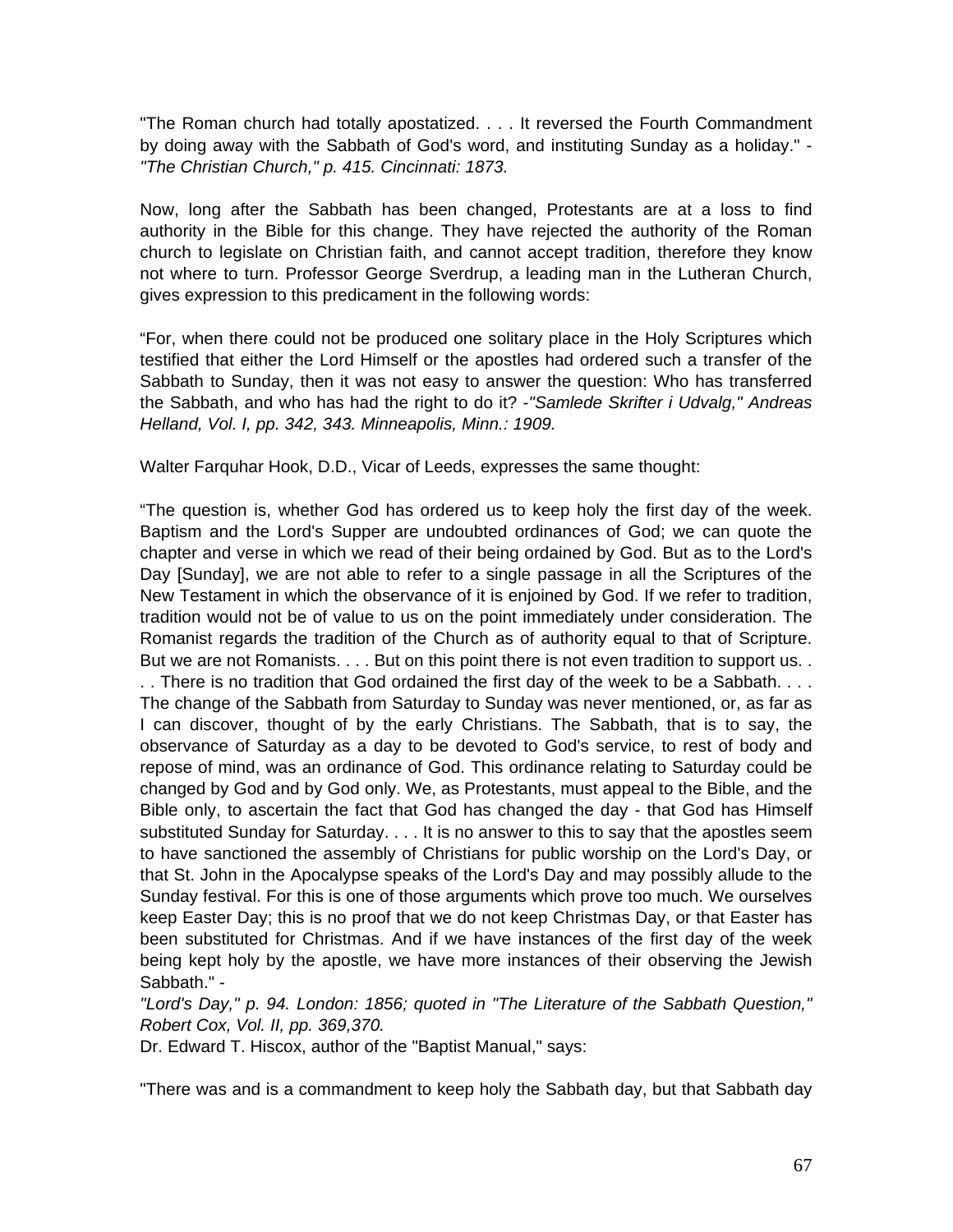was not Sunday. It will be said, however, and with some show of triumph, that the Sabbath was transferred from the seventh to the first day of the week, with all its duties, privileges, and sanctions. Earnestly desiring information on this subject, which 1 have studied for many years, I ask, where can the record of such a transaction be found? Not in the New Testament, absolutely not. There is no Scriptural evidence of the change of the Sabbath institution from the seventh to the first day of the week.

"I wish to say that this Sabbath question, in this aspect of it, is the gravest and most perplexing question connected with Christian institutions which at present claims attention from Christian people; and the only reason that it is not a more disturbing element in Christian thought and in religious discussions, is because the Christian world has settled down content on the conviction that somehow a transference has taken place at the beginning of Christian history. . . .

"To me it seems unaccountable that Jesus during three years' intercourse with His disciples, often conversing with them upon the Sabbath question, discussing it in some of its various aspects, freeing it from its false glosses, never alluded to any transference of the day; also that during forty days of His resurrection life, no such thing was intimated. Nor, so far as we know, did the Spirit, which was given to bring to their remembrance all things whatsoever that He had said unto them, deal with this question. Nor yet did the inspired apostles, in preaching the gospel, founding churches, counselling and instructing those founded, discuss or approach this subject.

Of course, I quite well know that Sunday did come into use in early Christian history as a religious day, as we learn from the Christian Fathers and other sources. But what a pity that it comes branded with the mark of paganism, and christened with the name of the sun-god, when adopted and sanctioned by the papal apostasy, and bequeathed as a sacred legacy to Protestantism!" - *A paper read before a New York Ministers' Conference, held Nov. 13, 1893. From a copy furnished by Dr. Hiscox for the "Source Book," pp. 513, 514. Wash., D. C.: Review and Herald, 1922.* 

Bishop Skat Rordam, of Denmark, says:

"As to when and how it became customary to keep the first day of the week the New Testament gives us no information....

"The first law about it was given by Constantine the Great, who in the year 321 ordained that all civil and shop work should cease in the cities, but agricultural labour in the country was permitted. . . . Still no one thought of basing this command to rest from labour on the 3rd [4th] commandment before the latter half of the sixth century. From that time on, little by little, it became the established doctrine of the church during its 'Dark Ages,' that the holy church and its teachers, or the bishops with the Roman Pope at their head, as the Vicar of Christ and His apostles on earth, had transferred the Old Testament Sabbath with its glory and sanctity over onto the first day of the week." - *"Report of the Second Ecclesiastical Meeting in Copenhagen, Sept. 13-15, 1887, "P. Taaning, pp. 40, 41. Copenhagen: 1887.*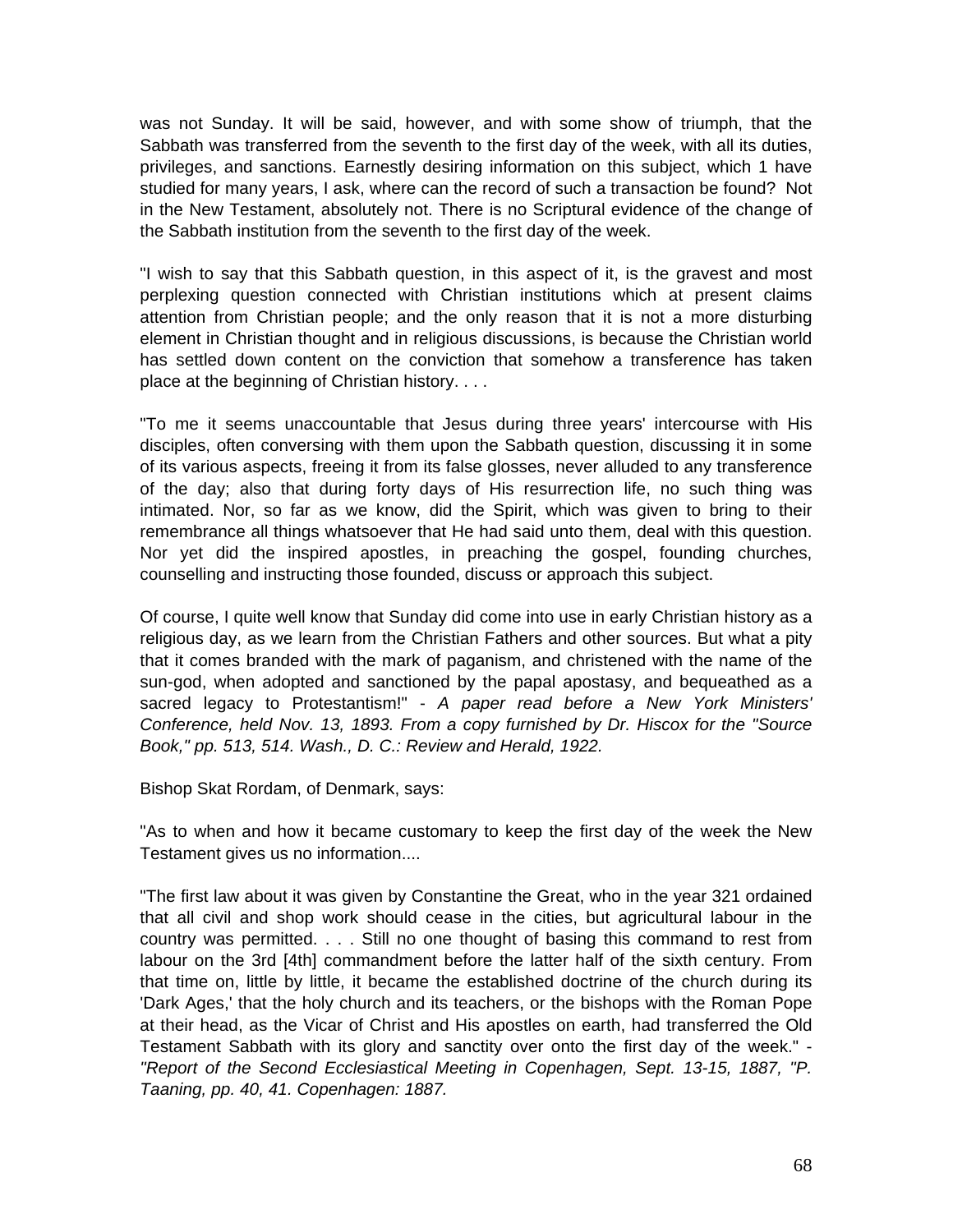Bishop A. Grimelund, of Norway, says:

"Now, summing up what history teaches regarding the origin of Sunday and the development of the doctrine about Sunday, then this is the sum: *It is not the apostles, not the early Christians, not the* 

*councils of the ancient church which have imprinted the name and stamp of the Sabbath upon the Sunday, but it is the Church of the Middle Ages and its scholastic teachers." - "Sondagens Historie" (The History of Sunday), p. 87. Christiania: 1886.* 

"What do we learn from this historical review? . . . That it is a doctrine which originated in the papal church that the sanctification of the Sunday is enjoined in the 3rd [4th] commandment, and that the essential and permanent in this commandment is a command from God to keep holy one day in each week." -*Id., pp. 47, 48.* 

### **Constantine**

Constantine had been watching, he said, those Caesars who had persecuted the Christians, and found that they usually had a bad end, while his father, who was favourable toward them, had prospered. So, when he and Licinius met at Milan in 313, AD., they jointly prepared an edict, usually called "The Edict of Milano," which gave equal liberty to Christians and pagans. Had Constantine stopped here, he might have been honoured as the originator of religious liberty in the Roman Empire, but he had different aims in view. The Roman Empire had been ruled at times by two, four, or even six Caesars jointly, and in his ambition to become the sole Emperor, Constantine, as a shrewd statesman, soon saw that the Christian church had the vitality to become the strongest factor in the empire. The other Caesars were persecuting the Christians. If he could win them without losing the good will of the pagans, he would win the game. He therefore set himself to the task of blending the two religions into one. As H. G. Heggtveit (Lutheran) says:

"Constantine laboured at this time untiringly to unite the worshippers of the old and the new faith in one religion. All his laws and contrivances are aimed at promoting this amalgamation of religions. He would by all lawful and peaceable means melt together a purified heathenism and a moderated Christianity. . . . His injunction that the 'Day of the Sun' should be a general rest day was characteristic of his standpoint. . . Of all his blending and melting together of Christianity and heathenism none is more easy to see through than this making of his Sunday law. 'The Christians worshipped their Christ, the heathen their sun-god; according to the opinion of the Emperor, the objects for worship in both religions were essentially the same. *"Kirkehistorie " (Church History), pp. 233, 234. Chicago: 1898.* 

Constantine's Sunday law of 321 A. D. reads as follows:

"On the venerable Day of the Sun let the magistrates and people residing in cities rest, and let all workshops be closed. In the country, however, persons engaged in agriculture may freely and lawfully continue their pursuits; because it often happens that another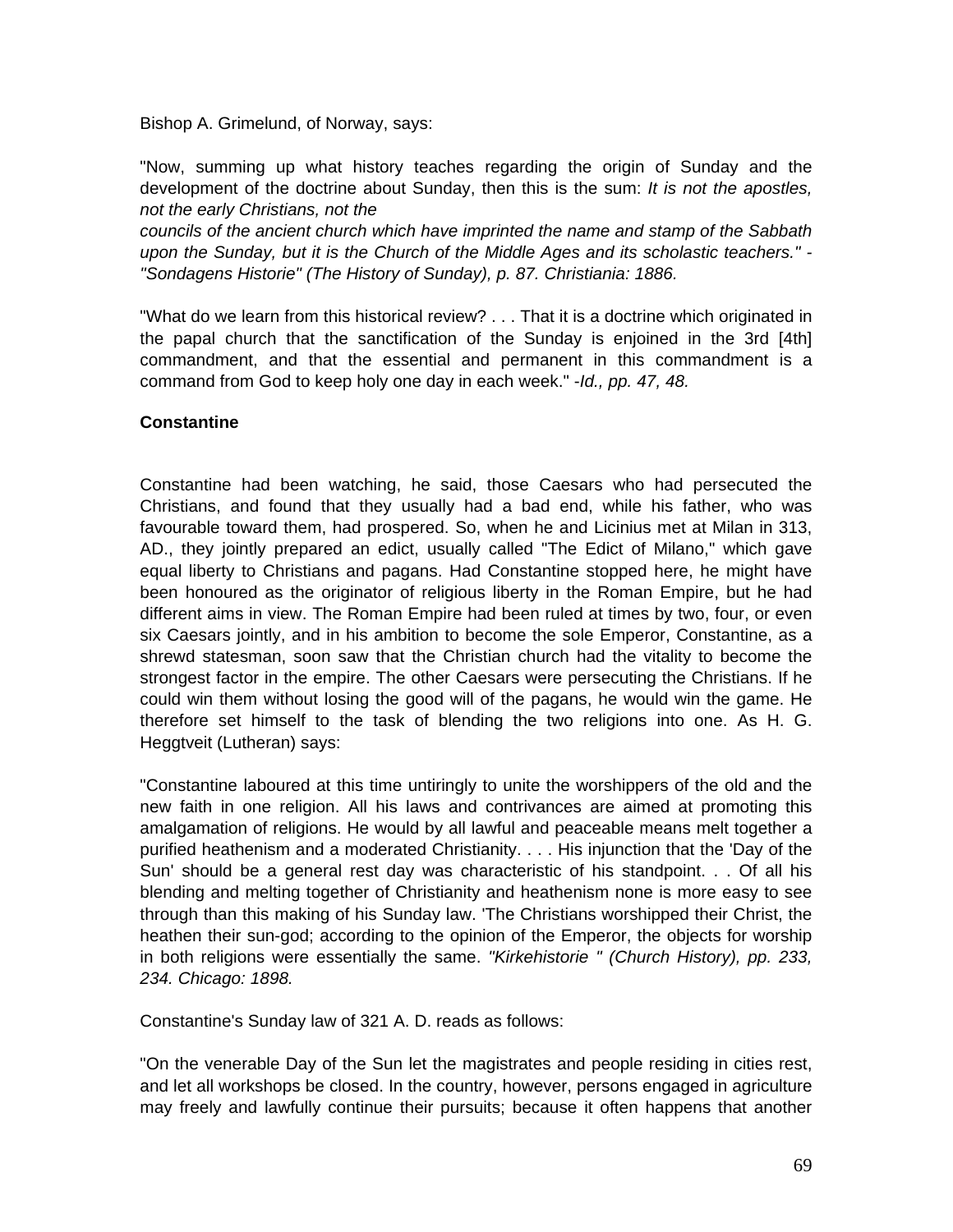day is not so suitable for grain-sowing or for vineplanting; lest by neglecting the proper moment for such operations the bounty of heaven should be lost. (Given the 7th day of March, Crispus and Constantine being consuls each of them for the second time." - *"Codex Justinianus, lib. 3, lit. 12, 3"; translated in "History of the Christian Church," Philip Schaff, D. D, (7-vol. ed.) Vol. III, p. 380. New York: 1884.* 

Dr. A. Chr. Bang (Lutheran bishop, Norway), says:

"This Sunday law constituted no real favouritism towards Christianity. . . . It is evident from all his statutory provisions, that the Emperor during the time 313-323 with full consciousness has sought the realization of his religious aim: the amalgamation of heathenism and Christianity." - *"Kirken og Romerstaten" ("The Church and the Roman State"), p. 256. Christiania: 1879.* 

That Constantine by his Sunday law intended only to enforce the popular heathen festival is acknowledged by Professor Hutton Webster, Ph.D. (University of Nebraska), who says:

"This legislation by Constantine probably bore no relation to Christianity; it appears, on the contrary, that the emperor, in his capacity as Pontifex Maximus, was only adding the day of the sun, the worship of which was then firmly established in the Roman Empire, to the other ferial days of the sacred calendar." -*"Rest Days," p. 122. New York: 1916.* 

A. H. Lewis, D. D., who spent years of study and research on this subject, declares, that "the pagan religion of Rome had many holidays, on which partial or complete cessation of business and labor were demanded," and that Constantine by his Sunday law was "merely adding one more festival to the *festi* of the empire." - *"A Critical History of Sunday Legislation from, 321 to 1888 A. D," pp. 8, 12. New York: D. Applelon and Co., 1888.* 

This is clearly seen when we carefully examine all the circumstances presented by Dr. Lewis:

1. Constantine's Sunday edict was given March 7, 321. The very next day he issued an edict commanding purely heathen superstition. We quote:

"The August Emperor Constantine to Maximus:

"If any part of the palace or other public works shall be struck by lightning, let the soothsayers, following old usages, inquire into the meaning of the portent, and let their written words, very carefully collected, be reported to our knowledge." *- Id., p. 19.* 

2. The Caesars for over a century had been worshippers of the sun-god, whose weekly holiday was Sunday. Dr. Lewis says: "The sun-worship cult had grown steadily in the Roman Empire for a long time." *- Id., p. 20.* He then quotes the following from Schaff in regard to Elagabalus, a Roman Caesar of a century before Constantine's time: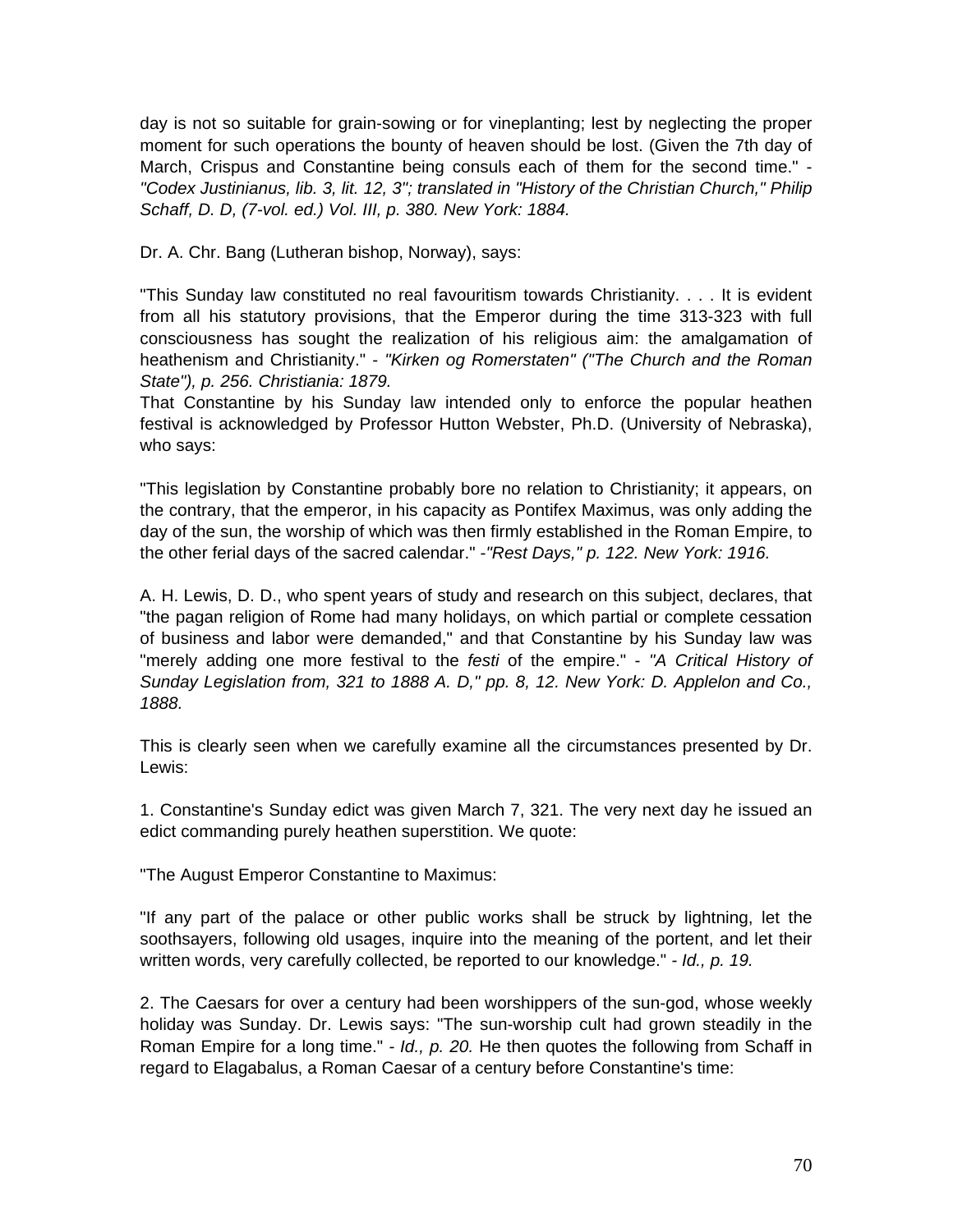"The abandoned youth, El-Gabal or Heliogabalus (218-222), who polluted the throne by the blackest vices and follies, tolerated all religions in the hope of at last merging them in his favorite Syrian worship of the sun with its abominable excesses. He himself was a priest of the god of the sun, and thence took his name." *- Id., pp. 20, 21.* 

Dean H. H. Milman says:

"It was openly asserted that the worship of the sun, under the name of Elagabalus, was to supersede all other worship. If we may believe the biographies in the Augustan history, a more ambitious scheme of a universal religion had dawned upon the mind of the emperor. The Jewish, the Samaritan, even the Christian, were to be fused and recast into one great system, of which the Sun was to be the central object of adoration." -*"History of Christianity," Vol. II, Book 2, chap. 8, par. 22, p. 178,179. New York: 1881.* 

Dr. Lewis further says that Aurelian, who reigned from 270-276 A. D., embellished the temple of the Sun with "above fifteen thousand pounds of gold." -*"History of Sunday Legislation," p. 23.* Diocletian, who reigned from 284 to 305, "appealed in the face of the army to the all-seeing deity of the sun." *- Id.,* 

*p. 24.* 

"Such were the influences which preceded Constantine and surrounded him when he came into power. The following extract shows still plainer the character of Constantine and his attitude toward the sun-worship cults, when the first 'Sunday edict' was issued:

`But the devotion of Constantine was more peculiarly directed to the genius of the Sun, the Apollo of Greek and Roman mythology. . . . The sun was universally celebrated as the invincible guide and protector of Constantine.` *- Id., pp. 26, 27.* 

"These facts combine to show that Sunday legislation was purely pagan in its origin. " *- Id., p. 81.* 

"In this law he only sought to give additional honor to the 'venerable day' of his patron deity, the sun god." *- Id., p. 32.* 

"His attitude toward Christianity was that of a shrewd politician rather than a devout adherent."- *Id., p.* 

*6.* 

Dr. Lewis quotes from Dr. Schaff a very fitting conclusion to his remarks regarding Constantine:

"And down to the end of his life he retained the title and dignity of *pontifex maximus*, or high-priest of the heathen hierarchy. His coins bore on the one side the letters of the name of Christ, on the other the figure of the sun-god, and the inscription 'Sol invictus." *- Id., p. 10.* 

That the Christians at this time were still keeping the Sabbath can be seen from the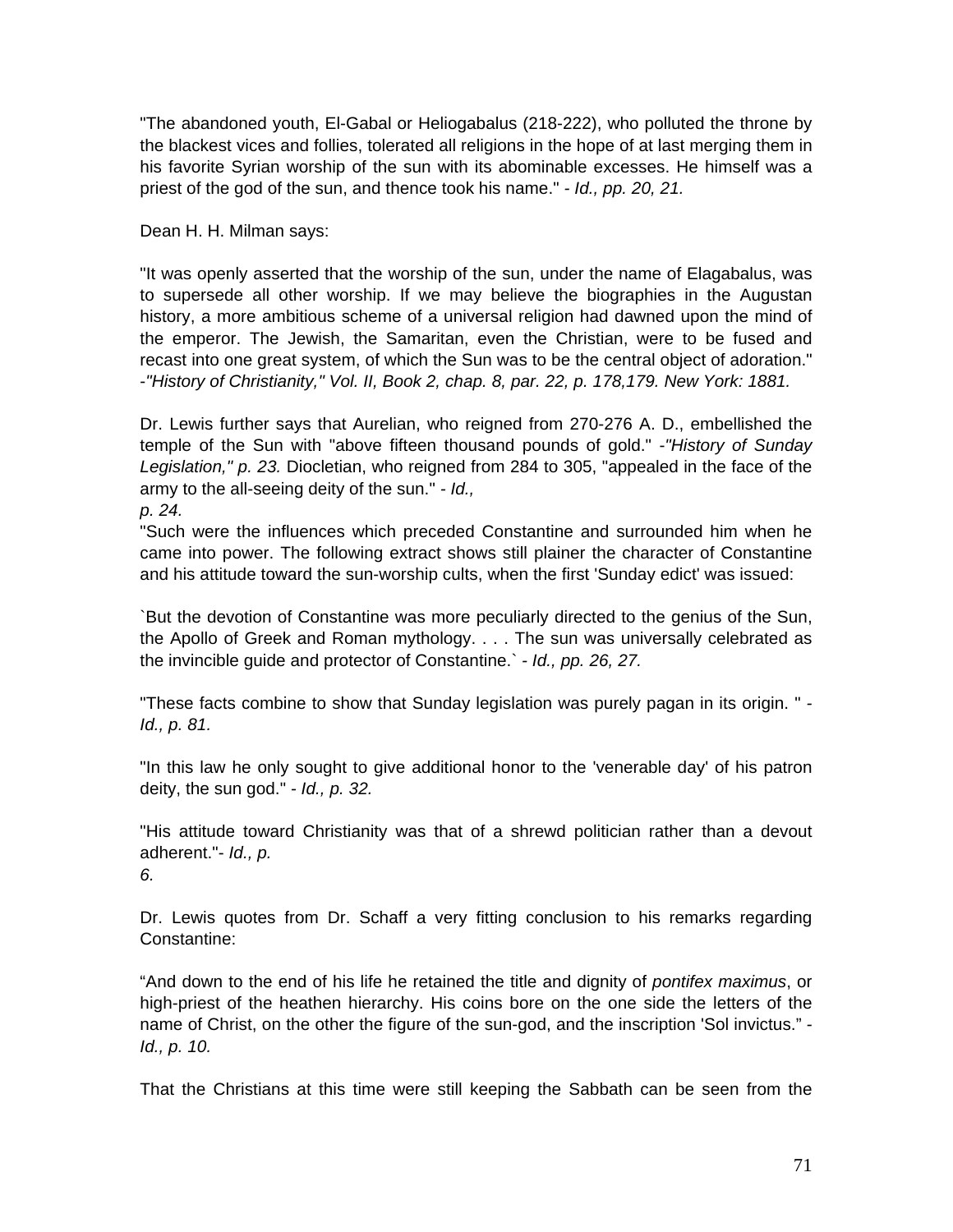following statement of Hugo Grotius, quoted by Robert Cox, F. S. A. Scot.:

"He refers to Eusebius for proof that Constantine, besides issuing his well-known edict that labor should be suspended on Sunday, enacted that the people should not be brought before the law courts on the seventh day of the week, which also, he adds, was long observed by the primitive Christians as a day for religious meetings. . . . And this, says he, 'refutes those who think that the Lord's day was substituted for the Sabbath - a thing nowhere mentioned either by Christ or His apostles."' -*"Opera Omnia Theologica," Hugo Grotius (died 1645), (London: 1679); quoted in "Literature of the Sabbath Question," Cox, Vol. I, p. 223. Edinburgh: Maclachlan and Stewart, 1865.* 

Pope Sylvester co-operated with Constantine to bring paganism into the Christian church (especially Sunday-keeping). This caused the true Christians to have repugnance for him. The Waldenses believed he was the Antichrist. Dr. Peter Allix quotes the following from a prominent Roman Catholic author regarding the Waldenses:

"'They say that the blessed Pope Sylvester was the Antichrist, of whom mention is made in the Epistles of St. Paul, as being the son of perdition, who extols himself above every thing that is called God; for, from that time, they say, the Church perished. . . . '

"He lays it down also as one of their opinions, 'That the Law of Moses is to be kept according to the letter, and that the keeping of the Sabbath . . . and other legal observances, ought to take place."' – *" Ecclesiastical History of the Ancient Churches of Piedmont," p. 169. Oxford: 1821. Page 154 in the edition of 1690.* 

Having obtained a glimpse of the opposition of God's people to this failing away, let us now return to our subject, to get a view of the novel means Constantine employed to make converts in accordance with his amalgamation scheme. Edward Gibbon says:

"The hopes of wealth and honours, the example of an emperor, his exhortations, his irresistible smiles, diffused conviction among the venal and obsequious crowds which usually fill the apartments of a palace. . . , As the lower ranks of society are governed by imitation, the conversion of those who possessed any eminence of birth, of power, or of riches, was soon followed by dependent multitudes. The salvation of the common people was purchased at an easy rate, if it be true that, in one year, twelve thousand men were baptized at Rome . . . and that a white garment, with twenty pieces of gold, had been promised by the emperor to every convert." *- "Decline and Fall," chap. 20, par. 18.* 

Constantine gave the following instruction to the bishops at the Council of Nicea, which shows his constant policy: 'In all ways unbelievers must be saved. It was not every one who would be converted by learning and reasoning. Some join us from desire of maintenance; some for preferment; some for presents: nothing is so rare as a real lover of truth. We must be like physicians, and accommodate our medicines to the diseases, our teaching to the different minds of all.'" – *"Lectures on the History of the Eastern Church," Arthur Penrhyn Stanley, D. D. , Lecture 5, p. 271. New York: 1875.*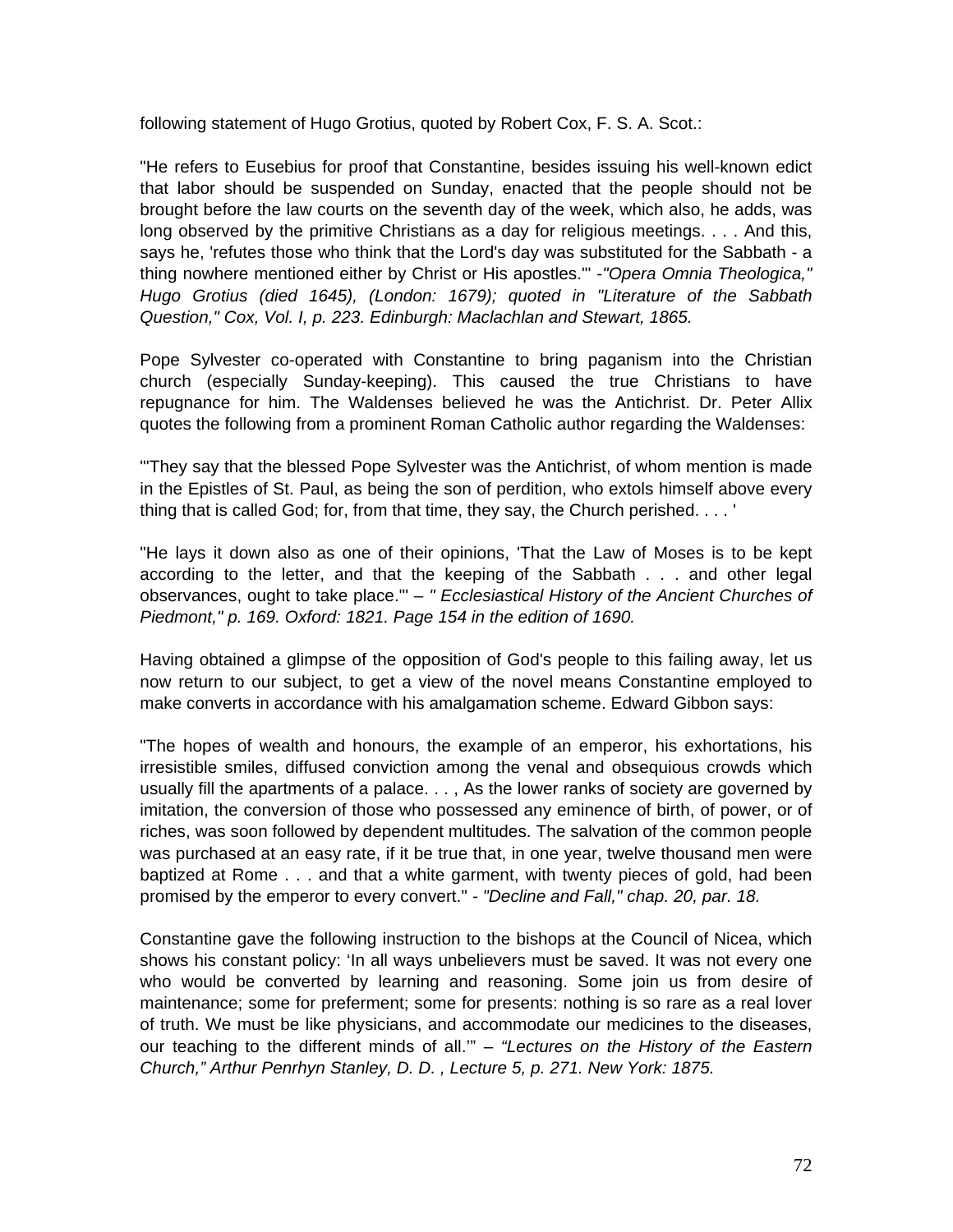The bishops were often too willing to follow the emperor's instruction, and the result was disastrous to the church. J. A. W. Neander in the following paragraph gives us some of the results of this policy:

"Such were those who, without any real interest whatever in the concerns of religion, living half in Paganism and half in an outward show of Christianity, composed the crowds that thronged the churches on the festivals of the Christians, and the theatres on the festivals of the pagans." - *"History of the Christian Religion and Church," Vol. II, Sec. 3, Part 1, Div. 1, par. 1, p. 223. Boston: 1855.* 

No wonder Rev. H. H. Milman exclaims:

"Is this Paganism approximating to Christianity, or Christianity degenerating into Paganism?" -*"History of Christianity," pp. 341, 342.* He answers this question later by saying: "With a large portion of mankind, it must be admitted that the religion itself was Paganism under another form." - *Id., p. 412.* 

Eusebius, bishop of Caesarea, and an admirer of Constantine, co-operated with him in bringing "the venerable day of the sun" into the Christian church. Speaking of Pope Sylvester, Constantine, and himself, he says:

"All things whatsoever that it was duty to do on the Sabbath *these we have transferred to the Lord's day,* as more appropriately belonging to it, because it has a precedence and is first in rank, and more honourable than the Jewish Sabbath. For on that day in making the world, God said, 'Let there be light, and there was light." - *"Commentary on the Psalms"; quoted in "Literature on the Sabbath Question," Robert Cox, Vol. I, p. 361.* 

Eusebius evidently used the strongest argument he knew as proof for Sunday-keeping; but advocates of this new holiday had probably not yet conceived the idea that Christ's resurrection would be an argument in favor of Sunday-keeping, so he used creation instead.

## **Old And New Church Members**

The church at this time consisted of two widely different kinds of church members: 1. The *old* class, with their devoted leaders, had accepted Christianity in the primitive way, by genuine conversion and separation from the world, suffering for Christ and His unpopular truth. This class lived mostly in the country and in out-of-the-way places. 2. The *new* converts lived mainly in the large cities, and had come in through a mass movement, following the crowd in what was most popular, attracted by the hopes of temporal gain or honour, or they had been forced in by the secular arm. These were devoid of any personal Christian experience, but constituting the majority, they elected bishops of their own kind.

The elections of bishops were attended with secret corruption and bloody violence, which was only too natural for that kind of "Christians." Edward Gibbon says of these elections: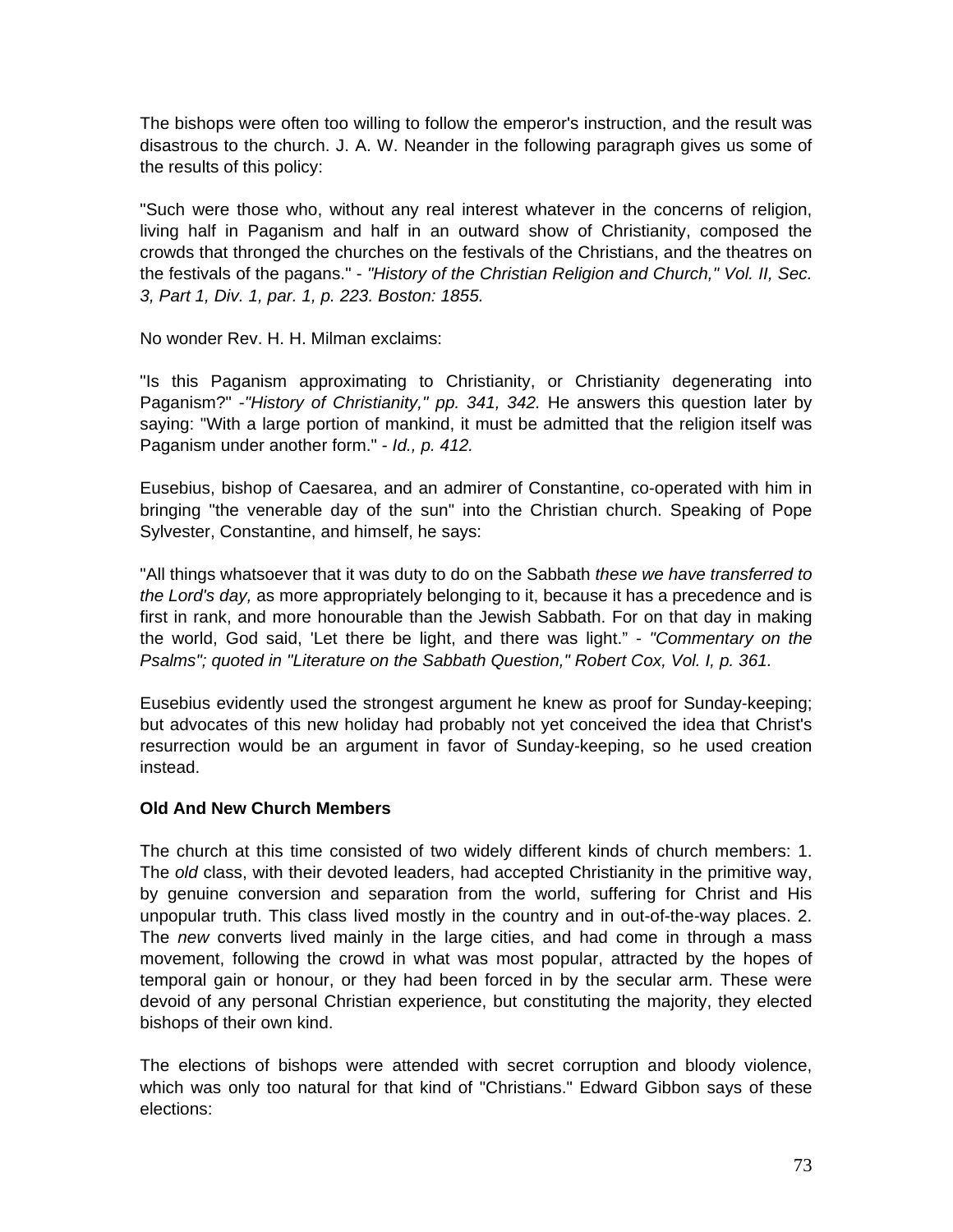"While one of the candidates boasted the honours of his family, a second allured his judges by the delicacies of a plentiful table, and a third, more guilty than his rivals, offered to share the plunder of the church among the accomplices of his sacrilegious hopes." - *"Decline and Fall," chap. XX, par. 22.* 

Rev. H. H. Milman says:

"Even within the Church itself, the distribution of the superior dignities became an object of fatal ambition and strife. The streets of Alexandria and of Constantinople were deluged with blood by the partisans of rival bishops." *- "History of Christianity," Book 3, chap. 5, par. 2, p. 410. New York: 1881.* 

Schaff declares that "many are elected on account of their badness, to prevent the mischief they would otherwise do." -*"History of the Christian Church," Vol. III, Sec. 49, par. 2, note 5, p. 240.* Even the sanctity of the church was not respected by the fighting parties. Milman, speaking of the installation of a bishop at Constantinople, says:

"In the morning, Philip [the prefect of the East] appeared in his car, with Macedonius by his side in the pontifical attire; he drove directly to the church, but the soldiers were obliged to hew their way through the dense and resisting crowd to the altar. Macedonius passed over the murdered bodies (three thousand are said to have fallen) to the throne of Christian prelate." -*"History of Christianity," Vol. XI, p. 426. New York: 1870.* Socrates ("Ecclesiastical History," Bk. II, chap. 17, p. 96) gives the number slain as 3150.

Can we wonder at the lack of spiritual insight and sound judgment of such bishops when they met at their councils to formulate the creed of Christendom? They decreed in favour of image worship, purgatory, prayers for the dead, veneration of relies, and many other heathen customs, persecuting all who would not fall in line with their mongrel customs. At the Council of Laodicea, A. D. 364, they anathematized Sabbath-keepers in the following way:

"Christians must not Judaize by resting on the Sabbath, but must work on that day, rather honouring the Lord's Day; and, if they can, resting then as Christians. But if any shall be found to be Judaizers, let them be Anathema from Christ." *- Canon XXIX, "Index Canonum," John Fulton, D. D., LL. D., p. 259.* 

That the Christians were then keeping the Sabbath we see from Canon XVI of the same council, in which they decreed:

"The Gospels are to be read on the Sabbath Day, with the other Scriptures." *- Id., p. 255.* 

Dr. Heylyn also declares that the Christians were keeping the Sabbath at that time:

"Nor was this only the particular will of those two and thirty Prelates, there assembled; it was the practice generally of the Easterne Churches; and of some churches of the west.

. . .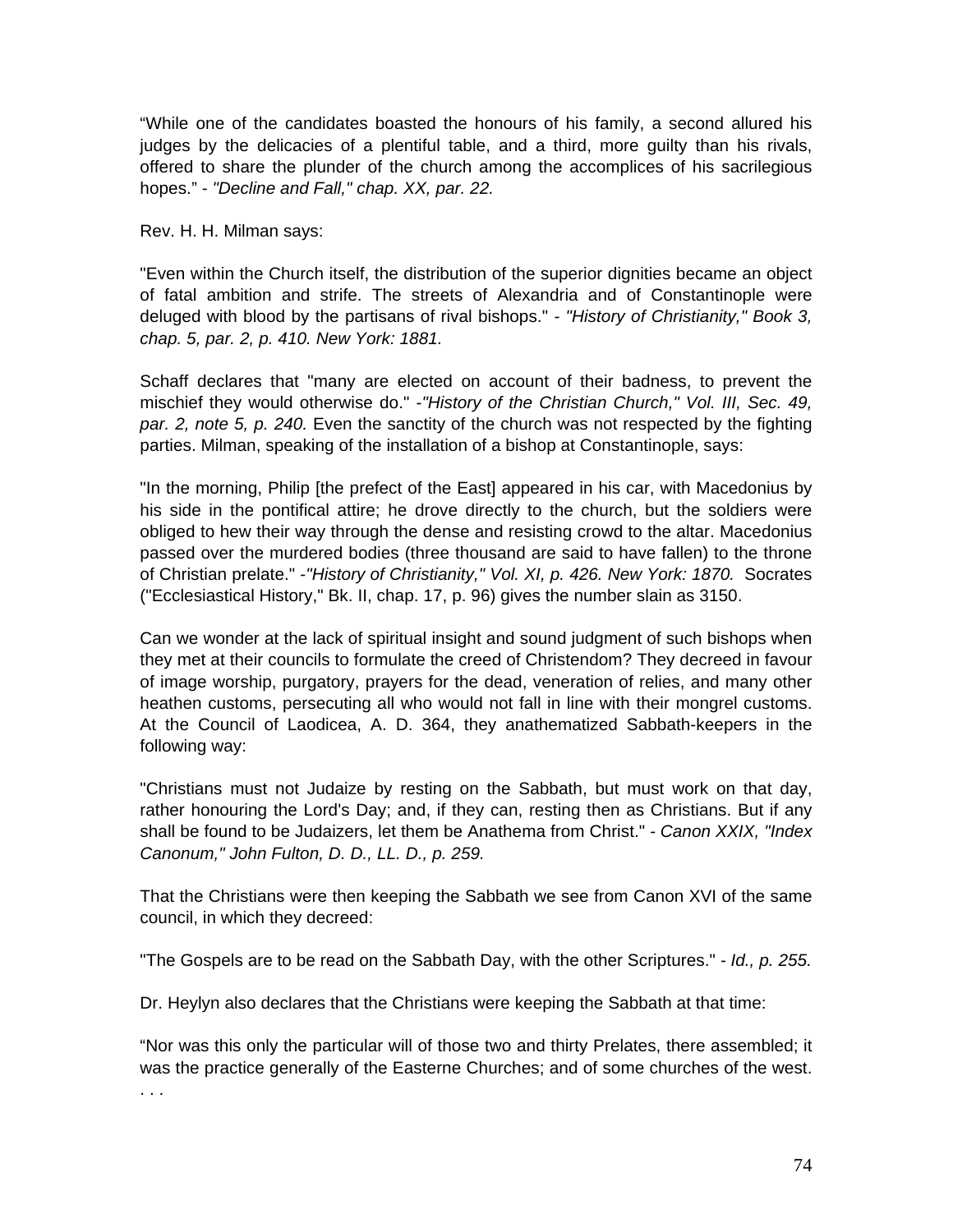For in the Church of Millaine [Milan]; . . . it seems the Saturday was held in a farre esteeme. . . . Not that the Easterne Churches, or any of the rest which observed that day, were inclined to Iudaisme [Judaism]; but that they came together on the Sabbath day, to worship Iesus [Jesus] Christ the Lord of the Sabbath." - *"History of the Sabbath" (original spelling retained), Part 2, par. 5, pp. 73, 74. London: 1636.* 

The true Christians paid very little attention to the anathema of the bishops, for they continued to keep the true Sabbath, as the following quotations show:

"From the apostles' time until the council of Laodicea, which was about the year 364, the holy observation of the Jews' Sabbath continued, as may be proved out of many authors; yea, notwithstanding the decree of the council against it." - *"Sunday a Sabbath," John Ley, p. 163. London: 1640.* 

That the Sabbath was kept, "notwithstanding the decree of the council against it," is also seen from the fact that Pope Gregory I (A. D. 590-604) wrote against "Roman citizens [who] forbid any work being done on the Sabbath day." *- "Nicene and Post-Nicene Fathers," Second Series, Vol. XIII, p. 13, epist. 1.* 

As late as 791 A. D. Christians kept the Sabbath in Italy. Canon 13 of the council at Friaul states:

"Further, when speaking of that Sabbath which the Jews observe, the last day of the week, *and which also our peasants observe*, He said only Sabbath, and never added unto it, 'delight,' or 'my."' - *Mansi, 13, 851; Quoted in "History of the Sabbath," J. N. Andrews, p. 539. 1912.* 

Bishop Hefele summarises the canon in the following words:

"The celebration of Sunday begins with Saturday evening. It is enjoined to keep Sunday and other church festivals. The peasants kept Saturday in many cases." - *"Conciliengesch.," 3, 720, sec. 404; Quoted in "History of the Sabbath," Andrews, pp. 539, 540. 1912.* 

## 12. **The Waldenses**

WHILE Constantine's purchased converts, and the superficial-minded multitude followed the popular church, there were many honest, God-fearing Christians, who resented this sinful compromise with paganism; and, when they saw that all their protests were useless, they withdrew to places where they could more freely follow their conscience and bring up their children away from the contamination of the fallen church, which they looked upon as the "Babylon" of Revelation 17. Several hundred Sabbath-keeping Christian churches were established in southern India, and some were found even in China. Likewise, the original Celtic Church in England, Scotland, and Ireland kept the seventh-day Sabbath, as will be shown in the next chapter.

The majority of these original Christians settled, however, in the Alps, a place naturally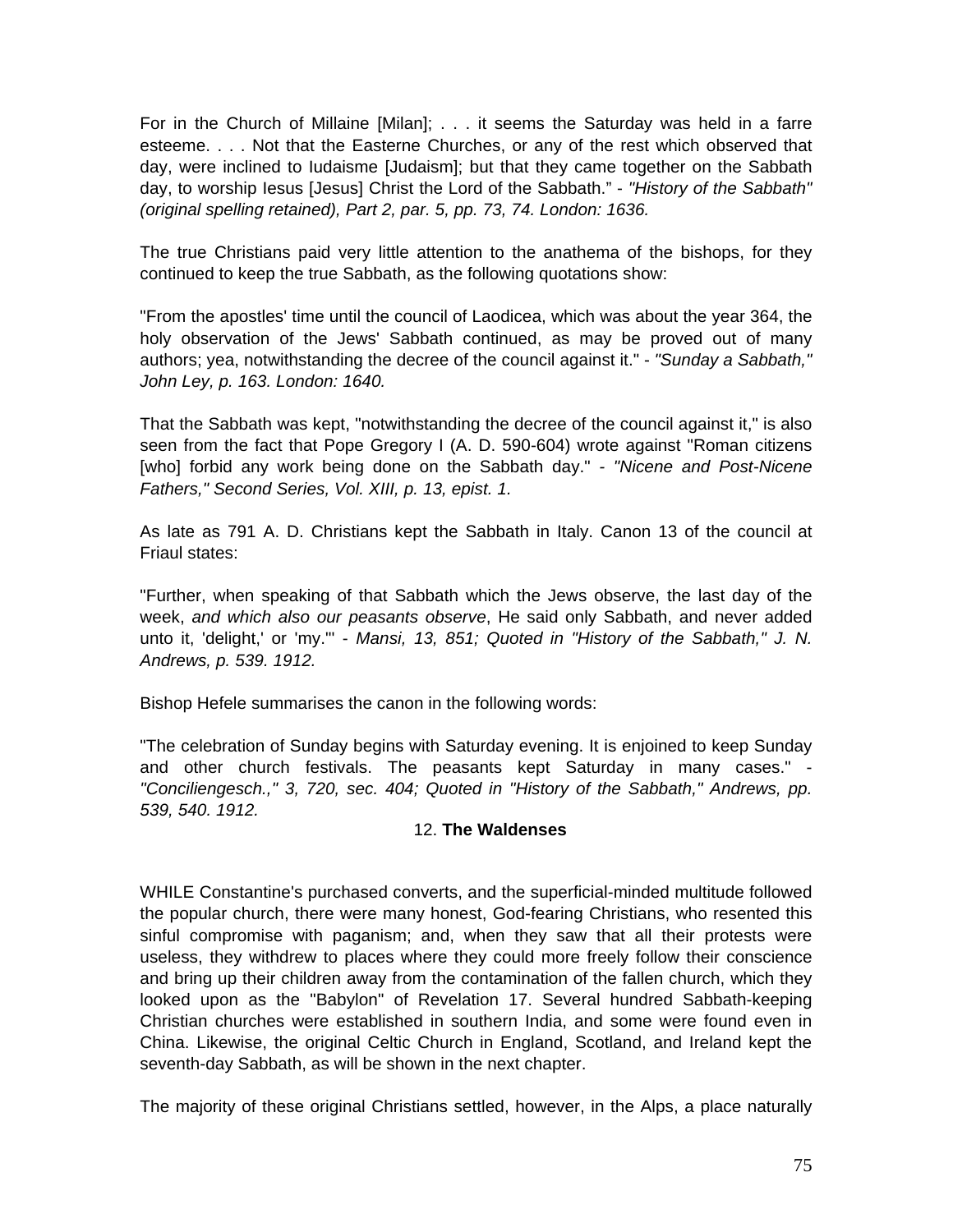suited for their protection, being situated where Switzerland, France, and Italy join. They could, therefore, more easily get protection in one or another of these countries, as it would be harder for the Papacy to get joint action of all these countries in case of persecution. Then, too, these mountains were so steep and high, the valleys so narrow, and the passes into them so difficult, that it would seem as though God had prepared this hiding place for His true church and truth during the Dark Ages. William Jones says:

"Angrogna, Pramol, and S. Martino are strongly fortified by nature on account of their many difficult passes and bulwarks of rocks and mountains; as if the all-wise Creator, says Sir Samuel Morland, had, from the beginning, designed that place as a cabinet, wherein to put some inestimable jewel, or in which to reserve many thousand souls, which should not bow the knee before Baal" – *"History of the Christian Church," Vol. I, p. 356, third ed. London.: 1818.* 

Sophia V. Bompiani, in "A Short History of the Italian Waldenses" (New York: 1897), quotes from several unquestionable authorities to show that the Waldenses, after having withdrawn to the Alps because of persecution, fully separated from the Roman church under the work of Vigilantius Leo, the Leonist of Lyons, who vigorously protested against the many false doctrines and practices that had been adopted by the Church. Jerome (A. D. 403-406) wrote a very cutting book against him in which he says:

"'That monster called Vigilantius has escaped to the region where King Cottius reigned, between the Alps and the waves of the Adriatic. From thence he has cried out against me, and, ah, wickedness! there he has found bishops who share his crime. Sophia V. Bompiani then remarks: "This region, where King Cottius reigned, once a part of Cisalpine Gaul, is the precise country of the Waldenses. Here Leo, or Vigilantius, retired for safety from persecution, among a people already established there of his own way of thinking, who received him as a brother, and who thenceforth for several centuries were sometimes called by his name [Leonists]. Here, shut up in the Alpine valleys, they handed down through the generations the doctrines and practices of the primitive church, while the inhabitants of the plains of Italy were daily sinking more and more into the apostasy foretold by the Apostles." - *"A Short History of the Italian Waldenses," pp. 8, 9.* 

"The ancient emblem of the Waldensian church is a candlestick with the motto, Lux lucet in tenebris ['The light shineth in darkness']. A candlestick in the oriental imagery of the Bible is a church, and this church had power from God to prophesy in sackcloth and ashes twelve hundred and sixty days or symbolic years." *- Id., p. 17.* 

Dr. W. S. Gilly, an English clergyman, after much research, wrote a book entitled: "Vigilantius and His Times," giving the same information.

Roman Catholic writers try to evade the apostolic origin of the Waldenses, so as to make it appear that the Roman is the only apostolic church, and that all others are later novelties. And for this reason they try to make out that the Waldenses originated with Peter Waldo of the twelfth century. Dr. Peter Allix says: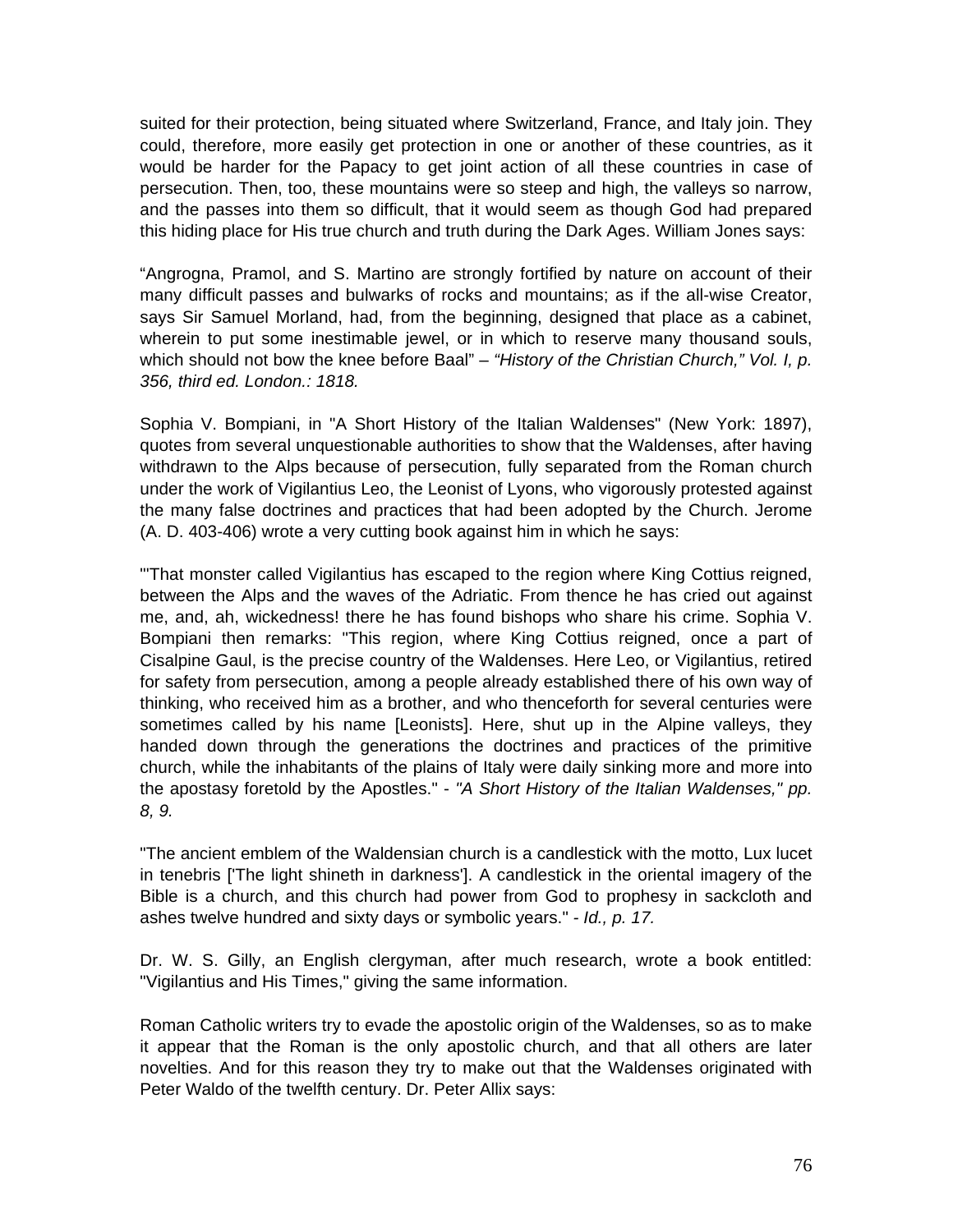"Some Protestants, on this occasion, have fallen into the snare that was set for them. . . . It is absolutely false, that these churches were ever founded by Peter Waldo. . . . It is a pure forgery." -*"Ancient Church of Piedmont," pp. 192. Oxford: 1821.* 

" It is not true, that Waldo gave this name to the inhabitants of the valleys: they were called Waldenses, or Vaudes, before his time, from the valleys in which they dwelt." - *Id., p. 182.* 

On the other hand, he "was called Valdus, or Waldo, because he received his religious notions from the inhabitants of the valleys." -*"History of the Christian Church," William Jones, Vol. II, p. 2.* See also Sir Samuel Morland's "History of the Evangelical Churches of the Valleys of Piedmont," pp. 29,30.

Henri Arnaud, a leading pastor among the Waldenses, says:

"Their proper name, Vallenses, is derived from the Latin word *vallis*, and not, as has been insinuated, from Valdo, a merchant of Lyons." *"The Glorious Recovery by the Vaudois," Henri Arnaud, p. xiii. London: 1827.* 

The Roman Inquisitor, Reinerus Sacho, writing about 1230 AD., Says:

"The heresy of the Vaudois, or poor people of Lyons, is of great antiquity. Among all sects that either are, or have been, there is none more dangerous to the Church, than that of the Leonists, and that for three reasons: the first is, because it is the sect of the longest standing of any; for some say that it has been continued down ever since the time of Pope Sylvester; and others, ever since that of the apostles. The second is, because it is the most general of all sects; for scarcely is there any country to be found where this sect bath not spread itself. And the third, because it has the greatest appearance of piety; because, in the sight of all, these men are just and honest in their transactions, believe of God what ought to be believed, receive all the articles of the Apostles' Creed, and only profess to hate the Church of Rome." - *Quoted on page 22 of William Stephen Gilly's "Excursion, " fourth edition. London: 1827.* 

Now it must be clear as the noonday sun, that Reinerus would not have written as he did, if the Waldenses had originated with Peter Waldo, only seventy-five years before; nor could Waldo's followers have multiplied and spread over the whole world in so short a time, under great persecution, and with so slow means of travel.

Henri Arnaud, a Waldensian pastor, says of their origin:

"Neither has their church been ever reformed, whence arises its title of Evangelic. The Vaudois are, in fact, descended from those refugees from Italy who, after St. Paul had there preached the gospel, abandoned their beautiful country and fled, like the woman mentioned in the Apocalypse, to these wild mountains, where they have to this day handed down the gospel from father to son in the same purity and simplicity as it was preached by St. Paul." - *"The Glorious Recovery by the Vaudois," p. xiv of preface by*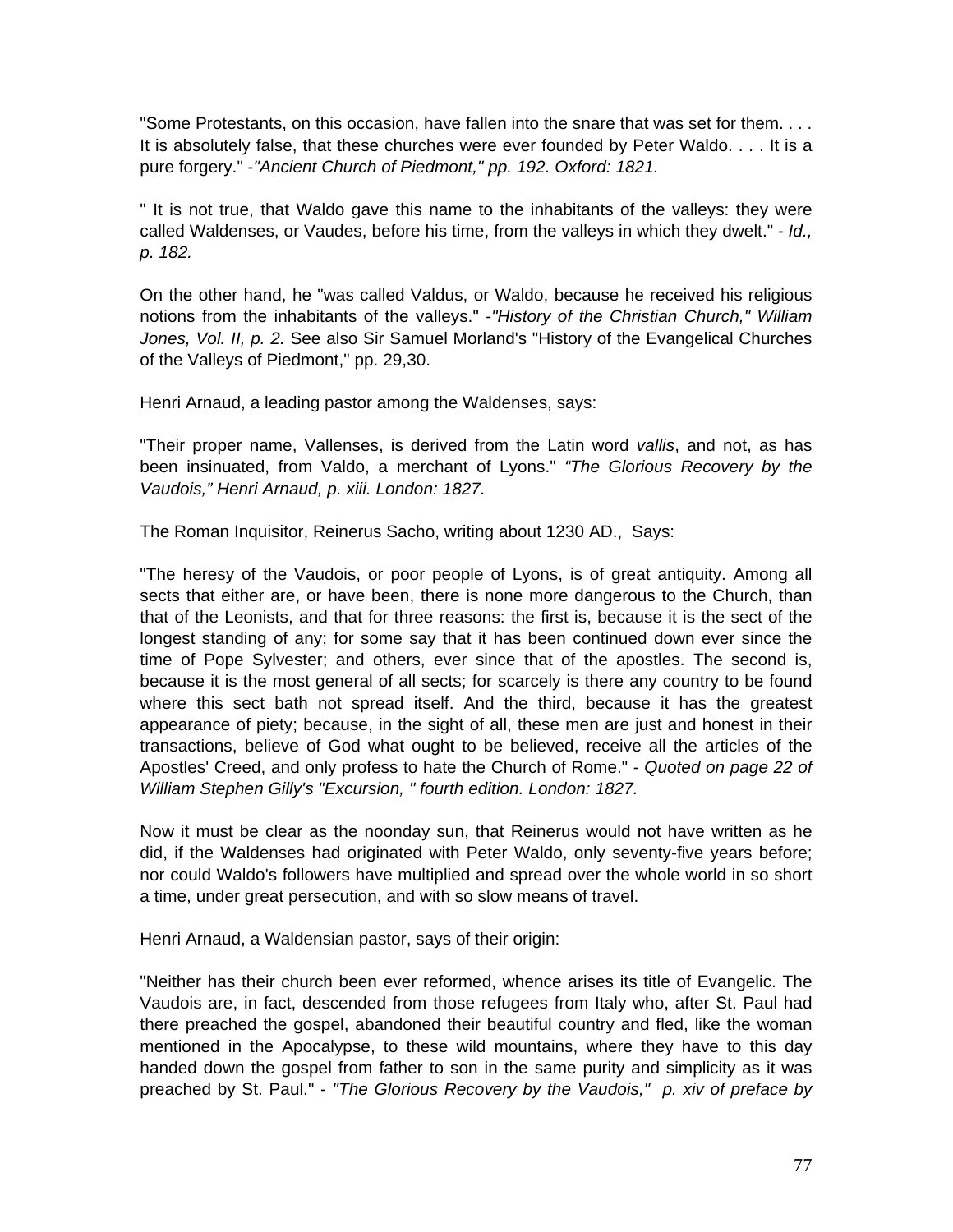#### *the Author, translated by Acland. London: 1827.*  **The Waldensian Faith**

The Waldenses took the Bible as their only rule of faith, abhorred the idolatry of the papacy, and the main body rejected its traditions and holidays, but kept the seventh-day Sabbath, and used the apostolic mode of baptism. (See "Ancient Churches of Piedmont," by P. Allix, pp. 152-260) Their old catechism shows that they believed in justification by faith in the grace of Christ alone, and that obedience to the Ten Commandments was the sure *fruit* of living faith:

"Q. - By what means do we hope for grace? A. - By the Mediator Jesus Christ. . . ." Q. - What is a living faith? A. - That which worketh by charity. Q.-What is a dead faith? A.- According to St. James, that faith which is without works, is dead. . . " Q.-By what means canst thou know that thou believest in God? A.- By this: because 1 know that I have given myself to the observation of the commandments of God. Q.- How many commandments of God are there? A .---Ten, as it appeareth in Exodus and Deuteronomy. . . . Q. - Upon what do all these commandments depend? A.- Upon the two great commandments, that is to say: Thou shalt love God above all things, and thy neighbour as thyself." -*"Waldenses," Perrin, Part III, Book I, pp. 1-10. (1624 A. D.) "The Glorious Recovery by the Vaudois," Henri Arnaud, pp. xcvi, xcvii, cv. London: 1827.* 

Dr. Peter Allix quotes the following from a Roman Catholic author: "They say that blessed Pope Sylvester was the Antichrist, of whom mention is made in the Epistles of St. Paul, as being the son of perdition, who extols himself above everything that is called God; for, from that time, they say, the Church perished" . . .

"He lays it down also as one of their opinions; 'That the Law of Moses is to be kept according to the letter, and that the keeping of the Sabbath, circumcision, and other legal observances, ought to take place.' " – *"Ancient Churches of Piedmont." p. 169 (page 154, edition of 1690). Oxford: 1821.* 

In regard to the accusation that the Waldenses practiced circumcision, Mr. Benedict truthfully says:

"The account of their practicing circumcision is undoubtedly a slanderous story, forged by their enemies, and probably arose in this way: because they observed the seventh day they were called, by way of derision, Jews, as the Sabbatarians are frequently at this day, and if they were Jews, it followed, of course, that they either did, or ought to, circumcise their followers." - *"General History of the Baptist Denomination," Vol. II, p. 414, edition of 1813.* 

That this was exactly the way this slander was fastened on Sabbath keepers, we can see from the "Epistle" written against them by Pope Gregory 1 (A. D. 590-604), in which he says:

"It has come to my ears that certain men of perverse spirit have sown among you some things that are wrong and opposed to the holy faith, so as to forbid any work being done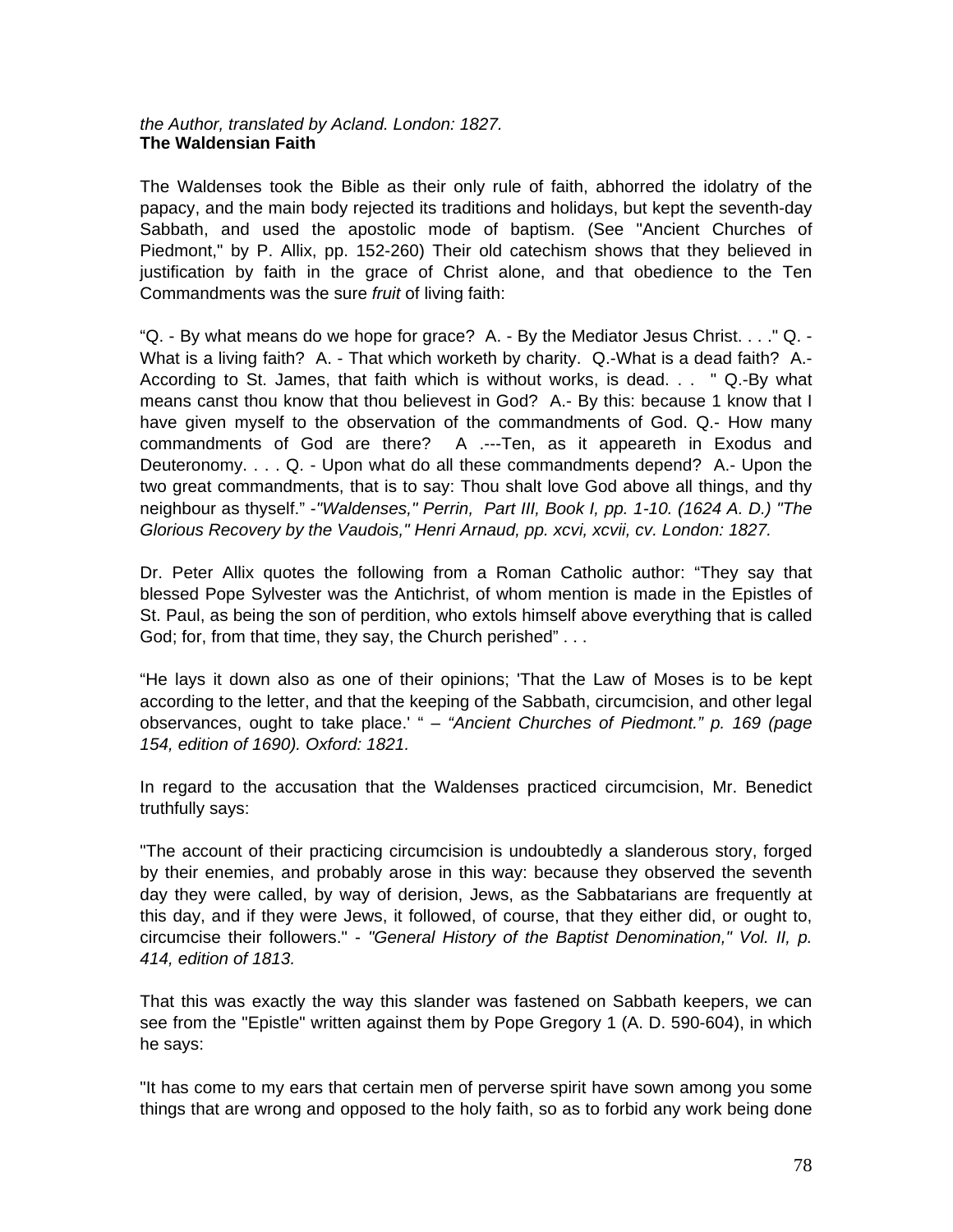on the Sabbath day. . . .

"For, if any one says that this about the Sabbath is to be kept, he must needs say that carnal sacrifices are to be offered: he must say, too, that the commandment about the circumcision of the body is still to be retained." - *"Nicene and Post Nicene Fathers" (Second Series), Vol. XIII, Book 13, epist. 1, p. 92. New York: 1898.* 

Going back to Judaism was considered by the Roman Catholic Church as one of the most serious heresies, punishable with death. And any one at all familiar with the tactics of Romanists knows that it has been a practice, only too common among them, to blacken the character of those whom they would destroy, so as to justify their destruction. Dr. Peter Allix says:

"It is no great sin with the Church of Rome to spread lies concerning those that are enemies of the faith. . . . There is nothing more common with the Romish party, than to make use of the most horrid calumnies to blacken and expose those who have renounced her communion. . . . Calumny is a trade the Romish party is perfectly well versed in." - *"Ancient Church of Piedmont," pp.224, 225. (Pages 205,206 in edition of.1690.)* 

William Jones says:

"Louis XII, King of France, being informed by the enemies of the Waldenses, inhabiting a part of the province of Province, that several heinous crimes were laid to their account, sent the Master of Requests, and a certain doctor of the Sorbonne, who was confessor to his majesty, to make inquiry into this matter. On their return, they reported that they had visited all the parishes where they dwelt, had inspected their places of worship, but that they had found there no images, nor signs of the ornaments belonging to the mass, nor any of the ceremonies of the Romish church; much less could they discover any traces of those crimes with which they were charged. On the contrary, they kept the Sabbath day, observed the ordinance of baptism, according to the primitive church, instructed their children in the articles of the Christian faith, and the commandments of God. The King having heard the report of his commissioners, said with an oath that they were better men than himself or his people." - *"History of the Christian Church," Vol. 2, pp. 71, 72, third edition. London: 1818.* 

## **Names Of The Waldenses**

John P. Perrin of Lyons writes of how the Waldenses went under different names, either from the territory in which they lived, or from the name of the missionary they had sent to that country. He says:

"First therefore they called them . . . Waldenses; of the countries of Albi, Albigeois [Albigenses] . . . .

"And from one of the disciples of Valdo, called Ioseph [Joseph, who preached in Dauphiney in the diocesse of Dye, they were called losephists [Josephites]. . . .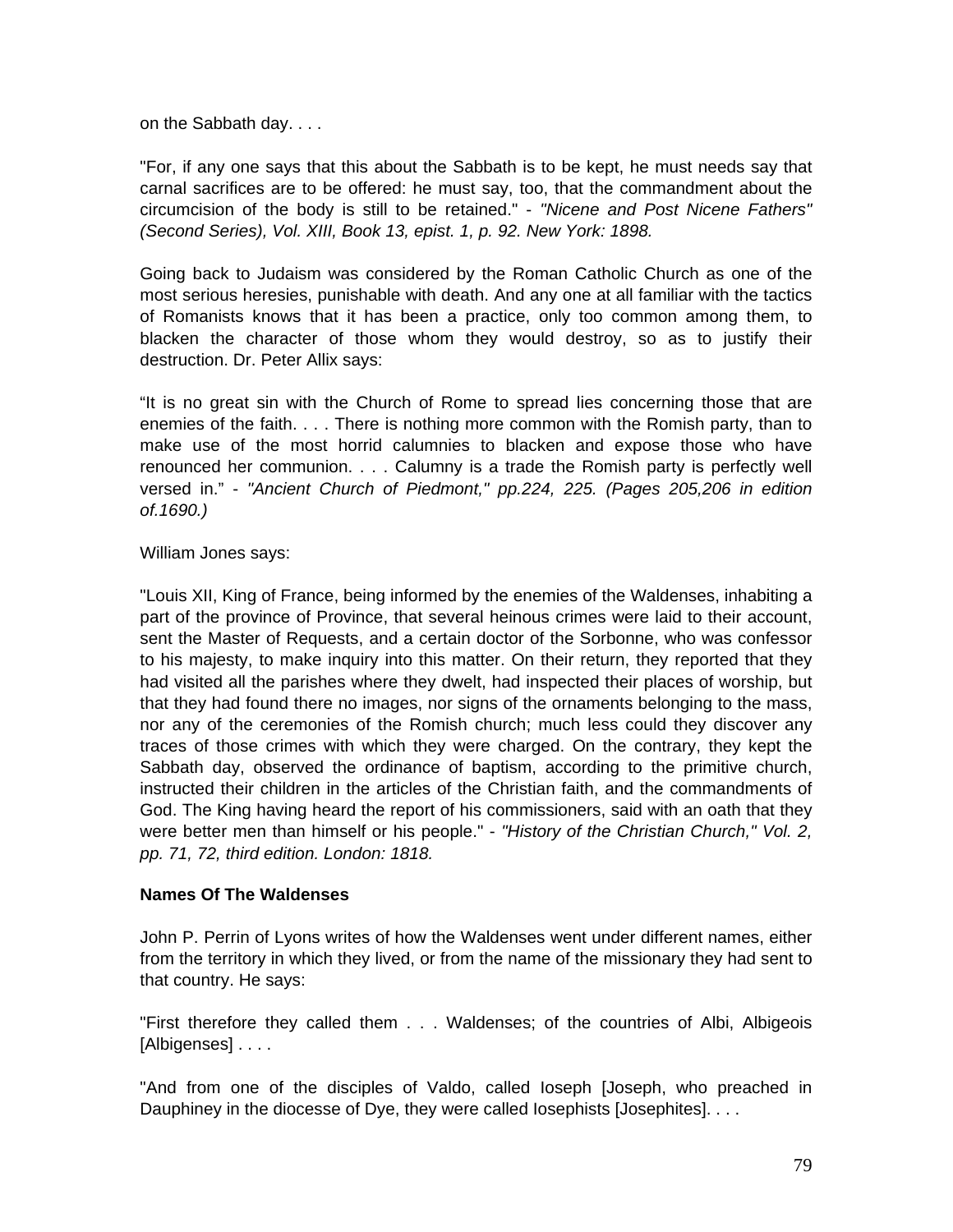"Of one of their pastors who preached in Albegeois, named Arnold Hot, they were called Arnoldists. . . .

"And because they observed no other day of rest but the Sabbath days, they called them Insabathas, as much as to say, as they observed no Sabbath.

"And because they were alwayes exposed to continuall sufferings, from the Latin word Pati, which signifieth to suffer, they called them Patareniens.

"And for as much as like poore passengers, they wandered from one place to another, they were called Passagenes," - *"Luther's Fore-Runners," (original spelling) pp. 7, 8. London: 1624.* 

This author quotes the following from the Waldensian faith: "That we are to worship one only God, who is able to help us, and not the Saints departed, - that we ought to keep holy the Sabbath day, but that there was no necessity of observing other feasts' *- Id., p. 88.* 

Goldastus, a learned German historian (A. D. 1576-1635) says of them:

They were called "Insabbatati, not because they were circumcised, but because they kept the Jewish Sabbath." *"Circumcisi forsan illifuerint, qui aliis Insabbatati, non quod circumciderentur, inquit Calvinista* [Goldastus] *sed quod in Sabbato judaizarent." Robert Robinson, in "Ecclesiastical Researches," chap, 10, p. 803. (Quoted in "History of the Sabbath," J. N. Andrews, p 412, ed. 1887.)* 

David Benedict, M. A., says:

"Robinson gives an account of some of the Waldenses of the Alps, who were called Sabbati, Sabbatati, Insabbatati, but more frequently Inzabbatati. 'One says they were so named from the Hebrew word Sabbath, because they kept the Saturday for the Lord's day. Another says they were so called because they rejected all the festivals." - *"General History of the Baptist Denomination," Vol. II, P. 413. Boston: 1813.* 

Dr. J. L. Mosheim says:

"Pasaginians . . . had the utmost aversion to the dominion and discipline of the church of Rome; . . . and celebrated the Jewish Sabbath." - *"Ecclesiastical History" (two-volume edition), Cent. 12, Part 2, Chap. 5, Sec. 14, Vol. I, p. 333. New York: Harper and Brothers, 1871.* 

The papal author, Bonacursus, wrote the following against the "Pasagini ":

"Not a few, but many know what are the errors of those who are called Pasagini. . . . First, they teach that we should obey the law of Moses according to the letter - the Sabbath, and circumcision, and the legal precepts still being in force. . . . Furthermore, to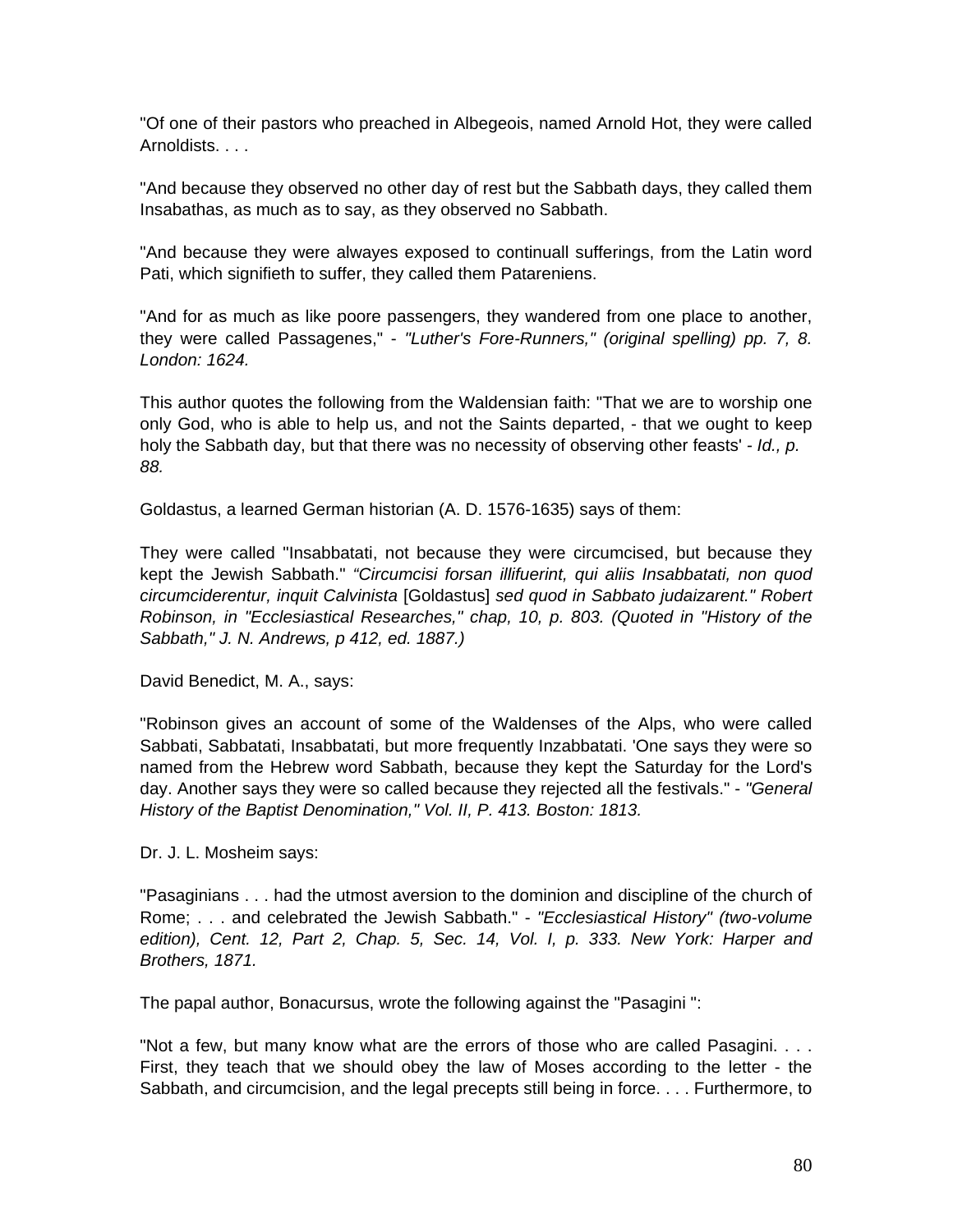increase their error, they condemn and reject all the church Fathers, and the whole Roman Church." - *"D'Achery, Spicilegium I, f. 211-214; Muratory, Antiq. med. aevi. 5, f. 152, Hahn, 3, 209. Quoted in "History of the Sabbath," J. N. Andrews, pp. 547, 548. 1912.* 

The Roman Catholic Church has always had a special enmity toward the Bible Sabbath and Sabbath-keepers. Mr. Benedict says:

"It was the settled policy of Rome to obliterate every vestige of opposition to her doctrines and decrees, everything heretical, whether persons or writings, by which the faithful would be liable to be contaminated and led astray. In conformity to this, their fixed determination, all books and records of their opposers were hunted up, and committed to the flames." - *"History of the Baptist Denomination," p. 50. 1849.* 

Dr. De Sanctis, who for years was a Catholic official at Rome, and at one time Censor of the Inquisition, but who later became a Protestant, reports in his book a conversation of a Waldensian scholar as he pointed to the ruins of the Palatine Hill at Rome:

"'See,' said the Waldensian, 'a beautiful monument of ecclesiastical antiquity. These rough materials are the ruins of the two great Palatine libraries, one Greek and the other Latin, where the precious manuscripts of our ancestors were collected, and which Pope Gregory 1, called the Great, caused to be burned."' - *"Popery, Puseyism; Jesuitism, "De Sanctis", p. 53.* 

Eternity alone will reveal how many precious manuscripts have been destroyed by Rome in its effort to blot out all traces of apostolic Christianity.

We have now seen that the ancient apostolic church, scattered by persecution, and often in hiding, went under various names. Being peaceful, virtuous, and industrious citizens, they were tolerated, or even shielded, by princes who understood their value to the country, while the Catholic Church hunted them down like wild beasts. After the Waldenses and Albigenses had lived quietly in France for many years, Pope Innocent III wrote the following instruction to his bishops:

"Therefore by this present apostolical writing we give you a strict command that, by whatever means you can, you destroy all these heresies and expel from your diocese all who are polluted with them. You shall exercise the rigor of the ecclesiastical power against them and all those who have made themselves suspected by associating with them. They may not appeal from your judgments, and if necessary, you may cause the princes and people to suppress them with the sword." - *"A Source Book for Medieval History," Oliver J. Thatcher and E. H. McNeal, p. 210. New York: Charles Scribner's Sons, 1905.* 

Philippus van Limborch, Professor of Divinity at Amsterdam, speaking of the way the liberty of the people was suppressed after 1050, says: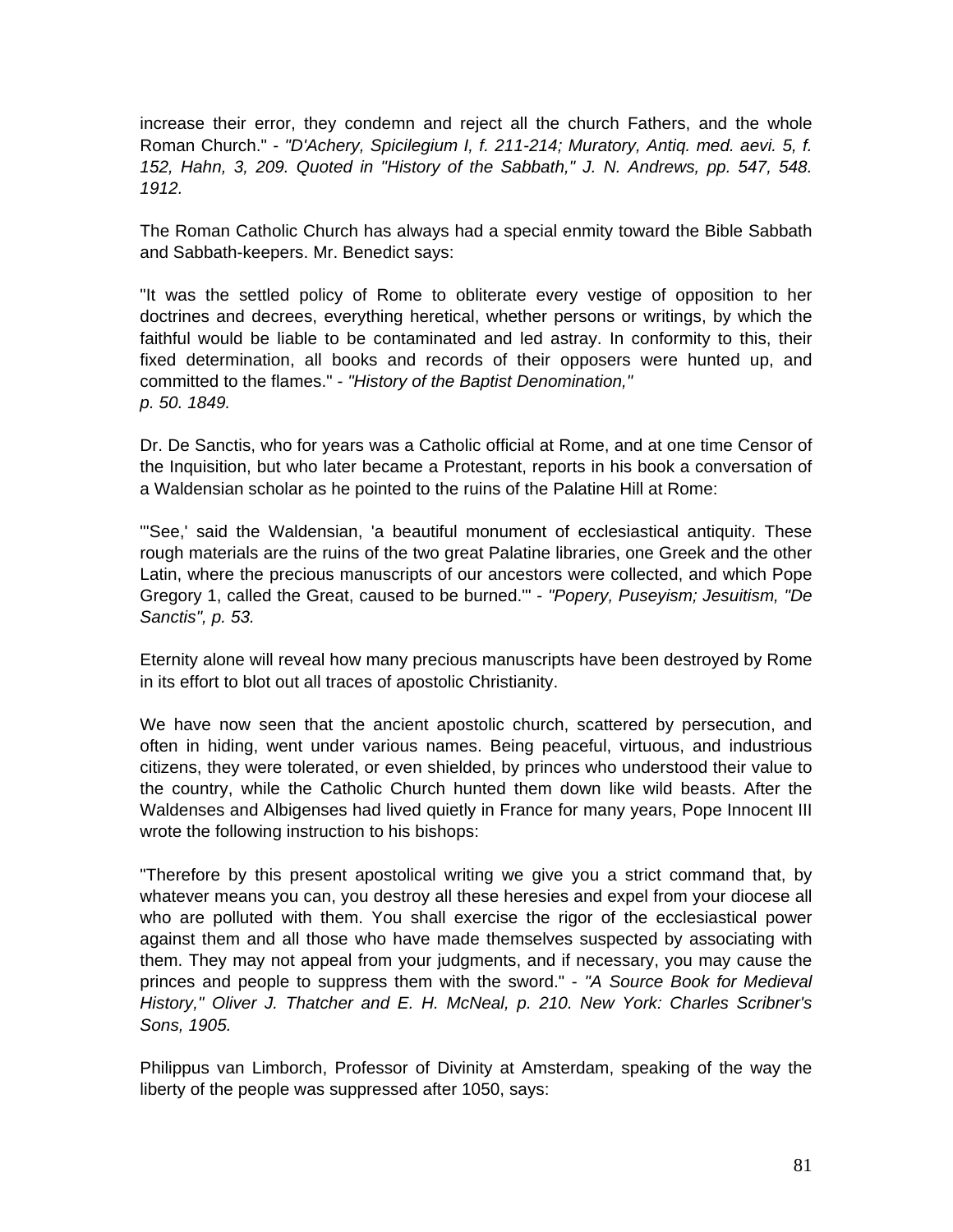"In the following ages the affairs of the church were so managed under the government of the Popes, and all persons so strictly curbed by the severity of the laws, that they durst not even so much as whisper against the received opinions of the church. Besides this, so deep was the ignorance that had spread itself over the world, that men, without the least regard to knowledge and learning, received with a blind obedience every thing that the ecclesiastics ordered them, however stupid and superstitious, without any examination; and if any one dared in the least to contradict them, he was sure immediately to be punished; whereby the most absurd opinions came to be established by the violence of the Popes." -*"History of the Inquisition," p. 79. London: 1816.* 

Ignorance and superstition generated vice of the basest sort, and brought the Christian world into the darkest of the Dark Ages, which made the Reformation of the sixteenth century an absolute necessity. And, as "the darkest hour of the night is just before dawn," so the twelfth to the fifteenth centuries were the darkest in the Christian Era. For a time, however, there were still a few lights shining on the religious horizon, shedding their mild gospel light into the dense darkness. But when these were extinguished, the darkness became well-nigh complete. 1. The Celtic church of Scotland and Ireland had sent their missionaries with an open Bible into almost every country of Europe. The gospel lamp of Scotland was extinguished in 1069; that of Ireland in 1172; that of the ancient Albigenses in 1229; the Assyrian lamp of the East was extinguished at Malabar, India, by the Inquisition in 1560; and the Waldensian lamp, that had been shining the longest, and had sent its mild rays over Europe for centuries, was extinguished in 1686. The history of these evangelical churches during this dark period is very interesting and has many valuable lessons for our day.

The Waldenses and Albigenses were quiet and industrious people, and followed the Bible standard of morality, which actually caused their persecution.

"But their crowning offence was their love and reverence for Scripture, and their burning zeal in making converts. The Inquisitor of Passau informs us that they had translations of the whole Bible in the vulgar tongue, which the Church vainly sought to suppress, and which they studied with incredible assiduity. . . . Many of them had the whole of the New Testament by heart. . . . Surely if ever there was a God-fearing people it was these unfortunates under the ban of Church and State. . . . The inquisitors . . . [declare] that the sign of a Vaudois, deemed worthy of death, was that he followed Christ and sought to obey the commandments of God." *- "History of the Inquisition of the Middle Ages," H. C. Lea, Vol. I, pp. 86, 87. New York: Harper and Brothers, 1888.* 

"In fact, amid the license of the Middle Ages ascetic virtue was apt to be regarded as a sign of heresy." *-Id., p. 87.* 

On the other hand, the licentious lives of the Catholic clergy placed insurmountable barriers for a Waldensian ever to become a Catholic. When in 1204 Pope Innocent III sent his commissioners to crush the peaceful Waldenses and Albigenses in Southern France "with fire and sword," these monks returned to the pope asking for help to reform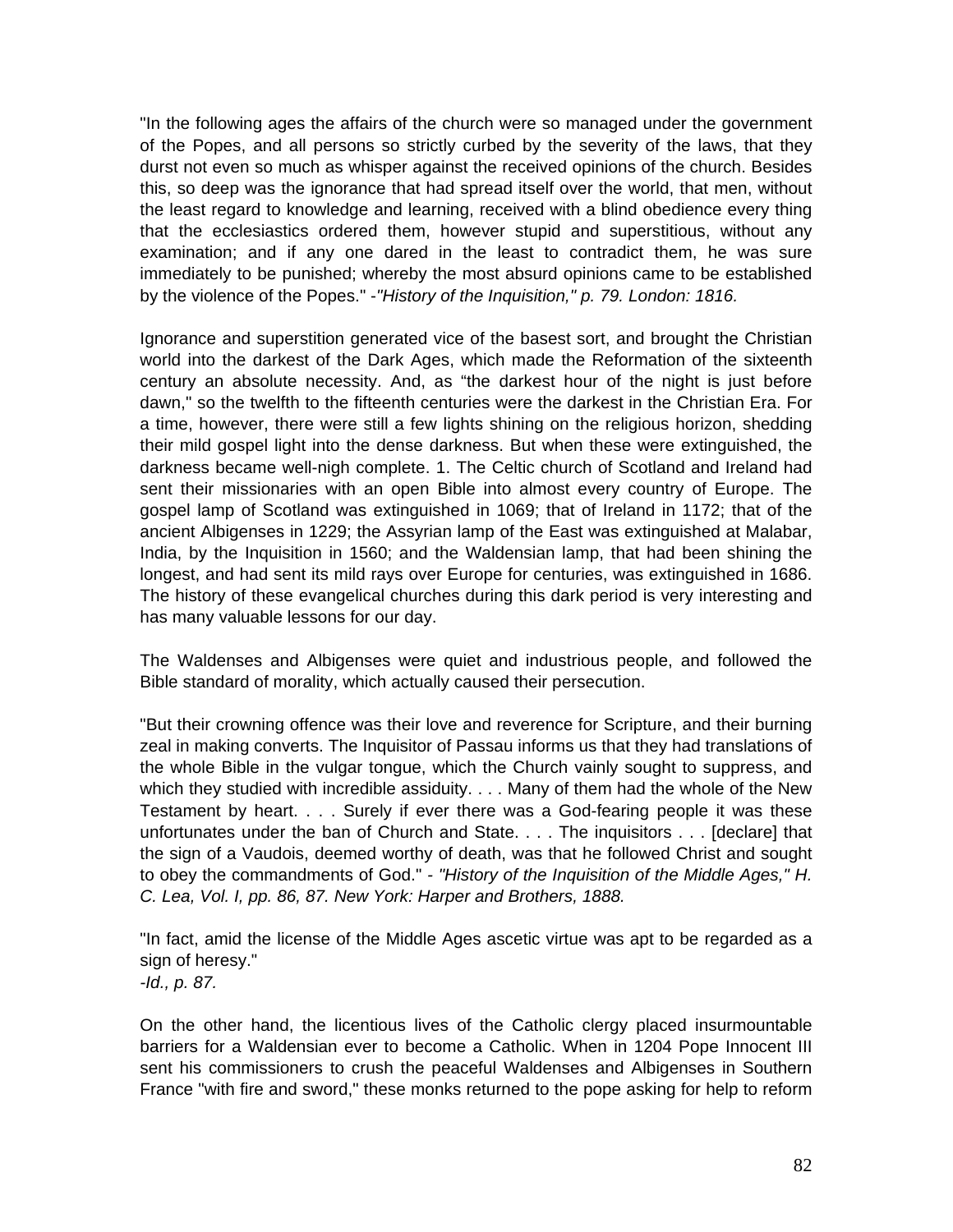the lives of the Catholic priests. Lea says:

'The legates . . . appealed to him for aid against prelates whom they had failed to coerce, and whose infamy of life gave scandal to the faithful and an irresistible argument to the heretic. Innocent curtly bade them attend to the object of their mission and not allow themselves to be diverted by less important matters." *- Id., p. 129.* 

Professor Philippus van Limborch writes:

"It was the entire study and endeavour of the popes, to crush, in its infancy, every doctrine that any way opposed their exorbitant power. In the year 1163, at the synod of Tours, all the bishops and priests in the country of Tholouse, were commanded 'to take care, and to forbid, under the pain of excommunication, every person from presuming to give reception, or the least assistance to the followers of this heresy, *which first began in the country of Tholouse*, whenever they shall be discovered. Neither were they to have any dealings with them in buying or selling; that by being thus deprived of the common assistances of life, they might be compelled to repent of the evil of their way. Whosoever shall dare to contravene this order, let them be excommunicated, as a partner with them in their guilt. As many of them as can be found, let them be imprisoned by the Catholic princes, and punished with the forfeiture of all their substance.'

"Some of the Waldenses, coming into the neighbouring kingdom of Arragon, king Ildefonsus, in the year 1194, put forth, against them, a very severe and bloody edict, by which 'he banished them from his kingdom, and all his dominions, as enemies of the cross of Christ, prophaners of the Christian religion, and public enemies to himself and kingdom.' He adds: 'If any, from this day forwards, shall presume to receive into their houses, the aforesaid Waldenses and Inzabbatati, or other heretics, of whatsoever profession they be, or to hear, in any place, their abominable preachings, or to give them food, or to do them any kind office whatsoever; let him know, that he shall incur the indignation of Almighty God and ours; that he shall forfeit all his goods, without the benefit of appeal, and be punished as though guilty of high treason." -*"History of the Inquisition," pp. 88, 89. London: 1816.* 

To destroy completely these heretics Pope Innocent 111 sent Dominican inquisitors into France, and also crusaders, promising "a plenary remission of all sins, to those who took on them the crusade . . . against the Albigenses." When Raymond VI, Earl of Tholouse, shielded these innocent people, who were such an asset to his country, he was "deposed by the pope." 1 Being frightened by the savage crusaders Raymond submitted, and the papal legate had him publicly whipped twice till "he was so grievously torn by the stripes" that he had to leave the church by a back door. (Id., pp. 98, 100) He later appealed to Innocent 111. "The pope, however, ceded the estates of Raymond to Simon de Montfort," (1215) 2 . Thousands of God's people were tortured to death by the Inquisition, buried aJive, burned to death, or hacked to pieces by the crusaders. While devastating the city of Biterre the soldiers asked the Catholic leaders how they should know who were heretics; Arnold, Abbot of Cisteaux, answered: "Slay them all, for the Lord knows who is His." *- Id., pp. 99, 101.*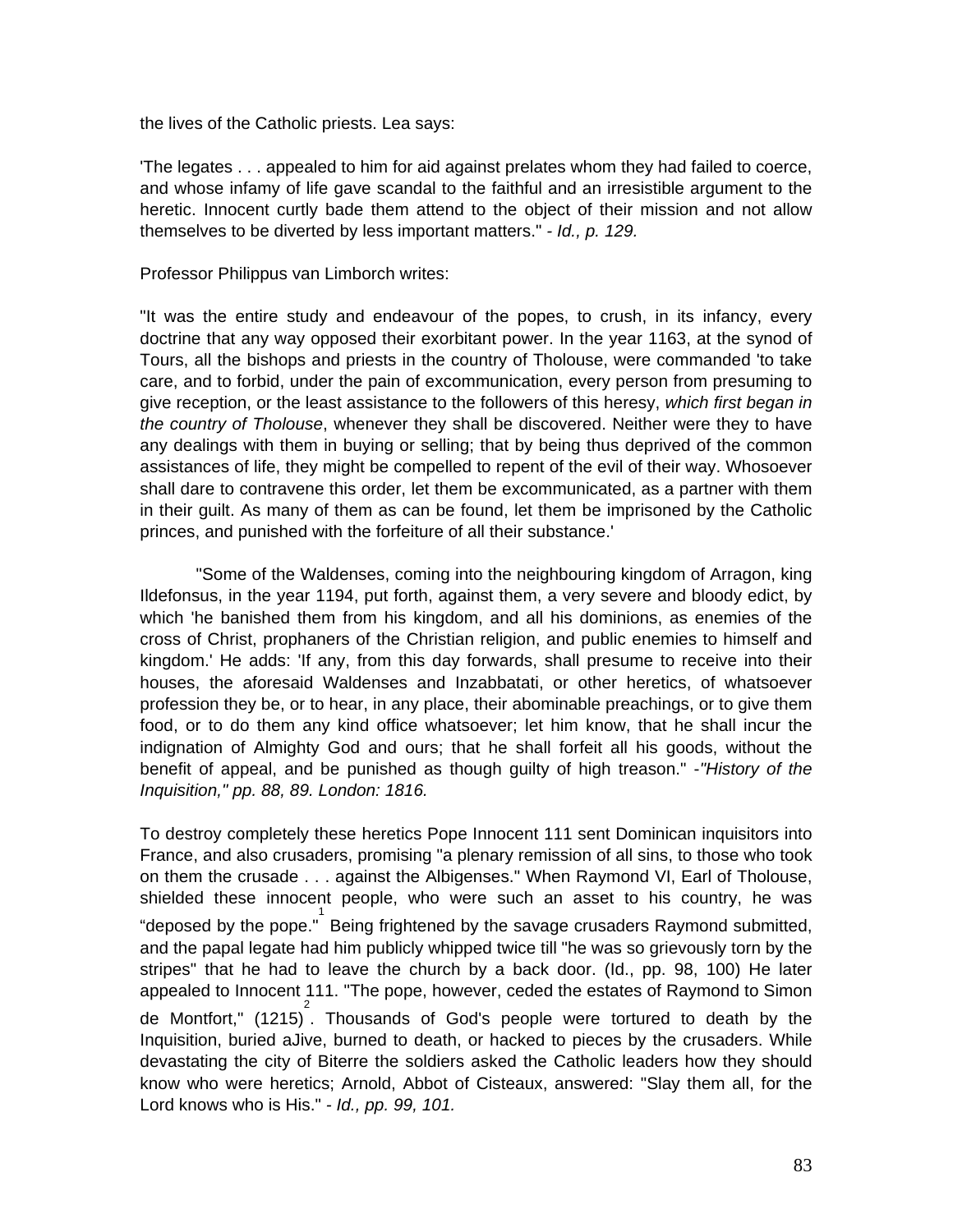In 1216 to 1221 Raymond reconquered his land, and after his death (1221) his son became Earl, and "the Inquisition was banished from the country of Tholouse." But Pope Honorius III "proclaimed an holy war, to be called the 'Penance war,' against the heretics," and "to subdue the Earl of Tholouse, he sent letters to King Louis" of France to make war on Raymond, which he did. But treachery, which has always been one of the most successful weapons of the Papacy against God's people, had to be resorted to here: When the Pope's legate saw that he could not take the city of Avignon by force, he "scrupled not to adopt the vilest treachery and to practice the basest hypocrisy. He offered to suspend hostilities, and to pave the way for peace, if the besieged would admit a few priests, only to inquire concerning the faith of the inhabitants: and those terms being agreed upon and scaled by mutual oaths; the priests entered, but in direct violation of their solemn engagement, brought the French army with them, who thus fraudulently triumphed over the unsuspecting citizens; they plundered the city, killed or bound in chains the inhabitants." *- Id., pp. 104-106.* 

(This is in perfect harmony with the Catholic teaching and practice, that they need not keep faith with a heretic, as carried out in the case of John Huss. In spite of the safeconduct from the Emperor Sigismund, be was imprisoned, November 28, 1414, and burned July 6, 1415)

# **Hunted Like Wild Beasts**

The Earl of Tholouse was finally forced to bow to Rome, and God's people were hunted as wild beasts everywhere. Here are some of the laws of Louis IX, King of France, A. D. 1229:

Canon 3. - The lords of the different districts shall have the villas, houses, and woods diligently searched, and the hiding places of the heretics destroyed. Canon 4. - If any one allows a heretic to remain in his territory, he loses his possession forever, and his body is in the hands of the magistrates to receive due punishment. Canon 5. - But also such are liable to the law, whose territory has been made the frequent hiding-place of heretics, not by his knowledge, but by his negligence. Canon 6. -The house in which a heretic is found, shall be torn down, and the place or land be confiscated. Canon 14 - Lay members are not allowed to possess the books of either the Old or the New Testament." *"Hefele's Councils," Vol. V, pp. 981, 982. ("History of the Sabbath," New, p. 558).* 

These laws were only echoes of the "Bulls" of the popes. But while the Waldenses on the French side of the Alps were being exterminated, the pope had a more difficult task to destroy them in the Piedmont Alps. From Pope Lucius III (A. D. 1181-1185) to the Reformation in the sixteenth century the persecution of the Waldenses was the subject of many papal anathemas." Army after army was sent

 $^{1}$  Catholic Encyclopedia, Vol. X11, art. "Rayrnond VI," p. 670. <sup>2</sup> Catholic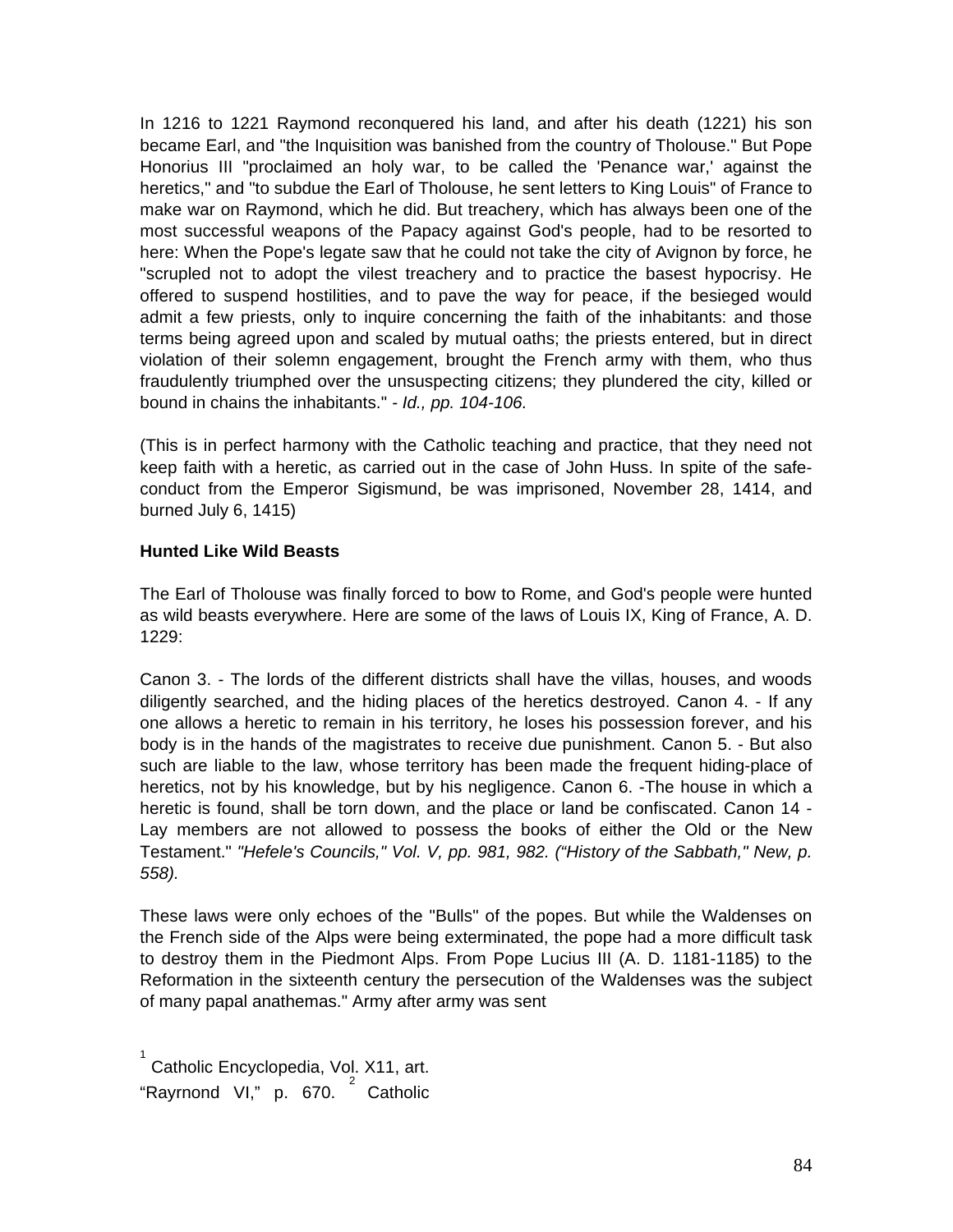Encyclopedia, Vol. X11, art. "Rayrnond VI," p. 670.

against them, and all manner of trickery was resorted to in order to destroy these honest, plain, Christian people. In 1488 Albert Cataneo, the papal legate came with an army into the midst of Val Louise. The inhabitants fled into a cavern for shelter, and the soldiers started a fire at the mouth of the cavern and smothered the entire population of 3,000, including 400 children. Then Cataneo entered the Piedmont side. Here the Waldenses retreated to Pra del Tor, their "Shiloh of the Valleys." Cataneo ordered his soldiers into the dark, narrow chasm that formed the only path to this citadel. The poor Waldenses were now bottled up, and their enemies were proceeding towards them, sure of their prey, but God beard earnest prayers:

"A white cloud, no bigger than a man's hand, unobserved by the Piedmontese, but keenly watched by the Vaudois, was seen to gather on the mountain's summit. . . . That cloud grew rapidly bigger and blacker. It began to descend. . . . It fell right into the chasm in which was the Papal army. . . . In a moment the host were in night; they . . . could neither advance nor retreat. [The Waldenses] tore up huge stones and rocks, and sent them thundering down into the ravine. The papal soldiers were crushed where they stood. . . . Panic impelled them to flee, . . . they threw each other down in the struggle; some were trodden to death; others were rolled over the precipice, and crushed on the rocks below, or drowned in the torrent, and so perished miserably." - *"History of the Waldenses," J. A. Wylie, pp. 48,49.* 

In 1544 the treacherous and heartless Catholic leader, D'Oppede caused the terrible butchery of thousands of Waldenses. At Cabrieres he wrote a note to the people, saying that if they would open the gates of their city he would do them no harm. They, in good faith, opened the gates, and D'Oppede cried out: "Kill them all." Men, women, and children were massacred or burned alive. In 1655 there was another massacre of Waldenses. After the Catholic leaders had made several vain attempts to break into the fastnesss of the mountains where the Waldenses lived, and were defeated, the Marquis of Pianesse wrote the various Waldensian towns to entertain certain regiments of soldiers to show their good faith. These Christian people, who always had such sacred regard for their own word, never seemed to learn that it is a fundamental Catholic doctrine, that Catholics need not, and should not, keep faith with heretics, when the interest of the "Church" is at stake. After they had sheltered the soldiers, and fed them of their scanty store, a signal was given at 4 a. m., April 24, 1655, and the butchery began.

"Little children, Leger says, were torn from the arms of their mothers, dashed against the rocks, and cast carelessly away. The sick or the aged, both men and women, were either burned in their houses, or hacked in pieces; or mutilated, half murdered, and flayed alive, they were exposed in a dying state to the heat of the sun, or to flames, or to ferocious beasts." *- "Israel of the Alps" Dr. Alexis Muston, Vol. I, pp. 349, 350.* 

These people suffered tortures too terrible to mention, which only devils in human form could have invented. The towns in the beautiful valleys were left smouldering ruins. A few people saved themselves by flight to the mountains.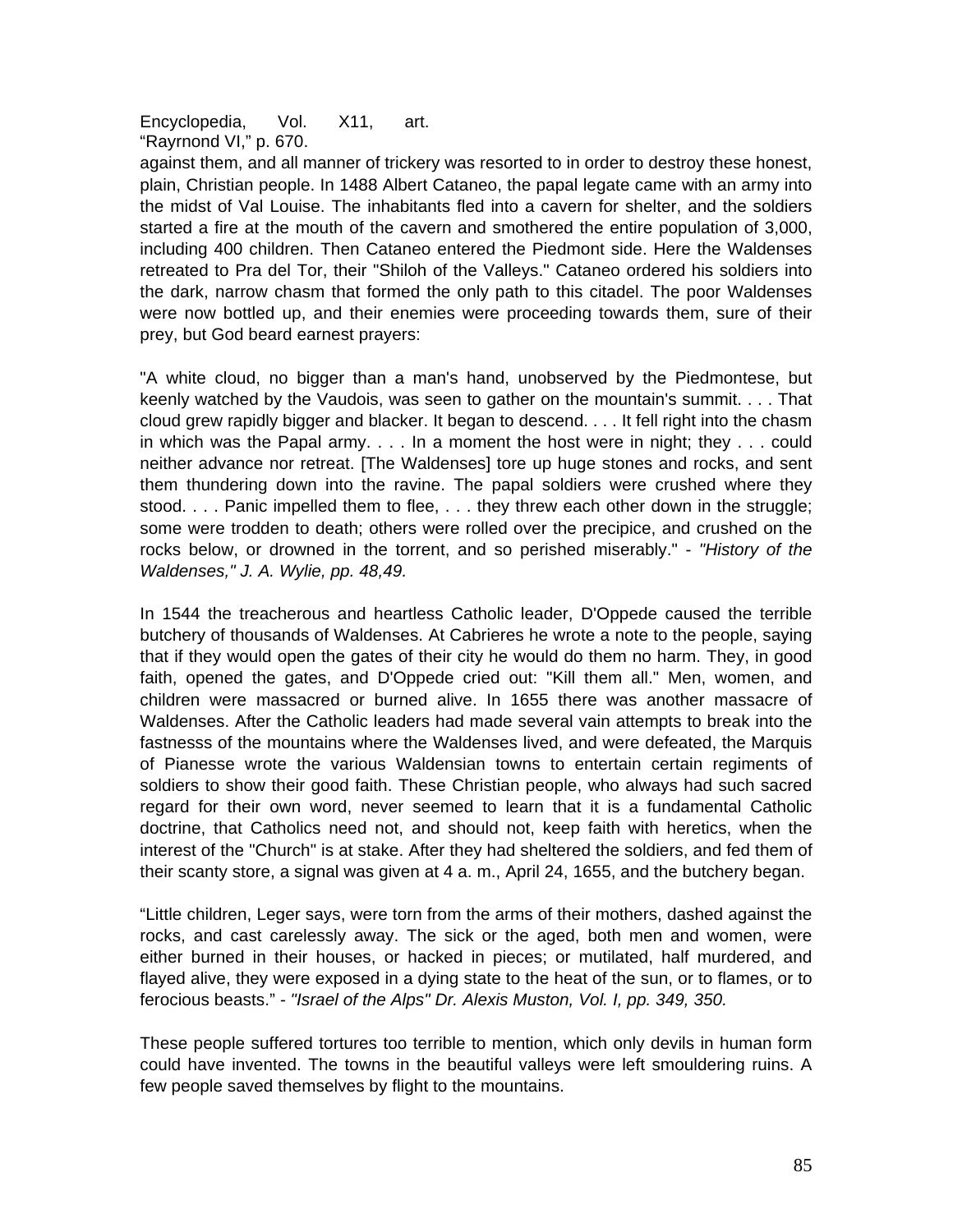# **Further Destruction**

In 1686 another terrible edict was issued against them, and an army raised to exterminate them. And again it was the same story of treachery. Gabriel of Savoy himself wrote them:

"'Do not hesitate to lay down your arms; and be assured that if you cast yourselves upon the clemency of his royal highness, he will pardon you, and that neither your persons nor those of your wives or children shall be touched.'" -*"Israel of the Alps," Alexis Muston, Vol. I, p. 445.* 

The Waldenses accepted the official document in good faith and opened their entrenchments. But the Catholic officials, true to the nature of their church doctrines, rushed in and butchered men, women, and children in cold blood. Unspeakable tortures were inflicted on the innocent people, while a few escaped to the mountains. All the towns of the valleys were smouldering and charred ruins. Rome had at last quenched the ancient lamp. "The school of the prophets in the Pra del Tor is razed. No smoke is seen rising from cottage, and no psalm is heard ascending from dwelling or sanctuary. . . . and no troop of worshippers, obedient to the summons of the Sabbath bell, climbs the mountain paths. *"History of the Waldenses" Wylie, p. 178.* 

As these exiled Waldenses fled from country to country, they were persecuted and harassed, but they sowed the seeds of truth as they went. Let us now consider the experiences of other branches of the apostolic church that were scattered by persecution and by early missionary endeavours to the outskirts of civilisation. (See the chapter "Wycliffe, Huss," etc.)

## **13. Celtic Sabbath- Keepers**

WE KNOW from several sources that Christianity entered the British Isles in apostolic times. (Colossians 1: 23) Rev. Richard Hart, B. A., Vicar of Catton, says: "That the light of Christianity dawned upon these islands in the course of the first century, is a matter of historical certainty. *"Ecdesiastical Records," p. vii. Cambridge: 1846.* Tertullian, about 200 A. D., included the Britons among the many nations which believed in Christ, and he speaks of places among "the Britons-inaccessible to the Romans, but subjugated to Christ." *"Answer to the Jews," chap. vii*. Dr.Ephraim Pagit, in his "Christianography," printed in London, 1640, gives an interesting account of the early Christians in these islands.

Before the church in the British Isles was forced under the papal yoke, it was noted for its institutions of learning. The Rev. Mr. Hart says:

"That learning and piety flourished in these islands during the period of their independence is capable of the most satisfactory proof, and Ireland in particular was so universally celebrated, that students flocked thither from all parts of the world." – *"Ecclesiastical Records,". p. viii.* 

He says, some came to "Ireland for the sake of studying the Scriptures." *- Id., p. xi.*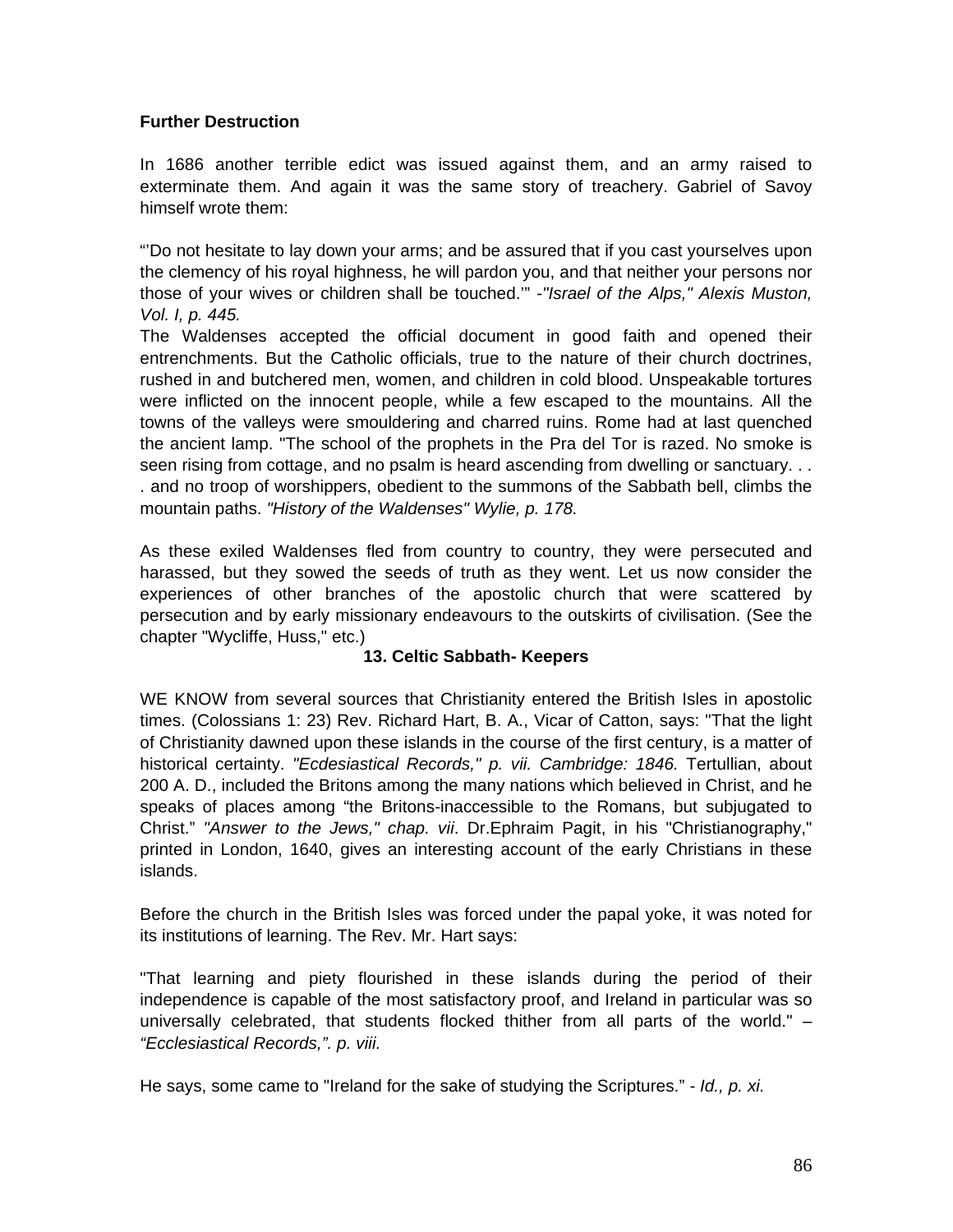# **The Coming Of Patrick**

Patrick, a son of a Christian family in southern Scotland, was carried off to Ireland by pirates about 376

A. D. Here, in slavery, he gave his heart to God and, after six years of servitude, escaped, returning to his home in Scotland. But he could not forget the spiritual need of these poor heathen, and after ten years he returned to Ireland as a missionary of the Celtic church. "He had now reached his thirtieth year [390 A. D]." - *"The Ancient British and Irish Churches," William Cathcart, D. D., p. 70.* 

Dr. E. Pagit says that "Saint Patrick had in his day founded there 365 churches." - *"Christianography," Part 2, p.10.* 

Dr. August Neander says of Patrick:

"The place of his birth was Bonnaven, which lay between the Scottish towns Dumbarton and Glasgow, and was then reckoned to the province of Britain. This village, in memory of Patricius, received the name of Kil-Patrick or Kirk-Patrick. His father, a deacon in the village church, gave him a careful education." -*"General History of the Christian Religion and Church," Vol. II, p. 122. Boston: 1855.* 

Patrick himself writes in his "Confession":

"I, Patrick, . . . had Calpornius for my father, a deacon, a son of the late Potitus, the presbyter. . . . I wascaptured. I was almost sixteen years of age . . . and taken to Ireland in captivity with many thousand men." - *"The Ancient British and Irish Churches," William Cathcart, D. D., p. 127.* 

# **Patrick Not A Catholic**

To those who have heard of Patrick only as a Catholic saint, it may be a surprise to learn that he was not a Roman Catholic at all, but that he was a member of the original Celtic church. There is no more historic evidence for Patrick's being a Roman Catholic saint, than for Peter's being the first pope. Catholics claim that Pope Celestine commissioned Patrick as a Roman Catholic missionary to Ireland; but William Cathcart, D. D., says:

"There is strong evidence that Patrick had no Roman commission in Ireland."

"As Patrick's churches in Ireland, like their brethren in Britain, repudiated the supremacy of the popes, all knowledge of the conversion of Ireland through his ministry must be suppressed [by Rome, at all cost.]" *- Id., p. 85.* 

The popes who lived contemporary with Patrick never mentioned him. "There is not a written word from one of them rejoicing over Patrick's additions to their church, showing clearly that he was not a Roman missionary. . . . So completely buried was Patrick and his work by popes and other Roman Catholics, that in their epistles and larger publications, his name does not once occur in one of them until A. D. 634." *- Id., p. 83.*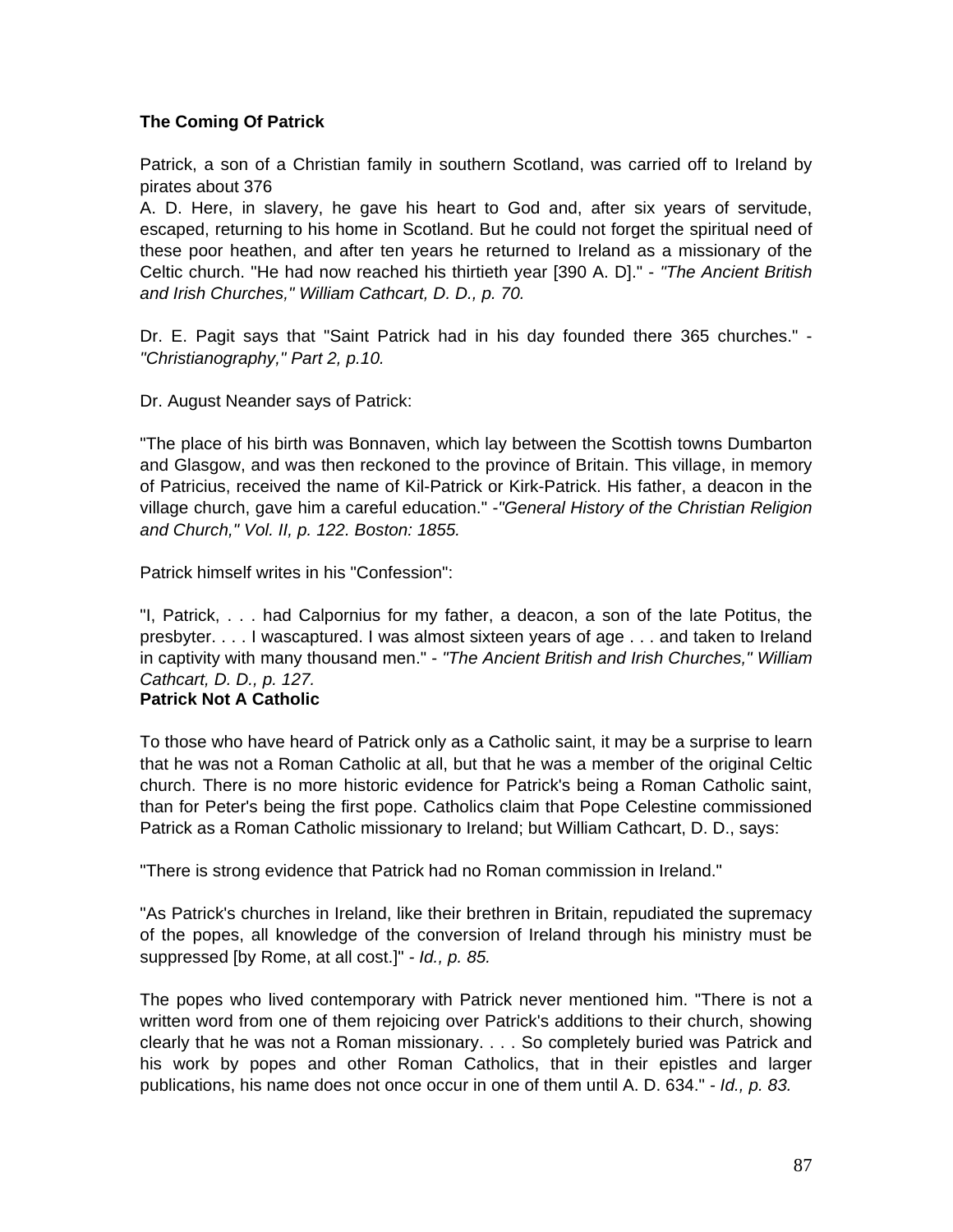"Prosper does not notice Patrick. . . . He says nothing of the greatest success ever given to a missionary of Christ, apparently because he was not a Romanist." *- Id., p. 84.* 

"Bede never speaks of St. Patrick in his celebrated 'Ecclesiastical History.'" - *Id., p. 85.* 

But, writing of the year 431, Bede says of a Catholic missionary: "Palladius was sent by Celestinus, the Roman pontiff, to the Scots [Irish] that believed in Christ." - *"Ecclesiastical History," p. 22. London: 1894.* 

But this papal emissary was not received any more favourably by the church in Ireland, than was Augustine later received by the Celtic church of Scotland, for "he left because he did not receive respect in Ireland." *- "The Ancient British and Irish Churches," Williant Cathcart, D. D., p. 72.* 

No Roman Catholic church would have dared to ignore a bishop sent them by the pope. This proves that the churches in the British Isles did not recognize the pope.

Dr. Todd says:

"The 'Confession' of St. Patrick contains not a word of a mission from Pope Celestine. One object of the writer was to defend himself from the charge of presumption in having undertaken such a work as the conversion of the Irish, rude and unlearned as he was. Had he received a regular commission from the see of Rome, that fact alone would be an unanswerable reply. But he makes no mention of Pope Celestine, and rests his defense altogether on the divine call which he believed himself to have received for his work." -*Id., pp. 81, 82.* 

"Muirchu wrote more than two hundred years after Patrick's death. His declaration is positive that he did not go to Rome." *- Id., p. 88.* 

There are three reasons why Patrick could not have been a Roman Catholic missionary: 1. Early Catholic historians and popes avoided mentioning Patrick or his work; until later

legendary histories represented him as a Catholic Saint. 1 2. When papal missionaries arrived in Britain, 596 A. D., the leaders of the original Celtic church refused to accept their doctrines, or to acknowledge the papal authority, and would not dine with them. (Compare 1 Corinthians 5: 11; 2 John 8-11) They "acted towards the Roman party exactly 'as if they had been pagans.'" - *"Ecclesiastical Records," by Richard Hart, pp. viii, xiv.* 3. The doctrines of the Celtic church of Patrick's day differed so widely from those of the Roman church, that the latter could not have accepted it as "Catholic." Patrick must have been a Sabbath-keeper, because the churches he established in Ireland, as well as the mother church in Scotland and England, followed the apostolic practice of keeping the seventh day Sabbath, and of working on Sunday, as we soon shall see. But this was considered deadly heresy by the Papacy.

## **Columba**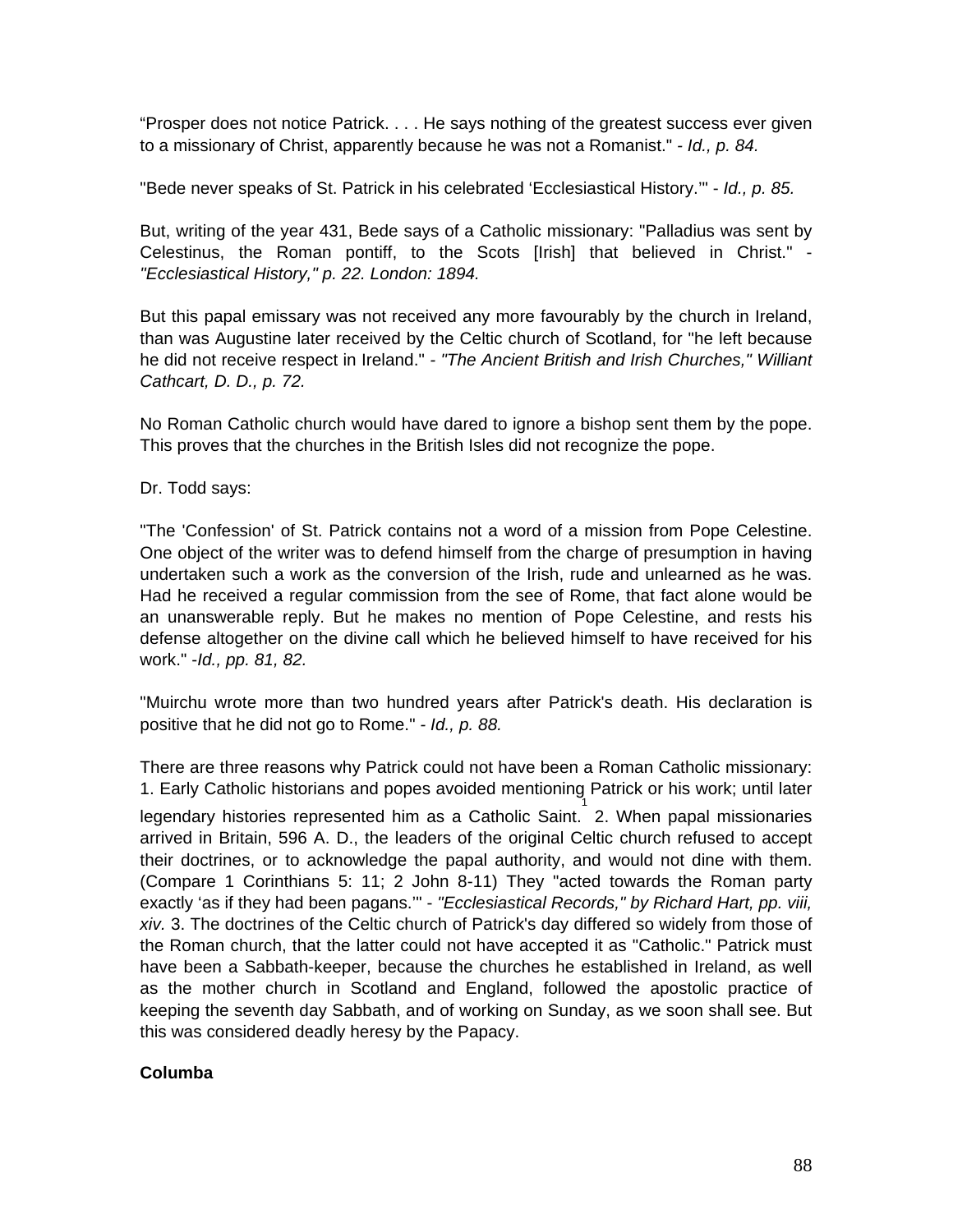Another leader in the Celtic church deserves to be mentioned: Columba, who was born in Ireland, A.

D. 521. Animated by the zeal and missionary spirit he found in the schools established by Patrick, Columba continued the work of his predecessor, and selecting twelve fellow workers, he established a missionary center on the island of Iona. This early Celtic church sent its missionaries not only among the heathen Piets of their own country, but also into the Netherlands, France, Switzerland, Germany, and Italy. This Sabbathkeeping church (as did their Waldensian brethren) kept the torch of truth burning during the long, dark night of papal supremacy, till finally they were conquered by Rome in the twelfth century. Professor Andrew Lang says of them:

"They worked on Sunday, but kept Saturday in a Sabbatical manner." - *"A History of Scotland from the Roman Occupation," Vol. I, p. 96. New York: Dodd, Mead, and Co., 1900.* 

Dr. A. Butler says of Columba:

"Having continued his labours in Scotland thirty-four years, he clearly and openly foretold his death, and on Saturday, the ninth of June, said to his disciple Diermit: 'This day is called the Sabbath, that is, the rest day, and such will it truly be to me; for it will put an end to my labors."' - *"Butler's Lives of the Saints," Vol. I, A. D. 597, art "St. Columba," p. 762. New York: P. F. Collier.* 

In a footnote to Blair's translation of the Catholic historian, Bellesheim, we read:

"We seem to see here an allusion to the custom, observed in the early monastic Church of Ireland, of keeping the day of rest on Saturday, or the Sabbath." - *"History of the Catholic Church in Scotland, " Vol. I, p. 86.* 

Professor James C. Moffatt, D. D., Professor of Church History at Princeton, says:

"It seems to have been customary in the Celtic churches of early times, in Ireland as well as Scotland, to keep Saturday, the Jewish Sabbath, as a day of rest from labour. They obeyed the fourth commandment literally upon the seventh day of the week." - "The Church in Scotland," p. 140. Philadelphia: 1882.

"Gregory well knew that there existed in the British Isles, yea, in a part of the Roman

<sup>1</sup> These legendary histories of St. Patrick. written during the Dark Ages, are so full of childish superstition and fabricated miracles, that they have to be rejected as actual history.

But the church of Rome could never allow the light of pure apostolic Christianity to shine anywhere, for that would reveal her own religion to be apostasy. Pope Gregory I, in 596, sent the imperious monk Augustine, with forty other monks, to Britain. Dr. A. Ebrard says of this "mission":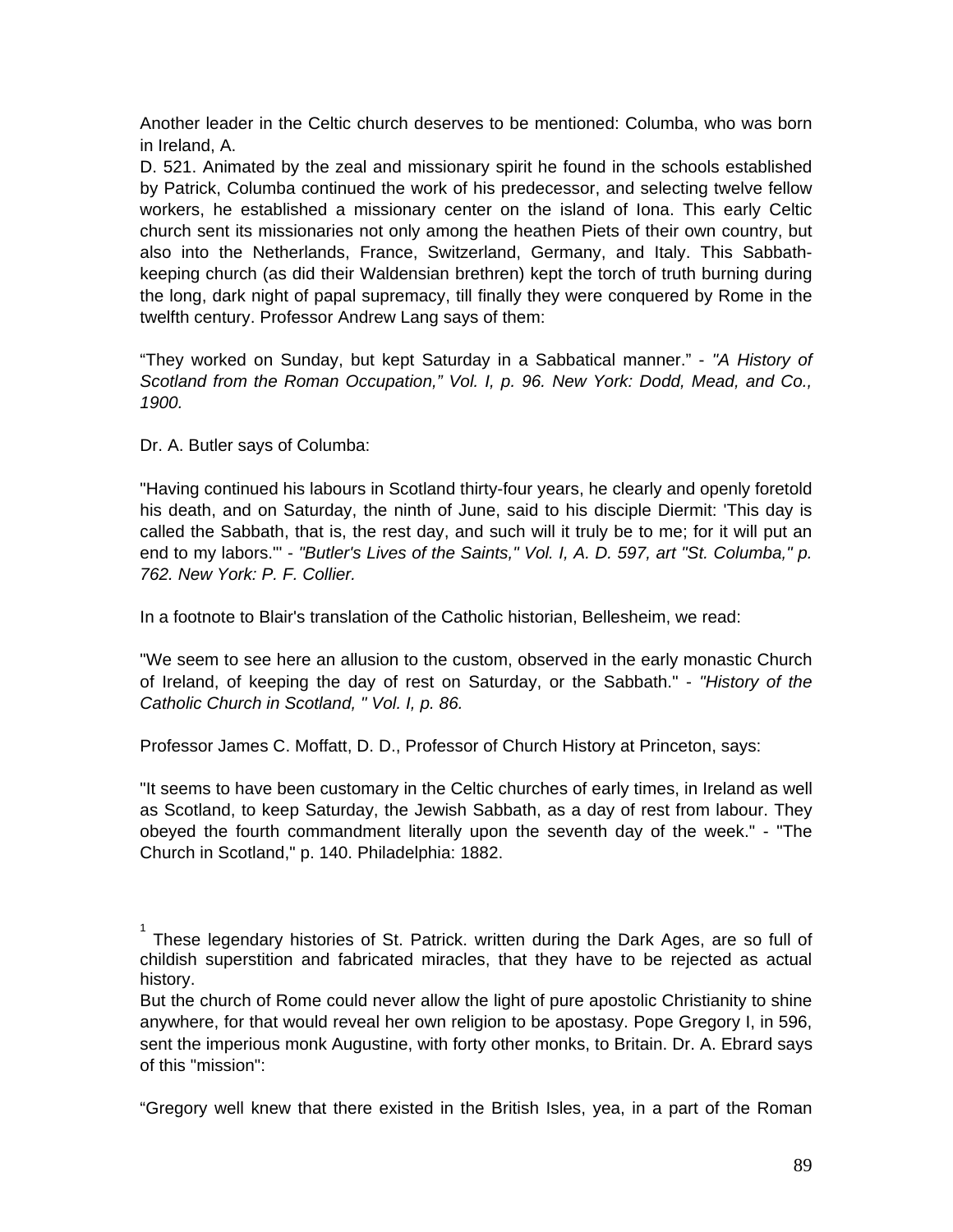dominion, a Christian church, and that his Roman messengers would come in contact with them. By sending these messengers, he was not only intent upon the conversion of the heathen, but from the very beginning he was also bent upon bringing this Irish-Scotch church, which had hitherto been free from Rome, in subjection to the papal chair." *Bonifacius," p. 16. Guetersloh, 1882. (Quoted in Andrews' "History of the Sabbath," fourth edition, revised and enlarged, p. 582).* 

Through political influence, and with magnificent display, the Saxon king, Ethelbert. of Kent, consented to receive the pope's missionaries, and "Augustine baptized ten thousand pagans in one day" by driving them in mass into the water. Then, relying on the support of the pope and the sword of the Saxons, Augustine summoned the leaders of the ancient Celtic church, and demanded of them: "'Acknowledge the authority of the Bishop of Rome.' These are the first words of the Papacy to the ancient Christians of Britain." They meekly replied: `The only submission we can render him is that which we owe to every Christian.` - *"History of the Reformation," D'Aubigne, Book XVII, chap. 2.*  "'But as for further obedience, we know of none that he, whom you term the Pope, or Bishop of Bishops, can claim or demand."' - *"Early British History," G. H. Whalley, Esq., M. P., p. 17 (London: 1860): and "Variation of Popery," Rev. Samuel Edger, D. D., pp. 180-183. New York: 1849.* Then in 601, when the British bishops finally refused to have any more to do with the haughty messenger of the pope, Augustine proudly threatened them with secular punishment. He said:

"'If you will not have peace from your brethren, you shall have war from your enemies; if you will not preach life to the Saxons, you shall receive death at their hands.' Edelfred, King of Northumbria, at the instigation of Augustine, forthwith poured 50,000 men into the Vale Royal of Chester, the territory of Prince of Powys, under whose auspices the conference had been held. Twelve hundred British priests of the University of Bangor having come out to view the battle, Edelfred directed his forces against them as they stood clothed in their white vestments and totally unarmed, watching the progress of the battle - they were massacred to a man. Advancing to the university itself, he put to death every priest and student therein, and destroyed by fire the halls, colleges, and churches of the university itself; thereby fulfilling, according to the words of the great Saxon authority called the Pious Bede, the prediction, as he terms it, of the blessed Augustine. The ashes of this noble monastery were smoking; its libraries, the collection of ages, having been wholly consumed." - *"Early British History," G. H. Whalley, Esq., M. P., p. 18. London: 1860. See also "Six Old English Chronicles," pp. 275, 276; edited by J. A. Giles, D. C. L. London: 1906.* 

D'Aubigne says of Augustine: "A national tradition among the Welsh for many ages pointed to him as the instigator of this cowardly butchery. Thus did Rome loose the savage Pagan against the primitive church of Britain." -*"History of the Reformation" D'Aubigne, book 17, chap. 2.* 

This was a master stroke of Rome, and a great blow to the native Christians. With their university, their colleges, their teaching priests, and their ancient manuscripts gone, the Britons were greatly handicapped in their struggle against the ceaseless aggression of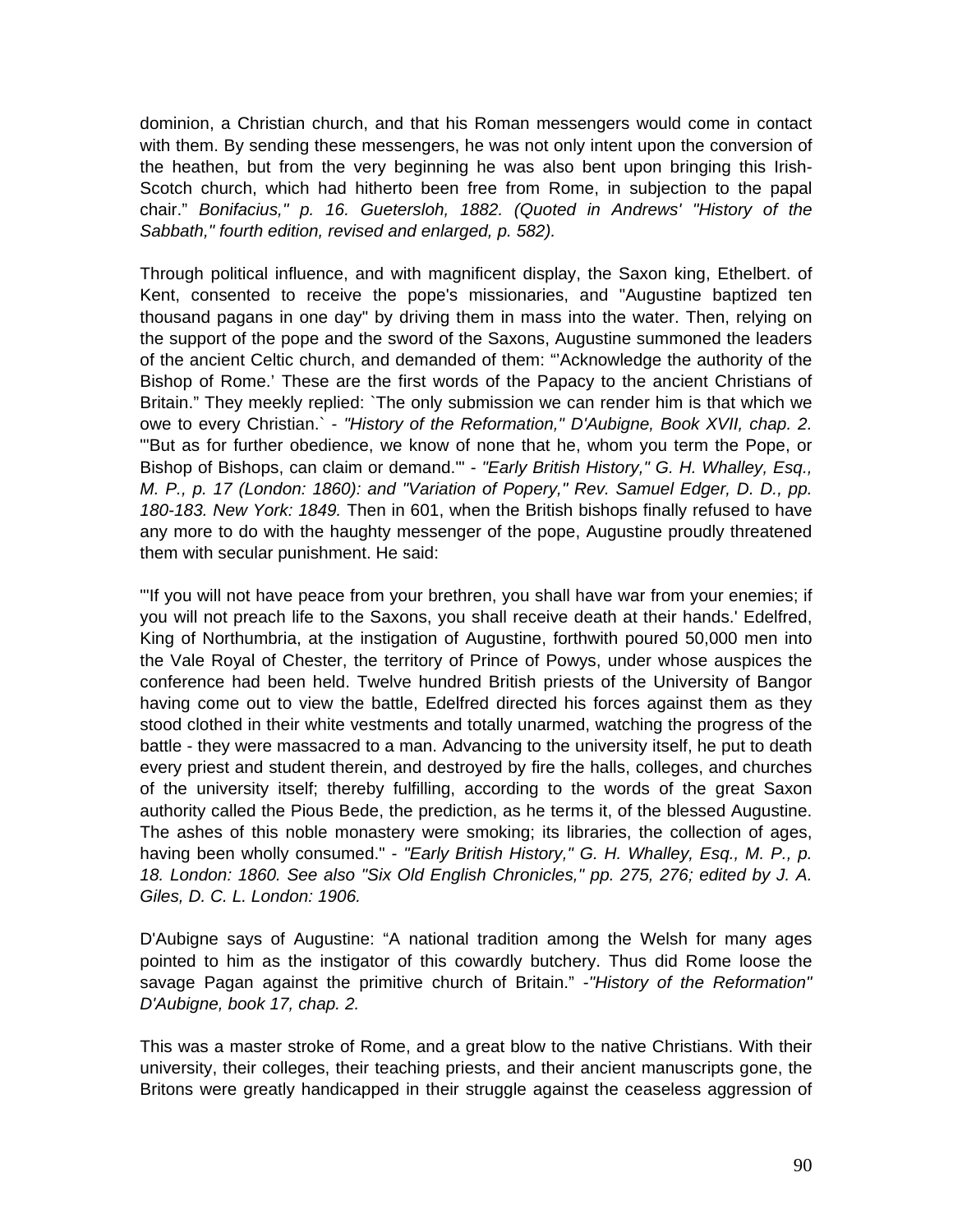Rome. Still they continued the struggle for more than five hundred years longer, till finally, in the year 1069, Malcolm, the King of Scotland, married the Saxon princess, Margaret, who, being an ardent Catholic, began at once to Romanize the primitive church, holding long conferences with its leaders. She was assisted by her husband, and by prominent Catholic officials. Prof. Andrew Lang says:

"The Scottish Church, then, when Malcolm wedded the sainted English Margaret, was Celtic, and presented peculiarities odious to the English lady, strongly attached to the establishment as she knew it at home. . . . The Celtic priests must have disliked the interference of an English woman.

"First there was a difference in keeping Lent. The Kelts did not begin it on Ash Wednesday. . . . They worked on Sunday, but kept Saturday in a sabbatical manner." - *"History of Scotland," Vol. I, p. 96.* 

William F. Skene says:

"Her next point was that they did not duly reverence the Lord's day, but in this latter instance they seem to have followed a custom of which we find traces in the early Monastic Church of Ireland, by which they held Saturday to be the Sabbath on which they rested from all their labours." - *"Celtic Scotland," Vol. II, p. 849. Edinburgh: David Douglas, printer, 1877.* 

"They held that Saturday was properly the Sabbath on which they abstained from work." *- Id., p. 350.* 

"They were wont also to neglect the due observance of the Lord's day, prosecuting their worldly labours on that as on other days, which she likewise showed, by both argument and authority, was unlawful." -*Id., p. 348.* 

## **Scotland Under Queen Margaret**

Professor Andrew Lang relates the same fact thus:

"The Scottish Church, then, when Malcolm wedded the saintly English Margaret, was Celtic, and presented peculiarities odious to an English lady, strongly attached to the Establishment as she knew it at home. . . .

"They worked on Sunday, but kept Saturday in a sabbatical manner. . . . These things Margaretabolished." -*"A History of Scotland from the Roman Occupation," Vol. I, p. 96. New York: Dodd, Mead, and Co., 1900.* 

The Catholic historian, Bellesheim, says of Margaret..

"The queen further protested against the prevailing abuse of Sunday desecration. 'Let us,' she said, 'venerate the Lord's day, inasmuch as upon it our Saviour rose from the dead: let us do no servile work on that day.' The Scots in this matter had no doubt kept up the traditional practice of the ancient monastic Church of Ireland which observed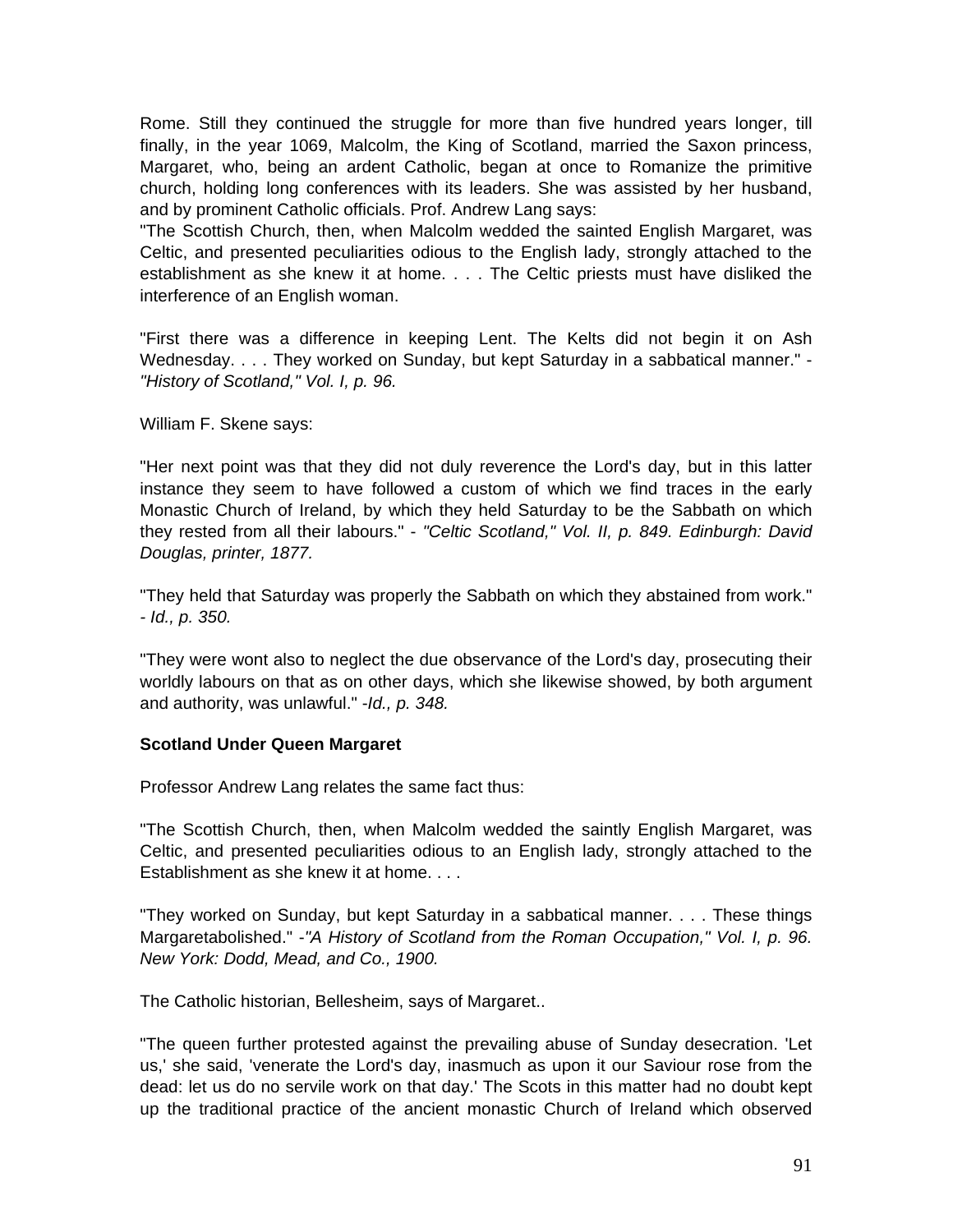Saturday, rather than Sunday, as a day of rest." - *"History of the Catholic Church in Scotland," Vol. I, pp. 249, 250.* 

Finally the queen, the king, and three Roman Catholic dignitaries held a three-day council with the leaders of the Celtic church. Turgot, the queen's confessor, says:

It was another custom of theirs to neglect the reverence due to the Lord's day, by devoting themselves to every kind of worldly business upon it, just as they did upon other days. That this was contrary to the law, she proved to them as well by reason as by authority. 'Let us venerate the Lord's day,' said she, 'because of the resurrection of our Lord, which happened upon that day, and let us no longer do servile works upon it; bearing in mind that upon this day we were redeemed from the slavery of the devil. The blessed Pope Gregory affirms the same, saying: "We must cease from earthly labour upon the Lord's day.` . . . From that time forward . . . no one dared on these days either to carry any burdens himself or to compel another to do so. *"Life of Queen Margaret" Turgot, Section 20; cited in "Source Book," p. 506, ed. 1922.* 

Thus Rome triumphed at last in Scotland. In Ireland also the Sabbath-keeping church established by Patrick was not long left in peace:

"Giraldus Cambrensis informs us that in the year 1155 [Henry II, King of England, was entrusted by Pope Adrian IV with the mission of invading Ireland [with devastating war] to extend the boundaries of the church, [so that even the Irish would become] faithful to the Church of Rome." The pope wrote Henry:

"'You, our beloved son in Christ, have signified to us your desire of invading Ireland. . . . and that you are also willing to pay to St. Peter the annual sum of one penny for every house. We therefore grant a willing assent to your petition, and that the boundaries of the Church may be extended, . . . permit you to enter the island."' – *"Ecclesiastical Records of England, Ireland, and Scotland," Rev. Richard Hart, B. A., pp. xv, xvi.* 

Thus we see, that in Scotland an English queen "introduced changes which, in Ireland, came in the wake of conquest and the sword. For example, the ecclesiastical novelties which St. Margaret's influence gently thrust upon Scotland, were accepted in Ireland by the Synod of Cashel (1172) under Henry Il. Yet there remained, in the Irish Church, a Celtic and an Anglo-Norman party, 'which hated one another with a perfect a hatred as if they rejoiced in the designation of Protestant and Papist.'- *"History of Scotland," Andrew Lang, Vol. I, p. 97.* 

But whether this triumph of Catholicism over the native Celtic faith was accomplished by the devastating wars of Henry II, or by Queen Margaret's appeal to Pope Gregory, and her threat of the civil law, in either case it lacked an appeal to plain Bible facts, accompanied by the convicting power of the Holy Spirit. And, while the leaders of the Celtic church might reluctantly yield to the civil authorities, the people, who had kept the Bible Sabbath for centuries, requested divine authority for Sunday-keeping. For some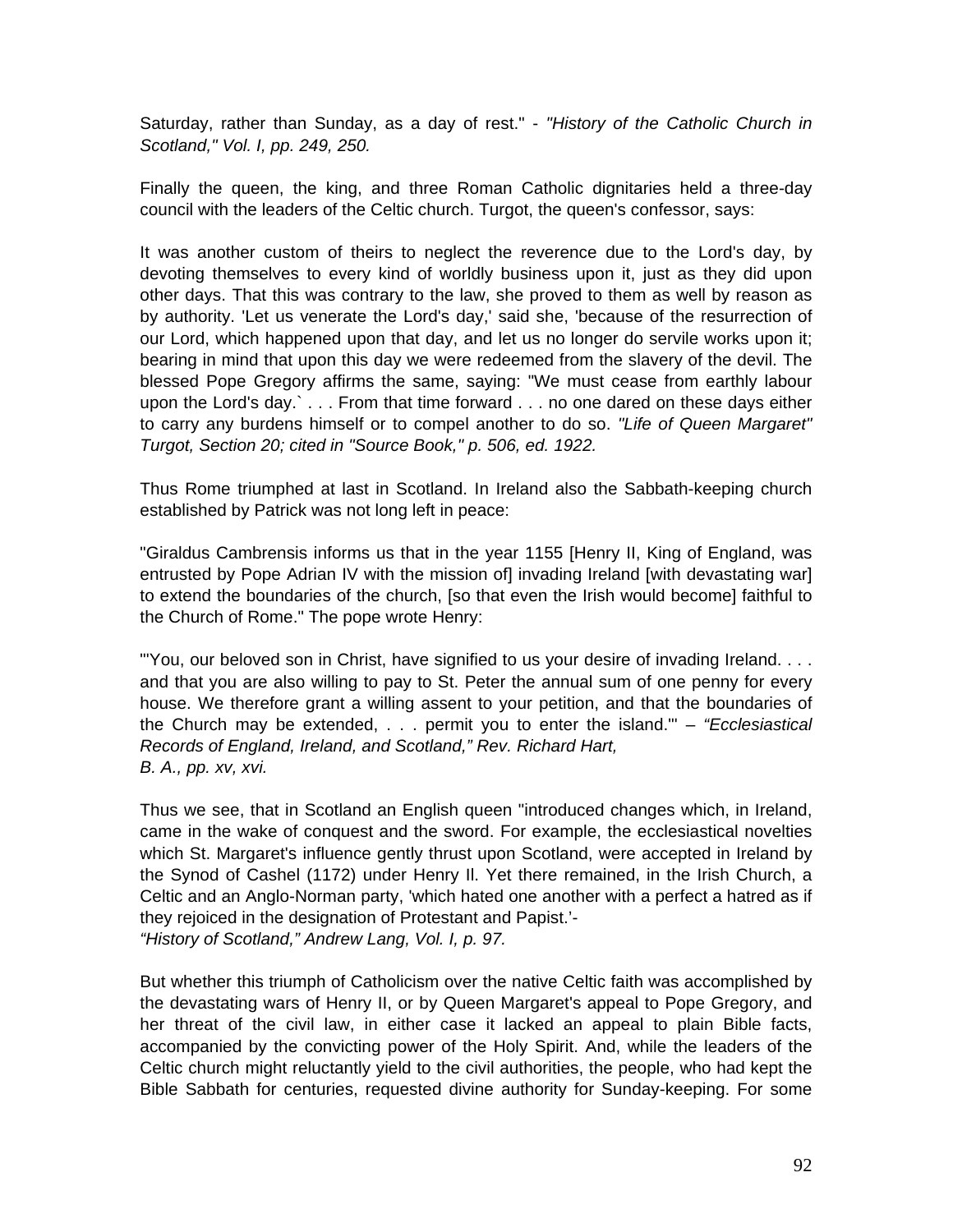time the papal missionaries, who preached this strange gospel to the Britons, fabricated all kinds of stories about miraculous punishments that had befallen those who worked on Sunday: Bread baked on Sunday, when it was cut, sent forth a flow of blood; a man plowing on Sunday, when cleaning his plow with an iron, had it grow fast to his hand, so that he had to carry it around to his shame for two years.

#### **Forged Letters From Christ**

When the Abbot Eustace, 1200 A. D., was continually confronted with requests for a divine command for Sunday-keeping, he finally retired to Europe, and returned the next year with a spurious letter from Jesus Christ, claimed to have fallen down from heaven upon St. Simeon's altar at Golgotha. This letter declared:

"I am the Lord. . . . It is my will, that no one, from the ninth hour on Saturday [3 p. m.] until sunrise on Monday, shall do any work. . . . And if you do not pay obedience to this command. . . . I swear to you . . . I will rain upon you stones, and wood, and hot water, in the night. . . . Now, know ye, that you are saved by the prayers of my most holy Mother, Mary!' - *"Roger de Hoveden's Annals," Vol. II, pp. 526, W, Bohn's edition. London: 1853.*  In that superstitious age such childish fabrications might, to some extent, satisfy some people, but four hundred years later the trouble flared up again.

"Upon the publication of the 'Book of Sports' in 1618, a violent controversy arose among English divines on two points: first, whether the Sabbath of the fourth commandment was in force among Christians; and, secondly, whether, and on what ground, the first day of the week was entitled to be distinguished and observed as 'the Sabbath.' In 1628 Theophilus Brabourne, a clergyman, published the first work in favor of the seventh day, or Saturday, as the true Christian Sabbath. He and several others suffered great persecution." -*Haydn's Dictionary of Dates,. art. "Sabbatarians," p. 602. New York: Harper and Brothers, 1883.* 

Several ministers arose in England about this time who defended the Bible Sabbath, and who were bitterly persecuted by the state church. John Trask was put in prison; his wife, a schoolteacher of a devout Christian character, remained in prison for fifteen years. On November 26, 1661, John James, a godly Sabbath-keeping preacher, was hanged for advocating the Sabbath truth, "and his head was set upon a pole opposite the meeting house in which he had preached the gospel." - *"History of the Baptists," Dr. J. M. Cramp,* 

p. 351. London: Elliot Stock, 1868. Dr. Thomas Bampfield, who had been speaker in one of Cromwell's parliaments, wrote two books defending the seventh-day Sabbath (1692, 1693), but he also was imprisoned. In 1664, Edward Stennet, an English minister, wrote a book entitled: "The Seventh Day Is the Sabbath of the Lord." But like the rest, he had to spend a long time in prison. In 1668 he wrote the following letter to his Sabbathkeeping brethren in America:

> "Abington, Berkshire,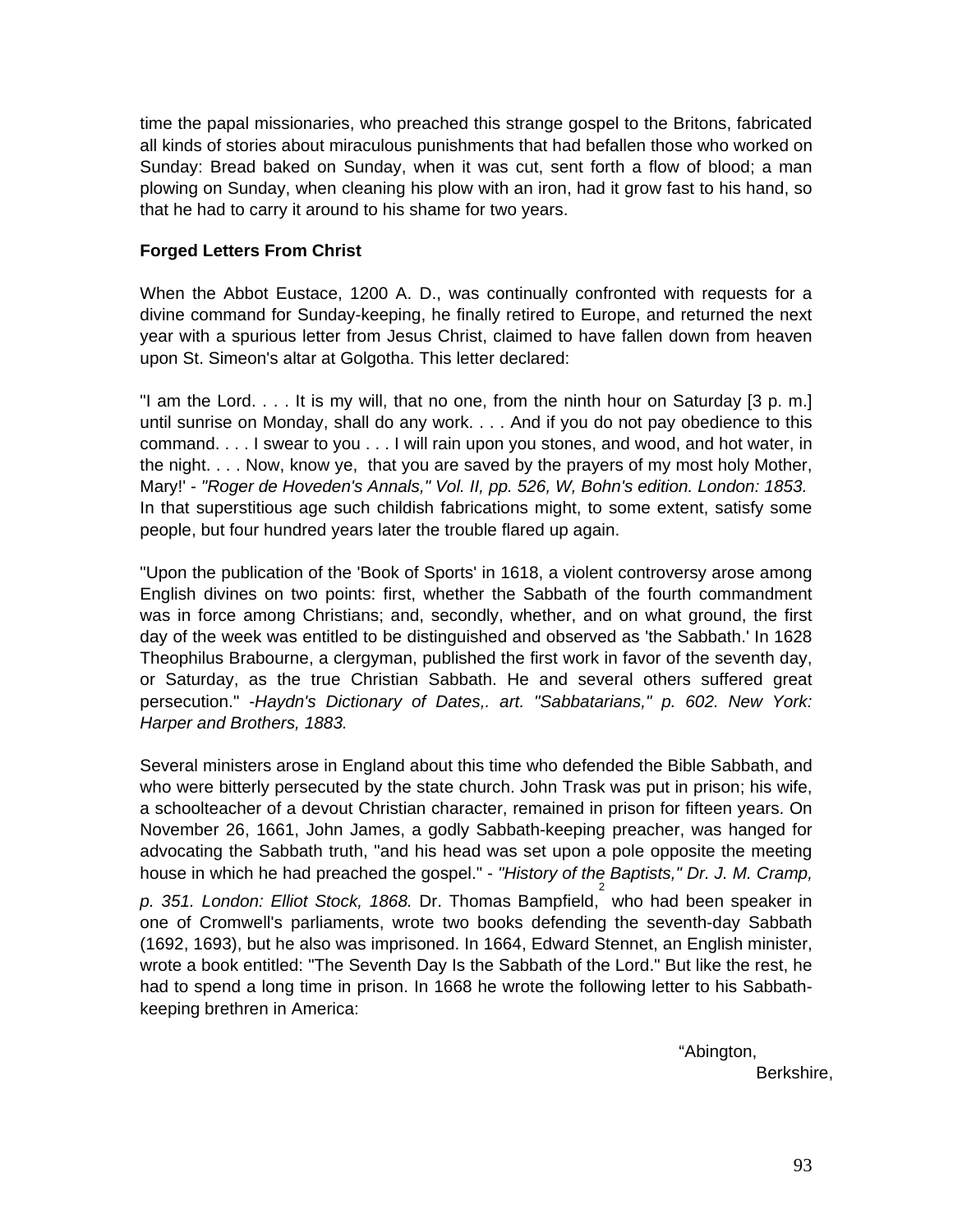England, "February 2nd, 1668.

"Edward Stennet, a poor unworthy servant of Jesus Christ, to the remnant in Rhode Island, who keep the commandments of God, and the testimonies of Jesus, sendeth greeting:

## "Dearly Beloved:

"I rejoice in the Lord, on your behalfs that He hath been graciously pleased to make known to you His holy Sabbath in such a day as this, when truth falleth in the streets, and equity cannot enter. And with us we can scarcely find a man that is really willing to know whether the Sabbath be a truth or not, and those who have the greatest parts, have the least anxiety to meddle with it.

"We have passed through great opposition for the truth's sake, repeatedly from our brethren, which makes the affliction heavier; I dare not say how heavy, lest it should seem incredible; but the Lord has been with us, affording us strength according to our day. And when lovers and friends seem to be moved far from us, the Lord was near us, comforting our souls, and quickening us, with such quick and eminent answers to our prayers, has encouraged and established us in the truth for which we suffer. But the opposers of truth seem much withered, and at present the opposition seems declining away; the truth is strong, and this spiritual fiery law will burn all those thorns which men set up before it. For was there ever any ceremonial law given us? But this law was given from the mouth of God, in the ears of so many thousands - written on tables of stone with His own finger - promised to be written on the tables of their hearts and confirmed by a miracle for the space of forty years in the wilderness, the manna not keeping good any other day but the Sabbath. . . .

2 See Robert Cox's "Literature of the Sabbath Question." Vol. II, pp. 86-91

"It is our duty as Christians, to carry it with all meekness and tenderness to our brethren, who, through the darkness of their understanding in this point, differ from us. We have abundant reason to bless our dear Father, who hath opened our eyes to behold the wonders in His law, while many of His dear servants are in the dark; but the Lord has in this truth as in others, first revealed it unto babes, that no flesh shall glory in His presence. Our work is to be at the feet of the Lord in all humility, crying unto Him, that we may be furnished with all grace to fit us for His work; that we may be instruments in His hands, to convince our brethren (if the Lord will) who at present differ from us. . . .

"Truly, dear brethren, it is a time of slumbering and sleeping with us, though God's rod is upon our backs. Oh! pray for us to the Lord, to quicken us, and set us upon watchtowers. Here are, in England, about nine or ten churches that keep the Sabbath, besides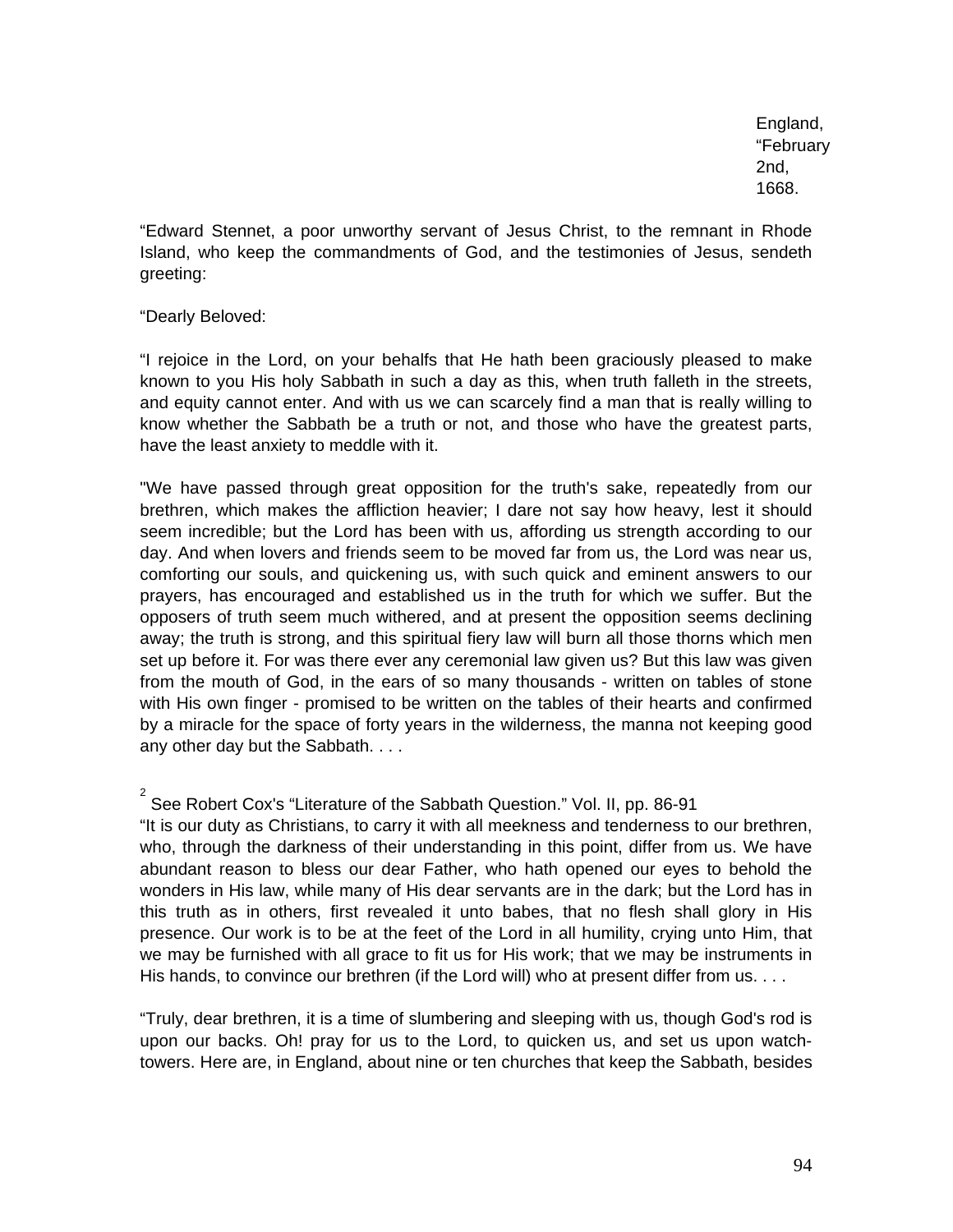many scattered disciples, who have been eminently preserved in this tottering day, when many once eminent churches have been shattered in pieces. The Lord alone be exalted, for the Lord has done this, not for our sakes, but for His own name's sake. My dear brethren, I write these lines at a venture, not knowing how they will come to your hand. I shall commit them and you to the blessing of our dear Lord, who hath loved us, and washed away our sins in His own blood. If these lines come to you safely, and I shall hear from you, hereafter I will write to you more largely. The grace of our Lord Jesus Christ be with you all. Amen.

> "Edward Stennet."

*- "An Original History of the Religious Denominations," I. Daniel Rupp, p. 71. Philadelphia: 1844.* 

#### **14. Wycliffe, Huss, and Zinzendorf**

THE Inquisition and the devastating wars which the popes and the Councils directed against the Albigenses and Waldenses during the twelfth and thirteenth centuries, had scattered some of them over Europe, where they settled mostly in Germany, Poland, and Bohemia. "Others turning to the west obtained refuge in Britain." 1 Everywhere these God-fearing people worked quietly for the salvation of souls, and thus prepared the way for the Reformation. But the books of heaven alone contain the true record of the work done by these humble Waldenses.

"John Wycliffe was the herald of reform, not for England alone, but for all Christendom. The great protest against Rome which it was permitted him to utter, was never to be silenced. That protest opened the struggle which was to result in the emancipation of individuals, of churches, and of nations." –

*"The Great Controversy," pp. 79, 80.* 

In Bohemia, Huss and Jerome were, in their labour, animated by the writings of Wycliffe, so that the light of truth, which the Papacy had quenched in the "Vallies " was flaring up in England and Bohemia. Dr. Fr. Nielsen, of Denmark, says of the papal opposition:

"The struggle against the Waldenses . . . was as nothing compared to the trouble that broke out in the Bohemian church when Wycliffism had taken root in that country . . . . . about the year 1400 Jerome, M.A., of Prague had been at Oxford, and from thence had brought with him to Prague Wycliffe's 'Dialogus' and 'Trialogus,' and in 1403 John Huss stepped out openly as one of Wycliffe's disciples." -

*"Haandbog i Kirkens Historie" (Handbook of Church History), Vol. II, p. 874, ed. of 1893. Copenhagen.*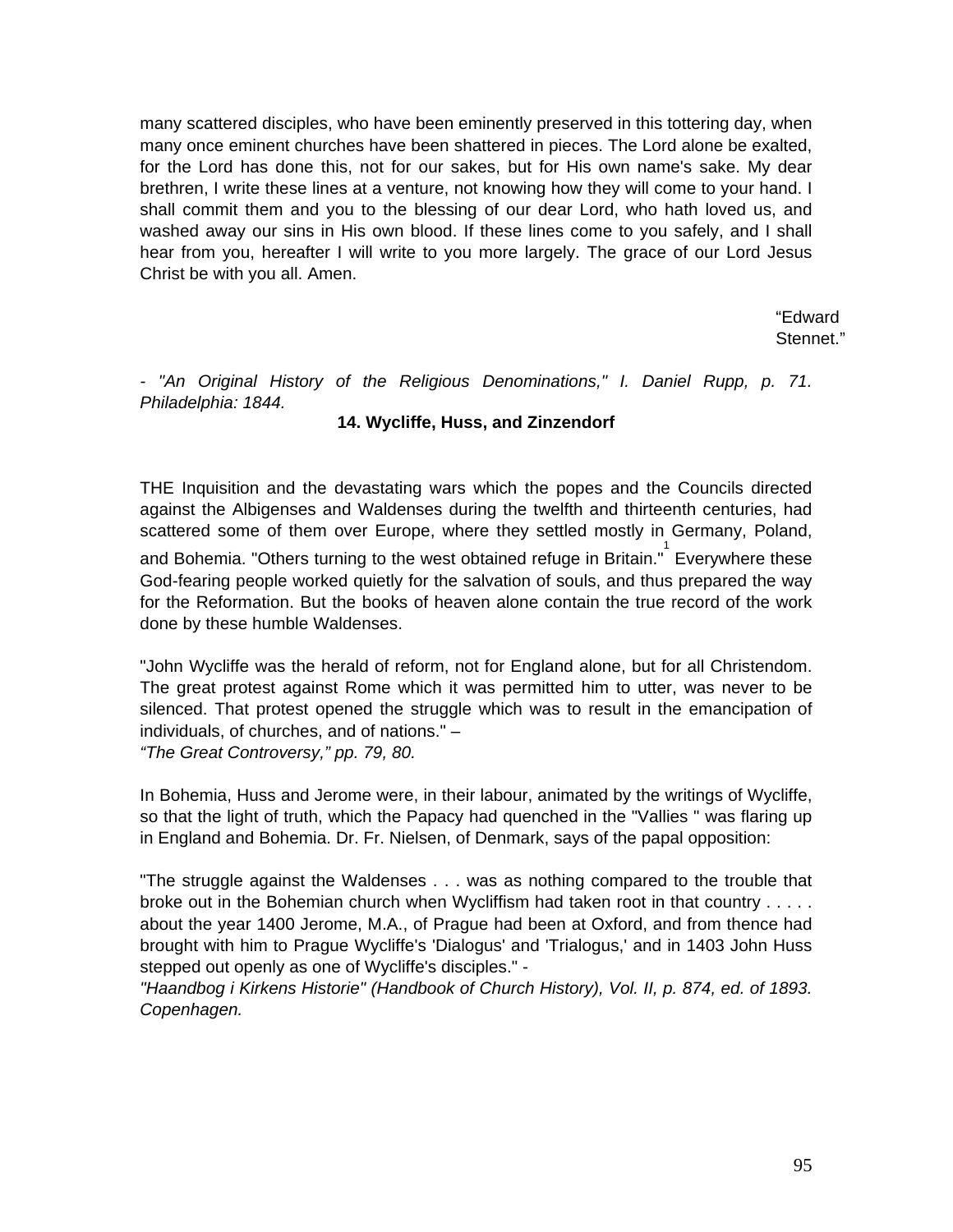After Huss was burned, July 6, 1415, and Jerome, May 30, 1416, their work of reform was carried on by their followers. But they were divided into two camps, the conservative of Prague, and the radical of Tabor. Dr. Nielson continues:

"All Hussites were agreed upon yielding obedience to the 'law of God.' . . . Those of Prague . . . rejected only that which conflicted with the law of God, [while the] Taborites . . . would acknowledge only what was expressly mentioned in the Scriptures . . . . The Taborites read the Scriptures with their own eyes . . . . The radical party rejected all holidays, even Sunday . . . . Some longed for the condition of the apostolic times . . . . The religious enlightenment among the Taborites was great, and their women had a better knowledge of the Scriptures than the Italian priests. . . . In Germany the Waldenses had, without doubt, as in Bohemia, several places prepared the way for the Hussitism,. . . .

"If any one after the middle of the fifteenth century wanted to find genuine disciples of Wycliffe and Huss in Bohemia he had to go to the eastern border where the remnant of the Taborites, as 'the quiet in the land' in strict discipline endeavoured to follow the law of God. At the close of the fifteenth century there were in Bohemia and Moravia about two hundred churches of the 'Brethren,' who rejected all connection with the Roman church and had their own ministers and bishops, who through a

1 See "Disssertation on the Prophecies." by Bishop Thomas Newton. p. 518, and "History of the Evangelical Churches of . . . Piedmont." by Samuel Morland, Esq.. p. 191. (London. 1658).

Waldensian Bishop from Austria believed they had preserved the apostolic succession. . . . Time and again they were subject to bloody persecutions." - *Id., pp. 886-888, 896, 897.* 

We shall now show that these Waldensian and Hussite brethren were Sabbath-keepers. Dr. R. Cox says: "I find from a passage in Erasmus that at the early period of the Reformation when he wrote, there were Sabbatarians in Bohemia, who not only kept the seventh day, but were said to be . . . scrupulous in resting on it." Erasmus' statement follows: "Now we hear that among the Bohemians a new kind of Jews has arisen called Sabbatarians, who observe the Sabbath." *- "Literature of the Sabbath Question," Cox, Vol. II, pp. 201, 202.* 

Bishop A. Grimelund of Norway speaks of them as "the anciently arisen, but later vanished sect of Sabbatarians in Bohemia, Moravia, and Hungary." – *"Sondagens Historie" (History of Sunday), pp. 46, 47. Christiania: 1886.* 

About the year 1520 many of these Sabbath-keepers found shelter on the estate of Lord Leonhard, of Lichtenstein, "as the princes of Lichtenstein held to the observance of the true Sabbath." - *"History of the Sabbath," J. N. Andrews, p. 649, ed. 1912*. Lord Leonhard asked the Sabbatarians to submit to him a statement of their belief, which was sent to Wolfgang Capito, a leading Strassburg Reformer, and to Caspar Schwenkfeld. This document is lost, but Schwenkfeld's answer to it (printed in 1599) contains several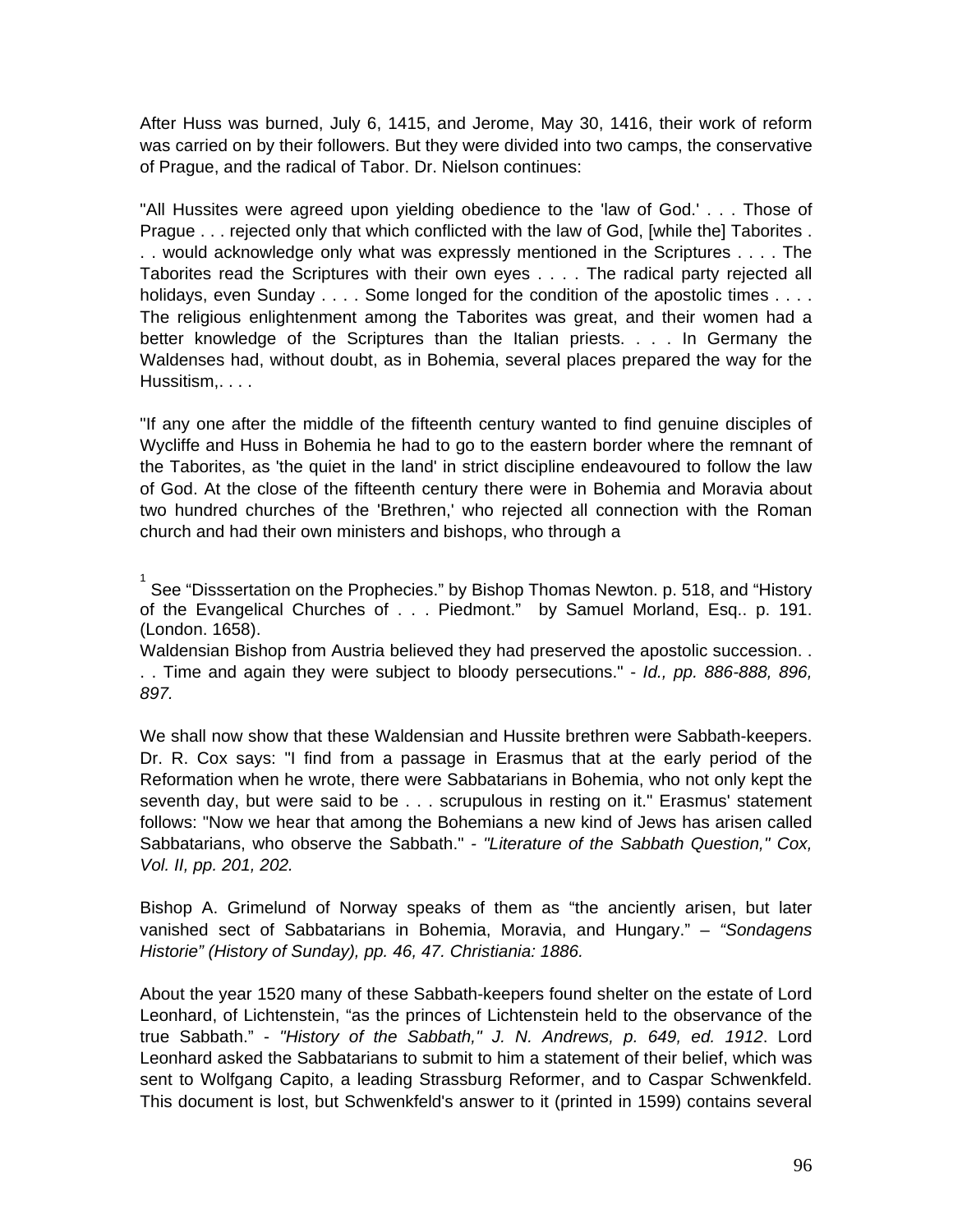quotations from it, showing that their arguments for the seventh day were much the same as those used by Seventh-day Adventists today. In 1535 they were driven from their homes by persecution, but "once more they were granted respite." Finally in 1547 the king of Bohemia, yielding to the constant urging of the Roman church, expelled them. "The Jesuits contrived to publish this edict just before harvest and vintage. . . . They allowed them only three weeks and three days for their departure; it was death to be found even on the borders of the country beyond the expiration of the hour. . . . At the border they filed off, some to Hungary, some to Transylvania, some to Wallachia, others to Poland." *See J. N. Andrews, 'History of the Sabbath," pp. 641-649.* 

# **Count Zinzendorf**

Scattered and torn by persecution, the old sect of Moravian Brethren wandered about till about the year 1720 Count Zinzendorf invited them to his estate, later called Herrnhut. He began to keep the Sabbath, and became the leader of these Brethren and the head of a great missionary movement. Bishop A. G. Spangenberg says of him:

"He loved to stick to the plain text of the Scriptures, believing that rather simplicity than art is required to understand it. When he found anything in the Bible stated in such plain language that a child could understand, he could not well bear to have one depart from it." – *"Leben des Grafen. Zinzendorf" (Life of Count Zinzendorf), pp. 3, 546, 547,1774.* 

In 1738 Zinzendorf wrote of his keeping the Sabbath thus:

That I have employed the Sabbath for rest many years already, and our Sunday for the proclamation of the gospel that I have done without design, and in simplicity of heart." - *"Budingsche Sammlung" Sec. 8, p. 224. Leipzig: 1742.* 

Spangenberg gives some of Zinzendorfs reasons for keeping the seventh day holy:

"On the one hand, he believed that the seventh day was sanctified and set apart as a rest day immediately after creation; but on the other hand, and principally, because his eyes were directed to the rest of our Saviour Jesus Christ in the grave on the seventh day." - *"Leben des Grafen Zinzendorf' pp. 5, 1422, note.* 

In 1741 he journeyed to Bethlehem, Pa., where some Moravian Brethren had settled. Of his work there Spangenberg relates:

"As a special instance it deserves to be noticed that he is resolved with the church at Bethlehem to observe the seventh day m rest day. The matter had been previously considered by the church council in all its details, and all the reasons pro and con were carefully weighed, whereby they arrived at the unanimous agreement to keep the said day as Sabbath." - *Id., pp. 5, 1421, 1422. (See also " Varnhagen von Ense Biographische Denkmale," pp. 5, 301. Berlin: 1846.)* 

The church records of the Bethlehem Moravian Church (now in the Moravian Seminary archives, and dated June 13 0. S., or June 24 N. S., 1742) has this paragraph: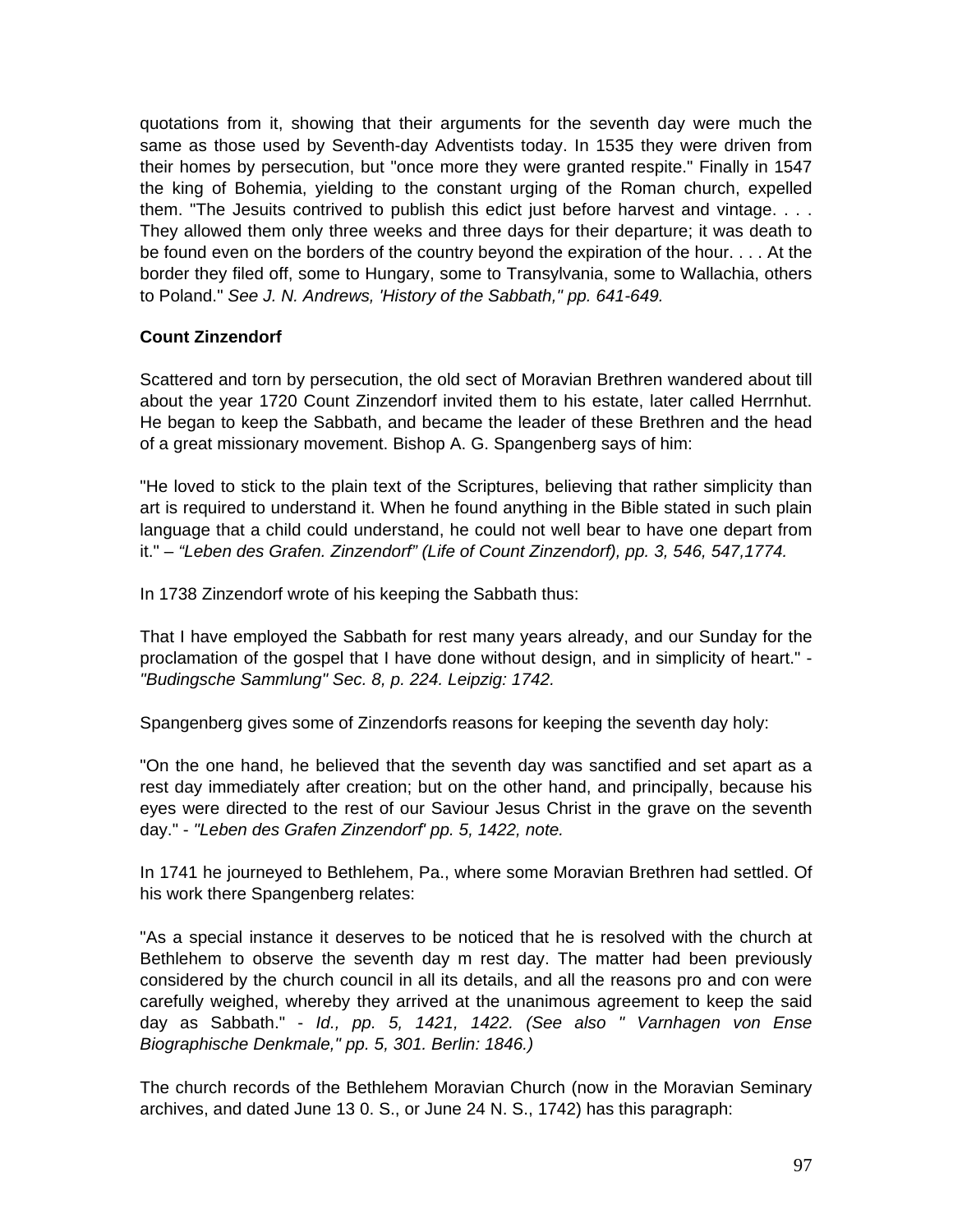"The Sabbath is to be observed in quietness and in fervent communion with the Saviour. It is a day that was given to all nations according to the law for rest, for the Jews observed it not so much as Jews as human being."

#### **Persecution In The United States**

But even in the United States, Sabbath-keepers had endured more or less persecution, and when, on the second of October, 1798, a member of their Ephrata society was haled into court for working on Sunday, the judge read a letter, which George Washington wrote to the Baptists of Virginia, dated August 4, 1798, in which he assured them of full religious liberty. It was not easy, however, for the people to grasp the truth that religious liberty is an inherent right, and that governments are instituted to protect the individual in his God-given rights, and that church and state are to be kept separate. (Luke 20: 25) The champions of liberty had a long, hard fight to secure the adoption and ratification of the Federal Constitution and its .First Amendment, and it will take the utmost watchfulness by the friends of freedom to retain the liberty there guaranteed.

When the Constitution was drafted and made its appearance, the friends of religious liberty, especially those who had been oppressed under the religious establishments of the colonies, felt that liberty of conscience was not sufficiently secured by the proposed Constitution. While Article 6 forbade religious tests as a qualification for office under the government, there was no guaranty against religious tests and religious intolerance to those not in office. So on May 8, 1789, the United Baptist churches of Virginia addressed a communication to George Washington, in which they gave expression to the prevailing fears in this matter. Washington replied as follows: "If I could have entertained the slightest apprehension that the Constitution framed by the convention where I had the honour to preside might possibly endanger the religious rights of any ecclesiastical society, certainly I would never have placed my signature to it; and if I could now conceive that the general government might ever be so administered as to render the liberty of conscience insecure, I beg you will be persuaded that no one would be more zealous than myself to establish effectual barriers against the errors of spiritual tyranny and every species of religious persecution. For, you doubtless remember, I have often expressed in sentiments that any man, conducting himself as a good citizen and being accountable to God alone for his religious opinions, ought to be protected in worshipping the Deity according to the dictates of his own conscience." – *"History of the Baptists," Thomas Armitage", D. D., pages 806, 807.* 

About a month later, James Madison, with the approval of George Washington, introduced in the first Congress that met under the new Constitution, the first ten amendments, commonly known as the Bill of Rights, the first of which enjoins Congress from all religious legislation. It is as follows:

"Congress shall make no law respecting an establishment of religion, or prohibiting the free exercise thereof; or abridging the freedom of speech or of the press; or the right of the people peaceably to assemble, and to petition the government for a redress of grievances."

Thus the champions of liberty secured for the citizens of the new republic full liberty of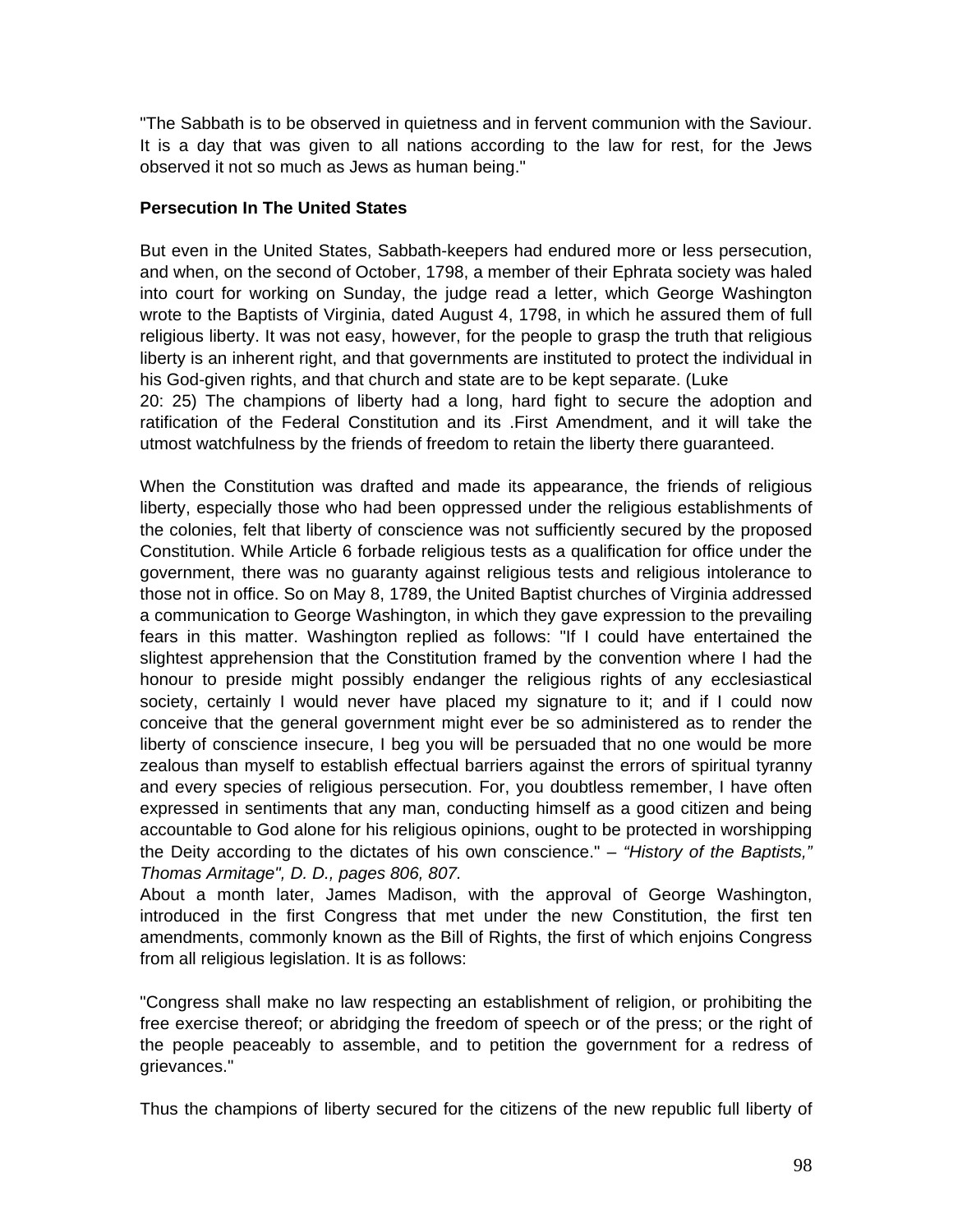conscience to worship, freedom of speech and of the press, and it will take eternal vigilance to retain these rights unimpaired. See "American State Papers," William Addison Blakely, pp. 152, 153, revised edition. Washington, D. C.: 1911.

#### **15. Sabbath Keepers in India**

# **Apostolic Origin**

WE SHALL now briefly trace the apostolic Christian Sabbath - keepers from Antioch in Syria to their farthest mission stations in old China. Thomas Yeates in his "Indian Church History" (London: 1818), has collected from several sources statements that all agree on the points he presents, that the apostle Thomas travelled through Persia into India, where he raised up many churches. "From thence he went to China, and preached the gospel in the city of Cambala, [which is] supposed to be the same with Pekin, and there he built a church." *-"Indian Church History," p. 73.* "In the year 1625, there was found in a town near Si-ngan-fu, the metropolis of the province of Shin-si, a stone having the figure of a cross, and inscriptions in two languages. . . . Chinese and Syriac follows: *'This Stone was erected to the honour and eternal memory of the law of light and truth brought from Ta-Cin, and promulgated in China.'* [The inscription consists of 736 words, giving] a summary of the fundamental articles of the Christian faith." *- Id., pp. 86-88.* 

That the missionaries who brought the gospel to China were Sabbath-keepers can be seen by the following extract from the inscription:

"On the seventh day we offer sacrifice, after having purified our hearts, and received absolution for our sins. This religion, so perfect and so excellent, is difficult to name, but it enlightens darkness by its brilliant precepts." - *"Christianity in China," M. l'Abbe Huc, Vol. I, chap. 2, pp. 48-49, seq. New York: 1873.* 

Returning to India we shall find traces of the Sabbath among those churches also. And they had retained the Bible in the ancient language used by the church at Antioch, where the name "Christians" originated. (Acts 11: 26)

"It was in these sequestered regions that copies of the Syriac Scriptures found a safe asylum from the search and destruction of the Romish inquisitors, and were found with all the marks of ancient purity."-

*"Indian Church History," T. Yeates, p. 167.* 

"Whatever may be the future use and importance of those manuscripts, one thing is certain, and that is, they establish the fact that the Syrian Christians of India have the pure unadulterated Scriptures in the language of the ancient church of Antioch, derived from the very times of the Apostles." *- Id., p. 169.* 

Thomas Yeates shows that they kept "Saturday, which amongst them is a festival day, agreeable to the ancient practice of the church." *- Id. , pp. 133, 134.* 

The Armenians of India and Persia had evidently received their faith from the same source as the other Christians of India. Rev. Claudius Buchanan, D. D., says of them: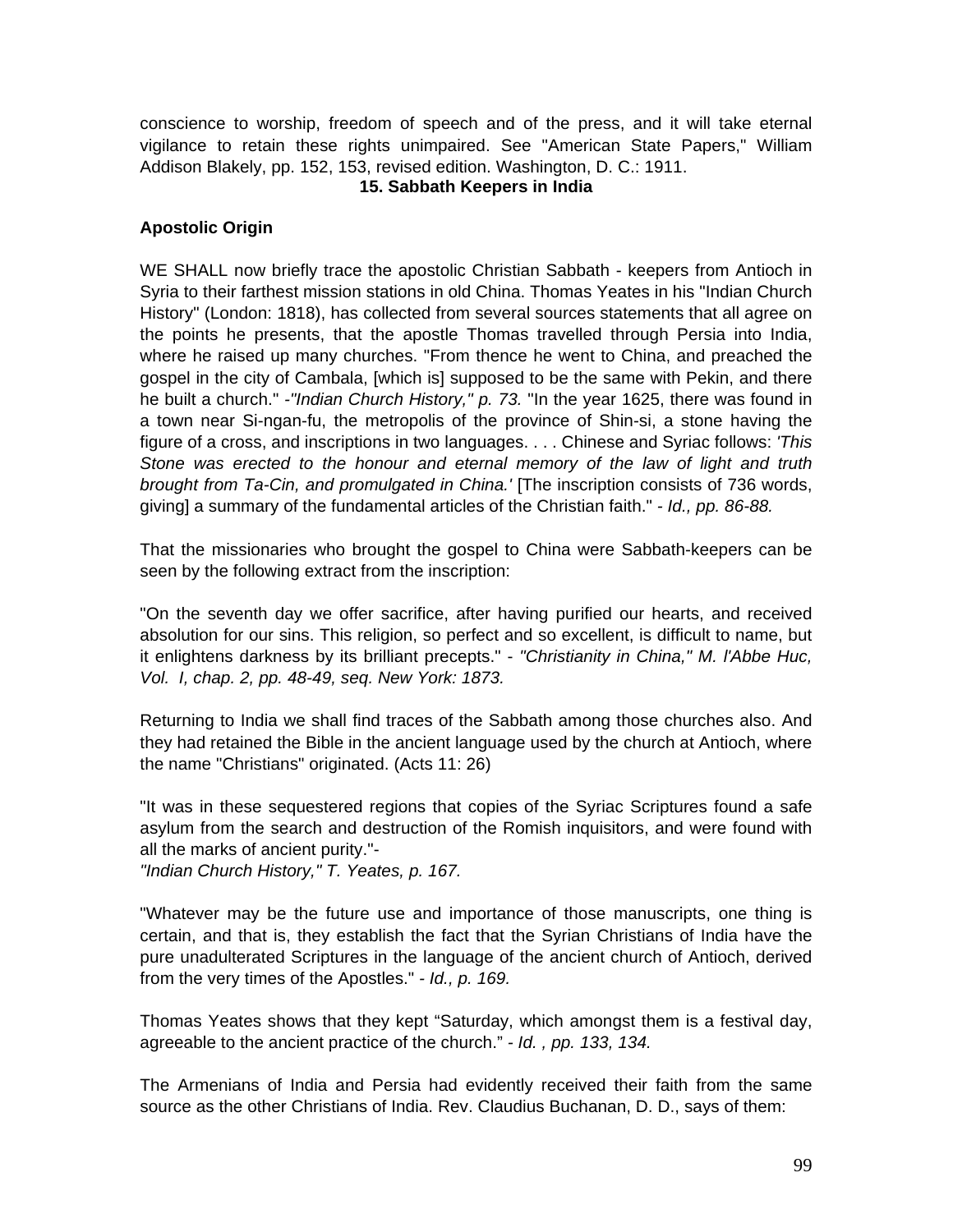"The Armenians in Hindostan are our own subjects. . . . They have preserved the Bible in its purity; and their doctrines are, as far as the Author knows, the doctrines of the Bible. Besides, they maintain the solemn observance of Christian worship, throughout our Empire, on the seventh day; and they have as many spires pointing to heaven among the Hindoos, as we ourselves." - "*Christian Researches in Asia," p. 143. Philadelphia: 1813.* 

The Jacobites, another branch of the original Christians of India, can add one more link to this evidence. Samuel Purchas, the noted geographer and compiler, said of them:

"They keep Saturday holy, nor esteem the Saturday fast lawful, but on Easter even. They have solemn service on Saturdays, eat flesh, and feast it bravely, like the Jews." *- "Pilgrimmes," Part 2, Book 8, chap. 6, p. 1269. London: 1625.* (We must remember that the papal church demanded all to fast on the Sabbath, but these Christians refused to obey her.)

J. W. Massie says of these Indian Christians:

"Remote from the busy haunts of commerce, or the populous seats of manufacturing industry, they may be regarded as the Eastern Piedmontese, the Vaudois of Hindustan, the witnesses prophesying in sackcloth through revolving centuries, though indeed their bodies lay as dead in the streets of the city which they had once peopled." -*"Continental India," Vol. 2, p. 120.* 

#### **Papal Persecution**

Mr. Massie further says of these Christians:

"Separated from the Western world for a thousand years, they were naturally ignorant of many novelties introduced by the councils and decrees of the Lateran; and their conformity with the faith and practice of the first ages laid them open to the unpardonable guilt of heresy and schism, as estimated by the church of Rome. 'We are Christians, and not idolaters,' was their expressive reply when required to do homage to the image of the Virgin Mary. . . . LaCroze states them at fifteen hundred churches and as many towns and villages. They refused to recognise the pope, and declared they had never heard of him; they asserted the purity and primitive truth of their faith since they came, and their bishops had for thirteen hundred years been sent, from the place where the followers of Jesus were first called Christians." *- Id., Vol. II, pp. 116, 117.* 

When the Portuguese (Roman Catholics) came to Malabar, India, in 1503, "they were agreeably surprised to find upwards of a hundred Christian churches on the coast of Malabar. But when they became acquainted with the purity and simplicity of their worship, they were offended. 'These churches,' said the Portuguese, 'belong to the Pope.' 'Who is the Pope?' said the natives, 'we never heard of him.' The European priests were yet more alarmed, when they found that these Hindoo Christians maintained the order and discipline of a regular church under Episcopal jurisdiction: and that, for 1300 years past, they had enjoyed a succession of Bishops appointed by the Patriarch of Antioch. 'We,' said they, 'are of the true faith, whatever you from the West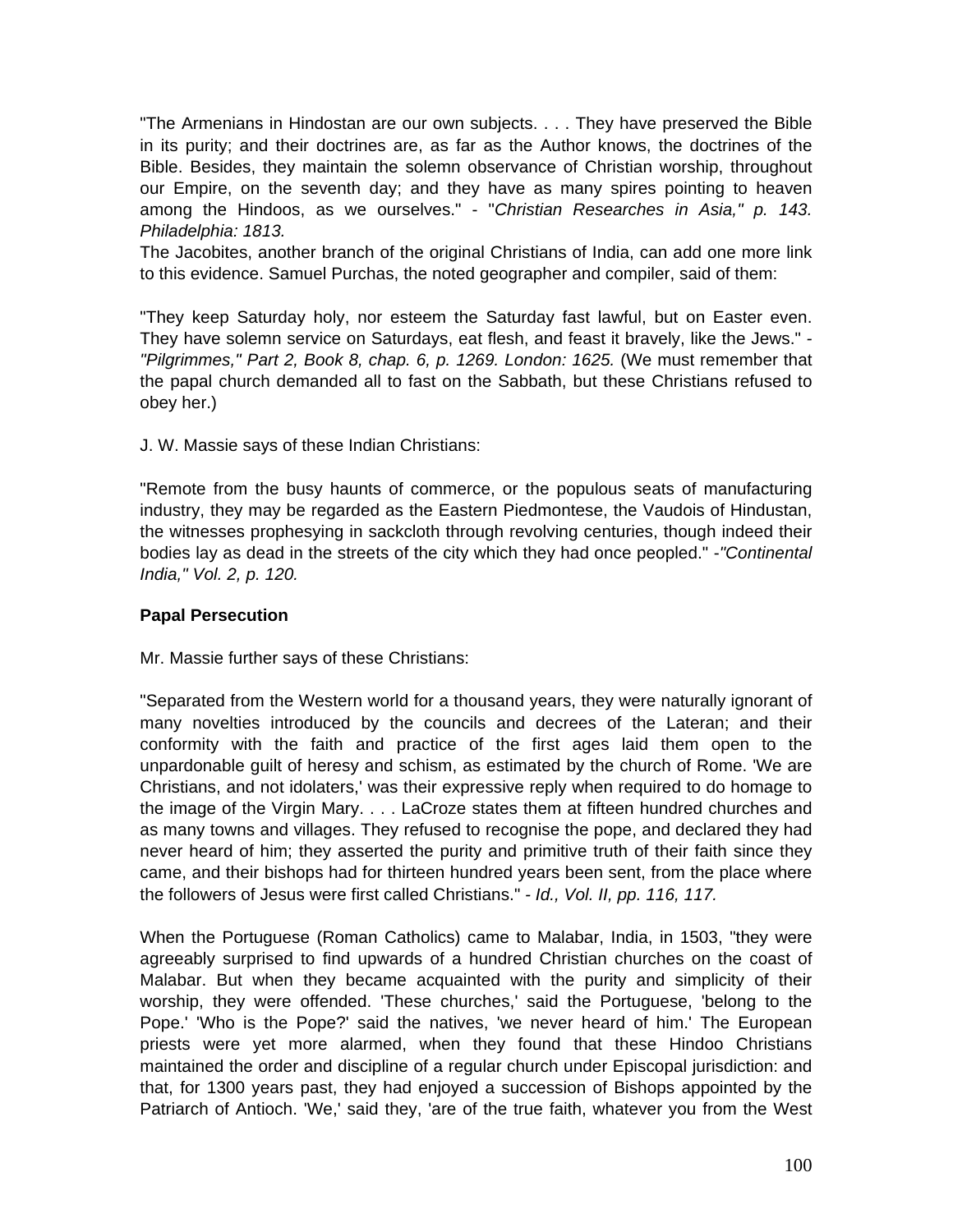may be; for we came from the place where the followers of Christ were first called Christians." - *"Christian Researches in Asia," Claudius Buchanan, D. D., p. 60. Philadelphia: 1813.* 

"These Christians met the Portuguese as natural friends and allies, and rejoiced at their coming. But the Portuguese were much disappointed at finding the St. Thomas Christians firmly fixed in the tenets of a primitive church; and soon adopted plans for drawing away from their pure faith this innocent, ingenuous, and respectable people." - *"Indian Church History," Thomas Yeates, p. 163. London: 1818.* 

When the Jesuit, Francis Xavier, and his colaborers, were sent to India, they displayed the true spirit of Romanism. "The Inquisition was set up at Goa, in the Indies, at the instance of Francis Xaverius, who signified by letter to Pope [King] John III, Nov. 10, 1545, 'that the Jewish wickedness spread every day more and more in the parts of the East Indies, subject to the kingdom of Portugal, and therefore he earnestly besought the said king, that to cure so great an evil, he would take care to send the office of the Inquisition into those countries. [Accordingly the Inquisition was erected there.] The first Inquisitor was Alexius Diaz Falcano, sent by Cardinal Henry, March 15, A. D. 1560. . . . The language of F. Xavier, used on this occasion, is truly suspicious, and that under the mask of correcting 'the Jewish wickedness,' is rather to be construed an avowed design against the liberties, the independence, and the firmness of the native Christians of Malabar, who refused to acknowledge the Pope's supremacy, and with a true Protestant zeal bravely resisted the Catholic tyranny*." - Id., pp. 139, 140.* 

"The Jewish wickedness" of which Xavier complained was evidently the Sabbathkeeping among those native Christians, as we shall see in our next quotation. When one of these Sabbath-keeping Christians was taken by the Inquisition, he was accused "of having *Judaized*; which means, having conformed to the ceremonies of the Mosaic law; such as not eating pork, hare, fish without scales, &c., of having attended the solemnization of the Sabbath." - *"Account of the Inquisition at Goa," Dellon, p. 56. London: 1815.* 

"The Inquisitors, by degrees, begin to urge him in this way 'If thou hast observed the law of Moses, and assembled on the Sabbath day as thou sayest, and thy accusers have seen thee there, as appears to have been the case; to convince us of the sincerity of thy repentance, tell us who are thine accusers, and those who have been with thee at these assemblies."'

Dellon then suggests that in the mind of the Inquisitors "the witnesses of the Sabbath are considered as accomplices." *- Id., p. 58.* 

Some have thought that these Sabbath-keepers were relapsed Jews, but Dellon declares:

"Of an hundred persons condemned to be burnt as Jews, there are scarcely four who profess that faith at their death; the rest exclaiming and protesting to their last gasp that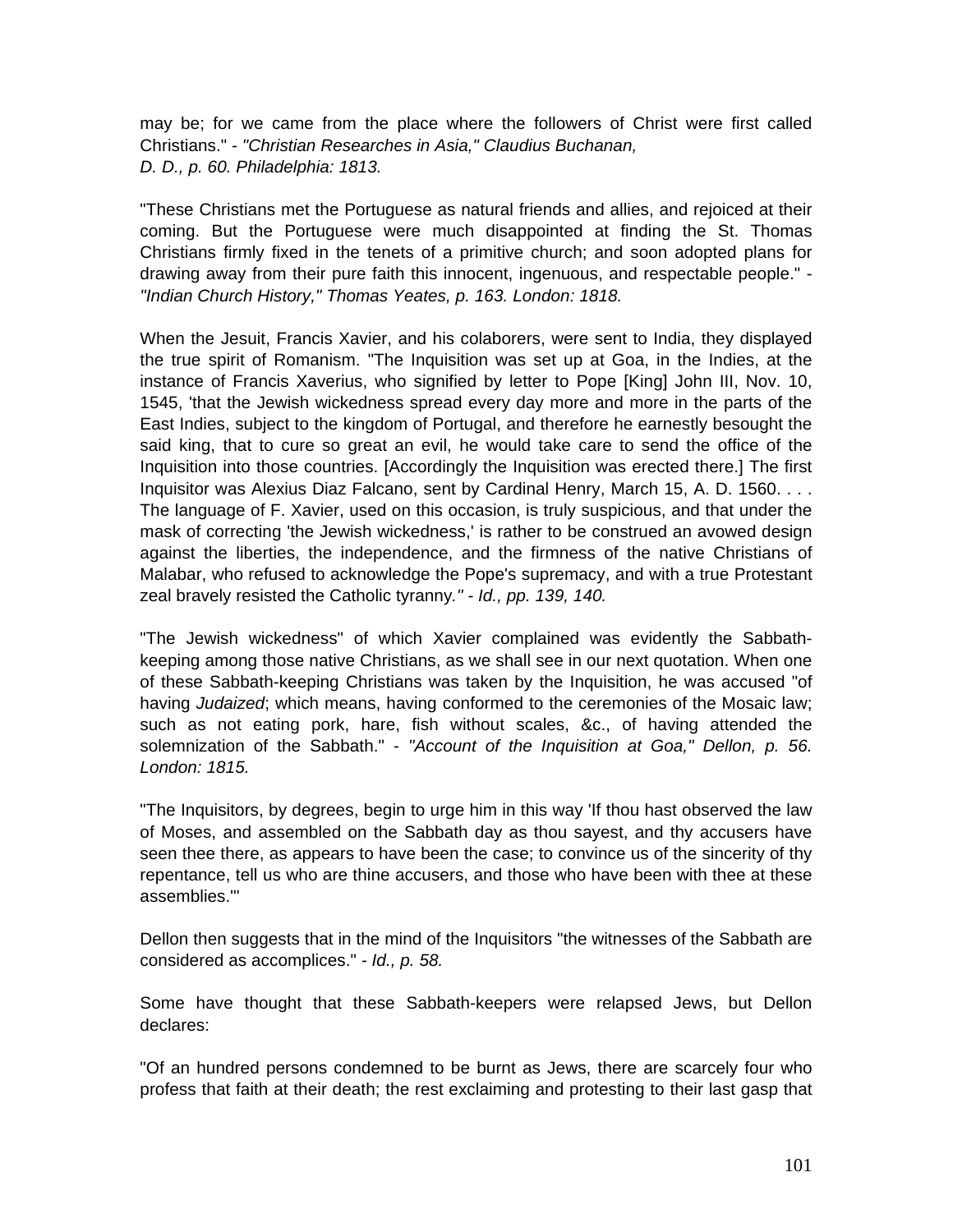they are Christians, and have been so during their whole lives." *- Id., p. 64.* 

"The prisoner, who was entirely innocent, would be given over to the civil arm to be burned, unless he confessed the very crimes of which he was accused, and signed his confession, and also named six or seven of his accusers. But, not being told who they were, he might have to name many before striking the right ones, and, as his accusers were supposed to have been eyewitnesses to his Sabbath-keeping, they might be Sabbath-keepers, who, like himself, were in the clutches of the Inquisition. His only hope, therefore, was to name some of his brethren, who would then be taken by the inquisitors, and forced to repeat the same experience to free themselves. Thus the prison would be filled with people who were tortured for guilt of which they were innocent, or to remain in solitary confinement and terrible suspence and agony of mind until the Auto da Fe, or public burning, which took place every two or three years. *"- Id., pp. 53-60, 67*. And whether they were released or executed, their property was confiscated to the Inquisition. Dr. C. Buchanan says:

"When the power of the Portuguese became sufficient for their purpose, they invaded these tranquil Churches, seized some of the Clergy, and devoted them to the death of heretics. . . .

They seized the Syrian Bishop Mar Joseph, and sent him prisoner to Lisbon: and then convened a Synod at one of the Syrian Churches called Diamper, near Cochin, at which the Romish Archbishop Menezes presided. At this compulsory Synod 150 of the Syrian Clergy appeared. They were accused of the following practices and opinions: 'That they had married wives; that they owned but two Sacraments, Baptism and the Lord's Supper; that they neither invoked Saints, nor worshipped Images, nor believed in Purgatory; and that they had no other orders of names of dignity in the church, than Bishop, Priest, and Deacon.' These tenets they were called on to abjure, or to suffer suspension from all Church benefices. It was also decreed that all Syrian books on ecclesiastical subjects that could be found, should be burned; 'in order,' said the Inquisitors, 'that no pretended apostolical monuments may remain."' - *"Christian Researches in Asia," p. 60.* 

The papacy had adopted the policy that all remains of the pure, apostolic church, whether persons or books, should be carefully eradicated, so that no trace of them might betray the sad fact that the Roman church had fallen away from the apostolic purity. And she has also tried to destroy all accounts of her persecution during the Dark Ages, so that her tracks would be covered up.

## **16. The Reformation**

## **Necessary Because The Church Had Fallen**

THE Roman church was sadly in need of a reformation, but she refused to surrender the elements that corrupted her, and slew those who tried to save her. There were two papal ordinances which especially contributed toward the terrible and widespread depravity of her priesthood: (1) enforced celibacy (forbidding priests to marry), and (2) exemption of the clergy from the domain of civil law, so that government officials could not punish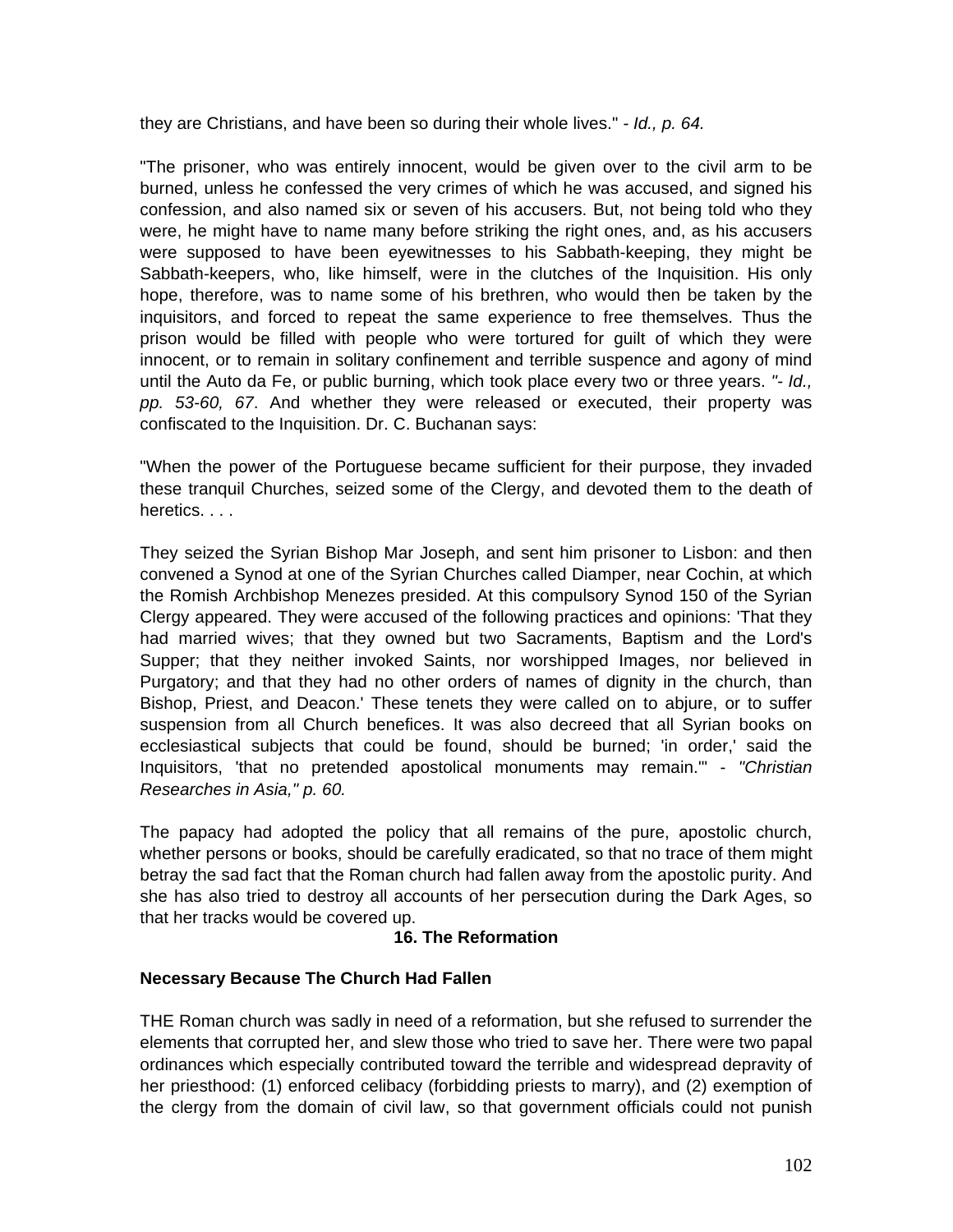them for any crime. H. C. Lea says of the Roman Catholic clergyman:

"No matter what crimes he might commit, secular justice could not take cognizance of them, and secular officials could not arrest him. He was amenable only to the tribunals of his own order, which were debarred from inflicting punishments involving the effusion of blood, and from whose decisions an appeal to the supreme jurisdiction of distant Rome conferred too often virtual immunity.' - *"History of the Inquisition of the Middle Ages," Vol. I, p. 2. New York: 1888.* 

This author makes a further statement concerning a "complaint laid before the pope by the imperial Diet held at Nurnberg early in 1522. . . . The Diet, in recounting the evils arising from the ecclesiastical jurisdiction which allowed clerical offenders to enjoy virtual immunity, adduced, among other grievances, the license afforded to those who, debarred by the canons from marriage, abandoned themselves night and day to attempts upon the virtue of the wives and daughters of the laity, sometimes gaining their ends by flattery and presents, and sometimes taking advantage of the opportunities offered by the confessional '. It was not uncommon, indeed, for women to be openly carried off by their priests, while their husbands and fathers were threatened with vengeance if they should attempt to recover them. As regards the sale to ecclesiastics of licenses to indulge in habitual lust, the Diet declared it to be a regular and settled matter, reduced to the form of an annual tax, which in most dioceses was exacted of all the clergy without exception, so that when those who perchance lived chastely demurred at the payment, they were told that the bishop must have the money, and that after it was handed over they might take their choice whether to keep concubines or not." - *"An Historical Sketch of Sacerdotal Celibacy in the Christian Church," pp. 431, 432, and Note 1. Boston: Houghton Mifflin and Co., Riverside Press, 1884.* 

Let the reader remember that those "complaints were made by the highest authority in the empire." - *Ibid.* 

Professor Philip Limborch records the same fact, and adds:

"Erasmus says: 'There is a certain German bishop, who declared publicly at a feast, that in one year he had brought to him 11,000 priests that openly kept women' : for they pay annually a certain sum to the bishop. This was one of the hundred grievances that the German nation proposed to the Pope's nuncio at the convention at Nuremberg, in the years 1522 and 1523. Grievance 91' -*"History of the Inquisition," p. 84.* 

#### H. C. Lea says:

"The extent to which the evil sometimes grew may be guessed from a case mentioned by Erasmus, in which a theologian of Louvain refused absolution to a pastor who confessed to having maintained illicit relations with no less than two hundred nuns confided to his spiritual charge." - *"An Historical Sketch of Sacerdotal Celibacy," pp. 567, 568.*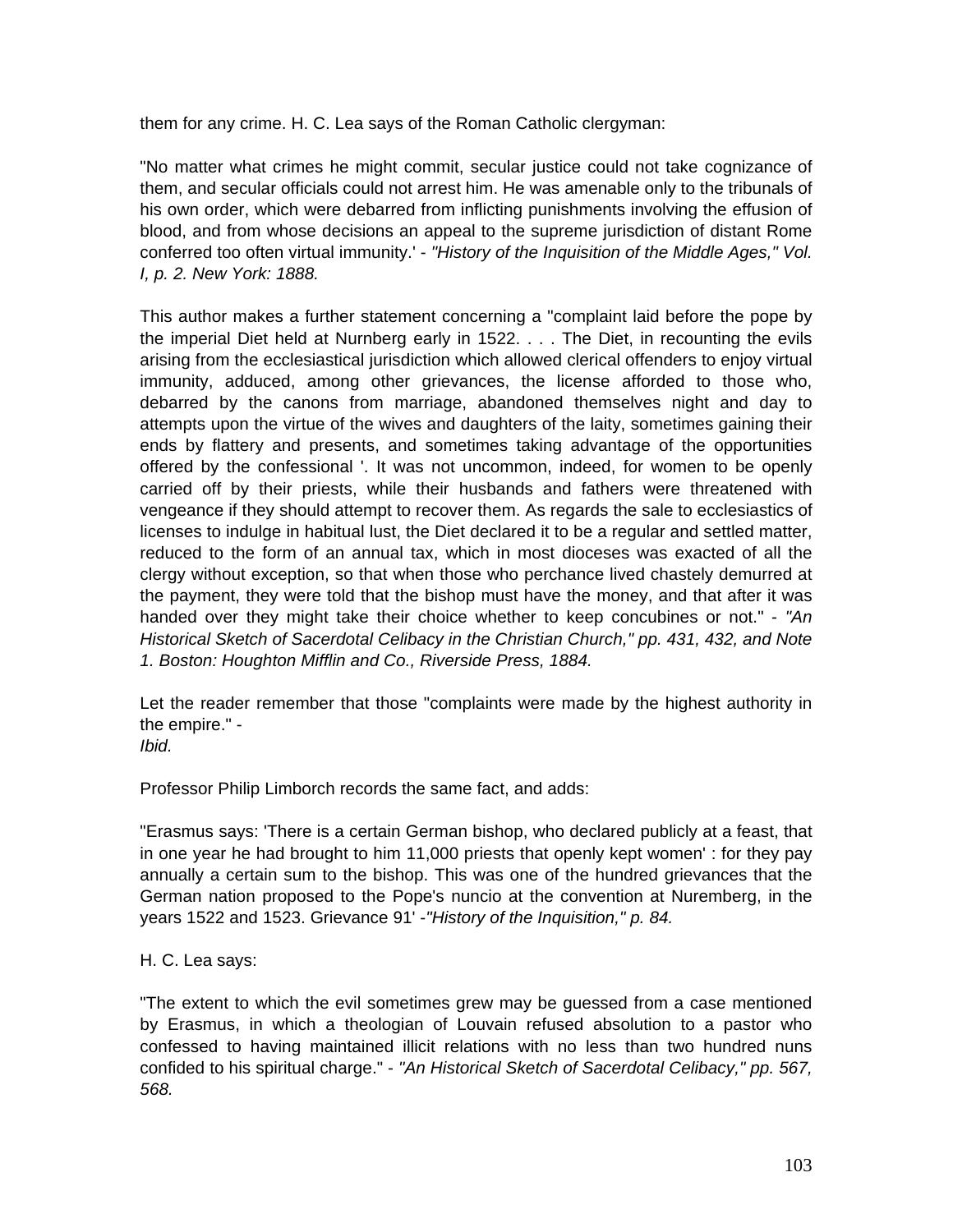While the pope had ample machinery in the Inquisition for correcting his sinning priests, yet he was very lenient with them, except for "heresy." In fact, heinous depravity seemed to have been worse where the Inquisition reigned supreme. H. C. Lea continues:

"It is rather curious that in Spain, the only kingdom where heresy was not allowed to get a foothold, the trouble seems to have been greatest and to have first called for special remedial measures." *- Id., p. 568.* 

Of the "remedial" laws enacted in 1255, 1274, and 1302, Lea says:

"However well meant these efforts were, they proved as useless in all previous ones, for in 1322 the council of Valladolid, under the presidency of the papal legate, [enacted still more laws]. The acts of this council, moreover, are interesting as presenting the first authentic evidence of a custom which subsequently prevailed to some extent elsewhere, by which parishioners were wont to compel their priests to take a female consort for the purpose of protecting the virtue of their families from his assaults."' *- Id., p. 310*. "The same state of affairs continued until the sixteenth century was well advanced." *- Id., p. 312.* 

"We have already seen ecclesiastical authority for the assertion that in the Spanish Peninsula the children sprung from such illicit connections rivalled in numbers the offspring of the laity." - *Id., p. 336.* 

Such conditions seem almost unbelievable. But, when in 1900 W. H. Taft was sent to the Philippines to establish civil government with a public school system there, he reported finding in those islands conditions similar to those described above. See Senate Document No. 190, 56th Congress, 2nd Session: "Message from the President of the United States, 1901 A. D."

If some Protestants of today had known the conditions existing at the time of the Reformation they would not have judged Dr. Martin Luther so critically for his harsh statements. That the Reformation was the inevitable result of the fallen condition of the Catholic Church, was acknowledged by the speakers at the Council of Trent. H. C. Lea says:

"Even in the Council of Trent itself, the Bishop of St. Mark, in opening its proceedings with a speech, January 6th, 1546, drew a fearful picture of the corruption of the world, which had reached a degree that posterity might possibly equal but not exceed. This he assured the assembled fathers was attributable solely to the wickedness of the pastors, who drew their flocks with them into the abyss of sin. The Lutheran heresy had been provoked by their own guilt, and its suppression was only to be hoped for by their own reformation. At a later session, the Bavarian orator, August Baumgartner, told the assembled fathers that the progress of the Reformation was attributable to the scandalous lives of the clergy, whose excesses he could not describe without offending the chaste ears of his auditory. He even asserted that out of a hundred priests there were not more than three or four who were not either married or concubinarians - a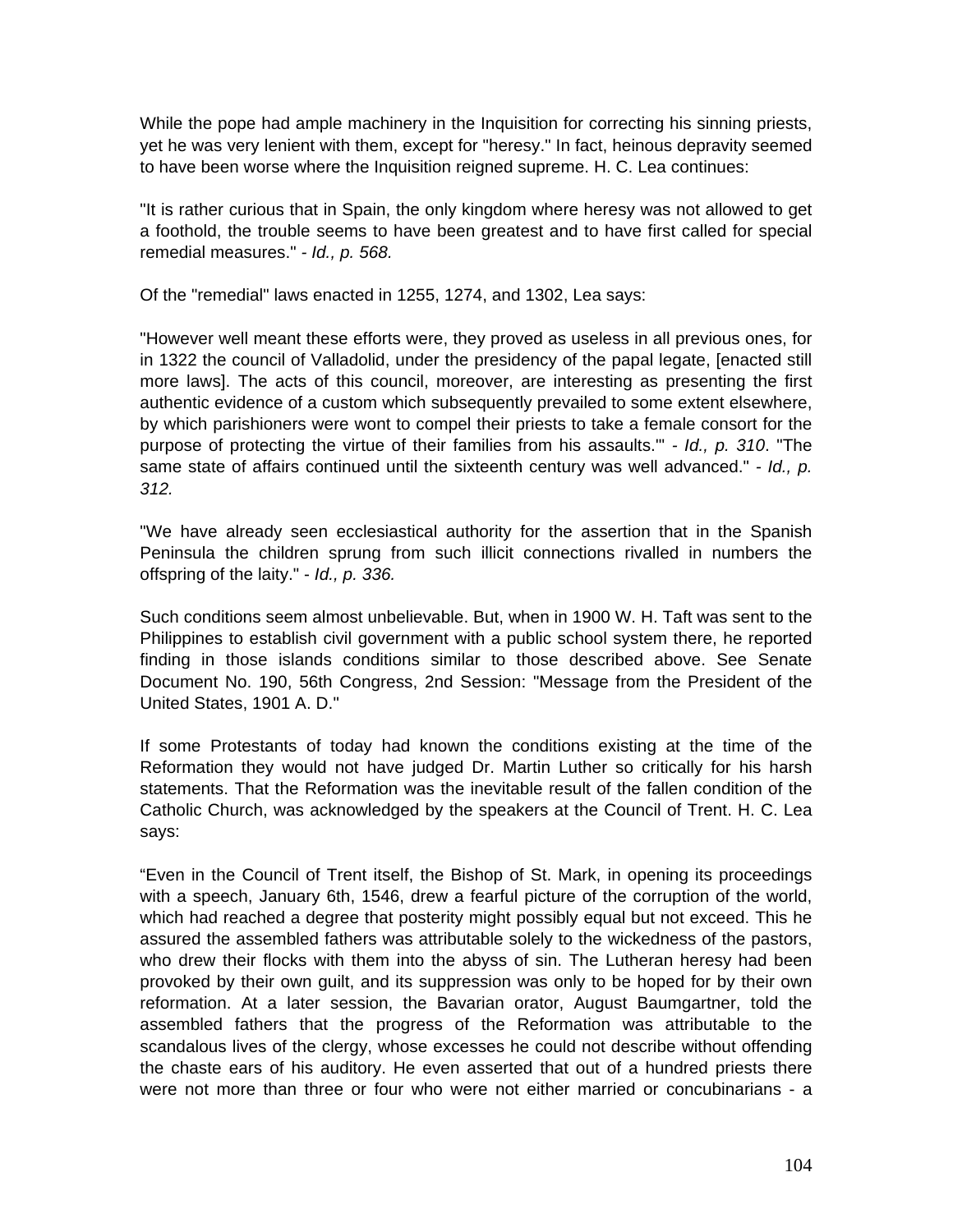statement repeated in a consultation on the subject of ecclesiastical reform drawn up in 1562 by order of the Emperor Ferdinand, with the addition that the clergy would rather see the whole structure of the church destroyed than submit to even the most moderate measure of reform." – *"An Historical Sketch of Sacerdotal Celibacy," pp. 518, 519.*  **"Sale Of Indulgences" Aroused Protest** 

The subject of indulgences is of great importance at this time, for the strenuous protest of Romanists against any discussion of this subject has changed both our schoolbooks and our encyclopedias. We therefore invite the reader to a careful investigation of this subject. The grossest doctrines that ever disgraced the church of Rome, usually began as apparently innocent injunctions, which developed for centuries into the final monstrosity. This was the case with "indulgence." It began simply as a release from some ecclesiastical punishment.

Catholic authorities today teach that there are two kinds of punishments for sin, one eternal and the other temporal. Dr. M. J. Scott, S. J., says:

"The forgiveness of sin is . . . the remission of the eternal chastisement. . . .

"After the guilt and eternal punishment have been remitted there remains the temporal chastisement . . . which must be suffered either here or . . . hereafter . . . by the suffering of Purgatory." - *"Things Catholics Are Asked About," p. 145. New York: P. J. Kenedy and Sons. 1927.* 

The debt in purgatory may be settled in this life by penances, masses, or by indulgences. On the cost of having masses celebrated see "Fifty Years in the Church of Rome" by Charles Chiniquy, chap. XXV. Catholic authors admonish a Catholic to settle his account with the church in this life, for when he dies "his family might have hundreds of Masses offered up for his soul," before it affects him in purgatory*.-"Things Catholics Are Asked About," p. 147.* As some Catholics may be unwilling to pay such sums for their deceased relatives, Dr. J. T. Roche warns them:

"The last will and testament of a Catholic in which there is no provision made for Masses gives evidence of an oversight which is truly deplorable. Children and heirs-at-law are the same the world over. In many instances they are dissatisfied with the bequests made to them individually. Their disappointment precludes the possibility of having Masses said for the dead testator. Some of them too are so selfish and grasping that they cannot think of parting with even a small portion of their inheritance to comply with what is clearly a duty." – *" Masses for the Dead," pp. 23, 24. (This booklet bears the sanction of the Catholic Church and its censor).* 

## **The Pope's Spiritual Bank**

The Roman Catholic Church teaches that a person can by his good works and penances, pay off his own debt, and have some to spare. These extra good works form a Spiritual Bank from which the pope can draw for the benefit of those who lack, as the following quotations show. Dr. M. J. Scott says: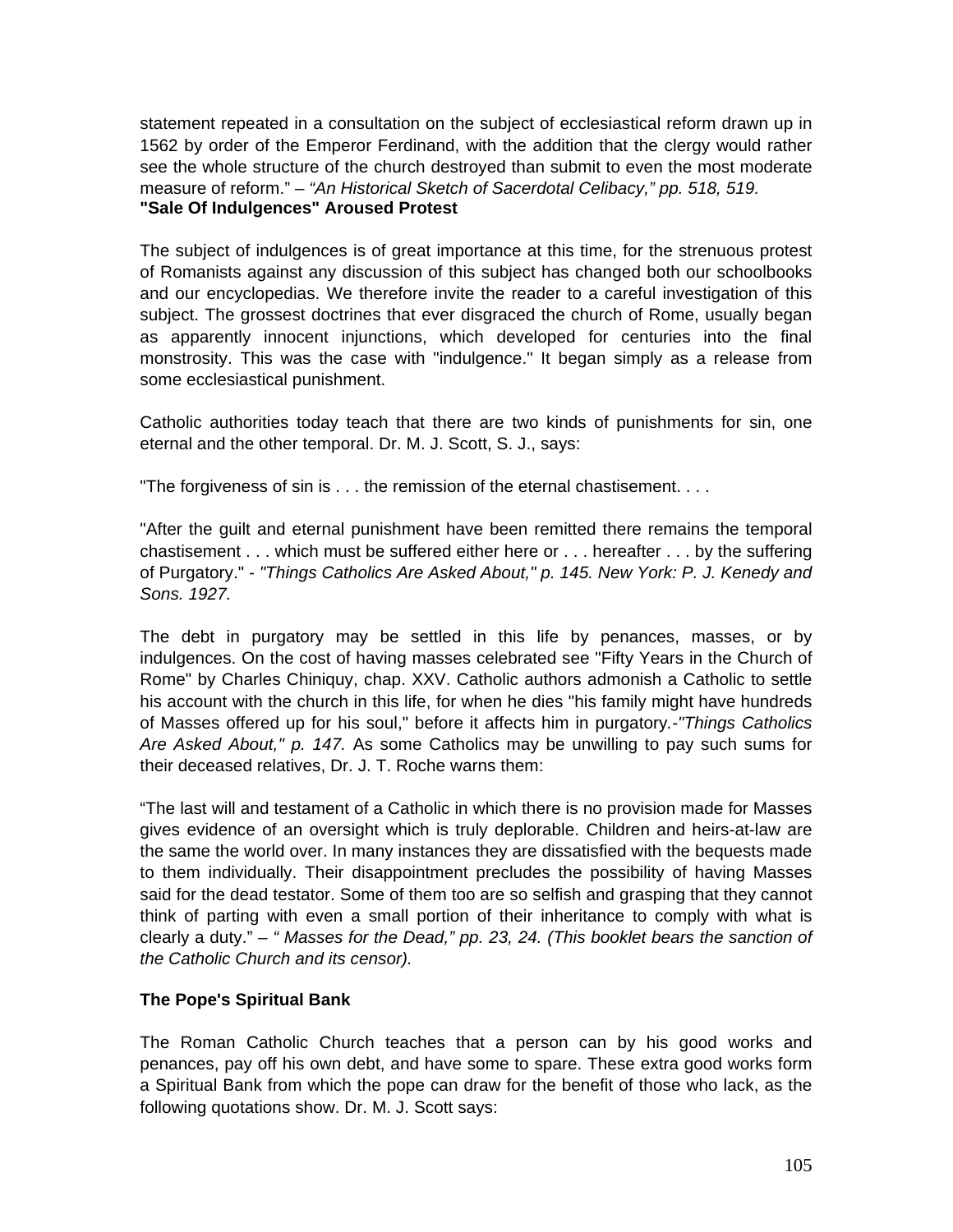"A sinner has it in his own power to merit forgiveness and mercy while he lives." *- "Things Catholics Are Asked About," p. 148.* 

Rev. J. Procter writes:

"Some holy ones of God more than satisfy the debt of temporal punishment which they owe to the Eternal Father. . . . All these 'satisfactions,' these merits, these uncalled-for penances, are not lost, nor are they useless and in vain. They form a spiritual treasurehouse, a 'bank' we have called it, upon

which the Church can draw for the benefit of her needy children." -*"Indulgences" (Roman Catholic),* 

*p. 9. London: Catholic Truth Society.* 

Canon Law says: "To the Roman Pontiff is committed by Christ the entire spiritual treasury of the Church, wherefore only the Pope and those to whom he has given participation in the power by law, have the ordinary power to grant indulgences. (Canon 912)." -*"The New Canon Law," Rev. S. Woywod, O. F. M., pp. 143, 144. New York: 1918.* 

The Catholic Encyclopedia testifies:

"According to Catholic doctrine, therefore, the source of indulgences is constituted by the merits of Christ and the saints. This treasury is left to the keeping, not of the individual Christian, but of the Church.

"This treasure He . . . entrusted to Blessed Peter, the keybearer, and his successors." *- Vol. VII, pp. 785, 784.* 

"By a plenary indulgence is meant the remission of the entire temporal punishment due to sin so that no further expiation is required in purgatory. A partial indulgence commutes only a certain portion of the penalty.

"An indulgence is valid both in the tribunal of the Church and in the tribunal of God." *- 1d., p. 788.* 

"When the church, therefore, by an indulgence, remits this penalty, her action, according to the declaration of Christ, is ratified in heaven." *- Id., p. 785.* 

"Here, as in many other matters, the love of money was the chief root of the evil; indulgences were employed by mercenary ecclesiastics as a means of pecuniary gain." *- Id., p. 787.* 

We shall now enter into a careful examination of the two questions: (1) whether Catholic authorities, before the Protestant Reformation., had begun to represent indulgences as actual remissions of sin.; and

(2) if these indulgences could be purchased for money. Professor William E. Lunt says of the period following 1095 A. D.: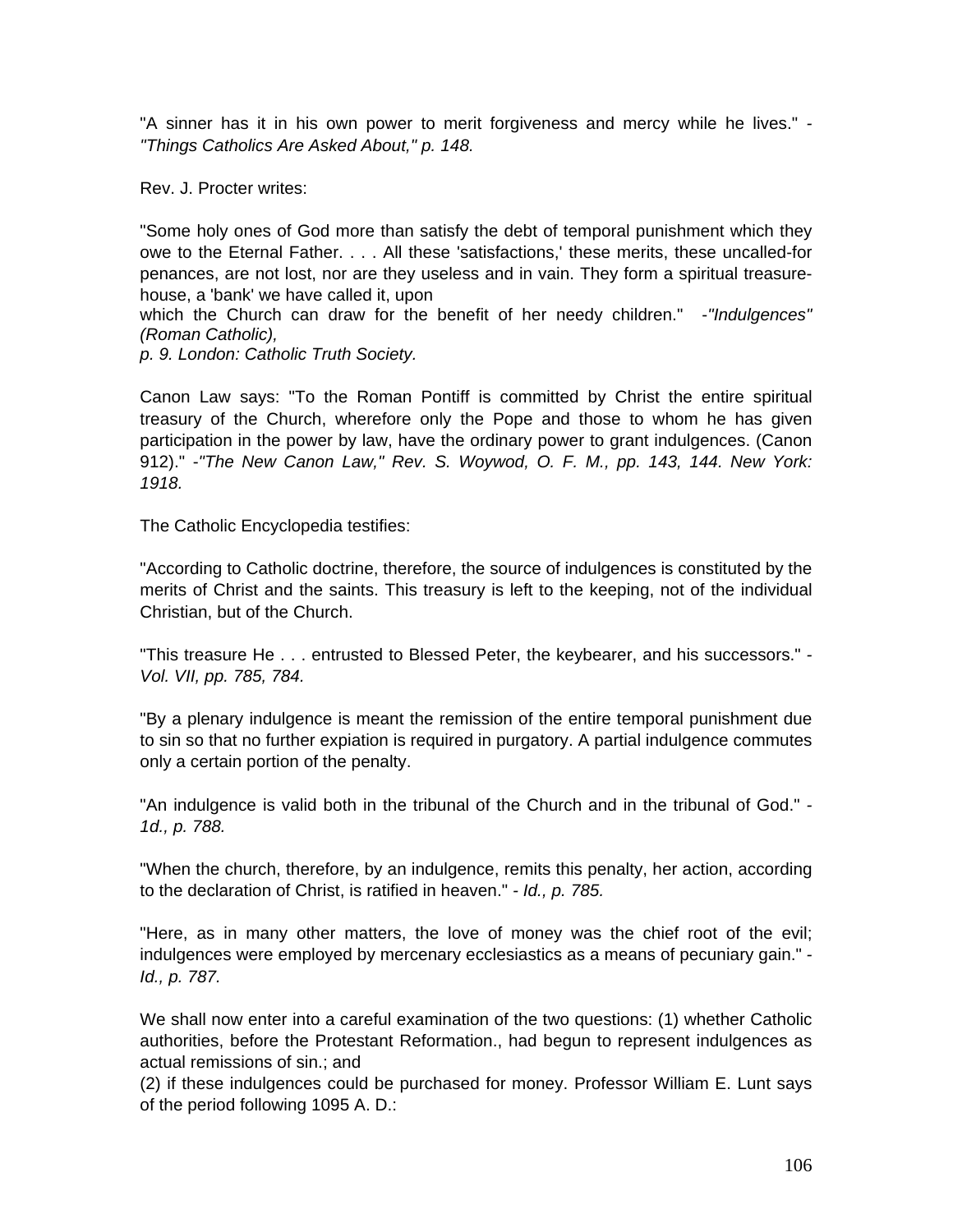"The commercialization of indulgences began with those issued in connection with the Crusades." -

*"Papal Revenues in the Middle Ages," Vol. I, p. 115. Columbia University Press, 1934.* 

"Boniface IX (1389-1404) issued several bulls of plenary indulgence to aid the building of the dome of the cathedral at Milan. In the course of the fifteenth century plenary indulgences for similar purposes became common. . . . One third or one half was the share most commonly taken by the pope, occasionally it amounted to two thirds." - *Id., p. 114.* 

"The general Summons of Pope Innocent III to a Crusade A. D. 1215 [requested all civil rulers] for the remission of their sins [to furnish soldiers. To all who joined in the Crusade, and also to those who could not go themselves, but who paid the expense of sending a substitute, the pope declared:] 'We grant full pardon of their sins.' [To those who went at their own expense, he promised not only] full pardon of their sins, [but he says:] 'We promise them an increase of eternal salvation." - *"Bullarium Romanum, editio Taurinensis," Vol. III, p. 300; copied in "Select Historical Documents of the Middle Ages," E. F. Henderson, pp. 337, 339, 343. London: 1892.* 

This papal permission to secure an indulgence by paying for a substitute in one's place, to fight in the Crusades, soon developed into a system of paying for indulgences. Another means of enormous income to the Holy See was started by Pope Boniface VIII, by inaugurating the "Jubilees" with their indulgences. We read of these:

"Jubilees. - On the 22nd of February of the present Year 1300, he issued a Bull, granting a full Remission of all Sins to such as should in the present Year, beginning and ending at *Christmas*, or in every other Hundreth Year, visit the Basilica of the two Apostles St. Peter and St. Paul [on fifteen different days.] *- Bower's "History of the Popes," Vol. VI, year 1300, P. 474.* 

Herbert Thurston, S. J., in his book: "The Roman Jubilee," bearing the sanction of the Catholic Church, and of its "censor," says:

"And the same year, since a solemn remission of all sins, to wit, both of guilt and of penalty (solemnis remissio omnium peccatorum, videlicet culparum et poenarum), was granted by Pope Boniface to all who visited Rome, many - both Christians and Tartars came to Rome for the aforesaid indulgence."

*Id., p. 12. London and Edinburgh: 1925, abridged edition.* 

Of the Jubilee of 1450 we read:

"Large sums of money were brought as offerings by the pilgrims, and we learn that money was scarce at this time, because 'it all flowed into Rome for the Jubilee.`. . . Early in the following year the Pope . . despatched legates to certain foreign countries, to extend the Jubilee indulgence to the faithful who were unable to visit Rome. The conditions usually enjoined were a visit, or series of visits, to the cathedral of the Diocese, and an alms to be offered there for a special intention." *- Id., p. 27*.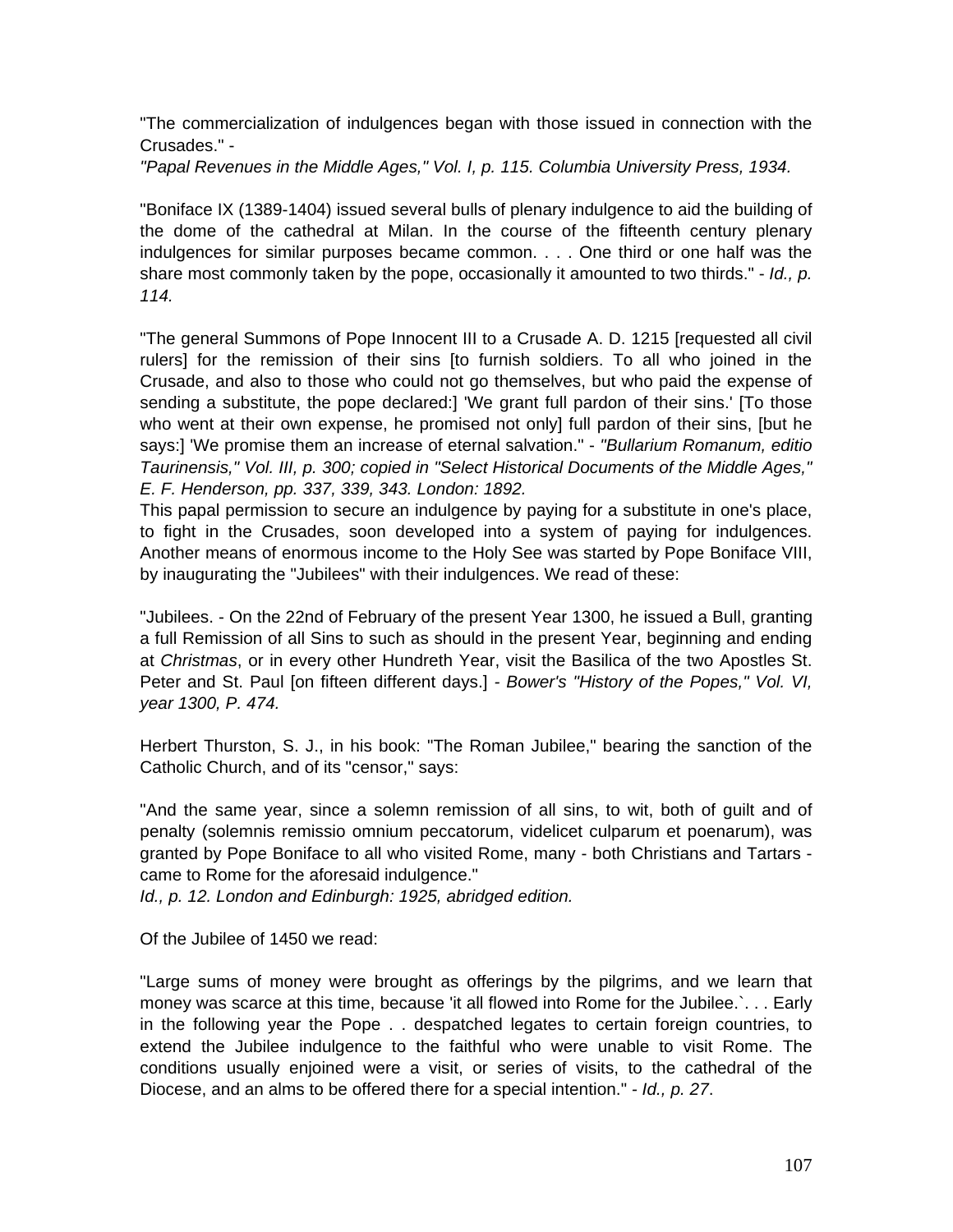During one of these Jubilees, we are told, there were millions in Rome, and the plague that had broken out carried off innumerable victims. Graves were to be seen all along the roads. H. C. Lea declares: "The pilgrim who went to Rome to secure pardon came back much worse than he started." And any one who joined the "crusades " against the Turks or the "heretics" to gain a "plenary indulgence," if he came back alive, "was tolerably sure to return a lawless bandit." - *"The Inquisition of the Middle Ages," Vol. I, pp. 42, 43.* 

Pope Alexander VI ordered a Jubilee in 1500, but great as the crowds were who sought the papal indulgence at Rome, there remained a still greater number in the British Isles, "who were prevented from seeking Rome"; and so the pope issued another "Bull dated 9 December 1500," proclaiming a Jubliee in 1501 for Britain. Professor William E. Lunt quotes the following from Polydore Vergil's *"Historiae Anglicae":* 

"A Chronicler's Account of the Sale of Jubilee Indulgences in England. - It was not gratuitous liberality, for Alexander . . . had decreed what was the price of his grace for providing for the salvation of men." - *"Records of Civilization Sources and Studies," Vol. XIX, "Papal Revenues In the Middle Ages," Vol. II, p. 477.* 

Professor Lunt informs us that this Papal Bull is found in the "British Museum, Cottonian MS, Cleop.

E. III, fol. 157V," *"*as entitled by Gairdner, *Letters and Papers Illustrative of the Reigns of Richard III and Henry VII, 11, 93-100,"* from which we quote the following:

"The Article of the Bull of the holy Jubilee of full remission and great joy granted to the realm of England, Wales, Ireland, and Garnesey, . . by granting of great indulgence and remission of sins and trespasses."

Those who "at any time after the publication hereof to the last evensong of the Octaves of Easter next coming, truly confessed and contrite, visit such churches as shall be assigned . . . and there put into the chest for the intent ordained such sum or gratuity of money, gold or silver, as is limited and tared here following in the last end of this paper, to be spent for the defense of our faith, shall have the same indulgence, pardon, and grace, with remission of all their sins, which they should have had if they had gone personally to Rome in the year of grace." *- Id., pp. 478, 479.* 

Then follows the "Tax List":

"Tax that every man shall put into the chest that will receive this great grace of their jubilee.

"First, every man and woman. . . . having lands, tenements, or rents, amounting to the yearly value of £2,000 or above, must pay, or cause to be paid . . . . and effectually, without fraud or deceit, put into the chest . . . lawful money current in that country where they be, £3, 6s. and 8d. 1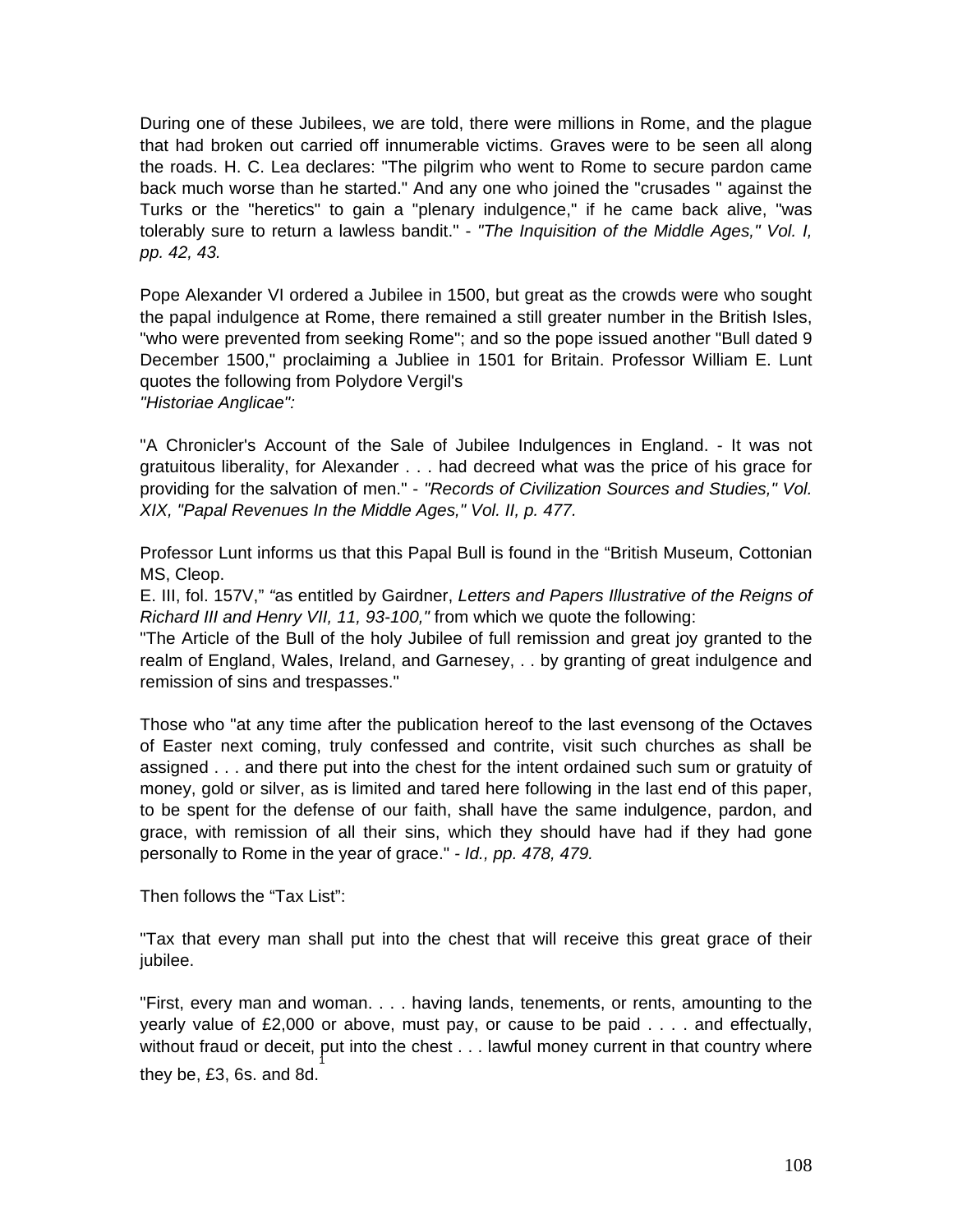"Also, every man and woman having tenements and rents to the yearly value of £1,000 or above, to the sum of £2,000 exclusive, must pay for themselves and their wives and children 40s." *- Id., pp. 481, 482.* 

This sliding scale goes down to the payment of 12d.

"The Pope . . . granted full authority and power to the venerable father in God, Jasper Powe, his orator and commissary, to absolve [any one who] hath committed simony. . . .with all those that occupy evil gotten goods, all usurers, and all such that wrongfully and unlawfully occupyeth or witholdeth other men's goods, . . . that they may lawfully keep and occupy the same goods, first making composition for the same with said commissary of some certain sum of money to be spent in the foresaid holy use." - *Id., pp. 482, 483.* 

Hon. Thomas E. Watson, U. S. Senator from Georgia, writes:

"Claude Wespence was Rector of the University of Paris in the sixteenth century. He published a 'Commentary on the Epistle to Titus.' He was [a] devoted Roman Catholic and his standing was high in his church. . . . Here is what he wrote and published about the 'Tariff on Sins':

"'Provided money can be extorted, everything prohibited is permitted. There is almost nothing forbidden that is not dispensed with for money . . . . They give permission to priests to have concubines . . . . There is a printed book which has been publicly sold for a considerable time, entitled, 'The Tares of the Apostolical Chancery,' from which one may learn more enormities and crimes than from all the books of the Summists. And of these crimes, there are some which persons may have liberty to commit for money, while absolution from all of them, after they have been committed, may be bought.'

"In the British Museum are two small volumes which contain the Pope's Chancery Tares, and his

 $^{1}$  £r is \$4.8o, 1s. 24 cents, and id. is 2 cents.

Penitential Tares. These books - in manuscript bound in vellum - were taken from the archives of Rome, upon the death of Innocent XII. The Prothonotary, Amyon, was the abstractor. One of the booklets bears date, '6 February, 1514': the other '10 March, 1520.' The inscription is *'Mandatum Leonis*, *Papae X*.,' - which, freely rendered, means

that the compilation of these Tares was ordered by Pope Leo X." 2 -*"The Watsonian," October, 1928, Vol. II, No. IX, pp. 275, 276.* 

### **"Pope Could Empty Purgatory"**

Henry Charles Lea says: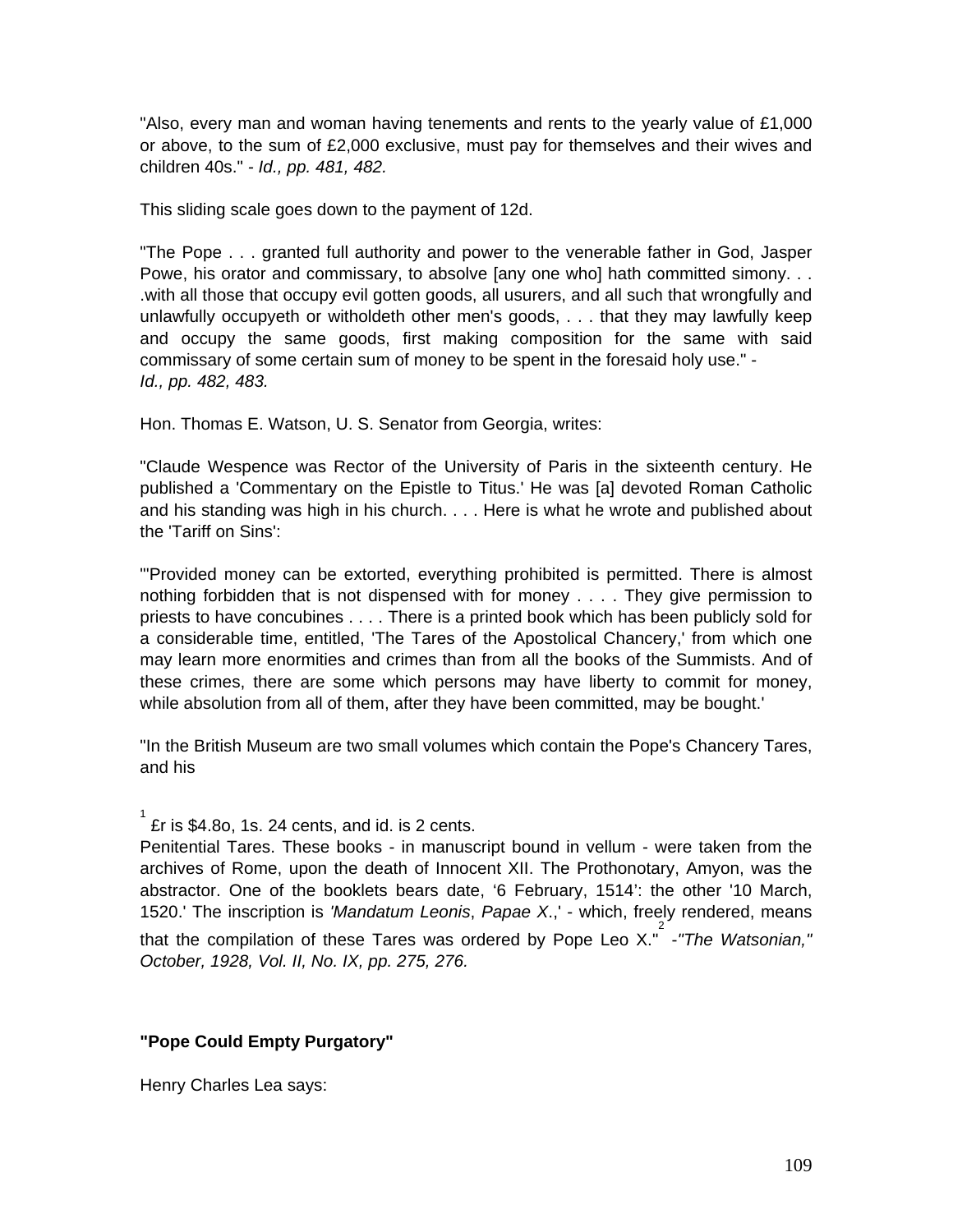"An enthusiastic Franciscan taught at Tournay, in 1482, that the pope at will could empty purgatory. . . The same year . . . the church of Saintes, having procured a bull of indulgence from Sixtus IV, announced publicly that, no matter how long a period of punishment had been assigned by divine justice to a soul, it would fly from purgatory to heaven as soon as three sols were paid in its behalf to be expended in repairing the church. . . . The doctrine . . . was pronounced to be unquestionable Catholic truth by the Dominican Silvestro Mozzolino, in his refutation of Luther's Theses, dedicated to Leo X. (F. Silvest. Prieriatis Dialogus, No. 27) As Silvestro was made general of his order and master of the sacred palace, it is evident that no exceptions to his teaching were taken at Rome. Those who doubt that the abuses of the system were the proximate cause of the Reformation can consult Van Espen, Jur. Eccles. Universi P. II., tit. vii, cap. 3, No. 9- 12." – *"History of the Inquisition in the Middle Ages," Vol. I, p. 43, note.* 

Some Roman Catholic writers claim that the "tares charged in those "Tax Tables" were simply registration fees for the absolutions or pardons granted. If this were true, why are they called "tares," and why should the registration fee for one man be fifty times as much as for another that had committed the same sin? Or why should registration fees vary so greatly for the different sins?

William Coxe, F. R. S., F. A. S., speaking of the time of Luther, says:

"The sale of indulgences gave rise to the schism of a great part of Europe from the church of Rome.

"Indulgences, in the early ages, were merely a diminution of ecclesiastical penances, at the recommendation of confessors or persons of peculiar sanctity. This license soon degenerated into an abuse, and being made by the popes a pretext for obtaining money, was held forth as an exemption from the pains of purgatory, and afterwards as a plenary

pardon for the commission of all sins whatsoever; and this unchristian doctrine was justified on the principle no less absurd than impious and immoral.

"With a view to replenish the exhausted treasury of the church, Leo X had recourse to the sale of indulgences, an expedient which had been first invented by Urban II, and continued by his successors; Julius II had bestowed indulgences on all who contributed towards building, the church of St. Peter, at

 Of these "Tax Tables" forty-seven editions were issued. Eighteen at Rome itself. They itemised all classes of sins: "simony", "perjury", "murder," "rape," etc., stating the exact amount of "tax" for "absolution" of each class of crime. See "Spiritual Venality of Rome", Rev. Joseph Mendham, M.A., "Traffic in Pardons," George Hodson, and "Philosophical Dictionary", Voltaire, Vol. II. pp. 474-478. See also "The Pope and the Council."

Dollinger, pp- 351-353. <sup>3</sup> The doctrine of the "treasury" containing the surplus of good works.

Rome, and Leo founded his grant on the came pretence. But . . . this scandalous traffic had been warmly opposed in Germany. . . . These indulgences were held forth as pardons for the most enormous crimes; they were publicly put up for sale, and even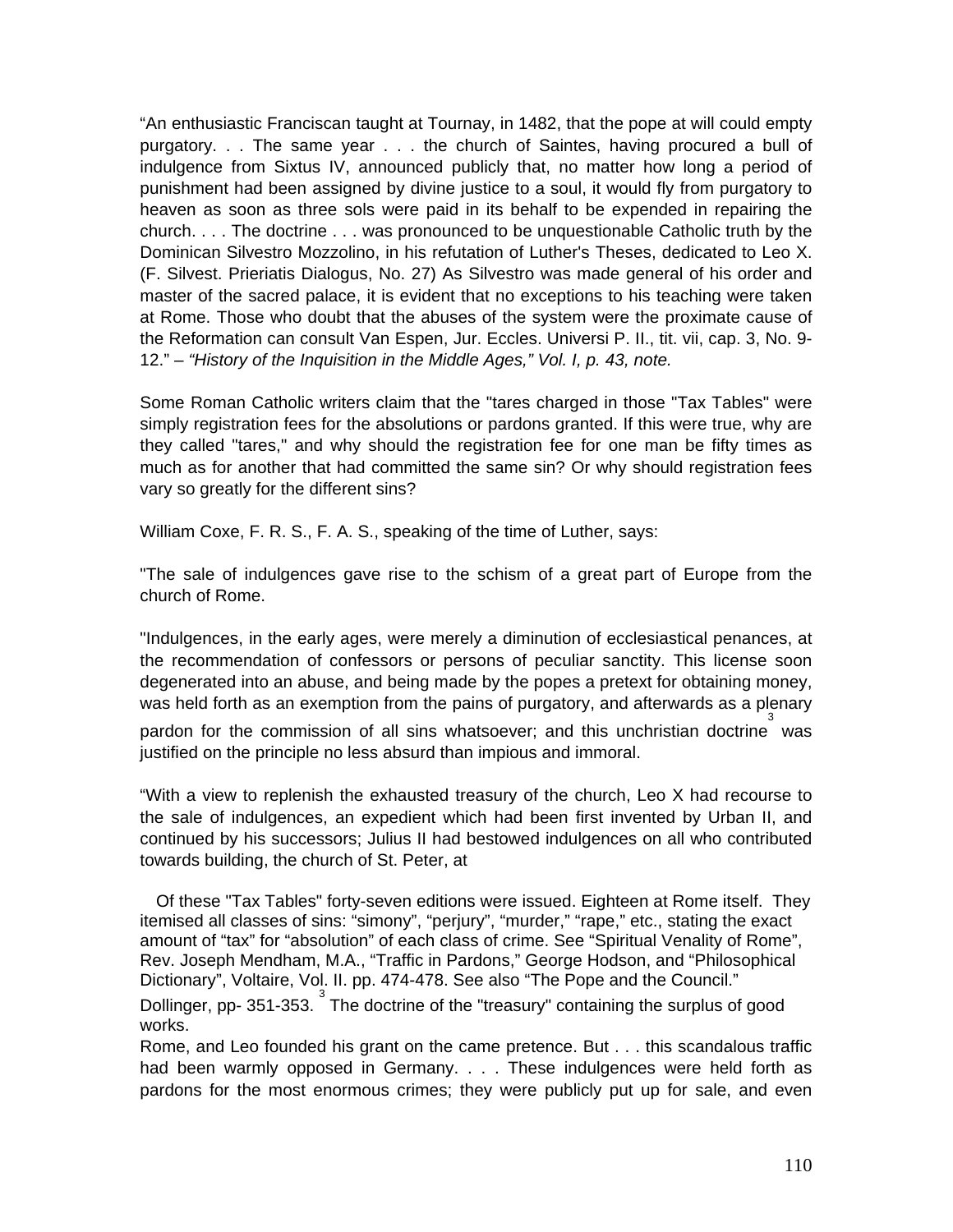forced upon the people, and Tetzel and his coadjutors indulged themselves in drunkenness, and every other species of licentiousness, in which they squandered their share of the profits, and not unfrequently produced indulgences as stakes at the gaming table." – *"History of the House of Austria," Vol. I, pp. 384-386.* 

Professor Coxe continues in a footnote:

"We subjoin the form of absolution used by Tetzel:

"'May our Lord Jesus Christ have mercy upon thee, and absolve thee by the merits of his most holy passion. And I, by his authority, by that of his blessed apostles, Peter and Paul, and of the most holy pope, granted and committed to me in these parts, do absolve thee, first, from all ecclesiastical censures, in whatever manner they have been incurred; and then from all thy sins, transgressions, and excesses, how enormous so ever they may be, even from such as are reserved for the cognizance of the Holy See; and as far as the keys of the holy church extend, I remit to thee all punishment which thou deservest in purgatory on their account; and I restore thee to the holy sacraments of the church, to the unity of the faithful, and to that innocence and purity which thou possessest in baptism; so that when thou diest, the gates of punishment shall be shut, and the gates of the paradise of delight shall be opened: and if thou shalt not die at present, this grace shall remain in full force when thou art at the point of death. In the name of the Father, and of the Son, and of the Holy Ghost' - *Seckend. Comment Lib. I, p. 14." -Id., p. 385.* 

The author has several photographic reproductions of these "Indulgences." The "Congregation of the Propaganda" at Rome, 1883, published a book called "Il Tesoro dele Sacre Indulgence," which attempts to justify the sale of indulgences by monks at the time of Martin Luther. (Chap. III)

Dr. William Robertson gives the same facts in the "History of the Reign of the Emperor Charles the Fifth," Vol. 1, pp. 460-463, as have been quoted from Dr. Coxe. In a footnote Dr. Robertson adds the following of Tetzel's arguments:

"'The soul confined in purgatory, for whose redemption indulgences are purchased, as soon as the money tinkles in the chest, instantly escape from that place of torment and ascend into heaven. . . . For twelve pence you may redeem the soul of your father out of purgatory; and are you so ungrateful that you mill not rescue your parent from torment?'" - *Id., p. 462.* 

### **Turning The Tables On Tetzel**

John Dowling, D. D., relates:

"A gentleman of Saxony had heard Tetzel at Leipsic, and was much shocked by his impostures. He went to the monk, and inquired if he was authorised to pardon sins in intention, or such as the applicant intended to commit? 'Assuredly,' answered Tetzel; 'I have full power from the Pope to do so.' 'Well,' returned the gentleman, 'I want to take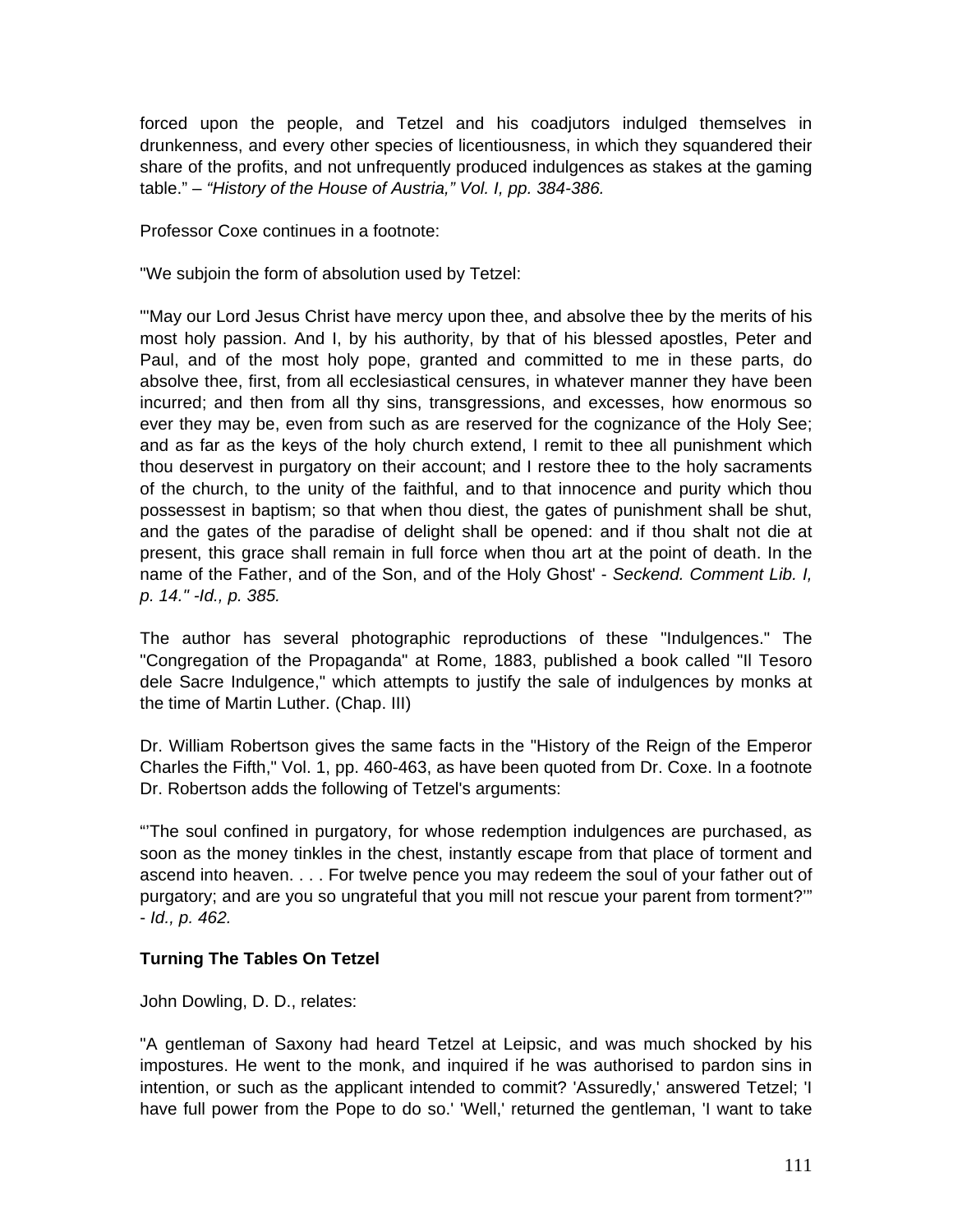some slight revenge on one of my enemies, without attempting his life. I will pay you ten crowns, if you will give me a letter of indulgence that shall bear me harmless.' Tetzel made some scruples; they struck their bargain for thirty crowns. Shortly after, the monk set out from Leipsic. The gentleman, attended by his servants, laid wait for him in a wood between Juterboch and Treblin, fell upon him, gave him a beating, and carried off the rich chest of indulgence-money the inquisitor had with him. Tetzel clamored against this act of violence, and brought an action before the judges. But the gentleman showed the letter signed by Tetzel himself, which exempted him beforehand from all responsibility. Duke George who had at first been much irritated at this action, upon seeing this writing, ordered that the accused should be acquitted." - *"History of Romanism," p. 445. New York: 1870.* 

Some people finally began to feel that, if the pope could empty purgatory at will, he must be very hard hearted to leave so many millions in the flames just because the people did not buy sufficient indulgences to free them! Was not the pope more concerned about the souls of his spiritual children in purgatory, than about the building of a magnificent church at Rome? Should not the shepherd be more concerned about his sheep than about their wool? People had begun to break the shackles and think for themselves. A storm was brewing, only waiting for some one to take the lead.

When God's hour strikes, He always has His instruments ready for action. On the 31st of October, 1517, Dr. Martin Luther stepped up to the beautiful Castle Church at Wittenberg, and nailed on its door the ninety-five theses he had written against the sale of indulgences. In two weeks "these propositions were circulated over all Germany. . . . In a month they had made the tour of Europe." - *"History of Protestantism," J. A. Wylie, Vol. I, chap. X, p. 267.* Thus the Reformation began, and it continued till a large part of Europe broke away from the Roman Church; and only by the work of Jesuits were some of these countries brought back to the Roman fold.

We shall now leave it with the reader to decide, whether or not sufficient proof has been given of the corrupt condition of the medieval church to justify a Reformation. When the Church refused to be reformed, turned against the Reformers, and bitterly opposed all attempts to place the Bible in the hands of the common people, then the time had come to separate from her communion, and establish churches where the people would be fed with the word of God, and where there was liberty to obey it.

### **17. Finishing the Reformation**

THE Reformers of the sixteenth century had done much to bring people back to the primitive Christianity of apostolic times. While they did not live long enough to see their work fully carried through, they had laid a deep and broad foundation for their children to build upon; namely, faith in "the Bible, and the Bible only." They expected their followers to carry their work through to a triumphant conclusion. But after the death of the Reformers, the Jesuits nearly wrecked the work of the Reformation, and some of the Protestant countries formed state churches to protect themselves from utter annihilation.

The popes and the Jesuits worked incessantly in conjunction with the bishops and the heads of the larger Catholic states to force the smaller Protestant countries back under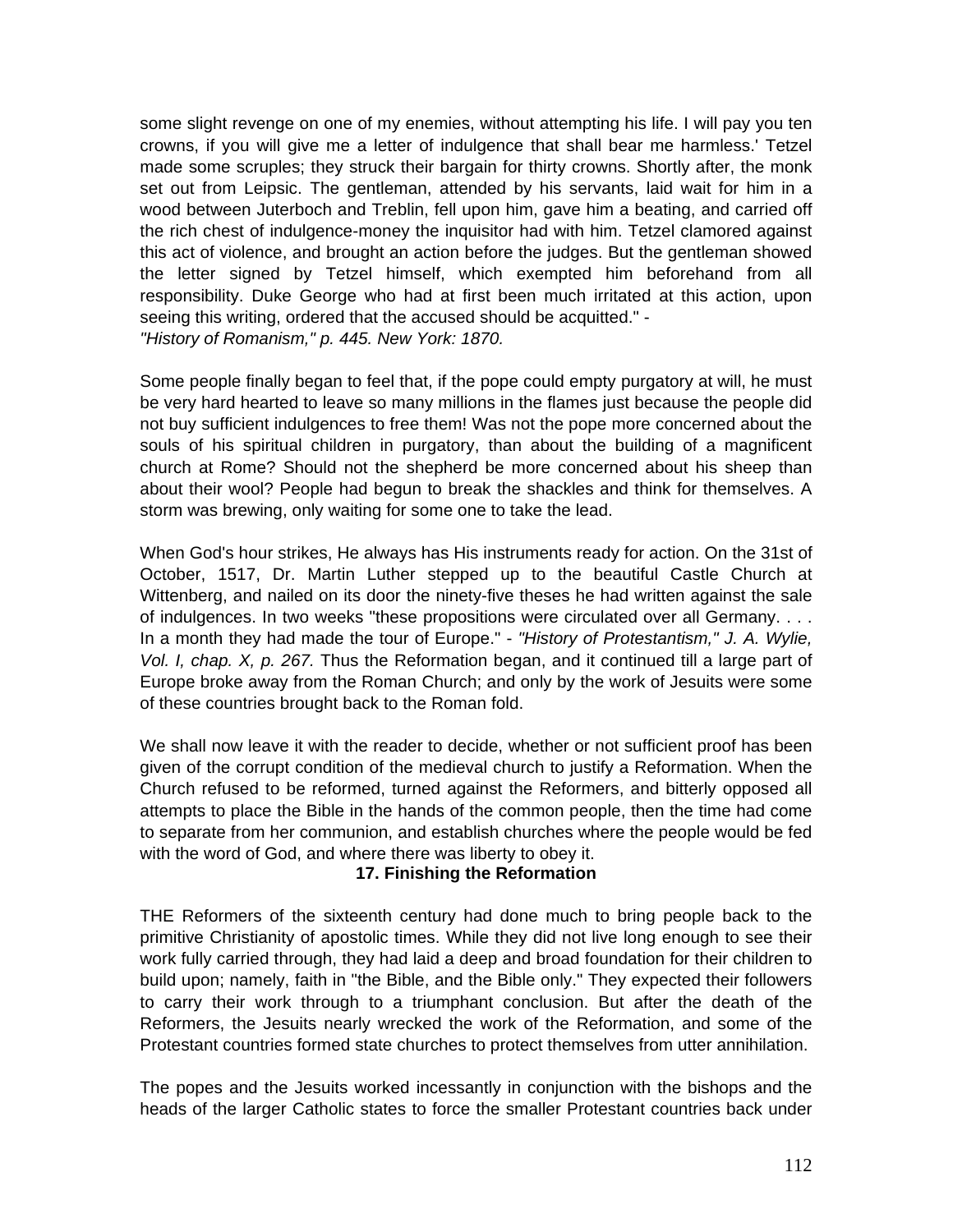the papal rule. This compelled Protestant princes to make common cause and stand together to save the day, as was the case in the Thirty Years' War.

After the worst storm had blown over, the Protestant churches found themselves under the protection and control of the state. They were no longer free to accept more light, and to progress along the way they originally had started. The state now dictated what they should believe and teach, who should be taken into church fellowship, and who should be their leaders. Their growth was stunted, their spiritual life stifled. Instead of progressing along the line of reform, they retrograded and gave up several of the points of truth held by the Reformers. This was especially true during the period of Rationalism in Europe. But God's work must go on to completion. No human consideration can stop it, and the time has now come for the work of the Reformation to be finished.

It is a remarkable and fascinating study to see how God offered one religious denomination after another the privilege of carrying the Reformation to a finish, and how they, one by one, rejected God's plan.

## **The Church Of England**

God is no respecter of persons; He will use everyone who allows himself to be used by Him. In the seventeenth century He brought the Church of England face to face with the troublesome Sabbath question, but they declined the opportunity of becoming His chosen instrument to complete the Reformation on this and other important points, and many books were written in England to justify this refusal.

"Upon the publication of the 'Book of Sports' in 1618, a violent controversy arose among English divines on two points: first, whether the Sabbath of the fourth commandment was in force among Christians; and, secondly, whether, and on what ground, the first day of the week was entitled to be distinguished and observed as 'the Sabbath." *'Haydn's Dictionary of Dates', art. "Sabbatarians" p. 602. New York: Harper Brothers, 1883.* 

Leaders of the church found themselves divided into three camps: One party claimed that Sunday is the "Christian Sabbath" and, from the fourth commandment, urged its observance in a Puritanical manner. Another party claimed that there is no Bible proof for the change of the Sabbath from the seventh day of the week to the first, but that Sunday is merely a church ordinance, the same as Christmas and Easter, and that we should obey the ordinances of the church, but without Puritanical rigor. A third, small minority, through this discussion, began to see that the only Sabbath in the New Testament is the one Christ and His apostles kept, and they began to teach and to write in favour of the seventh day (Saturday). Thus the Church of England had its call, and was forced to make its decision.

# **The Baptist**

The English divines who began the observance of the seventh-day Sabbath in London during the seventeenth century, also practiced immersion as baptism, and they are now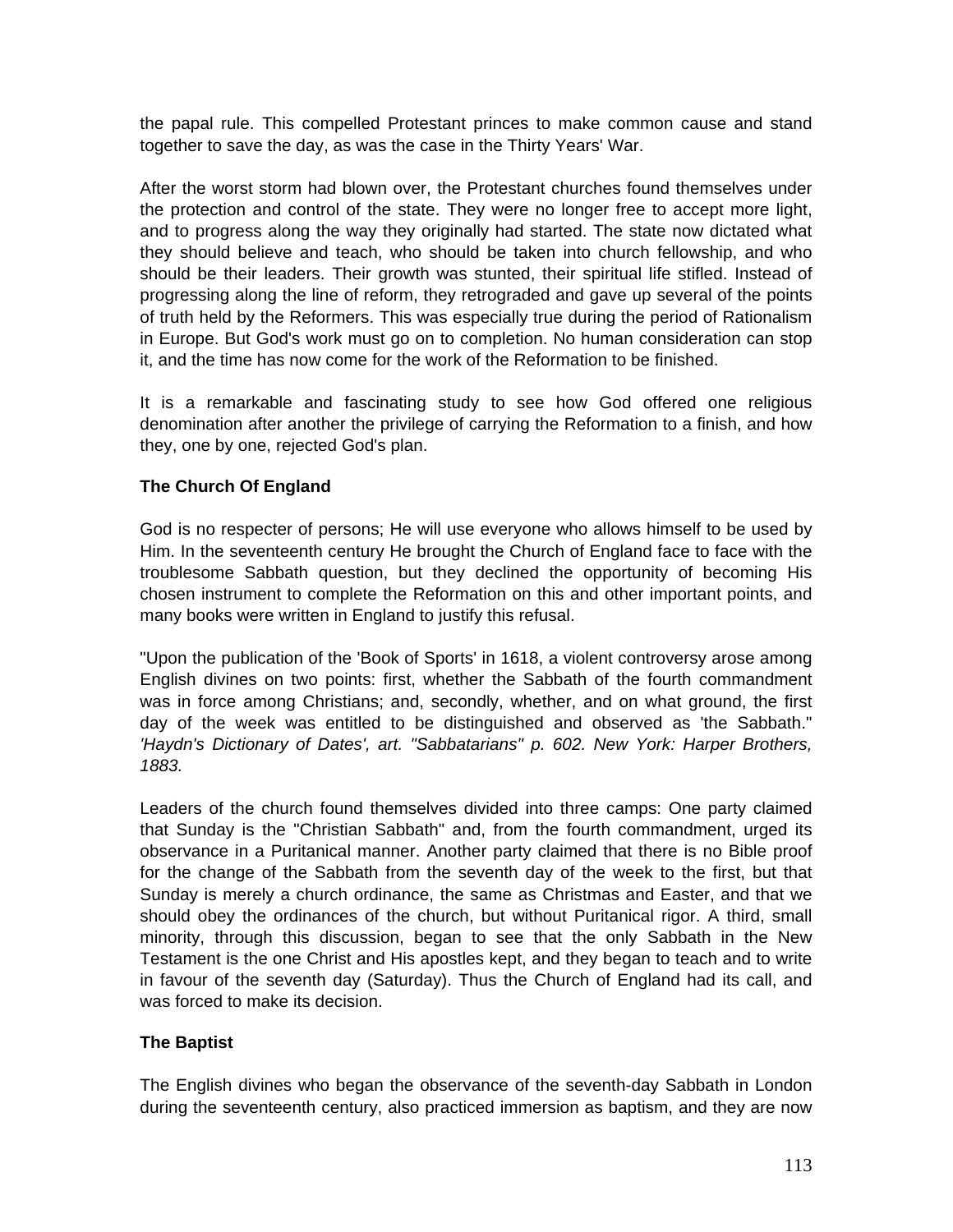reckoned as a branch of the Baptists. After some of them had emigrated to the United States, they felt a special call from God during the first half of the nineteenth century to bring the Sabbath truth to their Christian brethren. It seemed as though the time had come for a Sabbath reform; for not only Baptists, but God-fearing Men in different denominations, were simultaneously impressed with the importance of the Bible Sabbath, and that, seemingly, independent of one another. Dr. Edward T. Hiscox, author of the "Baptist Manual," says: "There was and is a commandment to keep holy the Sabbath day, but that Sabbath day was not Sunday. It will be said, however, and with some show of triumph, that the Sabbath was transferred from the seventh to the first day of the week, with all its duties, privileges, and sanctions. Earnestly desiring information on this subject, which I have studied for many years, I ask, Where can the record of such a transaction be found? Not in the New Testament, absolutely not. There is no Scriptural evidence of the change of the Sabbath institution from the seventh to the first day of the week."

A series of articles appeared in the organ of the Swedish Baptist church, *Evangelisten* (The Evangelist), Stockholm, May 30 to August 15, 1863. The articles, which appeared as editorials, took a bold stand against the abolition of the Sabbath commandment, and proved the binding claims of the Sabbath, from its institution, and from the teaching of Christ and His apostles. In regard to the abolition of the Sabbath the editor says:

"In opposition to this doctrine we will now endeavour to show that the sanctification of the Sabbath has its foundation and its origin in a law which God at creation itself established for the whole world, and as a consequence thereof is binding on all men in all ages." - *May 30, 1863, p. 169.* 

"Thus we find that the Sabbath commandment is placed side by side with the other eternally binding commands, which God has given as a rule and guide for the whole human race. Therefore, he who will maintain that the Sabbath commandment is only a ceremonial command, and so binding only for a certain time, can with equal right explain all the other of the ten commandments as ceremonial commands, with which we have nothing to do in the new covenant." *- Id., July 31, 1868, p. 235*.

This agitation was not without its effect. Pastor M. A. Sommer began observing the seventh day, and wrote in his church paper, *Indovet Kristendom*, No. 5, 1875, an impressive article about the true Sabbath. In a letter to Elder John G. Matteson, he says:

"Among the Baptists here in Denmark there is great agitation regarding the Sabbath commandment. . . . However, I am probably the only preacher in Denmark, who stands so near to the Adventists, and who for many years has proclaimed Christ's second coming." - *"Advent Tidende," May, 1875, p. 154*.

"The Confession of Faith," which the Danish Baptists received from Hamburg in 1852, contained the following:

"'Art. 12. Concerning the Law. Here is emphasized the absolute and eternal validity of the Jewish law, especially the ten commandments. And by this is inculcated the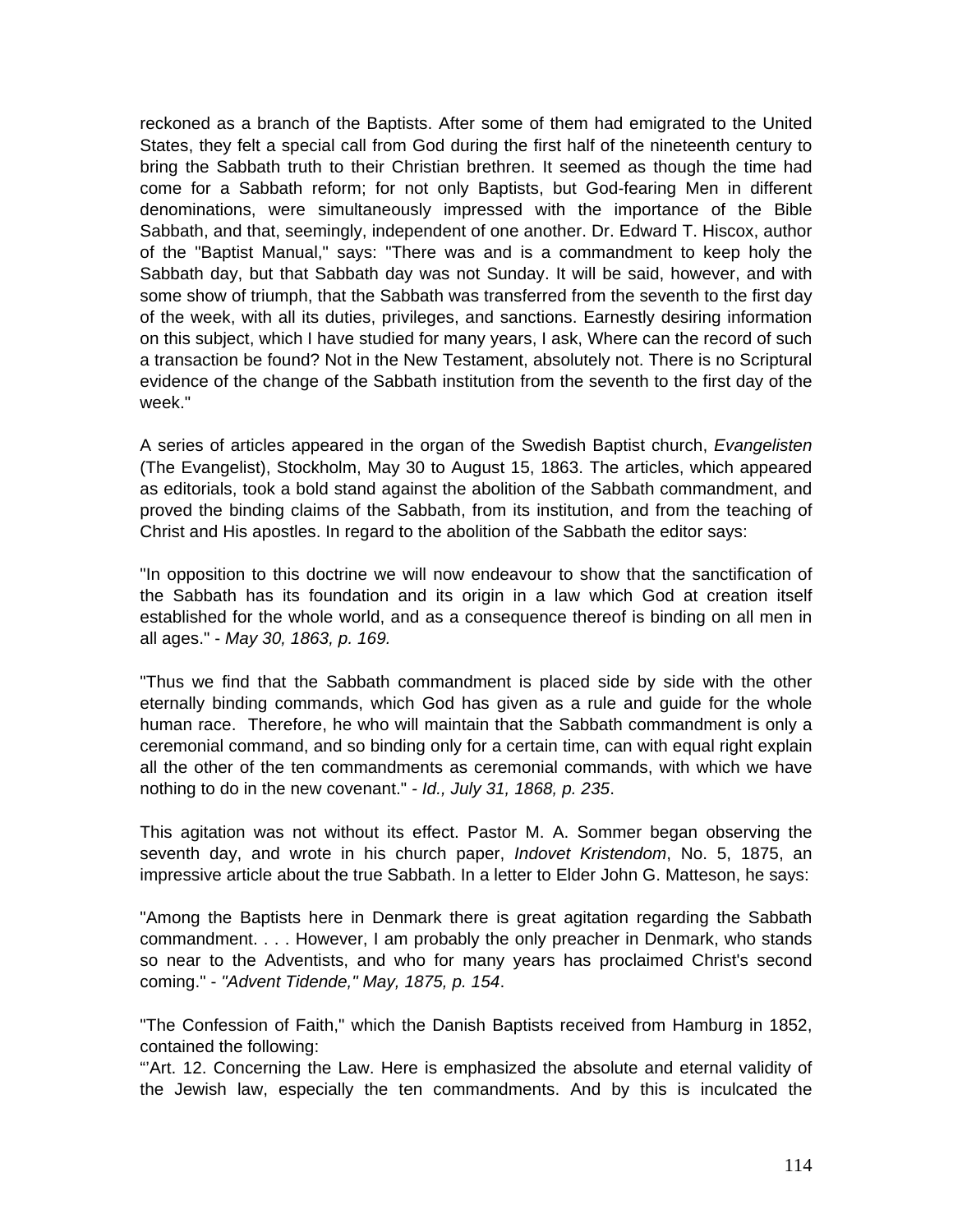sanctification of the Sabbath (Sunday).' What the brethren, who wrote the Confession of faith had in mind, was the violation of the Lord's day, and they did not realize that they shot over the mark. But when the Adventists came, they took advantage precisely of this article; it was namely an easy matter for them to point out, that 'the Sabbath day' was Saturday, and not Sunday. This brought the leading brethren to a real investigation of this matter, and when they met at the Conference in 1878 it had become clear to them . . . that we Christians have nothing to do with the Jewish law, and that we should keep Sunday as a day of rest, because the first Christians did so, and not because of the Sabbath commandment.' -*"History of the Danish Baptists," S. Hansen and P. Olsen, pp. 162,163. Copenhagen: 1896.* 

In their new "Handbook" by W. J. Anderson (1903) there is no mention of the Ten Commandments, nor of the moral law. Thus they had made their decision.

On the other hand the American "Baptist Church Manual," by J. Newton Brown, 1853, and the "Star Book" by Dr. Edward Hiscox, both of whom wrote in representatives of Sundaykeeping denominations, have the following statement concerning the moral law, or the Ten Commandments:

"We believe the Scriptures teach that the Law of God is the eternal and unchangeable rule of His moral government; that it is holy, just, and good; and that the inability which the Scriptures ascribe to fallen men to fulfill its precepts, arises entirely from their sinful nature; to deliver them from which, and to restore them through a Mediator to unfeigned obedience to the holy law, is one great end of the gospel, and of the means of grace connected with the establishment of the visible church." *- "Manual," p. 15, and "Star Book," p. 18. Philadelphia: American Baptist Pub. Soc., 1880.* 

Thus we see that God, who is no respecter of persons, offered to the different denominations the honor and privilege of finishing the work so nobly begun by the great Protestant Reformers, that of digging up the precious truths of God's Word, which the Papacy had buried beneath it's traditions for so many centuries. Daniel 8:12; 7:25. This effort of God to bring His people back to the whole truth of His Word, will be seen more clearly in the next two chapters.

### **18. Sabbath Reform In Scandinavia**

THERE were many Sabbath-keepers in Norway even in the days of Catholicism. The Sabbath seems to have been brought to the Scandinavian countries partly by the Waldenses, and partly as a direct work of the Spirit of God. But Rome was no more favourable towards the Sabbath there than in other parts of the world. When the Inquisition of the twelfth century scattered the Waldenses, they were forced to flee to more obscure places and to countries lying on the outskirts of civilization, and as the persecution continued, they gradually drifted into Scandinavia. Then, too, in the "Catechism" that was used during the fourteenth century, the Sabbath commandment read thus: "Thou shalt not forget to keep the seventh day." 1 We are told by Swedish historians that the Sabbath-keeping public claimed that angels had appeared to them,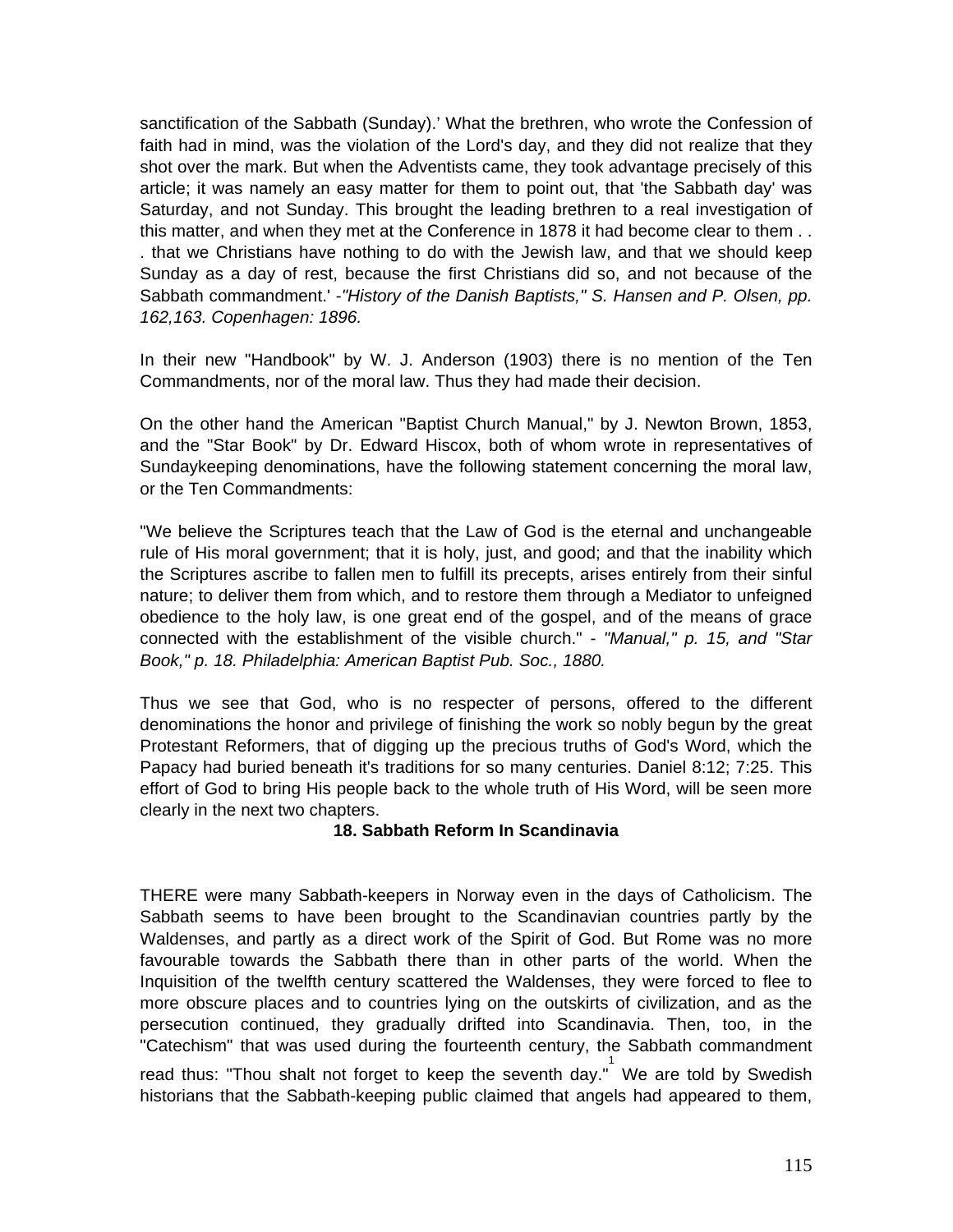instructing them to keep the Sabbath on Saturday. Of the church council held at Bergen, Norway, August 22, 1435, we read:

"The first matter concerned a superstitious keeping holy of Saturday. It had come to the ear of the archbishop that people in different places of the kingdom, 'partly from the weakness of nature, partly by the deceptions and promptings of the devil,' had ventured to adopt and keep holy days, which neither God nor the holy Church had ordained or sanctioned, but on the contrary is against the commands of both, 'namely the keeping holy of Saturday, which Jews and heathen used to keep, but not Christians.' It is strictly forbidden - it is stated - in the Church-Law, for any one to keep or to adopt holy days, outside of those which the pope, archbishop, or bishops appoint." - *"The History of the Norwegian Church under Catholicism," R. Keyser, Vol. II, p. 488. Oslo: 1858.* 

At another church conference, held at Oslo, the next year, the same archbishop commanded:

"It is forbidden under the same penalty to keep Saturday holy by refraining from labor." *- Id., p. 491.* 

In another old publication from nearly the same period we find this accusation against the priests:

"Also the priests have caused the people to keep Saturdays as Sundays." *- "Theological Periodicals for the Evangelical Lutheran Church in Norway," Vol. I, p. 184. Oslo: P. T. Mallings, 1871.* 

Sabbath-keepers continued to keep the Bible Sabbath in Norway, in spite of persecution, for we read of new laws made against them in 1544:

"I, Christoffer Whitefeldt, [governor] over Bergenhus, Stavanger, and Vaardoem, greet all you peasants kindly and with good wishes, who live in the district of Bergen. Dear friends: Mr. Gieble Pederson, superintendent of the district of Bergen, related to me that some of you have kept Saturday holy, especially at Arendal in Sogen, contrary to the ordinance given you last year by Peter Ottesen, my brother, and Niels Bernsen, who had charge of the palace by my authority, in my absence, in which you have done very wrong, and would receive great damage if I would punish you. But, however, because of the solicitation of Mr. Gieble, the superintendent, I will still forbear with you. But now it has been determined at the public Parliament for these two districts, Bergen and Stavanger, that whoever is found keeping Saturday holy shall be fined ten mark in money. So now ye know what ye have to go by.

<sup>&</sup>lt;sup>1</sup> This is quoted from "Documents and Studies Concerning the History of the Lutheran Catechism in the Nordish Churches." p. 89. Christiania: 1893.

<sup>&</sup>quot;In the next place you are rebellious and disobedient in the Holydays you keep, and are not willing to be satisfied with those which the priest announces which are contained in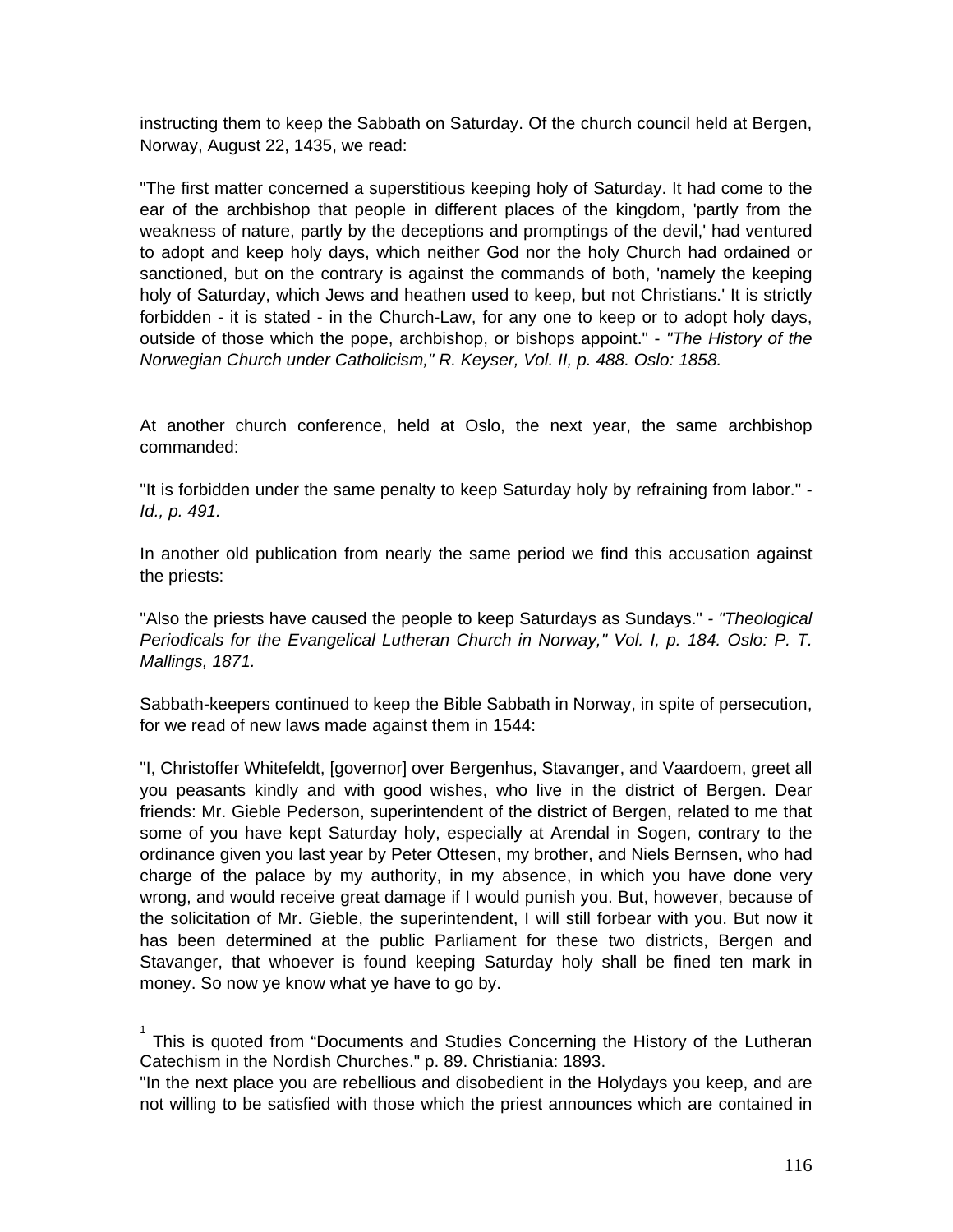the ordinance. We now command you in the name of His Majesty, the King, that you solemnly obey the ordinance of His Grace. And whoever disobeys, he shall by my sheriff be punished for his rebellion as a rebellious and disobedient citizen, and be fined ten mark." - *"History of King Christian the Third," Niels Krag and S. Stephanius, Vol. II, "Statutes and Ordinances," p. 379. Copenhagen: 1778.* 

#### **In Sweden And Finland**

Sabbath-keepers were also scattered over Sweden and Finland. Bishop L. A. Anjou says that there was a peaceful but continued movement on foot in these two countries for the keeping of the seventh-day Sabbath, "one that required the sanctification of Saturday as Sabbath day. The first known origin of this goes back to the middle of the preceding century, when King Gustav I, in the year 1554, wrote a letter of warning to Finland against those who alleged that they through visions and dreams had come to the conviction that famine, etc., were God's punishments because people did not keep Saturday holy. In the beginning of the seventeenth century the same faith was found in Sweden, and even there it was founded on alleged revelations. It was zealously opposed in 1602 by Charles IX." - *"Swedish Church History from the Meeting at Upsala, Year 1593," p. 353. Stockholm: 1866.* 

"Segregated from any movements opposed to the church, we must consider those who kept Saturday holy, and on this day abstained from labor, but otherwise did not separate themselves from the church. We do not find that those who held this view . . . observed any other Jewish habits or customs. . . . Had this movement been connected with anything that could be considered apostasy from Christianity, then without doubt the accusations against it would have been stronger and the laws more stringent.

"Independent of older influences, the inculcation of Sabbath-keeping could easily bring up the question of keeping Saturday holy, by questioning whether the Sabbath law had any validity if it was not applied to the Sabbath day previously appointed in the Old Testament. . . . The customary reading of the Bible, and the appeal to the law of God . . . could attract the attention to the commandment which required Saturday to be kept holy."-*Id., p. 855.* 

This keeping of Saturday holy did not stand alone, at least in most cases, but was part of the Pietism [pious worship] of that age, and was connected with sermons on repentance and warnings against prevailing sins and vices." -*Id., p. 855.* 

Theodore Norlin, another important Swedish Church historian, says of these Sabbathkeepers:

"We can trace these opinions over almost the whole extent of Sweden of that day - from Finland and northern Sweden, Dalarne, Westmanland, Nerike, down to West-Gotland and Smaland.

"In the district of Upsala the farmers kept Saturday in place of Sunday. . . . At several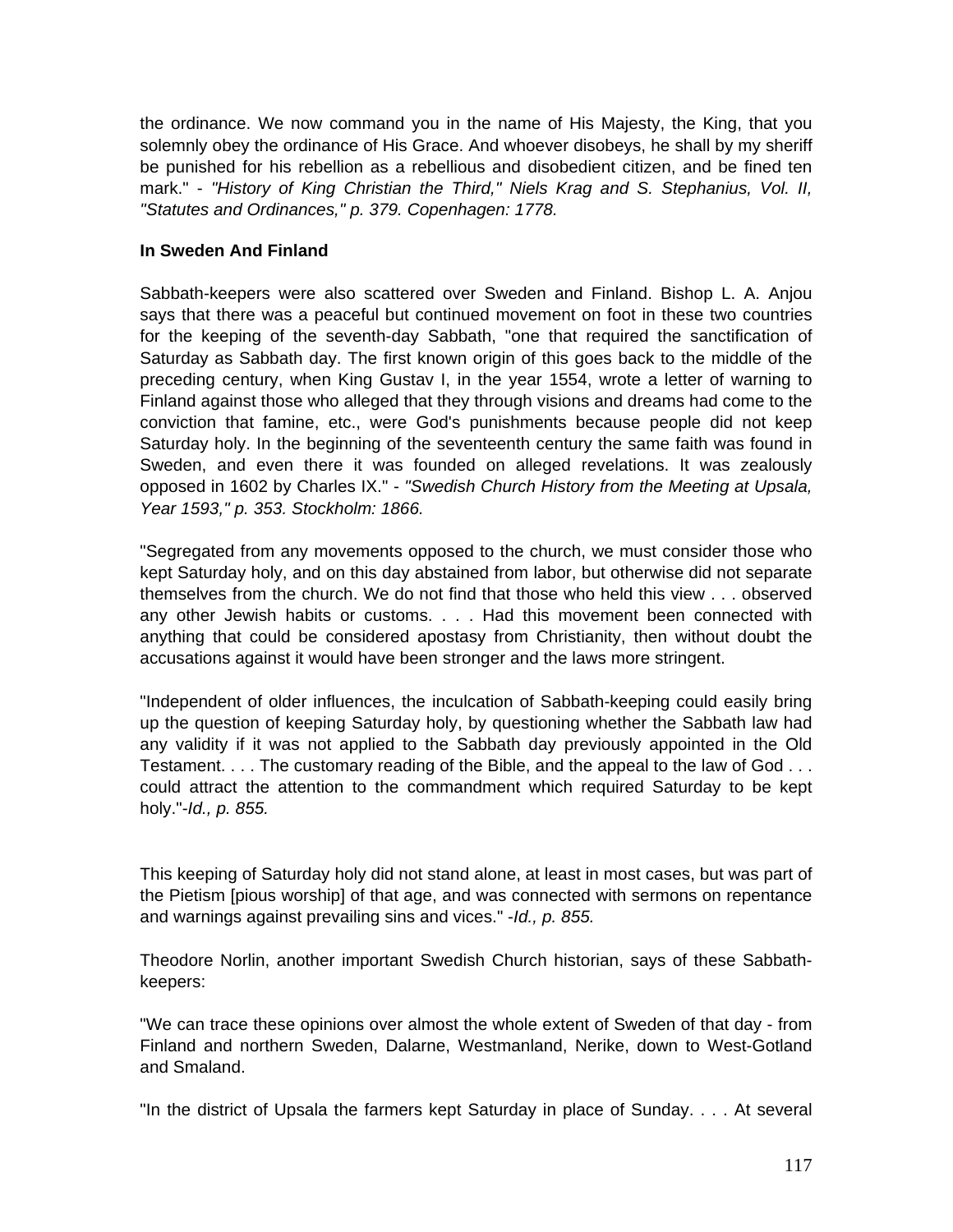places they pressed their requests so vehemently upon the priests, that they yielded to their wishes to the extent of beginning to hold services on Saturday. At the time of Gustaf Adolphus we see this peculiar faith arising at different places in the country.

"About the year 1625 . . . in West-Gotland, Smaland, and Nerike, revelations and visions of angels were related in which the necessity of keeping Saturday holy was strictly commanded, and in which warnings were given against the sins that were secretly practiced. This religious tendency became so pronounced in these countries, that not only large numbers of the common people began to keep Saturday as the rest day, but even many priests did the same, which gave occasion for no small schism." – *"History of the Swedish Church," Vol. I, part 2, chap. 3 p. 256.* 

But the enemy of souls could not endure this revival of primitive Christianity, and Sabbath-keeping in Sweden and Finland was finally suppressed. But when the work of the Holy Spirit was suppressed in these Scandinavian churches, the same dire fruit of spiritual declension was seen, as formerly in the apostolic church. Whenever the warning voices are hushed up, spiritual darkness sets in. Dr. Scharling, Lutheran Professor of Theology, says:

"Luther's great work of Reformation was still far from having been accomplished, it was followed by a continual retrogression, a deeper sinking of the religious consciousness, until it at last reached its zero point in Ritualism. . . . Little by little the Evangelical church becomes chilled, . . . and it takes on an unpleasant similarity to the Romish church." *- "Menneskehad og Kristendom," Vol. 2, p. 248.* 

A church in a lukewarm condition does not usually concern itself with spiritual reforms. But in the early part of the nineteenth century, when the great spiritual revival passed over almost every country, and affected nearly all denominations, Sabbath reform came to the front again, and deeply impressed the honest in heart. We find leading men in different denominations reaching out to find Bible proof for the change of the Sabbath, and when this could not be found, they either accepted the Bible Sabbath, or gave up their former faith in the immutability of the Ten Commandments.

### **The Lutheran Church In America**

Pastor A. C. Preus, in an article in Kirkelig Maanedstidende [Monthly Church Tidings], of August, 1855, endeavored to quiet an agitation on the Sabbath question that had arisen in Wisconsin, by claiming that the Sabbath commandment simply required the keeping of one day in seven. He wrote:

"It is a moral law, founded on a moral necessity, that a rest day must be appointed; . . . but it is ceremony, resting on outward occasion of circumstances, whether one day or another is established.

"We know that 'the law is a lamp and the commandment a light,' and woe be to us if we would 'abolish' even one of the least commandments and 'teach men so.' But the law, the unchangeable moral law, which proceeds from the nature of God, says nothing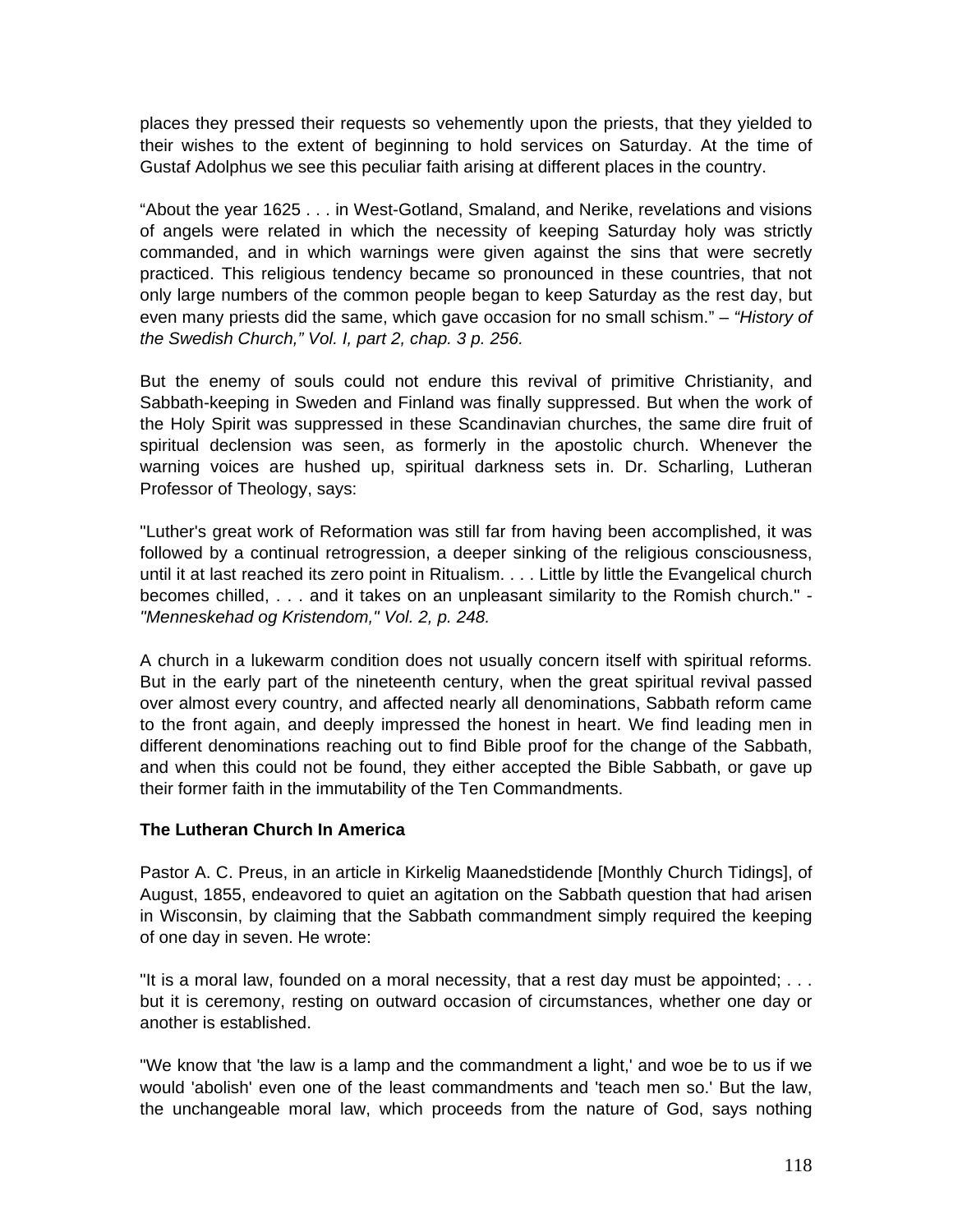about which day. The third [fourth] commandment simply reads thus: 'Remember that thou keep holy the rest day,' it does not say the seventh day!" 2 -, *1855, pp Kirkelig Maanedstidende, August. 94-97. Inmansville, Wis.* 

A few Lutheran ministers saw in this article a direct blow against the sanctity of Sunday, others took exception to the claim that the Sabbath commandment is binding on us. The struggle that ensued is spoken of in their book on "The Jubilee of the Norwegian Synod, 1853-1903," in the following statement:

"The struggle which began against the sects outside of the Lutheran Church thus soon became a

 $2^{2}$  The Catholic Church dropped the second commandment out of their catechism, and Lutherans followed the same numbering, making the Sabbath command the third. In the Lutheran catechism it reads as Pastor Preus here quotes it, and not as given in Exodus 20:1-17.

controversy with those who had false ideas within the Lutheran Church itself, a controversy which was kept up till well towards the eighties, when it gradually died away, because other points of dispute arrested the attention." - *"Festskrift, " p. 289. Decorah, Iowa: 1903.* 

During this long controversy much was written in their official organ, Kirkelig Maanedstidende [Monthly Church Tidings], in Emigranten, and in their Synodical Reports, especially from 1863 to 1866, and discussions continued in their "Synods." The one side held to the "Explanation of Luther's Catechism" (Oslo, 1905), which says that the ceremonial law was abolished at the cross, but that "the moral law, which is contained in the Ten Commandments, . . . is still in force. . . . because, it is foundedon God's holy and righteous nature, and hence is immutable as God Himself." - *Pp. 5, 6.* 

The other party said:

"Either the words in the 3rd [4thl.commandment regarding the seventh day on which God rested are binding on us, and then we must and shall keep Saturday, or, if these words are not in force for us, then we have nothing to do with any definite day, or any day whatever. . . . We notice that the 3rd [4 ] commandment does not speak of one day in seven, or a seventh day, but only and solely of the seventh day, that is Saturday. As long as they will acknowledge this, which every honest Christian with common sound judgment certainly must, and they also acknowledge that the New Testament nowhere institutes or commands any other day, or says that one day in seven shall be taken in its place, then it also must be acknowledged that there is no word in Scripture to sustain the assertion that one day in seven is a moral command." – *"Record of the First Extraordinary Synod of the Norwegian-Evangelical-Lutheran Church in America," held at Holden, Minnesota, reported in Kirkelig Mannedstidende [Monthly Church Tidings], Aug. 1, 1862, p. 232.*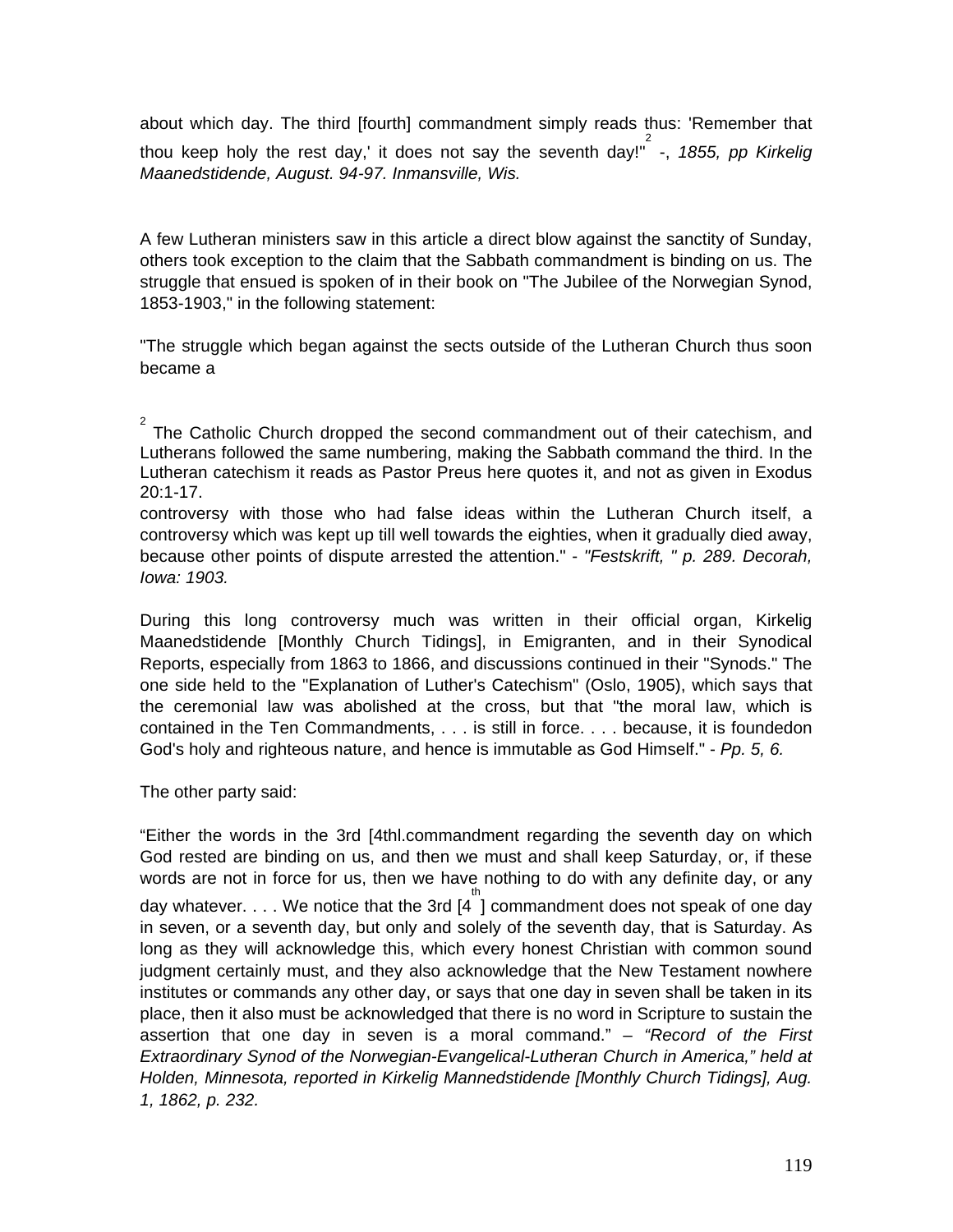"To say, that the commandment regarding outward rest (Exodus 20: 10, 11) [refers to one day in seven] is only arbitrary misrepresentation and falsification of God's word, for it does not say 'every seventh,' but 'the seventh day, on which God rested,' and that, every one knows, was Saturday. If therefore this commandment concerning outward rest for man and beast is in force as a moral command for us Christians, then we must rest on Saturday, as that is the only day on which such rest was commanded."- *Id., April 1, 1862, p. 99.* 

Having called attention to the fact that the fourth commandment enjoins observance of the definite seventh day (Saturday) they then referred to Romans 14 and Colossians 2 as proof that the Sabbath was abolished. But those who held that the moral law is still in force, answered:

"In regard to the places, Romans 14 and Colossians 2, these refer . . . to the appointed days of the Old Testament, which the contents in the whole chapter show. . . . By 'Sabbaths' is not to be understood the weekly Sabbath, which, before Moses, yea already at Creation, was instituted [Genesis 2], but [they refer] to other feasts, which have been types of Christ, and ceased at Christ's coming." *- Id., September, 1863, pp. 271, 272.* 

The other side answered:

"Sunday, no doubt, had sacred memories, but so had the day of Christ's death and the day of His ascension, without Friday and Thursday thereby becoming appointed days for weekly meetings, and even if Sunday had the most glorious memories, there would not be in that the least obligation to keep it. . . . After all, examples prove nothing, they only illustrate what has already been proved. And here it actually is incumbent on those who would make Sunday-keeping a divine ordinance to show us a definite command of God for it." - *Id., September, 1863, pp. 261,262.* 

The former, in their review, quoted Matthew 5: 17-19 and James 2:10, 11, and declared:

"If it is so dangerous to offend on one commandment, what must it be then to wholly throw away one commandment? . . . God has distinctly commanded that every tittle in His law is to be kept. And how it will fare with those who take away from, or add anything to, God's word we can read in Revelation. [The writer then referred to the fate of the priests of Baal in 1 Kings 18]" - *Id., April, 1866, p. 103*.

We recognise that this was an argument in which two groups of Sunday-keepers were engaged, and in which each in his own way was trying to present reasons for the observance of the first day of the week. But in fact, the truths brought to light by this close study of the question prove that the fourth commandment enjoins the careful observance, not of one day in seven, but of the seventh day of the week in particular, that the Sabbath was instituted at creation, that while the ceremonial feasts, which were types of Christ, ceased at the cross, the seventh-day Sabbath did not pass away at that time, that there is no definite command in Scripture for Sunday observance, and that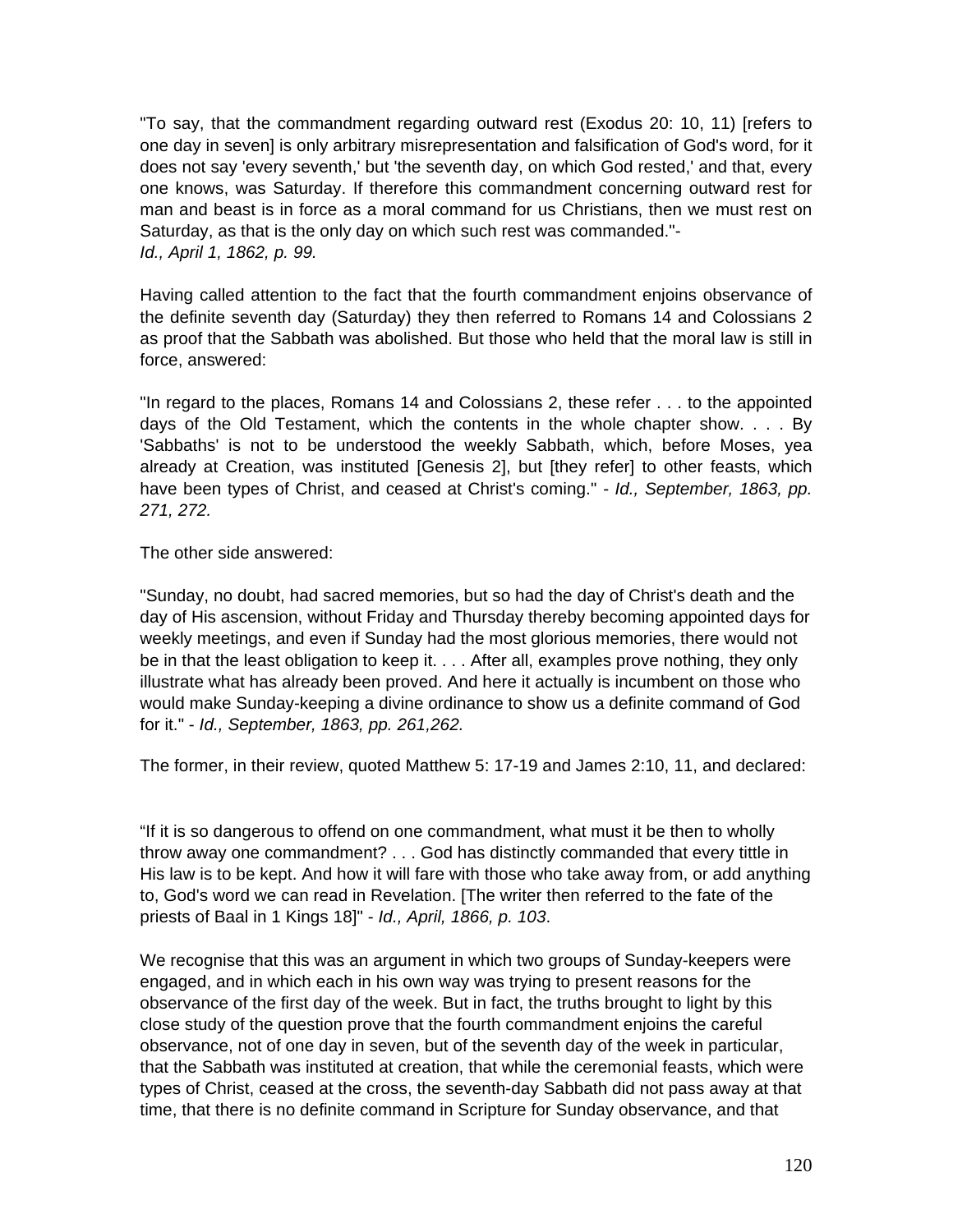those who attempt to remove a jot or a tittle from the holy law of God by substituting the first day of the week for the seventh day fall under the curse of Revelation 22: 19.

### **In Norway**

The controversy in America had its counterpart in Norway and Denmark. At the "Ecclesiastical Association in Christiania [Oslo]," February 8-10, 1854, and at the "Theological Association of the Deans of Drammen," held August 15, 1854, the Sabbath question was the great subject for discussion. At first some seemed to think only of the proper observance of Sunday, but the question soon arose, how the sacredness of the Sabbath could be transferred from the seventh to the first day of the week. Pastor Kaurin thought it could, but Pastor W. A. Wexels declared that this could not be done, for "God Himself cannot transfer the reason for sanctifying the seventh day (God's rest at creation) to another day. Besides this we have no certainty of any transference of the day." - *"Theologisk Tidsskrift for den Norske Kirke," Vol. VI, pp. 629,630. Oslo: P. T..Mallings, 1855.* 

Some of the speakers felt that the only way to get around this troublesome question was to teach that the Sabbath commandment was abolished, but "Dean Lange found it incomprehensible that any one who knew the sermon on the mount [Matthew 5] could urge the abolition of the Sabbath commandment." -*Id., p. 533*. And Wexels pointed out that the Sabbath commandment forms such an integral part of the moral law that what was said against one command affected the whole law. But he felt that as Christ had "finished" His work on the cross Friday evening, and rested on the Sabbath, "the Christians have [thus an appeal] on Saturday to live in . . . the memory of the Lord's own rest after His work on earth was finished, and of the Sabbath rest. . . . If these sacred Sabbath-memories, considered as the common property of the church, should seek an expression in a united outward service on Saturday, it would be entirely becoming." - *Id., pp. 608, 609.* 

During these long debates one cannot but see a carefully worded attempt to return to the only Bible Sabbath, but who had the courage of a staunch reformer, daring to stand out alone on Bible truths?

Dean Fr. Schiorn, of Oslo, says:

"It has been claimed, that the relation of Jesus to the Sabbath commandment was one of protest against the continued validity of this command in the New Testament. On the whole it may he safely considered that the effort to remove the Decalogue as the unchangeable rule of divine authority can be traced principally to the fact that they want to blot out the Sabbath commandment. They can, of course, see, that it is impossible to take this one commandment out of the series of commandments as long as they acknowledge the other nine binding and obligatory. The Ten Commandments form such a definite circumscribed unity that they must stand or fall together. So they would sooner let all fall than to let the third [fourth] commandment remain standing." - *"Relation of the New Testament to the Old Testament Legislation," p. 11. Oslo: 1894.*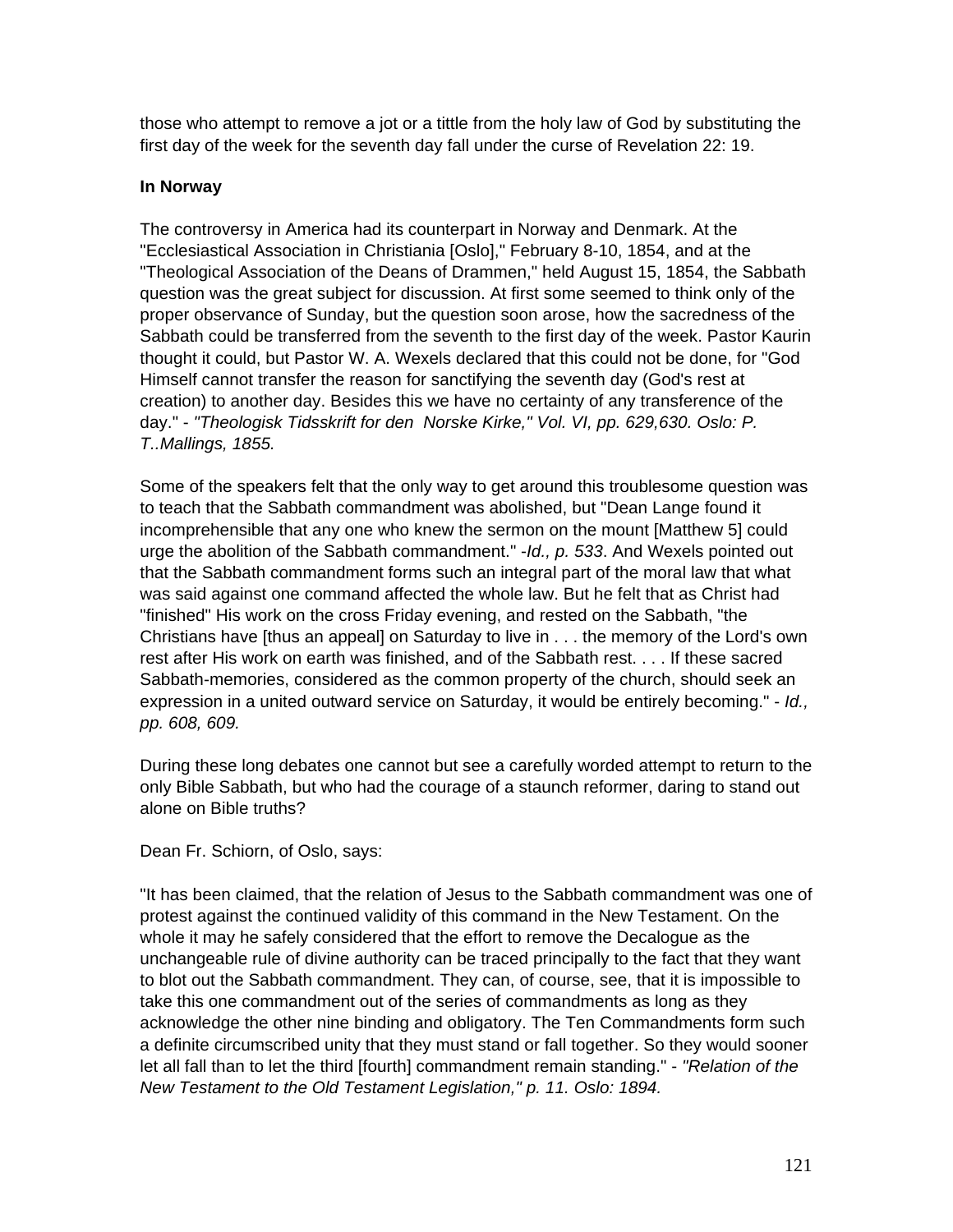It is clear also that this commandment belongs to the divine law for the church. It has always been a mystery to me, why many have such a living interest in getting this commandment blotted from the Decalogue. That the enemies of Christianity want the Sabbath day, or its divine validity, removed, that I can naturally understand. But why living Christians, zealous workers in the church, want it removed, that I cannot understand." *- Id., p. 12.* 

"Has Jesus anywhere expressed Himself against the Sabbath commandment or the continuance of its validity? Has He ever violated it, or advised His disciples to violate it? Never! He has combated the misuse of the Sabbath commandment by the Pharisees in the same way that He combated their misuse of prayer, fasting, tithing, almsgiving, etc., that is, all selfrighteous piety by works, all spiritless use of the Sabbath, but never the Sabbath commandment itself. . . . He says (Mark 2:27): 'The Sabbath was made for man.'... God gave man - not only the Jews - the Sabbath ... and He has protected this His gift by a definite command, which has its continued validity for the new covenant people as well as for the people of the old covenant, because their need and circumstances are essentially the same.

"When it is said that the third [fourth] commandment does not obligate the church, because Jesus has not imposed on us any Sabbath commandment, then this is to me very strange and incomprehensible talk. The commandment was already given in the law, which Jesus would not abolish, but fulfill. It was therefore a piece of superfluity for Jesus to give a Sabbath command. He, as Lord of the Sabbath, has caused His church to retain it, for which His church owes Him the very greatest thanks." *- Id., pp. 14, 15.* 

On the other hand Pastor L. Dahle declared:

"The third [fourth] commandment is abolished for us Christians, and has no more as a command any binding claim.

"It is a false imagination, if any one thinks he obeys the third [fourth] commandment in the law of Moses by keeping holy the first day (Sunday) instead of the seventh; for the commandment does not at all speak of one day in seven, but of the seventh day of the week. If therefore the commandment continued to be in force, then without doubt, were the Jews and the Adventists right, when they say that if we will obey God's command, we must keep Saturday holy. There cannot be the least doubt about this. Every attempt to explain away this fact will and must fail.

"It is therefore only an imagination that we keep holy our Sunday according to the requirements of the third [fourth] commandment.

"Consequently it is an established fact, that if the third [fourth] commandment is still in force, then we must acknowledge the Adventists to be right, and begin to keep Saturday holy. If we are unwilling to do this, we must prove from the word of God that the Sabbath commandment is abolished in the New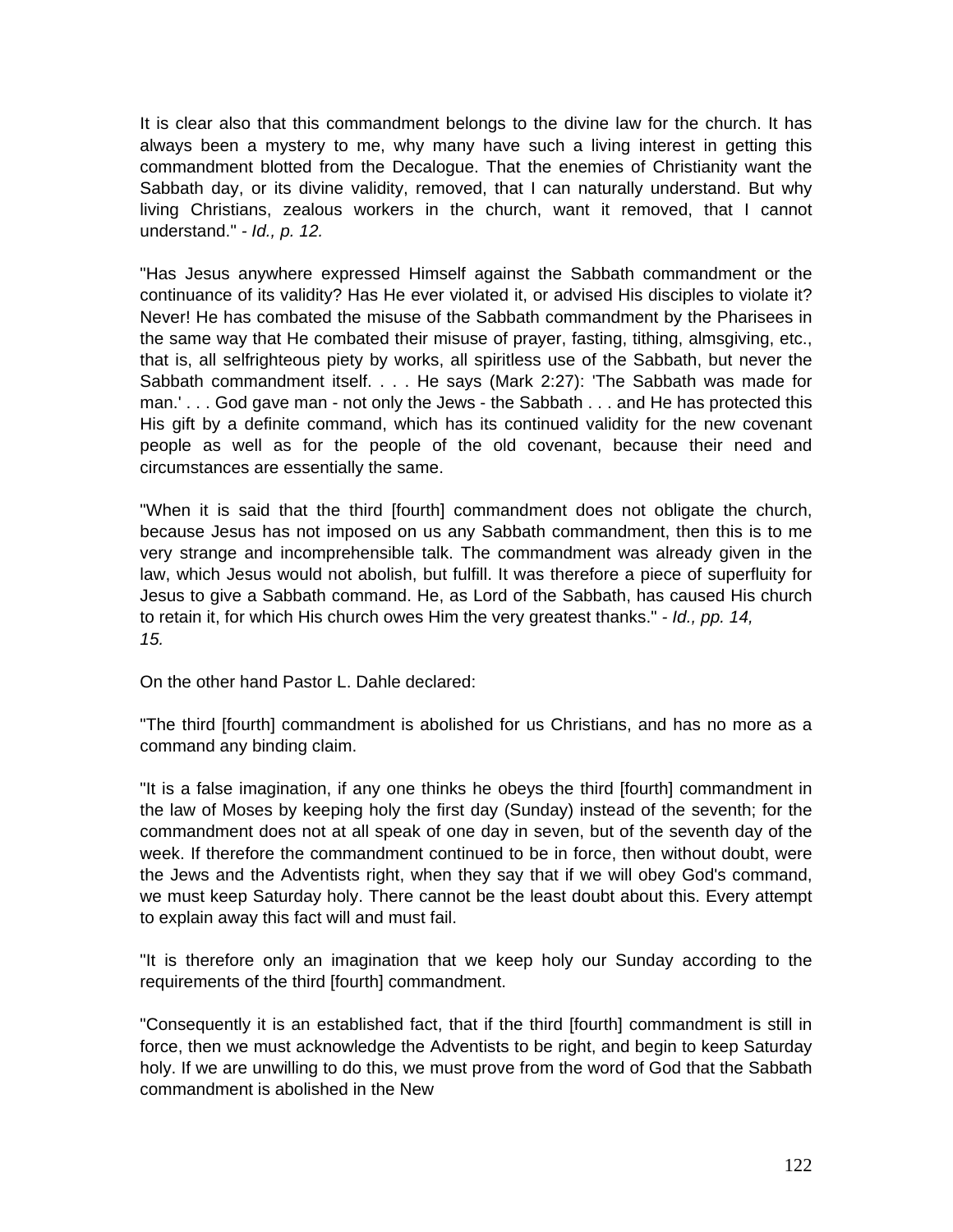Testament and is no more binding on us Christians." – *"The Adventists, Sabbath, and Sunday," pp. 23,24. Stavanger:1903.* 

Pastor K. A. Dachsel says, significantly.

"For this reason many godly Christians have solemnly upbraided the Christian church for keeping Sunday instead of Saturday: it [the church] can have no right to change God's commandment, and if in the catechism the whole commandment had been embodied verbatim from Exodus 20: 8-11, as has been done in the Heidelberg Catechism, then we should still keep Saturday holy, and not Sunday." -

*"Edifying Instruction in the Catechism," p. 24. Bergen: 1887.* 

Thus we see how the truth was forced upon the minds of leading churchmen by this prolonged discussion, and all were given the opportunity to make their choice. But, as is always the case, no one wishes to step out alone, they wait for all to step out in a body, a thing which has never occurred during the whole history of the world. God's work is an individual matter, not a mass movement.

In the discussion carried on in Denmark, Bishop Skat Rordam and Dr. Fr. Nielson took the same stand as Pastor L. Dahle in Norway, and "The Norwegian Synod" in America, that the Sabbath commandment was abolished, but that the church keeps Sunday as a proper church regulation. (See Bishop Rordam's remarks on p. 108)

On the other side stood Dean C. O. C. E. Krogh; Pastors John Clausen, Wilh. Beck, I. Vahl, P. Krag, A.

G. Fich, and 1. S. D. Branth, who declared that we have not nine, but ten commandments. "And the Ten Commandments are God's commandments for all men in all ages. It is that law which Christ would not destroy, but fulfill, and the Sabbath commandment is a part of it," declared Dean I. Vahl. Pastor P. Krago said:

"When Paul in the letter to the Colossians speaks about the law being abolished by Christ, he refers to the middle wall that separated Jews and Gentiles, the law of Moses. The Ten Commandments, in which Moses had no part, were given by God's own voice, and this God wrote with His own hand as an evidence that they should be in force for all times." - *"Report of the Second Church Meeting in Copenhagen," Sept. 13-15, 1887, P. Taaning, pp. 68, 69. Copenhagen: 1887.* 

The reports of these discussions are very interesting and illuminating, but our limited space does not permit us to quote further. This, however, is sufficient to show how God led one by one of the leading denominations to investigate the Sabbath truth, and offered them the grand privilege of carrying the Reformation to completion. If they had accepted the Sabbath truth, He would have led them on step by step till they had reached the divine standard of the apostolic faith. Many of the truths of God's word, which the Roman church, during the Dark Ages, had buried beneath the rubbish of human tradition, still lay untouched, as costly jewels beneath the sand of centuries. These must be dug up, so that the "remnant" church could stand forth in its apostolic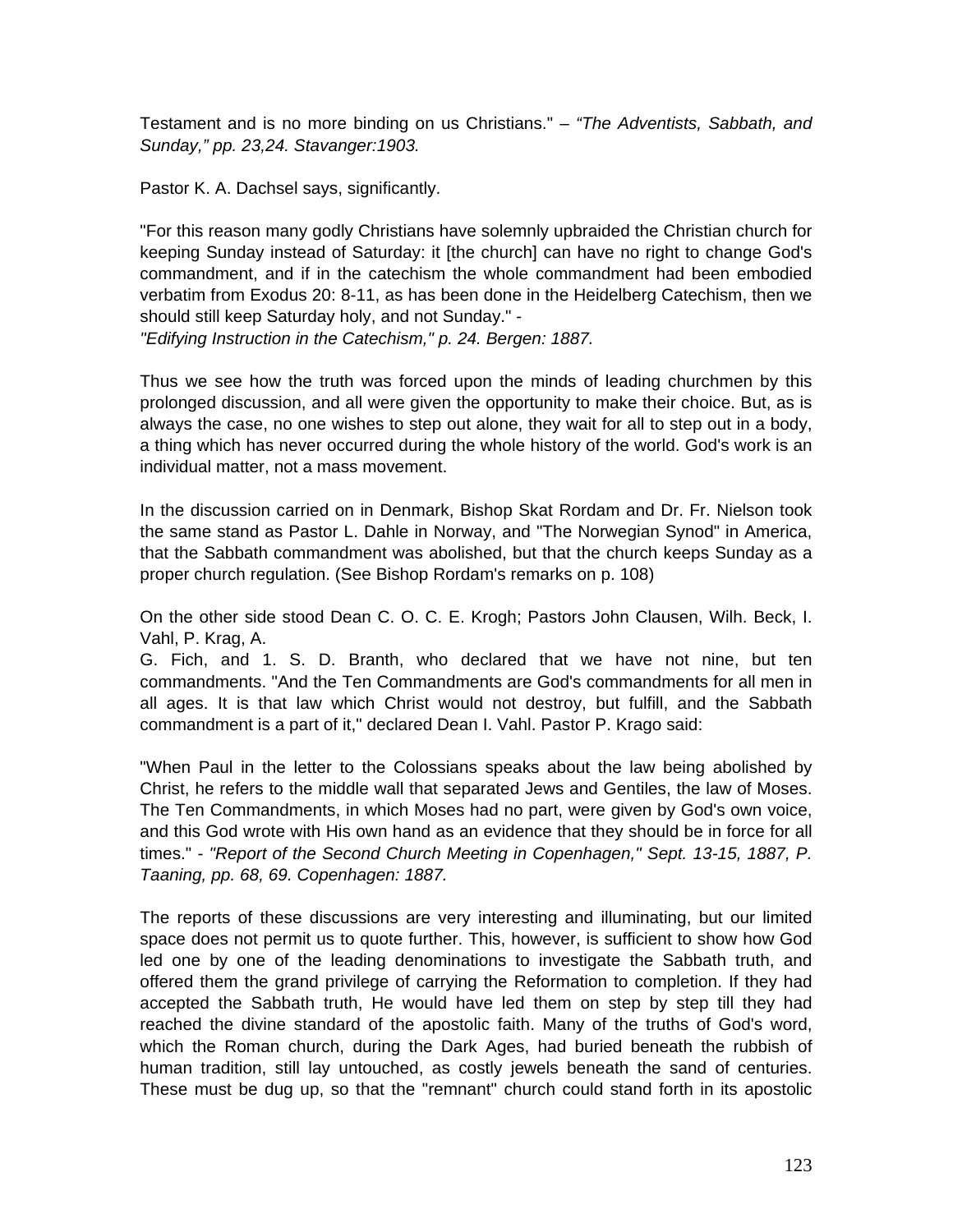purity, possessing the complete "faith which was once delivered to the saints"; for those who shall meet the Lord in peace, when He comes in glory, must "keep the commandments of God, and the faith of Jesus." Jude 3; Revelation 12: 17; 14: 12.

#### **19. The Taiping Revolution**

WHILE the advent message was just beginning in America, there was a most remarkable movement going on in the heart of China. A heathen Chinese, without any acquaintance with Christianity, had, in 1837, a series of remarkable visions, in which he was shown the principal points in the Christian religion. In his visions Hung-sui-tshuen was first taken to a river, where the celestial visitors said to him: "Why hast thou kept company with yonder people and defiled thyself?" He was then washed clean, his heart was taken out, and a new heart was given him. (How could a heathen be given a better idea of conversion and baptism?) He was then brought in before "a man, venerable in years," "sitting in an imposing attitude upon the highest place," whom he called "Our Heavenly Father." He also "met with a man of middle age," whom he called "our Celestial Elder Brother."

"Sui-tshuen's whole person became gradually changed, both in character and appearance. He was careful in his conduct, friendly and open in his demeanour."

When Sui-tshuen, in his visions, was brought in before "Our Heavenly Father" he was shown the sinfulness of idolatry. God "began to shed tears, and said, 'All human beings in the whole world are produced and sustained by Me; they eat My food and wear My clothing,"' but they have no "'heart to remember and venerate Me"; "'they take of My gifts and therewith worship demons."' "And thereupon he led Sui-tshuen out, told him to look down from above, and said, 'Behold the people upon the earth! Hundredfold is the perverseness of their souls.' Sui-tshuen looked, and saw such a degree of depravity and vice that his eyes could not endure the sight, nor his mouth express their deeds." He was then told to go and rescue his brethren and sisters from the demons, and was given " a seal, by which he would overcome the evil spirits," and our "Elder Brother" "instructed him how to act," and "accompanied him upon his wanderings." When "he woke from his trance" he started on his God-given work.

Before this Hung had received from a stranger on the street nine small books, which he had not read. Now he started to read them, and was joined by his cousin Le. The books contained some chapters from the Bible which presented the same picture of God and Christianity that he had seen in his visions. "Sui-tshuen felt as if awakening from a long dream. He rejoiced in reality to have found a way to heaven, and a sure hope of everlasting life." He and Le then baptized each other. They prayed to God, and decided to obey His commands, and then felt their hearts overflowing with joy. "They thereupon cast away their idols and removed the table of Confucius." Through their earnestness and joy in the new-found salvation, many were soon won, and in answer to prayer the power of God was manifested among them in healing the sick. They had also the "gift of prophecy" among them.

"At this time, Hung prohibited the use of opium, and even tobacco, and all intoxicating drinks, and the Sabbath was religiously observed." - *"The Ti-Ping Revolution," by Lin-Le,*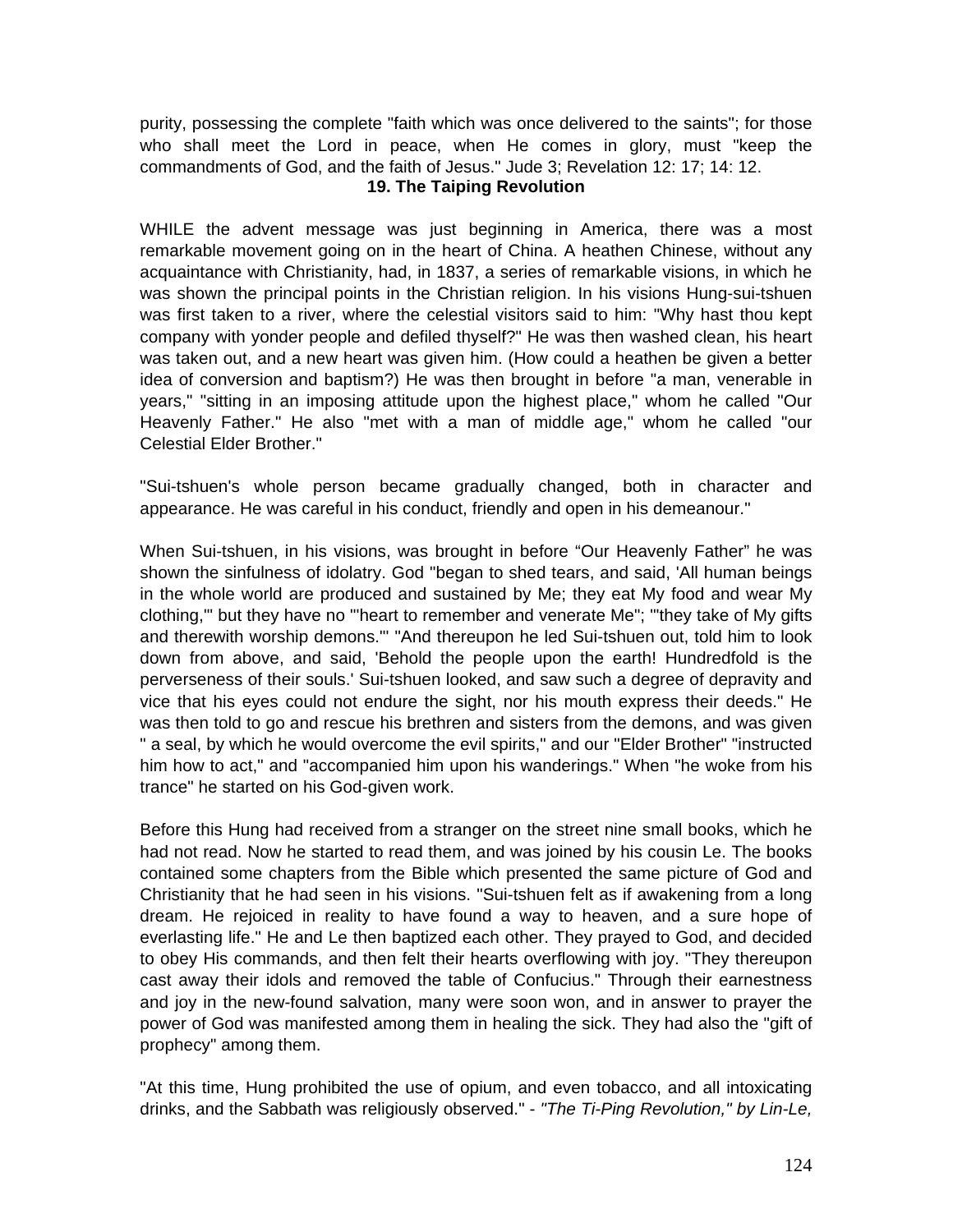*an officer among them, Vol. I, pp. 36-48, 84. London: 1866.* 

"The seventh day is most religiously and strictly observed. The Taiping Sabbath is kept upon our Saturday." The Sabbath is ushered in with prayer, and "two other services are held. . . . Each service opens with the Doxology:

`We praise thee, 0 God, our Heavenly Father; We praise thee, Jesus, the Saviour of the world; We praise the Holy Spirit." *- Id., p. 319.* 

When the Manchu government made war on the followers of Hung, they organized their own government, and millions of Chinese gladly flocked to their standard, because of the kindness and strict justice of their government. During the wars, their soldiers were not allowed to drink the water nor eat the food of the conquered without paying for them, and no crime was committed by them, under death penalty. The Taipings printed the Bible and spread it among their people, and the Ten Commandments were strictly followed.

In 1862 there were 85,000 converted Sabbath-keeping Christians among them, besides more than 45,000,000 others who gladly yielded themselves under their government, but were not accepted as church members. Their territory covered 90,000 square miles in the heart of China, and liquor, tobacco, opium, and idols were totally banished from its whole extent. Had the Christian nations kept out of the struggle, China today might have been a Sabbath-keeping Christian country. But two influences conspired against the Taipings, or God-worshipers, as they were called: 1. English opium-traders became alarmed about the probable destruction of opium and the loss of the millions they earned annually in the opium trade in China. 2. The Taipings did not understand the difference between the images of saints, used by the French Jesuits in their worship and the idols used by the heathen Manchus, so the Taipings opposed them indiscriminately, which aroused the ire of the Jesuits, and finally Christian countries assisted in completely destroying the Taipings. Lin-Le, heart-sickened at the thought of this "cruel sacrifice of the greatest Christian movement this world has ever witnessed," exclaims:

"What excuse can missionaries give for their surprising negligence of . . . the 70,000,000, and upwards, of those who might have become Christians under the Taiping authority during 1861-1862." *- Id., pp. 310, 312.* 

The terrible massacre of the Taipings was so heart-rending that we must not describe it here, but will refer the reader to the description of it given by H. L. Hastings, in his book: "Signs of the Times," pages 149-151. We can see in this another evidence of the vigilant spirit that eagerly watches and determinedly opposes every effort to wrest souls out of his grasp, or to bring the true knowledge of God to mankind. (Revelation 12: 17.) **20. The Two Mysteries** 

THE Bible speaks of two mysteries: "the mystery of godliness," and "the mystery of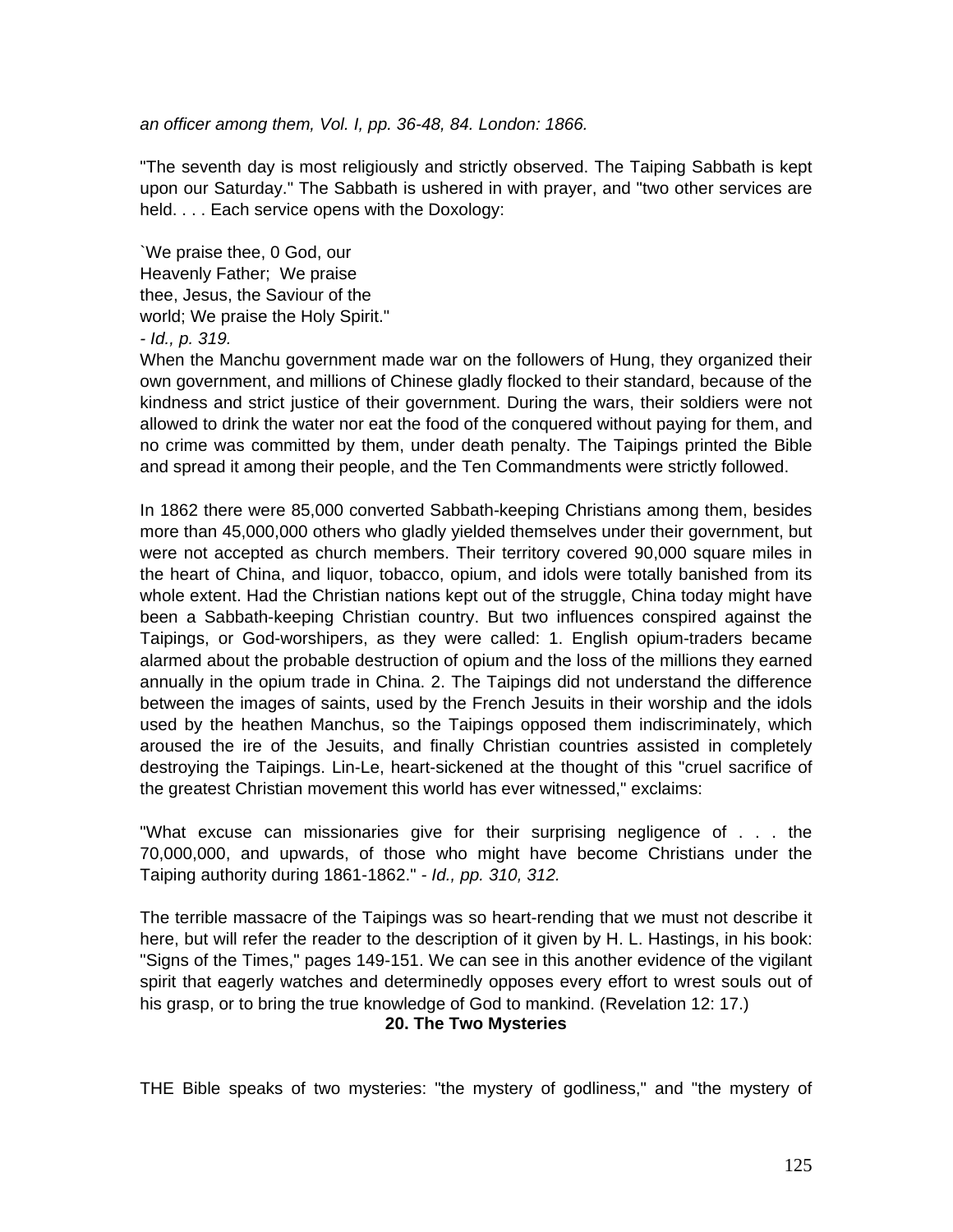iniquity." 1 Timothy 3: 16; 2 Thessalonians 2: 7. Seeing that these two mysteries are fundamental principles of two opposing powers, each claiming the sole sovereignty over the souls of men, and requiring man's unconditional surrender and obedience, the study of these two mysteries becomes both important and interesting.

## **The Mystery Of Godliness**

Ever since the fall, man's nature has been inclined toward evil; and while he still has the power of choice, he cannot in his own strength break with sin, change his nature, or live a godly life. The Bible declares: "Can the Ethiopian change his skin, or the leopard his spots? Then may ye also do good, that are accustomed to do evil." Jeremiah 13: 23. Yea, "he shall be holden with the cords of his sins." Proverbs 5: 22. The Apostle Paul realised this when in his struggle against the evil of his nature he cried out. "The good that I would I do not: but the evil which I would not, that I do. . . . O wretched man that I am! Who shall deliver me from the body of this death?" Romans 7: 19, 24.

There is only one who can deliver man from sin, and He is abundantly able and always willing to do it. "Thou shalt call His name JESUS: for He shall save His people from their sins," and His gospel is "the power of God unto salvation to every one that believeth." Matthew 1: 21; Romans 1: 16. Here is abundant power available to all who will believe and accept it, so that there is no excuse for continuing in known sin. And sin brings us no happiness, for it always carries with it a trail of woe. God's Father-heart of infinite love has been wrung with anguish for the sufferings of man, and He has settled it that sin with its terrible consequences shall never be permitted to enter His eternal kingdom; therefore our only hope of entering heaven is to part company with evil.

But as man cannot in his own strength rid himself of sin, his only hope is to let Christ take charge of his life. When Christ dwells in our hearts by His Holy Spirit, He changes our aspirations, our likes, and our dislikes. Sinful habits, which we in vain have tried to break, fall off as the leaves of autumn, and we receive the power of His love to conquer sin and live a happy Christian life. (John 15: 5; Romans 8: 1013) And while Christ would gladly do this work for everyone, for He wants "all men to be saved," yet He will not use force to accomplish it, but is patiently standing at the door of every heart asking permission to come in and supply the needed power to conquer sin. (1 Timothy 2: 3, 4; Revelation 3: 20) Sad to say, most people refuse Him admittance. "But as many as received Him, to them gave He power to become the sons of God, even to them that believe on His name." John 1: 12.

Here, then, is the secret of victory in Christian life: "the mystery of godliness," "which is Christ in you, the hope of glory." 1 Timothy 3: 16; Colossians 1: 27. Then we are not left alone in our struggles, for He works in us "mightily" (v. 29), but He always wants our cooperation: "Work out your own salvation with fear and trembling. For it is God which worketh in you both to will and to do of His good pleasure." Philippians 2:12, 13. By this co-operation of the human and the divine such marvelous changes are wrought in human lives and such Christlike character is developed that angels marvel at it, and even worldlings are forced to recognise in the change from sin to godliness a mysterious power with which they are unacquainted.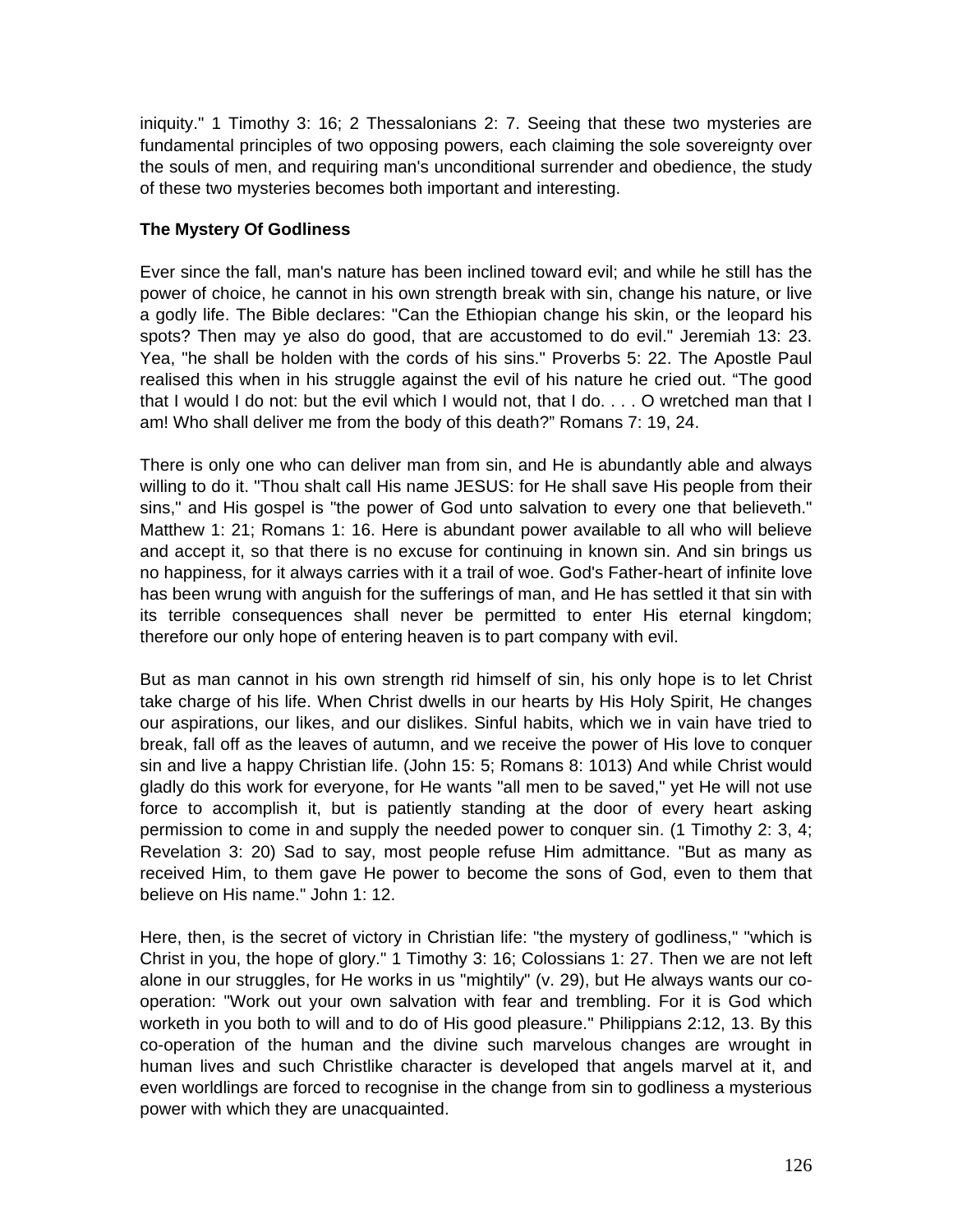The life of Jesus on earth was a living demonstration of this mystery. He combined in His own person both the human and the divine natures. "And without controversy great is the mystery of godliness: God was manifest in the flesh." 1 Timothy 3:16.

# **The Mystery Of Iniquity**

It is evident that the "mystery of iniquity" is a counterfeit of the "mystery of godliness," or in other words, some human substitution for the divine plan of salvation, in which man would take the place of Christ, and human efforts would be substituted for the divine presence in the soul. And this is exactly what the Apostle Paul declared it to be, when he foretold that there would "come a falling away" of the apostolic church, and that in this fallen church there would arise "that man of sin, . . . who opposeth and exalteth *himself* above all that is called God, or that is worshiped; so that he as God sitteth in the temple of God, showing himself that he is God. . . . For the mystery of iniquity doth already work." 2 Thessalonians 2: 3-7. Speaking to the church he further says: "Ye are the temple of God." 1 Corinthians

3: 16, 17. This prophecy plainly shows that after the "falling away" of the early church some "man" would attempt to take Christ's place in the church, which is God's temple, or dwelling place.

The fulfillment of this prophecy is so clearly seen in the history of the Papacy that God's people have always recognized it whenever they have been spiritually awake. Every well-read person knows that the early Christian church fell away from its apostolic purity and corrupted its doctrines by adopting heathen customs, baptizing them with Christian names, so that the church entirely changed its face within four hundred years after the apostles' death. The "mysteries of Mithras" were substituted for the "mystery of godliness"; "the sacrifice of the mass" took the place of the sacrifice made on the cross; righteousness gained by self-torture and human effort took the place of Christ's righteousness received by simple faith in Jesus as a personal Saviour; receiving a sacramental Christ by eating the wafer took the place of an indwelling Christ received by faith in God's promises; a multitude of human mediators were substituted for Christ, the "one mediator between God and man." 1 Timothy 2: 5. We shall enter more fully into the details of this in the following chapters.

# **21. The Antichrist**

# **Defining The Name Antichrist**

THE name "antichrist" is found in only three chapters of the Bible, and in every instance it was emphatically stated that he was already in the world. We read:

"Ye have heard that antichrist shall come, even now are there many antichrists. . . . Who is a liar but he that denieth that Jesus is the Christ? He is antichrist, that denieth the Father and the Son." 1 John 2: 18,

22. "This is that spirit ofantichrist, whereof ye have heard that it should come; and even now already is it in the world." 1 John 4: 3. "For many deceivers are entered into the world, who confess not that Jesus Christ is come in the flesh. This is a deceiver and an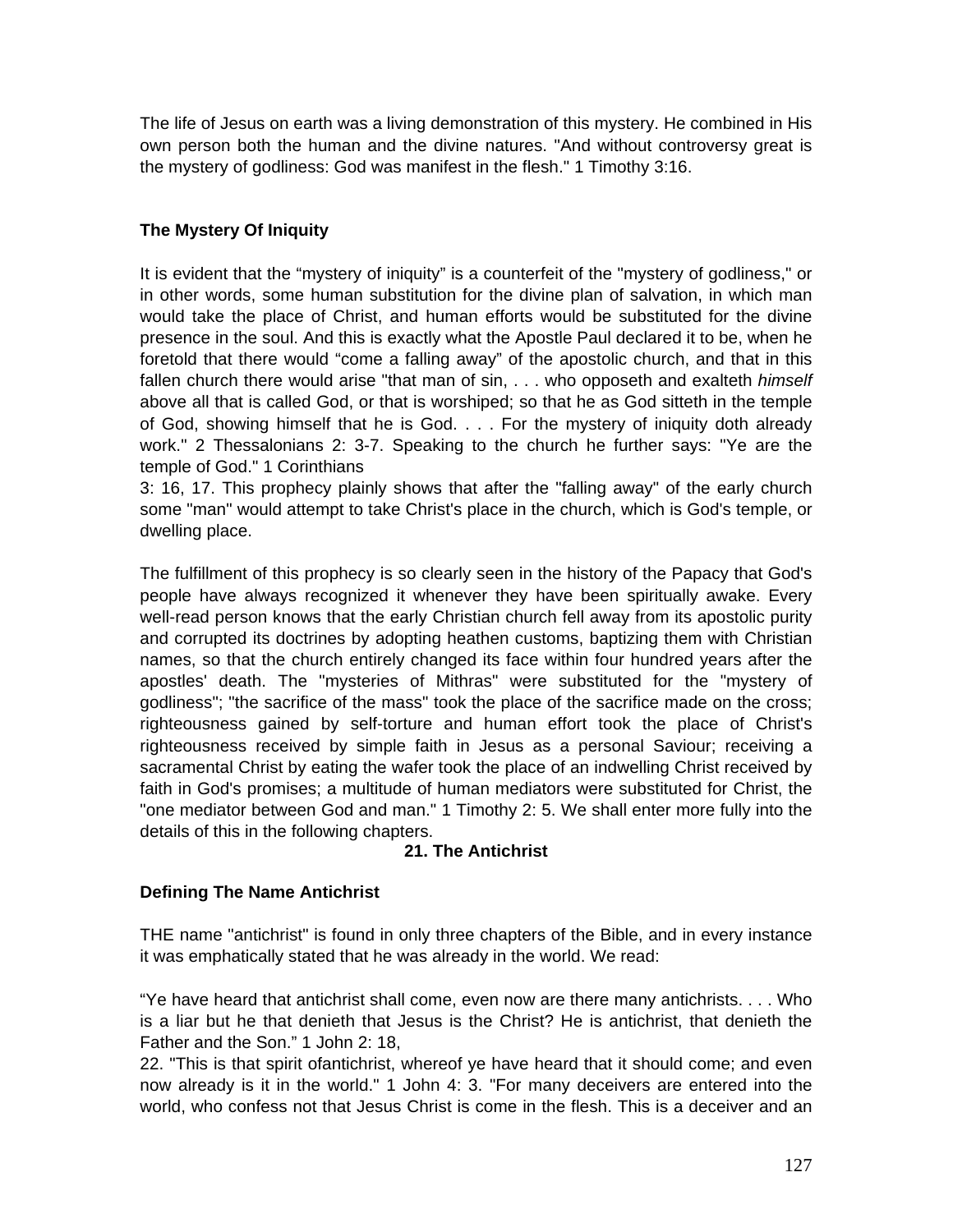antichrist." 2 John 7. How can anyone, in the light of these plain texts, say that the antichrist here spoken of is not yet come, when the very texts declare that he is here already?

These texts also reveal the fact that the apostle did not believe antichrist to be only one individual, but rather an antichristian tendency in the church: an organization dominated by "the spirit of antichrist," having a man at its head, so that when he died another would take his place, and the antichristian system would continue. Thus there would be "many antichrists," as the apostle says, but only one system; and this system had already made such progress before the apostle died, that it was about to capture the church. Its leader would not accept the Apostle John, one leader "forbiddeth them that would, and casteth them out of the church." 3 John 9, 10. This accounts for the warnings in John's epistles against these "many antichrists." 1 John 2: 18.

The Apostle Paul, during his last journey among the churches, gathered "the elders," or bishops, and warned them against the coming apostasy of the church, which was to be brought about by its leaders. He says: "For I know this, that after my departing shall grievous wolves enter in among you, not sparing the flock. Also of your own selves shall men arise, speaking perverse things, to draw away disciples after them." Acts 20: 29, 30. Later the apostle reminded the believers, that the day of Christ's return was not then at hand: "For that day shall not come, except there come a falling away first, and that man of sin be revealed, the son of perdition; who opposeth and exalteth himself above all that is called God, or that is worshiped, so that he as God sitteth in the temple of God [the church, 1 Corinthians 3: 10, 16], showing himself that he is God. Remember ye not, that, when I was yet with you, I told you these things? . . . For the mystery of iniquity doth already work." 2 Thessalonians 2: 3 7.

These prophecies point out clearly that the "elders" (later called bishops) would "draw away" the people from the truth of the Bible, to follow men, and that this "falling away," which had "already" begun in Paul's day, would develop, until a "man" would exalt himself to take the place of Christ in the church. Every thoughtful student of prophecy can see that this points unmistakably to the Papacy, and it accords exactly with the significance of the name "antichrist."

Dr. James Strong says that "antichrist" comes from two Greek words, *antee* and *khristos*, and gives the following definition of *antee*: "Opposite, i.e. instead or because of . . . . for, in the room of. Often used in composition to denote . . . substitution." - *Exhaustive Concordance, Greek Dictionary, entries Nos. 500, 473.* Thomas Sheldon Green says: "Anti, prep, over against; hence, in correspondence to; in place of . . ." – *Greek-English Lexicon, p. 14. Boston: 1896.* The meaning, therefore, of "antichrist," as it is used in the New Testament, is a rival to Christ, or one who attempts to take the place of Christ as His "vicar." This significance of the prefix "anti" is also seen in the word "antipope." (For further information on this point see "The Papacy Is Antichrist," by J. A. Wylie, pp. 2-18. Edinburgh: George M'Gibbon.) We shall now see that this is exactly the position which Catholics claim for the pope, that he holds the place of Christ on earth.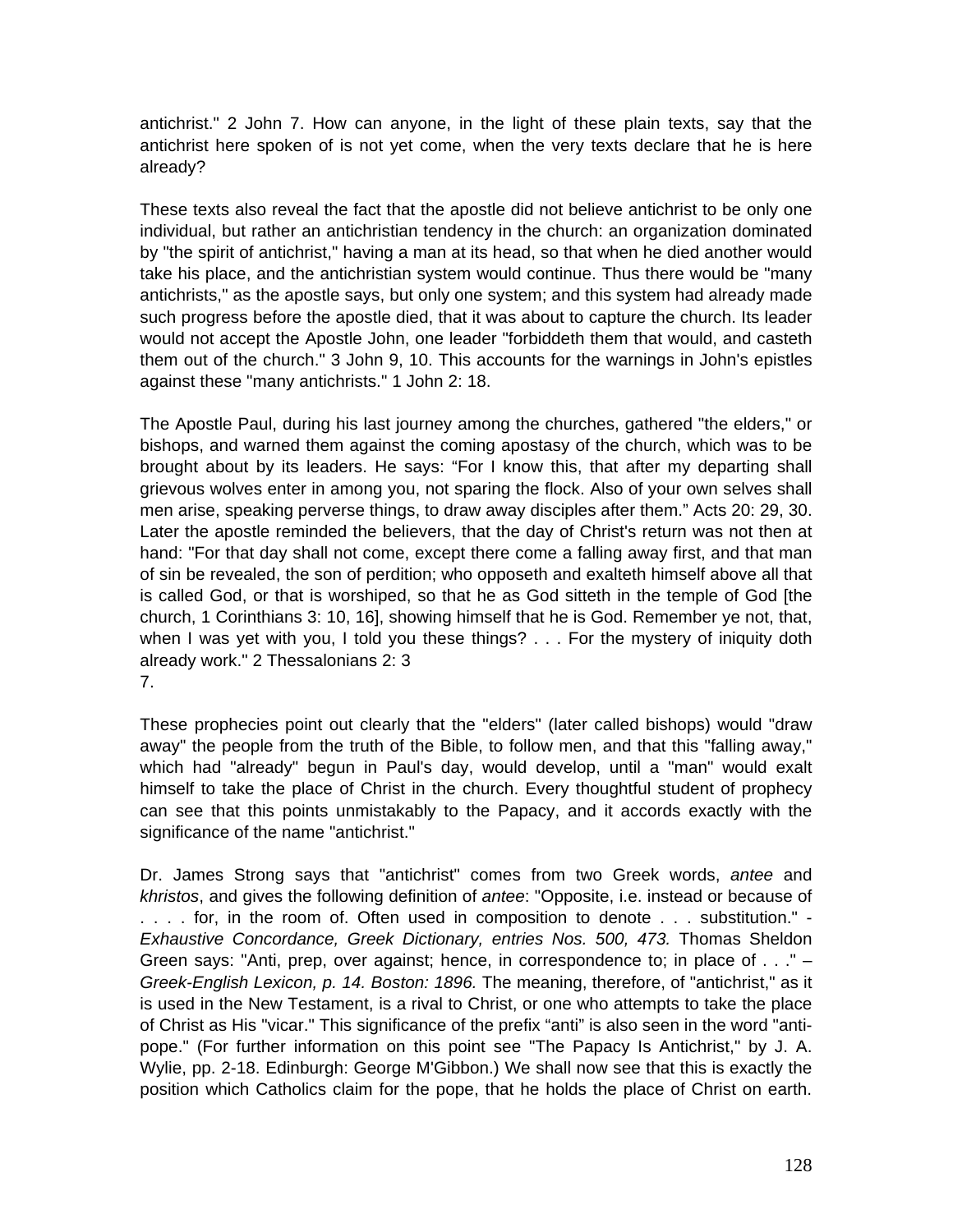Rev. T. L. Kinkead says:

"Our Holy Father the Pope, the Bishop of Rome, is the vicar of Christ on earth and the visible head of the Church."

"'Vicar' - that is, one who holds another's place and acts in his name" -*"Explanation of the Baltimore Catechism," p. 130. Benziger Brothers. (Sanctioned by Cardinal Gibbons, five archbishops, nineteen bishops, and other dignitaries.)* 

Rev. William Humphrey, S. J., says:

"A vicar is put in the place of him whom he represents. He is invested with his power, he is furnished with his authority. . . . He personates his principal. . . . The master, by his appointment of a vicar, binds himself to ratify his vicar's acts, and to recognize them as his own." - *"The Vicar of Christ," p. 4. New York: Benziger Brothers, 1892.* 

Thomas Morell, D. D., and Prof. John Carey, LL.D. , says:

"Vicarius, a, um. adj. That is in stead, or place of another; that supplies another's room; a deputy. . . .One who performs the office, or duty, of another; a deputy, a substitute." - *An Abridgement of Ainsworth's Latin Dictionary, Designed for the Use of Schools, p. 604. London: 1826.* 

When the force of this similarity between the antichrist of prophecy and the pope of Rome dawned upon the mind of Cardinal Newman, he declared:

"The gibe, 'If the Pope is not Antichrist, he has had bad luck to be so like him,' is really another argument in favour of the claims of the Pope; since Antichrist simulates Christ, and the Pope is an image of Christ, Antichrist must have some similarity to the Pope, if the latter be the true Vicar of Christ." -*Catholic Encyclopedia, Vol. I, p. 561, art. "Antichrist."* 

Thus it is claimed that the pope is the vicar of Christ on earth. But Christ left an altogether different Vicar, or Representative, in His place; namely, the Holy Spirit. (John 14: 15-18; 16: 7.) Of this Representative Christ says: "He shall teach you all things." "He will guide you into all truth!' John 14:26:16:13. (Compare 1 John 2:20, 27.) The Holy Spirit, being the author of the Bible (2 Peter 1: 21), certainly should be the proper interpreter of it. To this the Roman church answers:

"Nor can it be said that being a divinely inspired book, its prime Author, the Holy Spirit, will guide the reader to the right meaning.

"The Church which made the Bible, likewise interprets the Bible." - *"Things Catholics Are Asked About," Martin J. Scott, S. J., Litt. D., pp. 119, 120. N. Y.: Kenedy, 1927.* 

Pope Leo XIII says: "But the supreme teacher in the Church is the Roman Pontiff. Union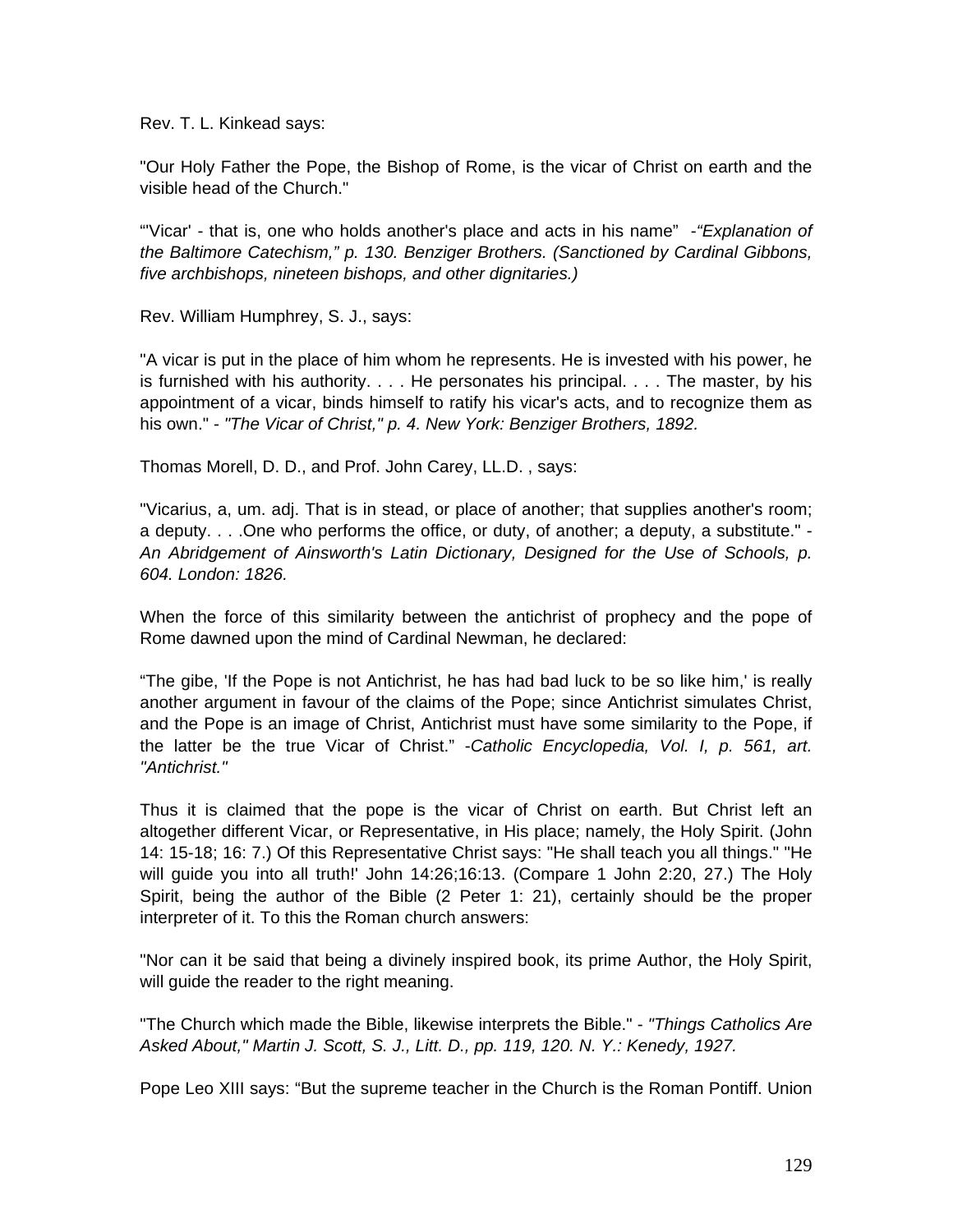of minds, therefore, requires, together with a perfect accord in the one faith, complete submission and obedience of will to the Church and to the Roman Pontiff, as to God Himself." - *"The Great Encyclical Letters of Pope Leo XIII," p. 193. New York: Benziger Bros., 1903.* He further says:

"We hold upon this earth the place of God Almighty." - *Id., p. 304*.

We have now seen from authentic Catholic sources, that the pope arrogates to himself the "place of God Almighty," the office of Christ on earth, and the prerogative of the Holy Spirit, as sole teacher of the faithful, and the interpreter of the Holy Scriptures. What more is needed to fulfill the prediction of 2 Thessalonians 2: 3, 4, and the prophecies of the Antichrist?

## **All Agreed On Antichrist**

Up to the close of the Reformation God's people were generally agreed that the Papacy was the Antichrist foretold in prophecy. The Waldenses taught it. (See page 122) About 1384 A. D. John Wycliffe wrote a book against the papal system entitled: "Of Antecrist and His Meynee." In fact, the English Reformers, - Tyndale, Cranmer, Latimer, and Ridley, - all agreed in pointing to the Papacy as the Antichrist. John Huss of Bohemia, in his "De Anatomia Antichristi," did the same. Turning to Germany we find Dr. Martin Luther strong in his convictions on this subject. He says:

"The Pope is . . . the true Antichrist, of whom it is written, that he sitteth in the temple of God, among the people where Christ is worshiped. . . .

"But Papists want to divert this passage from themselves, and they say that Christ and Paul speak about the temple at Jerusalem, and that Antichrist shall sit there and rule; that will not do.. . . . It cannot be understood otherwise than of the new spiritual temple, which he says we are.

"There shall the Pope sit and he honored, not above God, but above all that is called God. . . . So also we see it before our eyes, that many princes and the world regard his law higher and more than the commandments of God. . . . Cannot this rightly be termed exalting and honoring Antichrist above God?" - *"Luther's Church Postil," "Gospels," 25th Sunday after Trinity, par. 24, 25, Part 2, pp. 734, 735. Stavanger, Norway: 1862.* 

Luther further declares:

"Therefore, let whosoever will doubt, God's word and the proper divine worship convinces me sufficiently that the Pope is the Antichrist, and the ecclesiastical orders are his disciples, which deceive the whole world." -*Id., Part 1, p. 379.* 

"I hope that the last day is at the door. Things could not become worse than the Roman see makes it. It suppresses the commandments of God, it exalts its own commandments above God's. If this is not Antichrist, then some one else must tell what it is." -*"Luther's Reformatory Works," p. 280. Copenhagen: 1883.*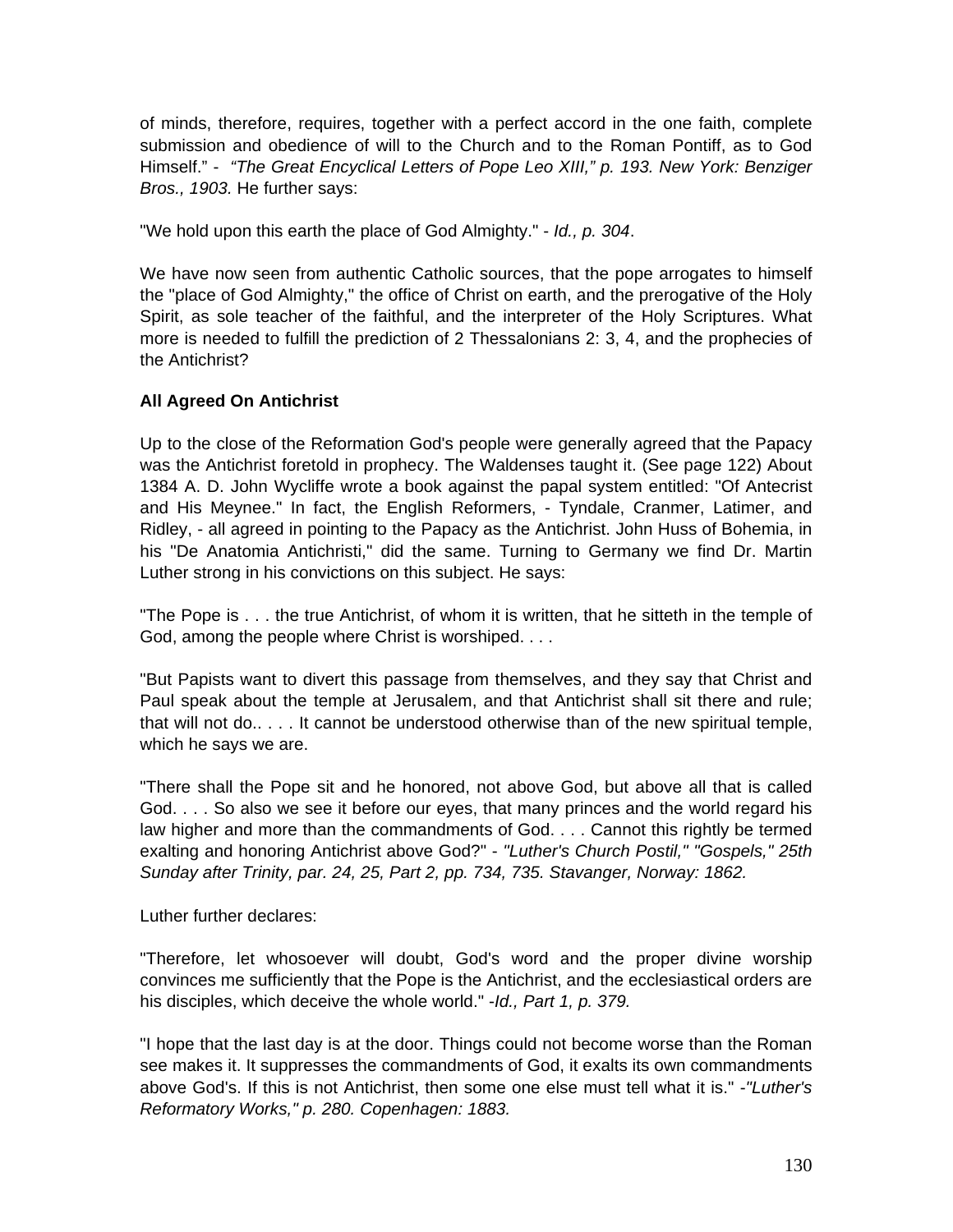"The Pope is the real Antichrist." -*Id., p. 278.* 

Dr. Charles H. H. Wright, in speaking of the Bible prophecy of "antichrist," says: "In all ages of the Church, from the days of Gregory the Great down to the present, men have pointed to the Papacy as the fulfillment of the prophecy. That interpretation is set forth in the Homilies of the Church of England and by all the Reformed Churches. The interpretation, however, has been ignored or rejected by critics, for reasons which need not be specified. It can, however, stand all the tests of criticism." *- "Daniel and His Prophecies," p. 168. London: 1906. (See also Catholic Encyclopedia, Vol. I, p. 561, art. "Antichrist.")* 

## **Jesuits Undermine The Truth**

The Rev. Joseph Tanner, B. A., says:

"So great hold did the conviction that the Papacy was the Antichrist gain upon the minds of men, that Rome at last saw she must bestir herself, and try, by putting forth other systems of interpretation, to counteract the identification of the Papacy with the Antichrist.

"Accordingly, towards the close of the century of the Reformation, two of her most learned doctors set themselves to the task, each endeavouring by different means to accomplish the same end; namely, that of diverting men's minds from perceiving the fulfilment of the prophecies of the Antichrist in the papal system. The Jesuit Alcasar devoted himself to bring into prominence the Preterist method of interpretation, . . . that the prophecies of Antichrist were fulfilled before the Popes ever ruled at Rome, and therefore could not apply to the Papacy. On the other hand the Jesuit Ribera tried to set aside the application of these prophecies to the papal power by bringing out the Futurist system, which asserts that these prophecies refer properly not to the career of the Papacy, but to that of some future supernatural individual, who is yet to appear, and to continue in power for three and a half years. Thus, as Alford says, the Jesuit Ribera, about A. D. 1580, may be regarded as the Founder of the Futurist system in modern times.

"It is a matter for deep regret that those who hold and advocate the Futurist system at the present day, Protestants as they are for the most part, are thus really playing into the hands of Rome, and helping to screen the Papacy from detection as the Antichrist. It has been well said that 'Futurism tends to obliterate the brand put by the Holy Spirit upon popery.' More especially is this to be deplored at a time when the papal Antichrist seems to make an expiring effort to regain his former hold on men's minds. Now once again, as at the Reformation, it is especially necessary that his true character should be recognized, by all who would be faithful to 'the testimony of Jesus.`" *- "Daniel and the Revelation," pp. 16, 17. London: Hodder and Stoughton, 1898.* 

To undermine the work of the Reformers, these Jesuits, Alcasar and Ribera, gathered a mass of material from the writings of the Church Fathers concerning Antichrist. This gave their works the appearance of scientific research, which appealed to many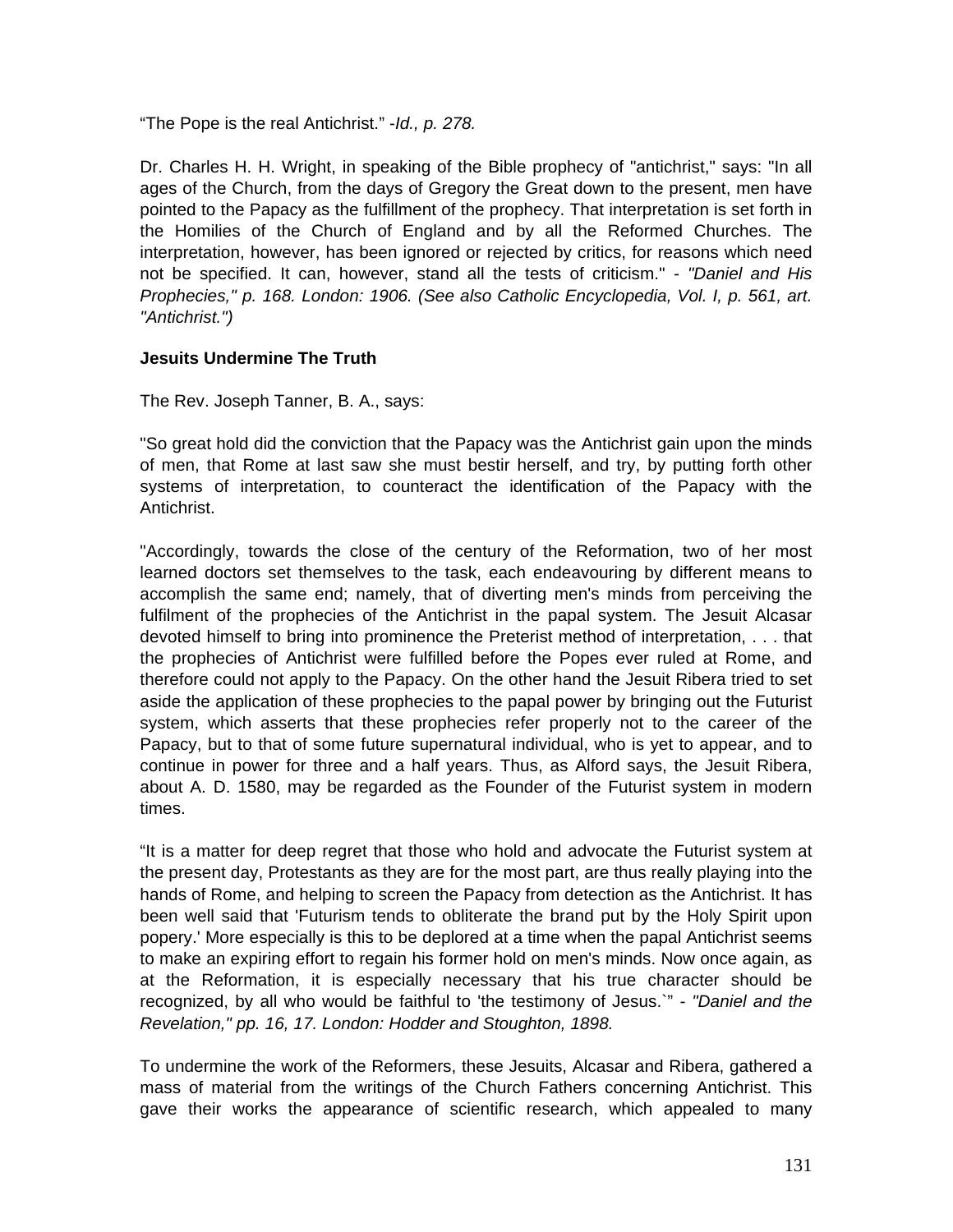Protestant leaders. (An example of this can be seen in Encyclopedia Biblica, art. "Antichrist.") But statements from the Church Fathers which speak of the coming of Antichrist as an event then in the future, could be no proof for Ribera's "futurist" theory, for the reign of the papal Antichrist was then still in the future. The 1260 years of papal persecution, called the Dark Ages, had not yet begun when these Fathers wrote. The theories of Ribera and Alcasar were diametrically opposed to each other, and yet both were taught as Catholic truths, taken from the Church Fathers. From this we see how untrustworthy are these sources. Dr. Adam Clarke is evidently right when he says of the Fathers:

"We may safely state, that there is not a truth in the most orthodox creed, that cannot be proven by their authority; nor a heresy that has disgraced the Romish Church that may not challenge them as its abetters. In points of doctrine, their authority is, with me, nothing. The Word of God alone contains my creed." *- Commentary on Proverbs 8.* 

### **Bible Prophecy Of Antichrist Is Plain**

The prophecies of the Bible regarding Antichrist are so plain that even Roman Catholics cannot evade them all. The seventh chapter of Daniel foretells the rise of four world empires, which the Douay Bible explains to be "the Chaldean, Persian, Grecian, and Roman empires." The Roman Empire was broken up into ten smaller kingdoms between the years 351 and 476 A. D. And among them there should grow up another power, symbolised by a "little horn." Of this the Douay Bible says: "*Another little horn.* This is commonly understood of Antichrist." Daniel 7: 7, 8. The Papacy is the only power that came up just at that time, and which fits all the specifications of the symbol.

We have seen on page 195 how clearly the Papacy is pointed out in 2 Thessalonians 2: 3-7. This prophecy states that the apostolic church would be gradually "falling away" until a "man" would exalt himself to take the place of God in the church. This "mystery of iniquity" was already at work in Paul's day, but something was holding it back. (Vs. 6, 7) As long as the Roman Empire was heathen, and persecuted the Christians, there was no incentive to join the church for worldly gain; but during the time of Constantine the church became popular, and the worldly ambitious struggled for the highest ecclesiastical offices, because of the great honor and emolument connected with them; and when finally the Roman State was abolished, the bishop of Rome seated himself upon the throne of the Caesars. It was therefore heathen Rome that had to "be taken out of the way," before the papal Antichrist could come into power. Speaking of this point the Catholic Encyclopedia says: "The impediment is the Roman Empire; the main event impeded is the 'man of sin."' -*Vol. I, p. 560, art. "Antichrist."* 

The Douay Bible says: "The Roman Empire. . . . was first to be destroyed, before the coming of Antichrist." - *Note on 2 Thessalonians 2: 3.* 

# **Two Points Made Clear**

There were two arguments used against the position taken by the Reformers which have puzzled many: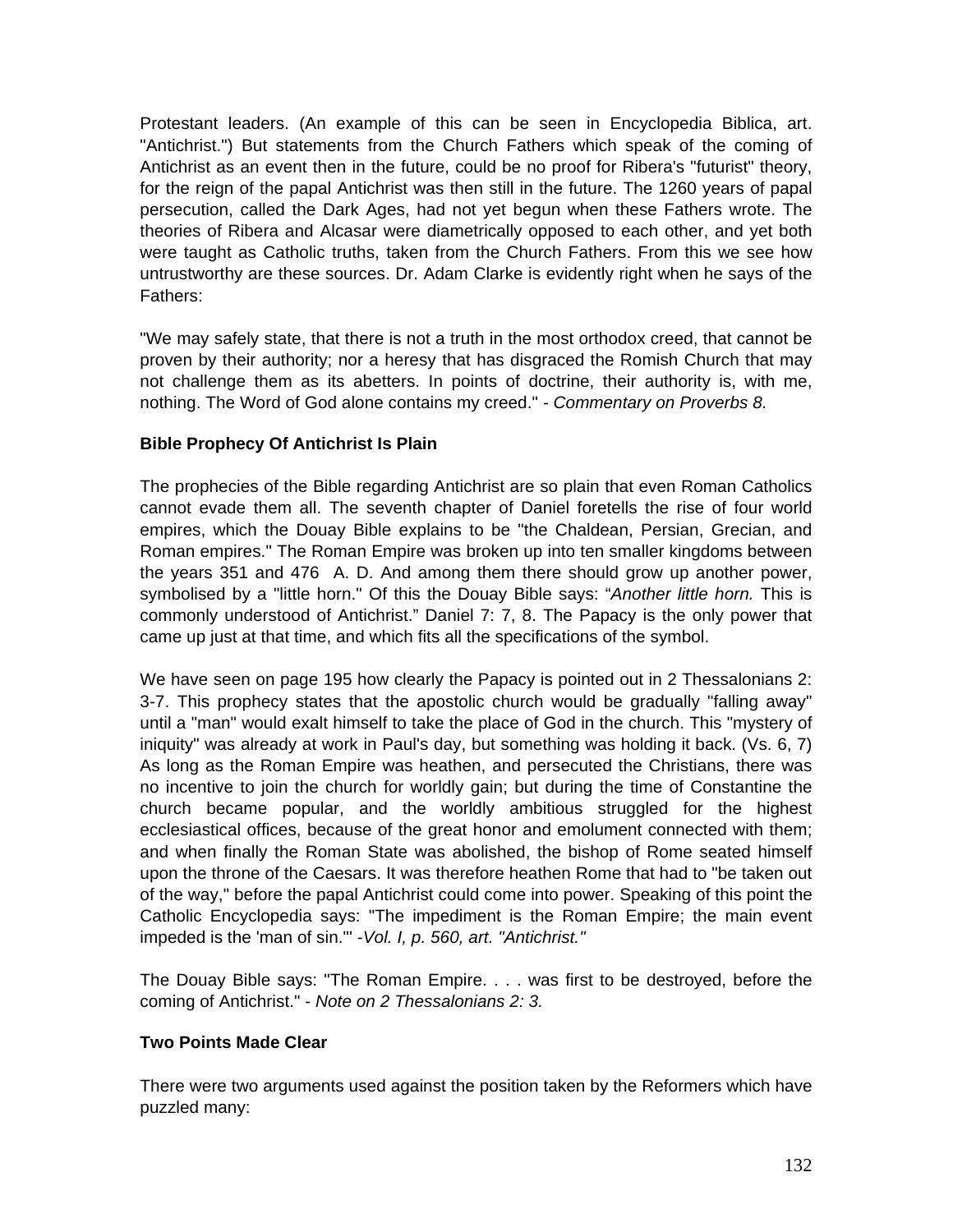.(1) It was claimed that the Apostle John used two distinctions: "an Antichrist" to designate the false teachers of his day, and "the Antichrist," referring to some superhuman monster of Jewish extraction that would appear just before Christ's second coming. But on this point Dr. C. H. H. Wright truthfully remarks: "St. John, the only New Testament writer who employs the term, makes no distinction whatever between 'an Antichrist' and 'the Antichrist.' That distinction was in the main an invention of the learned Jesuit interpreters." - *"Daniel and His Prophecies," p. 165. London: 1906.* 

.(2) The second objection was that while "the Antichrist" would deny the incarnation, for he would deny that "Christ is come in the flesh." (2 John 7), the pope does not deny this, therefore he cannot be the Antichrist. This argument has seemed so logical and conclusive that Protestants, to a large extent, have given up the Protestant doctrine that the Papacy is Antichrist, and have ceased to protest.

This argument, however, is based on a misunderstanding, caused by overlooking one word in the text. Antichrist was not to deny that Christ had come in flesh, but was to deny that He had "come in the flesh," in "the same" kind of flesh, as the human race He came to save. (See 1 John 4: 3; 2 John 7, and Hebrews 2: 14, 17) On this vital difference hinges the real "truth of the gospel." Did Christ come all the way down to make contact with the fallen race, or only part way, so that we must have saints, popes, and priests intercede for us with a Christ who is removed too far from fallen humanity and its needs to make direct contact with the individual sinner? Right here lies the great divide that parts Protestantism from Roman Catholicism. In order to understand this point clearly, let us briefly consider the gospel of Christ.

### **The Gospel Of Christ Versus The Gospel Of Rome**

Through sin man has separated himself from God, and his fallen nature is opposed to the divine will; therefore he cannot by his own effort live a godly life, nor can he change his own heart. (Isaiah 59: 1; Romans 8: 7; Jeremiah 13: 23; John 15: 5) Only through Christ, our Mediator, can man be rescued from sin, and again be brought into connection with the source of purity and power.

But in order to become such a connecting link Christ had to partake both of the divinity of God and of the humanity of man, so that He with His divine arm could encircle God, and with His human arm embrace man, thus connecting both in His own person. In this union of the human with the divine lies the "mystery" of the gospel, the secret of power to lift man from his degradation. "Great is the mystery of godliness: God was manifest in the flesh." 1 Timothy 3: 16. The "mystery," or secret of power to live a godly life in human flesh, was manifest in the life of Jesus Christ while on earth. (And "Christ in you" is the secret of power to conquer sin. Colossians 1: 27.)

But mark! It was fallen man that was to he rescued from sin. And to make contact with him Christ had to condescend to take our nature upon Himself (not some higher kind of flesh). " Forasmuch then as the children are partakers of flesh and blood, He also Himself likewise took part of the same. . . . Wherefore in all things it behooved Him to be made like unto His brethren." Hebrews 2. 14, 17. This text is so worded that it cannot be misunderstood. Christ "took part of the same" flesh and blood as ours; He came in "the" flesh. To deny this is the mark of Antichrist. (1 John 4: 3; 2 John 7.) To bridge the gulf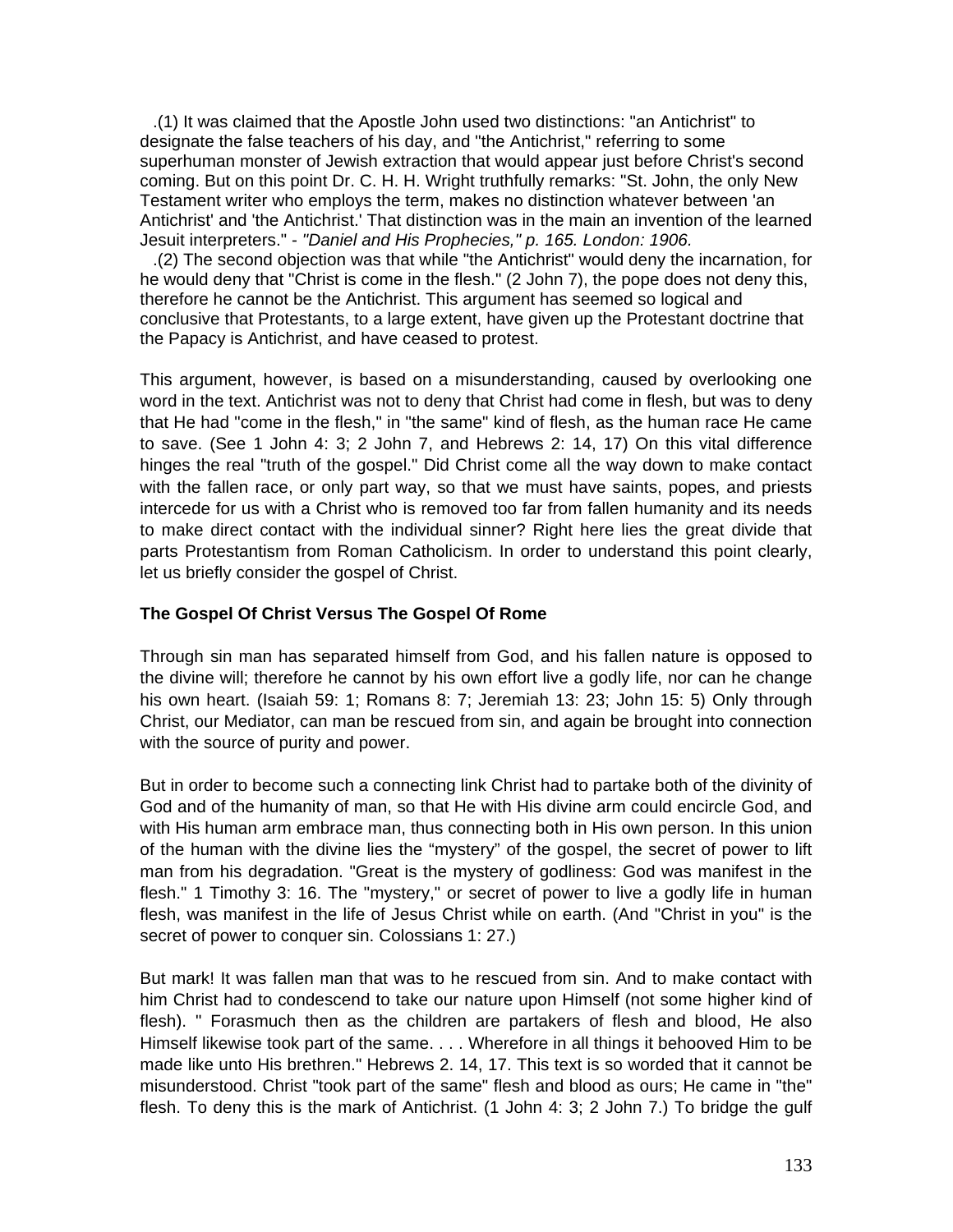that sin has made, Christ must be one with the Father in divinity, and one with man in humanity, and thus connect again earth with heaven.

God revealed this truth to the Patriarch Jacob that lonely night at Bethel. When he feared that his sins had cut him off from heaven, God showed him that mystic Ladder, connecting earth with heaven, which Christ explained to be "the Son of man." (Genesis 28:12; John 1: 51.) Modernism has tried to cut off the upper part of this ladder by denying Christ's divinity; while the Roman Catholic Church cuts off the lower rounds by teaching that the Virgin Mary was born without sin, and that therefore Christ did not take upon Himself our kind of flesh and blood, but holy flesh, so far above us that He does not make contact with our humanity. For this reason the poor sinner cannot come to Him directly, they say, but must come through Mary, saints, popes, and priests, who will mediate for him. This has opened the floodgate for all the idolatry of the Catholic Church. Here is this "dogma" presented in authentic Catholic works:

`We define that the Blessed Virgin Mary in the first moment of her conception . . . was preserved free from every taint of original sin.'

"Unlike the rest of the children of Adam, the soul of Mary was never subject to sin. *"Faith of Our Fathers," Cardinal Gibbons, pp. 203, 204. Baltimore: 1885.* 

The Sainted Doctor Alphonsus de Liguori says: "The merits of Jesus, shall be dispensed through the hands and by the intercession of Mary. *"Glories of Mary," p. 180, New Revised Edition. New York: P. J. Kenedy and Sons, 1888.* 

"God has chosen to bestow no grace upon us but by the hands of Mary." *- Id., p. 180.* 

"Whoever asks and wishes to obtain graces without the intercession of Mary, attempts to fly without wings.' *- Id., p. 189.* 

"Mary is all the hope of our salvation." *- Id., p. 195.* 

"Thou art the only advocate of sinners." - *Id., p. 129.* 

"All those who are saved, are saved solely by means of this divine mother; . . . the salvation of all depends upon preaching Mary" *- Id., pp. 19, 20.* 

"We ask many things of God and do not obtain them; we ask them from Mary and obtain them." - *Id.,* 

*p. 150.* Much more could be cited.

A Protestant may ask if the merits of Christ's sacrifice on the cross are not sufficient, so that we can receive grace directly from Him. To this the Catholic Church answers:

"The merits and virtue of the sacrifice of the cross are infinite; but that virtue and these merits must be applied, and this can only be done by certain means." - *"Doctrinal*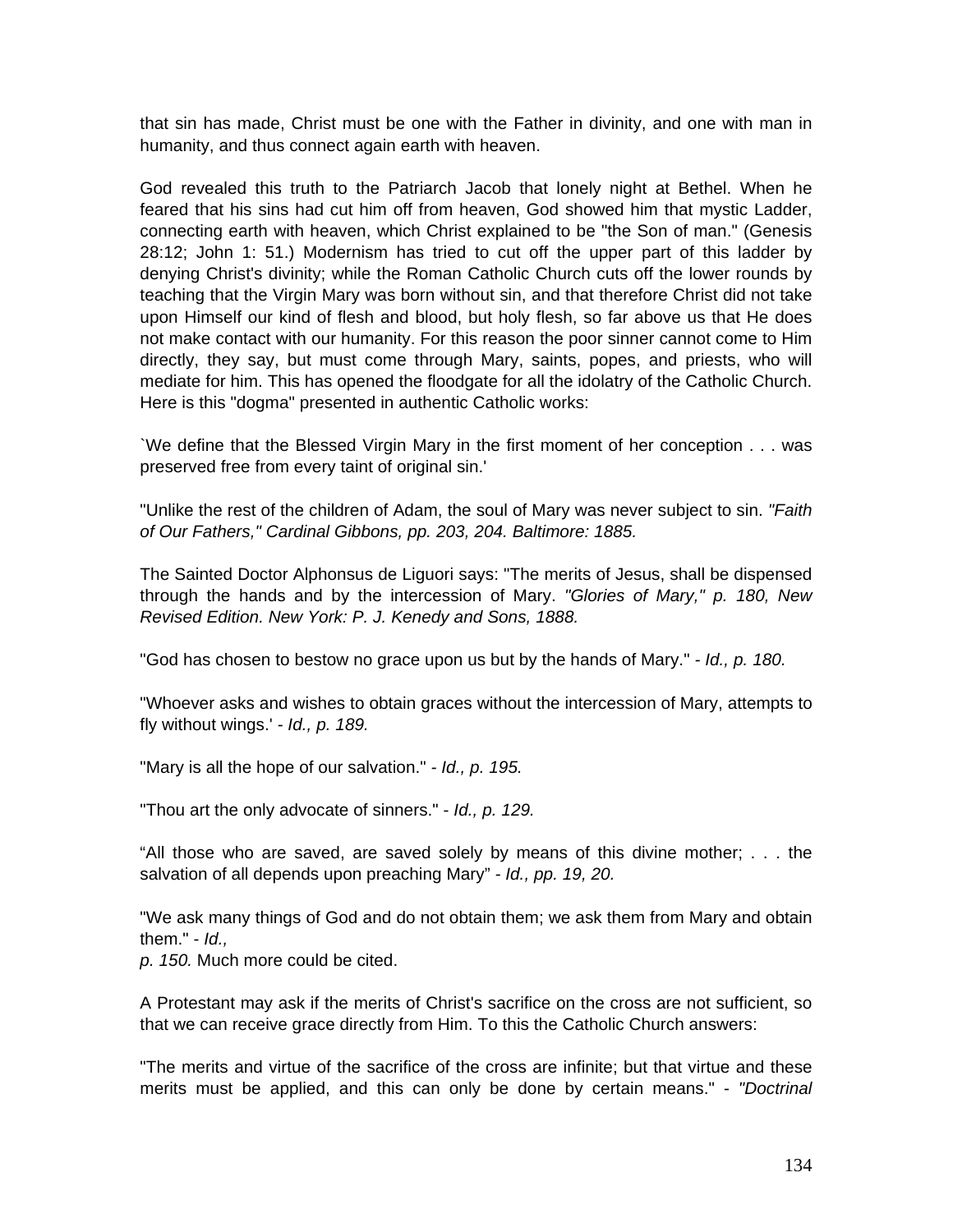*Catechism," S. Keenan, p. 129. New York: Kenedy and Sons, 1846.* 

"The priest has the power of the keys, or the power of delivering sinners from hell, of making them worthy of paradise and of changing them from the slaves of Satan into the children of God. And God himself is obliged to abide by the judgment of His priests. . . . 'The Sovereign Master of the universe only follows the servant by confirming in heaven all that the latter decides upon earth." - *"Dignity and Duties of the Priest," St. Alphonsus de Liguori, pp. 27, 28. New York: Benziger Brothers, 1888.* 

We now have before us the only means of salvation in the Roman Catholic gospel, as presented by men of unquestionable authority among them. This throws light on the reason why the Catholic priest has such a hold on his people. They dare not oppose him, because he represents their only means of contact with heaven. Cut off from the church, they feel they are lost; for they do not know of a Christ who has come all the way down to the lost sinner's side, to whom they can come personally and receive forgiveness through grace alone. The divine ladder has been cut off, and Mary, saints, and priests have been substituted. But the Bible knows of only "one Mediator," Jesus Christ. (1 Timothy 2: 5; Psalm 49: 7, 8)

But we have not yet gone to the depth of this substitute mystery." Let us now take the next step. Having removed the living Christ from contact with the sinner, they had to substitute something else to satisfy the longing of the human heart for the indwelling presence of Christ. And that substitute is the "Sacrifice of the Mass." The Roman church teaches that the priest in the mass changes the little wafer into the real Christ, which they then fall down and worship, after which they eat Him, believing that they become partakers of Christ and receive the forgiveness of sin. Thus they have substituted a manmade Christ for a living Christ. Liguori says:

"If the person of the Redeemer had not yet been in the world, the priest, by pronouncing the words of consecration, would produce this great person of a Man-God. 'O wonderful dignity of the priests,' cries out St. Augustine; 'in their hands, as in the womb of the Blessed Virgin, the Son of God becomes incarnate.' Hence priests are called the parents of Jesus Christ. . . .

"Thus the priest may, in a certain manner, be called the creator of his Creator. 'He that created me without me is Himself created by me!'" – *"Dignity and Duty of the Priest," pp. 32,33.* 

"In obedience to the words of his priests - Hoc est Corpus Meum - God himself descends on the altar. . . . he comes wherever they call him, and as often as they call him, and places himself in their hands. . . .They may, if they wish, shut him up in the tabernacle; . . . they may, if they choose, eat his flesh, and give him for the food of others.' *- Id., pp. 26, 27.* 

Then priest and people worship the Christ thus created:

"Elevating a particle of the Blessed Sacrament, and turning towards the people, he [the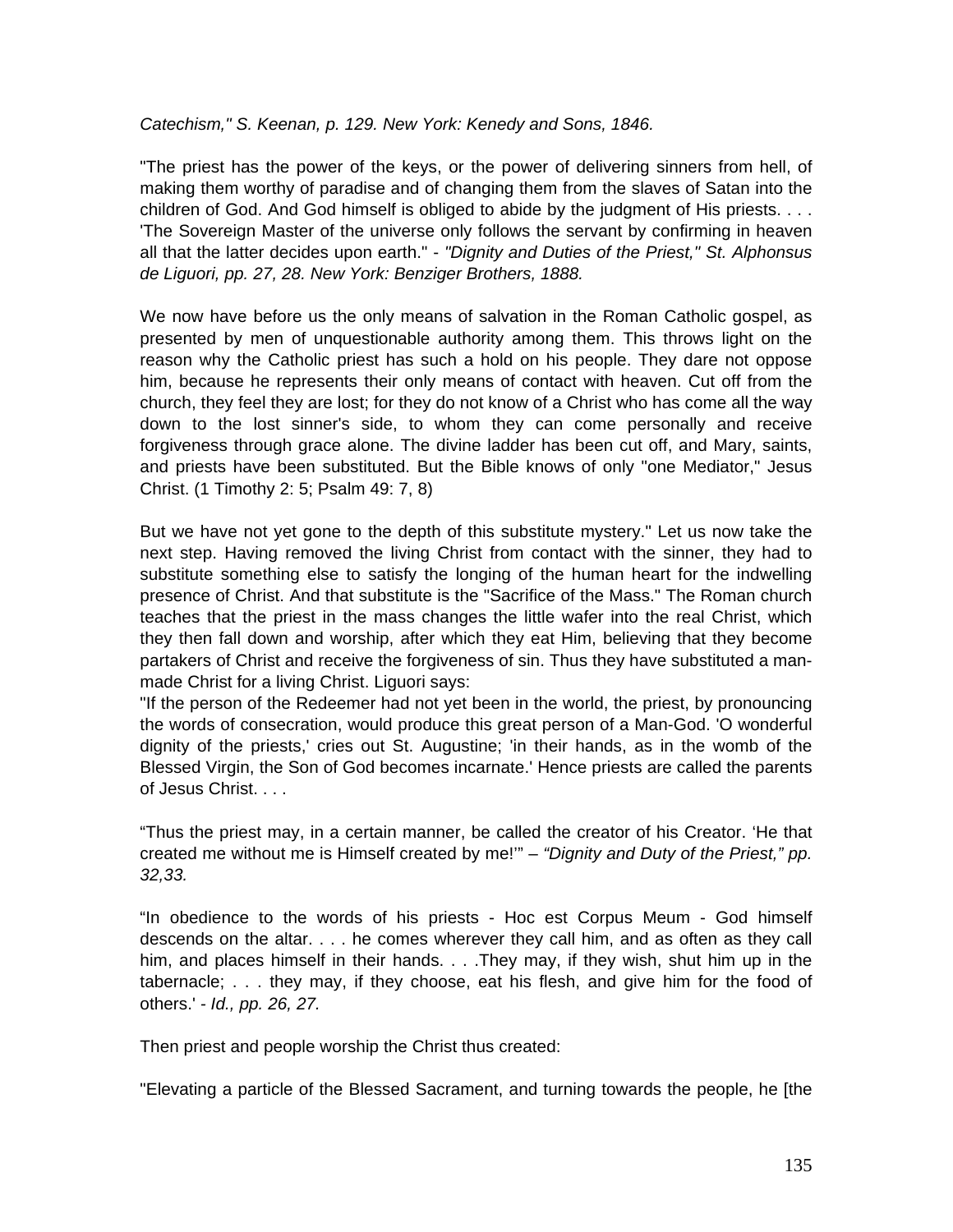priest] says: 'Behold the Lamb of God, behold Him who takes away the sins of the world.'

"And then says three times: Lord, I am not worthy that Thou shouldst enter under my roof; but only say the word, and my soul shall be healed. . . .

"This pure and holy Sacrament. Who lives and reigns forever and ever. Amen." - *"The Key of Heaven," Right Rev. J. Milner, D. A, approved by Cardinal Gibbons, pp. 126, 127. Baltimore: J. Murphy and Co., 1898.* 

In the following quotation the Catholic Church explains why she believer, this worship of the wafer (host) is not idolatry:

"Now turn for a moment to the Catholic altar. The holy Sacrifice of the Mass is being offered up. The bell has given the signal that the most solemn and awful moment of consecration is at hand. As yet there is only bread in the hand of the priest, and wine in the chalice before him. To worship these lifeless elements would be the grossest idolatry. But suddenly, amid the silence of the breathless multitude, the priest utters the divine life-giving words of consecration; and that which was bread and wine, is bread and wine no longer, but the true Body and Blood of our Lord Himself. It is that same Body that was born of the Blessed Virgin Mary, that died for us upon the cross, that was raised again to life, and that even now sits at the right hand of God the Father. . . .

"Now in this mystery the power of the creation appears as much as in the mystery of the incarnation." -

*"The Holy Mass: The Sacrifice for the Living and the Dead." M. Muller, pp. 174, 175. New York: 1876.* 

Pastor Charles Chiniquy, a former Catholic priest, says:

"No words can give any idea of the pleasure I used to feel when alone, prostrated before the Christ I had made at the morning mass, I poured out my heart at His feet. . . . I may say with truth, that the happiest hours I ever had, during the long years of darkness into which the Church of Rome had plunged me, were the hours I passed in adoring the Christ whom I had made with my own lips. . . .

"In fact, the Roman Catholics have no other Saviour to whom they can betake themselves than the one made by the consecration of the wafer. He is the only Saviour who is not angry with them, and who does not require the mediation of virgins and saints to appease His wrath." - *"Fifty Years in the Church of Rome," chapter 17, pars. 29, 31.* 

In the thirty-sixth chapter of his book Pastor Chiniquy tells how he was led to question seriously this worship of Rome's wafer-god, the "host." In the spring of 1840 . . . Father Daule [an old, blind priest, was residing with him at Beauport, Quebec.] One morning when the old priest was at the altar, saying his mass, [and had just changed the wafer into the real Christ, and was reaching for it, it was gone. He called to Chiniquy] with a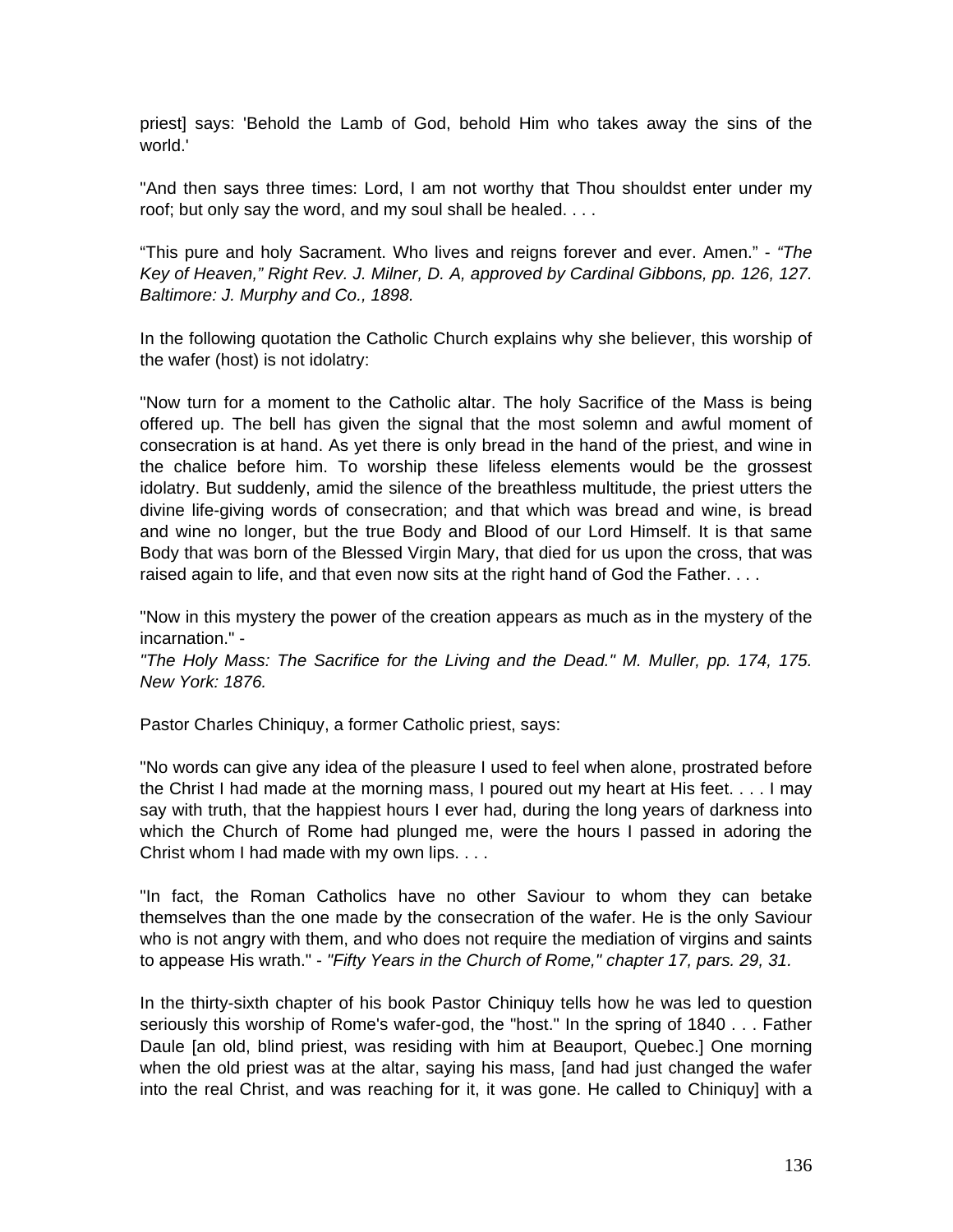shriek of distress: 'The Good God has disappeared from the altar. He is lost!' [Chiniquy, remembering how often rats had tried to get the wafer while he himself had officiated there, knew what had happened, and in his consternation replied:] 'Some rats have dragged and eaten the Good God!' [The sorrow of the old priest knew no bounds, but Chiniquy declared.] 'If I were God Almighty, and a miserable rat would come to eat me, I would surely strike him dead."' - *Id., chapter 86, pars. 7, 18, 24.* 

But Catholics deny that the Papacy is Antichrist, for, say they, Antichrist is to come in the last days. To this we answer: It is true that both Paul and John speak of the activity of Antichrist at the time of Christ's second coming, but they also speak of its already having begun in their day. (1 John 2: 18; 2 Thessalonians 2: 7) There is a beautiful harmony in this when we look at it in the light of Revelation

13: 3, 5, 10 and 17: 8, where it is stated that this power will continue forty-two prophetic months, or twelve hundred sixty literal years, after which it is "wounded to death" and lies dormant for a time, till its deadly wound is healed, and all the world will again follow it in wonder and admiration, and finally it will be destroyed at Christ's second coming. So the Antichrist of the last days is simply the Papacy restored to power. See "Romanism and the Reformation," by H. Grattan Guinness, F. R. G. S., and "The Papacy," by Dr. J. A. Wylie.

"The Romanists themselves shame you in their clear sighted comprehension of the issues of this question. Cardinal Manning says, 'The Catholic Church is either the masterpiece of Satan or the kingdom of the Son of God.' Cardinal Newman says, 'A sacerdotal order is historically the essence of the Church of Rome; if not divinely appointed, it is doctrinally the essence of Antichrist. In both these statements the issue is clear, and it is the same. Rome herself admits, openly admits that if she is not the very kingdom of Christ, she is that of Antichrist. Rome declares she is one or the other. She herself propounds and urges this solemn alternative. You shrink from it, do you? I accept it. Conscience constrains me. History compels me. The past, the awful past, rises before me. I see THE GREAT APOSTASY, I see the desolation of Christendom, I see the smoking ruins, I see the reign of monsters; I see those vice-gods, that Gregory VII, that Innocent III, that Boniface VIII, that Alexander VI, that Gregory X111, that Pius IX; I see their long succession. I hear their insufferable blasphemies, I see their abominable lives. I see them worshiped by blinded generations, bestowing hollow benedictions, bartering lying indulgences, creating a paganized Christianity. I see their liveried slaves, their shaven priests, their celibate confessors; I see the infamous confessional, the ruined women, the murdered innocents; I hear the lying absolutions, the dying groans. I hear the cries of the victims; I hear the anathemas, the curses, the thunders of the interdicts; I see the racks, the dungeons, the stakes; I see that inhuman Inquisition, those fires of Smithfield, those butcheries of St. Bartholomew, that Spanish Armada, those unspeakable dragonnades, that endless train of wars, that dreadful multitude of massacres. I see it all, and in the name of the ruin it has wrought in the Church and in the world, in the name of the truth it has denied, the temple it has defiled, the God it has blasphemed. The souls it has destroyed; in the name of the millions it has deluded. The millions it has slaughtered, the millions it has damned; with holy confessors, with noble reformers, with innumerable martyrs, with the saints of ages,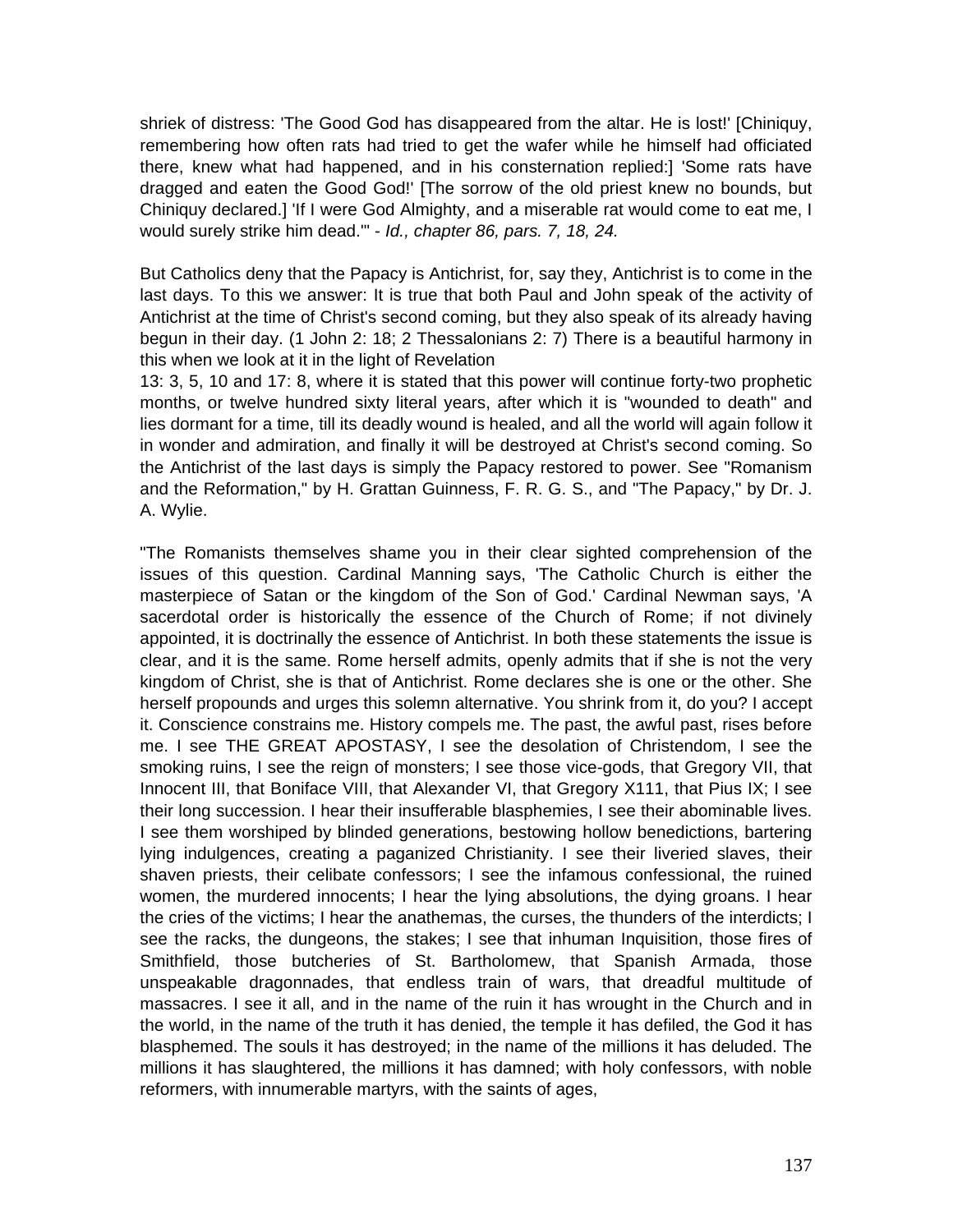*I denounce it as the masterpiece of Satan, as the body and soul and essence of Antichrist." -"Romanism and the Reformation," H. Grattan Guinness, pp. 158,159. London: 1891.* 

#### **22. The Time of the End**

THE book of prophecy was to be closed up and sealed till "the time of the end!' "But thou, O Daniel, shut up the words, and seal the book, even to the time of the end: many shall run to and fro, and knowledge shall be increased." Daniel 12:4. The question was then asked: "How long shall it be?" And the answer was given: "It shall be for a time, times, and an half; and when he shall have accomplished to scatter the power of the holy people, all these things shall be finished!' V. 6, 7.

We have seen (pp. 52-60) that the "time, times, and an half," during which the papacy should scatter God's true followers, began in 538 A. D., and ended in 1798 A. D. And as "the time of the end" begins when this period "shall be finished!' It is plain that "the time of the end " began in 1798 A. D. And at that time "many shall run to and fro, and knowledge shall be increased." Daniel 12: 4. And it is remarkable how knowledge has been increased since 1798, not only in the prophecies, but also in general, as we shall presently see. But we must answer one question first. Some ask why God wanted to give important prophecies, and then keep them sealed up for so many centuries. There is a reason.

The prophecies give solemn warnings against the papal power. If these prophecies had been fully understood during the Dark Ages, when the Roman Catholic Church burned all books she thought were damaging to her, those prophecies would have suffered the same fate. Therefore God spoke in symbolic language, and placed the keys to those symbols where they would not be found till the Papacy lost its power, when God would impress the minds of His people where to find the keys. No one who locks his house will leave the key in the door, but he puts it where only members of his family know where to find it. Just so the Lord did with His prophecies. (The keys to prophetic symbols are given on page 34)

When these prophecies were to be opened at "the time of the end," their message would have to go quickly to earth's remotest bounds. (Revelation 14: 6, 7; Romans 9: 28) And as this could never have been accomplished without the modern printing press, and the more speedy means of travel and communication, the Lord set in motion those spurs in the human breast that led to new discoveries. During the 1260 years of papal supremacy, people did not dare to think freely, or independently of the lines of education established by the Church. (See p. 127) Galileo's trial by the Inquisition in 1623 will serve as an example of how advancement in science and invention was opposed by the church of Rome. But when in 1798 the Papacy lost its power, its downfall broke the shackles, and unloosed the world's genius, so that invention followed invention in quick succession.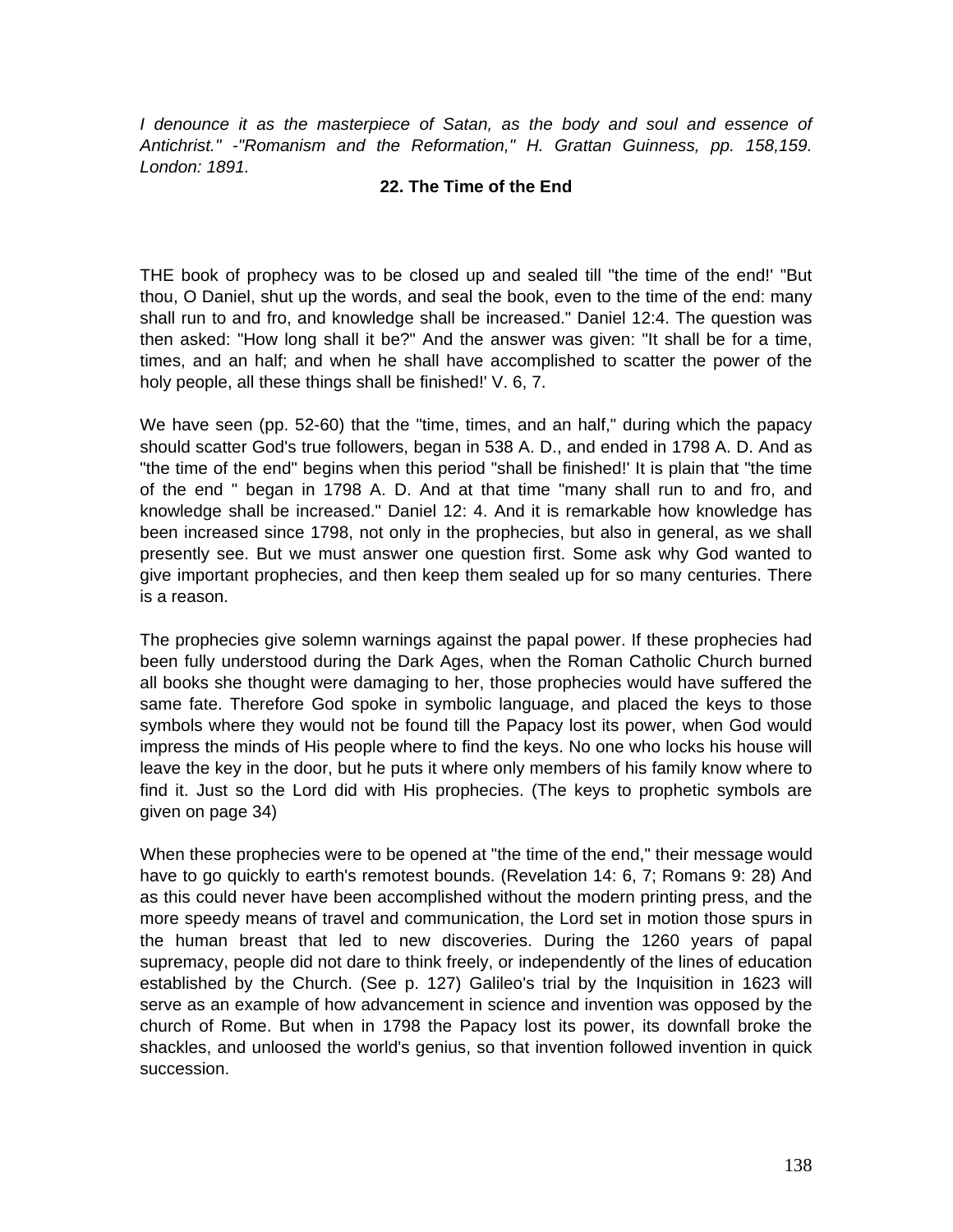Table of Inventions

- 1. 1. Gas for lighting purposes 1798<br>2. 2. Cast-iron plows 1800
- 2. 2. Cast-iron plows 1800
- 3. 3. Steel pens for writing 1803
- 4. 4. First locomotive 1804
- 5. 5. First steamboat 1808
- 6. 6. Steam printing press 1811
- 7. 7. Passenger cars for trains 1825
- 8. 8. Kerosene for lighting purposes 1825
- 9. 9. Matches 1829
- 10. Mowing machine, reaper 1833
- 11. First electric motor 1834
- 12. Telegraph 1837

First message: "What hath God wrought!"1844

- 13. Photography 1839
- 14. Submarine telegraph cable 1851
- 15. Typewriter 1868
- 16. Telephone 1876
- 17. Phonograph 1877
- 18. Electric railway 1879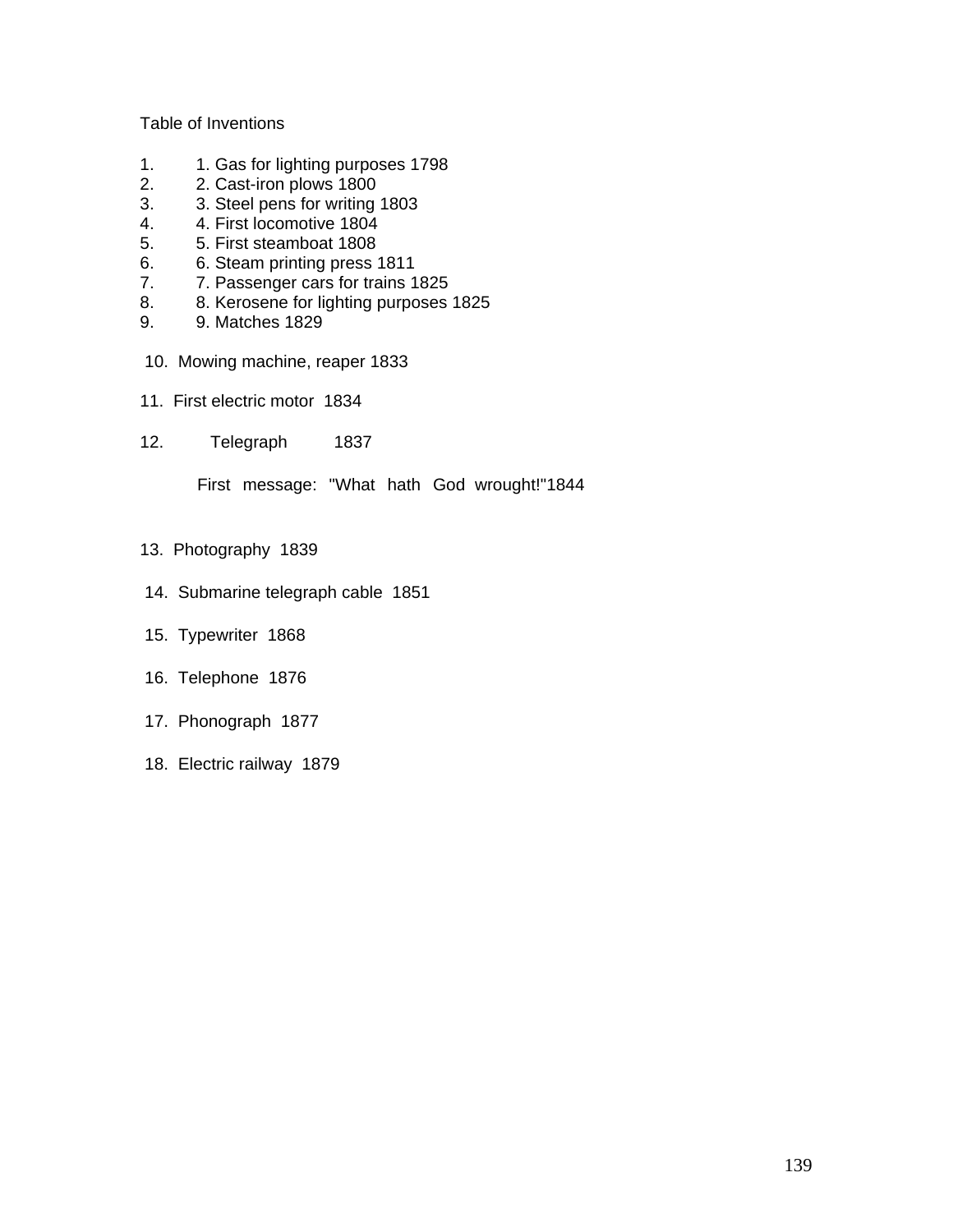19. Linotype 1885

20.Automobile 1893

21. Wireless telegraphy 1895

22. Aeroplane, first successful flight 1903

23. Radio broadcasting 1921

24. Television 1926

25. Pushbutton elevator 1934

26. Airplane bombsight 1940

Prophecy had decreed that in the day of God's preparation for finishing His work on earth, "knowledge shall be increased"; and when His hour struck for the giving of His last warning message, nothing could stop it. We read: "The chariots shall be with flaming *torches* in the day of His *preparation*. . . . The chariots shall *rage* in the streets, they shall justle one against another in the *broad ways*: they shall seem like torches, they shall run like the lightnings." Nahum 2: 3, 4.

How could any one give a better description of modern railroads and automobiles? Even the coming of the Zeppelin and the aeroplane is foretold in the Bible: "Who are these that fly as a cloud, and as the doves to their windows?" Isaiah 60 : 8. The simile is striking, for doves and aeroplanes both need landing places. This prophecy speaks of a time when "darkness shall cover the earth, and gross darkness the people," while God's glorious light is shining upon His faithful servants. (Verses 1, 2) This was never more true than now. The book of prophecy, that had been closed for centuries, is now shining from the throne of God upon them, while evolution, infidelity, spiritism, and Roman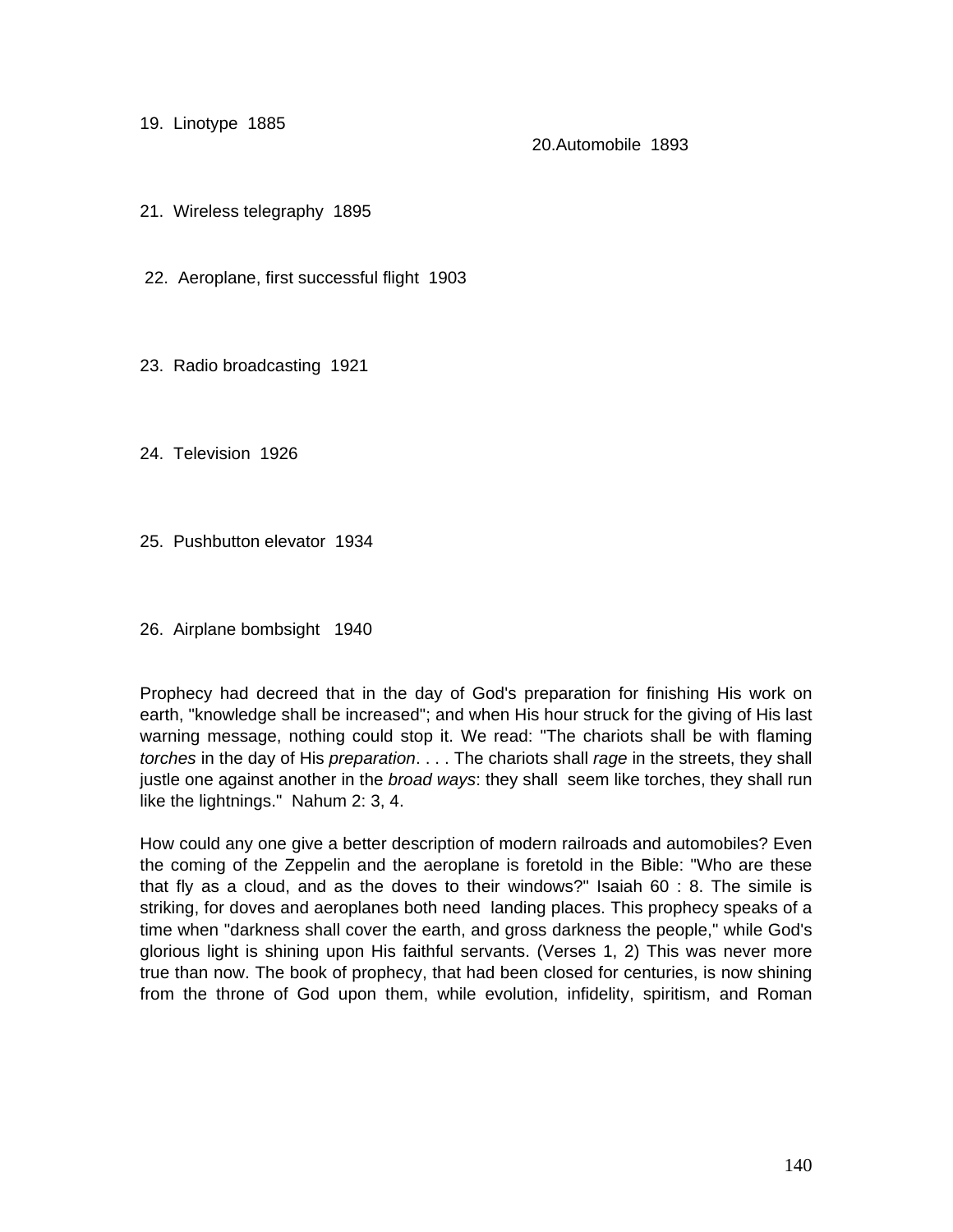Catholic superstitions are enveloping the world in the grossest of spiritual darkness, and crime is at its high tide. Thinking people are everywhere scanning the horizon to detect some prophetic message from heaven that will cast light on the present chaos. opened to God's people. (Daniel 12 : 4, 10; Revelation 5: 1-9; 10: 1, 2, 8-11; 22: 6, 7, 16) Light is now shining from the throne of God upon them, while evolution, infidelity, spiritism,

and Roman Catholic superstitions are enveloping the world in the grossest of spiritual darkness, and crime is at its high tide. Thinking people are everywhere scanning the horizen to detect some prophetic message from heaven that will cast light on the present chaos.

William T. Ellis, in an article entitled, "Why Don't the Churches Settle Things?" which appeared in the Saturday Evening Post, of February 12, 1921, points out this fact in a striking manner. He says:

"There never before was a greater interest in religion in America than today - or a smaller interest in the churches. This is the paradox of our times. . . .

"Ever since the war began, the country has been listening for a clear trumpet note from some prophet of the living God. In vain." He then speaks of "the church's reproach of having failed in her prophetic function." After relating the concern of two business men on this point he says:

 "That incident brings me squarely up against one of the most uncomfortable, perplexing and tragic situations in connection with this entire theme of the strange spiritual stirrings of the race today. Many

clergymen seem scarcely aware of what is going forward beneath the surface of life. Many experts upon religion, who are the ministers of the gospel, have seemingly failed to hear 'the sound of a going in the tops of the mulberry trees.' Otherwise we should find them gathering with agony of soul in protracted sessions of prayer. . . .

"Morbid minds could easily persuade themselves that there is a present visitation of blindness upon the teachers of religion!'

D. L. Moody says;

"If God did not mean to have us study the prophecies, He would not have put them into the Bible. . . . About one third of the Bible is prophetic. . . .

"The return of the Lord to this earth is taught in the New Testament as clearly as any other doctrine in it. . . . Whoever neglects this has only a mutilated gospel. . . . Yet I was in the church fifteen or sixteen years before I ever heard a sermon on it. . . . I can see a reason for this; the Devil does not want us to see this truth, for nothing would wake up the church so much. The moment a man realises that Jesus Christ is coming back again to receive His followers to Himself, this world loses its hold upon him." -

*"The Second Coming of Christ," pp. 17, 18* 

# **23. A Message for Our Times**

GOD knows the future, and He has a set "time there for every purpose and for every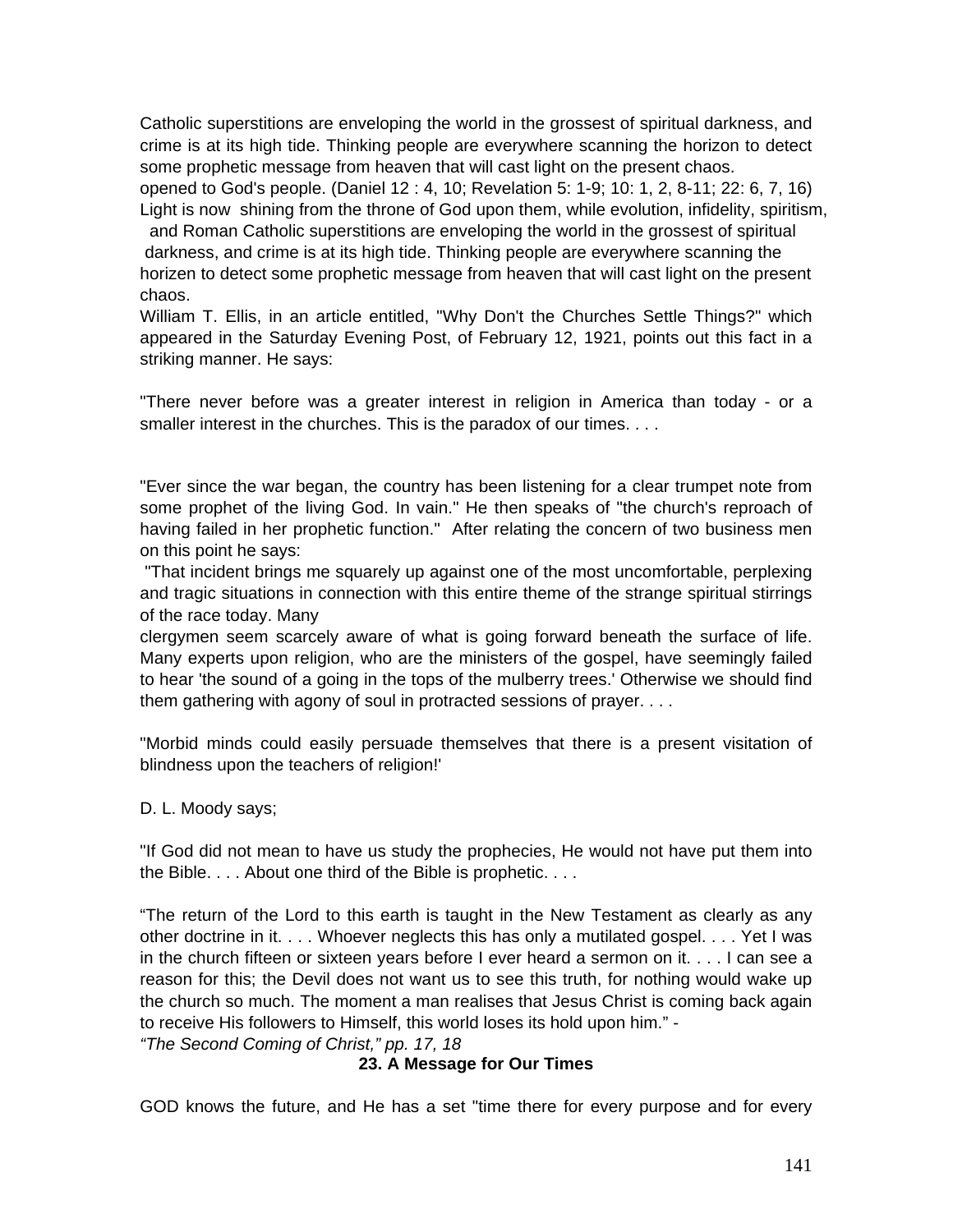work." (Acts 15: 18; Ecclesiastes 3: 1, 17) He has also pledged Himself to do nothing "that vitally concerns this world " but He reveals His secret unto His servants the prophets" beforehand (John 15:14,15; Psalm 25:14; Amos 3:7), and then He holds His servants responsible for warning the world (Ezekiel 33: 1-8). They are watchmen on the walls of Zion, who should be able to read the signs on God's prophetic clock, so they can tell the time and give the warning at the hour of crisis (Isaiah 21: 11, 12; 2 Peter 1: 19; Romans 13: 11; Matthew 16: 2, 3); and when God's hour strikes, He has His agencies in readiness to carry His message to the world.

Before the world was destroyed by the Flood, Noah warned the people for one hundred twenty years (Genesis 6: 3-13, 22; 2 Peter 2: 5); before the destruction of Sodom, Lot gave the warning message to that wicked city (Genesis 19: 12-14); and before Christ's first coming, John the Baptist heralded the coming of the Messiah (Luke 1: 13-17). Then why should not so important an event as Christ's second coming be given proper notice, and a warning message be sent to prepare the world for its final destruction?

It is true that the world in general has never received favourably any of God's warning messages in former ages, and Christ declares that His final warning mill not be heeded any more than His warnings sent through Noah and Lot. (Luke 17: 26-30) Yet the message must be given though there are but few who receive it. Here is Christ's message for our days:

"I Jesus have sent Mine angel to testify unto you these things in the churches." Revelation 22: 16. "Behold, I come quickly: blessed is he that keeps the sayings of the prophecy of this book." V. 7. Here we see that the message to be given just before Christ's second coming is found in the "book" of Revelation. This is specifically given in chapter 14, verses 6-14. Here is presented "the everlasting gospel," connected with the warning that "the hour of His judgment is come," and an appeal for a return to the loyal worship of the Creator, combined with a warning against the worship of the "beast and his image," and against taking "his mark." Those who receive this message are characterised by the fact that they "keep the commandments of God, and the faith of Jesus'." Revelation 14: 6-13. The very next scene is the Son of man coming on the cloud to reap the harvest of the earth, and "the harvest is the end of the world." Verses 14-16 and Matthew 13:39.

The people who give this message to the world must therefore know what is meant by "the beast," "his image," and "his mark." This we find clearly presented in Revelation 13. Let us study this chapter.

### **The Beast With Ten Horns**

John "saw a beast rise up out of the sea, having seven heads and ten horns, and upon his horns ten crowns." Revelation 13: 1. The fact that it had "ten horns," the same as the fourth beast of Daniel 7: 7, 23, 24, identifies it as a Roman power (see pages 34, 35). The next question to settle will be whether this is Rome in its pagan or its papal state. The ten horns represent the ten European kingdoms into which the Roman Empire was divided between A. D. 351 and 476. On this beast the horns are crowned (Revelation 13: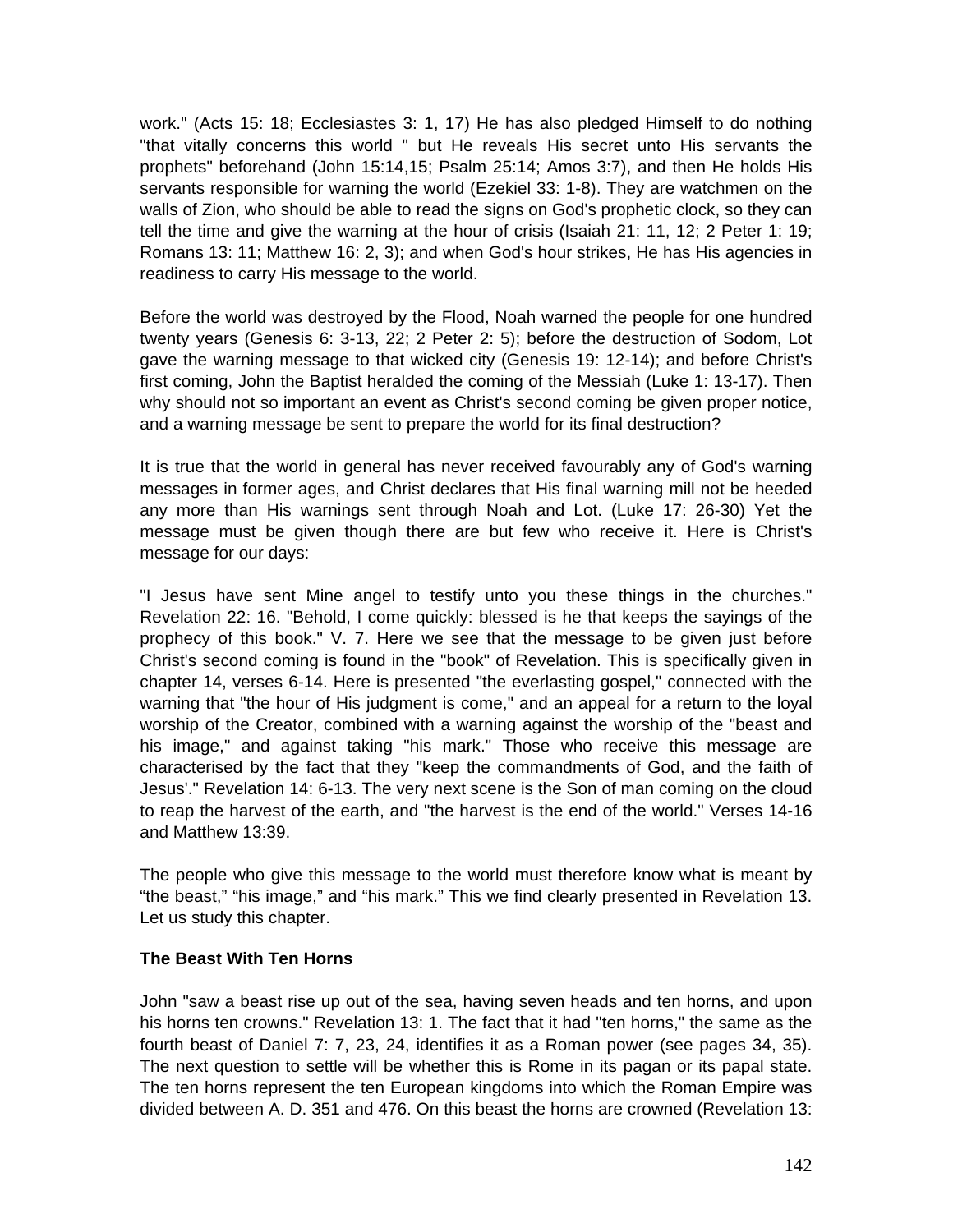1), showing that the empire had been divided, and the rulers of those ten kingdoms were already crowned. (Compare Revelation 12: 3.) But the Roman Empire became Christianised (Catholic) long before it was divided. The beast of Revelation 13: 1-10 therefore represents papal Rome.

The dragon with ten horns (Revelation 12: 3), which represents pagan Rome, gave to the beast "his power, and his seat, and great authority." Revelation 13: 2. The "seat" of the Roman Empire was the city of Rome. How was this given to the Papacy? Francis P. C. Hays (Roman Catholic) says:

"When the Roman Empire became Christian, and the peace of the Church was guaranteed, the Emperor left Rome to the Pope, to be the seat of the authority of the Vicar of Christ, who should reign there independent of all human authority, to the consummation of ages, to the end of time." – *"Papal Rights and Privileges," pp. 13, 14. London: R. Washbourne, 1889.* 

Alexander C. Flick, Ph. D., Litt. D., says:

"The removal of the capital of the empire from Rome to Constantinople in 330, left the Western Church practically free from imperial power, to develop its own form of organisation. The Bishop of Rome, in the scat of the Caesars, was now the greatest man in the West, and was soon forced to become the political as well as the spiritual head." - *"The Rise of the Medieval Church," p. 168.* 

"And meekly stepping to the throne of Caesar, the vicar of Christ took up the sceptre to which the emperors and kings of Europe were to bow in reverence through so many ages." Rev. James P. Conroy, in "American Catholic Quarterly Review," April, 1911.

But let us consider the other marks used by the Holy Spirit to point out this power. It cannot be a local government, confined to a certain country, for "all that dwell upon the earth shall worship him." Revelation 13: 8. And it must be a religious, rather than a civil, power; for it concerns itself with the "worship" of the people. v. 4, 8. "There was given unto him a mouth speaking great things," and he was "to make war with the saints, and to overcome them" (Revelation 13: 5, 7), just as the "little horn" of Daniel 7: 8, 21, 25. (See pp. 34-48.) All this could apply to no other power than the Papacy.

### **The Number 666**

The Scripture gives us still another earmark of this power. We read: "Here is wisdom. Let him that hath understanding count the number of the beast: for it is the number of a man; and his number is Six hundred threescore and six." "The number of his name." Revelation 13: 17, 18. The note below the eighteenth verse in the Douay, or Catholic, Bible says: "Six hundred sixty-six. The numeral letters of his name shall make up this number."

### **Catholic Authorities**

In our examination of this subject we shall first consult Roman Catholic authorities to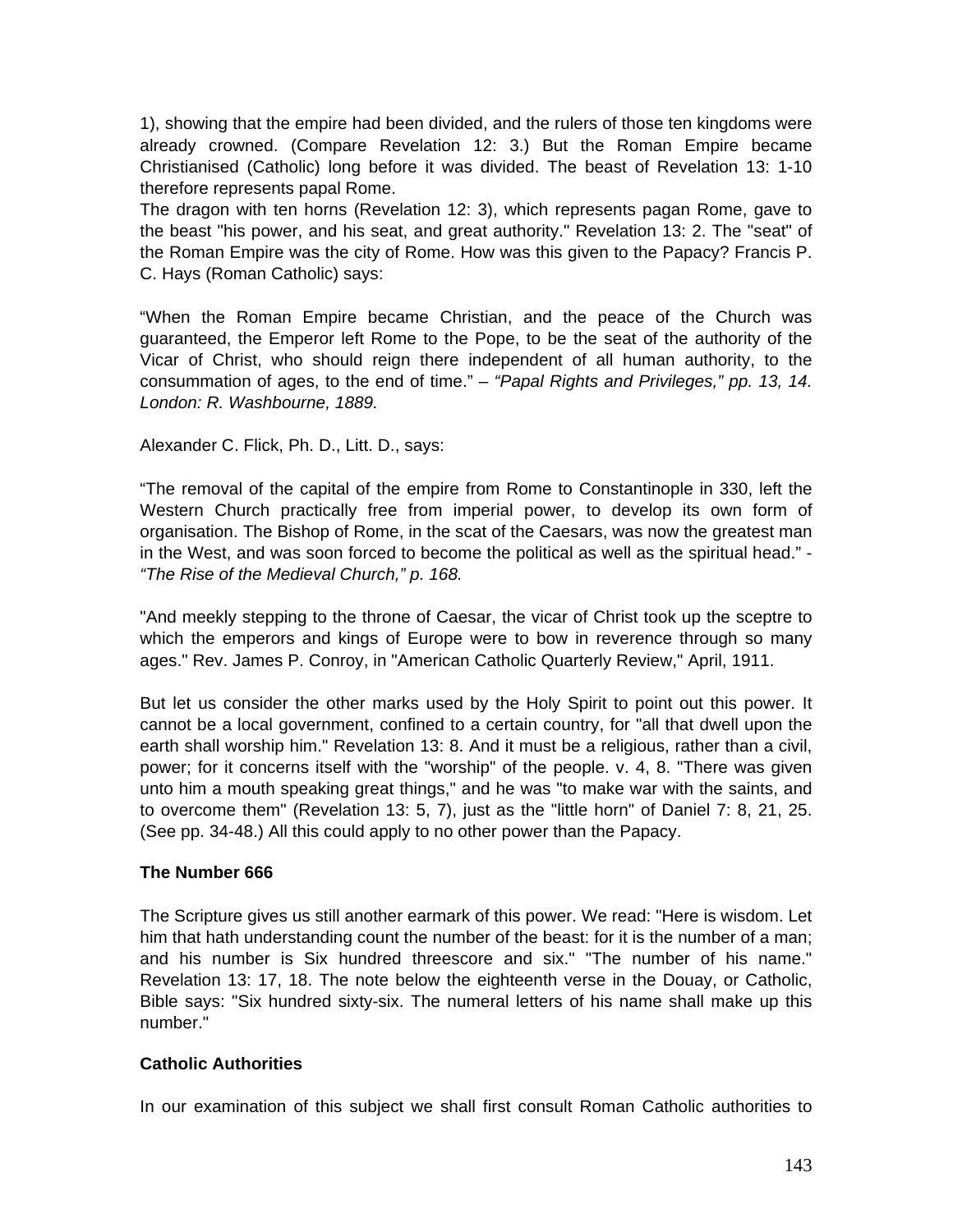ascertain what sacred title they apply to the pope to denote his official position and authority. Any one at all familiar with authentic Catholic authors knows that their paramount and constant claim for the pope is that Christ appointed St. Peter to be His vicar, or representative on earth, and that each succeeding pope is the lawful successor of St. Peter, and is therefore the "*Vicar of the Son of God*" on earth. This official title in Latin (the official language of the Catholic Church) is "*Vicarius Filii Dei*." We find this title used officially in Roman Catholic canon law, from medieval times down to the present. In the, earliest collection of canon law we read:

*"Beatus Petrus in terris Vicarius Filit Dei videtur esse constutus." - "Decretum Gratiani," prima pars, dist. xcvi.* Translated into English this would read: "Blessed Peter is seen to have been constituted vicar of the Son of God on the earth." -*"Decretum of Gratian," part 1, div. 96, column 472, first published at Bologna about 1148, and reprinted in 1555. Translation by Christopher B. Coleman, Ph. D, in "The Treatise of Lorenzo Valla on the Donation of Constantine," p. 13. New Haven: Yale University Press, 1922.* 

The Catholic Encyclopedia says of Gratian: "He is the true founder of the science of canon law." - *Vol. VI, art. "Gratian," p. 730.* 

The same Catholic authority says: "The 'Decretum' of Gratian was considered in the middle of the twelfth century as a *corpus juris canonici*, i.e. a code of the ecclesiastical law then in force." *- Id., Vol. IV, art. "Decretals," p. 671.* 

It further states: "It must be admitted that the work of Gratian was as near perfection as was then possible. For that reason it was adopted at Bologna, and soon elsewhere, as the textbook for the study of canon law. . . . While lecturing on Gratian's work, the canonists labored to complete and elaborate the master's teaching." - *Id., Vol. lX, art. "Law, Canon," pars. "D" and "E," p. 62.* 

Different popes added their own decrees to the collection of Gratian, as the following quotation will show:

"Thus by degrees the *Corpus Juris Canonici* took shape. This became the official code of canon law for Western Europe during the Middle Ages, and was composed of six books, namely, the *Decretum* of Gratian (about 1150), the *Decretals* of Gregory IX (1234), the *Sextus* of Boniface VIII (1298), the *Clementines* of Clement V (1313), the *Extravagantes* of John XII (about 1316), and the *Extravagantes Communes*, which contained laws made by succeeding popes." -*"The Papacy," Rev,. C. Lattey, S. J., page 143. Cambridge, England: 1924.* 

After the Council of Trent, Pope Pius V had this "Canon Law " revised.

"Pius V appointed (1566) a commission to prepare a new edition of the 'Corpus Juris Canonici.' This commission devoted itself especially to the correction of the text of the 'Decree' of Gratian and of its gloss. Gregory XIII ('Cum pro munere,' 1 July, 1580; 'Emendationem,' 2 June, 1582) decreed that no change was to be made in the revised text. This edition of the 'Corpus' appeared at Rome in 1582, *in aedibus populi Romani*,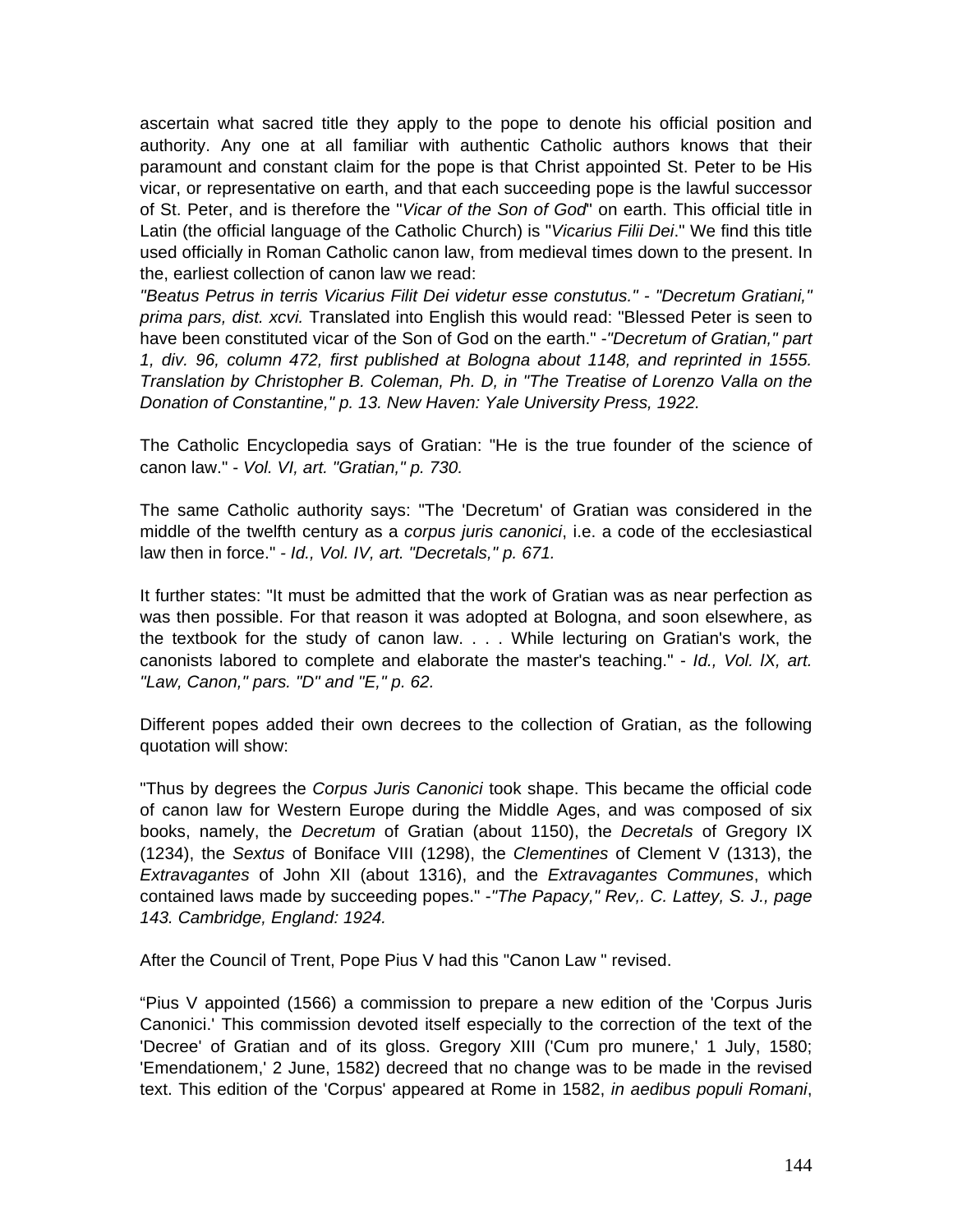and serves as examplar for all subsequent editions." - *Catholic Encyclopedia, Vol. IV, art. "Corpus Juris Cononici," pp. 392, 393.* It was reprinted verbatim in 1613 and 1622.

This is the standard text of canon law for the whole Roman Catholic Church. Pope Gregory XIII wrote July 1, 1580, in his preface to this corrected edition:

"We have demanded care in rejecting, correcting, and expurgating. . . . The Decree itself, without the glossae, exists now entirely freed from faults and corrected. . . . as much the one without the glossae as the entire one with the glossae all recognised and approved . . . this body of canonical law firmly grounded and incorrupted according to this model printed at Rome by Catholic typographers. . . . We wishing to proceed opportunely, so that this canonical law thus expurgated, may come restored to all the faithful . . . kept perpetually *integrid* and incorruptible, *motu proprio*, and from our certain knowledge, and from the plenitude of the apostolic power to all and singly in the dominion of our

sacred Roman Church." -*Preface to Corpus Juris Canonici, Gregorii XIII, Pontif. Max. Auctoritate; in editions of 1582, 1613, 1622, and 1879.* 

Of this corrected "Corpus," or canon law, "published in 1582 . . . by order of Gregory XIII," and established by his authority, we read:

"The text of this edition, revised by the *Correctores Romani*, a pontifical commission established for the revision of the text of the 'Corpus Juris,' has the force of law." - *Catholic Encyclopedia., Vol. IV, art. "Decretals, Papal," p. 672, par. 3.* 

Notice that this revised edition of canon law "has the force of law." In this canon law, which Pope Gregory XIII had corrected by "the *plenitude of the apostolic power*," so that it is "entirely freed from faults," we find the same statement: *"Beatus Petrus in terris vicarius Filii Dei esse videtur constitutus."-"Corpus Juris Canonici, Gregorii XIII, Pontif. Max. Auctoritate," Distinctio 96, Column 286, Canon Constantinus 14, Magdeburg, 1747.* 

Moreover, custom has even given to several apocryphal canons of the 'Decree' of Gratian the force of law." -*Catholic Encyclopedia, Vol. IV, art. "Corpus Juris Cononici," p. 393.* 

In *"Corpus Juris Canonici Emendatum et Notis Illustratum Gregorii XIII. Pont. Max.," "Lvgdvn, MDCXXII"* or "the Canon Law of Pope Gregory XIII, of 1622," with the Pope's own "Preface," in which he assures us of its being without flaw, we find the same: *"Beatus Petrus in terris Vicarius Filii Dei esse videtur constitutus." - Column 295.* 

We cannot see how any consistent Catholic can deny the authenticity of this title without denying the infallibility of the pope. What more authority can they desire?

| Before going further let us apply the rule laid    |              | -5  |
|----------------------------------------------------|--------------|-----|
| down in the Catholic Bible for counting the number |              |     |
| of his name. It says: "The numeral letters of his  | $\mathbf{c}$ | 100 |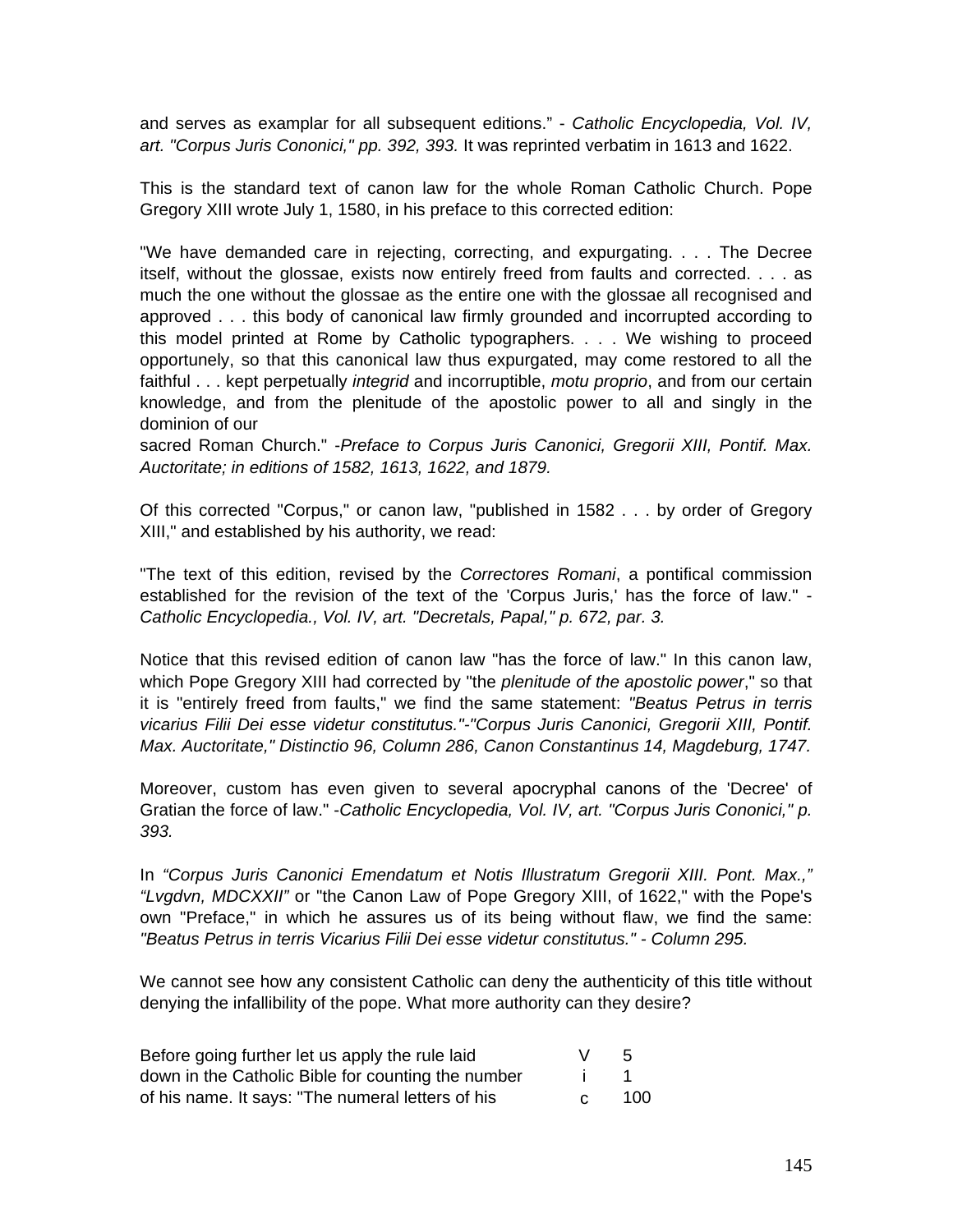| name shall make up this number." - Note under             | а |     |
|-----------------------------------------------------------|---|-----|
| Revelation 13: 18. In Bible times they did not use        |   |     |
| figures. We can still see on dials of old clocks,         |   |     |
| in numbers given above chapters in the Bible,             | u | 5   |
| and in dates inscribed on cornerstones, certain           | s |     |
| numerical values given to some of the letters. In         |   |     |
| Latin, 1 stands for 1, $V$ for 5, $X$ for 10, $L$ for 50, |   |     |
| C for 100, D for 500, and M for 1,000. Originally we      |   | 50  |
| had no U, but V was used for U, and V is often used       |   |     |
| for U today on public buildings, such as "Pyblic"         |   |     |
| Library," and our W is still written as a double V,       | D | 500 |
| not as a double U.                                        | e |     |
| The next Catholic authority we shall quote is             |   |     |

F. Lucii Ferraris, who wrote "a veritable encyclopedia " **\_\_\_666\_\_\_\_\_\_** in Latin, of which several editions have been 666 printed by the papal church at Rome.

The American Catholic Encyclopedia says of Ferraris's great work that it "will ever remain a precious mine of information." - *Vol. VI, p. 48*. From this unquestionable Catholic authority we shall first quote its Latin statement, and then give the English translation:

*"Ut sicut Beatus Petrus in terris vicarius Filii Dei fuit constitutus, ita et Pontifices eius successores in terris principatus potestatem amplius, quam terrenae imperialis nostrae serenitatis mansuetudo habere videtur."* ("As the blessed Peter was constituted Vicar of the Son of God on earth, so it is seen that the Pontiffs, his successors, hold from us and our empire the power of a supremacy on the earth greater than the clemency of our earthly imperial serenity.") - *"Prompta Bibliotheca canonica juridica moralis theologica" etc., Vol. VI, art. "Papa," p. 43. Printed by the Press of the Propaganda, Rome: 1890.* 

Henry Edward Cardinal Manning of England, an extensive Roman Catholic writer, of high esteem in his church, applies the same title to the pope, only using it in its English translation. He says of the popes:

"The temporal power in the hands of St. Gregory I was a fatherly and patriarchal rule over nations not as yet reduced to civil order. In the hands of St. Leo III it became a power of creating empires. In the hands of St. Gregory VII it was a scourge to chasten them. In the hands of Alexander III it was a dynasty, ruling supremely, in the name of God, over the powers of the world. . . . So that I may say there never was a time when the temporal power of the Vicar of the Son of God, though assailed as we see it, was more firmly rooted throughout the whole unity of the Catholic Church.

It was a dignified obedience to bow to the Vicar of the Son of God, and to remit the arbitration of their griefs to one whom all wills consented to obey." -*"The Temporal Power of the Vicar of Jesus Christ," pp. 231, 232, second edition. London: Burns and Lambert, 1862.*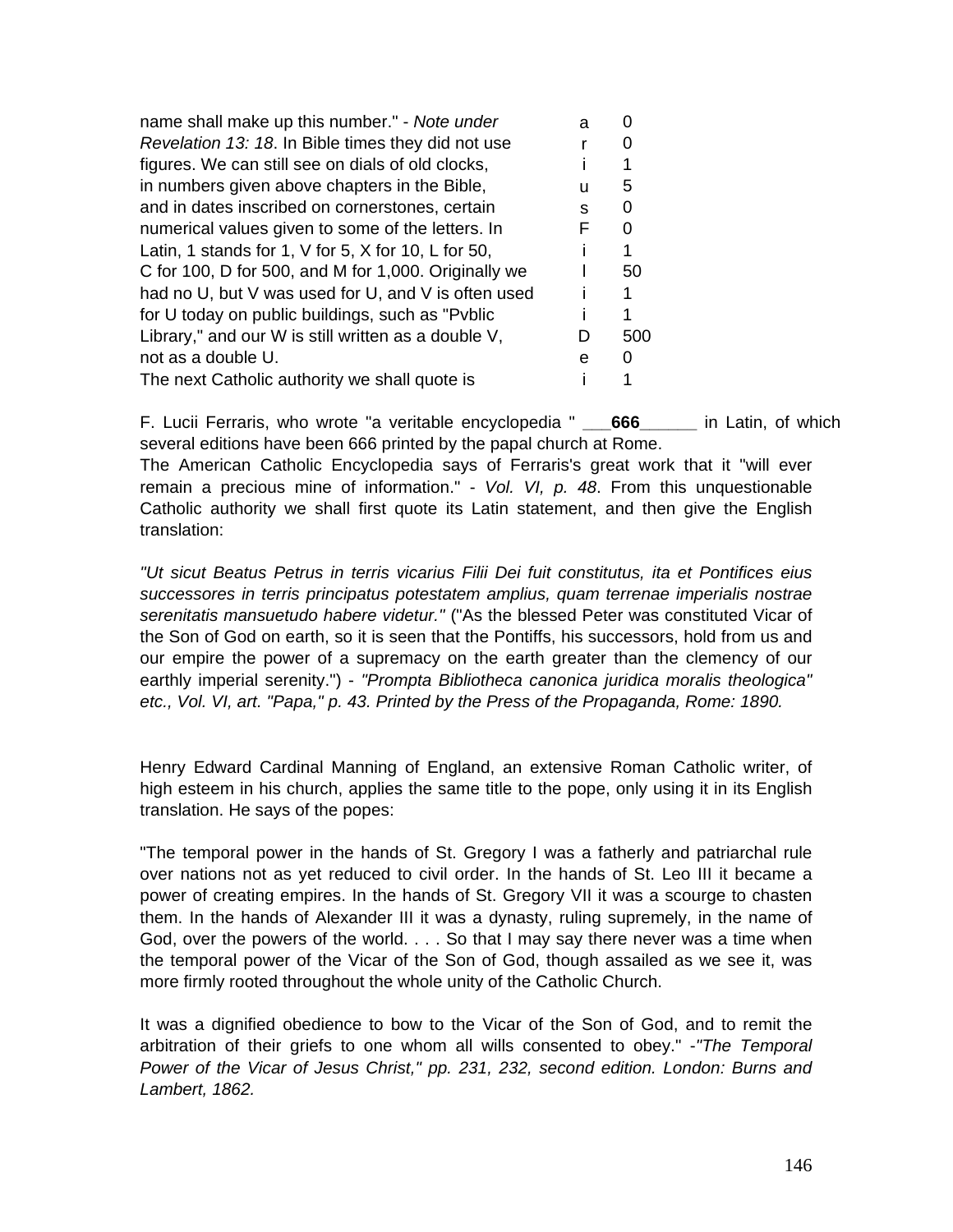The same year, this book was translated and published in Italian, with the sanction of the church attached to it. The title "Vicar of the Son of God" appears on pages 234 and 235 of that edition.

Philippe Labbe, "a distinguished Jesuit writer on historical, geographical, and philological questions" (Catholic Encyclopedia, Vol. VIII, pp. 718, 719), in his historical work "Sacrosancta concilia ad regiam editionem exacta," Vol. I, page 1534 (Paris: 1671), uses "Vicarius Filii Dei' as the official title of the pope.

Coming down to our own times, we shall call to the witness stand a modern advocate of the Roman Catholic cause. Our Sunday Visitor, of Huntington, Ind., in its issue of April 18, 1915, gives clear testimony in this case. We quote it in full:

"What are the letters supposed to be in the Pope's crown, and what do the signify, if anything?

"The letters inscribed in the Pope's mitre are these: *Vicarius Filii Dei*, which is the Latin for Vicar of the Son of God. Catholics hold that the Church which is a visible society must have a visible head. Christ, before His ascension into heaven, appointed St. Peter to act as His representative. Upon the death of Peter the man who succeeded to the office of Peter as Bishop of Rome, was recognised as the head of the Church. Hence to the Bishop of Rome, as head of the Church, wag given the title 'Vicar of Christ.'

"Enemies of the Papacy denounce this title as a malicious assumption. But the Bible informs us that Christ did not only give His Church authority to teach, but also to rule. Laying claim to the authority to rule in Christ's spiritual kingdom, in Christ's stead, is not a whit more malicious than laying claim to the authority to teach in Christ's name. And this every Christian minister does." *- "Our Sunday Visitor," April 18, 1915, thirteenth question under "Bureau of Information," p. 3.* 

Later, when Roman Catholic authorities discovered that Protestants were making use of the foregoing statements to identify the Papacy with the antichristian power of Revelation 13: 18, they attempted to repudiate the contents of their former article. But that article was not written by some contributor to their paper; it appeared in the "Bureau of Information," for which the *editorial staff was responsible*. And on page two of that paper appeared sanctions for the editor from Pope Pius X, dated May 17, 1914; from the Apostolic Delegate, John Bonzano, dated April 27, 1913; and from J. H. Alerding, Bishop of Fort Wayne, Ind., dated March 29, 1912. If statements made under such high authorities are not trustworthy, we would respectfully ask if their present denials are any more so?

To one versed in Catholic teaching and practice, there is nothing uncommon in such denials, where the interest of the Church is at stake. Cardinal Baudrillart's quotation on pages 64 and 245 of this book shows that some Catholic authors "ask permission from the Church to ignore or even deny" some historical facts, which they "dare not" face; and we read in "History of the Jesuits," by Andrew Steinmetz, Vol. 1, p. 13, that their accredited histories in common use, 'with permission of authority,' [are] veiling the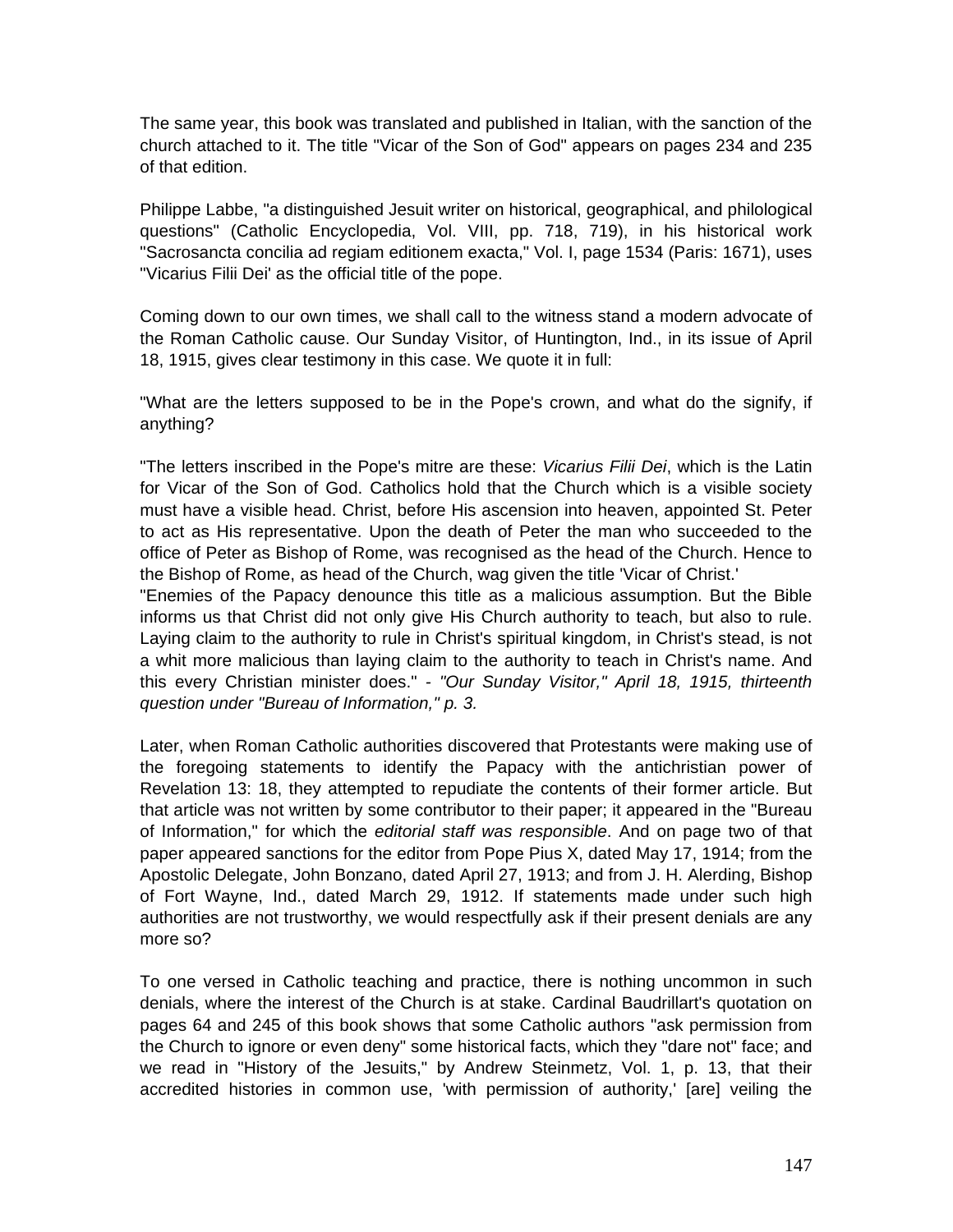subject with painful dexterity." - *London: 1848.* 

We shall here refer to one other similar denial. In the Roman Catholic paper, *Shepherd of the Valley*, there appeared an article by the editor, in which he stated: If Catholics ever attain, which they surely will, though at a distant day, the immense numerical majority in the United States, religious liberty, as at present understood, will be at an end." A Protestant lecturer, who made use of this quotation, was bitterly arraigned in a doublecolumn front-page article in the Catholic Standard and Times for his false statements regarding Catholics; for, it pointed out, if he had finished the quotation with the words which followed, "so say our enemies," it would have reversed its meaning. The incident would have passed off at the expense of the Protestant lecturer, had not the Western Watchman of July 24, 1913, continued the quotation still further, declaring:

"The whole quotation should read: 'If Catholics ever attain, which they surely will, though at a distant day, the immense numerical majority in the United States, religious liberty, m at present understood, will be at an end. So say our enemies; so say we."' - *Quoted in "Protestant Magazine," October, 1913, p 474.* 

Why those who tried to deny their former statements should leave out the words, "so say we," is very evident. But what can we think of those who publicly deny facts to screen their church from unfavourable public opinions, unless they act from the motive that "the end justifies the means," and that "heretics " have no moral right to facts which they would misuse. (See also pages 64 and 65 of this book.)

We shall therefore continue to believe that the editors of Our Sunday Visitor, in its issue of April 18, 1915, page three, were perfectly honest and well informed on the subject, and that the later denials are of the same class as those mentioned above.

*Our Sunday Visitor* in the aforementioned quotation makes use of *Vicarius Filii Dei* and "Vicar of Christ" as synonymous terms, and Cardinal Manning does the same in his book, "Temporal Power of the Pope." It cannot, therefore, be maintained, as some do, that *Vicarius Christi* is the only mode of spelling used as the title of the pope, although the shorter rendering is used more often for brevity's sake. In fact *Vicarius Christi* is composite in its origin, *Vicarius* being Latin, while *Christi* is Latinized from the Greek. It would hardly seem probable that learned Romanists would adopt such a composite title to the exclusion of the pure, dignified, Latin title, *Vicarius Filii Dei*, which has been in use among them for centuries.

Of late, Catholic apologists have argued that the "name of the beast " in Revelation 13: 17, 18 is a personal name of a single individual, such as Nero, and not the official title of a series of men, as that of the popes would be. But this would be entirely out of harmony with the context, for how could one man make war with God's people, and overcome them in every country, so that he would have power "over all kindreds, and tongues, and nations"? Revelation 13: 7. Then, too, that power was to continue forty and two months (v. 5), which those apologists claim to be literal. But how could one man accomplish such a world task in forty-two literal months?'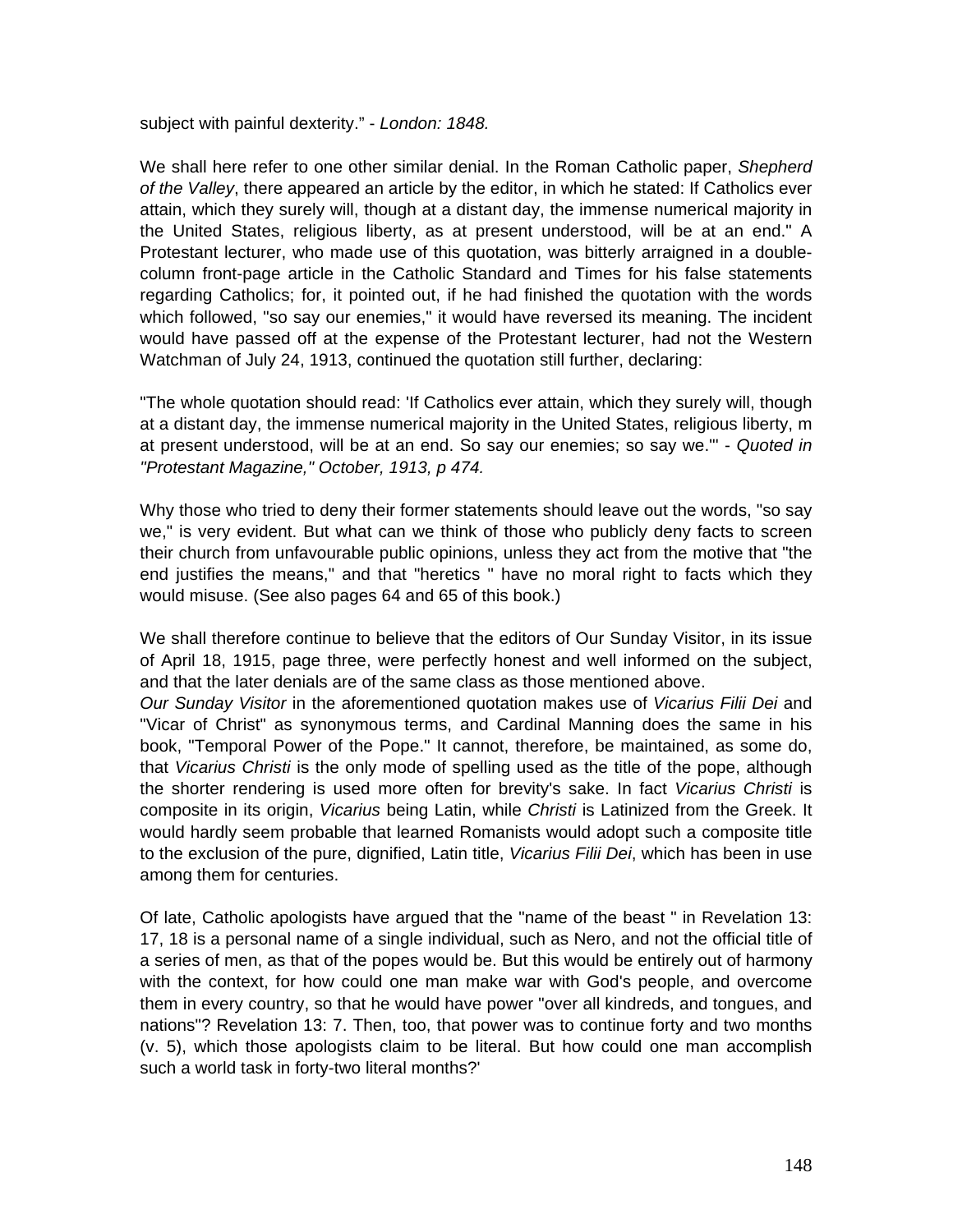These forty-two months are twelve hundred and sixty prophetic days (Revelation 11: 2, 3), and in prophecy a day stands for a year (Ezekiel 4: 6). (Even Catholics acknowledge that a day in prophecy stands for a year. See note under Daniel 9: 24-27 in the Douay Bible. Father Reaves says: "The prophet's weeks are, by all interpreters of the Holy Scriptures, understood to include years for days." - *"Bible History," p. 345*) The forty-two months, or twelve hundred and sixty days, of Revelation 13: 5 are therefore twelve hundred and sixty years, during which this power was to continue. But would not that period be quite a long time for one man to live? This attempt made by Roman apologists to screen the Papacy from being detected as the antichristian power of Revelation 13 appears too shallow to he seriously asserted by men who have made a thorough study of Bible prophecy.

## **Testimony Of Eye-Witness**

That the title, *Vicarius Filii Dei*, has been employed elsewhere than in Roman Catholic canon law is also asserted by Rev. B. Hoffman:

"*To Whom It May Concern*:

"This is to certify that I was born in Bavaria in 1828, was educated in Munich, and was reared a Roman Catholic. In 1844 and 1845 1 was a student for the priesthood in the Jesuit College in Rome.

"During the Easter service of 1845, Pope Gregory XVI wore a triple crown upon which was the inscription, in jewels, *Vicarius Filii Dei*. We were told that there were one hundred diamonds in the word Dei; the other words were of some other kind of precious stones of a darker colour. There was one word upon each crown, and not all on the same line. I was present at the service, and saw the crown distinctly, and noted it carefully.

"In 1850 I was converted to God and to Protestantism. Two years later I entered the Evangelical Church ministry, but later in life I united with the Presbyterian Church, of which I am now a retired pastor, having been in the ministry for fifty years.

"I have made the above statement at the request of Elder D. E. Scoles, as he states that some deny that the pope ever wore this tiara. But I know that he did, for I saw it upon his head."

> "Sincerely yours in Christian service, (Signed) "B. Hoffman. Webb City, Mo., Oct. 29, 1906."

> > *-"Review and Herald," Dec. 20, 1906.*

The author of this book has photostats of the papal passport held by Rev. B. Hoffman, and of a signed letter from him stating the same facts as are given in the above statement. His testimony is confirmed by that of M. De Latti and others.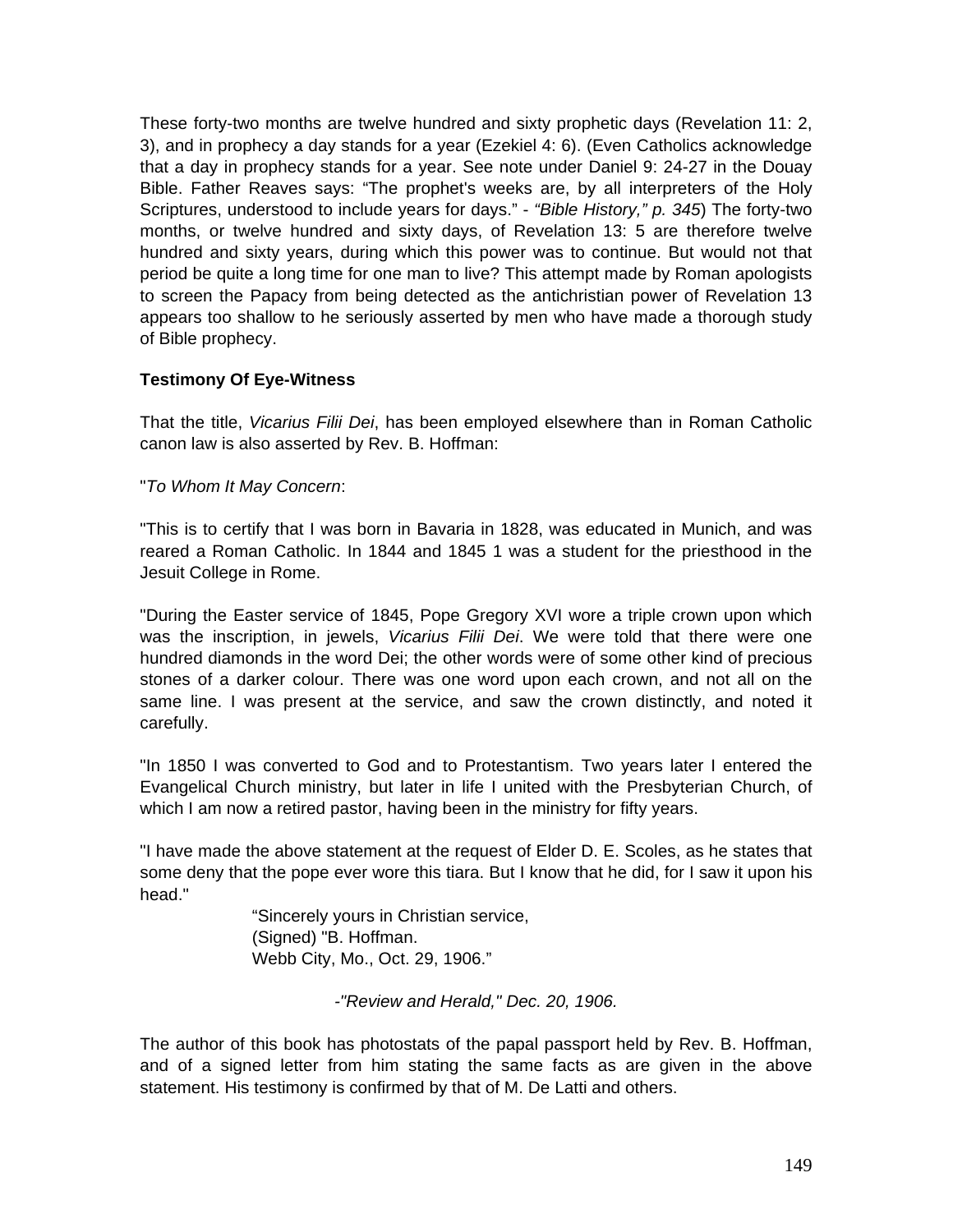*Statement of M. De Latti to D. E. Scoles*. - "M De Latti . . . had previously been a Catholic priest, and had spent four years in Rome. He visited me when I was pastor in St. Paul, Minn. . . . He stated that he had often seen it [the crown with this inscription] in the museum of the Vatican, and gave a detailed and accurate description of the whole crown. . . .

"De Latti . . . said the first word of the sentence was on the first crown of the triple arrangement, the second word on the second part of the crown, while the word Dei was on the lower division of the triple crown. He also explained that the first two words were in dark-colored jewels, while the Dei was composed of diamonds entirely." - *D. E. Scoles, in "Review and Herald," Dec. 20, 1906.* 

*Statement of Thomas Whitmore*. – "'Some time ago, an English officer happening to be at Rome, observed on the front of the mitre which the pope wore at one of the solemnities, this inscription: "*Vicarivs Filii Dei*." It instantly struck him - perhaps this is "the number of the beast." He set to work: and when he had selected all the numerals, and added them up, he found, to his great astonishment, that the whole amounted to precisely six hundred and sixty-six. What stress is to be laid on this I cannot

|              | " 'Vicarivs |   | <b>Filii</b> | Dei |     |
|--------------|-------------|---|--------------|-----|-----|
| ٧            | 5           | F | ი            | D   | 500 |
|              |             |   | 1            | Е   | 0   |
| $\mathsf{C}$ | 100         |   | 50           |     | 1   |
| A            | O           |   | 1            |     |     |
| R            | 0           | 1 | 1            | 501 |     |
| ı            | 0           |   |              | 112 |     |
| ٧            | 5           |   | 53           | 53  |     |
| S            | 0           |   |              |     |     |
|              |             |   |              | 666 |     |
|              |             |   |              |     |     |

112

"Thus it will be seen, that by taking from the title *Vicarivs Filii Dei* [Vicar of the Son of God], the letters which are commonly used as numerals, they make up the number of the beast." – *"A Commentary on the Revelation, of St. John the Divine," p. 231. Boston: 1856.* 

*Testimony of Dr. H. Grattan Guinness*. - "An English officer of high rank, who in the year 1799, by a special favour, was given the opportunity, while in Rome, to get a close view of the Pope's jewels and precious things, discovered thereby, that the papal tiara bore this inscription: '*Vicarivs Filii Dei.'* 

"When you take out the Latin letters, which have numeral value, and which still are used to represent numbers, and which are: V, I, C, L, and D, these letters form the number given below. In these Latin words there are two V's, which letter denotes 5, six I's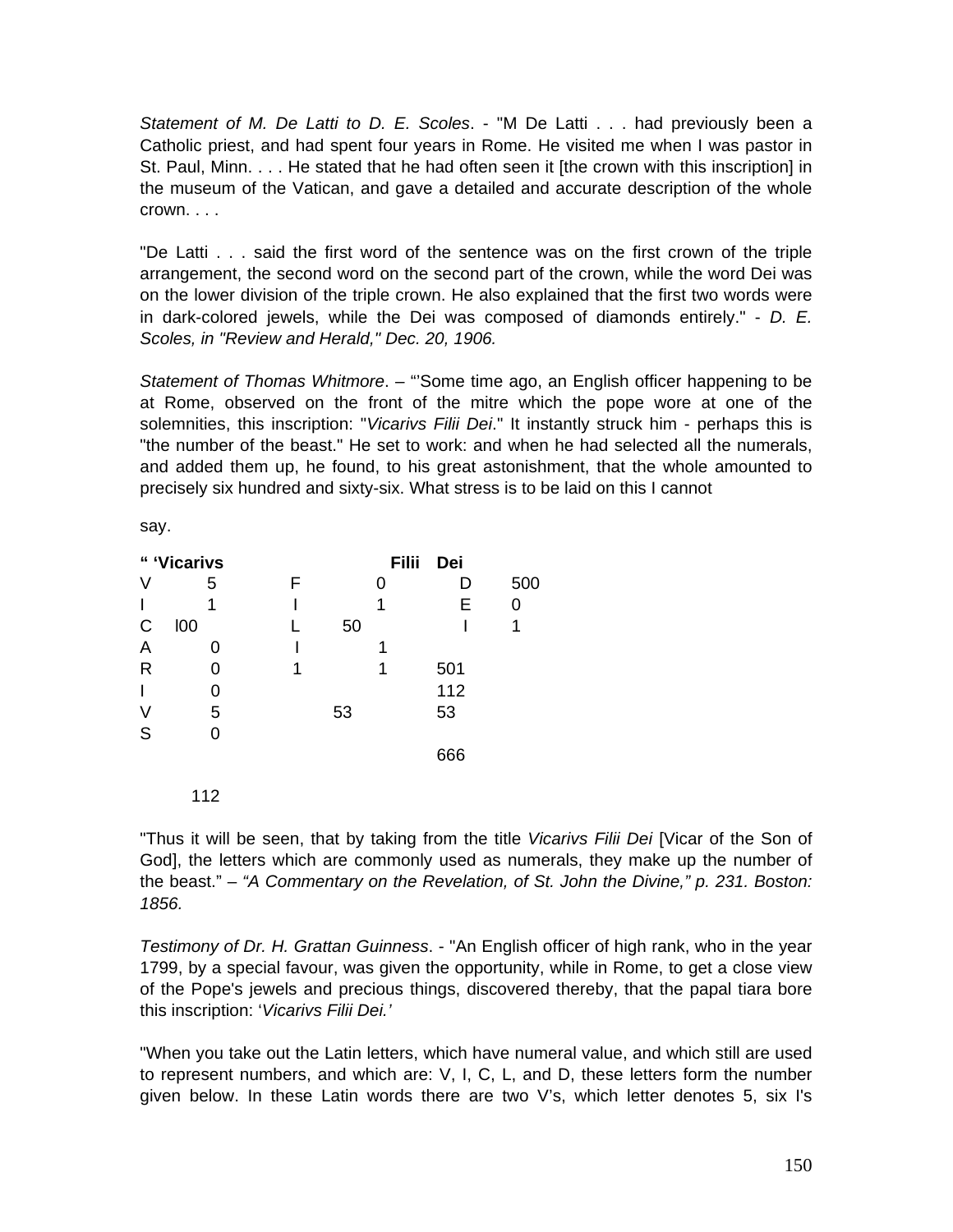denoting 1, one C, which denotes 100, one L, which denotes 50, and one D, which denotes 500, thus:  $V, V= 10$ ; I,I,I,I,I,I = 6; C = 100; L = 50; and D = 500, the sum 666." – *"Babylon and the Beast," p. 141; quoted in " Kyrkans Strid och Slutliga Seger," Professor S. F. Svensson, pp. 126, 128. Stockholm: 1908.* 

#### **Other Protestant Witnesses**

Robert Fleming, V. D. M., wrote a book entitled *"Apocalyptical. Key. An Extraordinary Discourse on the Rise and Fall of the Papacy."* It was published in London, 1701, 1703, and 1929. In the 1929 edition, p. 48, we read that an "explication may be found in the title which the Roman pontiff has assumed, and which is inscribed over the door of the Vatican, 'Vicarius Filii Dei' (Vicar of the Son of God). In Roman computation this contains the number 666, as will be seen below.

| ٧            | 5   |   |    |   | D | 500 |
|--------------|-----|---|----|---|---|-----|
| I            | 1   |   | 1  | F |   | 0   |
| $\mathsf{C}$ | 100 |   | 50 |   |   | 1   |
| A            |     |   |    |   |   |     |
| R            |     | 1 | 1  |   |   |     |
| I            | O   |   |    |   |   |     |
| ٧            | 5   |   |    |   |   |     |
| S            |     |   |    |   |   |     |

#### **Testimony Of R. C. Shimeall**

"It is to be observed as a singular circumstance, that the title, *vicarivs filii dei* (Vicar of the Son of God), which the Popes of Rome have assumed to themselves, and caused to be inscribed over the door of the Vatican, exactly makes the number of 666, when deciphered according to the numeral signification of its constituent letters, thus:

Vicar of the Son of God

```
V 1 C A R I V S F 1 L 1 1 D E I Added together thus: 5, 1, 100, 1, 5 
1,50,1,1 500,1
```

| V            | 5           |
|--------------|-------------|
|              | ٠           |
| C            | 100         |
| A            | $\mathbf 0$ |
| $\mathsf{R}$ | 0           |
| 1            | ٠           |
| V            | 5           |
| S            | 0           |
|              |             |
|              |             |

 $\mathsf F$  0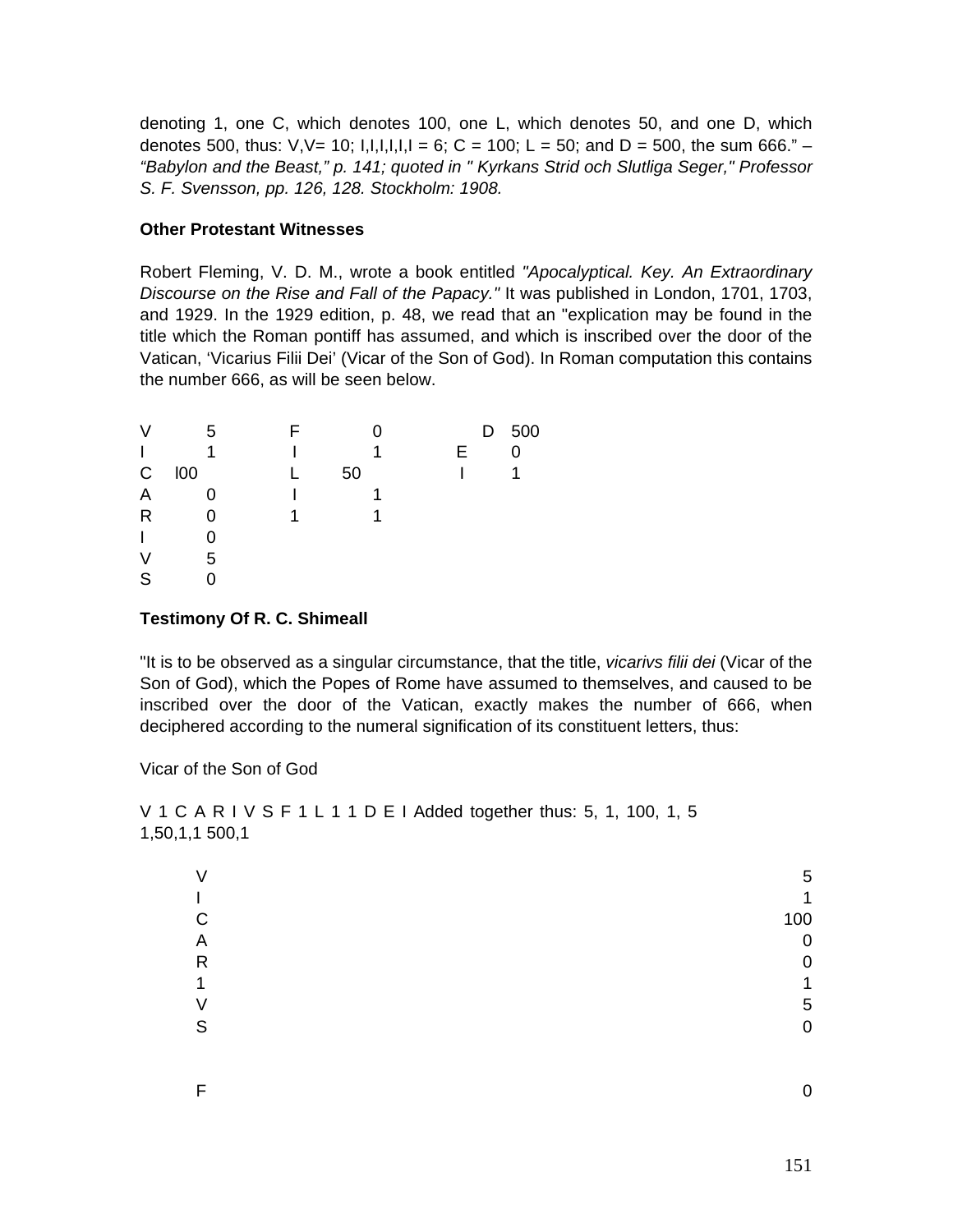| ┕ | 50          |
|---|-------------|
|   | и           |
|   | ۰           |
| D | 500         |
| E | $\mathbf 0$ |
|   | ۰           |

666

*Our Bible Chronology, Historic and Prophetic, Critically Examined and Demonstrated," R. C. Shimeall, p. 180. New York: A. S. Barnes and Co., 1867.* 

Appended to the above is a footnote, giving the author's reply to a correspondent:

"Answer to a Querist. . . .

"Sir, - In answer to your observation and queries, permit me to say - the things I have asserted are stubborn, clear facts, not mere suppositions or fancies.

"The inscription in question, was actually written over the door of the Vatican at Rome, in express Latin words and characters, as inserted in this publication, Viz., VICARIVS FILII DEI; and those Latin words and characters contain Latin numerals to the amount of 666, exactly corresponding with the number of the beast.

"With respect to the supposition you have conjured up, that the Pope might he called *Vicarius Christus,* or *Vicarius Christus Filii Dei* (a sort of gibberish that is neither Latin, German, nor English), it is a matter I have nothing to do with. Mr. D. may adopt these or any other fancies to amuse himself, and to screen the head of his holiness, but when he has done all, this question will still remain to be answered: Have those inscriptions ever appeared over the door of the Vatican at Rome?

"As to Mr. D's attempting to obscure the number of the beast 666, contained in the numerals of the words VICARIVS FILII DEI, by objecting to a V; however the Pope or his emissaries may be obliged to him for his kind exertions on their behalf, yet I presume neither of them will condescend to appear his humble fool in Latin, for the sake of sheltering themselves under his ignorance of the Latin alphabet and the ancient inscriptions." -*Id., p. 180.* 

Dr. S. T. Bloomfield gives us the following rule for finding the number:

"It means the number which is made up by reducing the numeral power of each of the letters of which the name is composed, and bringing it to a sum total." - *"Greek Testament with English Notes," Note on Rev. 13: 17, Vol. II, p. 175.*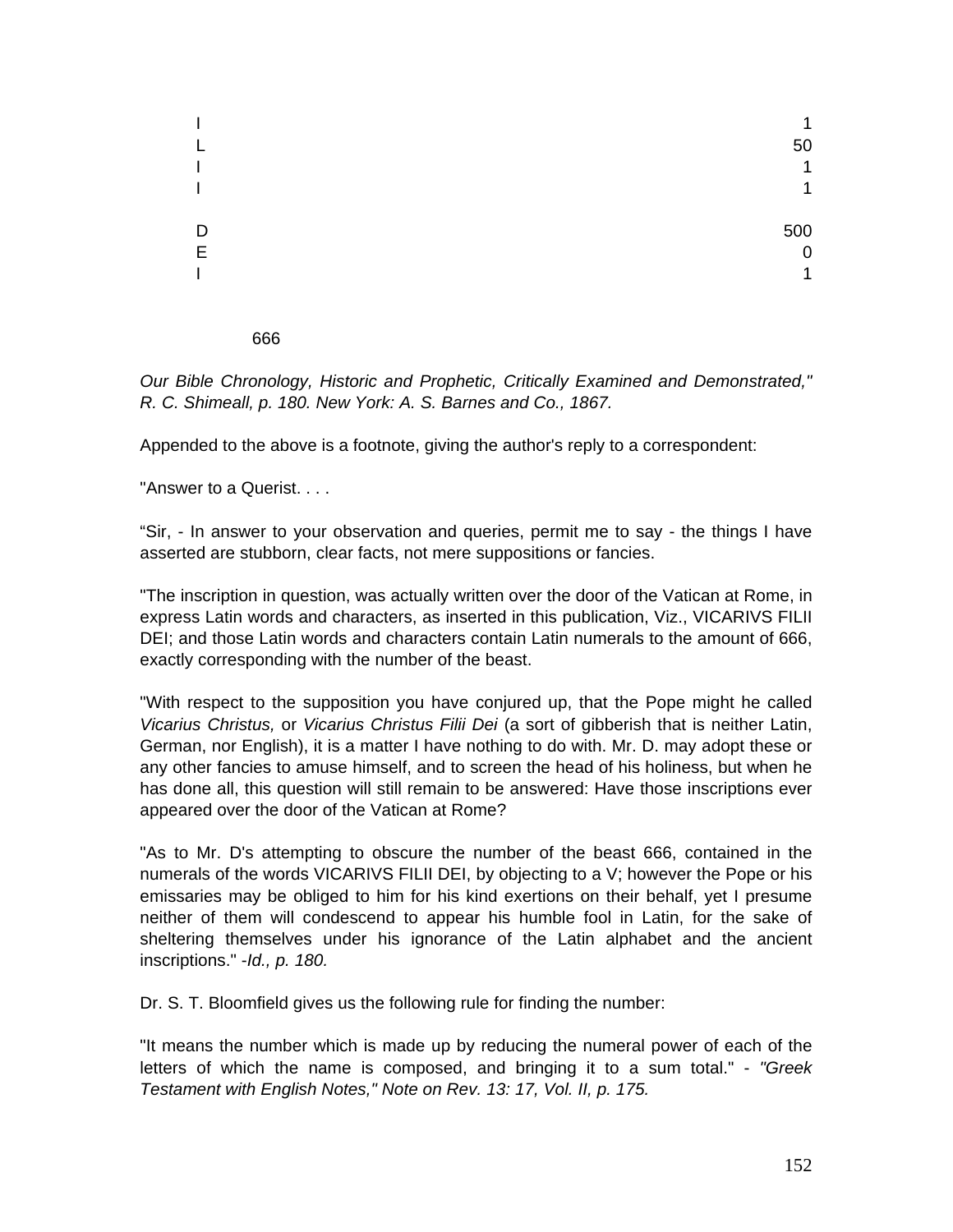Samuel Hanson Cox, D. D. - "Can they [Protestants] accord to the present dominant Gregory, the pompous titles which he claims - VICARIUS FILII DEI, *Vestra Sanctitas, Servus Servorus Domini,* with other profane and blasphemous appellations without end?" - *Introduction to Bower's "History of the Popes," Vol. I, p. x. Philadelphia: 1847.* 

The fact that some may have seen a crown at the Vatican which did not have the above inscription does not disprove the statements of the men who saw the crown that has the inscription. According to a copyrighted news report from Milan, Italy, dated December 11, 1922, and published in the Des Moines (Iowa) Register, December 12, 1922, the pope has five crowns, the last one made being decked with two thousand precious stones. The important part is not that the inscription *Vicarius Filii Dei* is on the pope's tiara, but that it is the official title of the popes. It designates their official position, and is given to them at their coronation, just as the head of the United States government is called "President," without it therefore being necessary for him to, wear that title on his hat.

Mr. H. S. Weaver, of Baltimore, Md., wrote to James Cardinal Gibbons, of the same city, under date of January 18, 1904, inquiring:

"Does the inscription, *'Vicarius Filii Dei,'* appear on the crown or mitre of the pope, or has it at any time in the past appeared on the crowns or mitres of any of the popes?"

"Yours sincerely,

(Signed) "H. S. Weaver."

To this letter the Cardinal answered through his secretary, as follows:

"Baltimore, Md., Jan. 26, 1904. "Mr. H. S. Weav er. "Dear Sir:

"In reply to yours of 18th inst., I beg to say that I can not say with certainty that the words, Vicarius Filii Dei,' are on the pope's tiara. But the words are used by the cardinal who imposes the tiara at the coronation of a pope.

Yours truly, (Signed) "Wm. T. Russell, Secretary."

The New Catholic Dictionary says: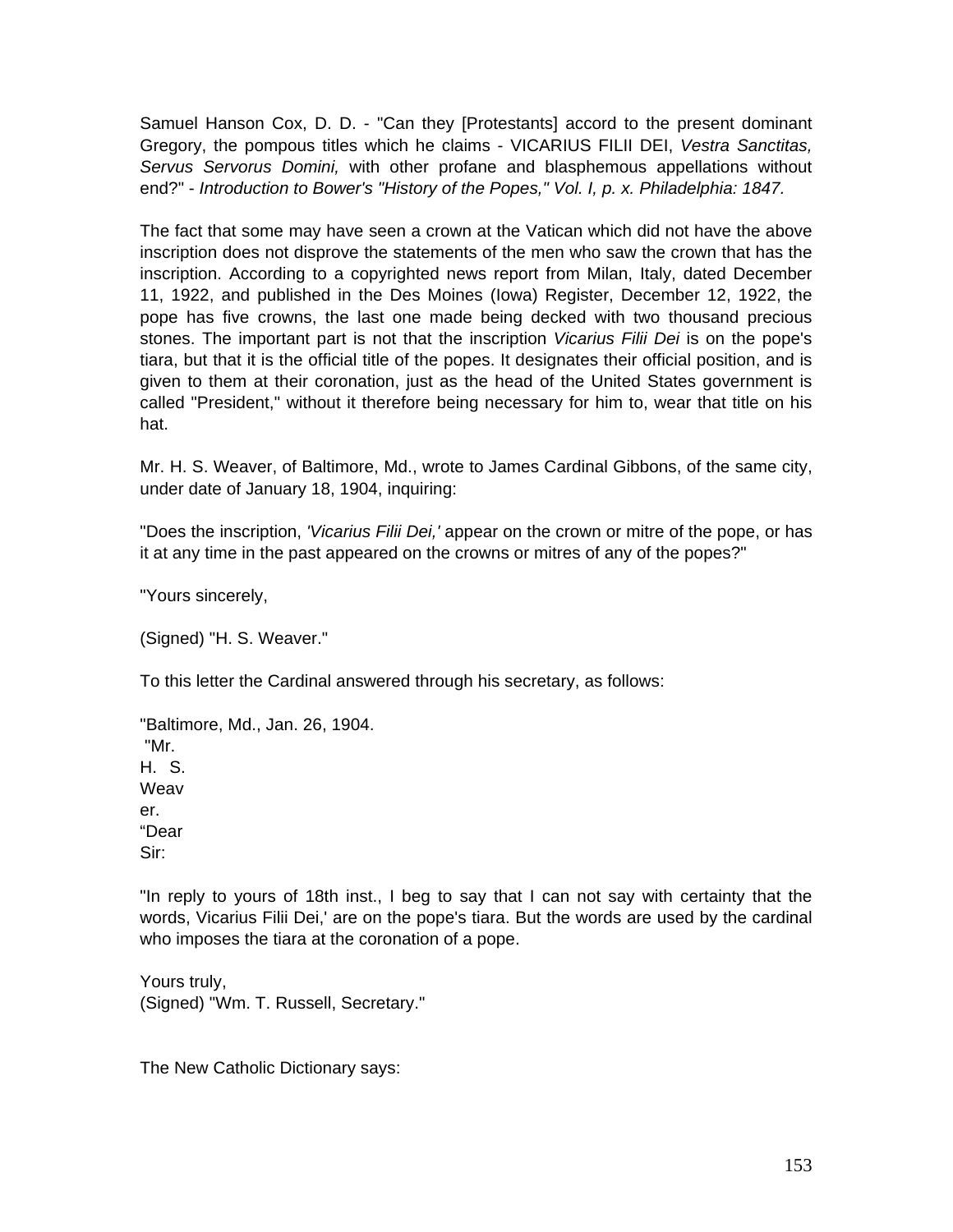"Tiara, papal crown. . . . It is placed on his head at his Coronation by the second cardinal-deacon, with the words: 'Receive the tiara adorned with three crowns and know that thou art Father of princes and kings, Ruler of the world, Vicar of our Saviour Jesus Christ." *- The New Catholic Dictionary, art. "Tiara," p. 955.* 

We have already seen that Catholics have several free translations into English of the Latin title, "Vicarius Filii Dei." Some try to find in the Greek word *Lateinos,* or the Latin Empire of the Papacy, a fulfillment of Revelation 13: 18 (see "Bishop Newton on the Prophecies," - pp. 548-550), but there is no need of going to the Greek. For while it is true that the apostles used mostly the Aramaic and the Greek, Latin was the official language of Rome, the world empire at that time. The Romans everywhere used Latin, all their laws were written in that language, and Latin has remained the official language of the Papacy to this day. The apostle was prophesying of a strictly Latin power, whose language was in use in his day, and it is quite common for Bible writers to borrow foreign words and phrases belonging to the subjects of which they are speaking. (John 19: 20; Revelation 9: 11; 16: 16)

Then, too, the power represented by Revelation 13: 1-10, 17, 18, must not only have the name indicated, but must also fulfill all the other specifications in this prophecy, and the Papacy does this. M. James Durham, Professor of Divinity in Glasgow (1658), says: "He that hath all the characters of Antichrist's doctrine, and hath a name which, in the numeral letters, makes up 666, he is Antichrist. But to the Pope both these do agree." *- "A Commentary Upon the Book of Revelation," Rev. 18: 18, p. 491. Glasgow: 1680.*  **24. The United States In Prophecy** 

## **A Beautiful Picture**

WE HAVE now seen that "the first beast of Revelation 13: 1-10 represents the Papacy, and that it received its "deadly wound" in 1798, when the Papal States had been abolished, Rome declared a republic, and Pope Pius VI taken a prisoner into France where he died in "captivity," August 19, 1799. (Revelation 13: 3, 10.) The prophet then sees "another beast coming up." Verse ll. Knowing that a "beast" in prophecy represents a "kingdom" (Daniel 7: 23) we must conclude that a new nation was to come up about 1798. In 1754 John Wesley, in his "New Testament with Explanatory Notes," applied the beast of Revelation 13: 1-10 to the Papacy, and then wrote the following note under the eleventh verse:

"Another . . . beast. . . . But he is not yet come, though he cannot be far off; for he is to appear at the end of the forty two months of the first beast. And he had two horns like a lamb-a mild, innocent appearance." - *p. 427.* 

In locating this new nation let us notice the following points in this prophecy:

.(1) When the prophet saw the papal beast go "into captivity" (Revelation 13: 10), he "beheld another beast" "like a lamb" "coming up." Verse 11. A lamb is not full grown. This nation, therefore, would be coming up, and not be full grown in 1798, when the papal beast went into captivity.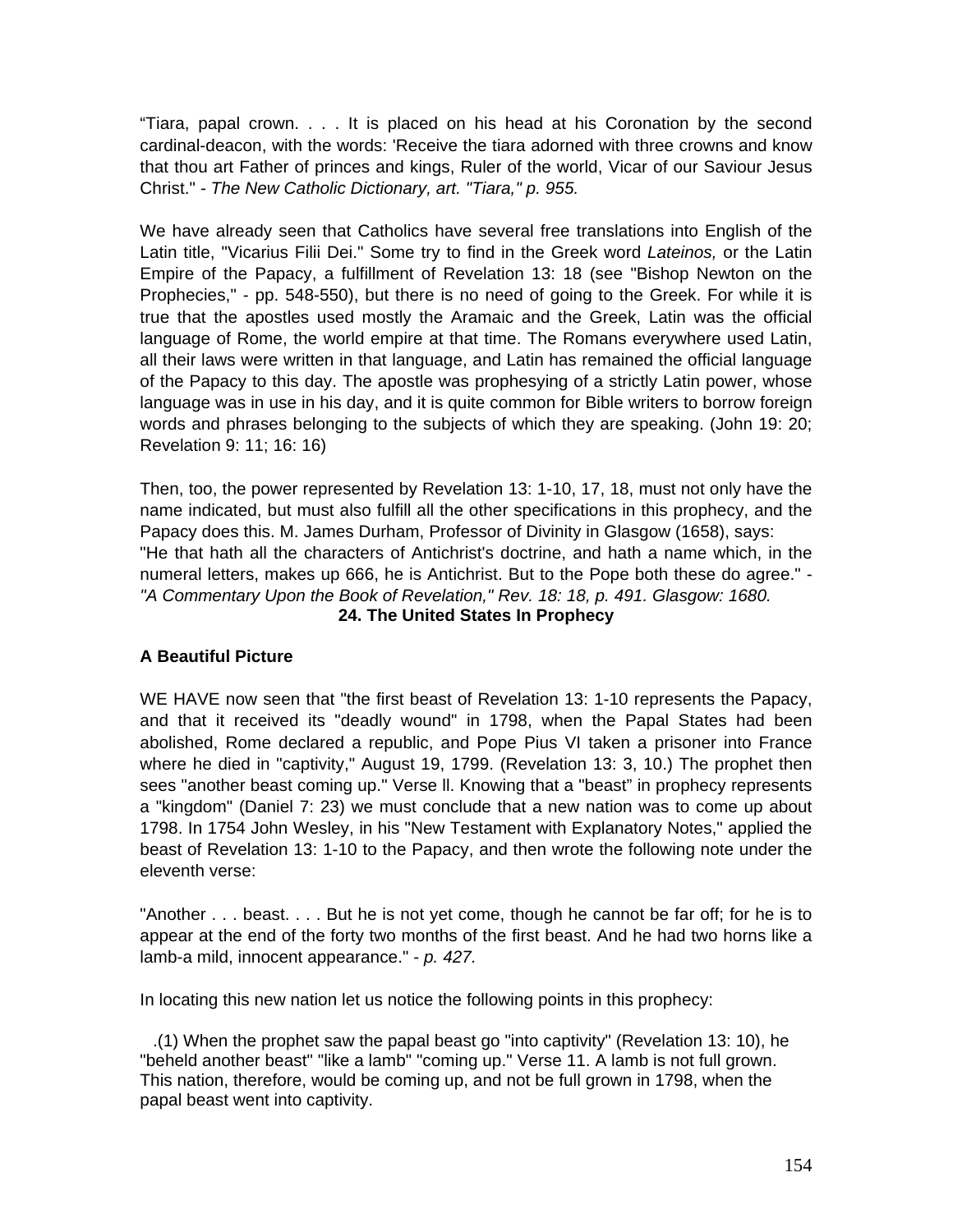.(2) While the four beasts of Daniel 7: 3, and the first beast of Revelation 13: 1, all came up from "the sea," which in prophecy means "peoples, and multitudes" (Revelation 17: 15), the second beast of Revelation 13: 11 came "up out of the earth," indicating that, while the former kingdoms arose in countries populated with peoples and multitudes, this latter nation was to rise in new territory, not formerly occupied.

.(3) The dragon of Revelation 12, and the first beast of Revelation 13, both had crowns, but this beast had none, which would indicate that it was to be a republic, having no crowned head.

.(4) It would exercise its power "*before*" the papal beast (verse 12), showing that it is not a Catholic nation, nor counted as part of the papal confederacy, therefore it would naturally be a Protestant nation to begin with.

.(5) It would be a great nation, for it was equal in *power* to the Papacy. Verse 12.

.(6) And yet its principles were to he lamb like, mild (verse 11), or as the Danish and German have it: "Like *the* lamb," - Christlike. And Christ advocated two great principles: First, separation of church and state. He said: "Render therefore unto Caesar the things which be Caesar's, and unto God the things which be God's." Luke 20: 25. That is, keep the two separate. Second, religious liberty. He said: "If any man hear My words, and believe not, I judge him not." John 12:47. "Judge not, that ye be not judged!' Matthew 7: 1.

It is evident that only one nation answers to all these specifications: the United States of America. It became an independent nation in 1776, and was not full grown in 1798, having only thirteen states, compared with forty-eight now. Its peaceful growth and principles of liberty answer also to the predictions of this prophecy.

The words "coming up" used in Revelation 13: 11 mean to spring up, as plants." *- T. S. Green's Lexicon, p. 9.* And G. A. Townsend says: "The history of the United States was separated by a beneficent Providence far from this wild and cruel history of the rest of the continent, and, like a silent seed, we grew into empire." - *"The New World Compared with the Old," p. 685. Hartford: 1870.* 

The principles of Romanism had taken such deep root in the human heart that although the Puritans had come to this country to seek liberty of worship for themselves, they soon established a state religion, and persecuted dissenters most bitterly.

In several of the Colonies good citizens were put in the stocks for not going to church on Sunday; they were mercilessly whipped, or even put to death, for differing from the established religious belief.

Many of the nobler minds had grown tired of political tyranny and religious bigotry, and determined to throw off both yokes in one stroke. On June 7, 1776, Richard Henry Lee introduced a resolution in the Continental Congress at Philadelphia, Pa., declaring, "That these United Colonies are and of right ought to be free and independent States, that they are absolved from all allegiance to the British Crown, and that all political connection between them and the state of Great Britain is and ought to be totally dissolved!' A committee, consisting of Thomas Jefferson, Benjamin Franklin, John Adams, Roger Sherman, and Robert R. Livingston, was appointed to draft a formal Declaration, which was penned by Mr. Jefferson, and on June 28, Congress proceeded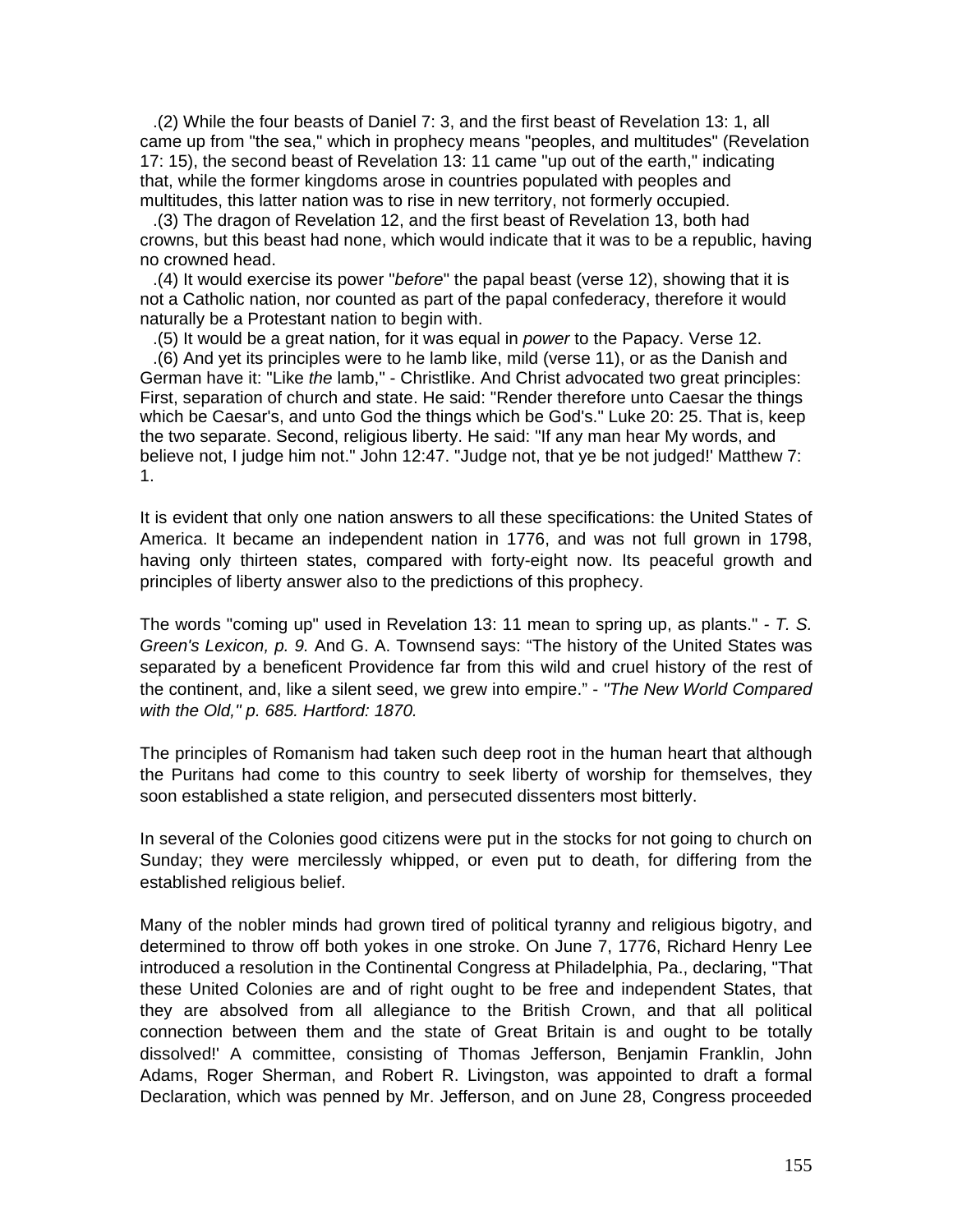to consider it. The discussion that followed was a tremendous struggle. On July 2, Lee's resolution was voted, and finally at 2: 00 P.M., July 4, 1776, the Declaration of Independence was voted, and the bell in the tower of Independence Hall, where they were assembled, rang out the joyful news. This bell bore the now prophetic inscription, "Proclaim liberty throughout all the land unto all the inhabitants thereof." Leviticus 25: 10.

"In all the colonies, indeed, the Declaration was hailed as the passing away of the old world and the birth of the new." -*"Great Events of the Greatest Century," R. M. Devens, p. 29.* 

The noble men who framed the Declaration did not ask for toleration. They understood the fundamentals of true liberty, and declared:

"We hold these truths to be self-evident, that all men are created equal; that they are endowed by their Creator with certain unalienable rights; that among these are life, liberty, and the pursuit of happiness. That to secure these rights, governments are instituted among men, deriving their just powers from the consent of the governed!' Sacred truths these are, written in Independence Hall. "Within that temple was born a nation, in whose destiny were wrapped the interests of Liberty and of Civilisation to the end of time." *- Id., p. 31.* 

The Federal Constitution, adopted September 17, 1787, and ratified by the several states between December 7, 1787 and May 29, 1790, has this statement in its preamble. "We, the people of the United States, in order to . . . secure the blessings of liberty to ourselves and our posterity, do ordain and establish this Constitution for the United States of America."

Still some friends of religious liberty, who had so long suffered persecution, feared that the Constitution did not sufficiently safeguard liberty of conscience, and they wrote to George Washington in regard to it. The following is his reply, dated August 4, 1789:

"If I could have entertained the slightest apprehension that the Constitution framed by the convention where I had the honour to preside might possibly endanger the religious rights of any ecclesiastical society, certainly I would never have placed my signature to it; and if I could now conceive that the general government might ever be so administered as to render the liberty of conscience insecure. I beg you will be persuaded that no one would be more zealous than myself to establish effectual barriers against the horrors of spiritual tyranny and every species of religious persecution. For, you doubtless remember, I have often expressed my sentiments that any man, conducting himself as a good citizen and being accountable to God alone for his religious opinions, ought to be protected in worshiping the Deity according to the dictates of his own conscience." - *"History of the Baptists," Thomas Armitage,* 

*D. D., LL. D., pp. 806, 807. New York: 1890.* 

A month later, September 23, 1789, the first ten Amendments to the Constitution, also called the Bill of Rights, were approved by Congress. By December 15,1791, they had been ratified by ten states, and were declared in force. The first Amendment reads: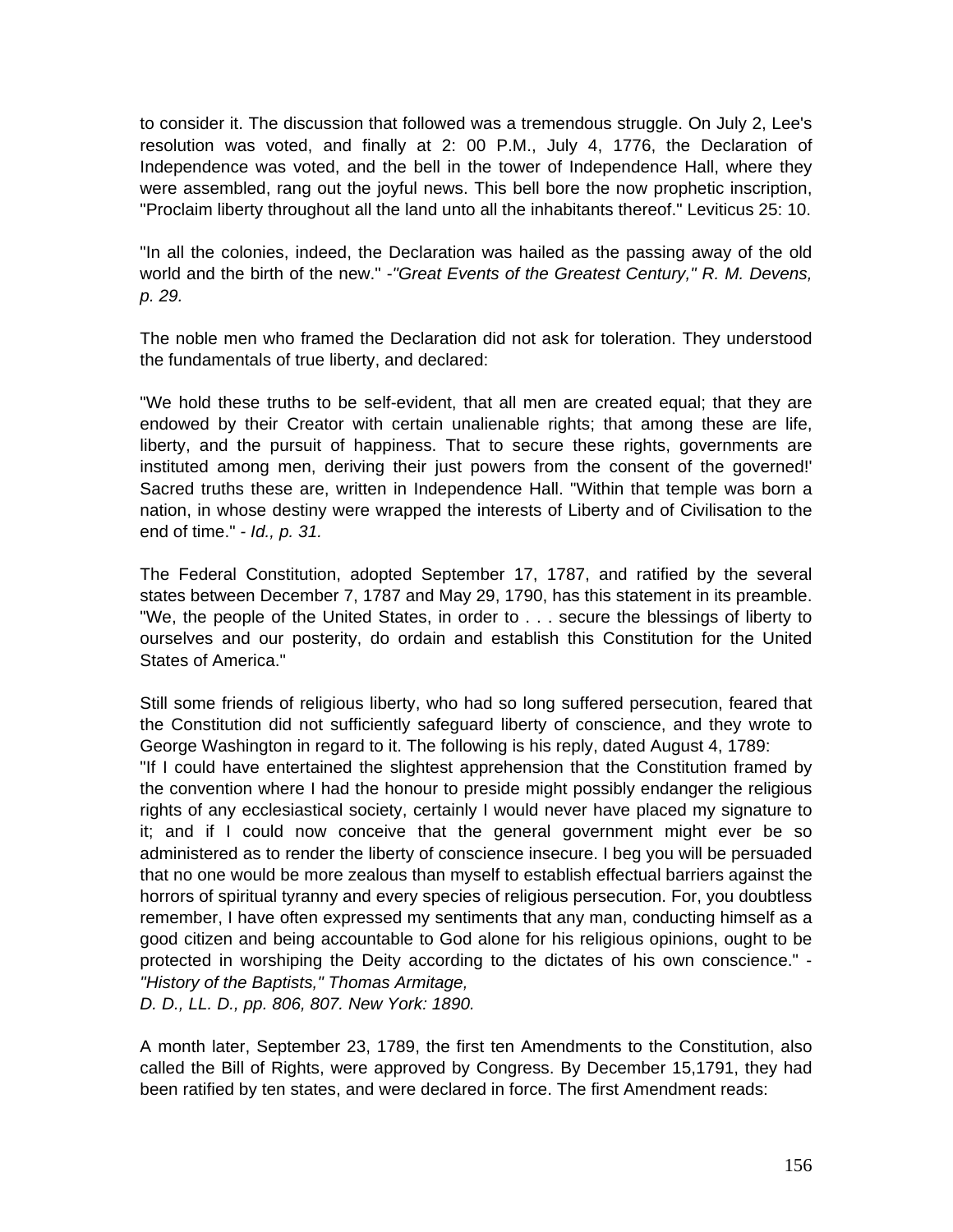"Congress shall make no law respecting an establishment of religion, or prohibiting the free exercise thereof; or abridging the freedom of speech or of the press; or the right of the people peaceably to assemble, and to petition the government for a redress of grievances."

In the prophecy this beast "bad two horns like a lamb." Dr. Alexander Cruden gives many examples in his Concordance to show that "the Scripture mentions the horn as the symbol of strength." - *Art. "Horn," p. 291.* And the real strength of this republic has been its two great principles: civil and religious liberty - a state without a king, and a church without a pope. G. A. Townsend, speaking of the real secret of power in this country, says:

" 'In view of this unparalleled progress and combination, what are the little toys with which we vex ourselves in Europe? What is this needle gun, we are anxious to get from Prussia, that we may beat her next year with it? Had we not better take from America the principle of liberty she embodies, out of which have come her citizen pride, her gigantic industry, and her formidable loyalty to the destinies of her Republican land?'" – *"The New World Compared with the Old," p. 462.* 

The secret of our power at home, and our influence abroad, was the citizens' love for, and enthusiastic devotion to, their country, which guaranteed liberty to all, instead of oppression by taxation and religious despotism, as had been the rule in former ages.

As the principles of liberty and the inherent equality of all men, enunciated in the Declaration of Independence, and in the first Amendment to the Federal Constitution, spread in Europe, people became awakened to their God-given rights. Mr. Townsend says:

"Since America was discovered she has been a subject of revolutionary thought in Europe. . . . Out of her discovery grew the European reformation in religion; out of our Revolutionary War grew the revolutionary period of Europe." *- Id., pp-462,463.* 

The prophet saw these two powerful horns on the lamblike beast, and thinking men today have also caught the vision of their power in the world. **A Sad Change** 

We wish we could close the picture here, and leave its unmarred beauty lingering in our minds; but, sad to say, there is another chapter to it that must be read. The prophet continues: "He spake as a dragon." Revelation 13: 11. A nation speaks through its laws. This prophetic statement, therefore, reveals that a great change in policy is to come over our beloved country. The "dragon" is a symbol of pagan Rome, that persecuted the early Christians during the first three centuries. (Revelation 12: 1-5, 11) And a similar persecution will be inaugurated against the "remnant" church, for we read: "The dragon was wroth with the woman [church], and went to make war with the remnant of her seed, which keep the commandments of God, and have the testimony of Jesus Christ." Revelation 12: 17. And he has "great wrath, because he knows that he hath but a short time." Verse 12. Here we see what is meant by speaking "as a dragon," and we also see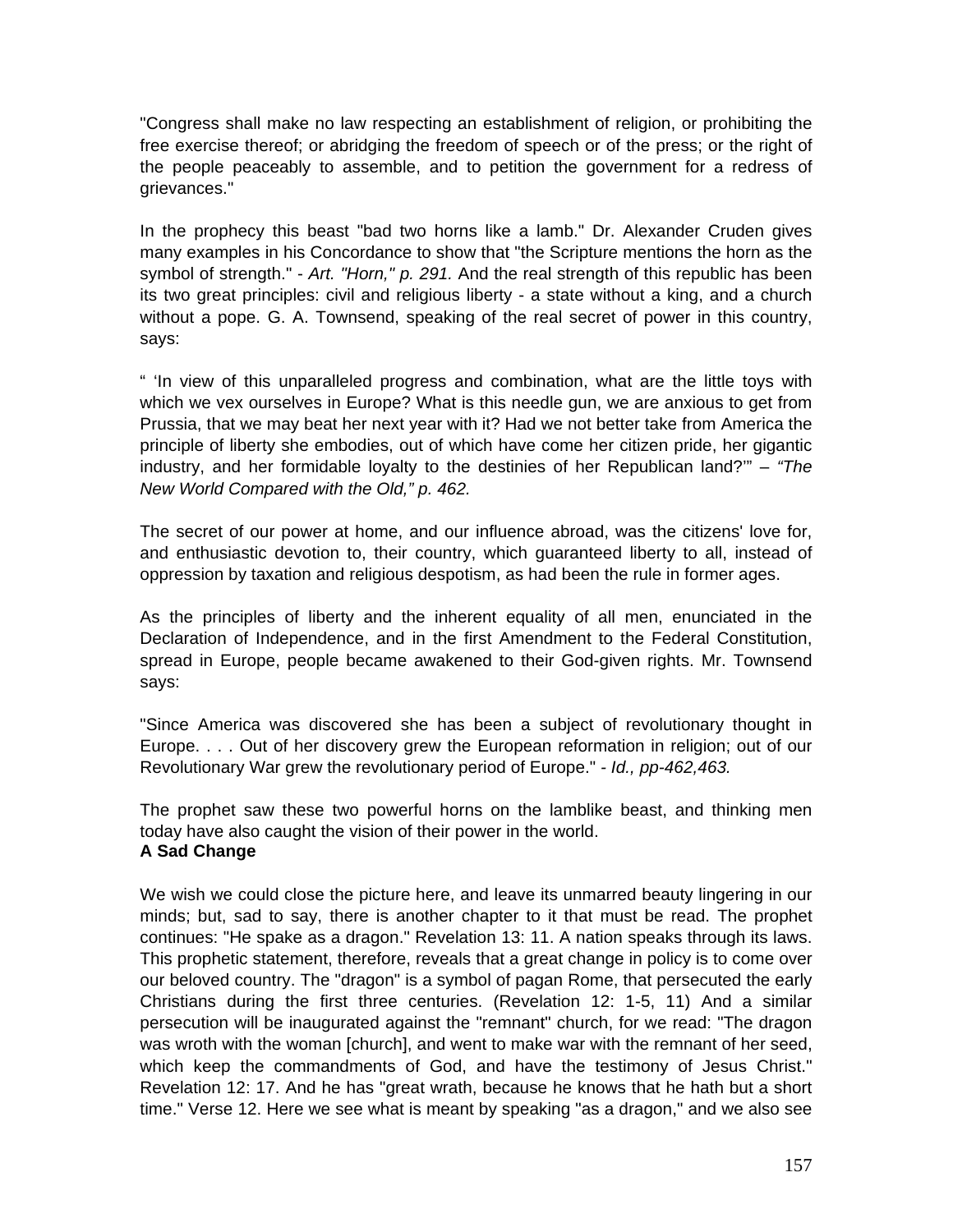upon whom this persecution will come; namely, upon commandment-keepers.

This prophecy also reveals what influence will be brought to bear upon our law makers and people to produce this sad change. We have already seen that "the first beast" of Revelation 13: 1-10 represents the Papacy, and by reading the eleventh and twelfth verses we see that the effort of the lamblike beast will be to cause "the earth and them which dwell therein to worship the first beast, whose deadly wound wag healed." That is: The whole trend is Romeward, therefore it must be Rome that is working in disguise to bring about such a trend. And now as to the facts in the case. We quote the following from Roman Catholic sources:

At the Centennial Conference of American Catholics, held in Baltimore, November, 1890, Archbishop Ireland said:

"Catholics of the United States are called . . . to make America Catholic. . . . The church triumphant in America, Catholic truth will travel on the wings of American influence, and with it encircle the universe." -*"The Pope and the New Era," pp. 222, 223. London: W. T. Stead, 1890.* 

A letter from Rome, dated October 14, 1894, says:

"The United States of America, it can be said without exaggeration, are the chief thought of Leo XIII. . . . A few days ago, on receiving an eminent American, Leo XIII said to him: 'But the United States are the future; we think of them incessantly.' . . . That is why Leo X111 turns all his soul, full of ideality, to what is improperly called his American policy. It should be called his Catholic universal policy." -

*"Catholic Standard and Times" (Philadelphia), November 3, 1894; quoted in "Protestant Magazine," October, 1913, p. 441.* 

The report of "the third Washington conference" says:

"Our purpose is to make America dominantly Catholic." *–"The Mission Movement in America," issued from the Catholic University, Washington, D. C., June, 1909.* 

"It seems to me that the main support of Protestantism comes from the United States and England. . . . If we put an end to this effort in England and the United States by making these nations predominantly Catholic, we will have removed the chief obstacle to the conversion of the world to the true faith. . . . A vigorous effort in the United States at this time will reduce the opposition to an insignificant condition. . . . In the course of another century, the [Protestant] sects will be a study for the historian and antiquarian along with Arianism." *- Extract from a letter in "The Missionary " (Roman Catholic), Washington, D. C.: May, 1910; quoted in "Protestant Magazine," Vol. II, p. 22.* 

This Catholic movement has already made such progress in England, that, with a little careful manipulation, its leaders anticipate very little opposition in the future. (See " History of the Rome-Ward Movement in the Church of England," London: 1900, and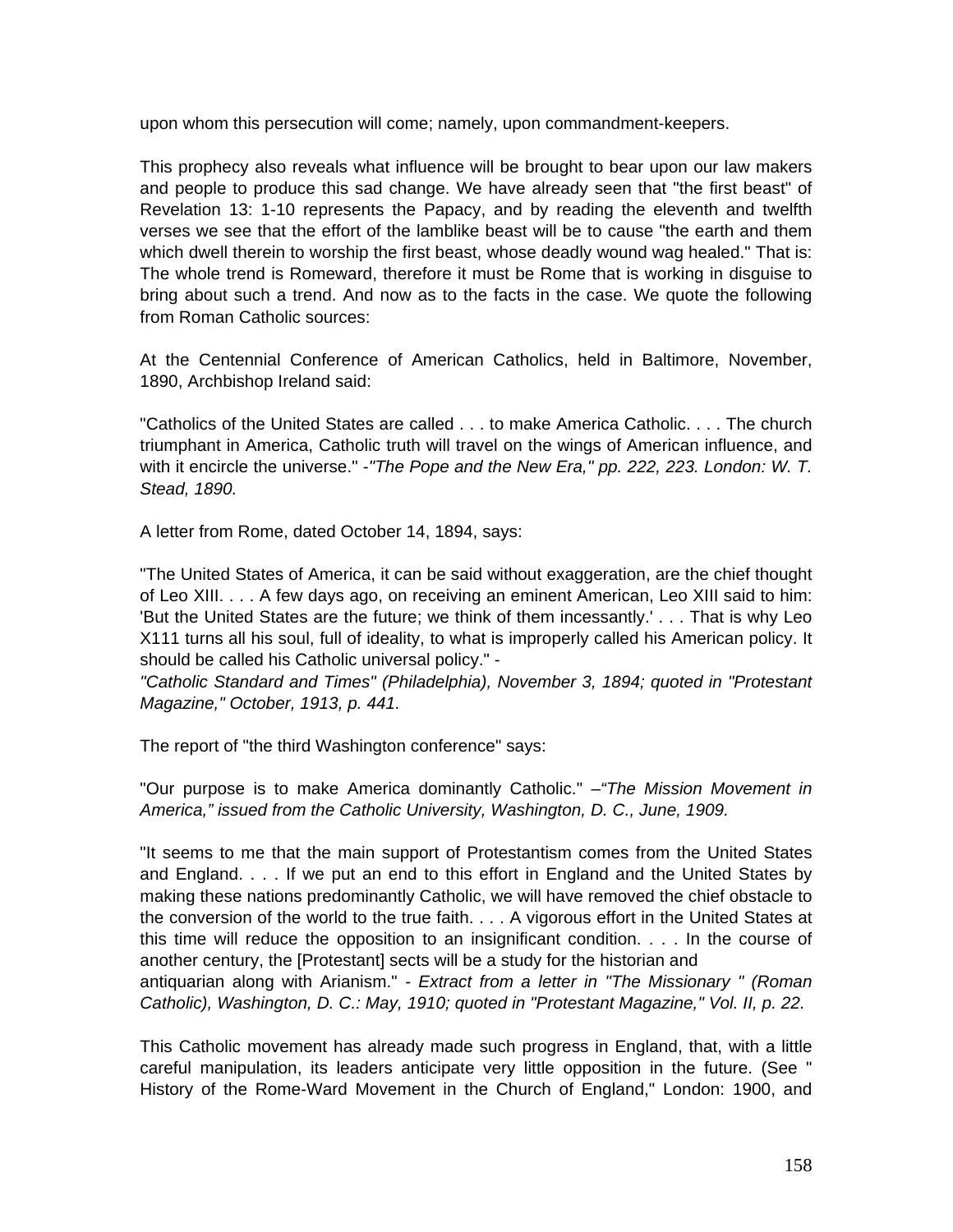"The Secret History of the Oxford Movement". London: 1899, both by Walter Walsh; and "The Oxford Movement in America," by Rev.

C. E. Walworth, New York: 1895; also "The Jesuits and the British Press," by Michael J. F. McCarthy).

Now the " Catholic Action" is focused on America, not in an antagonistic way, but quietly, in wisely planned, systematically organised, and well directed efforts along numerous lines, so as to gain favor among Protestants, and not to be suspected as propaganda. And, remarkable as it may sound, Protestant leaders and people are totally asleep on the Catholic question, even more so than the Huguenots were in France before the St. Bartholomew's Massacre.

Dr. E. Boyd Barrett, for many years a Jesuit, and still a Roman Catholic, as far as the author knows, has the following to say about the plans of his church:

"In theory, Catholic Action is the work and service of lay Catholics in the cause of religion, under the guidance of the bishops. In practice it is the Catholic group fighting their way to control America." -

*"Rome Stoops to Conquer," p. 15. New York: 1935.* 

"The effort, the fight, may be drawn out. It may last for five or ten years. Even if it last for twenty - what is twenty years in the life of Rome? The fight must be fought to a finish opposition must be worn down if it cannot be swept away. Rome's immortal destiny hangs on the outcome. That destiny overshadows the land.

"And in the fight, as she has ever fought when battles were most desperate in the past, Rome will use steel, and gold, and silvery lies. Rome will stoop to conquer." *Id., pp. 266, 267.* 

In a communication from Vatican City, published in the Saint Paul Pioneer Press, November 4, 1936, we read:

"Pope Pius feels that the United States is the ideal base for Catholicism's great drive. . . .

"The Catholic Movement, Rome's militant organisation numbering millions all over the world, will be marshalled direct from Rome by Monsignor Pizzardo - next to Pacelli the Holy See's shrewdest diplomat and politician-instead of by the local bishops as before. The priest's education is to be thoroughly revised and modernised with special attention to modern propaganda methods. In addition there will be established in each country a central bureau, responsible only to Rome, to combat red agitation with every political weapon available. . . . The church must fight, and at once.

"Coughlin has shown us the way of getting at the modern man. He has embarrassed us by showing and using the political power of the church so openly. . . . We know how to tackle America today, and that is our most important problem at the moment.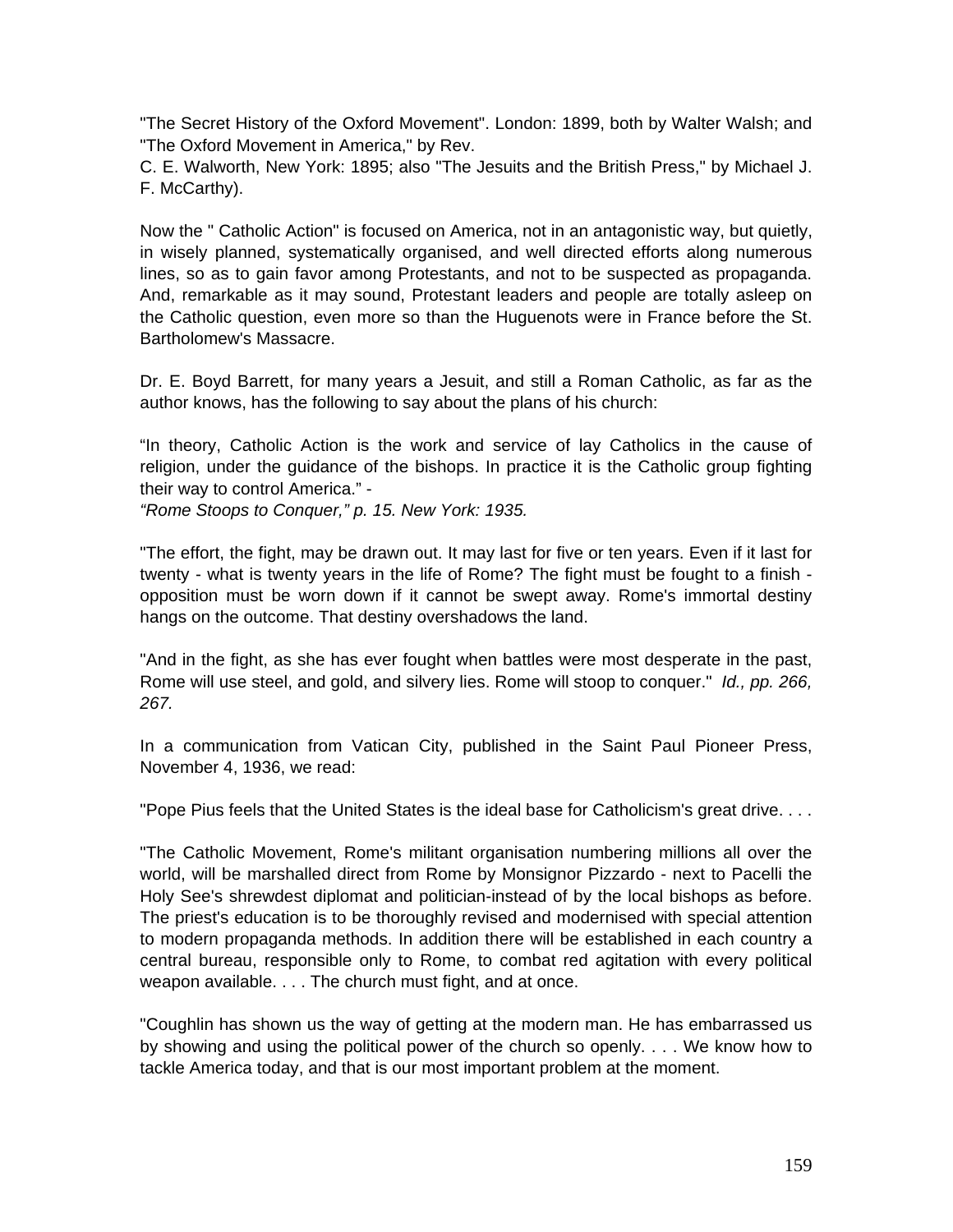"Pacelli is contacting the American cardinals and leading Catholic personalities . . . . to explain the Vatican's plan for the new crusade . . . . The Catholic political organisations in the large cities, like Tammany Hall, will give the church a good lever. Those contacts are also being carefully inspected by the pope's minister.

"The Vatican itself resembles a general staff headquarters preparing plans and arms for a big offensive. Since the time of the Counter Reformation, churchmen say, no such extensive reorganisation of personnel and propaganda methods has been undertaken. The whole worldwide net of Catholic organisations and sub-organisations is being contacted directly from Rome and cleared for action. The church is to be adjusted to modern political, social, and cultural conditions." - *p. 10, col. 3, 4, used by permission.* 

This article speaks of Eugenio Cardinal Pacelli, then papal secretary of state, coming from the Vatican to effect the above mentioned reorganisation. He toured the United States "in a chartered aeroplane." Christian Science Monitor says: "The visit of a high Roman prelate to the United States on the eve of an election is as unprecedented as it is delicate." - *Oct. 2, 1926.* 

This Catholic plan of conquest was well understood years ago. An illustration in Harper's Weekly of October 1, 1870, pictured the pope pointing to America as "The Promised Land."

# **25. Making America Catholic**

THE Roman hierarchy knew that the older Protestants, who had read about the persecutions of the Dark Ages, and who knew some of the inside workings of the papal church, would never become Catholics. Rome's hope lay in capturing the younger generation. If the Papacy could cover up those dark pages of its history, when it waded in the blood of martyrs, and could appear in the beautiful modern dress of a real champion for liberty, as a lover of science, art, and education, it would appeal to the American youth, and the battle would be won.

The Jesuits, who through years of experience in Europe, have become experts in moulding young minds, are now establishing schools everywhere, that are patronised by thousands of Protestant youth. They have also undertaken the delicate task of Romanising the textbooks of our public schools, and books of reference, in order to cover up their past, and to whitewash the Dark Ages. That Romanists desire to cover up their past record of bloody persecution is acknowledged by that honourable Roman Catholic author, Alfred Baudrillart, Rector of the Catholic Institute of Paris. After giving a frank statement of the many persecutions of which his church is guilty, he says in the words of Mgr. d'Hulst:

"'Indeed, even among our friends and our brothers we find those who dare not look this problem in the face. They ask permission from the Church to ignore or even to deny all those facts and institutions in the past which have made orthodoxy compulsory."' -*"The Catholic Church; the Renaissance and Protestantism," Alfred Archeveque Cardinal Baudrillart, pp. 183, 184.*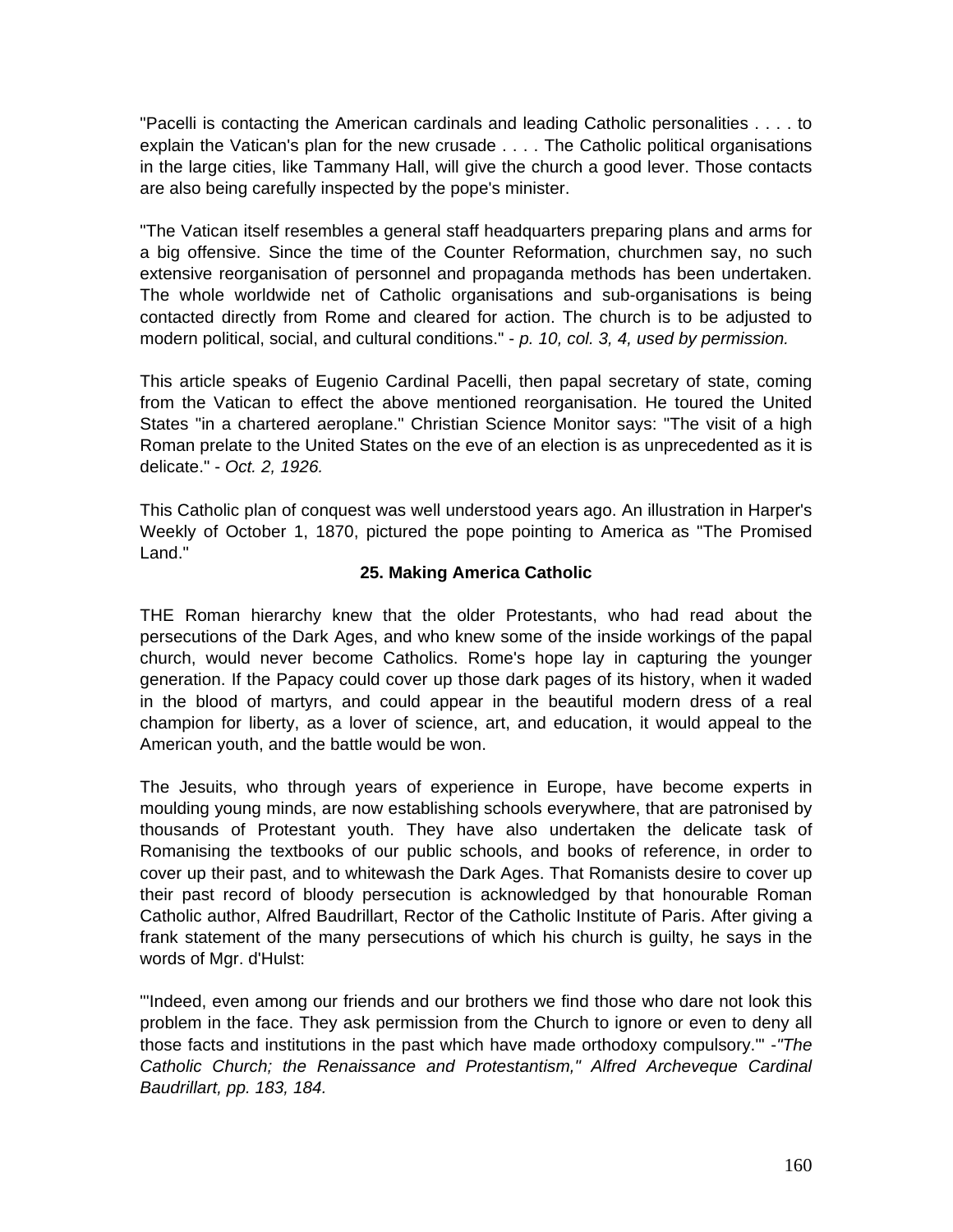# **Romanizing Textbooks**

In the first place, all general histories used in our public schools and high schools had to be revised to eliminate every trace of the objectionable features from their pages. Plain historical facts of the Middle Ages, - such as the popes' interference with public government (as in the case of Henry IV, Emperor of Germany, A. D. 1077, and King John of England, A. D. 1213); the persecution of Waldenses, Albigenses, and Huguenots; the Inquisition; the sale of indulgences; and the Reformation, - all had to be eliminated or rewritten so as to exonerate the Papacy, and brand its opponents simply as political offenders and revolutionists, who suffered at the hand of the civil government, instead of being persecuted by the Church for their religion.

Such radical changes could never have been accomplished so quietly if Protestantism had not been asleep. At times it became necessary to create public sentiment against a certain textbook through newspaper articles written by some learned Catholic professor, and then pressure was brought to bear on school boards to eliminate it, substituting for it a Romanised book. Thus Swinton's "Outlines of History" was thrown out of the schools, and "Anderson's History" was black listed, but later revised according to Catholic wishes, and brought back to take the place of Swinton's. Myers's "Medieval and Modem History" was also censored. At first the author refused to change it, claiming "history is history," but later it was revised and came into quite general use for a time. Not all of this was done in the dark. As one example of protest we refer the reader to Senate Document on Public Hearing before the United States Committee on Education and Labor, Friday, February 15, 1889, and Friday, February 22, 1889, on "Senate Resolution No. 86. 1 Proposing an Amendment to the Constitution of the United

States Respecting Establishment of Religion and Free Public Schools," which unmasks some of this work. We shall now point out two of the vital changes made in our textbooks:

(1) The Catholic Church will never acknowledge the Reformation of the sixteenth century as a reform, but brands it as a "revolt" against the authority of the pope, and as a "revolution." A sure earmark, therefore, of all Romanised textbooks is the fact that they never speak of the Reformation as a work of reform but as "the Protestant Revolt," "the Protestant Revolution," "the so-called Reformation," or "what is called the Reformation." Let any one look it up in the schoolbooks used by his children, and see for himself.

To give the readers who may not have seen the textbooks used in our schools today an idea of what the Protestant children are taught, we shall take the "History of Western Europe," by Professor J. H. Robinson, as an example. It has the following chapters on the Reformation of the sixteenth century: chapter 24, "Germany Before the Protestant Revolt"; chapter 25, "Martin Luther and His Revolt Against the Church"; chapter 26, "Course of the Protestant Revolt in Germany"; chapter 27, "The Protestant Revolt in Switzerland and England." Chapter 25 says: "As Luther became a confessed revolutionist, he began to find friends among other revolutionists and reformers." *p. 393.*

 $^1$  "liberty." Vol. V. No. 3. Third Quarter. 1910 pages 30-32.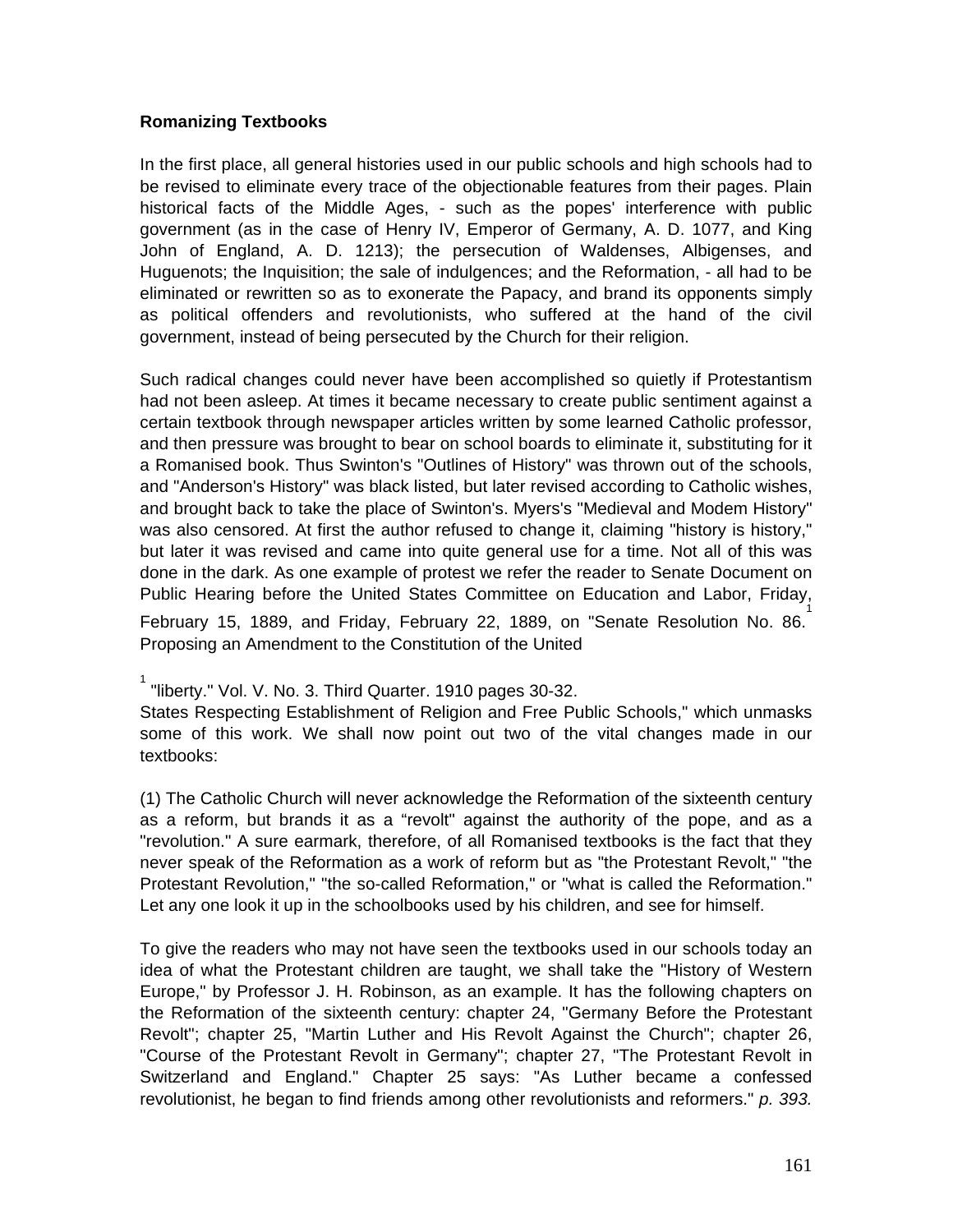Chapter 28 takes up the effort of the Catholics to destroy the Reformation by a counterreform, by the work of the Jesuits, and the bloody persecution of Protestants in Spain, in the Netherlands, and France. This chapter is entitled. "The Catholic Reformation," and yet it comes the farthest from deserving the title of reformation of all the abovementioned chapters. In these Romanised textbooks the historical facts of the Middle Ages are entirely reversed. The way the last-mentioned chapter extols the Jesuits shows who has put their stamp on the book. Senator Thomas E. Watson truthfully says:

"In the public schools the Catholics have stealthily introduced textbooks written by Jesuits, and your children are being taught that the Roman church was misunderstood in the past; that its doctrines are not fatal to humanity and gospel religion; that its record is not saturated with the blood of innocent millions, murdered by papal persecutors, and that there never was such a monstrosity as the alleged sale of papal pardons of sins.

"Educate youth in this Catholic way, and the consequences are logical." - *"Roman Catholics in America Falsifying History and Poisoning the Minds of Protestant School Children," p. 5. Thompson, Ga.: 1928.* 

## **Sale Of Indulgences**

Histories used in the public schools in the United States up to the year 1900 were opposed by the Roman Catholic Church on the ground that they were not stating the truth about "indulgences." These histories simply stated that Martin Luther began the Reformation by opposing Tetzel's sale of indulgences, which is a historical fact.

"An Introduction to the History of Western Europe," by Professor J. H. Robinson, says:

"It is a common mistake of Protestants to suppose that the indulgence was forgiveness granted beforehand for sins to be committed in the future. There is absolutely no foundation for this idea."- *p. 391. Ginn and Co... 1903.* 

This statement is copied on page 311 in 'A General History of Europe," by Robinson, Breasted, and Smith, a textbook quite generally used of late. We shall leave it with the reader to judge whether such statements actually represent the Protestant conception of "indulgences," or whether they are part of a program to cover up historical facts; and we would respectfully ask: Are not American youth entitled to know the unvarnished facts of history?

The historical facts about "indulgences," gathered from unquestionable sources, are found on pages 162-172 of this book. It is here shown that the idea of "indulgences" had so degenerated between the eleventh and the sixteenth centuries, that they were actually sold for money. Tetzel's "Indulgences" read: 1 "absolve thee . . . from all thy sins, transgressions and excesses . . . and I restore thee . . . to that innocence and purity which thou possessed at baptism; so that, when thou diest, the gates of punishment shall be shut, and the gates of the paradise of delight shall be open." *- Coxe's "House of Austria," Vol. I, p. 385. London: George Bell and Sons, 1906.*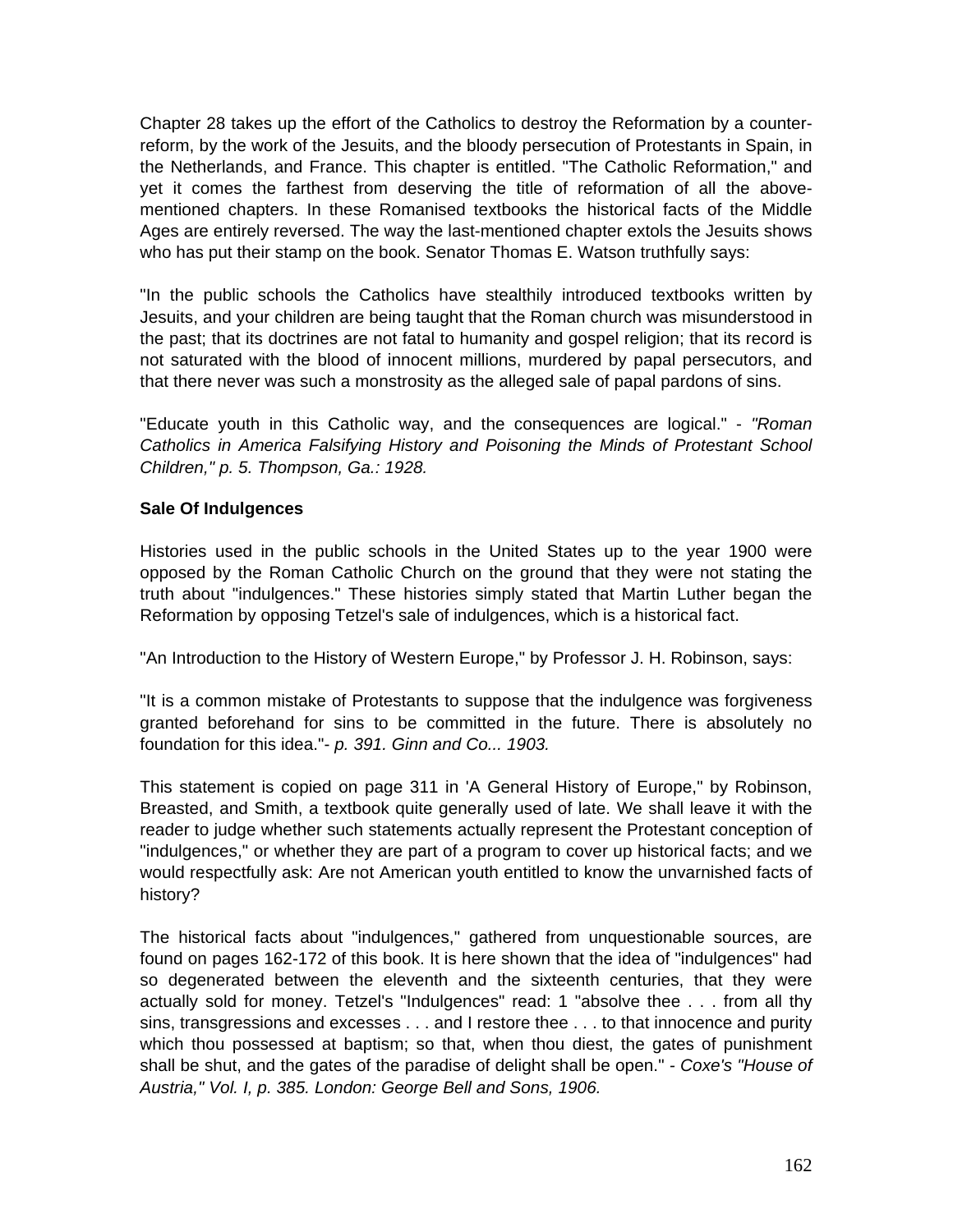#### **Revising Books Of Reference**

The next step in the papal plan was to revise all books of reference, such as encyclopedias, dictionaries, and larger historical works, so as to mould the minds not only of pupils but also of teachers and of preachers. An example of this is seen in the revision of the New International Encyclopedia. The editor of the Catholic Mirror (at that time the official organ of Cardinal Gibbons), in a lengthy editorial, dated October 28, 1905, tells of how the publishers of that Encyclopedia cooperated with the Jesuits in revising it. He quoted the following letter from the Rev. Thomas J. Campbell, S. J., which he had just received:

"Dodd, Mead and Co. sent their representatives to us, and not only expressed a desire to avoid misstatements in their encyclopedia, but asked for some one to excise whatever might be offensive. . . . Mr. Conde B. Pallen took the matter in hand, and was afforded full liberty to revise and correct not only the topics which dealt professedly with Catholic subjects but those also which might have even an indirect bearing on them. . . . The firm has done all in its power to make it acceptable to Catholics." -

*Quoted in "Liberty," Vol. V, No. 3, pp. 34, 35. Washington., D. C., 1910.* 

After this was done, every effort was made to get this New International Encyclopedia into the hands of all Protestant ministers in this country, who were unaware of its Romanised features. Its moulding influence was soon seen in the striking similarity in viewpoint (on many subjects) between the Roman theology and that of the Protestant pulpit and press, and this is becoming more so now after practically all encyclopedias have been Romanised. Even Webster's Dictionary has not been allowed to speak its old familiar truths any more. We read:

"Time was when complaint was common that injustice was done to the Catholics in 'Webster's Dictionary.' There is no room for such a thing in the new 'Webster's International Dictionary,' issued by

G. and C. Merriam Co., Springfield, Mass., because Vicar-General Callaghan, of the diocese of Little Rock, has revised and edited everything appertaining to the church." - *"Freeman's Journal" of New York, May 28,1892*. Since then a Catholic official has been regularly connected with the editorial staff, whenever a new revision was made, as can be seen in the preface of later editions.

Suppose, in the next encyclopedia, we ask brewery officials to edit everything pertaining to temperance and the liquor question, and ask the officials of Wall Street to edit all that pertains to capital and labour, would we then get a more correct and unbiased representation of these subjects? We ask why, then, should Roman Catholic officials edit everything pertaining to the Protestant controversy with Rome?

At the First American Catholic Missionary Congress, held at Chicago, November 17,1908, Dr. William McGinnis outlined the program of the International Catholic Truth Society for making America Catholic: (1) by Romanising our schoolbooks, (2) by revising our books of reference, (3) by controlling the daily press, (4) by capturing the libraries. He said in part: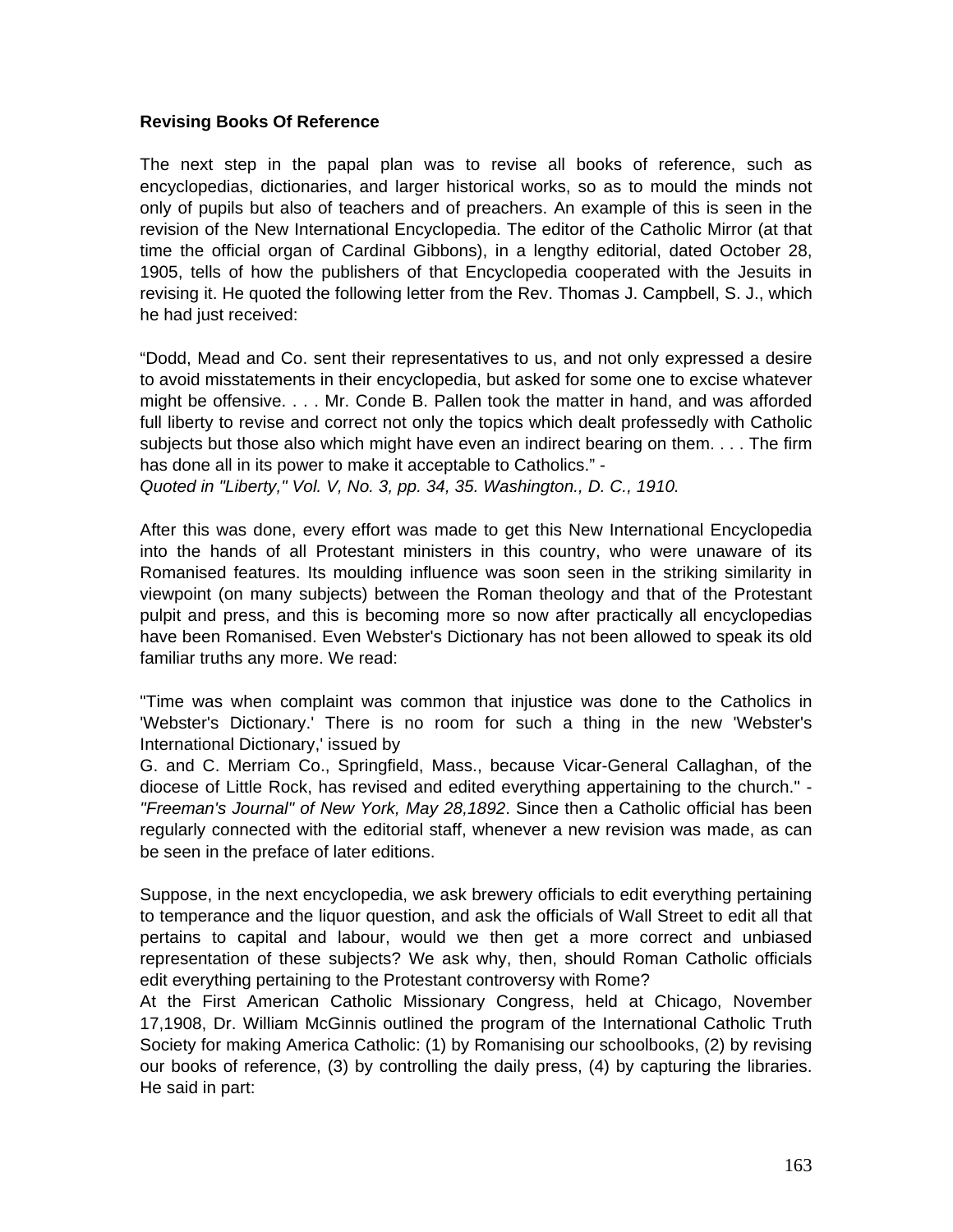"A few years ago the publishers of an encyclopedia in twelve volumes entered the office of the Truth Society and said: 'We realise there are many misstatements and errors regarding things Catholic in this work, but we put the whole edition in your hands and will accept every correction you make and every addition which you wish to insert.' . . . So, likewise, one of the largest publishing houses of the United States, a house that supplies perhaps one third of the textbooks used in the public schools of America, asked that certain books might be examined and erroneous statements and unjust charges against the Church be corrected. . . . And we are happy to say that in practically every case these misrepresentations of the Church that otherwise would have gone into the minds of millions of children were courteously corrected by gentlemanly authors." *- "The Two Great American Catholic Missionary Congresses," pp. 427, 428. Chicago: J. S. Hyland and Co., 1914.* 

Many Protestant parents would not send their children to Catholic parochial schools, but they will allow them to be taught the same thing from Romanised textbooks, without any protest! We ask, What made the afore-mentioned publishers so anxious to have the Catholics revise the public schoolbooks and encyclopedias, which they intended to publish? Why did they not go to some Protestant organisation to have the books revised? Was it because Protestants are not educated? Certainly not! But these publishers knew from experience, that, unless the books were Romanised, Catholic societies would stir up such opposition against their use, that it would result in financial loss to the publishers. Dr. McGinnis tells the secret when he relates how he had urged the Knights of Columbus to "wake up" and "form a committee," to examine the "histories of education in use in high schools and normal schools." He says: "The spirit of Knighthood was not dead in that Council, the subject was investigated, the book I had quoted from was the textbook of the class, and, after much discussion, it was removed from the curriculum of the school." - *Id., pp. 423, 424.* 

Any one who will take the trouble to examine the textbooks used in our public schools before 1900, and compare them with those used after this Romanising propaganda began, will discover the fact that the Romanising features have been introduced gradually into a series of textbooks. The one taking the place of the other as fast as the public could assimilate the Catholic sentiments and phraseology, and the same is true regarding books of reference.

## **Muzzling The Public Press**

Dr. McGinnis also spoke of their plans regarding the daily papers. He said: "We may consider briefly the program of the International Catholic Truth Society in reference to two great agencies in the formation of the minds and hearts of the great American people, - the press and the public libraries.

"Our daily press . . . moulds the thought and influences the will of the country . . . . We do demand that the great Catholic Church, in her saving doctrines and in her marvelous activities, should be brought more prominently before the American public." *Id., p. 419.* 

Dr. McGinnis further stated that arrangements had been made with the Vatican for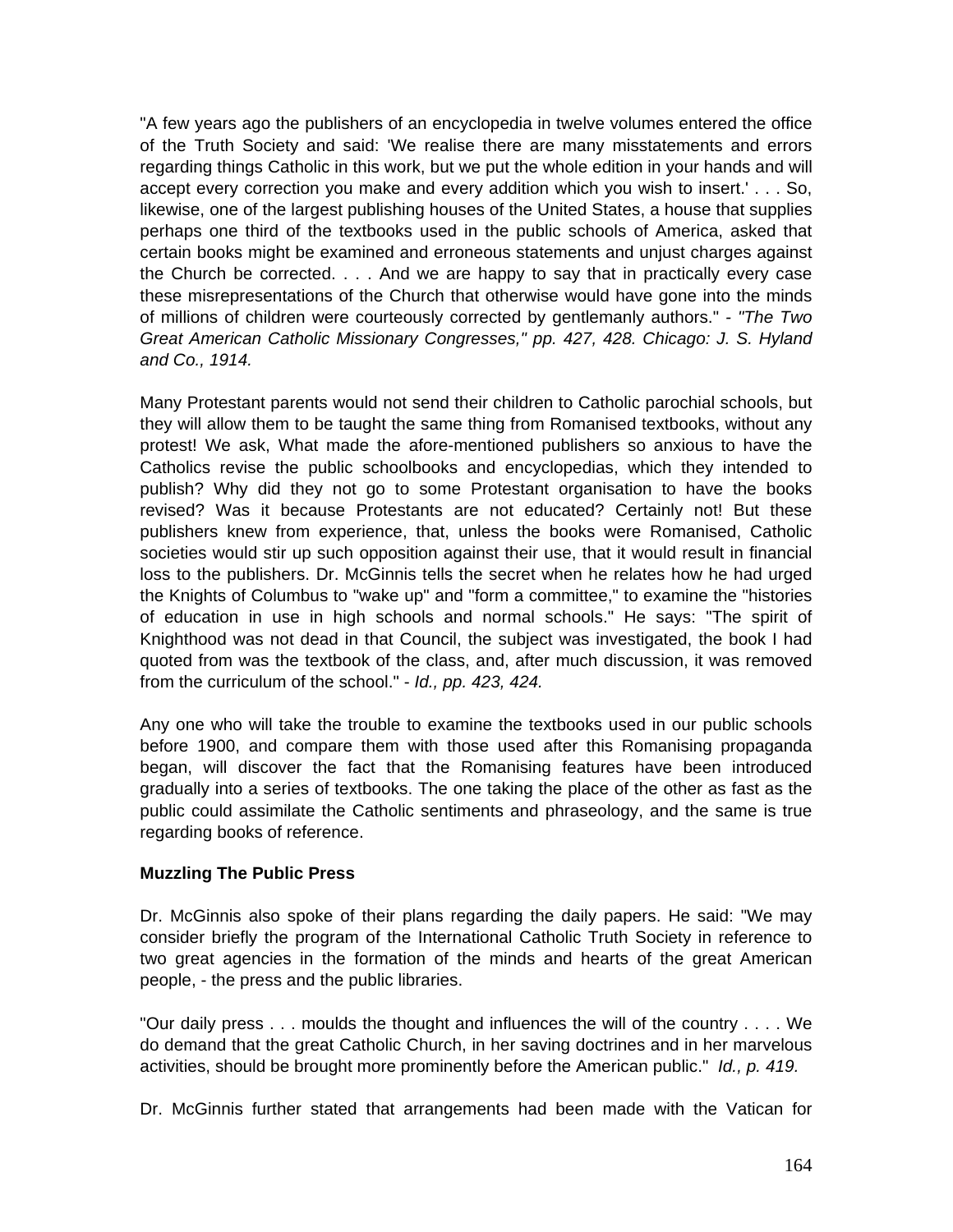Catholic reporters all over the world to furnish material for the "Truth Society" to be used in the daily press, and then he says:

"With a membership of two or three thousand scholarly, zealous priests and laymen, and the headquarters of the Society acting as a clearing house, calumnies would not remain unanswered, misstatements of doctrines would be corrected." - *Id., pp. 420,421.* 

"We realise, moreover, that refutations and corrections, valuable though they be, are not sufficient. We want to carry the campaign a little farther. We want to make of the press of this country a positive agency in the dissemination of Catholic ideas. . . . We are now furnishing on the first and third Sundays of each month one column or a column and a half of positive Catholic matter to daily papers. . . . But the 'Notes and Comments' . . . deal with such topics as the conversion of some distinguished scholar, the life work of a recently deceased Catholic who was eminent in the domain of physical science, archeological discoveries bearing upon Christian doctrine, important congresses abroad. . . . If the demands of our people prove that the new feature is appreciated, the 'service' will become weekly, and it will bring light and sympathy for things Catholic to many millions of readers." *- Id., pp. 421, 422*.

"The demands" must have proved successful, for instead of this "new feature" appearing weekly, articles and notes seem to appear almost daily. Though it is legitimate for religious denominations to make use of the public press, for them to muzzle the freedom of the press is not legitimate! When large religious organisations parade their great number of adherents and bring pressure to bear on the press, threatening non support if the other side appears in its columns, while they monopolise them with their own propaganda, such organisations lose the respect of thinking people.

## **Capturing The Public Libraries**

At the before-mentioned Catholic Congress plans were also laid for making the public libraries agencies in their propaganda. Dr. McGinnis says:

"Another force, second only to the school and the press in shaping the thoughts of the nation, is the public library system of the United States. . . .I ask why, in the name of the God of truth, is the great Catholic Church excluded from the shelves of the public libraries of the United States? . . . Create a strong, legitimate demand for Catholic literature, and the public libraries will meet the demand." - *Id., pp. 422, 423.* 

But how did that Congress propose to "create" this strong "demand" for Catholic books? Here is their scheme: They will supply their people with lists of books to be asked for at the libraries, and when several hundred or thousand people have called for the same books, it will create a demand.

"The demand for such literature must be brought to the public libraries. We wish to emphasise the fact that the demand must be made in good faith - the books are called for at the library because the man wants to read them. The International Catholic Truth Society will supply general and special lists of books, and the Spiritual Director . . . will . .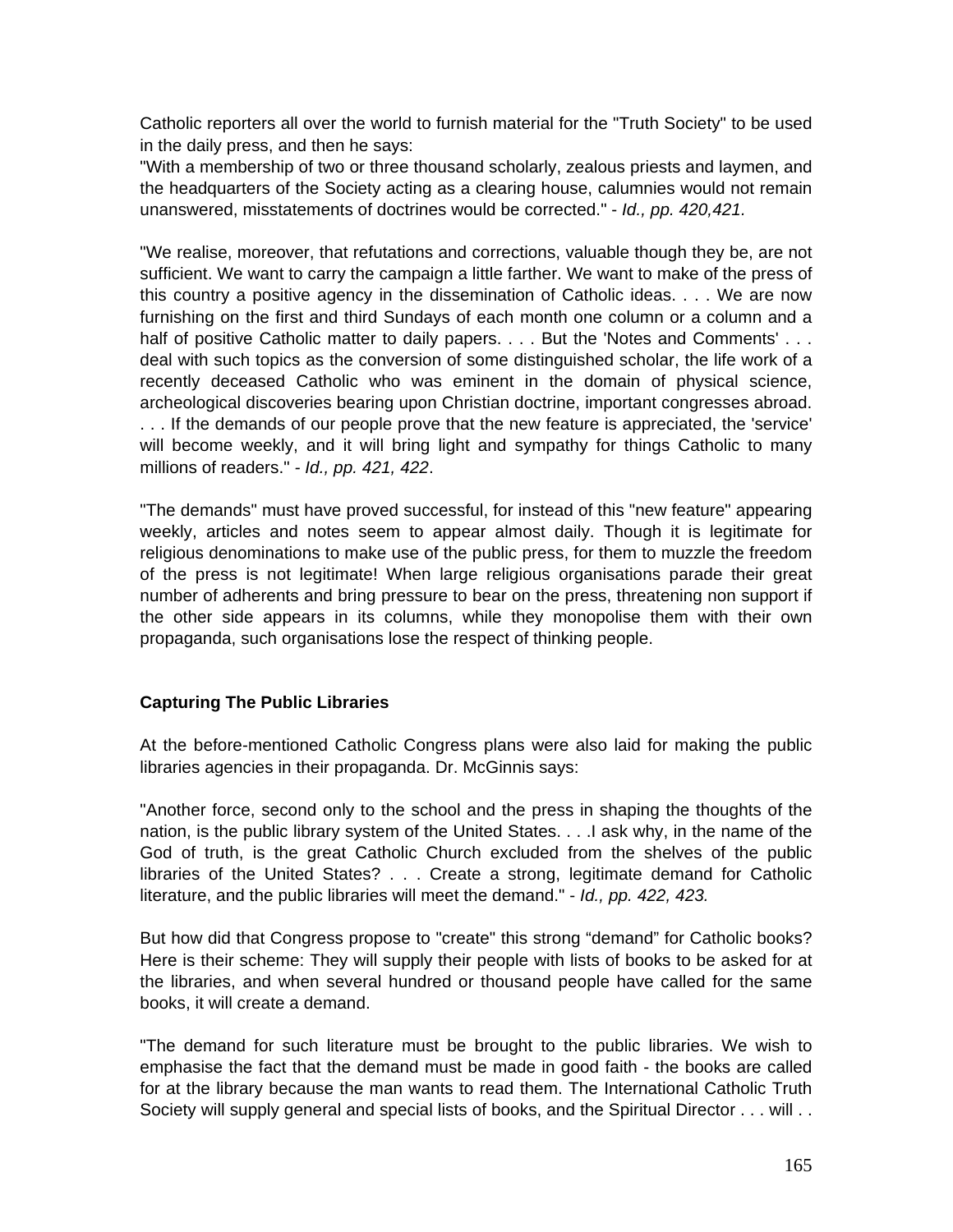. designate appropriate works for individual members. From this widespread bona fide demand for Catholic works at public libraries three results will follow. [It will help the members.] Their work will be instrumental in placing these books within the reach of the great non-Catholic American public, who will thus have some opportunity to find out what the Church's doctrines and practices really are, and finally the increased circulation of such literature will be a well-deserved and much-needed stimulus to Catholic writers." - *Id., p. 424. See also "Catholic Digest," March, 1937, pp. 126, 127, and "America," September 13, 1913, pp. 547, 548.* 

Mr. Michael J. F. Mc Carty, of England, gives us some interesting facts regarding a similar work done by Jesuits in England. He says that they suppress books of Protestant authors, and bring to the front those of Catholics, and as a result of this systematic work, he says:

"Many Protestant authors are forced to speak favourably and kindly of Romanism. . . . The publication of books containing friendly allusion to Protestant Christianity has almost ceased in England, [while the other kind of books] floods the country." *- "The Jesuits and the British Press," p. 52. Edinburgh and London: 1910.* 

But, in addition to this, the Jesuits always have a man, either a priest or a layman, on the committee of almost every public library in Great Britain.

"The Jesuits' man comes provided with two lists, a black list, which includes every wellknown book, ancient and modern, adverse to Romanism; and a white list of new books especially favourable to Romanism which he submits beforehand to the librarian, and eventually succeeds in getting placed in the library." – *Pp. 50,51.* 

It is quite evident from our investigation of the facts that the Jesuits are the same in America as in England. Besides this, the few remaining books from the days when it was not so unpopular to state the unvarnished facts about medieval history have been diminishing in number by being worn out or purposely destroyed.

## **Censorship Of Books**

Those who write histories today have more source matter on ancient history, but less on medieval, than historians had four hundred years ago; for after the Reformation had fully aroused the papal church to action, her emissaries, especially the vigilant Jesuits, searched out and destroyed every evidence that was damaging to her. When Bishop Gilbert Burnet, D. D., prepared to write his "History of the English Reformation," he became surprised, while searching among court records and public registers, to find so much missing, till he finally discovered the cause. He says:

"In the search I made of the Rolls and other offices, I wondered much to miss several commissions, patents, and other writings, which by clear evidence I knew were granted, and yet none of them appeared on record.

"But as I continued down my search to the fourth year of Queen Mary, I found in the twelfth roll of that year, a commission which cleared all my former doubts, and by which I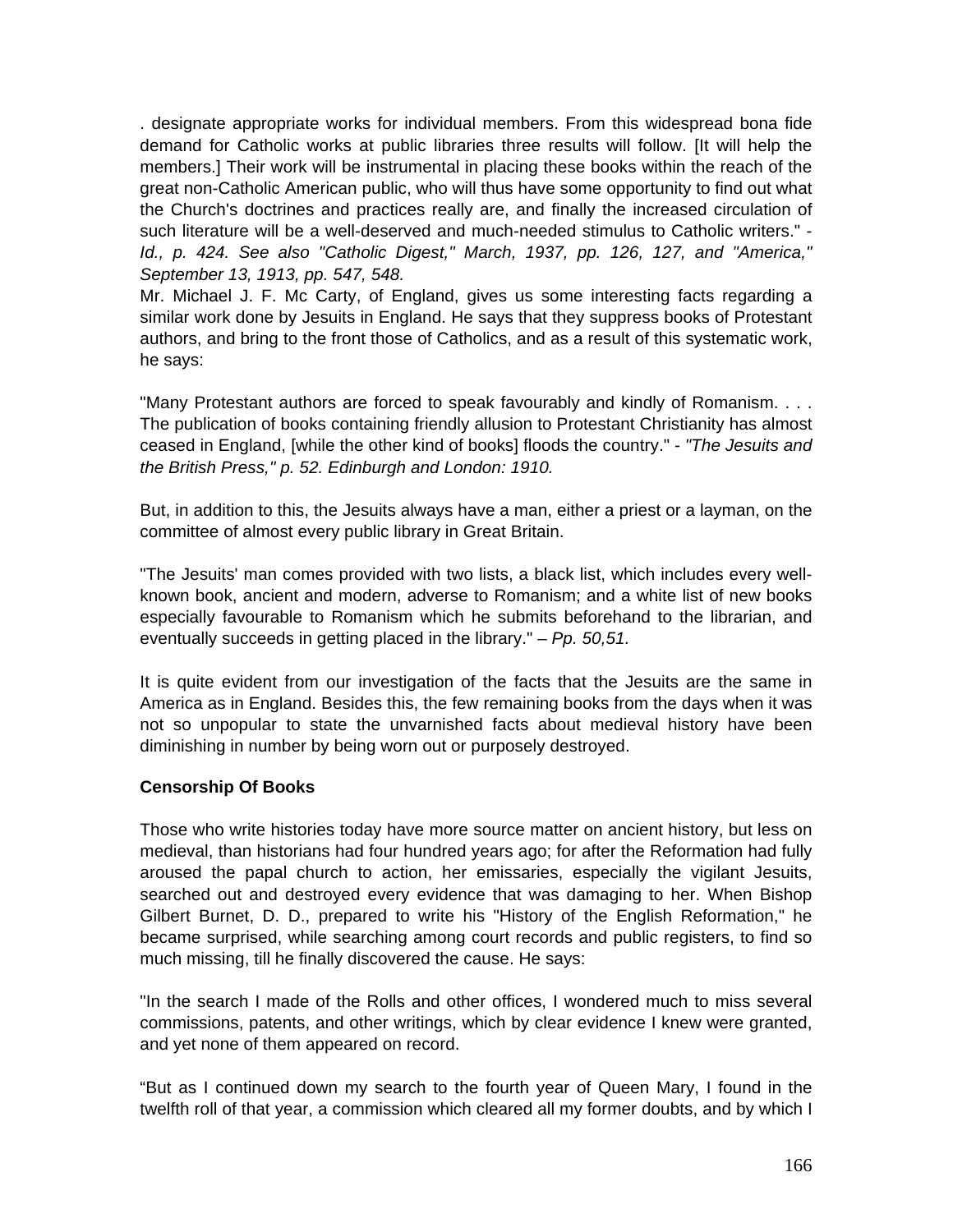saw what was become of the things I had so anxiously searched after. We have heard of the expurgation of books practiced in the Church of Rome; but it might have been imagined that public registers and records would have been safe. Yet lest these should have been afterwards confessors, it was resolved they should then be martyrs; for on the 29th of December, in the fourth year of her reign, a commission was issued out under the great seal to Bonner, Bishop of London, Cole, Dean of St. Paul's, and Martine, a doctor of the civil law, [which commanded the destruction of] divers compts, books, scrolls, instruments. . . .

"When I saw this, I soon knew which way so many writings had gone." - *"History of the Reformation of the Church of England," 2-vol. ed., Vol. I, Preface, p. xiii. London: 1880.* 

Let no one, therefore, say that statements in older histories are not true because we cannot now find sources to prove them.

The reader may not know that back of all this activity stands the Roman Curia. One department of which is the Sacred Congregation of the Index, which meets at Rome on stated days to decide what books are forbidden, and to make lists of them, called "The Index of Prohibited Books." The writer has examined two editions of this "Index," one early edition, and their latest one of 1930 by Pope Pius XI. Some books are permanently forbidden, while others are forbidden until certain corrections are made in them, which explains the revisions of our schoolbooks, for the "Index" says:

"Can. 1396. Books condemned by the Holy See are prohibited all over the world and in whatever language into which they may have been translated.

"Can. 1397, Sec. 1. It is the duty of all the faithful, particularly of clerics, or those holding high positions and noted for their learning, to denounce any book, they may consider dangerous, to the local Ordinaries, or to the Holy See. . . .

"Sec. 3. Those to whom such denunciations are made are bound in conscience not to reveal the names of the accusers.

"Sec. 4. Local Ordinaries, either directly themselves, or through the agency of capable priests, are in duty bound to keep a close watch on the books that are published, or sold, within their territory. . . .

"Can. 1398, Sec. 1. The condemnation of a book entails the prohibition, without especial permission, either to publish, to read, to keep, to sell, to translate it, or in any way to pass it on to others.

"Sec. 2. A book which has been prohibited in any way may not be republished, unless, after the necessary corrections have been made." - *"Index," of 1930, pp. xvi, xvii. Vatican Polyglot Press.* 

The Catholic Encyclopedia has this to say about the "Censorship of Books": "In general, censorship of books is a supervision of the press in order to prevent any abuse of it.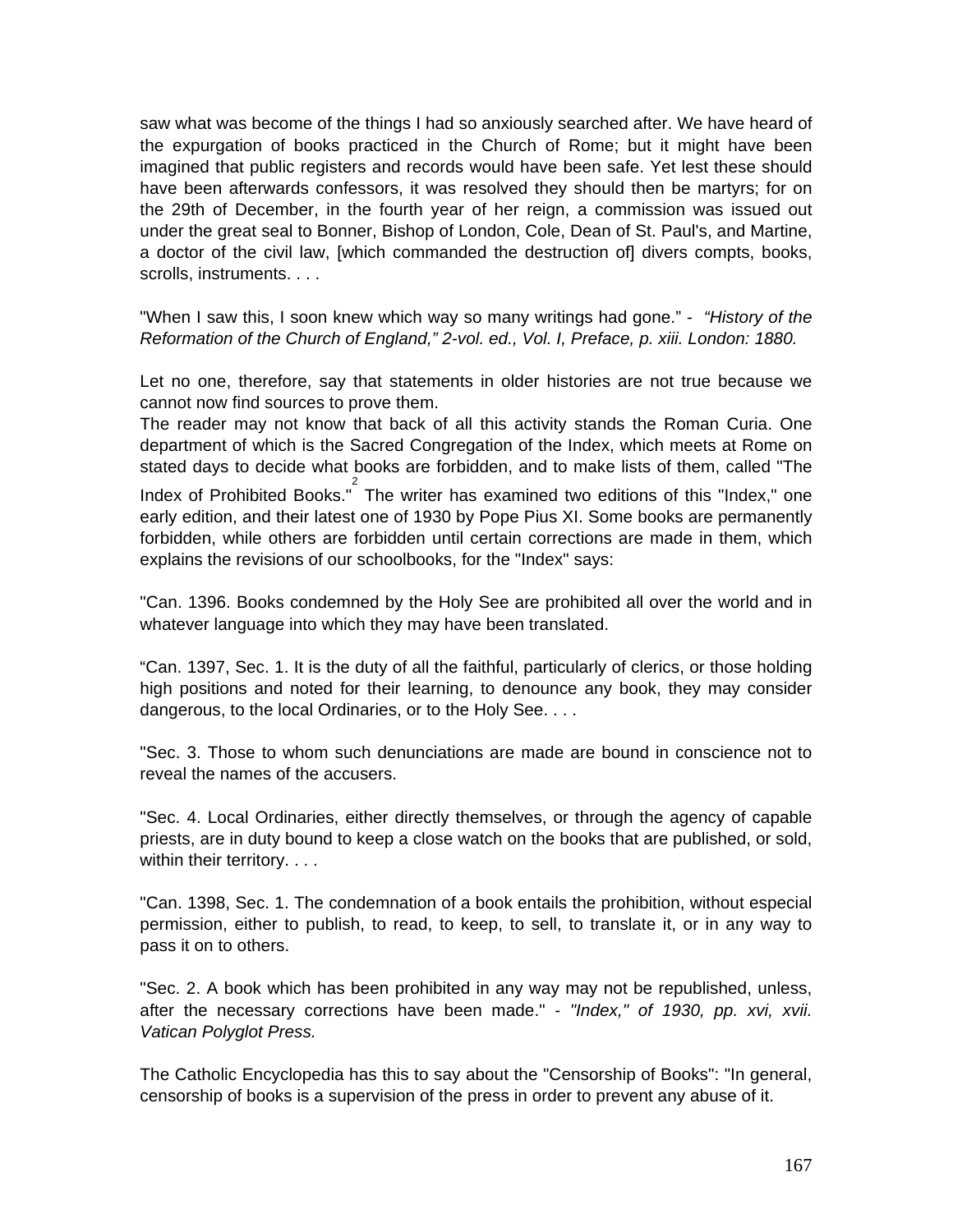"The reverse of censorship is freedom of the press."-*Vol. III, p. 519.* 

This "supervision of the press" extends also to articles written in magazines and newspapers, and among the special organisations working in this field is the International Catholic Truth Society, and the Catholic International Associated Press. Reporting the Louisville federation convention of the latter, Michael Kenny, S. J., in America (a Jesuit weekly) for August 31, 1912, says of their Catholic Press Bureau:

"We have it in our power to compel our papers, the thinking machines of the people, to tell the truth and refrain from transmitting slanders on Catholic matters. We can prevent the wells at which the people drink from being poisoned. We can, following the lead of 3

the Austrian Catholic Congress, establish a Catholic International Associated Press, and to accomplish this object every Catholic of the right spirit, reading in the daily papers calumnies of our religion and the most brazen justification of the robber bands who drive our religious from their homes and confiscate their property, should be willing

2 See "Romanism and the Republic." by Isaac J. Lansing, pp. 221-223. Pope Benedict X on March 25 1917 transferred this work to the "Supreme Sacred Congregation of the Holy Office." – *"Index of Prohibited Books," p. xxxi.*  3 *The Register* (Roman Catholic), Denver. Colorado, April 3, 1938. announced the formation of the United Catholic Organisations' Press Relations Committee to keep vigilant oversight over newspapers

and magazines.

to contribute a tithe of his possessions. All this and more can be accomplished by federated action. . . . Marching shoulder to shoulder with the spirit of soldiers on the battlefield at the call of the Church, we can successfully combat the organisations of her enemies and make this an era of Catholic manhood." -

*"America," August 31, 1912, p. 486, article by M. Kenny, S.J.* 

As a result of this organised effort no newspapers in the United States will accept any news that reflects unfavourably on the Catholic Church or its propaganda in this country, while news unfavourable to Protestants is printed.

## **26. Americanism Versus Romanism**

ROME says: What of it! Are not Roman Catholics as good as Protestants? Yes, certainly they are. As individuals there is no distinction before the law, and as neighbours they are loved and respected. We, however, are not speaking of individuals, but of a church organisation that claims certain rights of jurisdiction in civil affairs. Whose avowed principles are diametrically opposed to liberty of speech - liberty of press, and religious liberty in general, as understood by the founders of this republic and incorporated into its fundamental laws. This we shall now prove (1) from official Catholic documents, (2) from the actual application of their principles to civil governments.

## **Official Catholic Documents**

Pope Leo XIII, in an encyclical letter, *Immortale Dei,* November 1, 1885, outlines "the Christian constitution of states," by saying that "the state" should profess the Catholic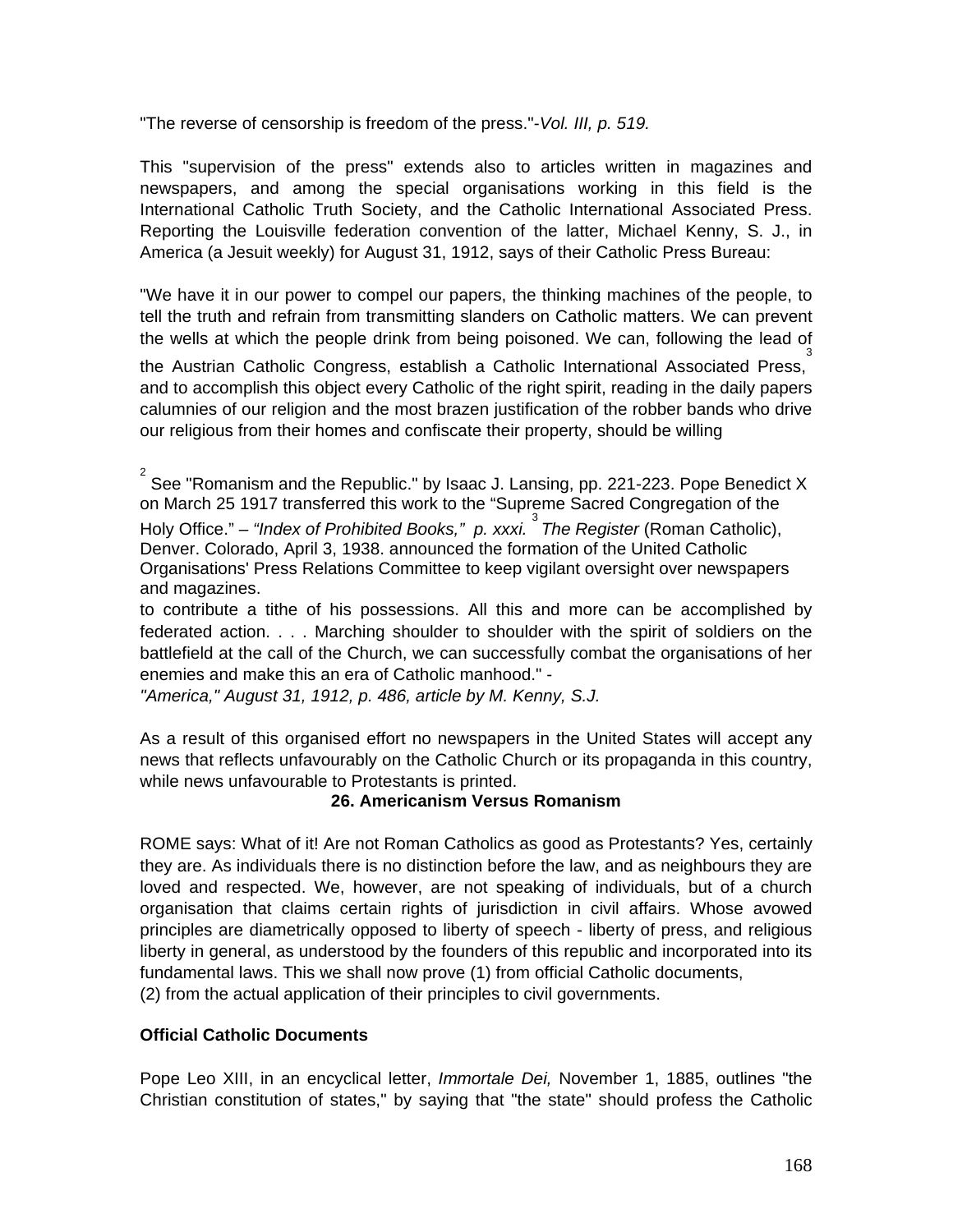religion, and that the Roman pontiffs should have "the power of making laws." "And assuredly all ought to hold that it was not without a singular disposition of God's providence that this power of the Church was provided with a civil sovereignty as the surest safeguard of her independence."

He says of the Middle Ages: "[then] church and state were happily united." - *"The Great Encyclical Letters of Pope Leo XIII," pp. 118, 114, 119. Benziger Bros., 1903.* 

"Sad it is to call to mind how the harmful and lamentable rage for innovations which rose to a climax in the sixteenth century, . . . spread amongst all classes of society. From this source, as from a fountainhead, burst forth all those later tenets of unbridled license. . . .

"Amongst these principles the main one lays down that as all men are alike by race and nature . . . that each is free to think on every subject just as he may choose. . . . In a society grounded upon such maxims, all government is nothing more nor less than the will of the people . . . .

"And it is a part of this theory . . . that every one is to be free to follow whatever religion he prefers, or none at all if he disapprove of all. . . .

"Now when the state rests on foundations like those just named - and for the time being they are greatly in favour - it readily appears into what and how unrightful a position the Church is driven. . . . They who administer the civil power ... defiantly put aside the most sacred decrees of the Church ....

"The sovereignty of the people . . . is doubtless a doctrine . . . which lacks all reasonable proof." *- Id., pp. 120-123.* 

The theory "that the church be separated from the state," Pope Leo further calls a "fatal error," "a great folly, a sheer injustice," and "a shameless liberty." - *Id., pp. 124, 125.* 

In his next encyclical letter, of June 20, 1888, he calls it "the fatal theory of the need of separation between Church and state," "the greatest perversion of liberty," and "that fatal principle of the separation of Church and state*.*" *- Id., pp. 148,159.* 

In his letter of January 6, 1895, he says: "It would be very erroneous to draw the conclusion that in America is to be sought the type of the most desirable status of the Church, or that it would be universally lawful or expedient for state and church to be, as in America, dissevered and divorced. . . . She would bring forth more abundant fruits if, in addition to liberty, she enjoyed the favour of the laws and the patronage of the public authority." -*Id., pp. 323, 324.* 

Among the many authorities that could be cited, we have chosen that of Pope Leo XIII, because he is not a medieval, but a modern, exponent of papal doctrines, which no Roman Catholic would deny. Any one familiar with the phraseology of the Declaration of Independence and the Federal Constitution cannot help but see in the expressions of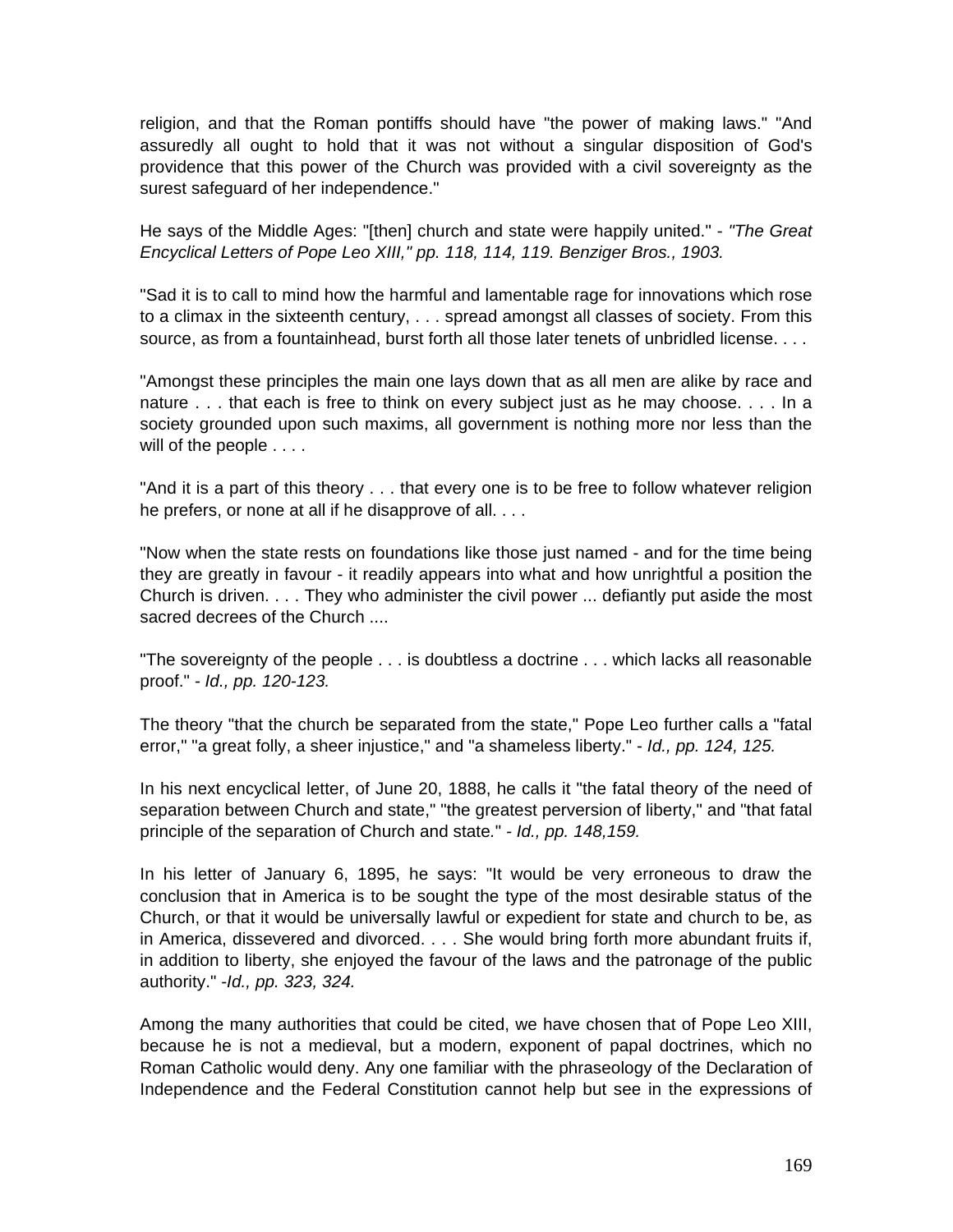Pope Leo a *declared opposition* to the fundamental principles upon which our government is founded. He urges his followers not to be content with attending to their religious duties, but "Catholics should extend their efforts beyond this restricted sphere, and give their attention to national politics." *- Id., p. 131.* 

"It is the duty of all Catholics . . . to strive that liberty of action shall not transgress the bounds marked out by nature and the law of God - to endeavour to bring back all civil society to the pattern and form of Christianity which We have described. . . . Both these objects will be carried into effect without fail if all will follow the guidance of the Apostolic See as their rule of life and obey the bishops." - *Id., p. 132.* 

"Especially with reference to the so-called 'Liberties' which are so greatly coveted in these days, all must stand by the judgment of the Apostolic See." *- Id., p. 130.* 

In his encyclical letter of January 10, 1890, on "The Chief Duty of Christians as Citizens" (id., pp. 180207) he urges all Catholics to put forth united action in politics in order to change the governmental policies so as to bring them into harmony with papal principles. He says:

"As to those who mean to take part in public affairs they should avoid . . . leading the lives of cowards, untouched in the fight. . . . Honour, then, to those who shrink not from entering the arena as often as need calls, believing and being convinced that the violence of injustice will be brought to an end and finally give way to the sanctity of right and religion." - *Id., pp. 199-201.* 

They are urged to support (in elections) only those men who will stand by the principles of union of church and state:

"The Church cannot give countenance or favour to those whom she knows to be imbued with a spirit of hostility to her; who refuse openly to respect her rights; who make it their aim and purpose to tear asunder the alliance that should, by the very nature of things, connect the interests of religion with those of the state. On the contrary, she is (as she is bound to be) the upholder of those who are themselves imbued with the right way of thinking as to the relations between church and state, and who strive to make them work in perfect accord for the common good. These precepts contain the abiding principle by which every Catholic should shape his conduct in regard to public life. In short, where the Church does not forbid taking part in public affairs, it is fit and proper to give support to men of acknowledged worth, and who pledge themselves to deserve well in the Catholic cause, and on no account may it be allowed to prefer to them any such individuals as are hostile to religion. . . .

"Whence it appears how urgent is the duty to maintain perfect union of minds." *- Id., p. 198.* 

"Union of minds, therefore, requires, together with a perfect accord in the one faith, complete submission and obedience of will to the Church and to the Roman Pontiff, as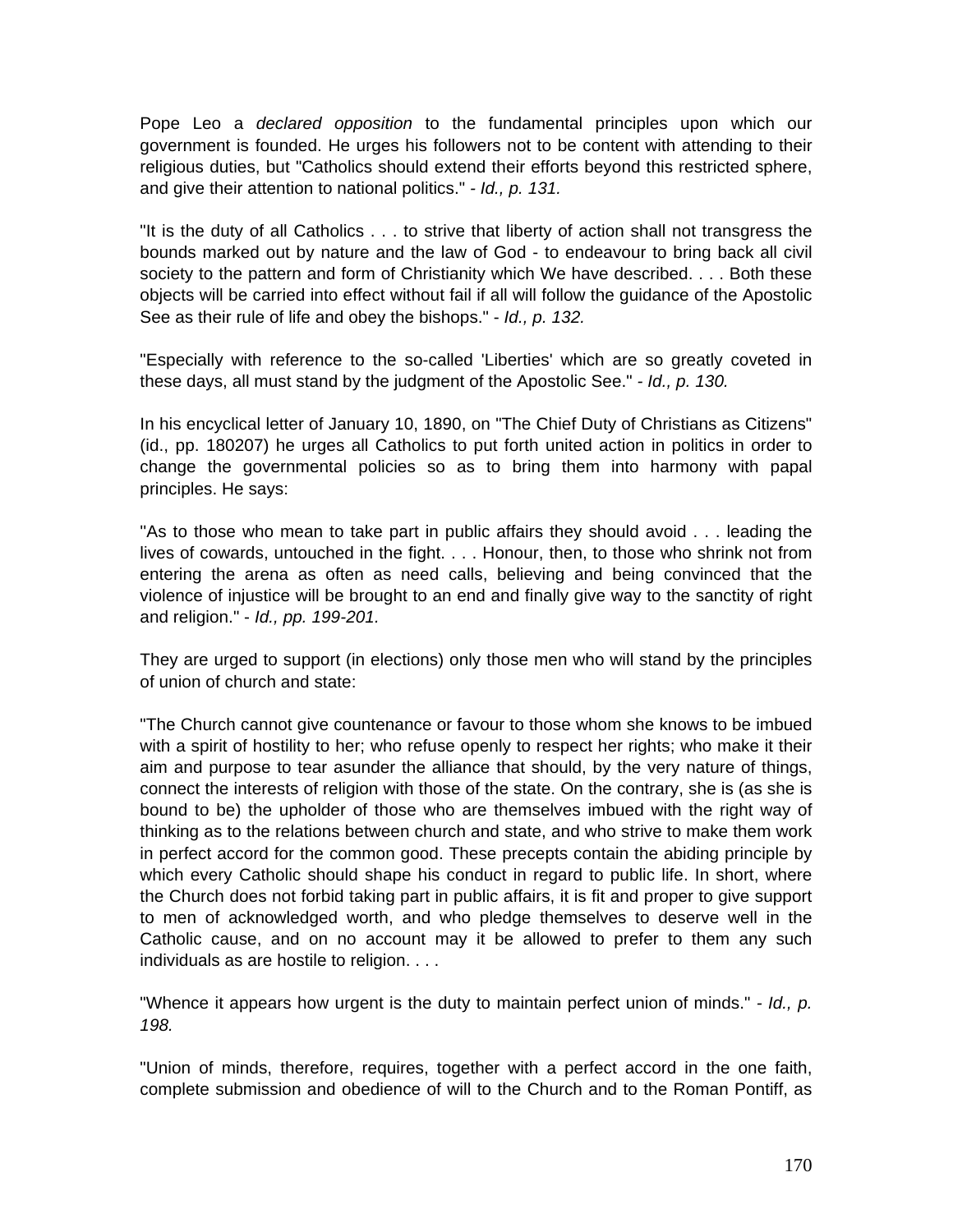to God himself." *- Id., p. 193.* 

"The political prudence of the Pontiff embraces diverse and multiform things; for it is his charge not only to rule the Church, but generally so to regulate the actions of Christian citizens. . . . The faithful should imitate the practical political wisdom of the ecclesiastical authority." *- Id., p. 202.* 

"But if the laws of the state are manifestly at variance with the divine law, containing enactments hurtful to the Church, . . . or if they violate in the person of the supreme Pontiff the authority of Jesus Christ, then truly, to resist becomes a positive duty, to obey, a crime." *- Id., p. 185*.

"If, then, a civil government strives . . . to put God aside, it deflects woefully from its right course and from the injunctions of nature. Nor should such a gathering together and association of men be accounted as a commonwealth, but only as a deceitful imitation and make-believe of civil organisation." *- Id., p. 181.* 

These are the exact statements of Pope Leo XIII, taken from his authentic records, published by the Catholics under the seal of the Church; and they show that the Papacy stands for the same principles today as it did in the Dark Ages. How truthfully the Pontiff says: "And in truth, wherever the Church has set her foot, she has straightway changed the face of things." *- Id., p. 107.* 

A letter from the Vatican outlining the plans of Pope Leo XIII respecting the United States was published in the New York Sun, July 11, 1892, and contains the following significant statement:

"What the church has done in the past for others, she will now do for the United States. . . . He [the pope) hails in the United American States, and in their young and flourishing church the source of new life for Europeans. . . . If the United States succeed in solving the many problems that puzzle us, Europe will follow her example." - *"New York Sun," July 11, 1892; quoted in "Liberty," 1907, No. 4, p. 10.* 

How remarkably this coincides with the prophetic prediction: "His deadly wound was healed: and all

the world wondered after the beast." Revelation 13: 3. Yes, it is true that "as America, the land of

religious liberty, shall unite with the Papacy in forcing the conscience and compelling men to honour

the false Sabbath, the people of every country on the globe will be led to follow her example." -

*"Testimonies," Vol. VI, p. 18*. This country led the world from despotism to liberty, and it will lead the

way back.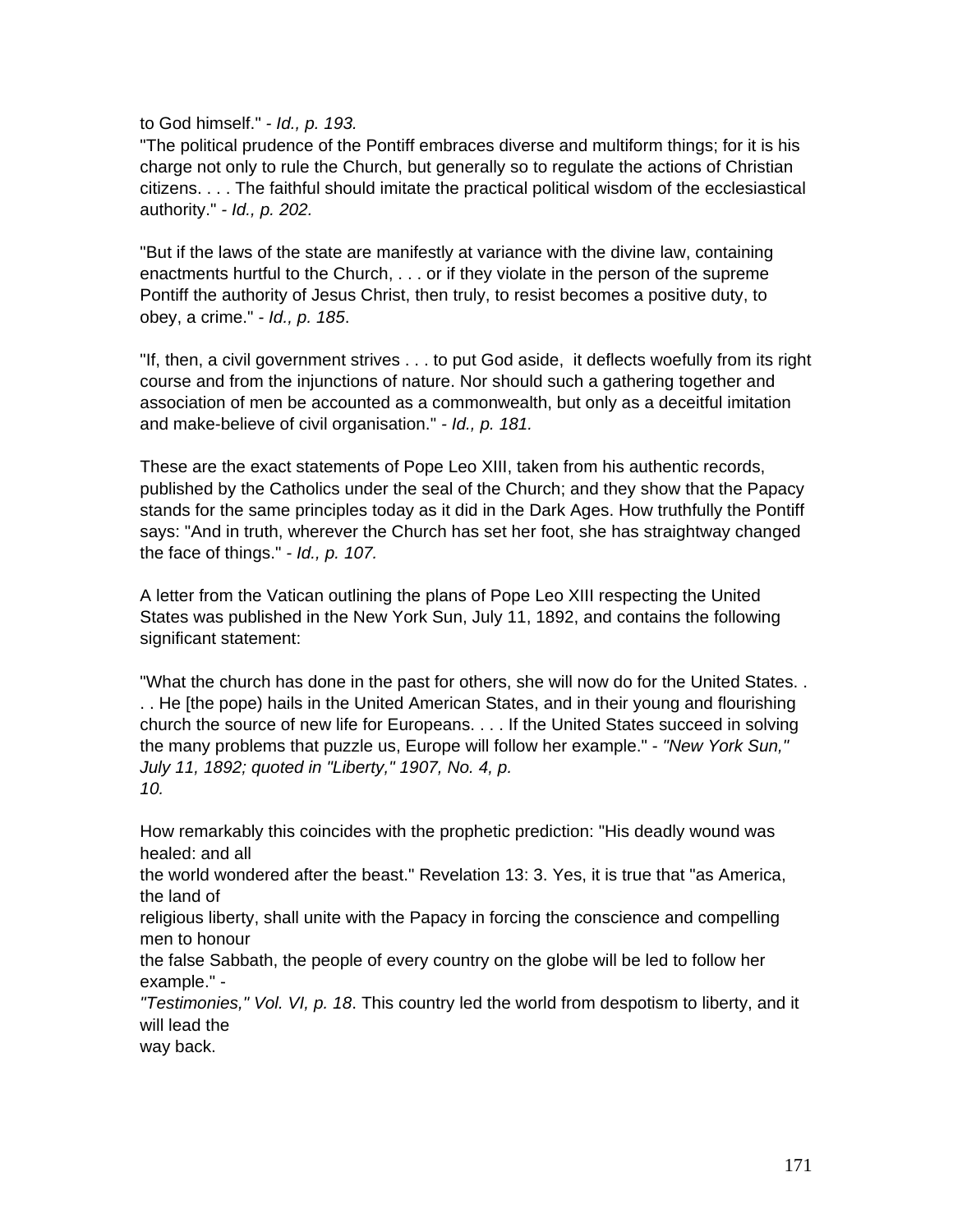The doctrine of Pope Leo XIII is the doctrine of the Catholic Church, and it is taught in her schools in

the United States. One of their schoolbooks, "Manual of Christian Doctrine, by a Seminary Professor,"

printed by J. J. McVey, Philadelphia, 1915, and carrying the sanction of the Catholic Censor and the

seal of the Church, has this to say concerning the "Relations of Church and State":

"Why is the Church superior to the state?

"Because the end to which the Church tends is the noblest of all ends.

"What right has the pope in virtue of his supremacy?

"The right to annul those laws or acts of government that would injure the salvation of souls or attack

the natural rights of citizens.

"What then is the principle obligation of the heads of states?

"Their principle obligation is to practice the Catholic religion themselves, and, as they are in power, to

protect and defend it."

"Has the State the right and the duty to proscribe schism or heresy?

"Yes, it has the right and the duty to do so.

"May the state separate itself from the Church?

"No, because it may not withdraw from the supreme rule of Christ.

"What name is given to the doctrine that the state has neither the right nor the duty to be united to the

Church to protect it?

"This doctrine is called Liberalism. It is founded principally on the fact that modern society rests on

liberty of conscience and of worship, on liberty of speech and of the press.

"Why is Liberalism to be condemned?

"Because it denies all subordination of the state to the Church." - *Pp. 131-133.* 

We respectfully ask: With such avowed principles taught in Catholic schoolbooks, would it be safe to

allow Romanised textbooks to be used in our public schools?

Pope Paul IV sets forth this same papal doctrine. We read:

"On February 15, 1559, appeared the Bull *Quum ex apostolatus.officio* of which the most important

heads are these: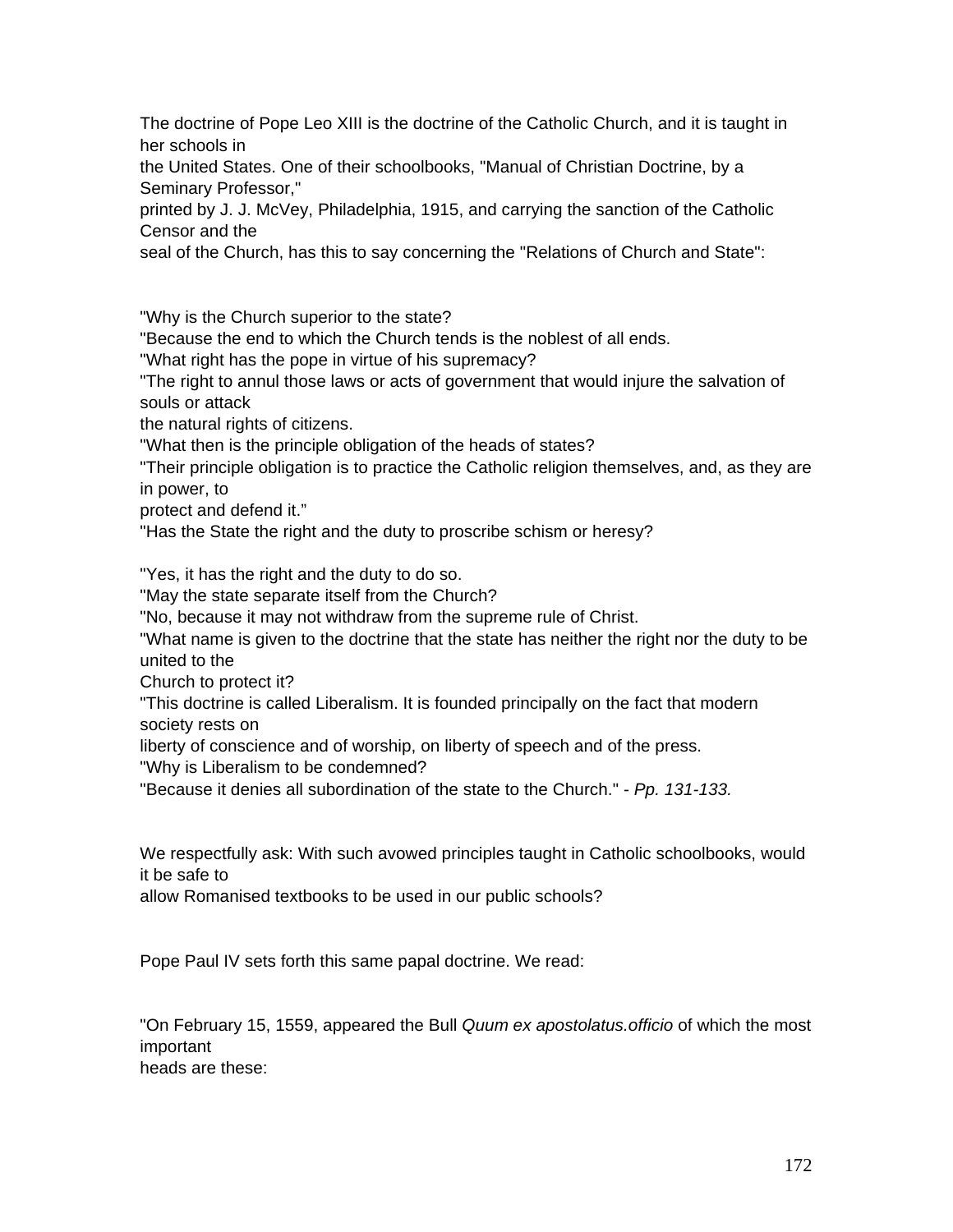"(1) The Pope as representative of Christ on earth has complete authority over princes and kingdoms,

and may judge the same.

"(2) All monarchs, who are guilty of heresy or schism, are irrevocably deposed, without the necessity

of any judicial formalities. They are deprived forever of their right to rule, and fall under sentence of

death. If they repent, they are to be confined in a monastery for the term of their life, with bread and

water as their only fare.

"(3) No man is to help an heretical or schismatic prince.

The monarch guilty of this sin is to lose his kingdom in favor of rulers obedient to the Pope." -*"Life* 

*and Times of Hildebrand, Arnold Harris Mathews, D. D., p. 288. London: 1910.* 

Later papal encyclicals show the same attitude toward Protestants. Here is a sample from the encyclical

of Pope Pius X. Speaking of the Reformation of the sixteenth century, it says:

"That tumult of rebellion and that perversion of faith and morals they called reformation and

themselves reformers. But, in truth, they were corrupters, for undermining with dissensions and wars

the forces of Europe. They paved the way for the rebellions and the apostasy of modern times, in which

were united and renewed in one onslaught those three kinds of conflict, hitherto separated, from which

the Church has always issued victorious. The bloody conflicts of the first ages, then the internal pest of

heresies, and, finally, under the name of evangelical liberty, a vicious corruption and a perversion of

discipline unknown perhaps in medieval times." *- "Encyclical Letter of Our Most Holy Lord Pius X,"* 

*quoted in Supplement to "The Tablet," June 11, 1910, p. 950. London: England*. 1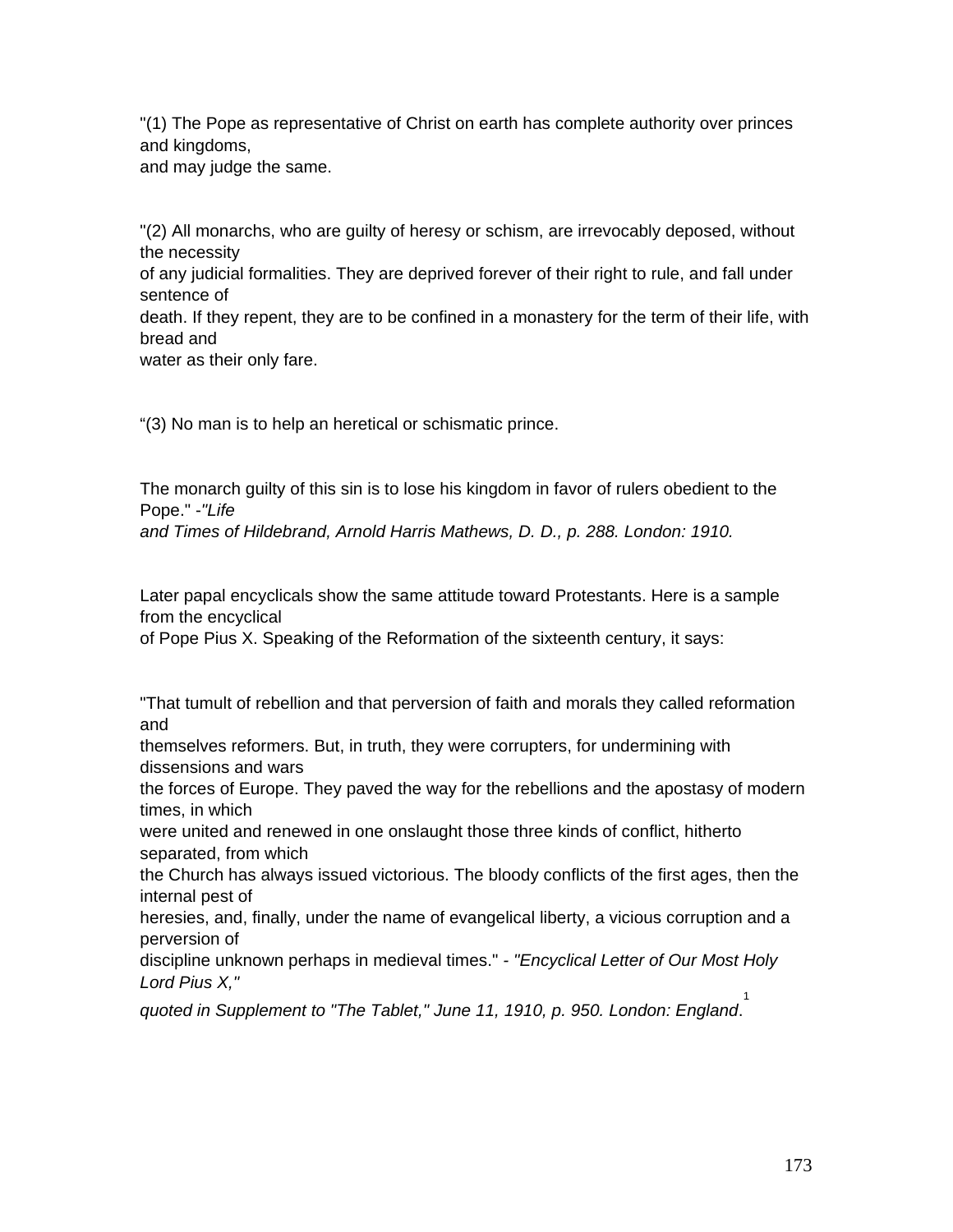$^{1}$  For further evidences that the Papacy claims the right of interfering with the affairs of civil governments, see "The Middle Ages,- Henry Hallam, LL.D.. F.R.A.S.. Vol. 1. chap. 7. Parts I, 1I.

## **Application Of Papal Principles To Civil Government**

The Jesuits in this country endeavour to make us believe that it is not within the pope's domain to ''meddle with the civil allegiance of Catholics" or to interfere with a ruler's governing of his subject and that, should any pope "try such interference, he would be going beyond the limits of his proper authority; Catholics would be under no obligation to obey him - nor would they obey him." - *"The Pope and the American Republic," by J. E. Graham, p. 3*. But it is understood that this is only "mission" literature written for the American people, who can best be won by such sentiments, and that it does not apply to Catholic countries; nor will it apply to our own when conditions here can be changed.

# **King Henry Iv Versus Pope Gregory Vii**

We do not suppose that such writers have forgotten the claims of so many popes that civil magistrates are not exempt from the rule of Christ, or from the governing power of His Vicar, and that "the church never changes." Nor can any well read man have forgotten that Pope Gregory VII on the twenty second of February, 1076, excommunicated Henry IV, "forbade him to govern Germany and Italy, dispensed all his subjects from the oath of allegiance they had taken to him, and forbade every one to obey him as a king' - *"Life and Times of Hildebrand," A. H. Mathews, D. D., p. 109. London: 1910.* Pope Gregory VII wrote the following letter on September 3, 1076:

"To All the Faithful in Germany, Counselling them to Choose a New King:

"Gregory . . . to all the . . . bishops, dukes, counts, and all defenders of the Christian faith dwelling in the kingdom of Germany . . . Henry, king so-called, was excommunicated . . . he was bound in bondage of anathema and deposed from his royal dignity, and that every people formerly subject to him is released from its oath of allegiance. . . .

"Let another ruler of the kingdom be found by divine favour, such an one as shall bind himself by unquestionable obligation to carry out the measures we have indicated." - *"Records of Civilisation Sources and Studies," edited under the auspices of the Department of History, Columbia University," Vol. XIV, pp. 105-107.* 

Any person who had any dealing with the excommunicated king became thereby himself excommunicated. If the king did not secure release from this "band" within a year, he was to lose his kingdom and be put to death, or if he repented after the year passed he would be imprisoned in a monastery, and fed with bread and water till his death, and this finally became his fate. Henry had to set out across the dangerous Alps in midwinter. "The cold was intense, and there had been heavy falls of snow, so that neither men nor horses could advance in the narrow road alongside precipices without running the greatest risks. Nevertheless, they could not delay, for the anniversary of the King's excommunication was drawing near." The men walked, and the queen was placed in "a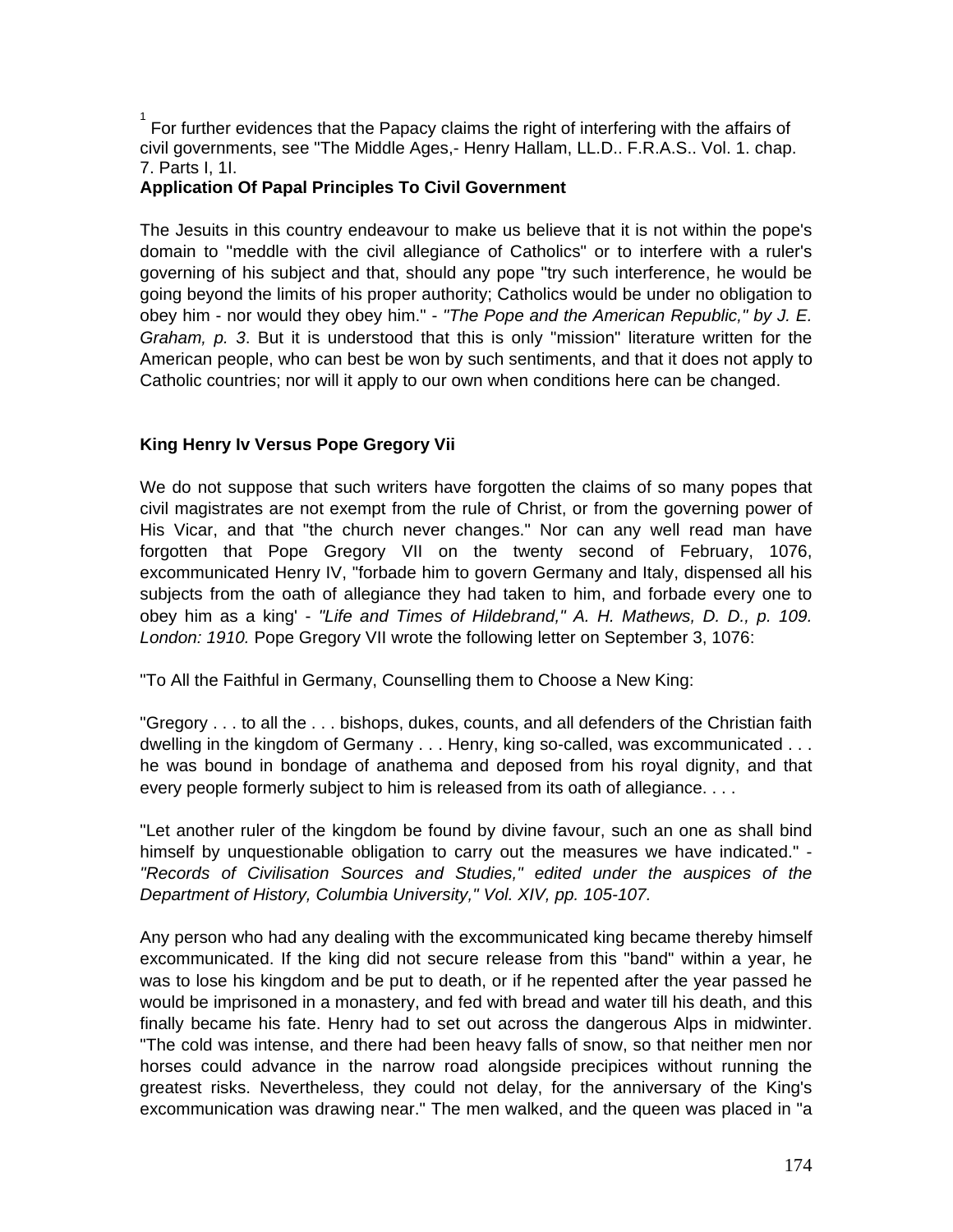kind of sledge made of ox hide, and the guides dragged [it] the whole way." At last they arrived at Canossa, where the pope temporarily abode.

"Then, in the penitent's garb of wool, and barefoot, the King appeared before the walls of the fortress. He had laid aside every mark of royalty, and, fasting, he awaited the pleasure of the Pope for three days. The severity of the penance was enhanced by the coldness of the season. Bonitho speaks of it as a very bitter winter, and says that the King waited in the courtyard amid snow and ice. Even in the presence of Gregory there were loud murmurs against his pride and inhumanity." – *"Life and Times of Hildebrand," pp. 126-128.* At last through the intercession of others the pope admitted the king and released him of the excommunication, January 28, 1077.

Pope Gregory VII himself acknowledged the whole proceeding with evident satisfaction in a letter to the princes of Germany, dated January 28, 1077, in the following words:

"At length he came in person with a few followers to the town of Canossa where we were staying. Not a sign of hostility or boldness did he show. All his royal insignia he laid aside, and, wretchedly clad in woollen garments, he stood persistently for three long days with bare feet before the gate of the Castle. Constantly and with many tears he implored the apostolic mercy for help and consolation until he had moved all who were within hearing to such pity and depth of compassion that they interceded for him with many prayers and tears. They expressed wonder at the unusual hardness of our heart, and some even insisted that we were exercising, not apostolic severity, but the ferocious cruelty of a tyrant." -

*"Parallel Source Problems in Medieval History," F. Duncalf, Ph. D., and A. C. Krey, M. A., p. 89. New York and London: 1912.* 

And yet the pope had the audacity to extract from the humiliated king the promise of a meeting among the princes of Germany, where "the pope as judge" was to decide whether Henry was to be "held unworthy of the throne according to ecclesiastical law" or not. (Id., p. 51) And finally the pope excommunicated Henry the second time, March 7, 1080, and a new king, Rudolph of Suabia, was elected, the pope sending him a costly crown. Civil war ensued, which deluged Germany in blood, and Rudolph, the king of the papal party, was slain. This is not an isolated case.

"When, in the year 1119, Calixtus excommunicated Henry V, the Pope also solemnly absolved from their allegiance all the subjects of the Emperor." *- "Life and Times of Hildebrand," p. 284.* 

## **Other Popes Meddle In Politics**

On May 24, 1160, Pope Alexander III excommunicated Frederic Barbarossa, "and released his subjects from their allegiance." Pope Innocent III "deposed and reinstated princes and released subjects from their oaths" as if he were a universal ruler. In 1208 he placed the whole kingdom of England under "interdict," excommunicated King John in 1209, and deposed him in 1212, releasing all his subjects from their allegiance to him, and invited King Philip of France to occupy England in the name of the pope. John was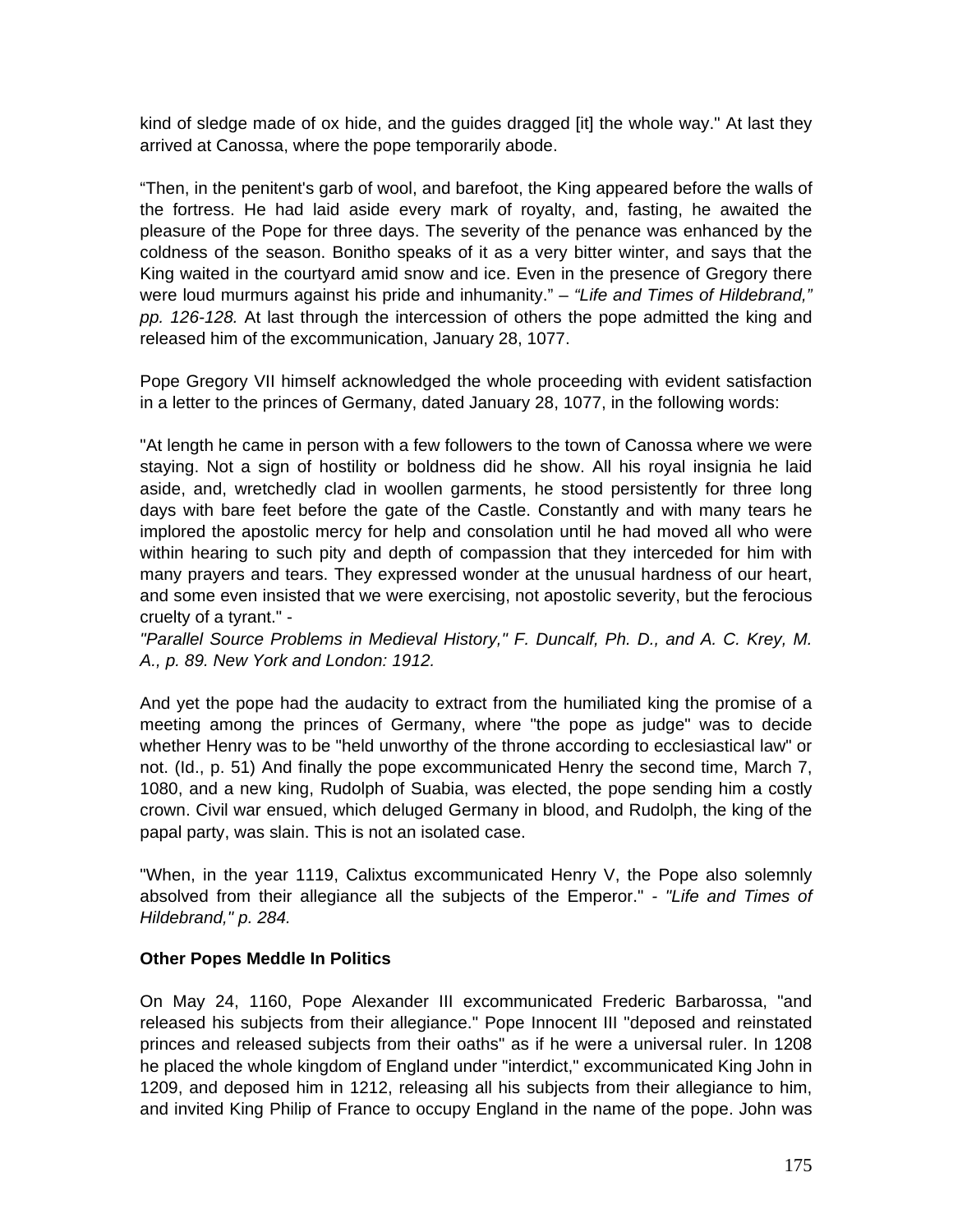finally forced to surrender the kingdom into the hands of the pope, to be returned to him as a fief. The barons, displeased with such transactions, forced the king to sign the "Magna Charta," a document of liberty. But the pope declared it null and void.

"The Emperor Frederick II was excommunicated by Gregory IX; his subjects were released from their allegiance, and he was deposed by Innocent IV [in 1245]. Boniface VIII, who meddled incessantly in foreign affairs, [explained the pope's] two swords [to mean, that the temporal sword of] the monarch is borne only at the will and by the permission of the Pontiff." - *Id., p. 286.* 

# **Modern Rulers Walk The Road To Canossa**

One more example of a later date may be of interest. For centuries France had been under the controlling power of the

Papacy, and in the Revolutionary period she attempted to shake off the shackles. But, the fetters were so strong and the chains so heavy, that she found herself unable to do so, till finally the Association Law of 1901 and the Separation Law of 1905 granted religious liberty to all denominations alike. Rome, however, does not want liberty, but sole control, and so her thunderbolts were hurled against the "injustice" of France, till the impression was created that Rome was fighting for "liberty." It is the same old story. The Papacy always feels oppressed where it is not given a free hand to control. F. T. Morton (member of the Massachusetts bar) says:

"It is not in defence of religious liberty the pope is attacking the French republic, but because the republic has placed all religious bodies alike under the regime of religious liberty, equality, and toleration, and this he calls the law of oppression." - *"The Roman Catholic Church and Its Relation to the Federal Government," p. 110. Boston: 1909.* See also "Papal Attack on France," in the *Nineteenth Century Magazine,* April, 1909, and "Papal Aggression in France," in *Fortnightly Review*, October, 1906.

In a Catholic booklet, Rev. J. T. Roche, LL. D., says of the French law:

"Three hundred million dollars' worth of property has been swept away by a single legal enactment, because the French laity did not have an influential, efficient, and vigorous press to protest against this colossal injustice. The Cardinal Archbishop of France a few weeks ago made the statement, that if one tenth of the money put into churches and religious institutions, had been expended on their Catholic press, this property would never have been confiscated. This utterance has been well borne out by the results already achieved in Germany. That country today has over two hundred Catholic daily papers, and a great number of weekly and monthly periodicals. It has a great lay society, the Volksverein, which devotes its energies to the up building of the press. . . . From end to end of the country, the people are kept in touch with what is going on in governmental as well as church circles. There is unity of thought and action. . . . It has become a universally accepted axiom amongst us, that the church in any country is no stronger or weaker than its official press." *- "The Catholic Paper," pp. 9, 10; printed by "Catholic Register and Canadian Extension." Toronto, Can.: 1910.*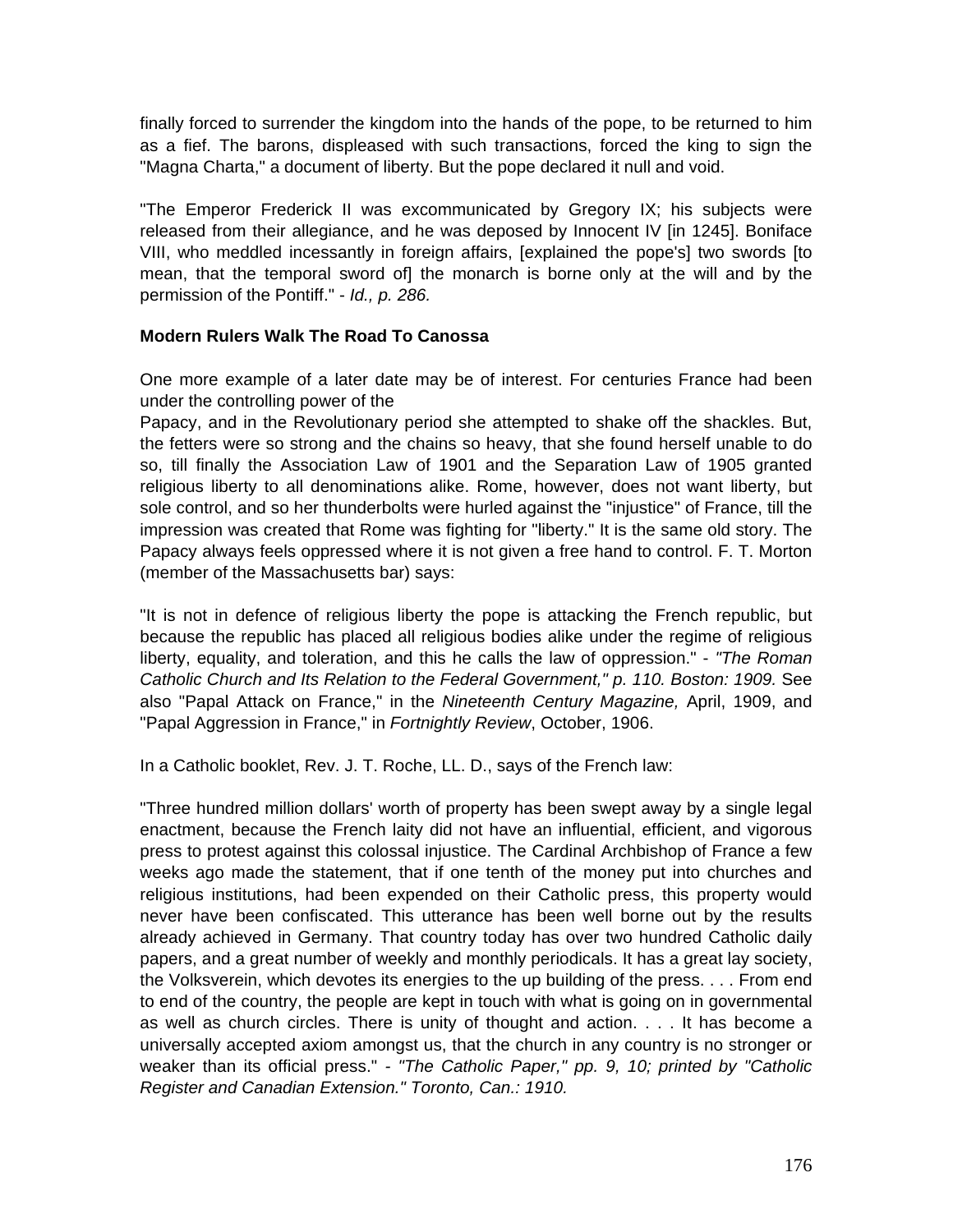Attorney F. T. Morton quotes the following from newspaper clippings concerning a mass meeting of nearly 8,000 Catholics, held in Brooklyn, N. Y., Feb. 3, 1907, to protest against the Separation Law of France: "Even Bismarck had to pass on his way to a metaphorical Canossa." - *"The Roman Catholic Church," p. 114, Boston: 1909.* 

The Roman Catholic weekly, The Tablet, of London, March 21, 1914, pp. 440, 441, has an article on "French Catholics and the General Elections," which we wish we had space to copy in full, as it shows the way leaders in the Roman church instruct her people, and marshal them in mass in times of elections. We quote:

"Catholics have had their duty in this matter long ago placed before them by the Pope: to unite together under their Bishops on the platform of religion.' . . .

"' Catholics above all things' was to be their motto.

"The only purpose was to form a vast association of Catholic citizens to act together for ends which he summed up as follows: - 'What we want is religious peace (1) by the revision of the laws which have attacked our liberties, and (2) by an understanding between the State and the Head of the Catholic Church.'

"In accordance with these principles it was determined to constitute at once a Committee to multiply organisations which would group Catholics together for this work, and that action should be taken as far as possible in the forthcoming electoral struggle.

"The call to united action thus sounded finds a strong re-enforcement in the pastorals of the Bishops. Thus Cardinal Andrieu, Archbishop of Bordeaux, has reminded his flock that they should use their votes, and that in doing so they are bound in conscience to vote only for those candidates who shall have promised to respect the rights of God and the Church. 'Those,' declares His Eminence, 'who decline to make this promise are undeserving of your confidence, and if, from fear or from self interest, you vote for them, you make yourselves responsible before God and men for the harm that may be done by their sectarianism to our religion and to our country.'

"Cardinal Dubillard, Archbishop of Chambery, has written in the same sense. Even still stronger is the note struck in a Joint Pastoral issued by the six Bishops of the Province of Bourges. They open by declaring that with the elections in view it is their right and their duty to speak about them to their people, who are under an obligation, not only to vote, but to vote right. 'To vote is not an indifferent, because it is a political, act, for politics cannot escape from Christian morality or claim independence seeing that conscience is binding in public as well as in private life.' . . .

"Catholics have gone to the ballot as individuals, disunited and without a program. This time they should unite on behalf of the interests of religion. Now more than ever before united action is necessary *sub vexillo Christi*. . . . The Bishops proceed to lay down the line of conduct to be followed by Catholic electors: to refuse to vote for all candidates who shall take their stand on the laws described as secular and intangible; to vote unhesitatingly and without *arriere pensee* [mental reservation] for every Catholic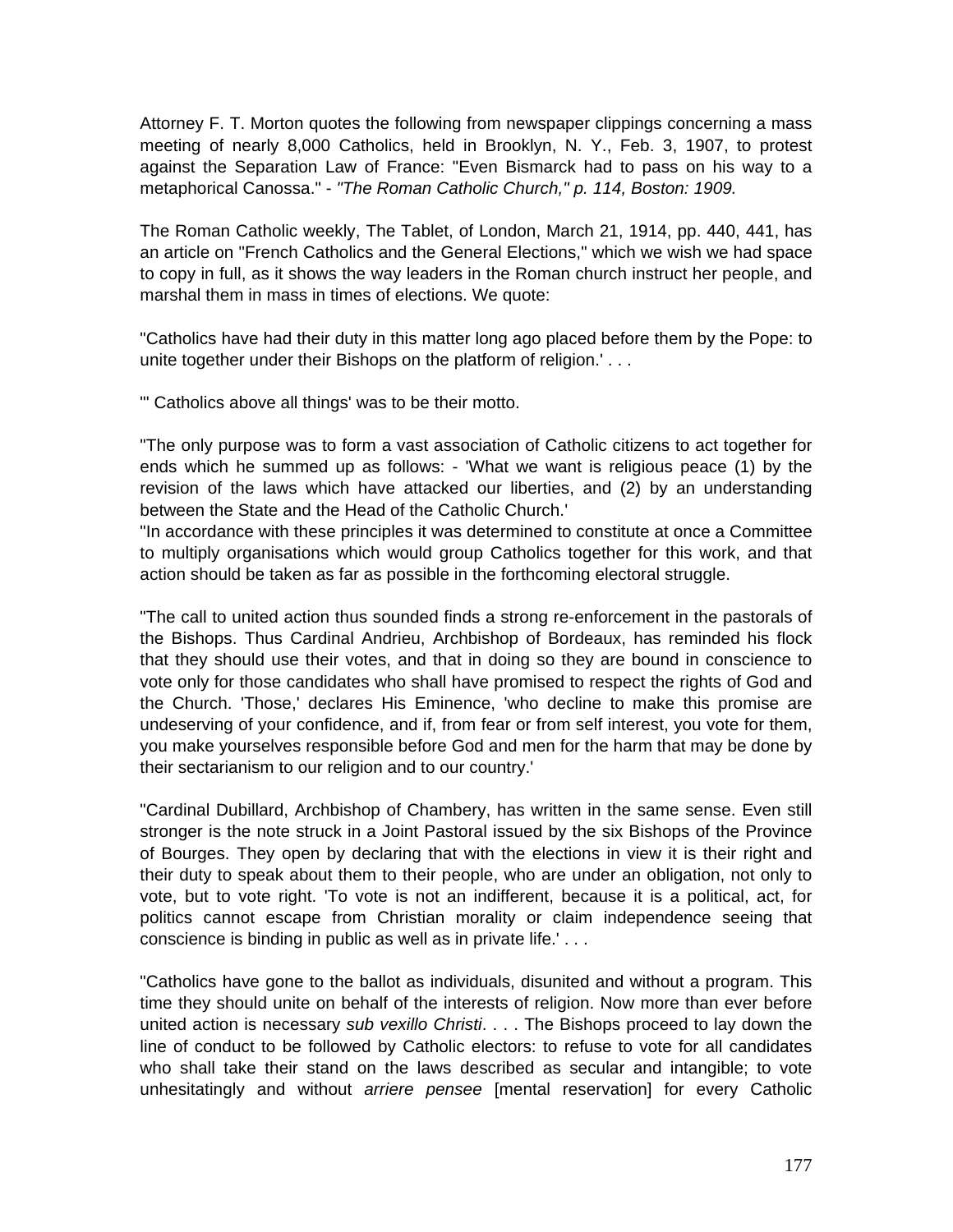candidate - Republican, Royalist, or Imperialist - because he is a Catholic, and determined above all to defend and demand the rights of God and of the Church; to vote for those Liberal candidates who give a satisfactory pledge to support the Catholic claims. From this it will be seen that the laymen's movement is in full accord with the directions of the Bishops." - *Pp. 440, 441.* 

Now, m the Roman Catholic Church rests one of its main propositions on the fact that it is the same the world over, and never changes, and seeing that it is governed in every country by the same rules of the Roman Curia, with the pope at its head, we know that the same regulations apply to the United States as to the Republic of France. As an illustration of this fact we find that, when the Poles of Milwaukee, Wis., in their city election of 1912, voted the Socialist ticket, the Roman Catholic paper, *Western Watchman,* of April 11, 1912, commented thus: "We are sorry for the Poles. It is a shame that their clergy have them not under better control." - *Quoted in "Protestant Magazine," December, 1913, p. 568.* When Mr. T. J. Carey of Palestine, Texas, in a letter to Archbishop John Bonzano, the Papal Delegate, of Washington, D. C., dated June 10, 1912, asked: "Must I as a Catholic surrender my political freedom to the Church?" the Archbishop answered in a letter dated June 16, 1912: "You should submit to the decisions of the Church even at the cost of sacrificing political principles." - *Frontispiece in "Protestant Magazine," August, 1913*. Many other incidents could be cited if space permitted.

Let no one, therefore, claim that the Catholic Church is not active in politics. As a sequel to this Catholic Action in France, we read in the *Minneapolis Journal*, December 7, 1920, in the report of a sermon by Dr. P. B. Donally, O. M. I. (Catholic) of London, England, preached at the Pro-Cathedral in Minneapolis, the following significant words:

"'The Church, Christ's Masterpiece.' . . . Amid the universal crash of nations, thrones, and doctrines, she is the one moral force that remains standing.

"Protestant England sends its ambassador to the Pope of Rome. Lutheran Germany, through her representative at the Vatican, seeks light and counsel from the Vicar of Christ. And the infidel government of France has walked the road to Canossa."

We have seen the reason why the Republic of "France has walked the road to Canossa"; namely, through the activities of Catholic bishops, and their organisations, in elections. As sure as that same power is operating in other countries, they too will walk the road to Canossa. What a delight it seems for the leaders of the Roman church to look back to the grand scene at Canossa, and see a mighty king standing with bare feet in snow and cold for three days, begging the pope to allow him to rule his own country. This is the Roman ideal, it appears. We could continue this subject by relating Rome's fight against government officials of Spain, Mexico, etc., bringing its activities in politics up to date, but space forbids. To sum up: Rome is unchanged in principle, and will do today what it did in the Middle Ages, whenever opportunity offers itself.

The World War gave the Papacy a new hold on the nations of Europe. Mr. Michael Williams, an eminent Catholic editor, says: "Before the World War . . . there were few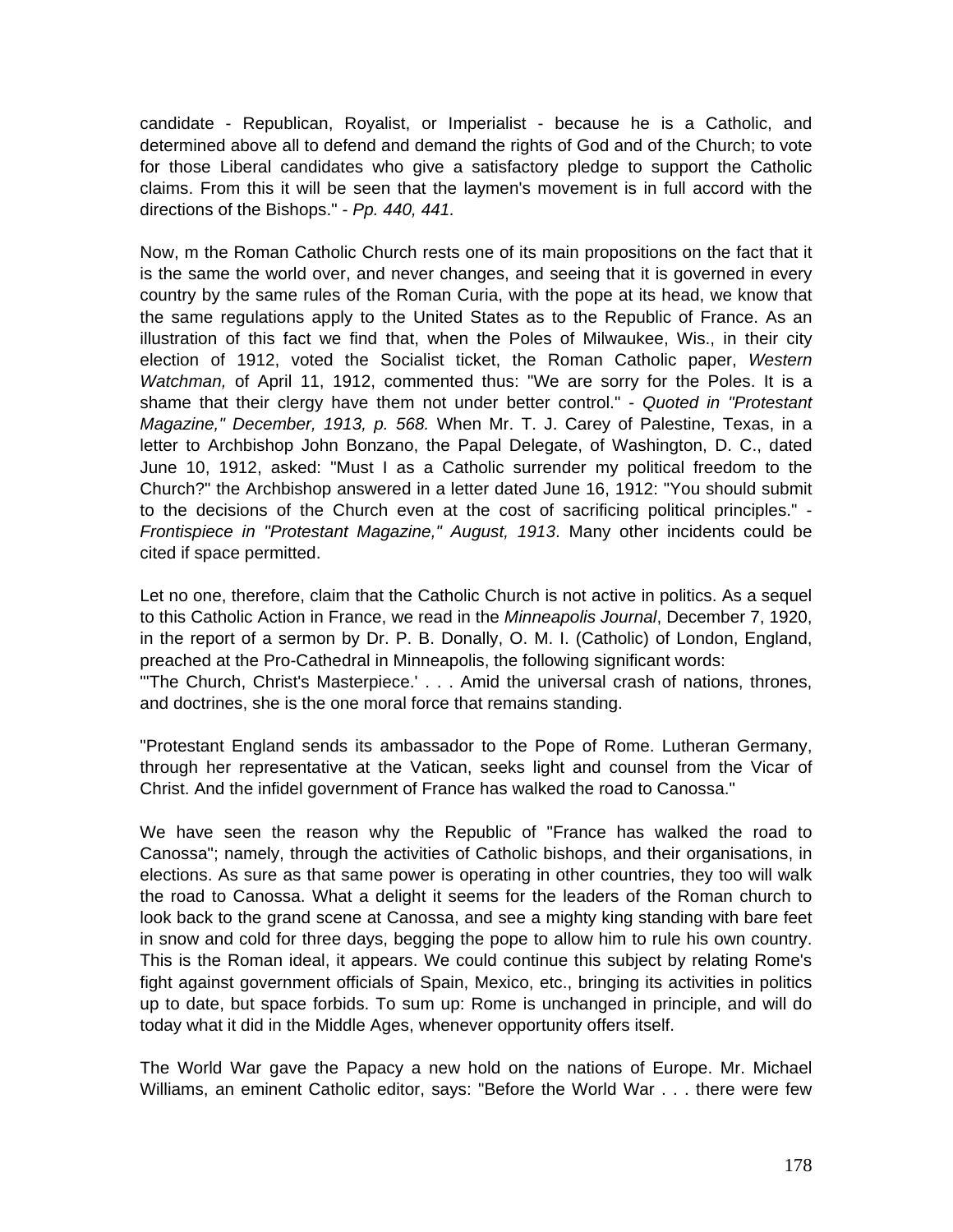national representatives at the Vatican." But now "a spiritual movement such as the world has not seen since the Crusades or the conquest of the Roman Empire by the earlier members of the same church [has taken place]. In that movement the laity are participating in close cooperation with the ecclesiastical leaders." - *"Current History Magazine," Aug., 1926*. And what a change has taken place!

"A total of thirty-one countries now maintain official diplomatic relations with the Vatican. . . . To this number it is expected here both France and the United States will be added....

"As a consequence the Vatican is today in diplomatic relations not only with all of the great Catholic countries of the world and most of the Protestant nations, but it has succeeded in entering into semiofficial relations with several of the great nations with other religions, such as Turkey, Japan, and China." -*By mail from Rome, printed in Minneapolis "Tribune," April 10,1921.* 

Such pressure was brought to bear on the smaller nations not having diplomatic relations with the Vatican, that Latvia felt the need of having a "pull" there too. "The papal authorities agreed to extend their recognition to Latvia and to make Riga the seat of a Roman Catholic archbishop, provided the government of Latvia would turn over to the archbishop the Cathedral of Riga. Though the cathedral had been in the continuous possession of the Lutherans for more than three hundred years, the government accepted the condition of the Vatican." - *Bishop Edgar Blake, in New York "Christian Advocate," Sept. 23, 1926.* 

Now the Vatican is strongly urging the United States to begin diplomatic relations with the Holy See. We read in a *New York Herald-Tribune - Minneapolis Journal* cable for April 15, 1934:

"Rome, April 14. - The 'preparation' by President Franklin D. Roosevelt of a favourable public opinion now appears to be considered at the Vatican . . . of a resumption of diplomatic relations between the United States and the Holy See. . . . The Roosevelt administration has progressed from a merely friendly attitude to a definite willingness to dispatch a minister to the Holy See as soon as the American public - and especially Congress - can be put into the frame of mind to accept the step.

"The frequent and amiable contacts of the President and Archbishop Cicognani, Apostolic Delegate to Washington, are said to have done much to prepare the ground, but at the Vatican the greatest hope is pinned to the clear-cut assurance which Postmaster General James A. Farley gave the Pope when he was received last August." -*Minneapolis "Journal," April 15,1934.* 

What this diplomatic relation will cost this country in concessions to the Vatican, time alone will tell. We venture to say that it will be of a different nature from that of Latvia, and infinitely greater in its consequences! But Protestants seem to be so fast asleep that they do not even dream of danger. Dr. Samuel Hanson Cox says: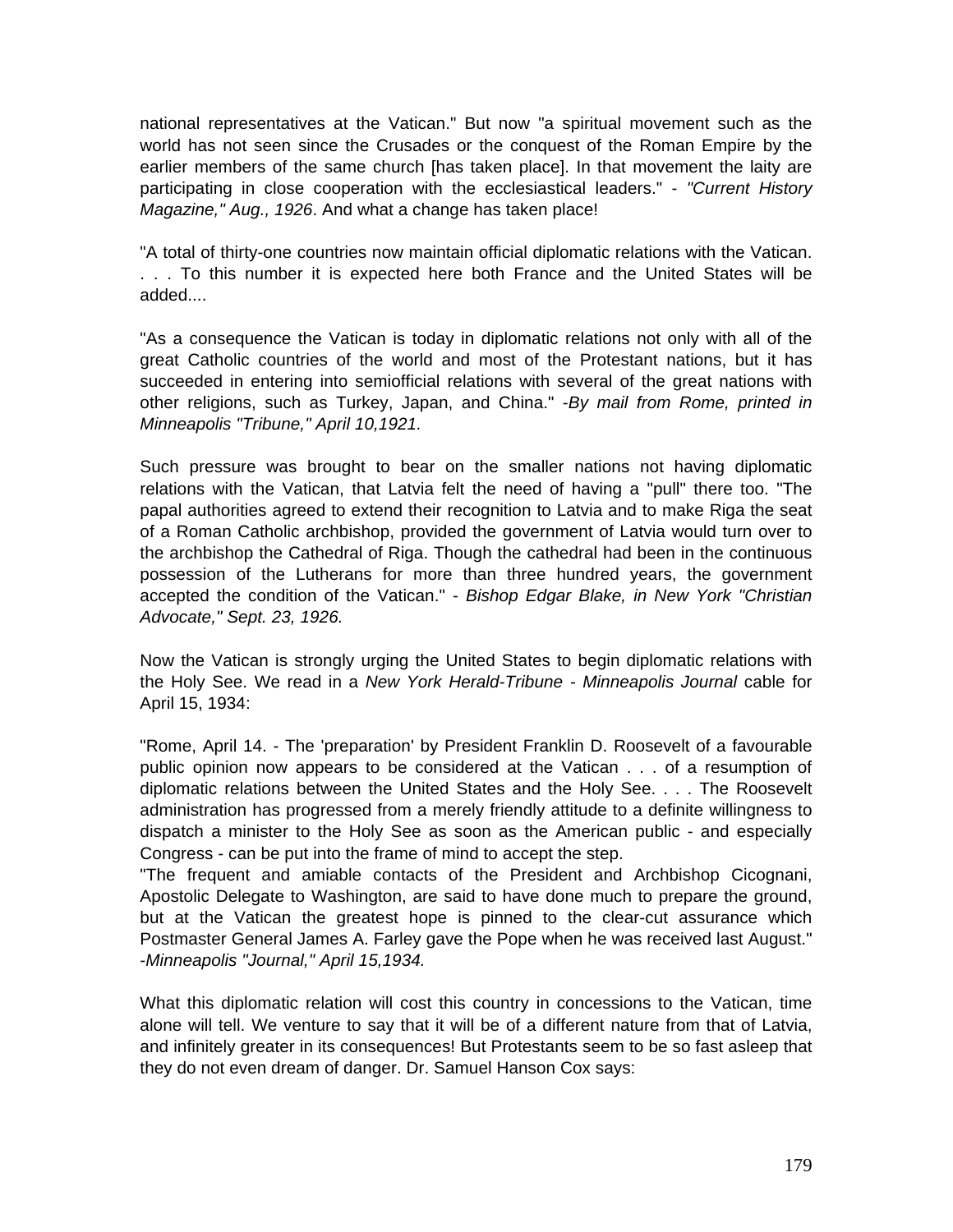"Our greatest national dangers arise from our lamentable apathy; as this arises mainly from our ignorance. While men slept, says our Saviour, the enemy sowed tares. And if 'the price of liberty is eternal vigilance it ill becomes the heirs of such a boon, from such ancestors as ours, to lose or even to peril the freedom which was purchased by them at the cost of blood.

Not will any thing like indifference suit the occasion. America expects every citizen, as Christ every Christian, to do his duty. And to omit this on any pretence is criminal. It is suiting and serving the enemy. It is servility and subserviency to the common foe. Sleep on, says Rome, and we will have you! We need do nothing, but only omit to do our duty, and we act for him; and our ruined posterity may remember only to accuse us, only to execrate our memories. Shall we then be indifferent, and so abet the interests of Antichrist? What could we do more truly to favour the worst adversary of this most noble and desirable nation? " *- "The History of the Popes to A. D. 1758," Archibald Bower, Esq., with Introduction by Rev. Samuel Hanson Cox, D. D., p. xi of Introduction. Philadelphia: 1844.* 

#### **27. THE JESUITS**

THE "Society of Jesus," commonly called "the Jesuits," is a secret order of the Roman Catholic Church, founded August 15, 1534, by the Spaniard, Ignatius Loyola, and sanctioned by Pope Paul III, September 27, 1540. Loyola had received a military training, and when he later became an extreme religious enthusiast, he conceived the idea of forming a spiritual militia, to be placed at the service of the pope. The Jesuit T. J. Campbell says:

"They are called the Society or Company of Jesus, the latter designation expressing more correctly the military idea of the founder, which was to establish, as it were, a new battalion in the spiritual army of the Catholic Church." *- The Encyclopedia Americana, art. "Jesuits."* 

#### **Organization And Rules Of The Society**

Loyola organised his Company on the strictest military basis. Its General was always to reside at Rome, supervising from his headquarters every branch scattered over the world. Theodor Griesinger says:

"Its General ruled as absolute monarch in all parts of the world, and the different kingdoms of Europe, Asia, Africa, and America lay at his feet divided into provinces. Over each province was placed a provincial, as lieutenant of the general, and every month it was the duty of this provincial to send in his report to his General. . . . Fromthese thousands of reports the General was in possession of the most accurate information regarding all that was going on in the world. Moreover, by means of the Father Confessors at the various Courts, he was initiated into all the secrets of these latter. [The officials] had to be careful to report nothing but the exact truth, [for] each one of them was presided with an assistant who was also in direct communication with the General, [who checked the reports of the one against the other.]" -*"History of the Jesuits," p. 280. London: 1892.*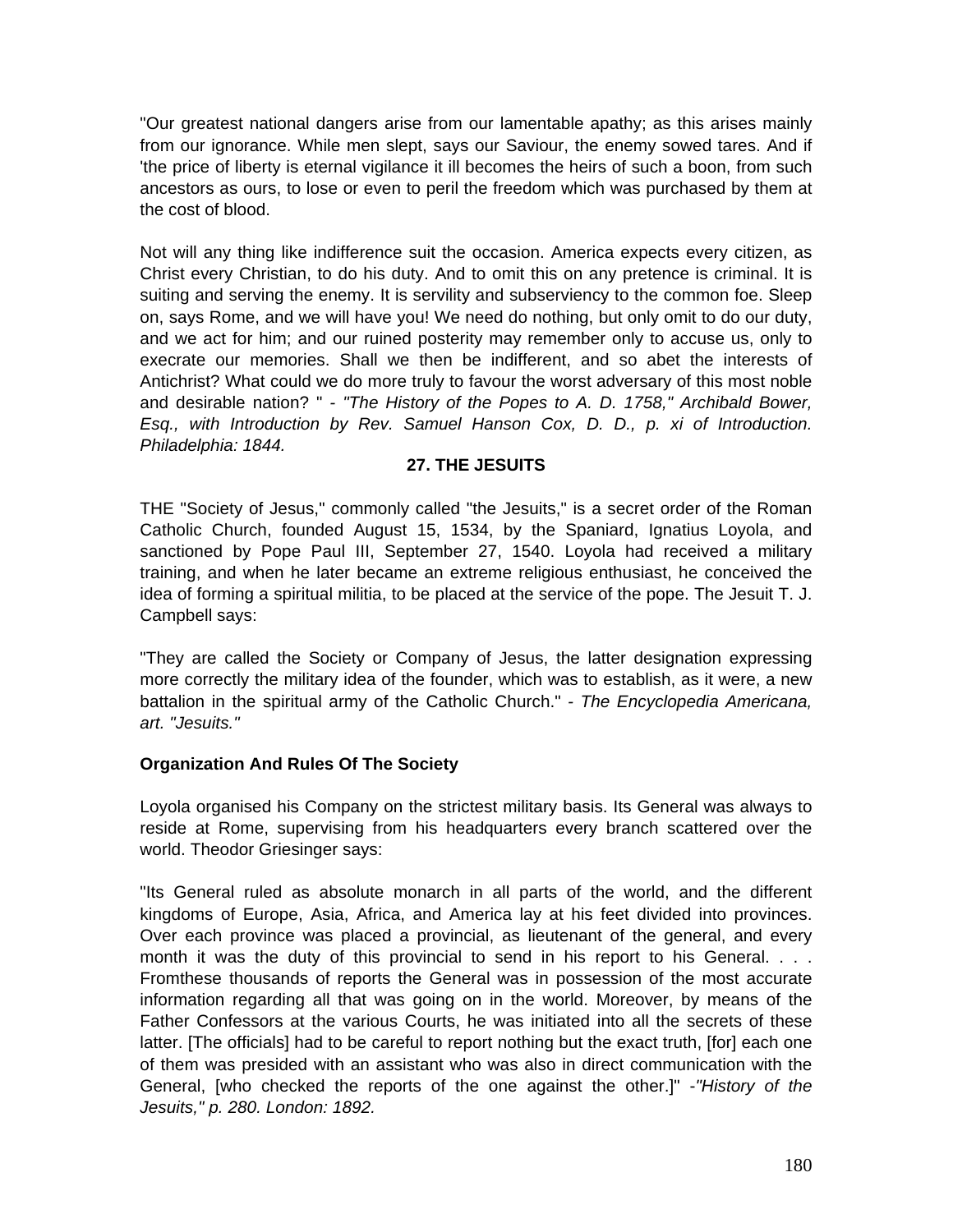The Abbate Leone, after personal investigation, writes:

"Every day the general receives a number of reports which severally cheek each other. There are in the central house, at Rome, huge registers, wherein are inscribed the names of all the Jesuits and of all the important persons, friends, or enemies, with whom they have any connection. In those registers are recorded . . . facts relating to the lives of each individual. It is the most gigantic biographical collection that has ever been formed. The conduct of a light woman, the hidden failings of a statesman, are recounted in these books with cold impartiality. . . . When it is required to act in any way upon an individual, they open the book and become immediately acquainted with his life, his character, his qualities, his defects, his projects, his family, his friends, his most secret acquaintances." - *"The Secret Plan of the Order," with preface by M. Victor Considerant, p. 33. London: 1848.* 

Similar registers are also found in the offices of the provincials, and in the "novitiate houses," so that when one Jesuit follows another in office, he has at his finger tips the fullest knowledge of the most secret lives of those for whom he is to labour, whether they are friends or foes. The Abbate Leone says of his secret investigation of this fact:

"The first thing that struck me was some great books in the form of registers, with alphabeted edges.

"I found that they contained numerous observations relative to the character of distinguished individuals, arranged by towns or families. Each page was evidently written by several different hands." -*Id., p. 31.* 

Those who enter the Jesuit society spend two years of "noviceship," and then take the "simple vows." After several more years of intensive training, they take the fourth vow, by which they pledge themselves under oath to look to their General and their Superiors as holding "the place of Christ our Lord," and to obey them unconditionally without the least hesitation.

The Jesuits being a secret order, they did not publish their rules. How then can we be absolutely sure about these regulations? Dr. William Robertson says:

"It was a fundamental maxim with the Jesuits, from their first institution, not to publish the rules of their order. 1 These they kept concealed as an impenetrable mystery. They never communicated them to strangers, nor even to the greater part of their own members. They refused to produce them when required by courts of justice." But during a lawsuit at Paris, in 1760, Father Montigny committed the blunder of placing the two volumes of their "Constitutions" (the Prague edition of 1757) in the hands of the French court. "By the aid of these authentic records the principles of their government may be delineated." - *"History of Charles the Fifth," Vol. II, p. 332. (See also "History of the Jesuits," Theodor Griesinger, pp. 435-489, 474-476)* 

The author was so fortunate as to have the privilege of carefully reading "The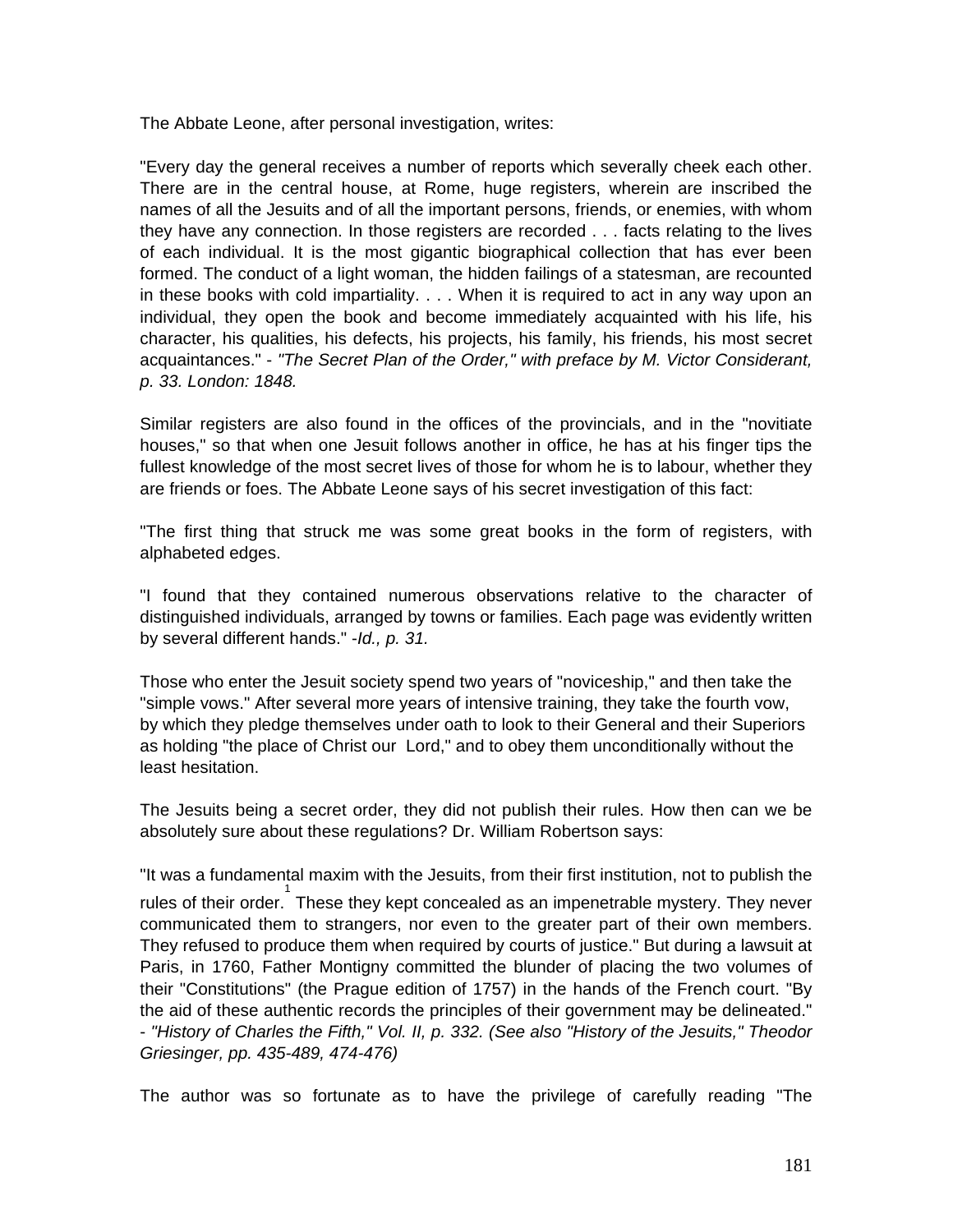Constitutions of the Society of Jesus." He saw a Latin edition of 1558, and an English translation of it printed in 1838, together with the three Papal Bulls: 1. The Bull of Pope Paul III, given September 27, 1540, sanctioning "The Society of Jesus." 2. The Bull of Clement XIV, abolishing the "Society," July 21, 1773. 3. The Bull of Pius VII, restoring it, August 7, 1814. We shall now quote from "The Constitutions," thus presenting first-hand evidence of their Rules:

"It is to be observed that the intention of the Vow wherewith the Society has bound itself in obedience to the supreme Vicar of Christ without any excuse, is that we must go to whatever part of the world he shall determine to send us, among believers or unbelievers." – *" Constitutions," pp. 64, 65.* 

"Displaying this virtue of obedience, first to the Pope, then to the Superiors of the Society . . . we . . . attend to his voice, *just as if it proceeded from Christ Our Lord*; . . . doing whatever is enjoined us with all celerity, with spiritual joy and perseverance; *persuading ourselves that everything is just; suppressing every repugnant thought and judgment of our own in a certain obedience*. . . . Every one . . should permit themselves to be moved and directed under divine Providence by their Superiors just *as if they were a corpse,*  which allows itself to be moved and handled in any way. . . . Thus obedient he should execute anything on which the Superior chooses to employ him." *- Id., pp. 55, 56.* 

It is this *corpse-like obedience*, required of all its members, that has made the Jesuits such a power in the world. Rene Fulop-Miller in his book: "The Power and Secret of the Jesuits," commended by Father Friedrich Muckermann, leading Jesuit writer of Germany, and Father Alfonso Kleinser, S. J., and the *Deutsche Zeitung*, Berlin's leading Catholic organ, says:

"The Society of Jesus represented a company of soldiers. Where 'duty' in the military sense is concerned, as it is in the Society of Jesus, obedience becomes the highest virtue, as it is in the army.

 $1$  "The Constitutions" - was preserved only in handwritten manuscripts. And allowed only to a few select members of the Society; and when these books finally were printed, they were not for the public.

The Jesuit renders his obedience primarily to his superior . . . and he submits to him as if he were Christ Himself." - *"The Power and Secret of the Jesuits," pp. 18, 19.* 

"So the Jesuits seek to attain to God through 'blind obedience.'

"Ignatius requires nothing less than the complete sacrifice of the man's own understanding, 'unlimited obedience even to the very sacrifice of conviction. "' *- Id., pp. 19, 20.* 

He taught his Jesuit members by a complete "corpse-like obedience" to be governed by the following principle: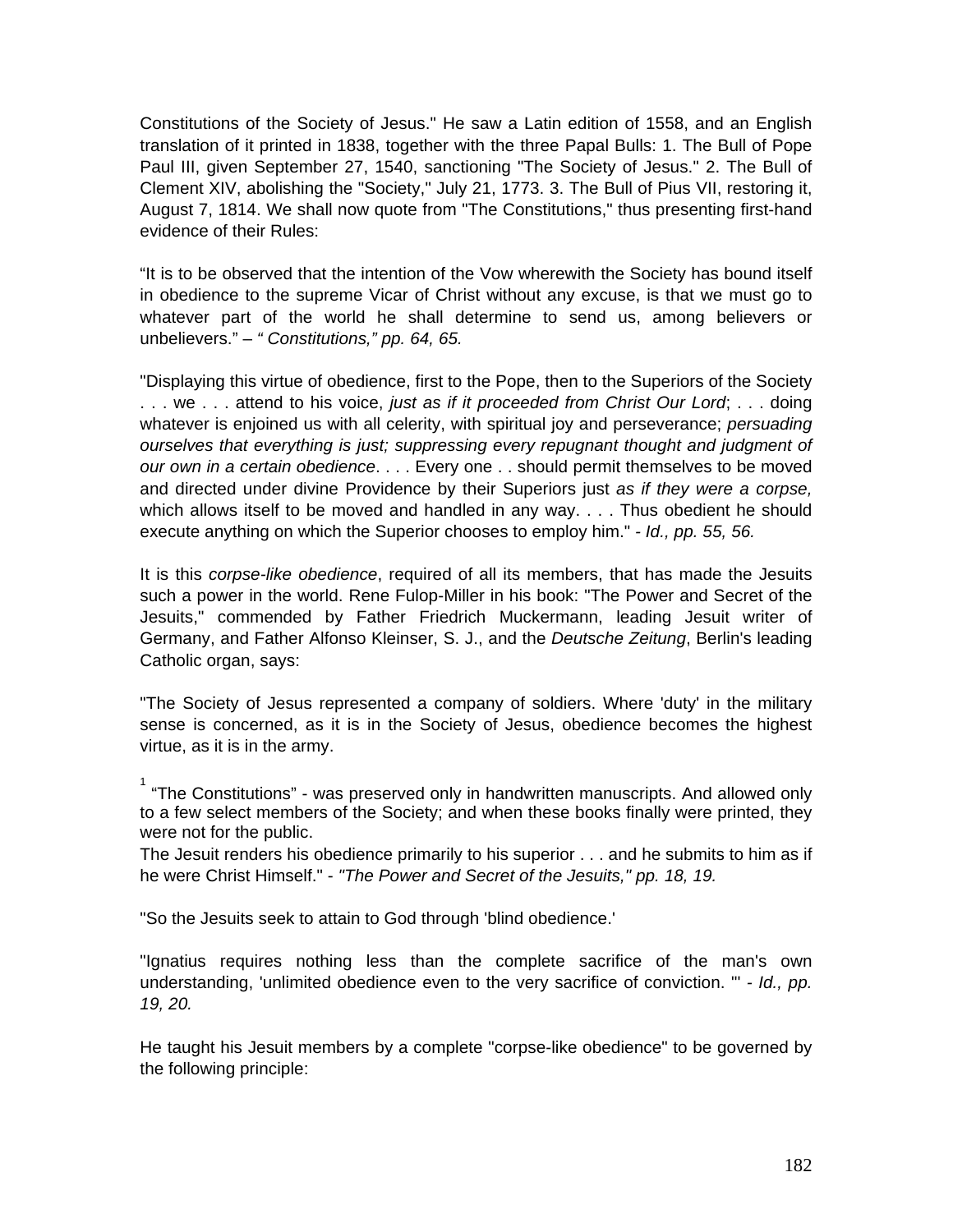"'I must let myself be led and moved as a lump of wax lets itself be kneaded, must order myself as a dead man without will or judgment." *- Id. p. 21.* 

"It was the obedience of the Jesuits that made it possible to oppose to the enemies of the Church a really trained and formidable army." *- Id. p. 23.* 

"For, within a short time after the foundation of the order, the Jesuits were acting as spiritual directors at the courts of Europe, as preachers in the most remote primeval forests, as political conspirators, disguised and in constant danger of death; thus they had a thousand opportunities to employ their talents, their cleverness, their knowledge of the world, and even their cunning." - *Id., p. 26.* 

#### **Jesuits Decide On Their Mission**

Loyola first planned to convert the Mohammedans of Palestine, but finding himself entirely unprepared for that work, and the road blocked by war, and finding, after his return to Paris, that the Protestant Reformation was turning the minds of men from the Roman church to the Bible, he resolved to undertake a propaganda of no less magnitude than the restoration of the Papacy to world dominion, and the destruction of all the enemies of the pope. The Jesuit T. J. Campbell says:

"As the establishment of the Society of Jesus coincided with the Protestant Reformation the efforts of the first Jesuits were naturally directed to combat that movement. Under the guidance of Canisius so much success attended their work in Germany and other northern nations, that, according to Macaulay, Protestantism was effectually checked. In England . . . the Jesuits stopped at no danger. . . . and what they did there was repeated in other parts of the world. . . . The Jesuits were to be found under every disguise, in every country.

"Their history is marked by ceaseless activity in launching new schemes for the spread of the Catholic faith.

"They have been expelled over and over again from almost every Catholic country in Europe, always, however, coming back again to renew their work when the storm had subsided; and this fact has been adduced as a proof that there is something iniquitous in the very nature of the organisation." - *The Encyclopedia Americana, sixteen-volume edition, Vol. IX, art. Jesuits." 1904.* 

Loyola's plan of operation was to have his emissaries enter new fields in a humble way as workers of charity, and then begin to educate the children and youth. After gaining the good will of the higher classes of society, they would, through their influence, secure positions as confessors to the royal families, and advisers of civil rulers. These Jesuit Fathers had been skilfully trained to take every advantage of such positions to influence civil rulers and direct them in the interest of the Roman church, and to instill in them, that it was their sacred duty to act as worthy sons of the Church by purging their country from heresy. And when war against "heretics" commenced, the Jesuits would not consent to any truce till Protestantism was completely wiped out.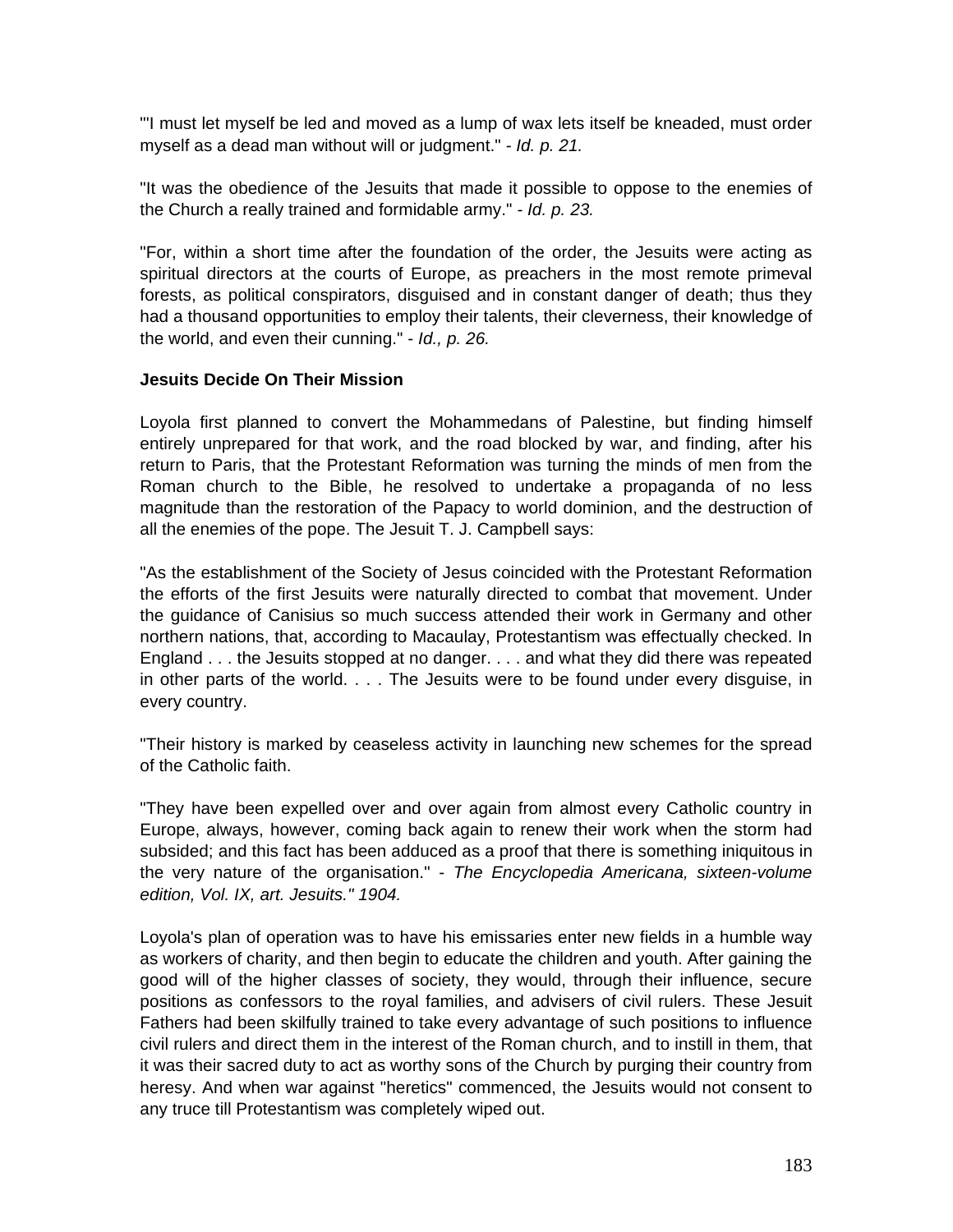At the time Loyola and his "knights" took the field, the Protestant Reformation had swept over the greater part of Europe, and one country after another was lost to the Papacy. But in a short time the Jesuits had turned the tide. The Netherlands, France, and Germany were swept by fire and sword till the very strongholds of Protestantism were threatened. The Protestant countries were finally forced to combine in the Thirty Years' War to save themselves from being brought back by force under the papal yoke. (See "History of the Jesuits," T. Griesinger, Book II, chap. 2)

#### **The Abolition Of The Jesuit Order**

As long as this war of extermination was waged against Protestantism, the assistance of these daring "knights" was accepted, but when they continued to meddle in politics, and to gather the civil reins in their own hands, the Catholic princes at length became aroused to their danger, and complaints began to pour into the Vatican from various heads of Catholic states. Finally, Pope Clement XIV, after four years of investigation, felt compelled to abolish the Jesuit Order. In his "Bull of Suppression," issued July 21, 1773, he wrote, that repeated warnings had been given to the Society of "*the most imminent dangers, if it concerned itself with temporal matters, and which relate to political affairs, and the administration of government.*" It was "strictly forbidden to all the members of the society, *to interfere in any manner whatever in public affairs*." Clement then cites eleven popes who "employed without effect all their efforts . . . to restore peace to the Church" by keeping the Jesuits out of "secular affairs, with which the company ought not to have interfered," as they had done "in Europe, Africa, and America." The Pope continues:

"We have seen, in the grief of our heart, that neither these remedies, nor an infinity of others, since employed, have produced their due effect, or silenced the accusations and complaints against the said society. . . . In vain [were all efforts.]" -*"Bull of Clement XIV," in "Constitutions of the Society of Jesus," pp. 116, 117. London: 1838.* 

"After so many storms, troubles, and divisions the times became more difficult and tempestuous; complaints and quarrels were multiplied on every side. In some places dangerous seditions arose, tumults, discords; dissensions, scandals, which weakening or entirely breaking the bonds of Christian charity, excited the faithful to all the rage of party hatreds and enmities. Desolation and danger grew to such a height, that . . . the kings of France, Spain, Portugal, and Sicily, found themselves reduced to the necessity of expelling and driving from their states, kingdoms, and provinces, these very companions of Jesus; persuaded that there remained no other remedy to so great evils; and that this step was necessary in order to prevent the Christians from rising one against another, and from massacring each other in the very bosom of our common mother the Holy Church. The said our dear sons in Jesus Christ having since considered that even this remedy would not be sufficient towards reconciling the whole Christian world, unless the said society was *absolutely abolished and suppressed*, made known their demands and wills in this matter to our said predecessor Clement XIII - *Id., p. 118.* 

"After a mature deliberation, we do, out of our certain knowledge, and the fullness of our apostolic power, suppress and abolish the said company. . . . We abrogate and annul its statutes, rules, customs, decrees, and constitutions, even though confirmed by oath, and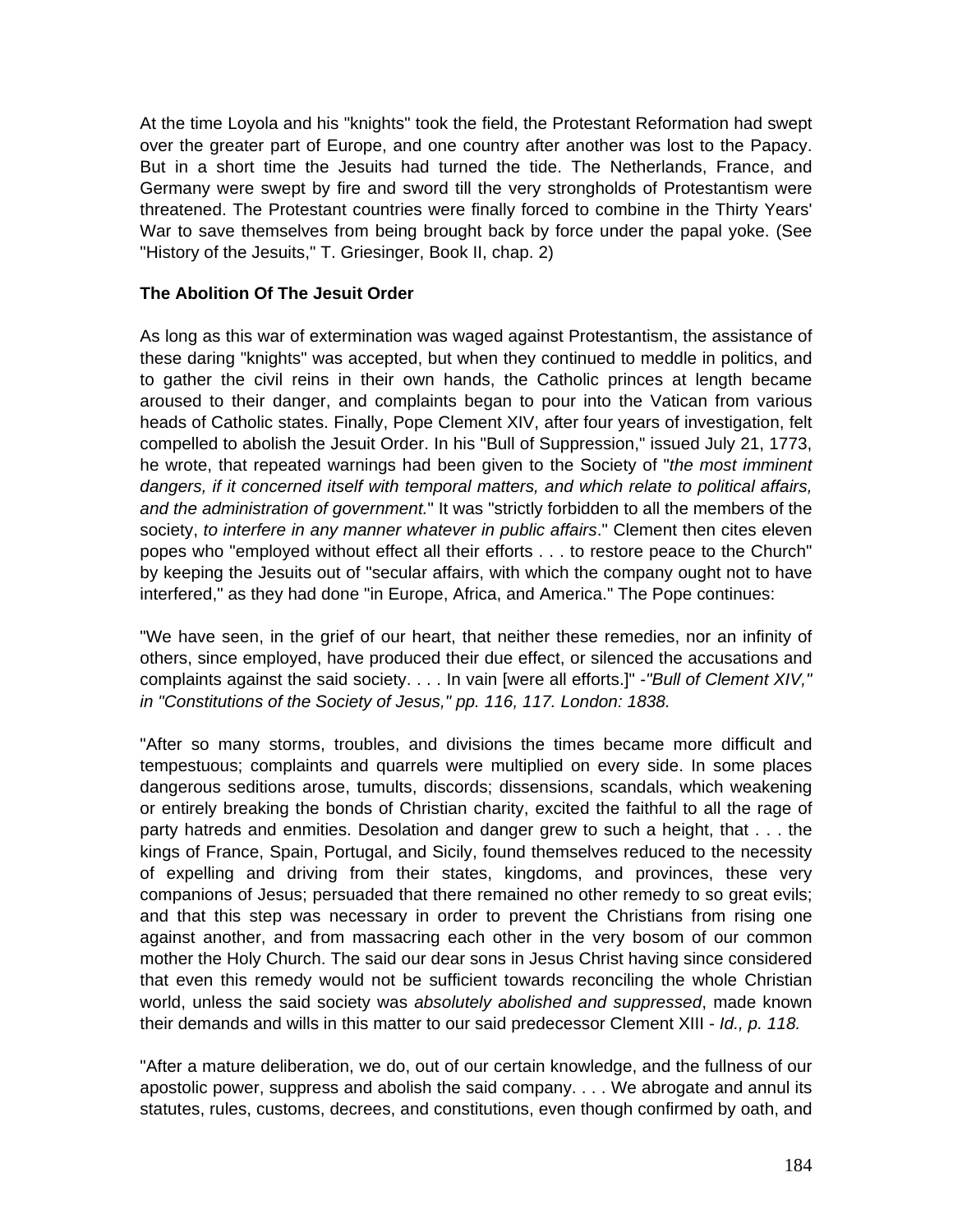approved by the Holy See. . . . We declare the said society to be *for ever annulled and extinguished*." *- Id., pp. 119,120.* 

"Our will and meaning is, that the suppression and destruction of the said society, and of all its parts, shall have an immediate and instantaneous effect." *- Id., p. 124.* 

"Our will and pleasure is, that these our letters should *for ever and to all eternity be valid, permanent, and efficacious*, have and obtain their full force and effect. . . . Given at Rome, at St. Mary the Greater, under the seal of the Fisherman, the 21st day of July, 1773, in the fifth year of our Pontificate." - *Bull for the Effectual Suppression of the Order of Jesuits." Quoted in "Constitutions of the Society of Jesus," p. 126.* 

We now respectfully ask: Can any Roman Catholic doubt that the pope is telling the truth about the Jesuits? If he is telling the truth, can we be blamed for feeling that there is a Jesuit danger, after that society has been reinstated and has laboured incessantly for more than a century, and is unchanged in principle?

When we reflect upon their past history, and remember that the Jesuits have been expelled from fifty different countries, seven times from England, and nine times from France, and from the Papal States themselves, there must be a reason why civil governments, Catholic as well as Protestant, have found it necessary to take such steps. Only in countries such as the United States, where they are allowed to carry on their work peaceably, we hear little of them. But some day Americans may wake up to find our present generation completely Romanised, and our boasted "liberty" a thing of the past. The prophet declares: "And through his policy also he shall cause craft to prosper in his hand; . . . and by *peace* shall destroy many." Daniel 8: 25. Any one desiring to know the historical facts should read the "History of the Jesuits," by T. Griesinger, and "The Roman Catholic Church," by F. T. Morton, pp. 167, 168.

*"The end justifies the means."* This maxim is generally attributed to the Jesuits, and while it might not be found in just that many words in their authorised books, yet the identical sentiment is found over and over again in their Latin works. Dr. Otto Henne an Rhyn quotes many such sentiments from authorised Jesuit sources. We quote from him the following:

"Herman Busembaum, in his 'Medulla Theologiae Moralis' (first published at Frankforton-the-Main, 1650) gives this as a theorem (p. 320): *Cum finis est licitus, etiam media sunt licita* (when the end is lawful, the means also are lawful); and p. 504: *Cui licitus est finis, etiam licent media* (for whom the end is lawful, the means are lawful also). The Jesuit Paul Layman, in his 'Theologia Moralis,' lib. III.,

p. 20 (Munich, 1625), quoting Sanchez, states the proposition in these words: *Cui concessus est finis, concessa etiam sunt media ad finem, ordinata* (to whom the end is permitted, to him also are permitted the means ordered to the end). Louis Wagemann, Jesuit professor of moral theology, in his 'Synopsis Theologiae Moralis' (Innsbruck and Augsburg, 1762) has: *Finis determinat moralitatem actus* (the end decides the morality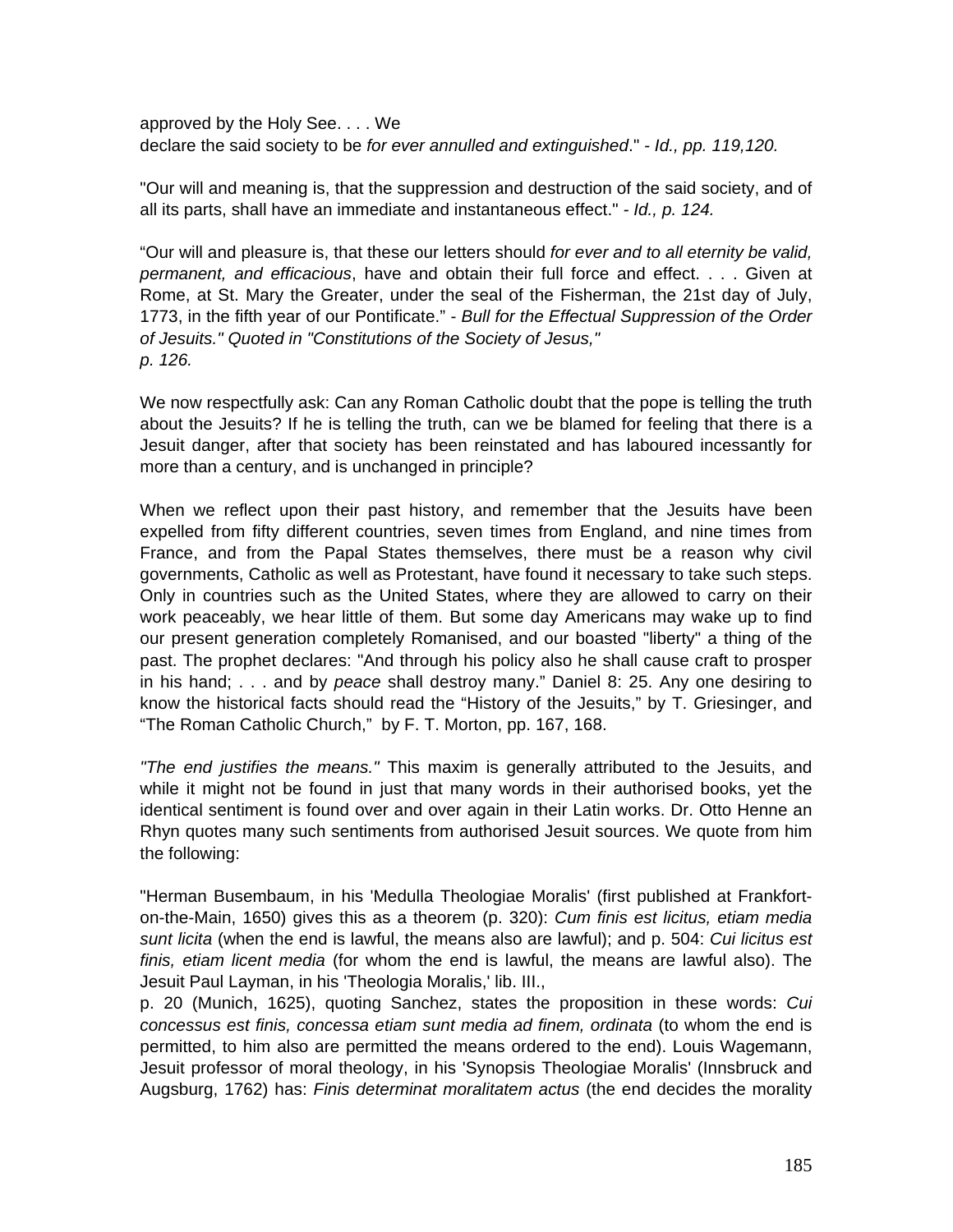of the act)." - *"The Jesuits," pp. 47, 48. New York: 1895.* 

"But the mischief is that the whole moral teaching of the Jesuits from their early days till now is but a further extension of this proposition, so redoubtable in its application." - *Id., pp- 49, 50*. 2

Rene Fulop-Miller says of the Jesuits:

 $2^{2}$  See also "The Power and Secret of the Jesuits," -Rene Fulop-Miller, pp. 150-156; and The Secret Plan, - the Abbate Leone, p. 155.

"In actual fact, the Jesuit casuists deal with two forms of permissible deception: that of 'amphibology' and that of *reservatio mentalis*. 'Amphibology' is nothing else than the employment of ambiguous terms calculated to mislead the questioner; 'mental reservation' consists in answering a question, not with a direct lie, but in such a way that the truth is partly suppressed, certain words being formulated mentally but not expressed orally.

"The Jesuits hold that neither intentional ambiguity nor the fact of making a mental reservation can be regarded as lying, since, in both cases, all that happens is that 'one's neighbor is not actually deceived, but rather his deception is permitted only for a justifiable cause." - *"The Power and Secret of the Jesuits," pp. 154, 155.* 

The Jesuit Gury gives examples of this; among others he says:

"Amand promised, under oath, to Marinus, that he would never reveal a theft committed by the latter. . . . But . . . Amand was called as a witness before the judge, and revealed the secret, after interrogation.

"He ought not to have revealed the theft, but he ought to have answered: 'I do not know anything,' understanding, 'nothing that I am obligated to reveal,' by using a mental restriction. . . . So Amand has committed a grave sin against religion and justice, by revealing publicly, before the court, a confided secret." – "*The Doctrine of the Jesuits," translated by Paul Bert, Member of the Chamber of Deputies, Professor at the Faculty of Sciences (in Paris), pp. 168, 169, American edition. Boston: 1880.* 

Alphonsus de Liguori, the sainted Catholic doctor, says in *Tractatus de Secundo Decalogi Praecepto*," on the second [third) precept of the decalogue:

"One who is asked concerning something which it is expedient to conceal, can say, 'I say not,' that is, 'I say the word "not"; since the word 'I say' has a double sense; for it signifies 'to pronounce' and 'to affirm': now in our sense 'I say' is the same as 'I pronounce.'

"A prisoner, when lawfully questioned, can deny a crime even with an oath (at least without grievous sin), if as the result of his confession he is threatened with punishment of death, or imprisonment, or perpetual exile, or the loss of all his property, or the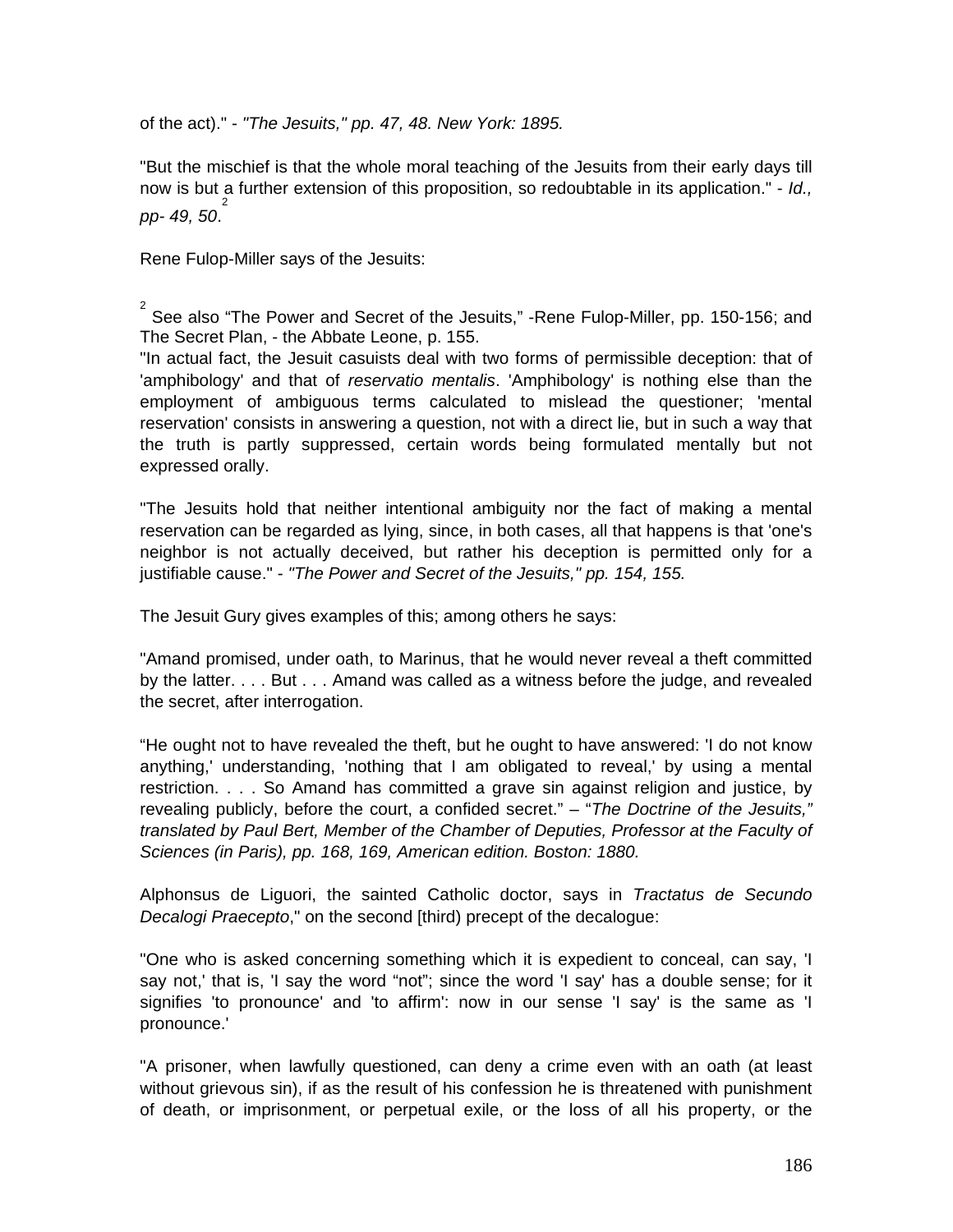galleys, and similar punishments, by secretly understanding that he has not committed any crime of such a degree that he is bound to confess.

"It is permissible to swear to anything which is false by adding in an undertone a true condition, if that low utterance can in any way he perceived by the other party, though its sense is not understood." - *The Latin text, and an English translation of the above statements are found in "Fifty Years in the Church of Rome," by Father Chiniquy, chap. XIII, and in "Protestant Magazine," April, 1913, p. 163.* 

Violations of the sixth, seventh, eighth, and ninth commandments are justified by many leading Jesuit writers, according to many quotations from their books, cited in "The History of the Jesuits," by Theodor Griesinger, pp. 285-304, 478-488, 508-616, 670, 740; and in Gury's "Doctrines of the Jesuits," translated by Paul Bert; and in "The Jesuits," by Dr. Otto Henne an Rhyn, chap. V.

Theodor Griesinger quotes from eight prominent Jesuit authorities, who advocate that it is permissible to kill a prince or ruler who has been deposed by the pope. Here are a few samples:

"In the 'Opuscula Theologica' of Martin Becan, at page 130, the following passage occurs: " 'Every subject may kill his prince when the latter has taken possession of the throne as a usurper, and history teaches, in fact, that in all nations those who kill such tyrants are treated with the greatest honor. But even when the ruler is not a usurper, but a prince who has by right come to the throne, he may be killed as soon as he oppresses his subjects with improper taxation, sells the judicial offices, and issues ordinances in a tyrannical manner for his own peculiar benefit.' "

"With such principles Father Hermann Buchenbaum entirely agreed, and, in the 'Medulla Theologia Moralis,' permission to murder all offenders of mankind and the true faith, as well as enemies of the Society of Jesus, is distinctly laid down. This 'Moral Theology' of Father Buchenbaum is held by all the Society as an unsurpassed and unsurpassable pattern-book, and was on that account introduced, with the approval of their General, into all their colleges.

"Imanuel Sa says, in his aphorisms, under the word 'Clericus': 'The rebellion of an ecclesiastic against a king of the country in which he lives, is no high treason, because an ecelesiastic is not the subject of any king.' 'Equally right,' he adds further, 'is the principle that anyone among the people may kill an illegitimate prince - to murder a tyrant, however, is considered, indeed, to be a duty.'

"Adam Tanner, a very well known and highly esteemed Jesuit professor in Germany, uses almost the identical words, and the not less distinguished Father Johannes Mariana, who taught in Rome, Palermo, and Paris, advances this doctrine in his book 'De Rege' (lib. i., p. 54), published with the approbation of the General Aquaviva and of the whole Society, when he says: 'It is a wholesome thought, brought home to all princes, that as soon as they begin to oppress their subjects, and, by their excessive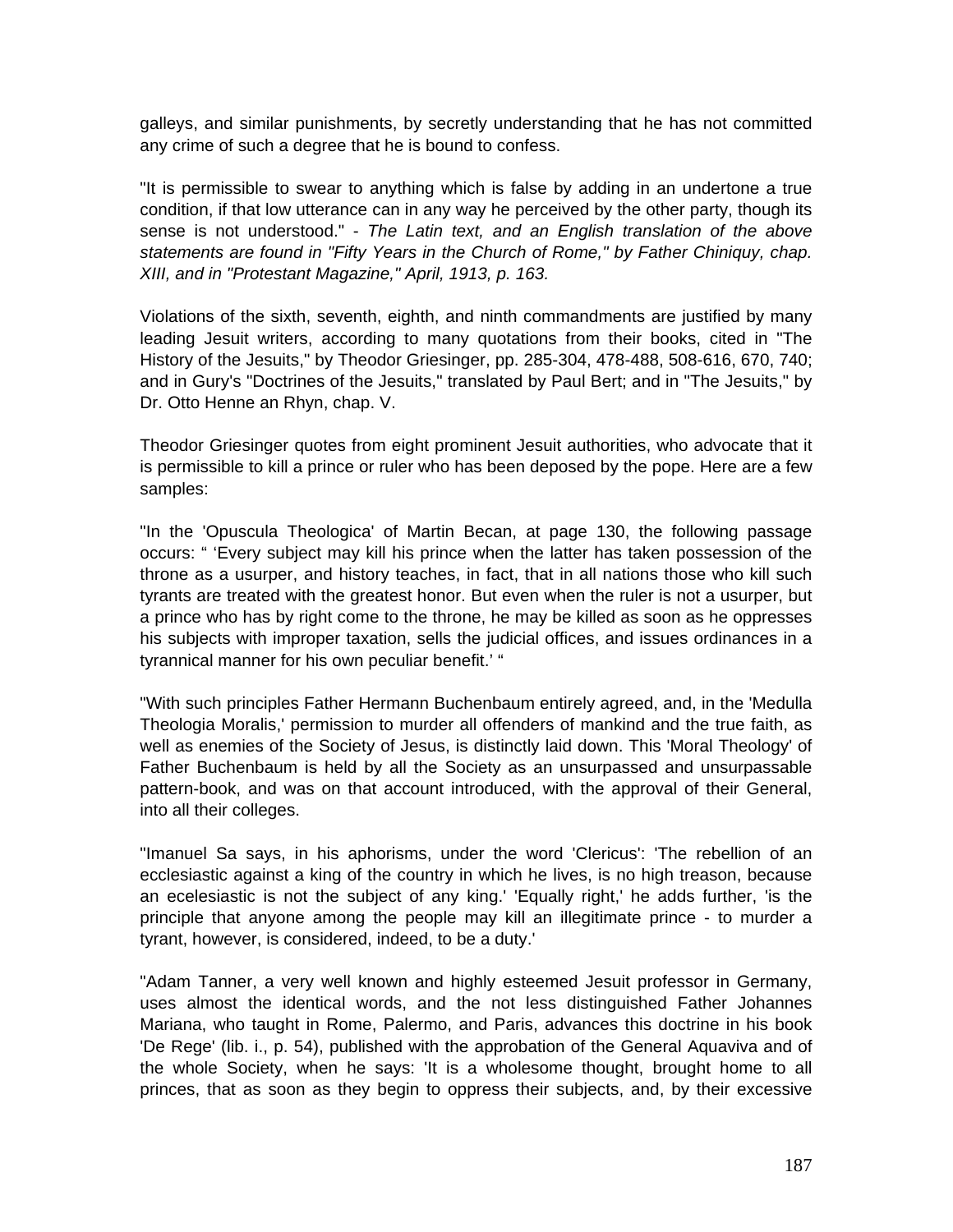vices, and, more especially, by the unworthiness of their conduct, make themselves unbearable to the latter, in such a case they should be convinced that one has not only a perfect right to kill them, but that to accomplish such a deed is glorious and heroic.' . . .

"But most precise are the words of the work, so highly prized above all others by the Roman Curie, *'Defensio Fidei Catholicae, et Apostolicae* [Defence of the Catholic and Apostolic Faith]' of the Jesuit Suarez, which appeared in Lisbon in the year 1614, as therein it is stated (lib. vi, cap. iv, Nos. 13 and 14): 'It is an article of faith that the Pope has the right to depose heretical and rebellious kings, and a monarch dethroned by the Pope is no longer a king or legitimate prince. When such an one hesitates to obey the Pope after he is deposed, he then becomes a tyrant, and may be killed by the first corner. Especially when the public weal is assured by the death of the tyrant, it is allowable for anyone to kill the latter.'

"Truly regicide could not be taught by clearer words. . . . The sons of Loyola . . . declared that a more learned, or God fearing book, had never appeared. . . . Indeed, from this time forth no Jesuit professor whatever wrote on moral theology, or any similar subject, without adopting the teaching of Suarez." – *"History of the Jesuits," pp. 508-511.* 

Can any one doubt that the Jesuits have faithfully carried out this "Article of Faith," wherever they thought it advisable, when he reads of the many attempts upon the life of Queen Elizabeth of England; of the "Gunpowder Plot" to murder James I, and to destroy the "Houses of Parliament" in one blast; of the assassination of William, Prince of Orange; of the attempts upon his son, Maurice, Prince of Orange, and upon Leopold I of Germany, by agents of that Society? We could refer to the "Holy League" of 1576, sponsored by the Jesuits, for the purpose of uniting Catholic Europe to crush Protestantism, and the assassination of Henry III and Henry IV of France in the interest of that scheme.

"The Jesuits were, indeed, the heart and soul of the Leaguist conspiracy." - *Id., p. 210*. See also pp. 508-608.

If the political activities of the Jesuits, of which Pope Clement XIV complained so pathetically, are not a serious problem to civil governments, then why were the Jesuits expelled from so many states, Catholic as well as Protestant, as the following table shows? Francis T. Morton, Member of the Massachusetts Bar, gives the following:

### **"JESUITS EXPELLED FROM**

"Saragossa 1555 Touron and Berne 1597 La Palinterre 1558 England again 1602 Vienna 1566 England again 1604 Avignon 1570 Denmark, Venice, etc 1606 Antwerp, Portugal, etc. 1578 Venice again 1612 England 1579 Amura, Japan 1613 England again 1581 Bohemia 1618 England again 1584 Moravia 1619 England again 1586 Naples and Netherlands 1622 Japan 1587 China and India 1623 Hungary 1588 Turkey 1628 Abyssinia 1632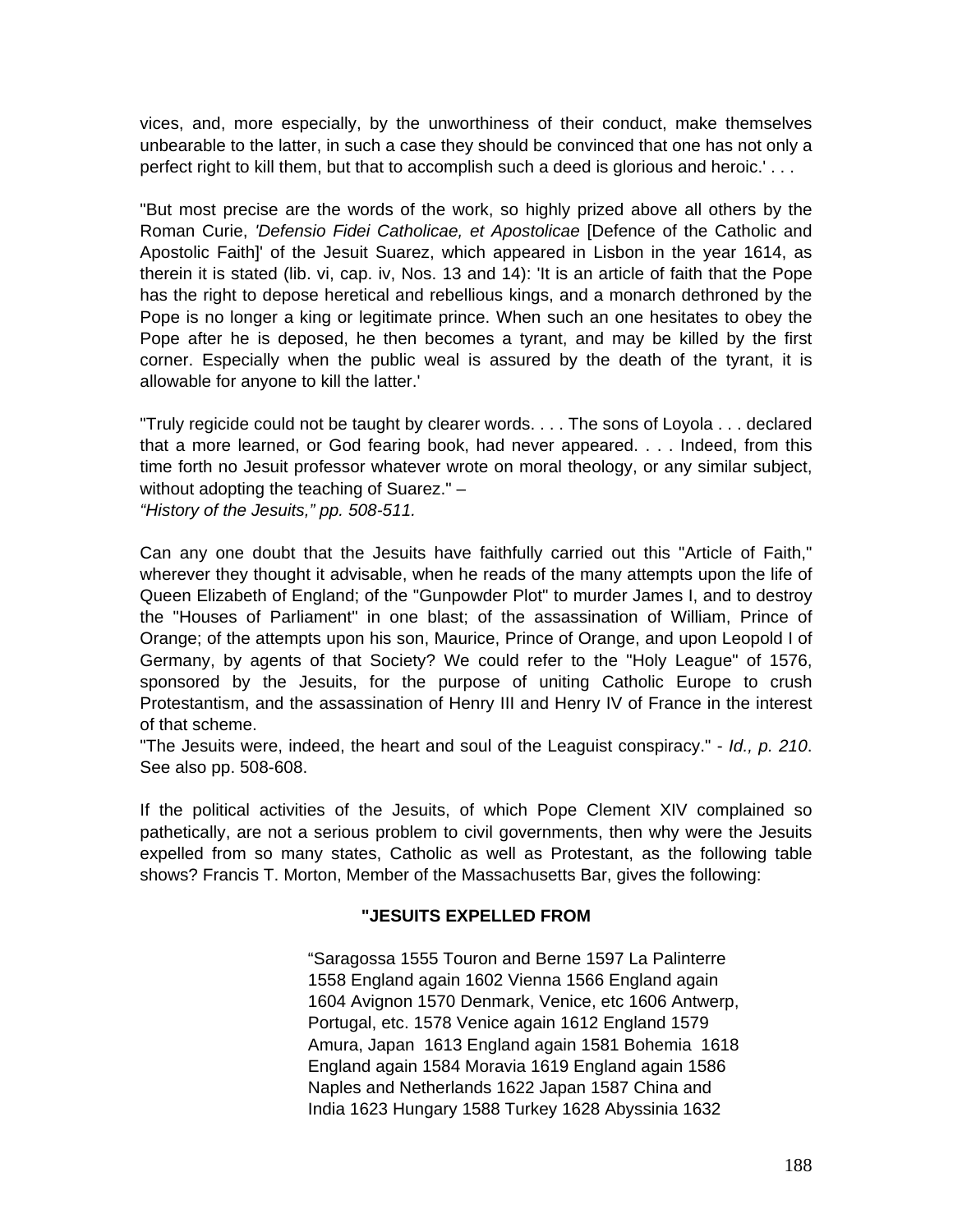Transylvania 1588 Bordeaux 1589 Malta 1634 The whole of France 1594 Russia 1723 Holland 1596 Savoy 1724 Paraguay 1733 Saxony 1831 Portugal 1759 Portugal 1834 France 1762 Spain again 1835 France 1764 Rheims (by the people). 1838 Spain, Sicily 1767 Lucerne 1842 Naples 1767 Lucerne again 1845 Parma and Malta 1768 France again 1845 All Christendom 1773 Switzerland 1847 Sardinia 1848 Bavaria and Genoa 1848 Russia 1776 Vienna 1848 France again 1804 Austria 1848 Canton Grisons 1804 Several Italian States 1859 Naples again 1810 Sicily again 1860 France again 1816 Spain again 1868 Moscow, St. Petersburg 1816 Guatemala 1871 Canton Soleure 1816 Switzerland 1871 Belgium 1818 German Empire 1872 Brest (by the people) 1819 Mexico (by the viceroy). 1853 Russia again 1820 Mexico (by Comonfort). 1856 Spain again 1820 Mexico (by Congress) . 1873 Rouen Cathedral 1825 New Granada since 1879 Venezuela 1879 Belgium, schools 1826 Argentine Republic 1879 France, 8 colleges closed 1828 Hungary 1879 Britain and Ireland 1829 Brazil 1879 France again

831 France again 1880."

1

*- "The Roman Catholic Church and Its Relation to the Federal Government," pp. 167,168. Boston: 1909.* 

Those who feel that the foregoing facts constitute no danger to American civil and religious liberty,

would do well to remember that the Jesuits carry on an extensive educational program in this country,

and that, according to their textbooks, their principles of civil government are diametrically opposed to

the American ideas of separation of church and state. See their "Manual of Christian Doctrine, by a

Seminary Professor," pp. 131-133. Philadelphia: 1915.

The author has stated the foregoing facts, not because of any enmity towards Jesuits as individuals, nor

to Catholics in general, but only from a feeling of responsibility to enlighten the American people

regarding a public danger. We can truly love the persons, while we warn people against their dangerous

tendencies. If we did not sincerely love everybody, we would not be true Christians.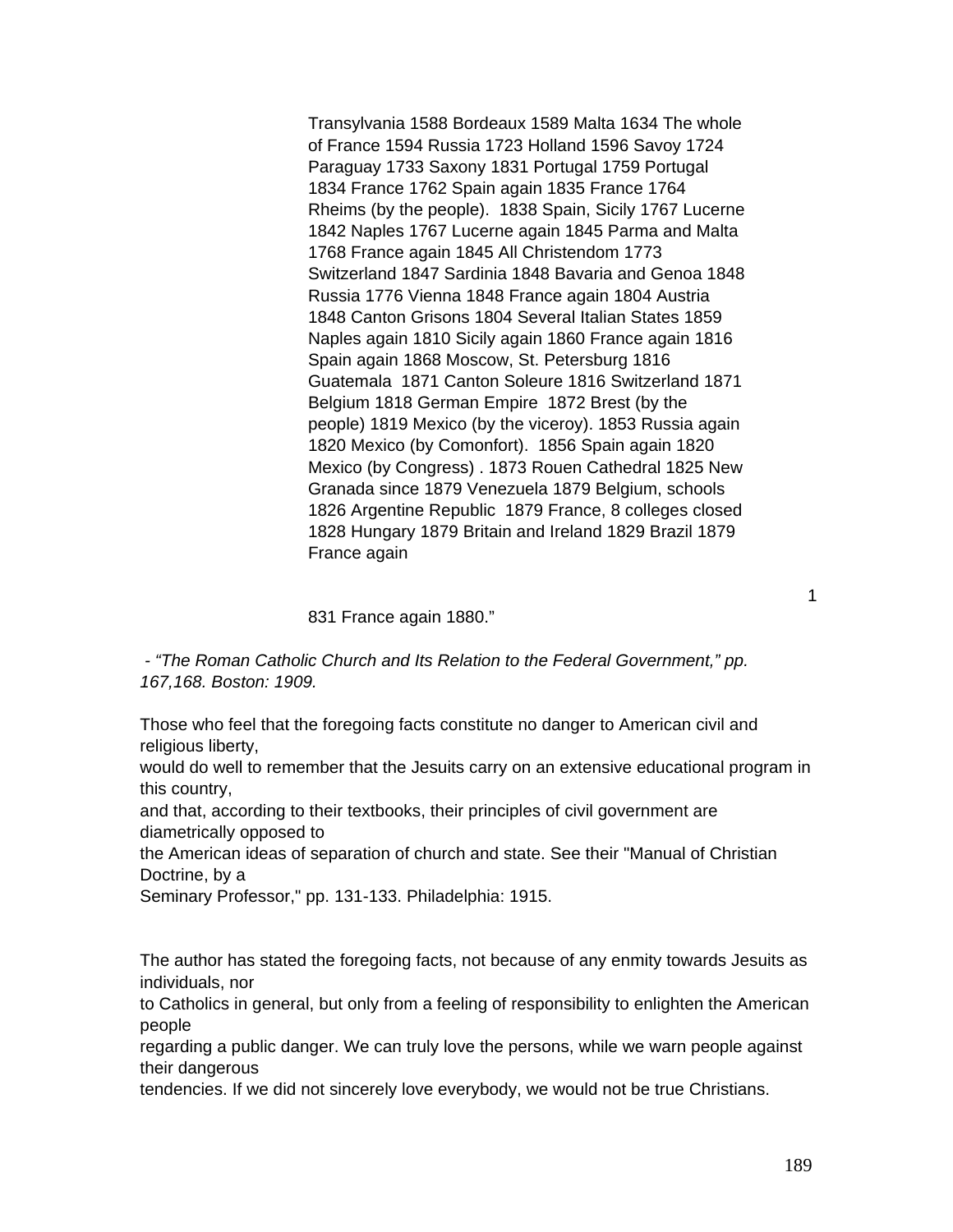(Matthew 5: 43- 48) Jesus loves the sinner, while He hates his sins; and we must have the mind of Christ. (Philippians 2: 5; 1 Corinthians 2: 16)

To those who wish to study this subject further we recommend the careful reading of the following

books, besides those referred to in this chapter:

"History of the Jesuits," by Andrew Steinmetz, London, 1848;

"History of the Jesuits," by G. B. Nicolini, London, 1854;

"Secret Instructions of the Jesuits," translated from the Latin by W. C. Brownlee, D. D., New York,

1841;

"The Footprints of the Jesuits," by R. W. Thompson;

"The Jesuit Enigma," by E. Boyd Barrett;

"The Programme of the Jesuits," by W. Blair Neatby, London, 1903;

"Provincial Letters,." by Blaise Pascal, New York, 1853;

"History and Fall of the Jesuits," by Count Alexis de Saint-Priest, London, 1861;

"Political Life of an Italian," by Francesco Urgos, Battle Creek, Mich., 1876; and

"The Jesuit Morals, collected by a Doctor of the College of Sorbonne in Paris," translated into English,

London, 1670.

### **28. The Mark Of The Beast**

IN REVELATION 13:16 the Apostle John has penned these significant words: "And he causes all, both small and great, rich and poor, free and bond, to receive a mark in their right hand, or in their foreheads." What is this mark? It must be of great importance to understand this, for Jesus gives us a solemn warning against receiving the mark. (Revelation 22: 16; 14: 9, 10) Some claim that it is the mark of the labour unions; but the "small" cannot belong to them, neither are the "rich," or capitalists, members of labour organisations. Others say this prophecy refers to the peculiar "handshake" of the Freemasons; but the "bond," or slave, and the "small," or children, cannot become members of that organisation; and yet all these will receive the mark of the beast. (Revelation 13:16)

This mark must belong to religion, for it has to do with "worship" (Revelation 13: 12), and it must have originated with the Papacy, for it is "his mark" (Revelation 15: 2), and yet it must be something both Catholics and Protestants agree upon, for "all" will receive it (Revelation 13: 12, 16). It is something in which not only the people but also "the earth" on which they dwell, can show obedience. (Revelation

13: 12) There is but one thing that answers to all these specifications; namely, Sundaykeeping. Sunday is a religious institution that originated with the Catholic Church, and yet Protestants agree to keep it, and we shall now show how the earth can have a part in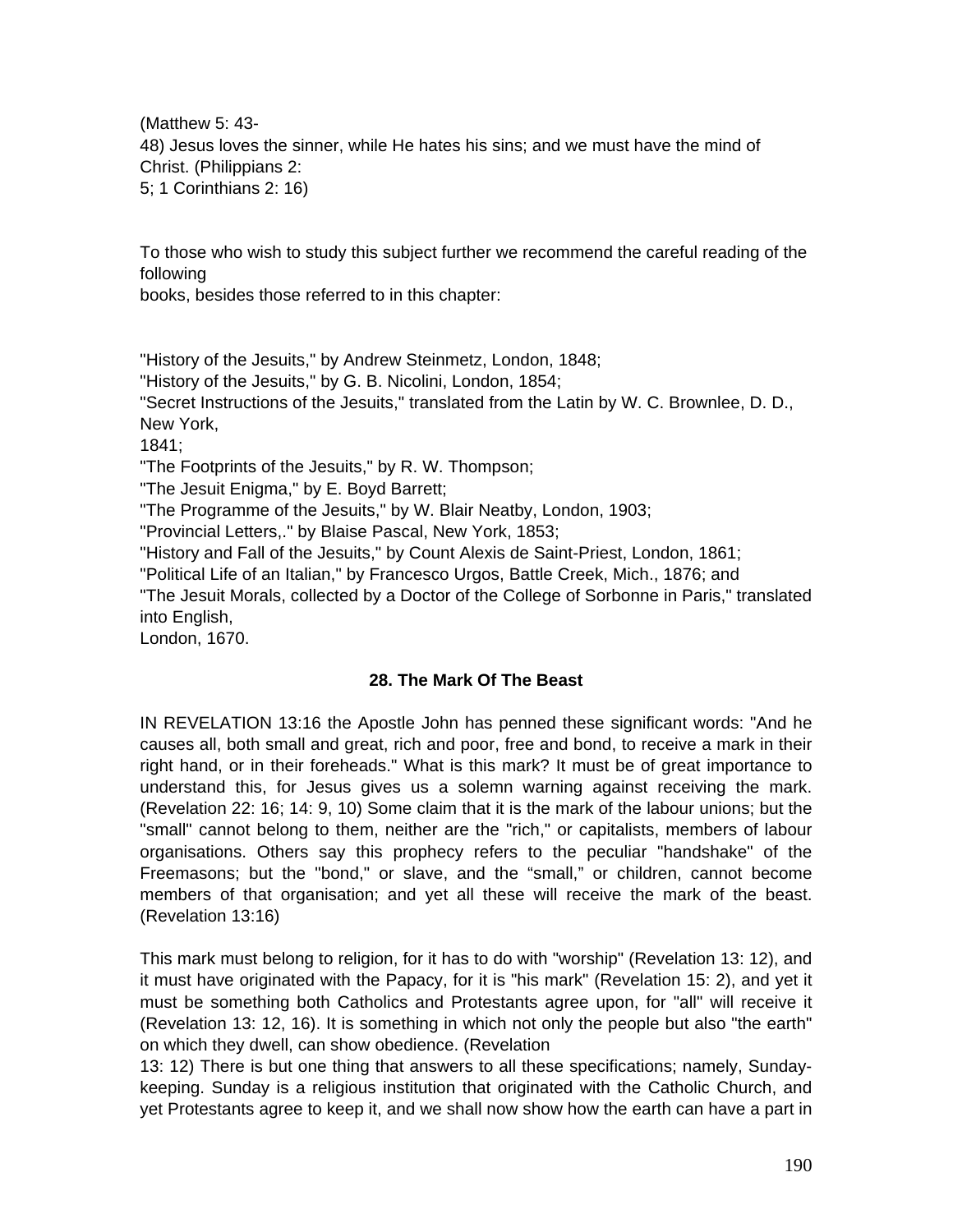receiving the mark.

God required `thy manservant," "thy stranger," and "thy cattle" to rest on His holy Sabbath (Exodus 20: 10); that is, no work should be allowed in a field of which we have control. And because the Jews did not obey this, the Lord declared: "I will scatter you among the heathen, and your land shall be desolate . . . . Then shall the land rest, and enjoy her Sabbaths; . . . because it did not rest in your sabbaths, when ye dwelt upon it." Leviticus 26: 33-35. And so the Jews were taken into captivity to Babylon for seventy years. (Jeremiah 17: 27; 2 Chronicles 36: 20, 21) Generally speaking, the people of this world have not allowed the earth to rest on God's holy Sabbath for six thousand years, therefore He will lay it desolate for one thousand years, to give it the rest man has denied it. (Jeremiah 4: 23-25; Revelation 20: 1, 2)

We have now seen that God wants the earth as well as the people to rest on His holy Sabbath. But the Roman Catholic Church has put herself on record as flatly denying God's claim. Father Enright declares:

"The Bible says: 'Remember the Sabbath day, to keep it holy,' but the Catholic Church says: 'No, keep the first day of the week,' and the whole world bows in obedience." – *"The Industrial American," Harlan, Iowa, Dec. 19, 1889.* 

When our government, under pressure from the churches, shall by law enforce the papal Sunday in open violation of God's command, so that the people rest on Sunday, and work their land on the Sabbath, then "*the earth* and them which dwell therein" will yield obedience to the papal power. (Revelation 13: 12)

Some will ask how a day can be a mark in a person's forehead or hand. But we read in Exodus 13:3,4,9 that a day can be "for a sign unto thee upon thine hand, and for a memorial between thine eyes." But some one will ask how this "mark" can be received by some only "in their right hand," while others receive it "in their foreheads." (Revelation 13: 16) That is easy to see. Many people tell us: "We know that the seventh day is the right Sabbath, but we have to work on that day or lose our jobs." Such people have no Sunday-Sabbath in their mind, or forehead, because they do not believe in it; but their "hand" obeys it, and so they receive it in their hand. There are others who see the seventh day is the true Sabbath in the New Testament, but they love their old friends and their old ways more than the unpopular truth, and wish they did not have to obey it.

Now, as God cannot accept unwilling service, He will no longer impress them with the importance of obeying it. God's Spirit is grieved away, and another spirit steps in unnoticed and leads them against the truth. "Because they received not the love of the truth, . . . God shall send them strong delusion, that they should believe a lie." 2 Thessalonians 2: 10, 11. (We have an example of this in 1 Kings 22) After rejecting the truth they become enthusiastic believers in the false sabbath, and thus they receive this mark "in their foreheads."

### **Who Receives The Mark?**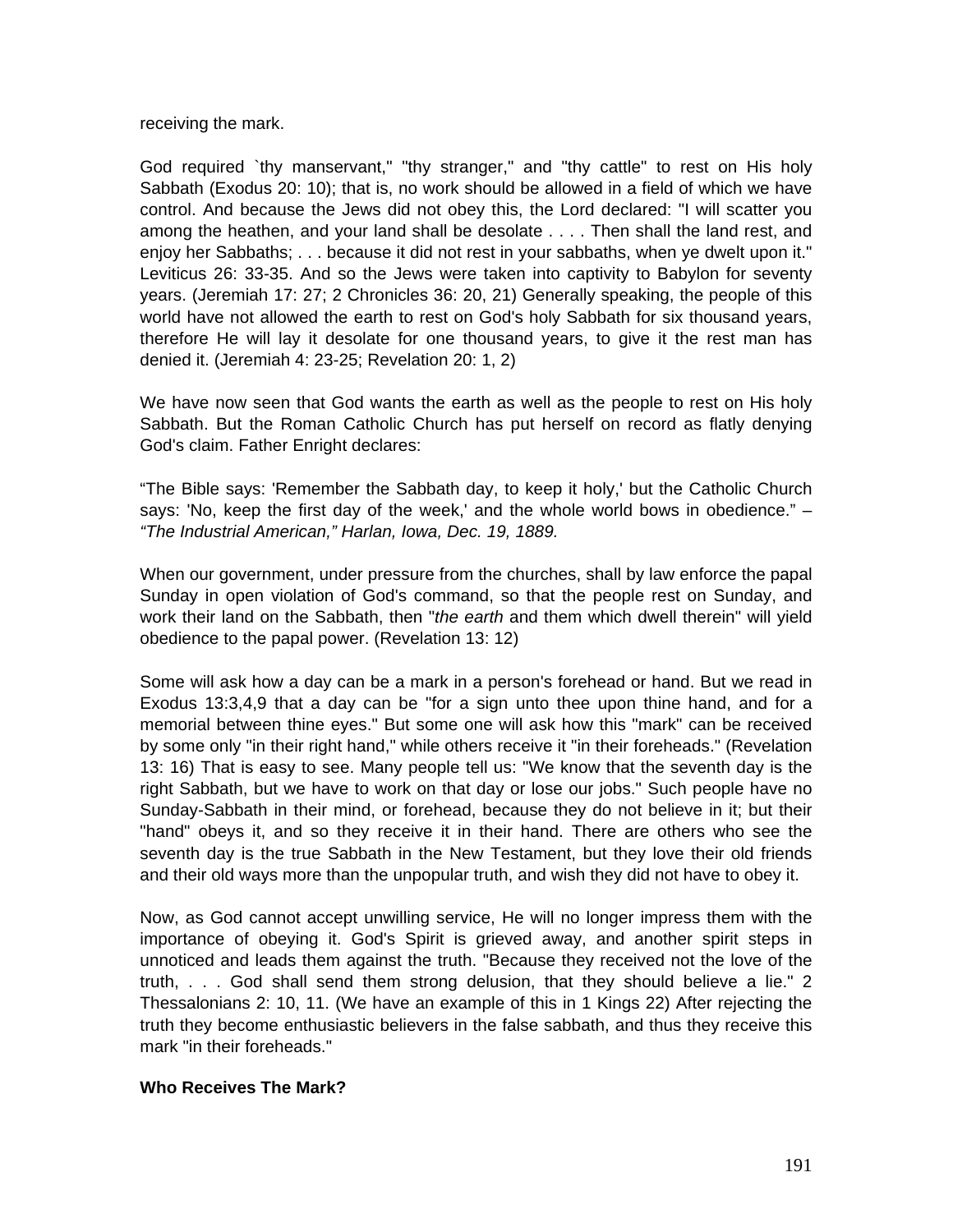On the other hand, people who have never heard the facts presented, but innocently keep Sunday, thinking it is the right day, are not receiving the mark of the beast by so doing, for God does not hold a person responsible for light that he has never had opportunity to hear or reject. Let us illustrate this fact:

An earnest Christian is the owner of a dry-goods store, and has sold a woman ten yards of cloth. Later she comes back with it claiming that it is too short. He measures it again, and finds it full length, but, as she insists that it is short, he buys a new yardstick, and placing both side by side he finds his old one an inch short. In amazement he exclaims: "My grandfather was an earnest Christian, and he used this yardstick, and so did my godly father. They were unwittingly stealing, and died without repenting of their sin; they are lost!" He reflects a moment, then adds: "No! I saw them die triumphantly in Christ; they are saved. And I have had blessed seasons with Jesus during these twenty years I have used this old yardstick. If they could be saved using it, and I could serve God acceptably all these years, I will continue to use it hereafter! "But can he be saved while knowingly breaking one of God's commandments? He could have been saved, if his attention had not been called to it. But can he now continue to use the short yard measure and remain a true Christian?

Christ says: "If I had not come and spoken unto them, they had not had sin: but now they have no cloak for their sin" (John 15: 22); And Paul declares: "The times of this ignorance God winked at; but now commands all men everywhere to repent" (Acts 17: 30). "Therefore to him that knows to do good, and doeth it not, to him it is sin." James 4: 17. Seeing that God's law is His measuring rod, or standard for moral conduct, and that the Papacy has cut off part of it, so people innocently have followed a faulty rule, and Christ has not attributed this sin to His people till they had opportunity to know better. But when His last message of mercy is being heralded to the world, all are given their choice as to whom they will serve, and those who refuse to listen to His message are as responsible as though they had heard it. (Revelation 22: 14; 14: 12; Luke 11: 31; Proverbs 28: 9.)

All will admit that Christ has a perfect right to choose any "sign" He desires, and when He sets forth the Sabbath as the sign, or mark, of His authority and of His sanctifying power, we should accept it with pleasure. (Ezekiel 20: 12, 20; 9: 4-6)

### **The Papacy Selects Its Flag**

On the other hand the pope claims to be Christ's representative on earth, having authority to act in His name, so that "the sentences which he gives are to be forthwith ratified in heaven." - *Catholic Encyclopedia, Vol. XII, art. "Pope," par. 20, p. 265.*  Any one who makes counterfeit money tries to make it as near like the genuine as possible. And when Christ has chosen the Sabbath as His sign, the Papacy, in selecting a counterfeit sign, would naturally choose one as near like the genuine as possible, and so it took the very next day. And after having changed the day of rest from the seventh to the first day, the Papacy would naturally point to such a vital change in God's law as evidence of its power; for no one could validly change God's moral law without being authorised to act in Christ's stead.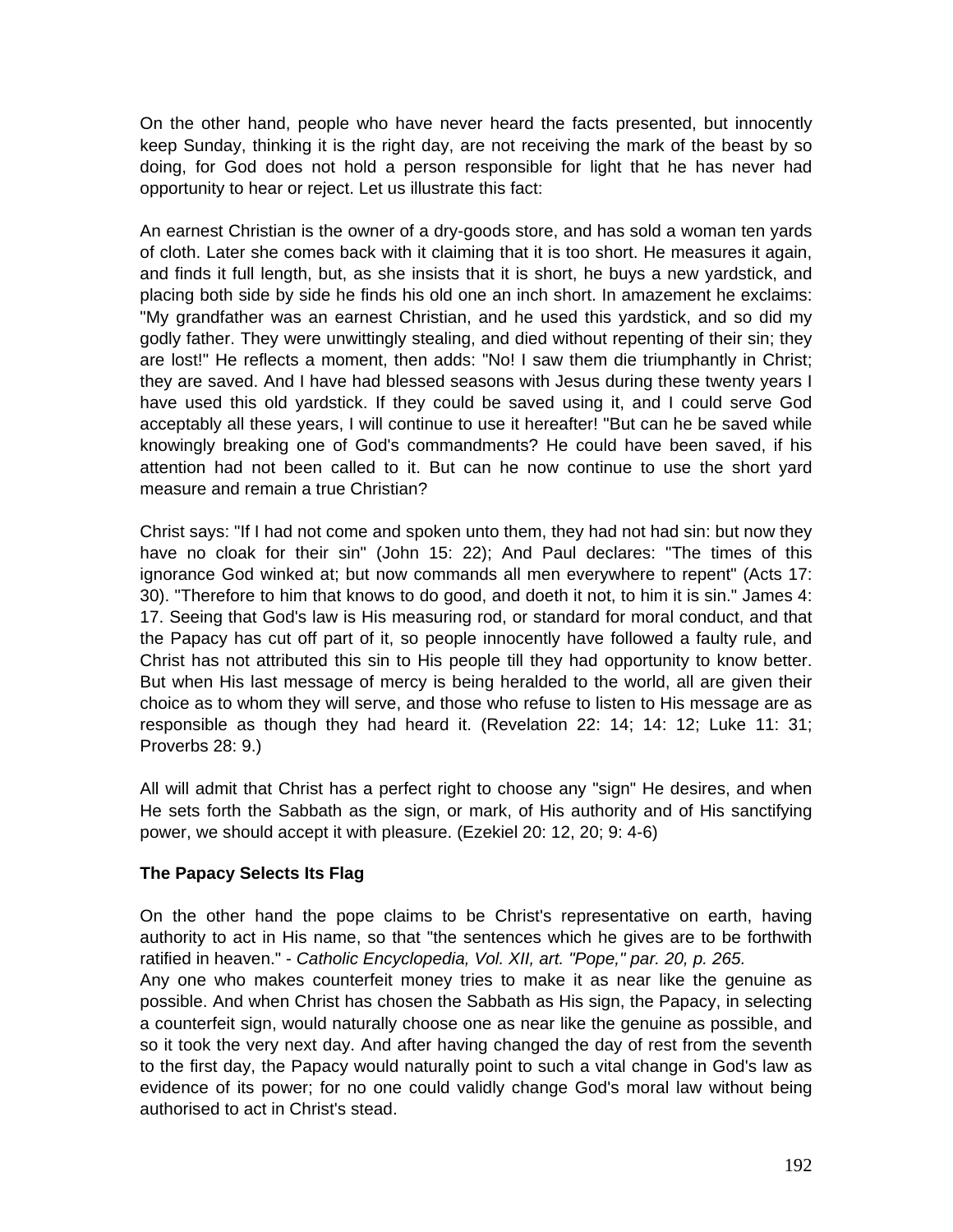Hence if, after we have carefully searched the New Testament, and found no command there for the change of the day, we still rely on the custom of the church by keeping the Sunday, we thereby acknowledge the authority of the church that made this change. The Roman Catholic Church sees this point, and uses it as a challenge to Protestantism, as the following quotations from Roman Catholic authorities will show:

Rev. Stephen Keenan says:

"Q.- Have you any other way of proving that the Church has power to institute festivals of precept?

"A.- Had she not such power, she could not have done that in which all modern religionists agree with her; - she could not have substituted the observance of Sunday, the first day of the week, for the observance of Saturday, the seventh day, a change for which there is no Scriptural authority." -

*"Doctrinal Catechism," p. 174. New York: P. J. Kenedy and Sons, 1846.* 

Rev. Henry Tuberville, D. D., says:

"Q.- How prove you that the Church hath power to command feasts and holy-days?

"A.- By the very act of changing the Sabbath into Sunday, which Protestants allow of; and therefore they fondly contradict themselves, by keeping Sunday strictly, and breaking most other feasts commanded by the same Church.

"Q.- How prove you that?

"A.- Because by keeping Sunday, they acknowledge the Church's power to ordain feasts, and to command them under sin: and by not keeping the rest by her commanded, they again deny, in fact, the same power." - *"An Abridgment of the Christian Doctrine," p. 58. New York: Kenedy, 1858.* 

J. F. Snyder, of Bloomington, Ill., wrote Cardinal Gibbons asking if the Catholic Church claims the change of the Sabbath as a mark of her power." The Cardinal through his Chancellor, gave the following answer:

"Of course the Catholic Church claims that the change was her act. It could not have been otherwise, as none in those days would have dreamed of doing anything in matters spiritual and ecclesiastical and religious without her. And the act is a mark of her ecclesiastical power and authority in religious matters."

(Signed) "H. F. Thomas, "Chancellor

for the Cardinal." "Nov. 11, 1895."

We will now let the Catholic Church tell when it changed the Sabbath day. Here is its answer:

"Q. - Which is the Sabbath day? A. - Saturday is the Sabbath day. Q. - Why do we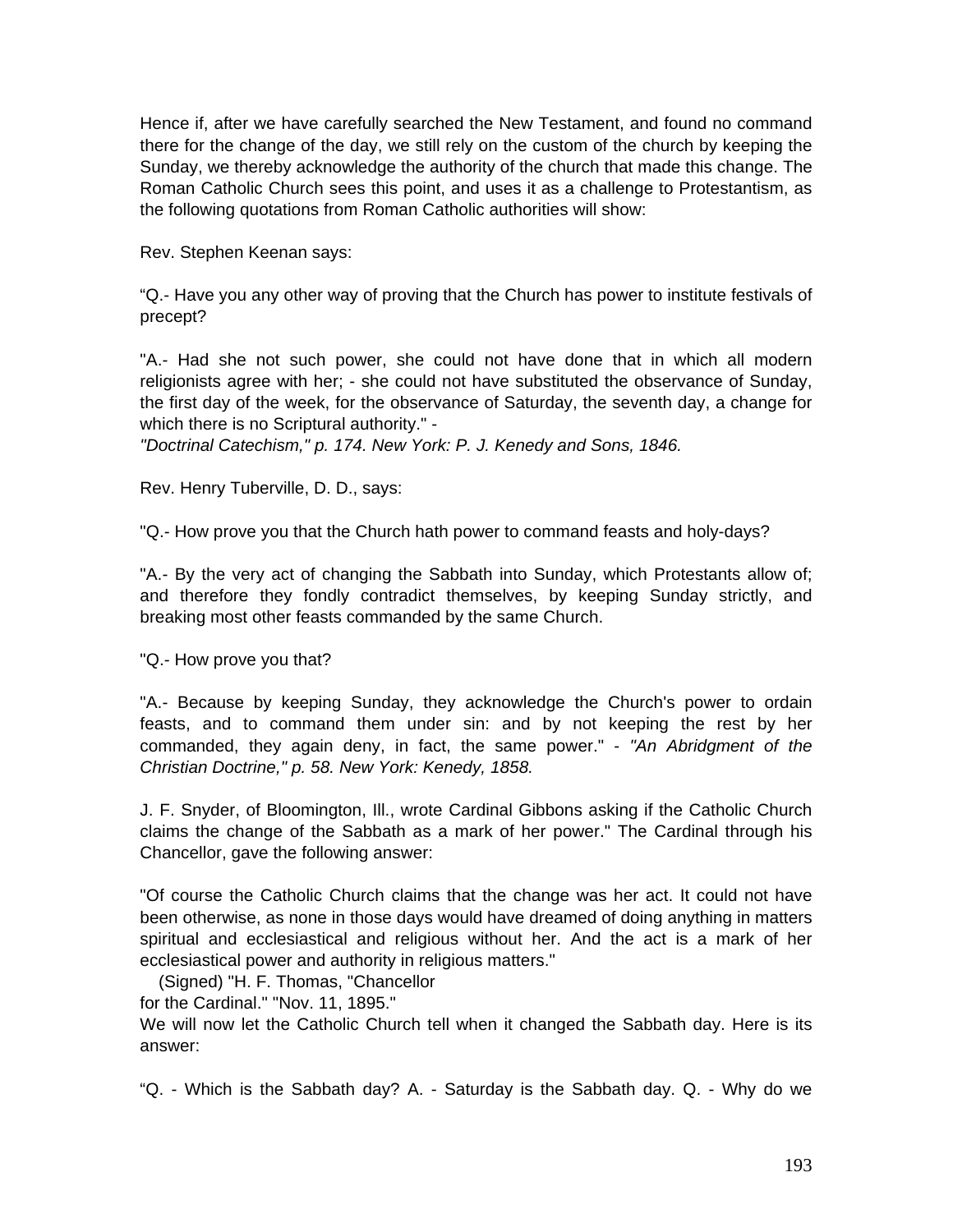observe Sunday instead of Saturday? A.- We observe Sunday instead of Saturday because the Catholic Church, in the Council of Laodicea (A. D. 336), transferred the solemnity from Saturday to Sunday." - *"Convert's Catechism," Rev. P. Geiermann, p. 50. London: 1934. Sanctioned by the Vatican, Jan. 25, 1910.* 

"The Catholic Church for over one thousand years before the existence of a Protestant, by virtue of her Divine mission, changed the day from Saturday to Sunday." - *"The Christian Sabbath," p. 29. Printed by the "Catholic Mirror," the official organ of Cardinal Gibbons, Baltimore, Md., 1893.* 

Kindly notice how often Catholic authors refer to the fact that there is no Scripture proof for Sunday, but that it rests solely on the authority of the Catholic Church. Rt. Rev. John Milner says:

"The first precept in the Bible is that of sanctifying the seventh day: 'God blessed the *seventh day*, and sanctified it.' Genesis 2: 3. This precept was confirmed by God in the Ten Commandments: 'Remember the Sabbath-day, to keep it holy. The *seventh day* is the Sabbath of the Lord thy God.' Exodus 20. On the other hand, Christ declares that He is not come to destroy the law, but to fulfill it. Matthew 5: 17. He Himself observed the Sabbath: 'and, as His custom was, He went into the synagogue on the Sabbath day.' Luke 4: 16. His disciples likewise observed it after His death: *'They rested on the Sabbath day according to the commandment,'* Luke 23: 56. Yet with all this weight of Scripture authority for keeping the Sabbath, or seventh day, holy, Protestants of all denominations make this a profane day, and transfer the obligation of it to the *first day of the week*, or the *Sunday*. Now what authority have they for doing this? None whatever, except the unwritten word, or tradition, of the Catholic Church."-

*"End of Religious Controversy," p. 89. New York: P. J. Kenedy, 1897.* 

The Brotherhood of St. Vincent de Paul says:

`The seventh day is the Sabbath of the Lord thy God; in it thou shalt not do any work.' (Exod. XX. 8, 9). . . . Such being God's command then, I ask again, Why do you not obey it? . . .

"You will answer me, perhaps, that you do keep holy the Sabbath-day; for that you abstain from all worldly business, and diligently go to church, and say your prayers, and read your Bible at home, every Sunday of your lives.

"But *Sunday is not the Sabbath-day*, Sunday is the *first* day of the week; the Sabbathday was the seventh day of the week. Almighty God did not give a commandment that men should keep holy *one day in seven;* but He named His own day, and said distinctly, 'Thou shalt keep holy *the seventh day*: and He assigned a reason for choosing this day rather than any other reason which belongs only to the seventh day of the week, and cannot be applied to the rest. He says, 'For in six days the Lord made heaven and earth, the sea and all that in them is, and rested on the seventh day; *wherefore* the Lord blessed the Sabbath-day and hallowed it.' Almighty God ordered that all men should rest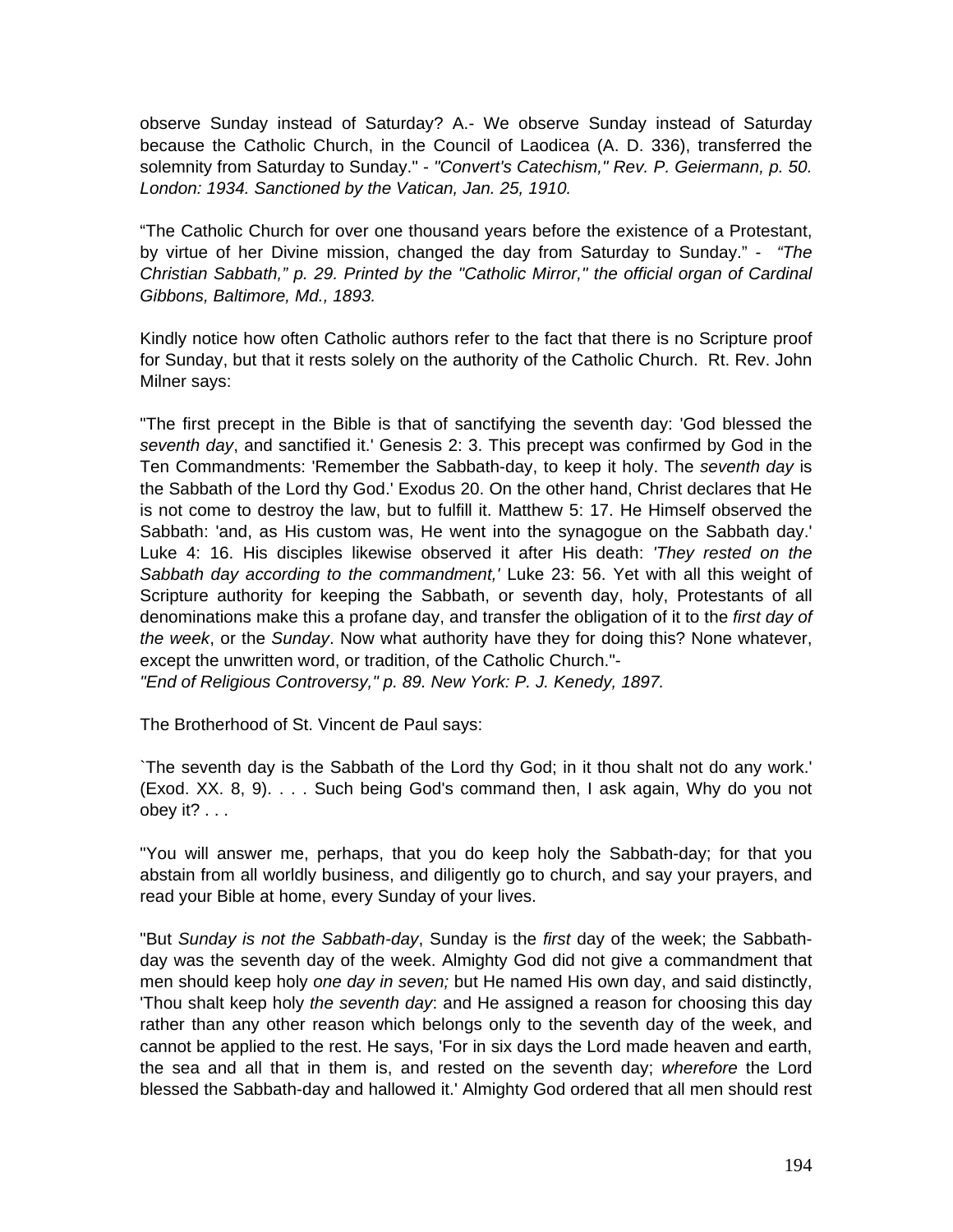from their labour on the seventh day, because He too had rested on that day: He did not rest on Sunday, but on Saturday. On Sunday, which is the first day of the week, He began the work of creation. . . . Gen. 2: 2,

3. Nothing can be more plain and easy to understand than all this; and there is nobody who attempts to deny it. . . . Why then do you keep holy the Sunday, and not Saturday?

"You will tell me that Saturday was the *Jewish* Sabbath, but that the *Christian* Sabbath has been changed to Sunday. Changed! but by whom? Who has authority to change an express commandment of Almighty God? When God has spoken and said, Thou shalt keep holy the seventh day, who shall dare to say, Nay, thou mayest work and do all manner of worldly business on the seventh day; but thou shalt keep holy the first day in its stead? This is a most important question, which I know not how you can answer.

"You are a Protestant, and you profess to go by the Bible and the Bible only. . . . The command to keep holy the seventh day is one of the Ten Commandments; you believe that the other nine are still binding; who gave you authority to tamper with the fourth?

"We blame you not for making Sunday your weekly holy day instead of Saturday, but for rejecting tradition, which is the only safe and clear rule by which this observance can he justified." *- "Why Don't You Keep Holy the Sabbath-Day? " pp. 2-4, 8. London: Burns and Oates. Found also in "The Clifton Tracts," Most Rev. John Hughes, D. D.* 

"That the Church has instituted the Sunday as the Lord's day instead of the Sabbath . . . shows forth her great power which she solemnly received from Christ." - *"Manual of the Catholic Religion," p. 186.* 

Dr. Martin Luther and Melancthon felt the stinging force of this Catholic argument in proof of the power of the papal church, although they knew that the time had not then come for a Sabbath reform. Dr. Eck, disputing with Luther, said:

"If, however, the Church has had power to change the Sabbath of the Bible into Sunday and to command Sunday keeping, why should it not have also this power concerning other days? . . . If you omit the latter, and turn from the Church to the Scriptures alone, then you must keep the Sabbath with the Jews, which has been kept from the beginning of the world." *"Enchiridon," pp. 78, 79. 1533.* 

Calling attention to this Roman Catholic assumption of authority, the Reformers said:

"They also point out, that the Sabbath is changed to Sunday, contrary as it seems, to the Ten Commandments; and there is no example over which they make more ado than the change of the Sabbath. Great, they assert, must be the power of the Church, when it can grant release from one of the Ten Commandments." - *"The Augsburg Confession," art. 28, in "Book of Concord," p. 79. (Norwegian ed., printed in Christiania, 1882.)* 

At the great Council of Trent (1545-1563), which was called to determine the "doctrines of the Church in answer to the heresies of the Protestants" (Catholic Encyclopedia, Vol.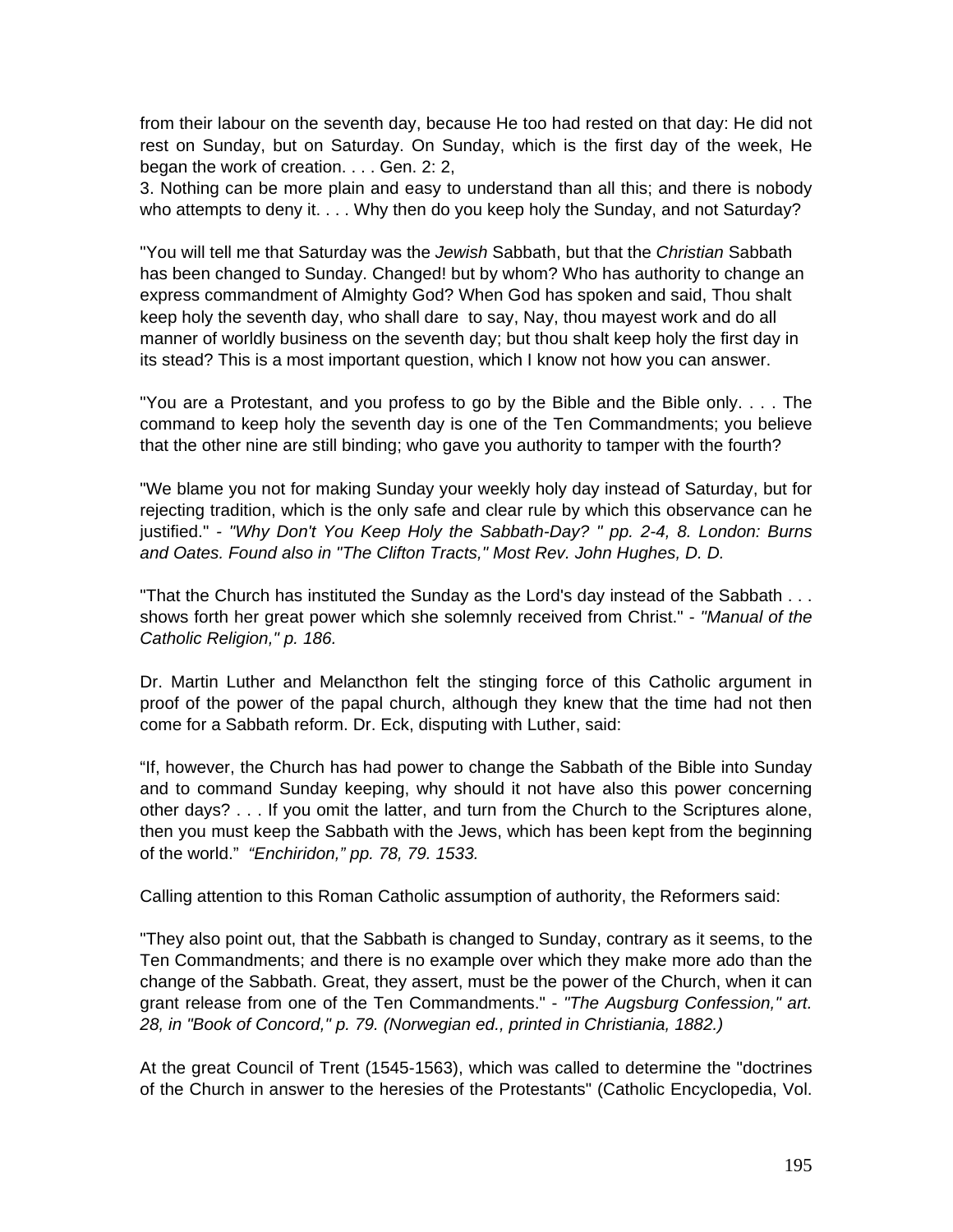XV, art. "Trent," p. 30), the question of the authority of the church over that of the Bible was decided in the following manner:

"Finally, at the last [session] opening on the eighteenth of January, 1562, their last scruple was set aside; the archbishop of Reggio made a speech in which he openly declared that tradition stood above Scripture. The authority of the church could therefore not be bound to the authority of the Scripture, because the church had changed Sabbath into Sunday, not by the command of Christ, but by its own authority. With this, to be sure, the last illusion was destroyed, and it was declared that tradition does not signify antiquity, but continual inspiration." - *"Canon and Tradition," Dr. J. H. Holtzman, p. 263. ("Source Book," pp. 603, 604.)* 

After the Jesuits were expelled from England in 1579 they determined to recapture that country, and at their school at Rheims, France, they translated their New Testament from the Vulgate Latin into English in 1582. (Their Old Testament was printed at Douay, 1609, so that their whole Bible has come to be called the Douay version.) In their English New Testament, translated from the Vulgate Edition of 1582, printed in New York, 1834, we read on page 413, note on the Apocalypse 1: 10:

"And if the Church had authority and inspiration from God, to make Sunday, being a work-day before, an everlasting holy day: and the Saturday, that before was holy day, now a common work-day: why may not the same Church prescribe and appoint the other feasts of Easter, Whitsuntide, Christmas, and the rest? For the same warrant she hath for the one she hath for the other!'

Thus we see that the Roman Catholic Church always and everywhere points to her change of the Sabbath as the mark, or evidence, of her having the power and inspiration from God to legislate in Christ's stead for His church on earth, and that this power is vested in the pope. Pope Leo XIII says: "We hold upon this earth the place of God Almighty." All must yield "complete submission and obedience of will to the Church and to the Roman Pontiff, as to God Himself." - *"Great Encyclical Letters," pp. 304, 193.* And Pope Gregory says of the power of the pope:

"Hence he is said to have a heavenly power, and hence changes even the nature of things, applying the substantial of one thing to another - can make something out of nothing - a judgment which is null he makes to be real since in the things which he wills, his will is taken for a reason. Nor is there any one to say to him, Why doest thou this? For he can dispense with the law, he can turn injustice into justice by correcting and changing the law, and he has the fullness of power." - *"Decretals of Gregory" (R. C.), Book I, title 7, chap. 3. Gloss on the Transfer of Bishops.* 

The Roman "Decretalia," an authentic work on Roman ecclesiastical law, says of the power of the pope:

"He can pronounce sentences and judgments in contradiction to the right of nations, to the law of God and man. . . . He can free himself from the commands of the apostles, he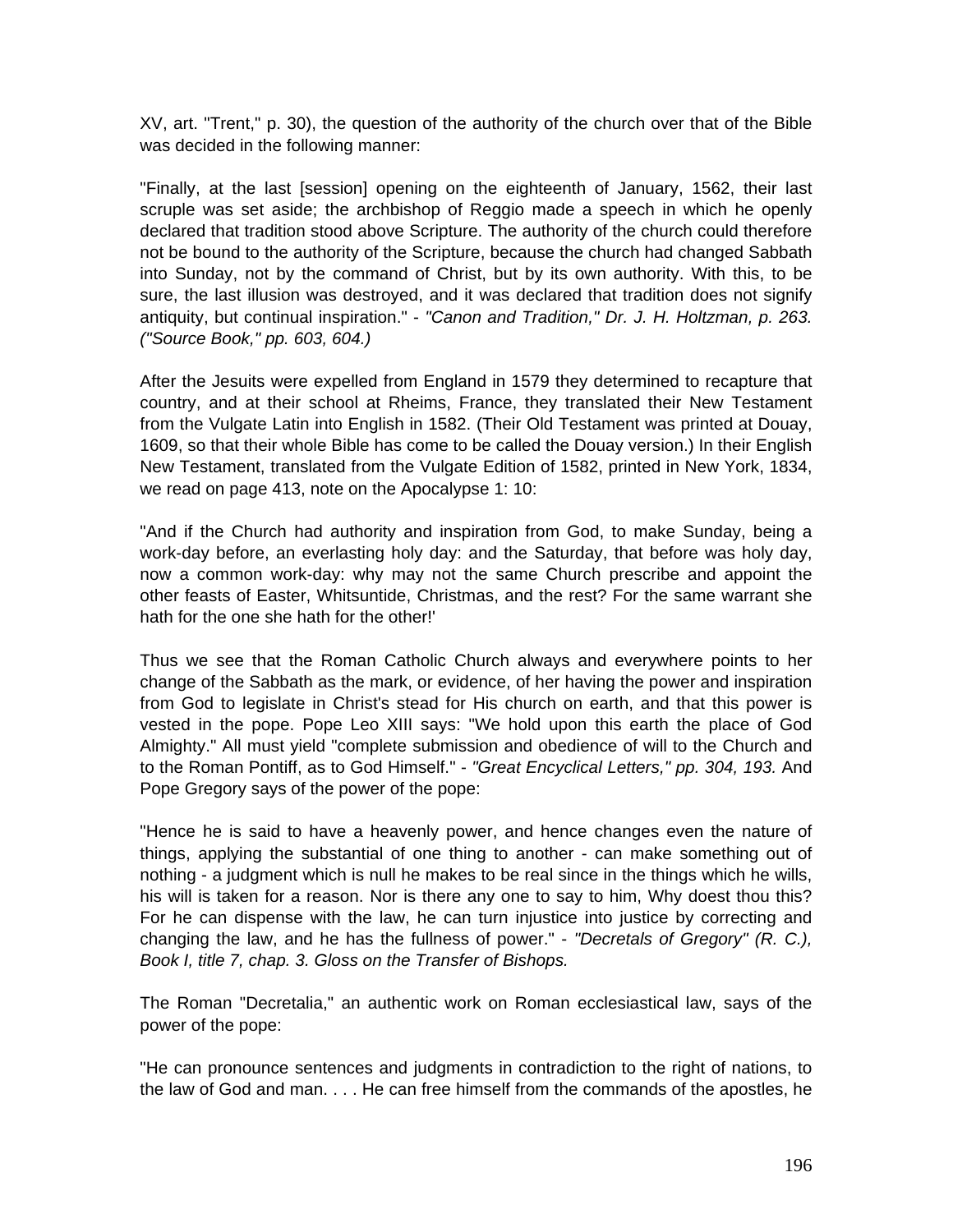being their superior, and from the rules of the Old Testament.

"The pope has power to change times, to abrogate laws, and to dispense with all things, even the precepts of Christ." – *"Decretal, de Translat. Episcop. Cap."* 

"The Pope's will stands for reason. He can dispense above the law; and of wrong make right, by correcting and changing laws." -*Pope Nicholas, Dist. 96; quoted in "Facts for the Times," pp. 55, 56. 1893.* 

### **"The Mark Of His Name"**

We have now seen that the pope claims to be the "Vicar of the Son of God " on earth; to have authority to act in His name. And as proof for this claim he points to the fact that he has changed the Sabbath into Sunday. How conclusive! He must be authorised as Christ's "Vicar" in order to validly make such a vital change in God's moral law. That is imperative! The Sunday-Sabbath is therefore the proof or mark of his "vicarship "; it is "the mark of his name." Revelation 14: 11. When once a person has become aware of the wording of this text (Revelation 14: 11), it becomes impossible for him to exchange this explanation of either the "mark" or the "name" for some other. For the creation of the Sunday-Sabbath by the Papacy constitutes the mark, or proof, of the pope's being invested with authority to act as "Vicar of the Son of God." This "mark" and this "name" fit together as prepared by the divine hand of prophecy, and no others do. Catholics can therefore appeal to Protestants in the following way:

Sunday-keeping "not only has no foundation in the Bible, but it is in flagrant contradiction with its letter, which commands rest on the Sabbath, which is Saturday. It was the Catholic Church which, by the authority of Jesus Christ, has transferred this rest to the Sunday. . . . Thus the observance of *Sunday* by the Protestants is an homage they pay, in spite of themselves, to the authority of the Church." -

*"Plain Talk About the Protestantism of Today," from the French by Segur, p. 213. Boston: 1868.* 

While God did not attribute this sin to His people in former ages, when they had not been enlightened on the subject, we are now approaching the final struggle between Christ and the restored Papacy, and it behooves us to show under which flag we have decided to stand. For example: In times of peace, no serious results would come to an alien in this country, if, on his holiday, he should hoist his native flag. But if our country was at war with his homeland, and he then should tear down the "Stars and Stripes," and trample on it, while he hoisted his own flag, it would be an entirely different matter. And so now, while Christ and Antichrist face each other in the last deadly struggle, it becomes a serious matter to hoist the enemy's flag, while trampling on the blood-stained banner of Prince Emmanuel!

The papal power was "to continue forty and two months" (Revelation 13: 5), and, as the Bible reckons thirty days to a month, this period would be 1260 prophetic days (Revelation ll:2,3). And a day in prophecy stands for a year. (Ezekiel 4: 6.) Thus we see that the papal supremacy would continue for 1260 years. We have already seen that this period began in 538 and ended in 1798 A. D. (See pp. 5260.) At that time the pope, who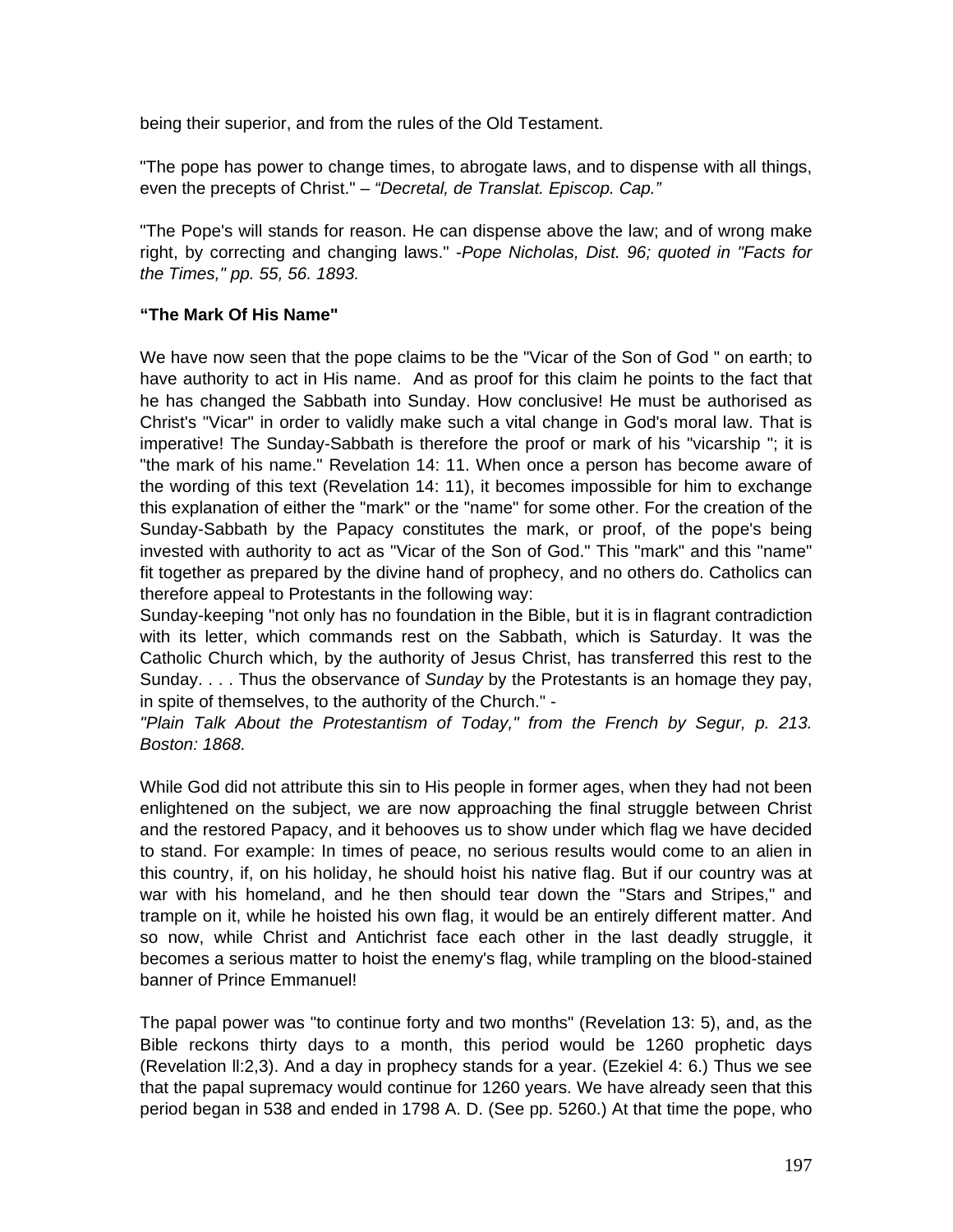had for centuries driven God's people "into captivity," was himself to "go into captivity," the prophet declared. (Revelation 13: 10.) And when the hour struck, to which God's prophetic clock had pointed for 1700 years, the pope had to "go into captivity." Rome was taken by the French on February 10, 1798, the Roman Republic proclaimed on the fifteenth, and on the night of the twentieth, Pope Pius VI was hurried off "into captivity," where he finally died at Valence, France, in 1799. Napoleon had previously given orders that no new pope was to be elected in his place. "No wonder that half Europe thought Napoleon's veto would be obeyed, and that with the Pope the Papacy was dead." - *"Modern Papacy," Joseph Rickaby, S. J., p. 1.* 

But this prophecy also foretells its restitution. The prophet declares: "His deadly wound was healed; and all the world wondered after the beast." Revelation 13: 3. (Compare 17: 8.) A new pope (Pius VII) was elected March 14, 1800, and, as J. Rickaby further states:

"Yet since then, the Papacy has been lifted to a pinnacle of spiritual power unreached, it may be, since earliest Christian history." *- Id., p. 1.* 

Especially since the days of Pope Leo XIII the healing of the deadly wound" has been steadily progressing. On February 11, 1929, the pope once more became a civil ruler (a king) Some day he will attempt to assume his ancient authority over the nations of earth, and then the world will realise that the Papacy is unchanged in spirit, that it will do today just what it did in the Dark Ages.

We shall now see what God will do for those who have been faithful to Him in this time of apostasy, and have not deviated from His word, while the whole Christian world has gone astray. But let all remember that we cannot follow what is easy and popular, and expect to stand under God's protection. It was the ark of Noah - the object of so much scorn and derision from the world-that finally became the means of rescue to all who stood faithfully by it under taunt and ridicule. And so now. (Luke 17: 26) God always uses unpopular truths with which to test His people and gather out the honest in heart, and He will protect His own in the time of trouble.

They "shall abide under the shadow of the Almighty," safe "from the noisome pestilence." As a hen protects her brood in a storm, so "He shall cover thee with His feathers, and under His wings shalt thou trust: His truth shall be thy shield and buckler. Thou shalt not be afraid for the terror by night [night raids by aeroplanes]; nor for the arrow that flies by day; nor for the pestilence that walks in darkness; nor for the destruction that wastes at noonday. A thousand shall fall at thy side, and ten thousand at thy right hand; but it shall not come nigh thee, . . . neither shall any plague come nigh thy dwelling." Psalm

91: 1-10.

God will reveal that He still lives and reigns, and the world shall yet see that He puts a difference "between him that serves God and him that serves Him not" (Malachi 3: 18), just as He did during the plagues of Egypt (Exodus 8: 22, 23; 9: 4; 10: 23; Isaiah 4: 5, 6). "His truth shall be thy shield and buckler" Psalm 91: 4. (Compare John 17: 17; Colossians 1: 5; Psalm 119:142, 151)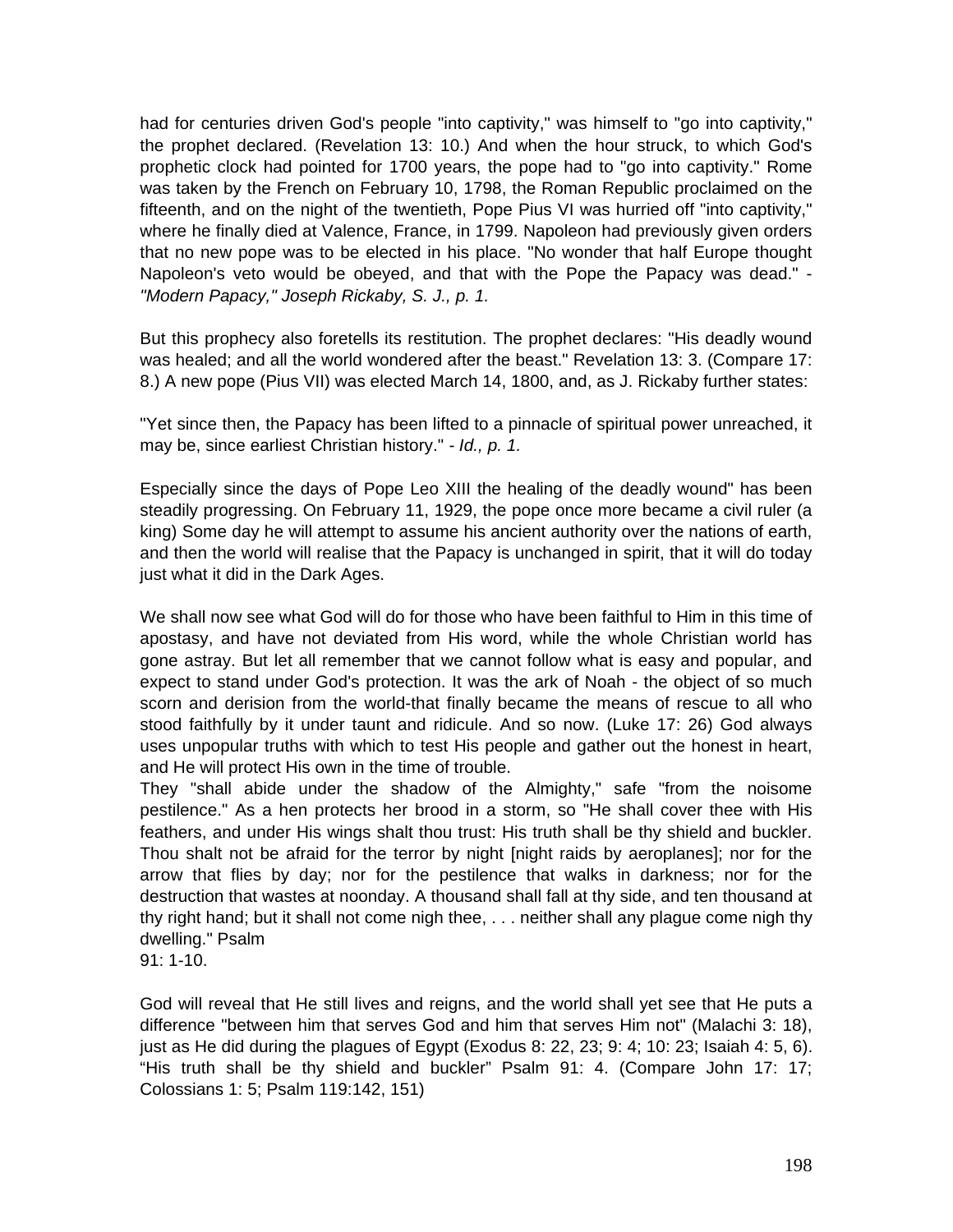According to the new covenant promise, the Holy Spirit is to write the law of God in the heart of God's children. (Hebrews 8: 8-10; 2 Corinthians 3. 3) But it must be put "into their mind" before it can be written "in their hearts" (Hebrews 8: 10); and as they have been looking at a mutilated law, the missing part must be restored before the Holy Spirit can write it in their hearts. And so the message comes to "bind up the testimony, seal the law among My disciples." Isaiah 8: 16. While the nations are moving toward Armageddon, while angels are about to release the winds of war but have been admonished to hold a little longer, another angel comes with the "seal of the living God," saying: "Hurt not the earth, . . . till we have sealed the servants of our God in their foreheads," so they shall be able to stand during the terrible time of trouble just ahead. (Revelation 6: 17; 7: 1-3). The Lord revealed the same scene to Ezekiel. He saw the destroyers coming, but a man clothed in linen (a symbol of purity, Revelation 19: 8) went before them to "set a mark upon the foreheads of" God's people, after which the destroyers were told to "slay utterly old and young. . . . but come not near any man upon whom is the mark." Ezekiel 9: 1-6. This mark, or sign, is the Sabbath. "I gave them My Sabbaths to be a sign between Me and them." Ezekiel 20:12, 20.

As Christ viewed His people on the earth, and found them without "the seal of the living God," He commanded the winds of war to be held in cheek "till we have sealed the servants of our God in their foreheads." Revelation 7: 1-3. They were God's servants, but lacked the seal. In Ezekiel 9: 4-6 and 20: 12, 20 it is called God's "mark," or "sign," while in Revelation 7: 1-4 it is called His "seal." God's "name" will be written in the foreheads of His people. (Revelation 14: 1) In God's law His name is found only in the fourth commandment. The fourth commandment, which enjoins the keeping of the seventh-day Sabbath, is the seal of God which the Holy Spirit places in the minds and hearts of His people.

The day of wrath is fast approaching. God's people will need a shelter during Armageddon. But God will not do miracles to protect the willfully disobedient. The Lord is greatly grieved over the situation, and complains that His watchmen are not preparing the people "to stand in the battle in the day of the Lord" Ezekiel 13: 5. Compare Ezekiel 22:26, 30; Isaiah 58: 1, 2, 12, 13; 56: 1-5, 10, 11; Hebrews 10: 26, 29. "But the Lord will be the hope of His people, and the strength of the children of Israel." Joel 3: 16.

# **29. The Image to the Beast**

# **Early Efforts To Unite Church And State**

IN HOLY Scripture Christ Jesus is repeatedly spoken of as the Lamb of God. Bible prophecy represents America by a similar symbol, which "had two horns like a lamb." The word of God informs us, however, that this peace-loving power, despite its lamb-like principles, eventually would say "to them that dwell on the earth, that they should make an image to the beast [the Papacy], which had the wound by a sword, and did live." Revelation 13:14. The Papacy was formed by a union of church and state, which resulted in the persecution of dissenters. An "image," or "likeness," to the Papacy in America would be a union of church and state, or a cooperation between them, as in the days of papal Rome. And, seeing it is to be "an image to the beast," it cannot be the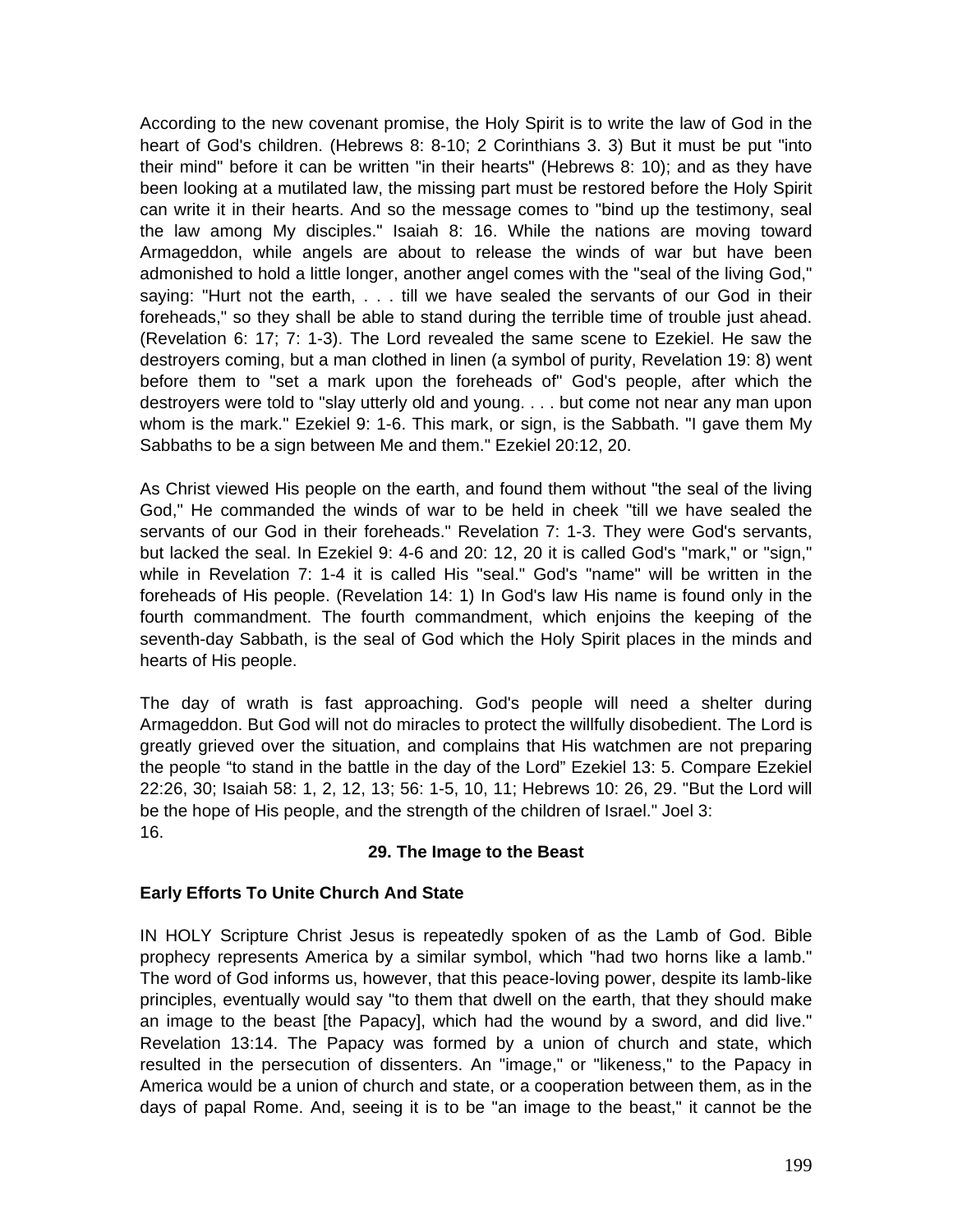beast itself, but must be an effort started among Protestants, who desire the aid of the state to enforce some of their dogmas. For nearly three quarters of a century Protestant churches and civic organisations have been at work to create just such a relation between church and state in the United States.

In 1863, representatives of eleven Protestant denominations convened at Xenia, Ohio, and organised a federation, with the avowed purpose of placing the name of God in the Federal Constitution. This National Reform Association declared in Article II of its constitution:

"The object of this Society shall be to secure such an amendment to the Constitution of the United States as will declare the nation's allegiance to Jesus Christ and its acceptance of the moral laws of the Christian religion, and so indicate that this is a Christian nation, and place all the Christian laws, institutions, and usages of our government on an undeniably legal basis in the fundamental law of the land." -*"American State Papers," William A. Blakely, p. 343. Washington, D. C.: 1911*.

Their official organ: *The Christian Statesman*, (1888) points out their reason for such an amendment to the Federal Constitution in the following words:

"We need it to correct our most unfortunate attitude under the First Amendment, which restrains Congress from prohibiting the free exercise of any false religion." - *"Facts for the Times," p. 165.* 

That is, the First Amendment to the Federal Constitution, which safeguards religious liberty, must be made null and void by their proposed amendment, just as the eighteenth amendment was nullified by the twenty-first.

Rev. M. A. Gault, a district secretary of the organisation, said:

"Our remedy for all these malefic influences is to have the government simply set up the moral law, and recognise God's authority behind it, and lay its hand on any religion that does not conform to it." -

*"The Christian Statesman," Jan. 13, 1887; quoted in "Facts for the Times," page 166.* 

Jonathan Edwards, another of their speakers, said:

"We want state and religion, and we are going to have it. . . . So far as the affairs of the state requirereligion, it shall be religion, the religion of Jesus Christ. . . . We use the word religion in its proper sense, as meaning a man's personal relation of faith and obedience to God. Now we are warned that to engraft this doctrine upon the Constitution will be oppressive; that it will infringe the right of conscience; and we are told that there are atheists, deists, Jews, and Seventh Day Baptists who would suffer from it. These all are, for the occasion and so far as our amendment is concerned, one class. . . . What are the rights of the atheist? . . . I would tolerate him as I would a conspirator." - *"Religious Liberty in America," C. M. Snow, pp. 266, 267.*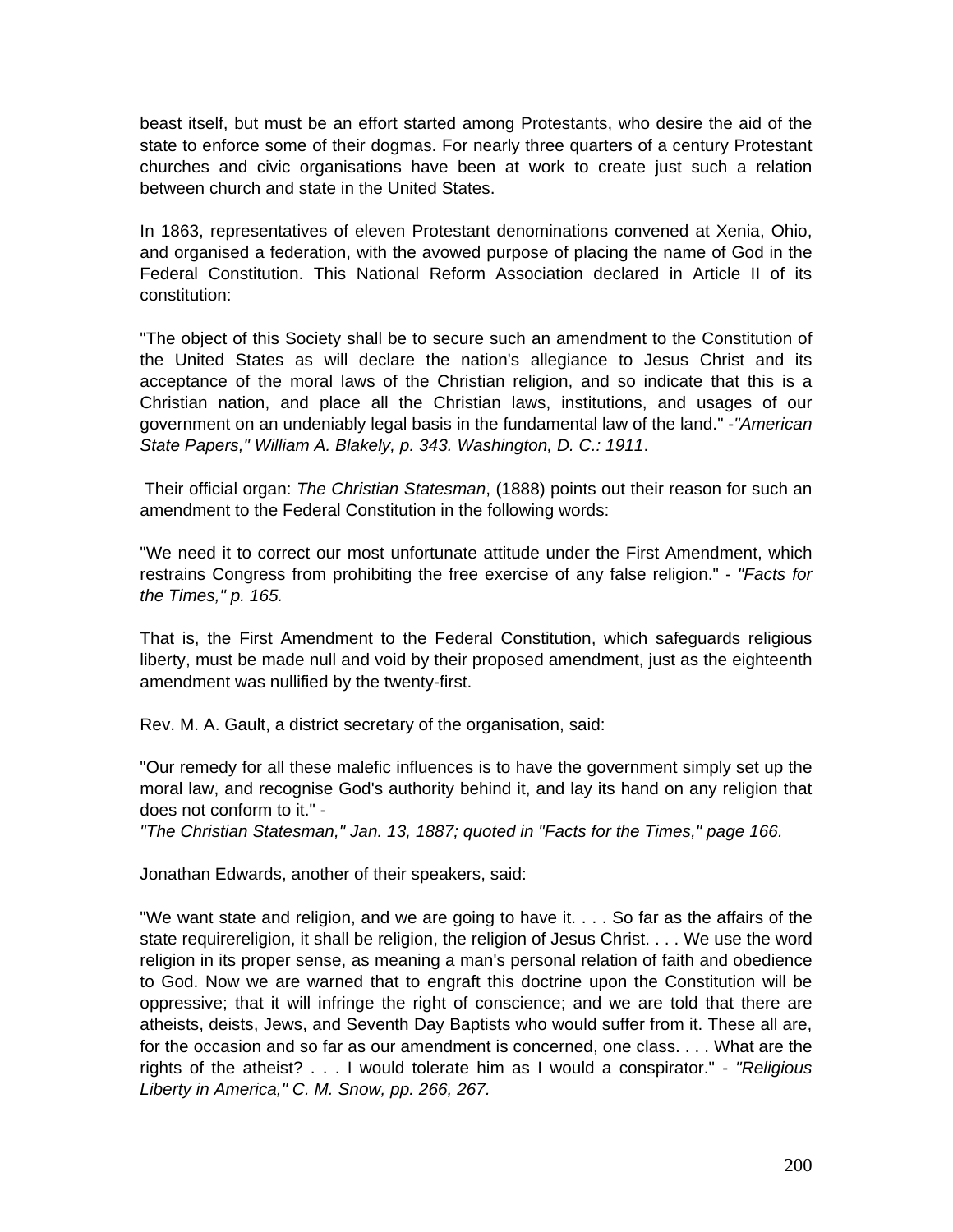The Lord's Day Alliance is another organisation working for the same ends. In their "Lord's Day Papers" (Milwaukee, Wis.), No. 117, p. 4, they say of those who do not sanction their propaganda for Sunday laws. "That anarchistic spirit that tramples on any law that one does not like needs to be completely crushed."

### **Joining Hands With Catholicism**

The Federal Council of Churches of Christ in America has also interested itself along the same lines, and has cooperated more or less with the other two organisations. November 21, 1905, twenty denominations met in New York, and invited the cooperation of the Roman Catholic Church to help solve these civic questions. Another meeting was held in Chicago, December 4-9, 1912, where representatives of thirty-two denominations, having a constituency of nearly 18,000,000 people, met in council. *The Inter-Ocean* of December 7, 1912, reported:

"FEDERAL COUNCIL OPENS ITS DOORS TO THE CATHOLICS

"WORD PROTESTANT IS STRICKEN FROM COMMITTEE REPORT ON OBJECT OF ASSOCIATION OF CHURCHES.

"The Federal Council of Churches of Christ in America took one of the most important forward steps in its history when it adopted a resolution presented by the executive committee eliminating the word Protestant from the report of the committee, and virtually threw down the bars and invited the Roman Catholic Church of America to join the council, and lend its titanic strength toward solving the common problems of the church." - *Quoted in "Review and Herald," Jan. 9, 1913*.

A strong resolution for the enforcement of Sunday laws by civil government was then adopted.

In forming the Papacy during the fourth and fifth centuries the Catholic bishops, in conjunction with the state, enforced the pagan Sunday as one of the first steps in uniting church and state, thus producing what prophecy terms "the beast." And now in forming "an image to the beast' the Protestant and Catholic clergy will again make Sunday laws the entering wedge in their attempt to enforce religion by law, because Sunday legislation constitutes the neutral ground for cooperation between Catholics and Protestants, and in this work they seek each other's assistance. Rev. S. V. Leech, a Protestant Sunday advocate, said in an address at Denver, Colorado:

"Give us good Sunday laws, well enforced by men in local authority, and our churches will be full of worshipers. . . . A mighty combination of the churches of the United States could win from Congress, the state legislatures, and municipal councils, all legislation essential to this splendid result." -

*"Homiletic Review," November, 1892; quoted in "American State Papers," William A. Blakely, p. 732. Washington, D. C.: 1911.* 

Rev. Sylvester F. Scovel, a leading National Reformer, says: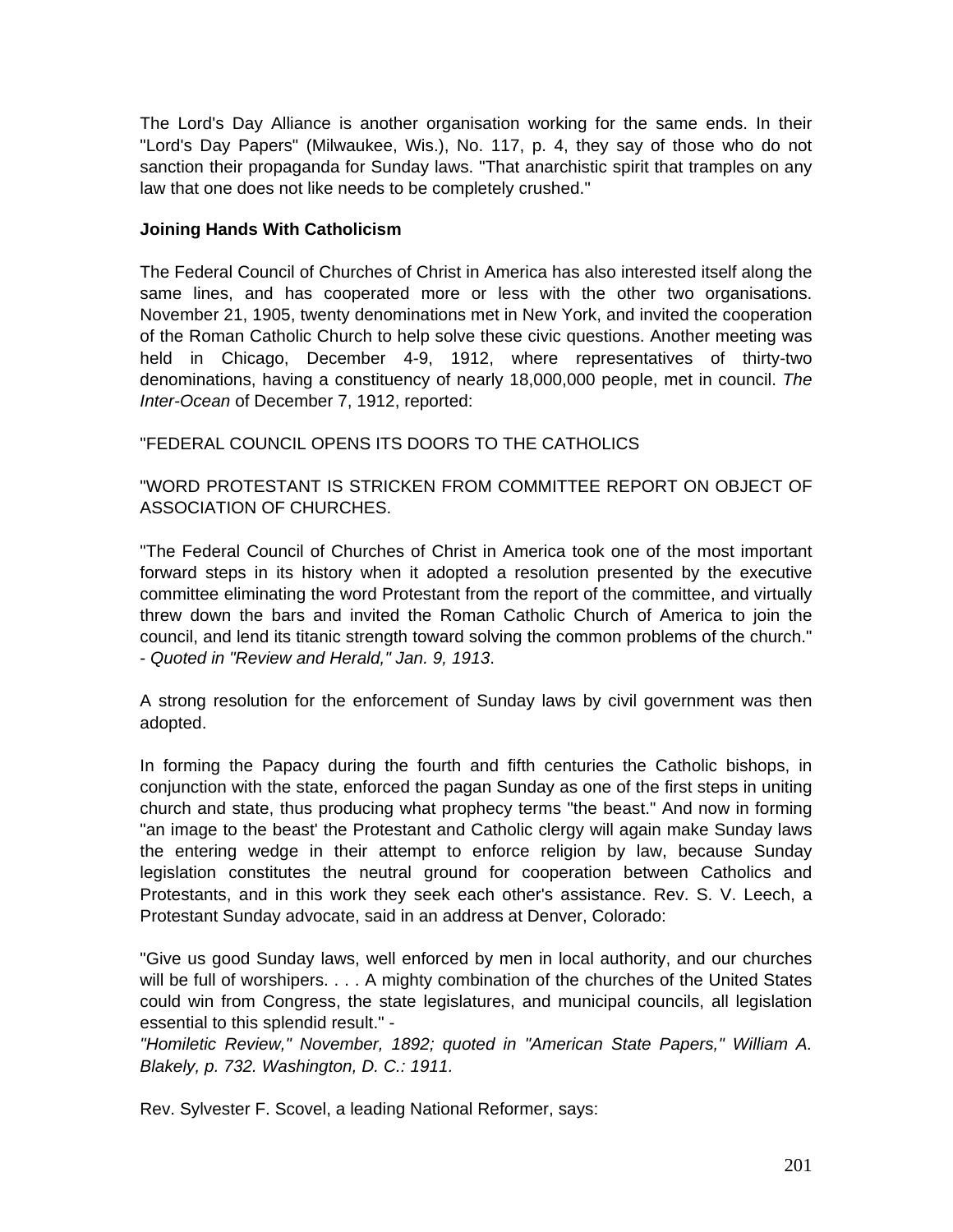"This common interest [in Sunday] ought to strengthen both our determination to work, and our

readiness to cooperate with our Roman Catholic fellow citizens. . . . It is one of the necessities of the situation." -*"Views of National Reform, Series One," Bible Students' Library, No. 8, pp. 85, 86. Oakland, Calif.: Jan. 15, 1889.* 

"Moreover they [the Roman Catholics] are willing to cooperate in resisting the progress of political atheism, we will gladly join hands with them ." – *" Christian Statesman," Dec. 11, 1884.* 

The Catholic Lay Congress, held in Baltimore, November 12, 1889, said:

"We should seek an alliance with non Catholics for the purpose of proper Sunday observance." -

*Quoted in "Religious Liberty in America," C. M. Snow, pp. 283, 284.* 

When the great Federation of Catholic Societies was organised in 1906, they said:

"The Federation is a magnificent organisation that is bound to root out prevailing and ruling national evils; a patriotic undertaking in which Catholic and non-Catholic may join hands." - "The Catholic Union and Times," Aug. 2, 1906; quoted in "Signs of the Times," July 8, 1908.

The following resolution was adopted by the Boston Archdiocesan Federation of Catholic Societies:

"We are unalterably opposed to any relaxation of the Sunday laws. Sunday is a day of rest to be devoted to the praise and service of God. We hold the safest public policy at present is to adhere to the rigid observance of the laws now safeguarding the sanctity of the Lord's day." - *"Boston Pilot," official organ of Cardinal O'Connell, March 16,1912.* 

In 1910 forty-six Protestant denominations co-operated in an effort to reunite all the Christian churches in the world, and fifty five commissions were appointed to attend a world's conference. They were to have been sent in September, 1914, to different countries to explain the plan, but the World War delayed it. Another effort was made in 1917, when delegates from "many denominations, including Protestant Episcopal, Baptist, Lutheran, and Presbyterian," met at Garden City, N. Y., where they received a letter from Cardinal Gasparri, Papal Secretary of State; and in 1919 three Episcopal bishops were sent to Rome to interview the pope on this question of church union, for Pope Benedict XV had already (1917) started a "move for reunited Christianity."

The daily papers reported in January, 1930, that a plan for a world federation of Lutheran churches was being worked on by a sub-committee of the National Lutheran Council at New York. Reports at that time stated the federated church would be headed by a world executive comparable in administrative respects to the Roman Catholic pope. *Decorah Posten* (Norwegian) for January 21, 1930, gives a similar report. So "federation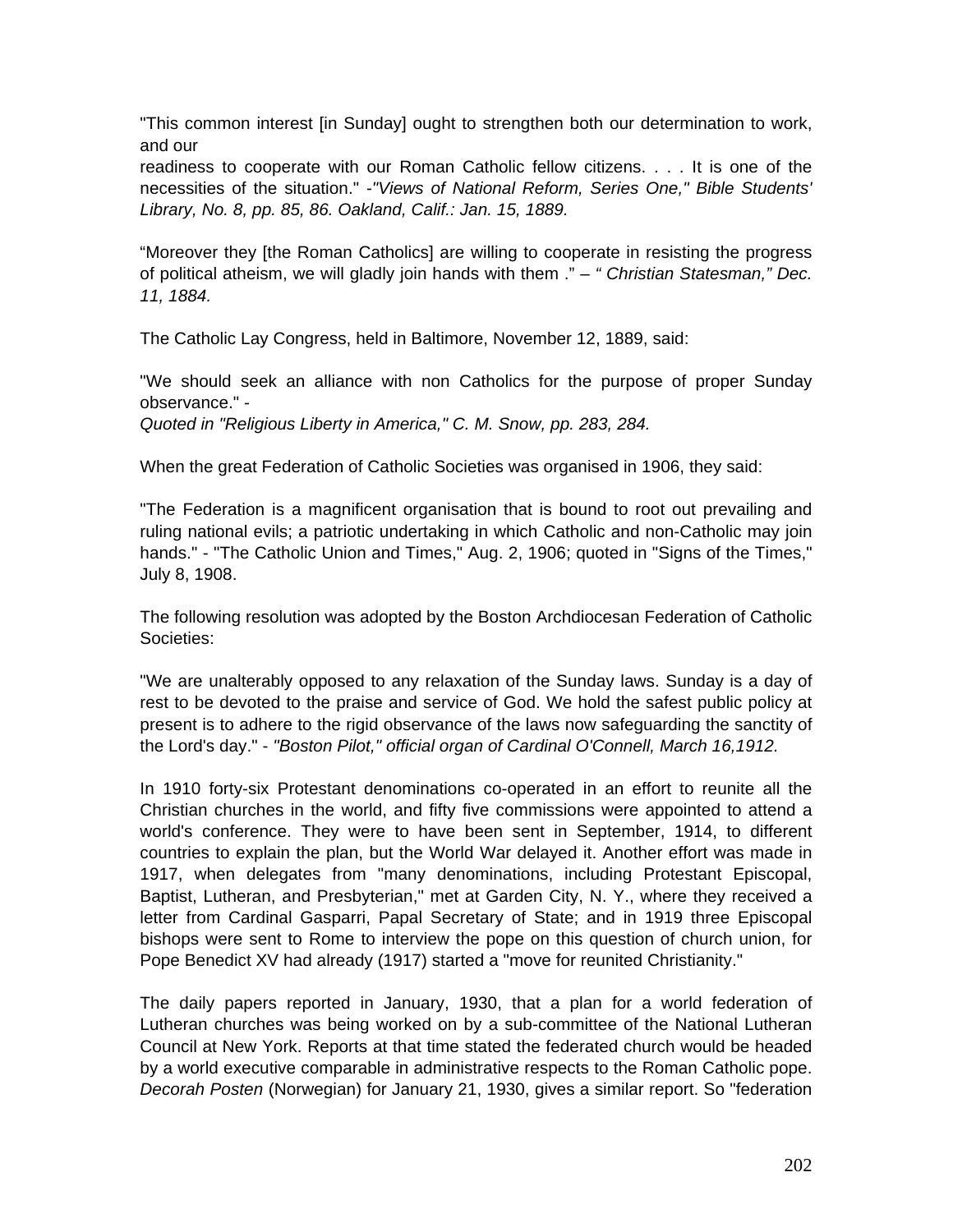" and " consolidation " are in the air.

### **Earnest Men See The Danger**

God-fearing men in different denominations, who see the trend of the times, fear the consequences. Dr.

A. C. Dixon says:

"The purpose of this 'Inter-church' movement seems to be to make a great ecclesiastical machine which will dominate all smaller bodies. It is an attempt to form a papacy without a pope; and, if evangelical truth is to be sacrificed or compromised, such a papacy without a pope mill be no improvement upon

the present ecclesiastical machine which has its center in Rome." - *A front-page article in the "Baptist Messenger," June 23, 1920. Oklahoma City, Okla.* 

Dr. George A. Gordon, Pastor of Old South Church, Boston, says:

"The church was united once, the holy Catholic Church throughout the world, and what was it? - An ineffable tyrant, denying freedom over its whole broad domain, and crushing the intellect and the spirit into a dead uniformity. . . . Your one holy Catholic Protestant American Church would give me much uneasiness if it should come into existence tomorrow." – "*Review and Herald," May 11, 1913.* 

How clearly these God-fearing men, and many others we could have quoted, see the trend of the Protestant church in forming "an image to the beast" and even seeking the aid of the Papacy in their efforts to form a "holy Catholic Protestant American Church," that could control the state as the papal church did during the Middle Ages!

As long as a church has a living connection with Christ, its true Head, and is loyal to His written word, she is supplied with divine power to do His bidding (Matthew 28: 18-20; Acts 1: 8; 5: 32; Romans 1: 16 - John 1: 12), and feels no craving for the power of the state to enforce its teachings. But when apostasy has robbed it of its divine power, and the *power of love* (2 Corinthians 5: 14) has been exchanged for the *love of power*, it usually seeks the aid of the civil arm. All attempts to secure the enforcement of religion by civil laws is therefore a confession of apostasy from apostolic purity.

### **A Miracle-Working Power**

Whenever God has sent a message of reform to prepare His people for some great crisis, the archenemy has always tried to counterfeit it. When Moses was sent to deliver Israel from Egypt, Jannes and Jambres withstood his message by counterfeiting his miracles. (Exodus 7: 10-13, 22; 8: 6, 7; 2 Timothy

3: 8, 9.) And so it was when the message of Christ's first coming was given. In these last days God has promised to send a message in the power and spirit of Elijah to prepare His people for "the coming of the great and dreadful day of the Lord." Malachi 4: 5) The devil knows this, and so he will counterfeit this message. The prophet, in speaking of the United States, says: "He doeth great wonders, so that he maketh fire come down from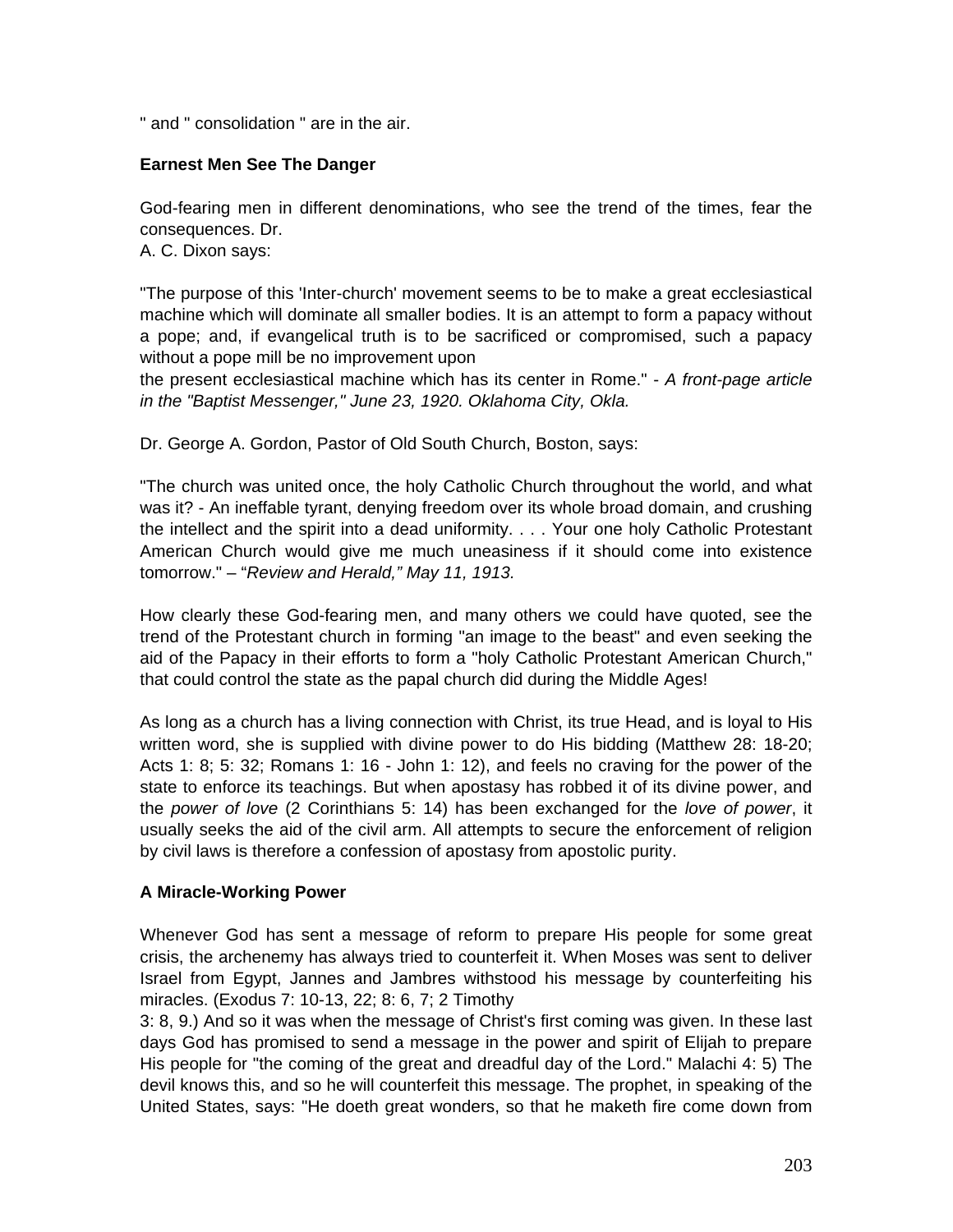heaven on the earth in the sight of men [as Elijah did]. And he deceiveth them that dwell on the earth by the means of those miracles which he had power to do in the sight of the beast, saying to them that dwell on the earth that they should make an image to the beast, . . . and he causeth all . . . to receive a mark in their right hand or in their foreheads." Revelation 13: 13-16. Thus we see that this country was to become a miracle-working power.

It was here in the United States that modern Spiritism originated in 1848. And it is working miracles. But what is the source of this miraculous power? We will let the leaders of Spiritism answer this question. In *Spiritten* [a Norwegian Spiritist periodical], for December 15, 1889, page 2, we read:

"Spiritism is the serpent in Paradise offering man to eat of the tree of knowledge of good and evil."

To understand this statement we must remember that God told man not to eat of this tree or he would "surely die," but Satan assured Eve: "Ye shall not surely die." Genesis 2: 17; 3: 4. And Spiritists have based their belief on the devil's words, claiming that people at death do not actually die, but simply pass into the spirit world. Moses Hull, a leading teacher and lecturer among them, makes this point clear. He says:

"A Truthful Snake. . . . In answer to the question, 'Who, then, are we to believe - God or Satan?' 1 answer, The facts, in every case in the Bible, justify us in believing Satan, he has ever been truthful; that is more than can be said of the other one.... It was not the devil, but God who made the mistake in the Garden of Eden. . . . It was God, and not the devil, who was a murderer from the beginning." -

*"The Devil and the Adventists," pp. 15, 16. Chicago: 1899.* 

I must ask pardon of the readers for quoting such blasphemous words, but the only fair way of revealing the true nature of Spiritism is to allow its followers to speak for themselves. In later years, however, Spiritism. has changed its face, but not its heart, by professing Christianity; and in that garb has succeeded in getting into the churches. Some startling revelations have been unearthed of late years regarding the work of Spiritism in the different churches all over the world. Many in these churches have felt the emptiness of formalism, and have craved spiritual power, but have been unwilling to get it by the way of the cross. Humble confession, heartfelt repentance, and straightening up of wrongs done to neighbours is a road too narrow for many to walk; unpopular truths, which 'cut across their selfish path of ease, are unwelcome to them; but Spiritism in its Christian form offers the desired power without such sacrifices, and the easy road is accepted with eagerness by many. (Compare Mark 8: 34,38; Acts 5:32; Matthew 4:3-10; 2 Thessalonians 2: 9-11; Matthew 24: 24) They mistakenly accept spiritual power and miracles as evidence of their being right with God (Matthew 7: 21-23; Luke 9: 55), but God's children cannot thus prove whether a movement is true or false, for the enemy can work miracles. Judge I. W. Edmonds, a noted Spiritist, says of his daughter:

"She knows no other language than her own native tongue, the English, except a little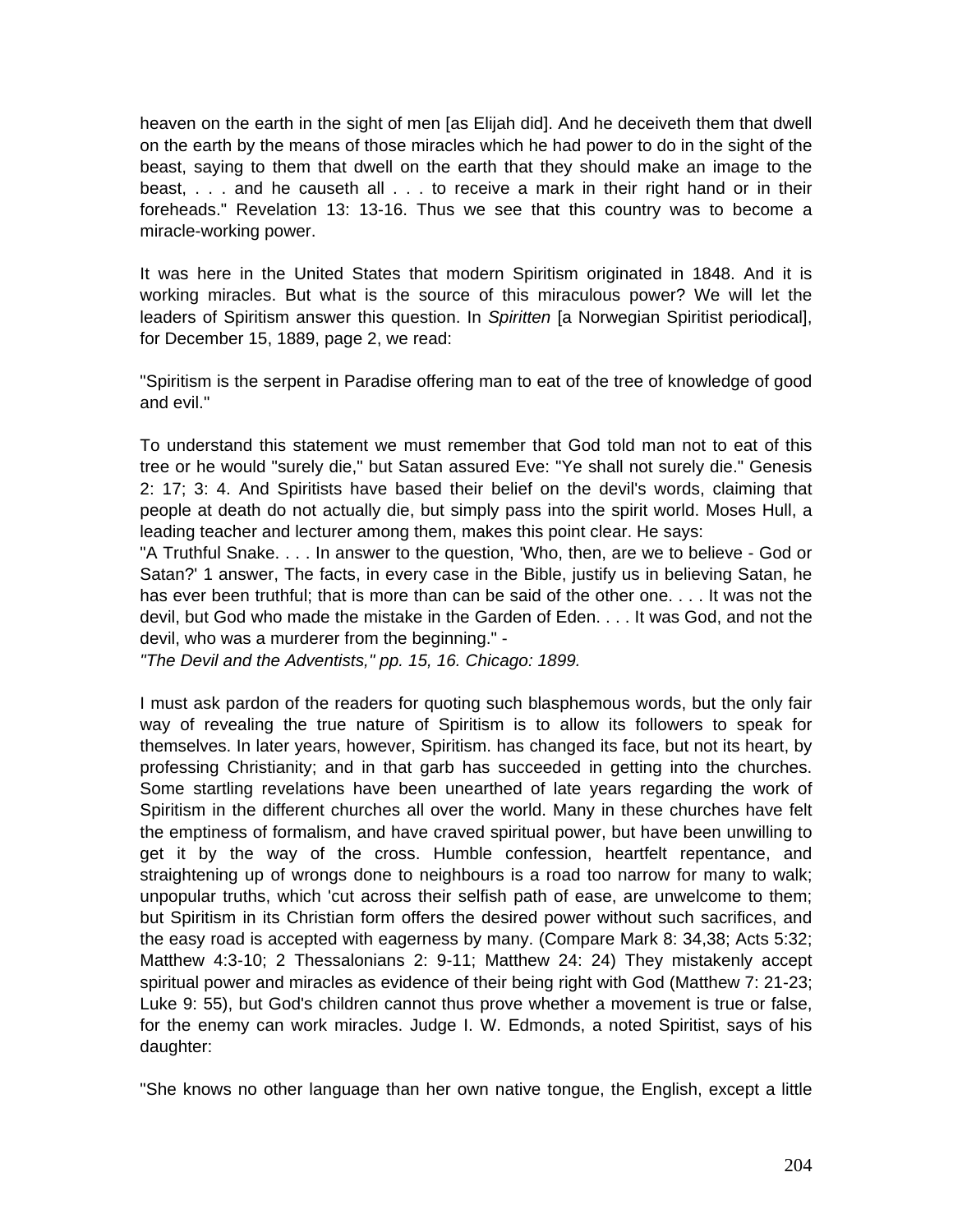French she learned in the girls' school; and yet she has talked in nine or ten different languages, often a whole hour at a time, with the same ease as a native. Quite often strangers in their native tongue hold conversation with their spirit friends through her." - *"Spiritualism Before the Judgment Seat of Science," p. 42.* 

In the near future Spiritism will influence people in America to form a union of church and state. When this is accomplished, the Papacy will step in and take charge of it. Thus every effort to form this union is helping the Papacy to power. This is so strikingly pictured by the prophet Zechariah that we must take the space here to refer to it.

# **The Woman In The Ephah**

The prophet saw "an ephah " (which is a fitting symbol of the business world) and "a woman that sitteth in the midst of the ephah." Zechariah 5: 7. A woman in prophecy symbolizes a church, and in the book of Revelation this woman is called "the mother" church, which is "drunken with the blood of . . . the martyrs of Jesus." It is also represented as "that great city" on ' "seven mountains." (Revelation 17:5, 6, 9, 18.) M'Clintock and Strong says :"The city of Rome was founded . . . on the Palatine Hill; it was extended by degrees, so as to take in six other hills." *- Encyclopedia, art. "Rome."* This woman is said to be trading in all kinds of "merchandise": linen, silk, wine, flour, sheep, chariots, and souls of men. (Revelation 18: 12, 13.) A more striking picture of the Papacy could hardly be given, for no advantage in the business world escapes her vigilance. She always seeks to place her members in strategic government positions, and at advantageous labor posts.

The ephah, in which this prophetic woman sat, was covered with "a talent of lead," and when this cover was lifted the "wickedness" was seen, or, as the Septuagint has it: "This is the iniquity." (Zechariah 5: 7, 8.) And just so, when the Reformation of the sixteenth century pulled off the cover, "the mystery of iniquity" was seen in all its "wickedness." (2Thessalonians 2: 7, 8.) But the prophet saw the cover placed back on again, and, through the efforts of Jesuits, this covering-up work is being accomplished.

"Two women" are next seen who "lifted up the ephah between the earth and the heaven." (Zechariah 5: 8, 9.) That is, after the true nature of the papacy has been concealed, the miracle-working power of Spiritism in some Christian form, and fallen Protestantism (these two women) will raise the Papacy to the sky.

"Then said I to the angel that talked with me, Whither do these bear the ephah? And he said unto me, To build it an house in the land of Shinar: and it shall be established, and set there upon her own base." Verses 10, 11. It was "in the land Shinar" that the former tower of Babel was built, as a man-made way to heaven, so as to avoid the judgment of God in case of another Flood. The builders called it "Babil" – "Gate of God," but God called it "Babel," "Confusion." It was around this tower that the city of Babylon was built and it stands as a synonym for a man-made way of salvation; and for this reason the Roman Catholic Church is called "BABYLON THE GREAT, THE MOTHER." Revelation 17:5. Even Cardinal Gibbons declares: "'Babylon,' from which Peter addresses his first epistle, is understood by learned annotators, Protestant and Catholic, to refer to Rome." - *"Faith of Our Fathers," edition of 1885, p. 131; and p. 106 in "Eighty-third Revised*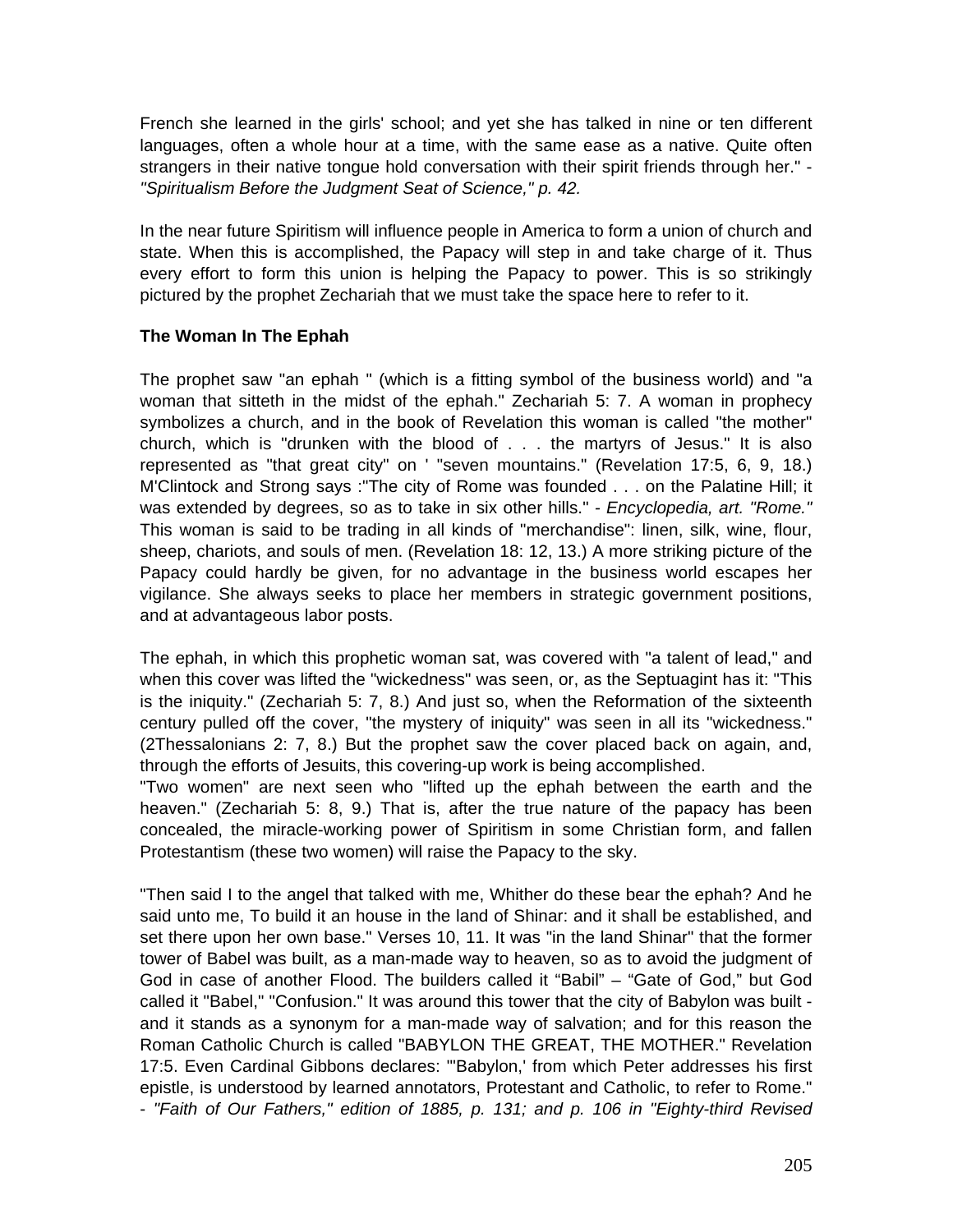*Edition" of 1917.* It is natural, therefore, when the prophet speaks of the Papacy's being established "there upon her own base," that he should symbolically refer to it as "the land of Shinar," or Babylon. (Zechariah 5:10, 11) Thus we see, that, through the cooperation of modernized Protestantism, and Christianized Spiritism, the Papacy will be brought back to power. This is so aptly stated by another author that we give the quotation here:

"When Protestantism shall stretch her hand across the gulf to grasp the hand of the Roman power, when she shall reach over the abyss to clasp hands with Spiritualism, when, under the influence of this threefold union, our country shall repudiate every principle of its Constitution as a Protestant and Republican government, and shall make provision for the propagation of papal falsehoods and delusions, then we may know that the time has come for the marvelous working of Satan, and that the end is near." - *"Testimonies," Vol. V, p. 451.* 

Then the "deadly wound" will be fully healed (Revelation 13: 3), and in her restored relationship to the kings of the earth, the Papacy will exclaim in the pride of her power: "I sit a queen, and am no widow, and shall see no sorrow." Revelation 18: 7. But, as pride and "a haughty spirit" go before a fall, her glorying will be short, for she shall "go into perdition." Verse 8; 17: 8. Thus we can better understand the seven heads of the beast. The Papacy is said to be one "of the seven" heads, and yet it is "the eighth" (Revelation 17: 11), because, as one of the seven it received its deadly wound, and when this is healed it comes back as the eighth in rotation, while in reality it is only one of the seven coming back to life and power. (Compare Revelation 13: 3 with 17: 8, l l.)

# **"That No Man Might Buy Or Sell"**

"And that no man might buy or sell, save he that had the mark." Revelation 13: 17. We have seen that the Papacy has adopted Sunday as "a mark of her ecclesiastical power and authority," and the Protestant organisations have also adopted this mark, as the following quotations show:

"This day [Sunday] is set apart for divine worship and preparation for another life. It is the *test* of all religion." -*Dr. W. W. Everts, in Elgin (Ill.) "Sunday Convention," November, 1887.* 

"When the people, through their representative, legalise the first day of the week as a day of rest and of worship for those who choose so to observe it, it is a *sign* of the Christian nation." -*From a sermon reported in " Christian Oracle," January 12, 1893.*  The Puritans in the United States made Sunday "a sign between them and the heathen world around, and, to a large extent, it has continued to be a *mark of American religion* to the present day." -*Rev. J.* 

*G. Lorimer, in "Christian Treasury"; all quoted in "Signs of the Times," April 1, 1908.* 

When these large religious organisations, that are so vitally interested in Sunday enforcement, combine in their efforts, it is not remarkable that they should attempt to deprive dissenters of their natural rights of attaining their livelihood, for we have seen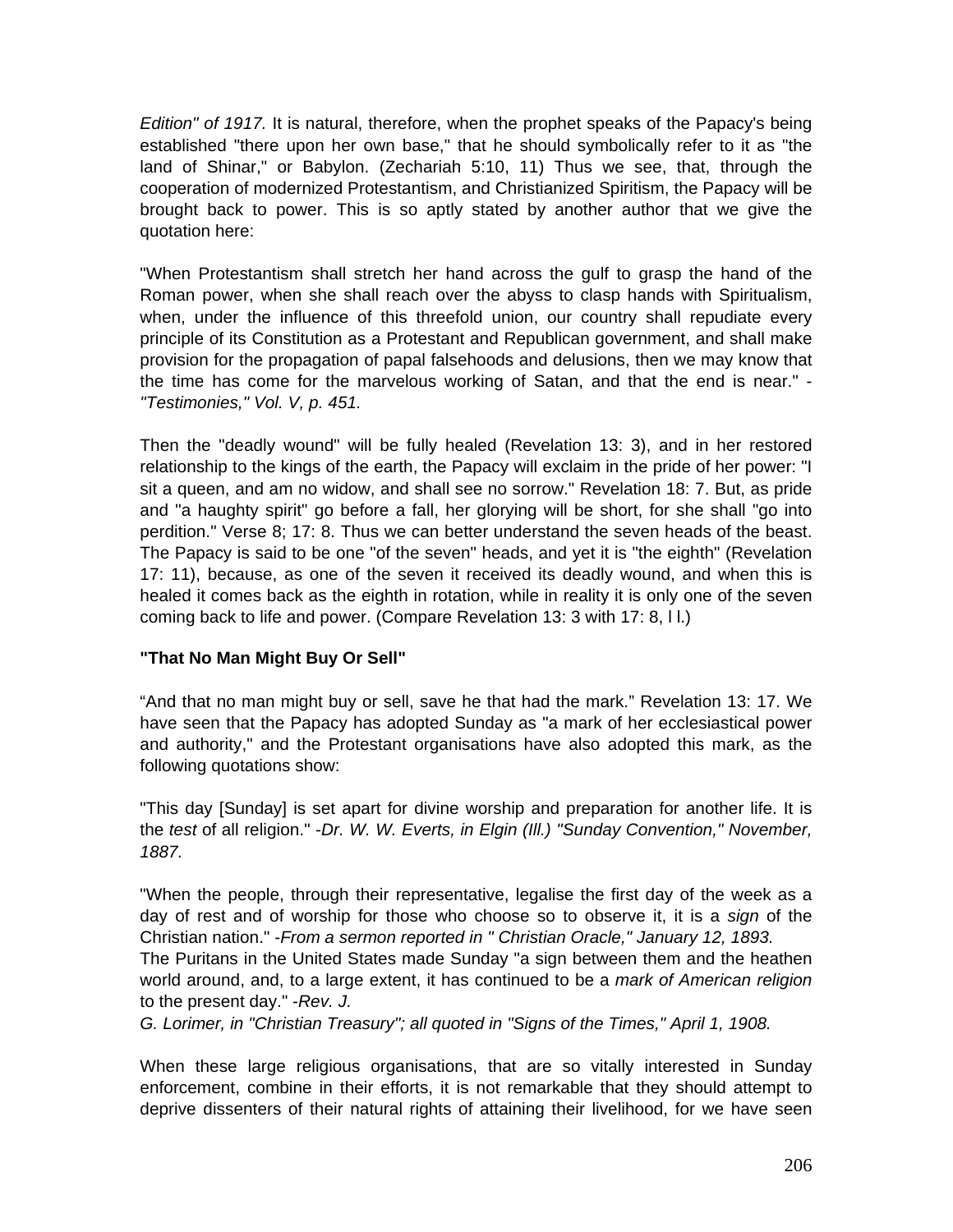that this combination is making "an image to the beast" (Revelation 13: 14-17); and the beast, or Papacy, did this very thing. At the Synod of Tholouse, A. D. 1163, it made the following decrees against Sabbath-keepers:

"The bishops and priests [were] 'to take care, and to forbid, under the pain of excommunication, every person from presuming to give reception, or the least assistance to the followers of this heresy, *which first began in the country of Tholouse,* whenever they shall be discovered. Neither were they to have any dealings, with them in buying or selling; that by being thus deprived of the common assistance of life, they might be compelled to repent of the evil of their way. Whosoever shall dare to contravene this order, let them be excommunicated, as a partner with them in their guilt. As many of them as can be found, let them be imprisoned by the Catholic princes, and punished with the forfeiture of all their substance."'

Stirred by this decree, King Ildefonsus of Arragon banished all Waldenses in 1194, "He adds: 'If any, from this day forwards, shall presume to receive into their houses, the aforesaid Waldenses and Inzabatati, or other heretics, of whatsoever profession they be, or to hear, in any place, their abominable preachings, or give them food, or do them any kind office whatsoever; let him know, that he shall incur the indignation of Almighty God and ours; that he shall forfeit all his goods, without the benefit of appeal, and be punished as though guilty of high treason." - *"History of the Inquisition," Philip Limborch," pp. 88, 89. London: 1816.* 

That the "image to the beast will actually duplicate the work of the Papacy also in this respect is seen from the following utterance, among many others we could quote: Dr. Bascom Robins, in a sermon on the " Decalogue," preached in Burlington, Kansas, Sunday, January 31, 1904, said:

"In the Christian decalogue the first day was made the Sabbath by divine appointment. But there is a class of people who will not keep the Christian Sabbath unless they are forced to do so. But that can be easily done. We have twenty million of men, besides women and children, in this country, who want this country to keep the Christian Sabbath. If we would say we will not sell anything to them, we will not buy anything from them, we mill not work for them, or hire them to work for us, the thing could be wiped out, and all the world would keep the Christian Sabbath."

God, who knows the end from the beginning, has foretold that they would do this very thing, so "that no man might buy or sell, save he that had the mark." Revelation 13: 17. But will God forsake His faithful children in this trying hour? Oh, no! "He that touches you touches the apple of His eye." Zechariah 2: 8. As a loving Father He will step forward to the protection of His children. (Psalm 103: 13) And His enemies will find that "it is a fearful thing to fall into the hands of the living God." Hebrews 10: 31.

When the world refuses to permit God's people to "buy or sell," He will send drought and famine, so that the wicked will have little or nothing to sell, and will be unable to buy because their money will be worthless. The seven last plagues will be God's answer to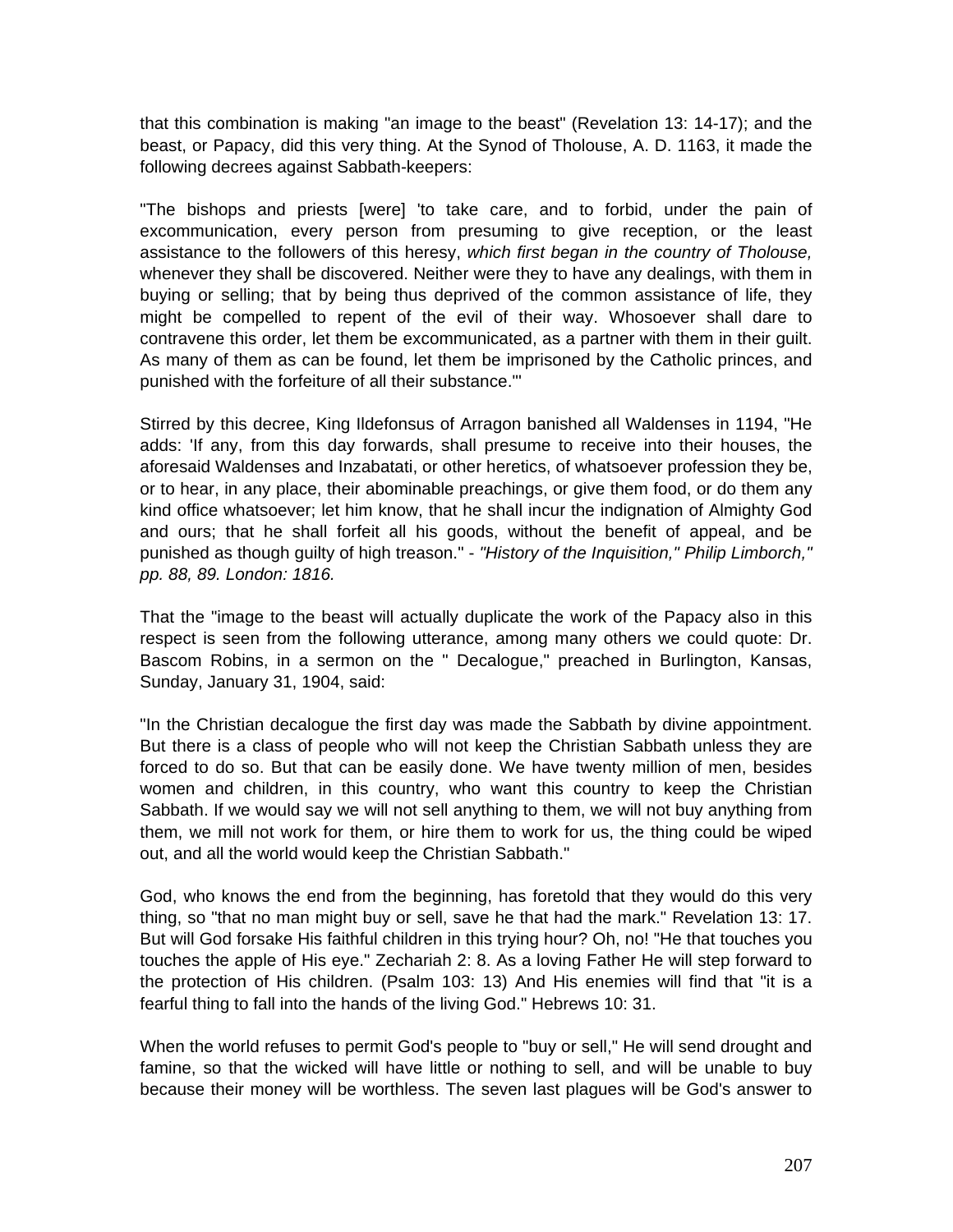man's challenge, as the ten plagues of Egypt were His answer to the haughty challenge of a Pharaoh against His message in ancient time. (Exodus 4: 22, 23; 5: 2) With men suffering from sores and fever, and no water to drink, while the sun is scorching them with great heat (Revelation 16: 1-9), causing the most terrible drought the world has ever witnessed (Joel 1: 10-20), the earth will be in a deplorable condition (Isaiah 24: 1-6), and people "shall pass through it, hardly bestead and hungry: and it shall come to pass, that when they shall be hungry, they shall fret themselves, and curse their king, and their God (Isaiah 8: 21, 22). And they will turn against the rich (James 5: 1-5), who will "cast their silver in the streets" to appease the angry mob, but "their gold shall be removed" (Ezekiel 7: 19). They hoarded millions, and cornered markets, while working people were suffering, till at last the storm has gathered around their well-filled palaces, and too late they make an attempt to save themselves from the long-pent-up wrath.

The laws that deprive God's people of their rights, and thus force them out of the cities, seem to them a calamity, and many surrender the truth to support their families. But what appears to be such a calamity is a blessing in disguise, for it drives them out of the cities in time to escape this terrible labor-revolution. Some day we shall find that no hardship comes to God's loyal children but what is absolutely necessary to their salvation. Those who make it their undeviating practice to put God's will first in all their plans and habits of living, can safely trust Him for the rest. (Matthew 6: 33; Philippians 4: 19; Isaiah 43: 2) Driven from the cities, they flee to mountain fastnesses and solitary places, where angels supply their needs, as Elijah was fed. "Bread shall be given him; his waters shall be sure." Isaiah

33:16. Oh, we have a wonderful God.

Blessed are all they that put their trust in Him." Psalm 2: 12. God's loyal children will be fed by angels, while the world is starving. The fondest hopes of God's people will be realised: "Thine eyes shall see the king in His beauty: they shall behold the land that is very far off." Isaiah 33: 17, 18. No pen can describe that thrill of joy when we shall meet our dear Saviour and our loved ones, and be taken home to that beautiful land that knows no heartaches, no farewell scenes, no funeral trains. (John 14: 1-3)

The great question for each one of us to settle is whether we will have our citizenship papers in order when King Jesus shall come to claim His own. The reader might ask what papers are required for citizenship in that kingdom. To answer that question satisfactorily, we must remember that sin has caused all the anguish, sorrow, and trouble in this world, and that God's heart of infinite love has been wrung with pain for suffering humanity. He has therefore decided that sin, with all its trail of woe, shall not be permitted to enter His eternal kingdom, and that all who enter that blissful home must part company with sin.

But sin is inbred in man, and forms a part of his very character, so that he cannot, by his own efforts, extricate himself from its toils. (Jeremiah 13: 23; Romans 7: 15, 18-24) Christ, however, stands ready to free us from our sins. He will deliver us if we will let Him do it. (Matthew 1: 21; John 1: 12) But He will not use force, even in things that are for our own good, for He has created man a free moral agent, and respects his choice. (Isaiah